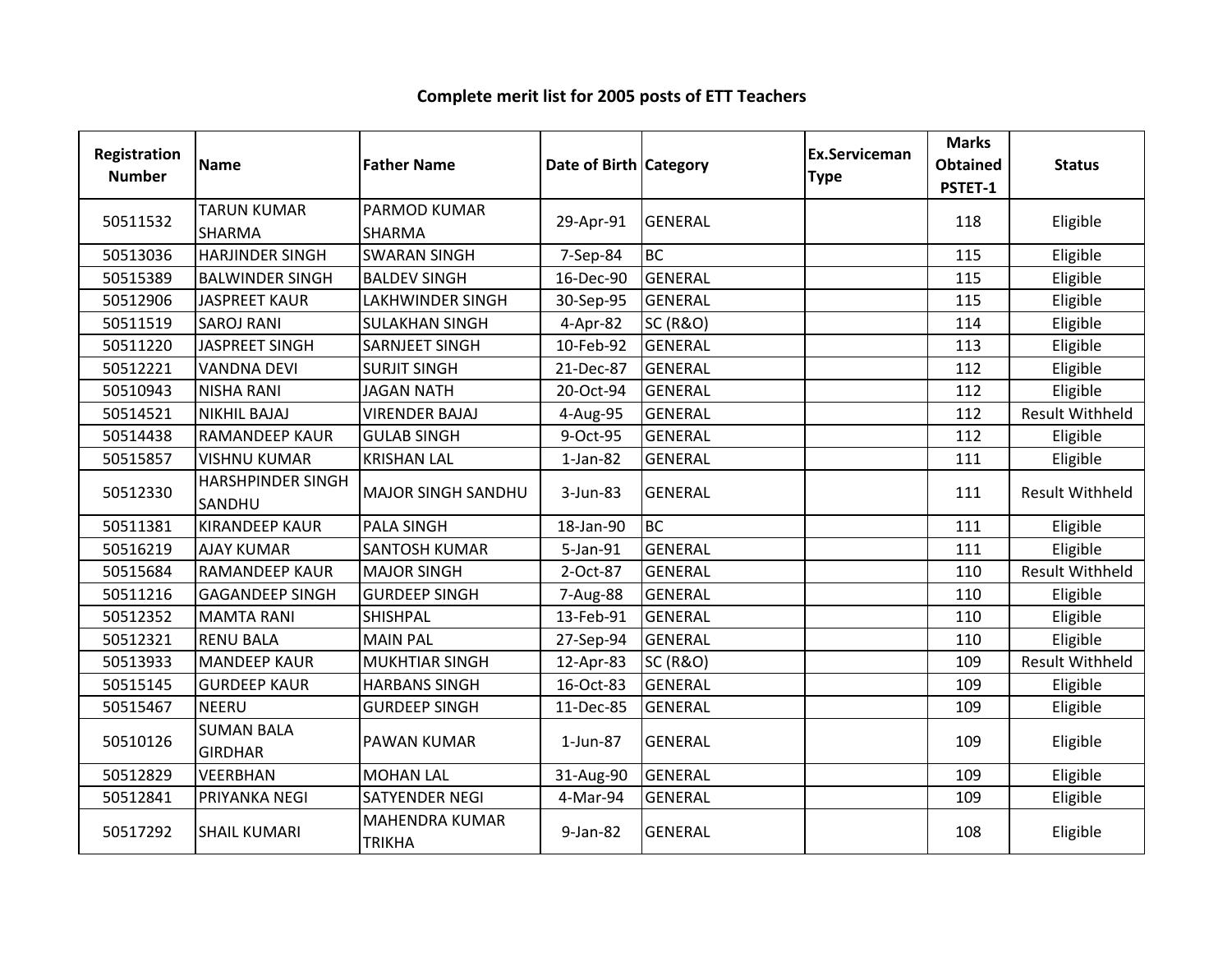| <b>Registration</b><br><b>Number</b> | <b>Name</b>              | <b>Father Name</b>        | Date of Birth Category |                     | Ex.Serviceman<br><b>Type</b> | <b>Marks</b><br><b>Obtained</b><br>PSTET-1 | <b>Status</b>          |
|--------------------------------------|--------------------------|---------------------------|------------------------|---------------------|------------------------------|--------------------------------------------|------------------------|
| 50515015                             | <b>RAJ PAL</b>           | <b>KALU RAM</b>           | 24-Dec-85              | <b>BC</b>           |                              | 108                                        | Eligible               |
| 50515855                             | <b>REENA DEVI</b>        | PAWAN KUMAR               | 8-Jun-86               | GENERAL             |                              | 108                                        | Eligible               |
| 50510072                             | <b>MANJINDER SINGH</b>   | <b>GURDIAL SINGH</b>      | 3-Oct-87               | <b>BC</b>           |                              | 108                                        | Eligible               |
| 50511989                             | PANKAJ KUMAR             | <b>SUBHASH CHANDER</b>    | 16-Nov-87              | GENERAL             |                              | 108                                        | Eligible               |
| 50512535                             | <b>AMANJOT</b>           | <b>KHARAIT CHAND</b>      | 23-Feb-90              | <b>BC</b>           |                              | 108                                        | Eligible               |
| 50510639                             | <b>NEHA SURI</b>         | <b>GOBIND RAM SURI</b>    | 11-Apr-93              | <b>GENERAL</b>      |                              | 108                                        | Eligible               |
| 50514740                             | <b>SHAINA BANSAL</b>     | <b>VINOD KUMAR</b>        | 8-Jun-96               | <b>GENERAL</b>      |                              | 108                                        | <b>Result Withheld</b> |
| 50513606                             | <b>GURDEEP SINGH DOD</b> | <b>ROHI RAM SINGH</b>     | 24-Feb-83              | <b>GENERAL</b>      |                              | 107                                        | Eligible               |
| 50516932                             | <b>DALJIT SINGH</b>      | <b>LATE AMRIK SINGH</b>   | 16-Mar-85              | GENERAL             |                              | 107                                        | Eligible               |
| 50514232                             | <b>KAPIL MONGA</b>       | <b>PREM KUMAR</b>         | 29-May-88              | <b>GENERAL</b>      |                              | 107                                        | Eligible               |
| 50515866                             | <b>PURAN SINGH</b>       | <b>CHIMAN SINGH</b>       | 12-Mar-91              | <b>SC (R&amp;O)</b> |                              | 107                                        | <b>Result Withheld</b> |
| 50510612                             | <b>NEETIKA</b>           | <b>SHRI DALJEET SINGH</b> | 27-Mar-93              | GENERAL             |                              | 107                                        | <b>Result Withheld</b> |
| 50516165                             | <b>DIKSHA</b>            | PRABHAT BHUSHAN           | 28-Apr-94              | <b>GENERAL</b>      |                              | 107                                        | Eligible               |
| 50513055                             | <b>RAMANDEEP KAUR</b>    | <b>JAGDEV SINGH</b>       | 7-Oct-95               | <b>SC (R&amp;O)</b> |                              | 107                                        | Eligible               |
| 50511397                             | <b>GURWINDER SINGH</b>   | PARGAT SINGH              | 18-Feb-96              | <b>GENERAL</b>      |                              | 107                                        | Eligible               |
| 50511943                             | <b>SHIVANGI</b>          | RAJINDER KUMAR            | 28-Sep-96              | <b>BC</b>           |                              | 107                                        | Eligible               |
| 50512546                             | <b>DEEPAK BANSAL</b>     | <b>AMRIT PAL</b>          | 8-Apr-86               | <b>GENERAL</b>      |                              | 106                                        | Eligible               |
| 50515993                             | <b>ANITA RANI</b>        | <b>RAJ KUMAR</b>          | 13-May-86              | GENERAL             |                              | 106                                        | Eligible               |
| 50513207                             | <b>KAVITA KUMARI</b>     | <b>MUNSHI RAM</b>         | 5-Dec-87               | <b>GENERAL</b>      |                              | 106                                        | Eligible               |
| 50516124                             | AMANDEEP KUMAR           | <b>MANGAT RAM</b>         | 10-Feb-89              | <b>GENERAL</b>      |                              | 106                                        | Eligible               |
| 50512684                             | <b>BHARAT BHUSHAN</b>    | <b>JEET PAUL</b>          | 27-Nov-90              | <b>GENERAL</b>      |                              | 106                                        | Eligible               |
| 50511396                             | <b>MANPREET KAUR</b>     | <b>HANS RAJ</b>           | 5-Jan-91               | <b>BC</b>           |                              | 106                                        | Eligible               |
| 50516421                             | <b>NIKASH RANI</b>       | <b>KRISHAN CHAND</b>      | 12-Jun-91              | <b>GENERAL</b>      |                              | 106                                        | Eligible               |
| 50516834                             | <b>HARMANDEEP KAUR</b>   | <b>JATINDER SINGH</b>     | 2-Feb-92               | <b>GENERAL</b>      |                              | 106                                        | Eligible               |
| 50512359                             | <b>GURPREET KAUR</b>     | PARMINDER SINGH           | 7-Nov-92               | <b>GENERAL</b>      |                              | 106                                        | Eligible               |
| 50514119                             | <b>AMIT</b>              | YASHPAL SINGH             | 20-Nov-92              | <b>SC (R&amp;O)</b> |                              | 106                                        | Eligible               |
| 50514654                             | <b>VIKRAM KUMAR</b>      | RANJIT                    | $1-Jul-93$             | <b>BC</b>           |                              | 106                                        | Eligible               |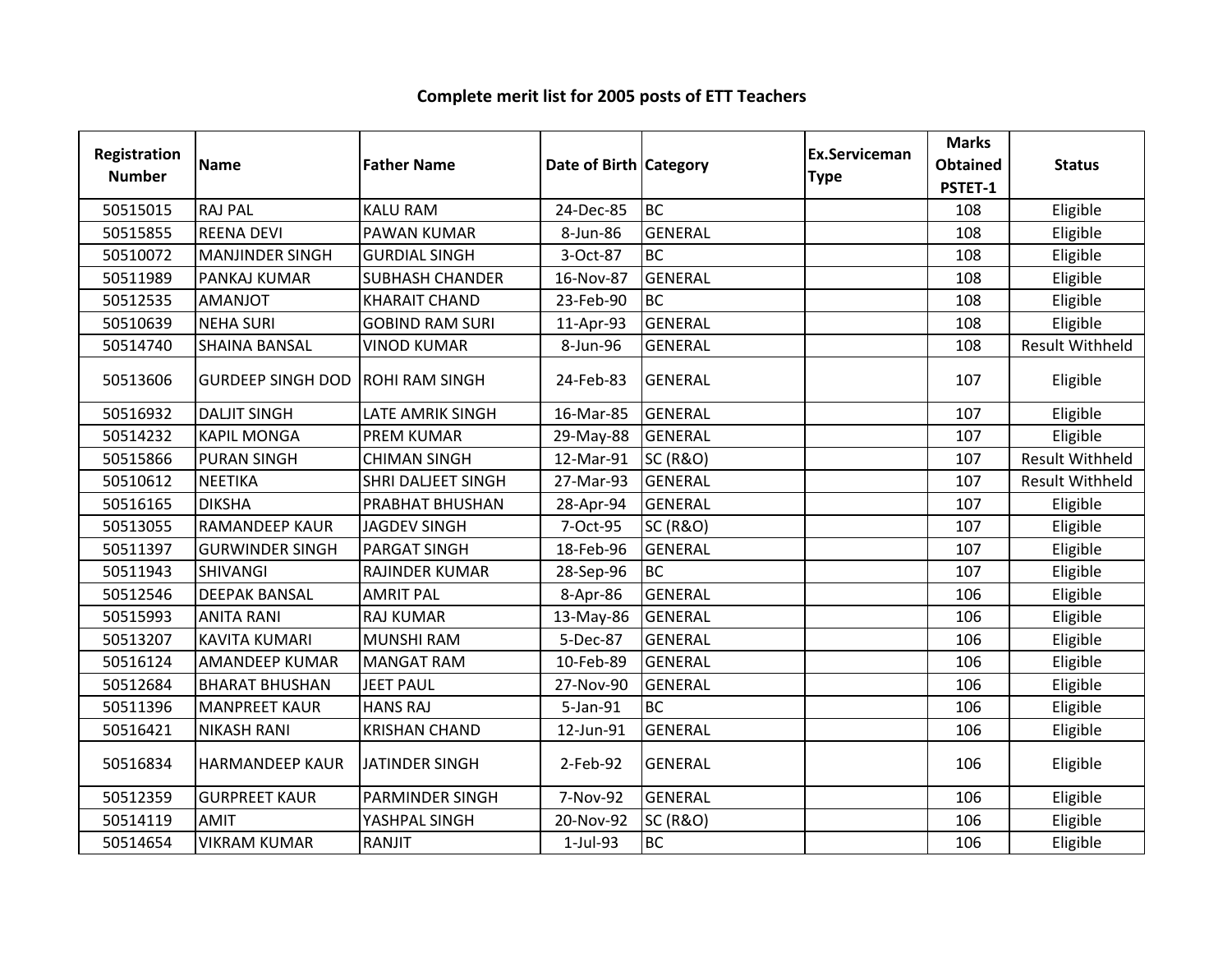| Registration<br><b>Number</b> | <b>Name</b>             | <b>Father Name</b>        | Date of Birth Category |                              | <b>Ex.Serviceman</b><br><b>Type</b> | <b>Marks</b><br><b>Obtained</b><br>PSTET-1 | <b>Status</b>          |
|-------------------------------|-------------------------|---------------------------|------------------------|------------------------------|-------------------------------------|--------------------------------------------|------------------------|
| 50512638                      | <b>SILKY TUTEJA</b>     | PARAMJIT KUMAR            | 9-Jan-94               | <b>GENERAL</b>               |                                     | 106                                        | Eligible               |
| 50511932                      | PRIYANKA                | <b>KRISHAN KUMAR</b>      | 14-Jun-95              | <b>GENERAL</b>               |                                     | 106                                        | Eligible               |
| 50510052                      | <b>SUKHDEEP KAUR</b>    | <b>SUKHWINDER SINGH</b>   | 17-May-96              | <b>GENERAL</b>               |                                     | 106                                        | Eligible               |
| 50513691                      | <b>RAVI BEHL</b>        | <b>JAGDISH BEHL</b>       | 20-Nov-81              | <b>GENERAL</b>               |                                     | 105                                        | Eligible               |
| 50513375                      | <b>NAVDEEP KAUR</b>     | <b>GIAN SINGH</b>         | 30-May-83              | <b>GENERAL</b>               |                                     | 105                                        | Eligible               |
| 50517407                      | <b>JANAK SINGH</b>      | PREM SINGH                | 15-Aug-84              | <b>SC (R&amp;O)</b>          |                                     | 105                                        | <b>Result Withheld</b> |
| 50511906                      | <b>JANAK SINGH</b>      | PREM SINGH                | 15-Aug-84              | <b>SC (R&amp;O)</b>          |                                     | 105                                        | Eligible               |
| 50516947                      | <b>SONIA NAGPAL</b>     | OM PARKASH NAGPAL         | 23-Aug-86              | <b>GENERAL</b>               |                                     | 105                                        | <b>Result Withheld</b> |
| 50514907                      | <b>SURINDER KUMAR</b>   | <b>MUNSHI RAM</b>         | 28-Dec-86              | <b>BC</b>                    |                                     | 105                                        | Eligible               |
| 50512292                      | <b>RAJ KUMAR</b>        | <b>JAGDEESH KUMAR</b>     | 2-Dec-88               | <b>GENERAL</b>               |                                     | 105                                        | Eligible               |
| 50515258                      | <b>SUKHPAL SINGH</b>    | <b>BALWINDER SINGH</b>    | 17-Feb-89              | <b>GENERAL</b>               |                                     | 105                                        | Eligible               |
| 50512376                      | <b>RAJAN</b>            | SUBHASH CHANDER           | 5-Aug-89               | <b>GENERAL</b>               |                                     | 105                                        | Eligible               |
| 50516261                      | <b>NANCY</b>            | <b>RATTAN LAL</b>         | 21-Oct-91              | <b>GENERAL</b>               |                                     | 105                                        | Eligible               |
| 50516396                      | <b>KHUSHBU RANI</b>     | PREM CHAND                | 3-Feb-92               | <b>GENERAL</b>               |                                     | 105                                        | Eligible               |
| 50513780                      | <b>SUMAN PREET KOUR</b> | <b>ANGREJ SINGH</b>       | 20-Jul-94              | <b>GENERAL</b>               |                                     | 105                                        | Eligible               |
| 50516781                      | <b>ROOPDEEP GILL</b>    | <b>SURAT SINGH</b>        | 31-Jan-81              | <b>GENERAL</b>               |                                     | 104                                        | <b>Result Withheld</b> |
| 50513318                      | <b>ASHWANI KUMAR</b>    | <b>SURINDER KUMAR</b>     | 27-Dec-82              | <b>GENERAL</b>               |                                     | 104                                        | Eligible               |
| 50516071                      | <b>SUKHWINDER SINGH</b> | PHUMAN SINGH              | 9-May-84               | <b>HANDICAPED</b><br>(ORTHO) |                                     | 104                                        | Eligible               |
| 50510813                      | <b>PARMJEET KAUR</b>    | <b>HAZARA SINGH</b>       | 3-May-85               | <b>BC</b>                    |                                     | 104                                        | Eligible               |
| 50515536                      | <b>GAGANDEEP KAUR</b>   | <b>JAGDISH SINGH</b>      | 7-Aug-86               | <b>GENERAL</b>               |                                     | 104                                        | Eligible               |
| 50511116                      | <b>SHIVANI SINGLA</b>   | <b>BHUSHAN LAL SINGLA</b> | 12-Jul-87              | <b>GENERAL</b>               |                                     | 104                                        | Eligible               |
| 50517509                      | <b>SONIA NEGI</b>       | <b>D S NEGI</b>           | 3-Feb-88               | <b>GENERAL</b>               |                                     | 104                                        | Eligible               |
| 50510163                      | POONAM RANI             | DHARAMPAL                 | 22-Feb-88              | <b>GENERAL</b>               |                                     | 104                                        | <b>Result Withheld</b> |
| 50511713                      | <b>VIKRAM JEET</b>      | <b>BHART RAJ</b>          | 20-Apr-88              | <b>BC</b>                    |                                     | 104                                        | Eligible               |
| 50515453                      | <b>NISHA</b>            | <b>SUNIL KUMAR</b>        | 5-Jan-89               | <b>GENERAL</b>               |                                     | 104                                        | Eligible               |
| 50516389                      | <b>DINESH GARG</b>      | PREM CHAND                | 3-May-89               | <b>GENERAL</b>               |                                     | 104                                        | Eligible               |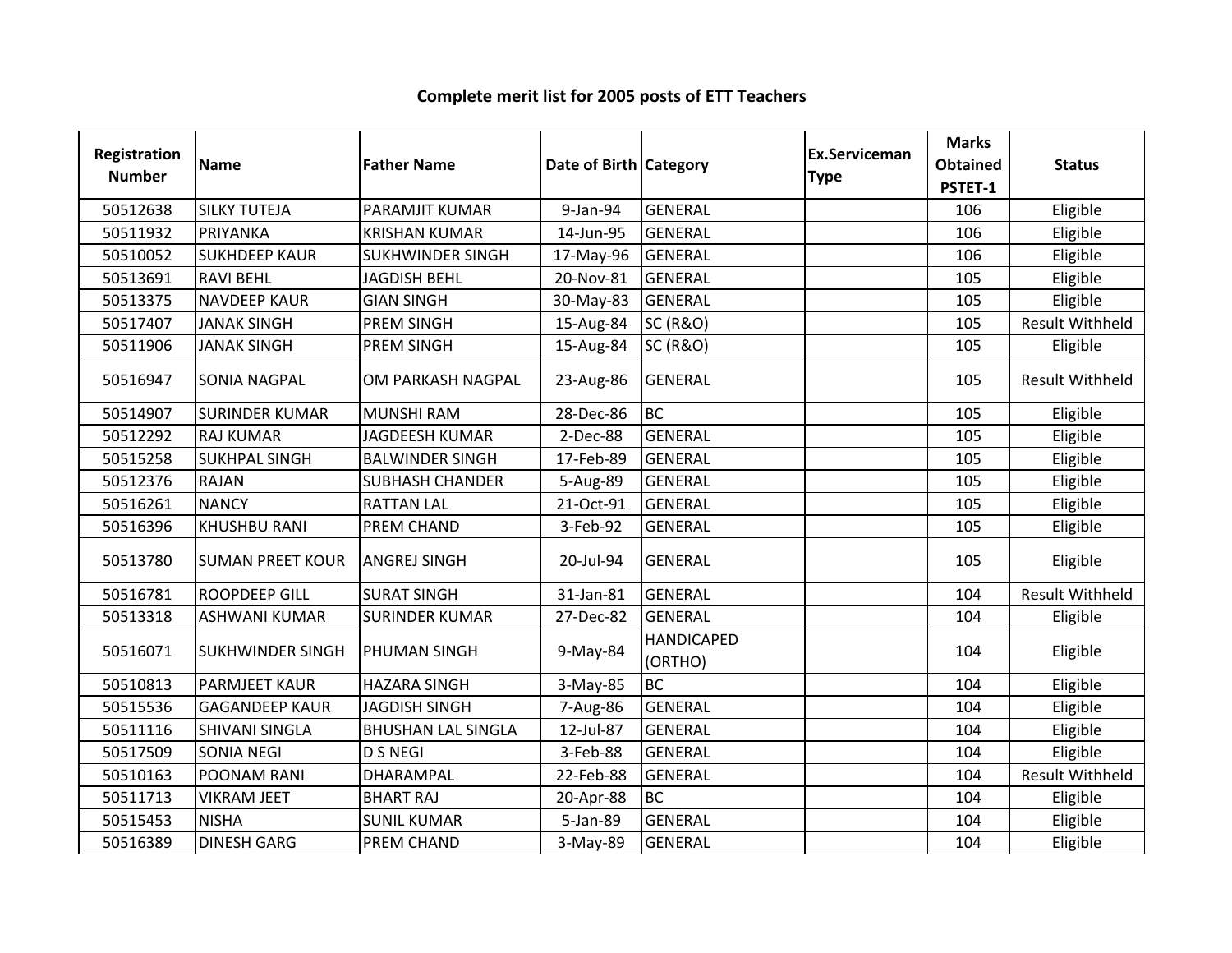| Registration<br><b>Number</b> | <b>Name</b>            | <b>Father Name</b>     | Date of Birth Category |                     | <b>Ex.Serviceman</b><br><b>Type</b> | <b>Marks</b><br><b>Obtained</b><br>PSTET-1 | <b>Status</b>          |
|-------------------------------|------------------------|------------------------|------------------------|---------------------|-------------------------------------|--------------------------------------------|------------------------|
| 50513403                      | POOJA                  | <b>KASHMIR CHAND</b>   | 20-Jun-89              | <b>GENERAL</b>      |                                     | 104                                        | <b>Result Withheld</b> |
| 50514174                      | <b>AMANDEEP KAUR</b>   | <b>BALBIR SINGH</b>    | 20-Jul-89              | <b>GENERAL</b>      |                                     | 104                                        | Eligible               |
| 50515323                      | <b>AMIT KUMAR</b>      | <b>MAHESH KUMAR</b>    | 4-Aug-89               | <b>GENERAL</b>      |                                     | 104                                        | Eligible               |
| 50514739                      | <b>NEENA</b>           | <b>SOM DUTT</b>        | 4-Apr-91               | <b>GENERAL</b>      |                                     | 104                                        | Eligible               |
| 50516395                      | <b>MANPREET KAUR</b>   | <b>HARMIT SINGH</b>    | 30-Aug-91              | <b>GENERAL</b>      |                                     | 104                                        | Eligible               |
| 50512277                      | <b>VISHAV DEEP</b>     | SALWINDER PAL          | 15-Mar-93              | <b>BC</b>           |                                     | 104                                        | Eligible               |
| 50511094                      | <b>RAJ KUMAR</b>       | <b>RAM CHAND</b>       | 5-Jun-93               | <b>BC</b>           |                                     | 104                                        | Eligible               |
| 50511058                      | <b>GARIMA</b>          | <b>SHAMSHER SINGH</b>  | 31-Oct-96              | GENERAL             |                                     | 104                                        | Eligible               |
| 50517485                      | <b>RISHU RANI</b>      | <b>RAGHUBIR SINGH</b>  | 19-Feb-97              | <b>GENERAL</b>      |                                     | 104                                        | <b>Result Withheld</b> |
| 50516212                      | <b>AMARJIT SINGH</b>   | <b>GURMIT SINGH</b>    | 11-Jun-75              | <b>SC (R&amp;O)</b> |                                     | 103                                        | Eligible               |
| 50511774                      | <b>SHARANJIT KAUR</b>  | <b>BALWINDER SINGH</b> | 17-Mar-83              | <b>BC</b>           |                                     | 103                                        | Eligible               |
| 50515411                      | <b>GOURAV BAJAJ</b>    | <b>OM PARKASH</b>      | 14-Jan-86              | <b>GENERAL</b>      |                                     | 103                                        | Eligible               |
| 50515460                      | <b>HARPREET SINGH</b>  | SARABJIT SINGH         | 13-Mar-87              | <b>GENERAL</b>      |                                     | 103                                        | Eligible               |
| 50510019                      | <b>REKHA RANI</b>      | <b>MADAN LAL</b>       | 18-Dec-87              | <b>GENERAL</b>      |                                     | 103                                        | Eligible               |
| 50516693                      | <b>SHARANJEET KAUR</b> | <b>GOBIND SINGH</b>    | 1-Apr-88               | <b>GENERAL</b>      |                                     | 103                                        | Eligible               |
| 50511735                      | <b>JAGDEEP SINGH</b>   | <b>TIKKA SINGH</b>     | 12-Aug-88              | <b>GENERAL</b>      |                                     | 103                                        | Eligible               |
| 50516897                      | <b>DEVJOT KAUR</b>     | <b>MALAK SIMGH</b>     | 26-Jan-89              | GENERAL             |                                     | 103                                        | Eligible               |
| 50510106                      | <b>SUNIL KUMAR</b>     | <b>RAMPHAL SINGH</b>   | 25-Jun-89              | <b>GENERAL</b>      |                                     | 103                                        | Eligible               |
| 50511218                      | <b>SACHIN SETIA</b>    | PARMINDER KUMAR        | 14-Jan-91              | <b>GENERAL</b>      |                                     | 103                                        | Eligible               |
| 50510273                      | <b>CHANDAN LAL</b>     | <b>GAGAN KUMAR</b>     | 2-Feb-92               | <b>GENERAL</b>      |                                     | 103                                        | Eligible               |
| 50511155                      | <b>AJAY BISSU</b>      | <b>KARAN SINGH</b>     | 25-Dec-92              | <b>GENERAL</b>      |                                     | 103                                        | Eligible               |
| 50516427                      | <b>MUKTA RANI</b>      | PARSHOTAM DASS         | 22-Sep-93              | <b>GENERAL</b>      |                                     | 103                                        | Eligible               |
| 50513480                      | PARVINDER SINGH        | <b>JASVEER SINGH</b>   | 4-Jul-94               | <b>GENERAL</b>      |                                     | 103                                        | Eligible               |
| 50514457                      | <b>PRIYA RANI</b>      | <b>NARINDER KUMAR</b>  | 2-Aug-94               | <b>GENERAL</b>      |                                     | 103                                        | Eligible               |
| 50512197                      | <b>SAVINDER KAUR</b>   | <b>SWARN SINGH</b>     | 11-Aug-96              | <b>GENERAL</b>      |                                     | 103                                        | Eligible               |
| 50512602                      | <b>MANPREET KAUR</b>   | <b>HARNEK SINGH</b>    | 18-Aug-97              | <b>GENERAL</b>      |                                     | 103                                        | <b>Result Withheld</b> |
| 50517083                      | <b>JAGTAR SINGH</b>    | <b>RAM SINGH</b>       | 10-Aug-75              | <b>SC (M&amp;B)</b> |                                     | 102                                        | Eligible               |
| 50510942                      | <b>CHARANJEET KAUR</b> | <b>GOPAL SINGH</b>     | 9-Nov-77               | <b>SC (R&amp;O)</b> |                                     | 102                                        | Eligible               |
| 50515345                      | <b>GURPREET KAUR</b>   | <b>HAKIK SINGH</b>     | 1-Apr-79               | <b>GENERAL</b>      |                                     | 102                                        | Eligible               |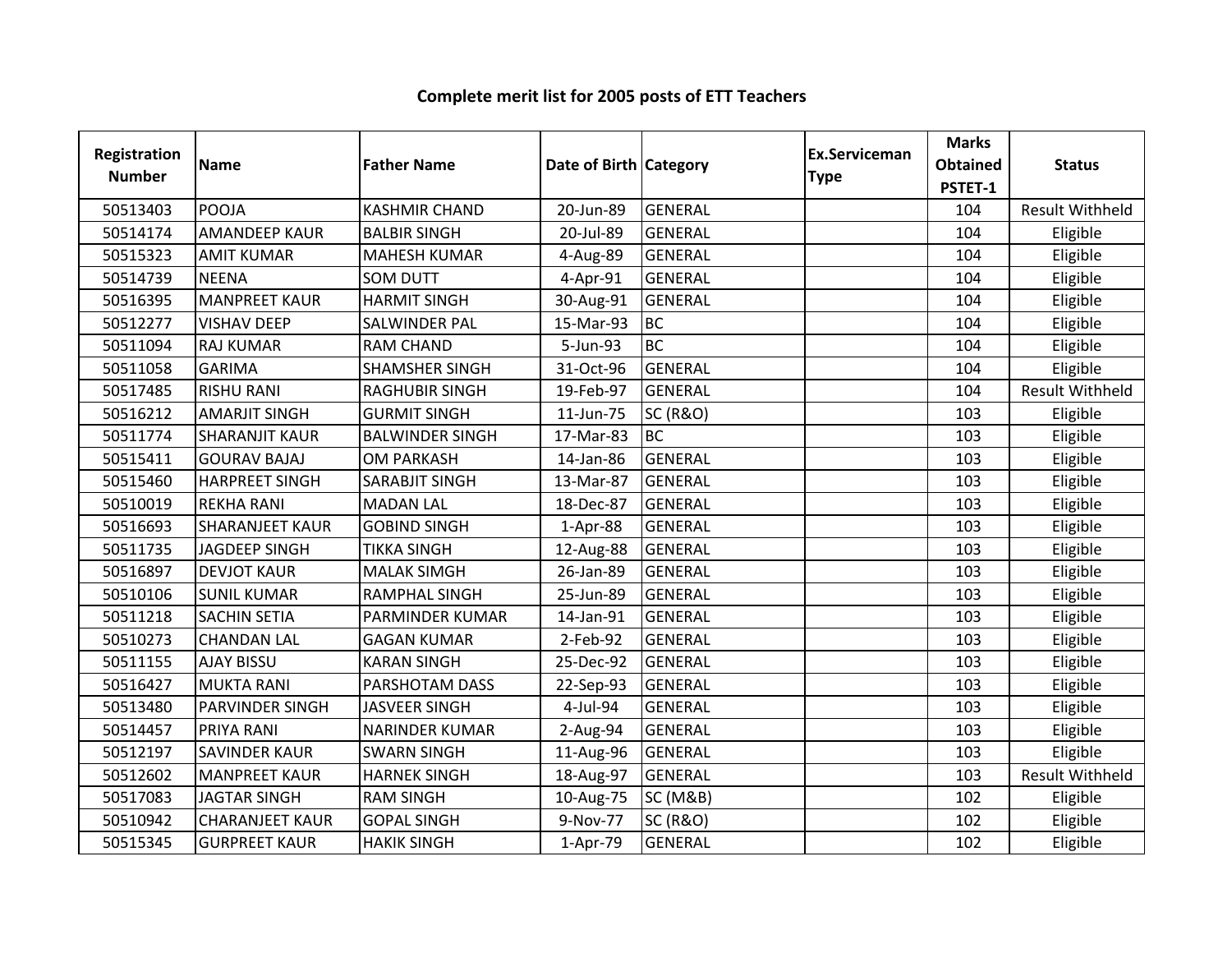| <b>Registration</b><br><b>Number</b> | <b>Name</b>              | <b>Father Name</b>     | Date of Birth Category |                     | <b>Ex.Serviceman</b><br><b>Type</b> | <b>Marks</b><br><b>Obtained</b><br>PSTET-1 | <b>Status</b>          |
|--------------------------------------|--------------------------|------------------------|------------------------|---------------------|-------------------------------------|--------------------------------------------|------------------------|
| 50510371                             | <b>SHARDA RANI</b>       | <b>AMRIT PAL</b>       | 2-Feb-81               | <b>GENERAL</b>      |                                     | 102                                        | Eligible               |
| 50516575                             | RASHMI MAHAJAN           | <b>MOHINDER PAL</b>    | 5-Sep-82               | <b>GENERAL</b>      |                                     | 102                                        | Eligible               |
| 50517214                             | <b>NEETU BALA</b>        | <b>RAMESH LAL</b>      | 25-May-83              | <b>GENERAL</b>      |                                     | 102                                        | Eligible               |
| 50513018                             | <b>AMRIK SINGH</b>       | <b>JOGINDER SINGH</b>  | 13-Apr-84              | <b>GENERAL</b>      |                                     | 102                                        | Eligible               |
| 50512896                             | <b>BHUPESH SINGLA</b>    | <b>SURAJ BHAN</b>      | 29-Oct-84              | <b>GENERAL</b>      |                                     | 102                                        | Eligible               |
| 50510833                             | <b>MANDHIR SINGH</b>     | <b>AMARJIT SINGH</b>   | 19-Mar-85              | <b>GENERAL</b>      |                                     | 102                                        | Eligible               |
| 50516040                             | <b>DUPINDER KAUR</b>     | <b>NACHHATAR SINGH</b> | 3-May-85               | <b>GENERAL</b>      |                                     | 102                                        | Eligible               |
| 50516945                             | <b>DINESH KUMAR</b>      | <b>MADAN LAL</b>       | 6-Nov-85               | <b>GENERAL</b>      |                                     | 102                                        | Eligible               |
| 50515075                             | <b>SUKHDEEP</b>          | <b>BANT RAJ SHARMA</b> | 28-Mar-86              | <b>GENERAL</b>      |                                     | 102                                        | Eligible               |
| 50510047                             | <b>SANDEEP KUMAR</b>     | <b>SUCHA RAM</b>       | 11-Apr-86              | <b>SC (R&amp;O)</b> |                                     | 102                                        | Eligible               |
| 50510065                             | <b>RAJESH KUMAR</b>      | <b>LAL CHAND</b>       | 3-Apr-87               | <b>BC</b>           |                                     | 102                                        | Eligible               |
| 50513436                             | <b>NEERU BALA</b>        | <b>SATPAL BERI</b>     | 5-Oct-87               | <b>GENERAL</b>      |                                     | 102                                        | <b>Result Withheld</b> |
| 50511466                             | <b>MAMTA RANI</b>        | <b>HARBANS LAL</b>     | 24-Nov-87              | <b>GENERAL</b>      |                                     | 102                                        | Result Withheld        |
| 50511810                             | <b>PARDEEP KUMAR</b>     | <b>SATPAL</b>          | 28-May-88              | <b>GENERAL</b>      |                                     | 102                                        | Eligible               |
| 50516627                             | <b>NITASHA</b>           | <b>VINOD KUMAR</b>     | 23-Aug-88              | <b>GENERAL</b>      |                                     | 102                                        | Eligible               |
| 50514741                             | <b>MAMTA RANI</b>        | <b>TARSEM CHAND</b>    | 6-Oct-88               | <b>GENERAL</b>      |                                     | 102                                        | Eligible               |
| 50510140                             | <b>NARINDER KAUR</b>     | <b>JASWINDER SINGH</b> | 23-Apr-90              | <b>SC (M&amp;B)</b> |                                     | 102                                        | Eligible               |
| 50517439                             | <b>ANIL KUMAR</b>        | <b>GEJ KUMAR</b>       | 29-Sep-91              | <b>GENERAL</b>      |                                     | 102                                        | Eligible               |
| 50514979                             | <b>KANCHAN RANI</b>      | <b>PREM KUMAR</b>      | 4-Jun-92               | <b>GENERAL</b>      |                                     | 102                                        | Eligible               |
| 50516790                             | <b>SANDEEP KAUR</b>      | <b>GURWINDER SINGH</b> | 9-Jan-94               | <b>GENERAL</b>      |                                     | 102                                        | Eligible               |
| 50513120                             | POONAM                   | <b>ASHOK KUMAR</b>     | 6-Mar-94               | <b>GENERAL</b>      |                                     | 102                                        | Eligible               |
| 50515418                             | <b>BALJINDER SINGH</b>   | <b>BAGGA SINGH</b>     | 12-Dec-94              | <b>SC (R&amp;O)</b> |                                     | 102                                        | <b>Result Withheld</b> |
| 50517317                             | <b>BUTA SINGH CHATHA</b> | <b>TEJA SINGH</b>      | 1-Mar-79               | <b>GENERAL</b>      |                                     | 101                                        | Eligible               |
| 50516714                             | <b>GURVINDER SINGH</b>   | <b>KIRPAL SINGH</b>    | 23-Dec-79              | <b>GENERAL</b>      |                                     | 101                                        | Eligible               |
| 50515330                             | <b>MONIKA RANI</b>       | MITHAN LAL CHANANA     | 30-Sep-81              | <b>GENERAL</b>      |                                     | 101                                        | Eligible               |
| 50515065                             | <b>JYOTI RANI</b>        | SOHAN LAL SINGLA       | 26-Oct-81              | <b>GENERAL</b>      |                                     | 101                                        | Eligible               |
| 50513708                             | <b>SANDEEP KUMAR</b>     | <b>KHUNDA RAM</b>      | 2-Nov-81               | <b>GENERAL</b>      |                                     | 101                                        | Eligible               |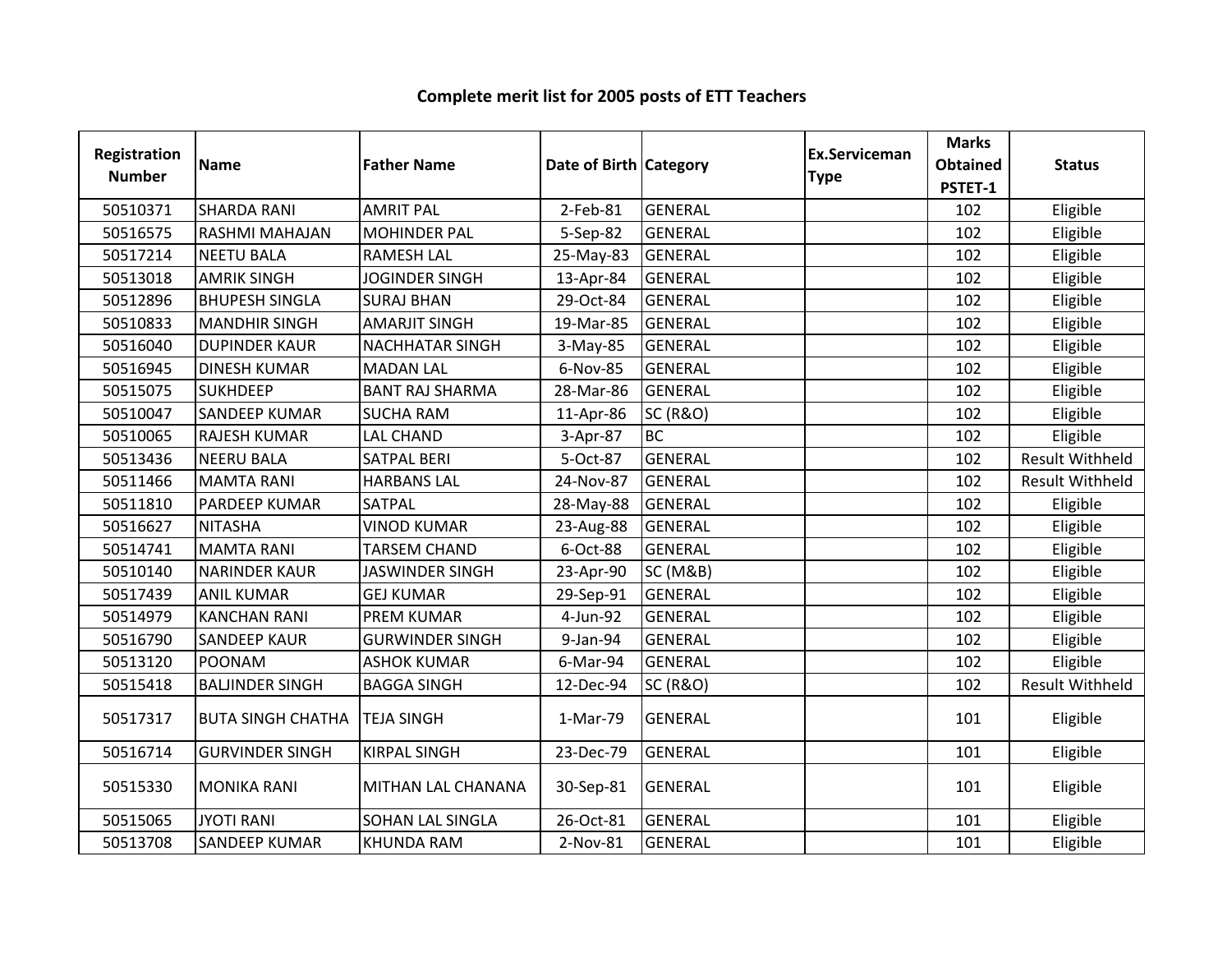| Registration<br><b>Number</b> | <b>Name</b>                        | <b>Father Name</b>                   | Date of Birth Category |                              | <b>Ex.Serviceman</b><br><b>Type</b> | <b>Marks</b><br><b>Obtained</b><br>PSTET-1 | <b>Status</b> |
|-------------------------------|------------------------------------|--------------------------------------|------------------------|------------------------------|-------------------------------------|--------------------------------------------|---------------|
| 50515408                      | <b>SHABNAM</b>                     | <b>OM PARKASH</b>                    | 8-Jan-82               | <b>GENERAL</b>               |                                     | 101                                        | Eligible      |
| 50513058                      | <b>RAJSHREE</b><br>CHAUDHARY       | <b>KASHI RAM CHAUDHARY</b>           | 31-Jul-82              | <b>GENERAL</b>               |                                     | 101                                        | Eligible      |
| 50513646                      | <b>DAL CHAND</b>                   | <b>JAIT KANWAR</b>                   | 5-Sep-82               | <b>HANDICAPED</b><br>(ORTHO) |                                     | 101                                        | Eligible      |
| 50516174                      | <b>MOHINDER SHARMA</b>             | <b>DIWAKAR CHAND</b>                 | 12-Dec-82              | <b>GENERAL</b>               |                                     | 101                                        | Eligible      |
| 50512204                      | <b>RAMANDEEP KAUR</b>              | <b>DARSHAN SINGH</b>                 | 11-Aug-83              | <b>GENERAL</b>               |                                     | 101                                        | Eligible      |
| 50512594                      | <b>RAJESH KUMAR</b>                | <b>BHARAT RAJ</b>                    | $2$ -Apr-84            | <b>GENERAL</b>               |                                     | 101                                        | Eligible      |
| 50515612                      | <b>AMRIK SINGH</b>                 | <b>AJAIB SINGH</b>                   | 3-May-84               | <b>GENERAL</b>               |                                     | 101                                        | Eligible      |
| 50515054                      | <b>SHIPRA CHUGH</b>                | <b>ASHWANI KUMAR</b><br><b>CHUGH</b> | 28-Nov-84              | GENERAL                      |                                     | 101                                        | Eligible      |
| 50515890                      | HARMANPREET SINGH<br><b>WADHWA</b> | <b>MANJEET SINGH</b>                 | 27-Mar-85              | <b>GENERAL</b>               |                                     | 101                                        | Eligible      |
| 50510509                      | <b>VIKRAM SINGH</b>                | <b>MOHAR SINGH</b>                   | 21-Sep-85              | <b>GENERAL</b>               |                                     | 101                                        | Eligible      |
| 50516355                      | <b>SANDEEP SINGH</b>               | <b>JANGEER CHAND</b>                 | 6-Sep-86               | <b>BC</b>                    |                                     | 101                                        | Eligible      |
| 50517276                      | <b>RAJESH KUMAR</b>                | <b>RAJ KUMAR</b>                     | 10-Jul-87              | <b>GENERAL</b>               |                                     | 101                                        | Eligible      |
| 50510436                      | <b>BHAWNA</b>                      | <b>RAMESH ANAND</b>                  | 18-Oct-88              | <b>GENERAL</b>               |                                     | 101                                        | Eligible      |
| 50513744                      | <b>SHILPI GUPTA</b>                | <b>B B GUPTA</b>                     | 26-Dec-88              | <b>GENERAL</b>               |                                     | 101                                        | Eligible      |
| 50514373                      | <b>MAHAVIR</b>                     | <b>RAM SAWAROOP</b>                  | 12-Apr-89              | <b>GENERAL</b>               |                                     | 101                                        | Eligible      |
| 50512714                      | <b>RAJVEER KAUR</b>                | <b>MALKEET SINGH</b>                 | 2-Dec-89               | <b>GENERAL</b>               |                                     | 101                                        | Eligible      |
| 50510428                      | <b>SUKHWINDER KAUR</b>             | <b>GURDEV SINGH</b>                  | 11-Sep-90              | GENERAL(SPORTS)              |                                     | 101                                        | Eligible      |
| 50510426                      | <b>SUKHWINDER KAUR</b>             | <b>GURDEV SINGH</b>                  | 11-Sep-90              | <b>BC</b>                    |                                     | 101                                        | Eligible      |
| 50513767                      | <b>RAMANPREET SINGH</b>            | <b>RANJIT SINGH</b>                  | 24-Aug-91              | <b>GENERAL</b>               |                                     | 101                                        | Eligible      |
| 50515686                      | <b>ARSHDEEP KAUR</b>               | <b>SUKHVINDER SINGH</b>              | 4-Oct-92               | <b>GENERAL</b>               |                                     | 101                                        | Eligible      |
| 50516737                      | <b>SHEKHAR</b><br><b>BHATNAGAR</b> | <b>SHYAM BHATNAGAR</b>               | 20-Oct-92              | <b>GENERAL</b>               |                                     | 101                                        | Eligible      |
| 50512646                      | <b>SAVITA RANI</b>                 | <b>PAWAN KUMAR</b>                   | 10-Dec-92              | <b>GENERAL</b>               |                                     | 101                                        | Eligible      |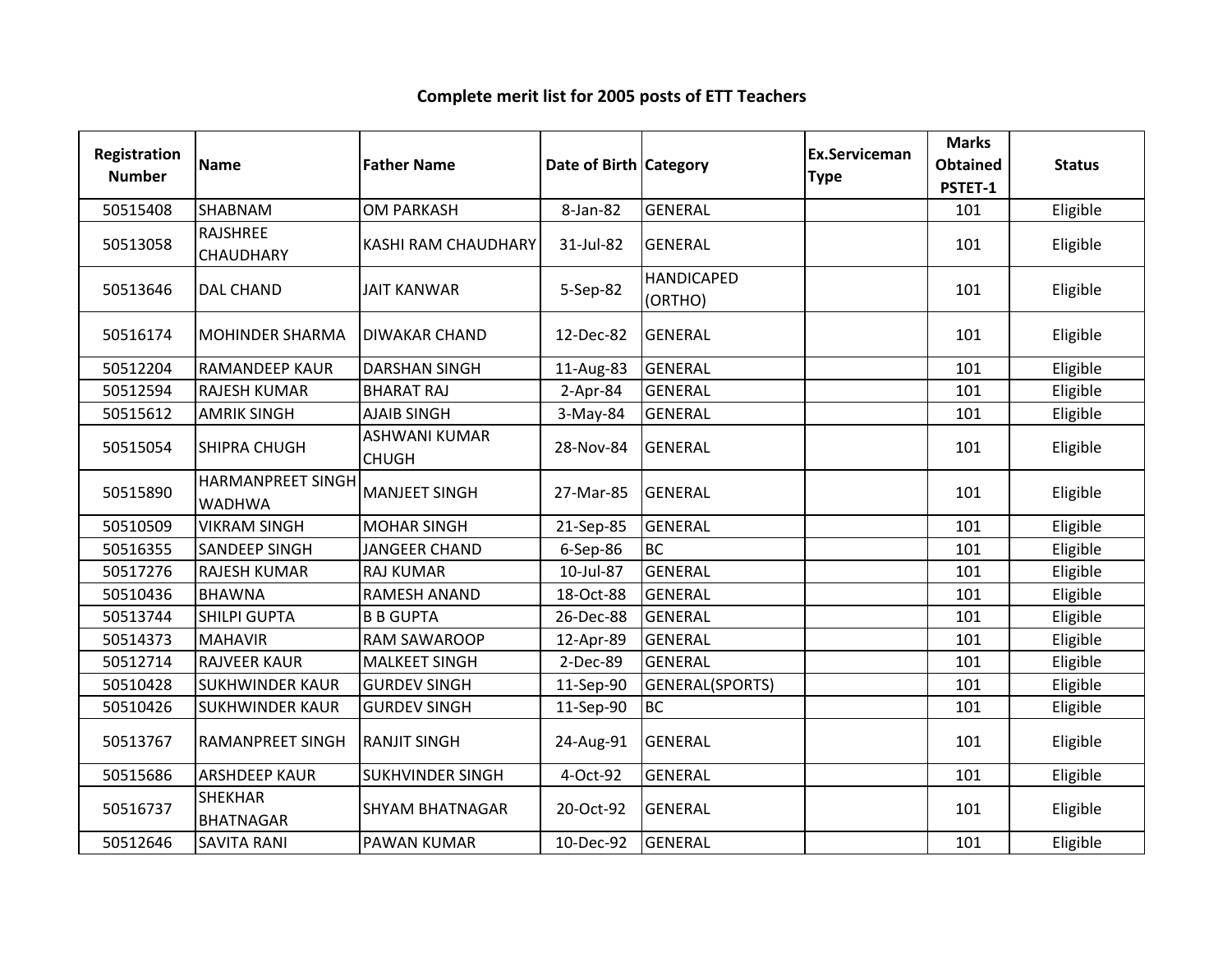| <b>Registration</b><br><b>Number</b> | <b>Name</b>            | <b>Father Name</b>                     | Date of Birth Category |                     | Ex.Serviceman<br><b>Type</b> | <b>Marks</b><br><b>Obtained</b><br>PSTET-1 | <b>Status</b>          |
|--------------------------------------|------------------------|----------------------------------------|------------------------|---------------------|------------------------------|--------------------------------------------|------------------------|
| 50514570                             | <b>PUJA RANI</b>       | <b>SURAJ PARKASH</b>                   | 1-Aug-93               | <b>GENERAL</b>      |                              | 101                                        | Eligible               |
| 50513847                             | <b>GEETA DEVI</b>      | <b>LAKSHMAN SINGH</b>                  | 5-Sep-93               | GENERAL             |                              | 101                                        | Eligible               |
| 50514285                             | RAJNEESH GARG          | <b>KRISHAN KUMAR</b>                   | 7-Sep-93               | <b>GENERAL</b>      |                              | 101                                        | Eligible               |
| 50511259                             | <b>SOMA KAUR</b>       | <b>HAKEM SINGH</b>                     | 27-Mar-95              | <b>SC (R&amp;O)</b> |                              | 101                                        | Eligible               |
| 50511320                             | <b>RAJINDER SINGH</b>  | <b>GURMEET SINGH</b>                   | 31-May-95              | <b>GENERAL</b>      |                              | 101                                        | Eligible               |
| 50510230                             | <b>HARSHITA</b>        | <b>PREM PAUL</b>                       | 11-Dec-95              | <b>GENERAL</b>      |                              | 101                                        | Eligible               |
| 50515427                             | <b>HARVINDER SINGH</b> | <b>HARBANS SINGH</b>                   | 20-Feb-79              | <b>BC</b>           |                              | 100                                        | Eligible               |
| 50510408                             | <b>SEEMA RANI</b>      | <b>LAXMAN SINGH</b>                    | 29-Mar-82              | <b>SC (R&amp;O)</b> |                              | 100                                        | Eligible               |
| 50511979                             | <b>SUNIL KUMAR</b>     | <b>ASHOK KUMAR</b>                     | 14-May-83              | <b>GENERAL</b>      |                              | 100                                        | Eligible               |
| 50517264                             | <b>INDERJIT SINGH</b>  | <b>CHUHAR SINGH</b>                    | 11-Aug-83              | <b>BC</b>           |                              | 100                                        | Eligible               |
| 50510482                             | <b>ANU BALA</b>        | <b>BHIM SAIN</b>                       | 29-Aug-86              | GENERAL             |                              | 100                                        | Eligible               |
| 50513743                             | RAJINDER KUMAR         | <b>SOHAN LAL</b>                       | 11-Sep-86              | <b>GENERAL</b>      |                              | 100                                        | Eligible               |
| 50515620                             | <b>JUTINDER KAUR</b>   | <b>DALBIR SINGH</b>                    | 8-Oct-86               | <b>GENERAL</b>      |                              | 100                                        | Eligible               |
| 50517019                             | <b>JUGDEEP SINGH</b>   | <b>TEJA SINGH</b>                      | 9-Sep-87               | GENERAL             |                              | 100                                        | Eligible               |
| 50512811                             | <b>AMANPREET SINGH</b> | <b>KARNAIL SINGH</b>                   | 20-Jan-88              | <b>GENERAL</b>      |                              | 100                                        | Eligible               |
| 50513762                             | <b>MEENA</b>           | <b>SOHAN LAL</b>                       | 30-Jan-88              | <b>GENERAL</b>      |                              | 100                                        | Eligible               |
| 50510478                             | <b>LUKESH KUMAR</b>    | <b>JAGDISH LAL</b>                     | 18-Mar-88              | <b>GENERAL</b>      |                              | 100                                        | Eligible               |
| 50515299                             | <b>RAJ RANI</b>        | <b>KULWANT SINGH</b>                   | $1-May-88$             | <b>SC (R&amp;O)</b> |                              | 100                                        | <b>Result Withheld</b> |
| 50515543                             | <b>RITU GARG</b>       | <b>JIWAN LAL</b>                       | 10-May-88              | <b>GENERAL</b>      |                              | 100                                        | Eligible               |
| 50515681                             | <b>SUKHJINDER KAUR</b> | <b>DIWAN SINGH</b>                     | 10-Feb-89              | <b>GENERAL</b>      |                              | 100                                        | Eligible               |
| 50513438                             | <b>SONU KUMAR</b>      | <b>BIRBAL RAM</b>                      | 20-Nov-89              | <b>BC</b>           |                              | 100                                        | Eligible               |
| 50515172                             | <b>KALU RAM</b>        | <b>SOHAN LAL</b>                       | 3-Apr-90               | <b>GENERAL</b>      |                              | 100                                        | Eligible               |
| 50513826                             | <b>MOHIT GUMBER</b>    | <b>CHIMAN LAL</b>                      | 7-Jul-90               | <b>GENERAL</b>      |                              | 100                                        | Eligible               |
| 50517467                             | <b>SHANNU RANI</b>     | <b>KEEMAT RAI</b>                      | 25-Aug-90              | <b>GENERAL</b>      |                              | 100                                        | Eligible               |
| 50510268                             | <b>RAJAN</b>           | <b>PREM KUMAR</b>                      | 25-Jan-92              | <b>GENERAL</b>      |                              | 100                                        | Eligible               |
| 50513449                             | <b>KANIKA</b>          | <b>DEVINDER KUMAR</b><br><b>SINGLA</b> | 8-Apr-92               | <b>GENERAL</b>      |                              | 100                                        | Eligible               |
| 50512988                             | <b>PARVINDER KAUR</b>  | <b>GAJJAN SINGH</b>                    | 22-Jul-92              | <b>GENERAL</b>      |                              | 100                                        | Eligible               |
| 50516661                             | <b>SALONI VERMA</b>    | <b>JAIT KANWAR</b>                     | 9-Oct-92               | <b>GENERAL</b>      |                              | 100                                        | Eligible               |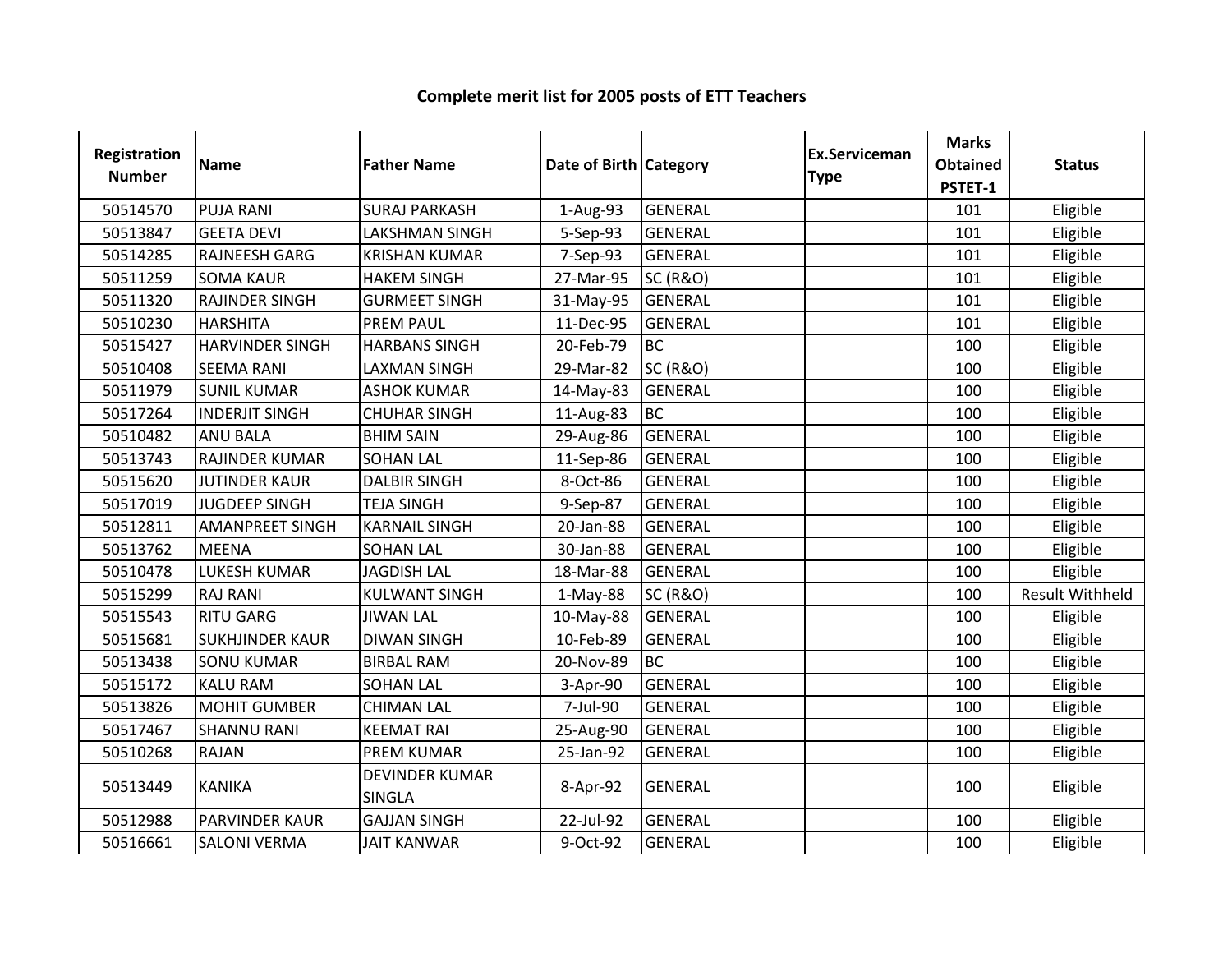| Registration<br><b>Number</b> | <b>Name</b>           | <b>Father Name</b>     | Date of Birth Category |                              | <b>Ex.Serviceman</b><br><b>Type</b> | <b>Marks</b><br><b>Obtained</b><br>PSTET-1 | <b>Status</b>          |
|-------------------------------|-----------------------|------------------------|------------------------|------------------------------|-------------------------------------|--------------------------------------------|------------------------|
| 50514079                      | <b>REENAM RANI</b>    | <b>SURINDER PAL</b>    | 8-Nov-92               | <b>GENERAL</b>               |                                     | 100                                        | Eligible               |
| 50516256                      | <b>BANDHNA RANI</b>   | <b>VIJAY KUMAR</b>     | 11-Jan-93              | <b>GENERAL</b>               |                                     | 100                                        | Eligible               |
| 50515217                      | <b>HINA RANI</b>      | <b>MOMAN RAM</b>       | 20-Jul-93              | <b>BC</b>                    |                                     | 100                                        | Eligible               |
| 50514829                      | <b>MOHIT GUPTA</b>    | <b>HAPPY GUPTA</b>     | 29-Jan-94              | <b>GENERAL</b>               |                                     | 100                                        | Eligible               |
| 50516055                      | <b>MANISH</b>         | RAMESHWER LAL          | $1-May-94$             | <b>GENERAL</b>               |                                     | 100                                        | Eligible               |
| 50511065                      | YOGRAJ SINGH          | <b>HARPAL SINGH</b>    | 9-Jul-94               | <b>BC</b>                    |                                     | 100                                        | Eligible               |
| 50512778                      | <b>SUNIL SINGLA</b>   | RAMISHVER DASS         | 30-Dec-94              | <b>GENERAL</b>               |                                     | 100                                        | Eligible               |
| 50515100                      | <b>ARSHDEEP BATRA</b> | RAMESH KUMAR BATRA     | 25-Nov-95              | <b>GENERAL</b>               |                                     | 100                                        | <b>Result Withheld</b> |
| 50510795                      | <b>GURDEEP SINGH</b>  | <b>RATTAN SINGH</b>    | 12-Apr-74              | <b>SC (R&amp;O)</b>          |                                     | 99                                         | Eligible               |
| 50513086                      | <b>BALWINDER KAUR</b> | <b>BACHAN SINGH</b>    | 20-Apr-80              | <b>SC (R&amp;O)</b>          |                                     | 99                                         | Eligible               |
| 50517230                      | <b>SARABJIT KAUR</b>  | <b>RULDU SINGH</b>     | $1$ -Jan- $81$         | <b>GENERAL</b>               |                                     | 99                                         | Eligible               |
| 50513083                      | <b>JASBIR KAUR</b>    | <b>GURBHAJAN SINGH</b> | 26-Mar-81              | <b>GENERAL</b>               |                                     | 99                                         | Eligible               |
| 50511194                      | <b>MANMEET KAUR</b>   | <b>SUKHDEV SINGH</b>   | 18-Jun-81              | GENERAL                      |                                     | 99                                         | Eligible               |
| 50512328                      | <b>NOBALJEET KAUR</b> | R S RANDHAWA           | 15-Sep-81              | <b>GENERAL</b>               |                                     | 99                                         | Eligible               |
| 50516218                      | <b>MANORMA RANI</b>   | SHAM LAL WADHWA        | 10-Feb-82              | <b>GENERAL</b>               |                                     | 99                                         | Eligible               |
| 50511590                      | <b>JARNAIL SINGH</b>  | <b>SUWARN SINGH</b>    | 15-Feb-82              | <b>HANDICAPED</b><br>(ORTHO) |                                     | 99                                         | <b>Result Withheld</b> |
| 50510363                      | POONAM ARORA          | <b>KRISHAN LAL</b>     | $1-May-82$             | <b>GENERAL</b>               |                                     | 99                                         | Eligible               |
| 50517048                      | <b>RENU BALA</b>      | <b>RAM LAL</b>         | 2-Sep-83               | <b>HANDICAPED</b><br>(ORTHO) |                                     | 99                                         | Eligible               |
| 50510177                      | <b>KUSAM SINGLA</b>   | <b>MOHINDER PAL</b>    | 26-Dec-83              | <b>GENERAL</b>               |                                     | 99                                         | Eligible               |
| 50515572                      | <b>SARITA</b>         | <b>SUNDER SHAM</b>     | 15-Jul-84              | <b>GENERAL</b>               |                                     | 99                                         | Eligible               |
| 50514195                      | PARAMJEET KAUR        | <b>SARWAN SINGH</b>    | 1-Feb-85               | <b>GENERAL</b>               |                                     | 99                                         | Eligible               |
| 50514173                      | <b>POONAM</b>         | <b>VED PARKASH</b>     | 15-Jun-85              | <b>BC</b>                    |                                     | 99                                         | Eligible               |
| 50511302                      | <b>ANITA RANI</b>     | <b>SURINDER PAL</b>    | 18-Jun-85              | <b>GENERAL</b>               |                                     | 99                                         | <b>Result Withheld</b> |
| 50514507                      | PRINKA RANI           | <b>JAGDISH RAI</b>     | 11-Aug-85              | <b>GENERAL</b>               |                                     | 99                                         | Eligible               |
| 50510036                      | <b>GURNAM</b>         | <b>SHISH PAL</b>       | 7-Jul-86               | <b>GENERAL</b>               |                                     | 99                                         | Eligible               |
| 50516431                      | <b>ASHU KATHPAL</b>   | <b>ASHOK KUMAR</b>     | 5-Aug-86               | <b>GENERAL</b>               |                                     | 99                                         | Eligible               |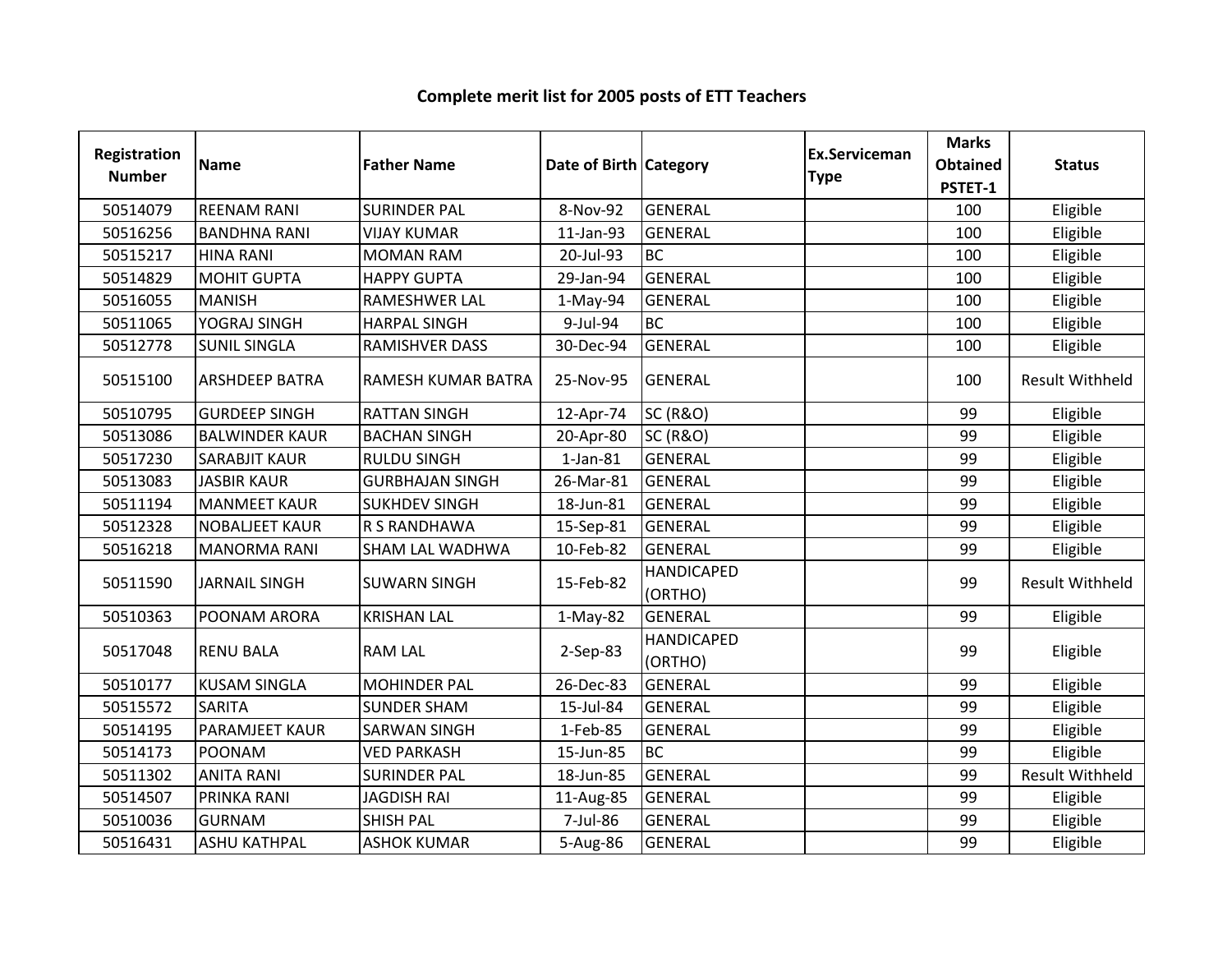| <b>Registration</b><br><b>Number</b> | <b>Name</b>            | <b>Father Name</b>     | Date of Birth Category |                              | Ex.Serviceman<br><b>Type</b> | <b>Marks</b><br><b>Obtained</b><br>PSTET-1 | <b>Status</b>          |
|--------------------------------------|------------------------|------------------------|------------------------|------------------------------|------------------------------|--------------------------------------------|------------------------|
| 50516746                             | <b>NEERAJ KALRA</b>    | <b>NARESH KUMAR</b>    | 1-Sep-86               | <b>GENERAL</b>               |                              | 99                                         | Eligible               |
| 50511758                             | <b>GURPREET KAUR</b>   | <b>GURDASS SINGH</b>   | 19-Dec-86              | <b>GENERAL</b>               |                              | 99                                         | Eligible               |
| 50515638                             | <b>SUMIT JUNEJA</b>    | <b>BABU LAL JUNEJA</b> | 14-Aug-87              | <b>GENERAL</b>               |                              | 99                                         | Eligible               |
| 50512032                             | <b>TARUN KUMAR</b>     | <b>KULBHUSHAN RAI</b>  | 17-Mar-88              | <b>GENERAL</b>               |                              | 99                                         | Eligible               |
| 50514708                             | <b>KAVITA RANI</b>     | PREM NATH              | 24-Dec-88              | <b>GENERAL</b>               |                              | 99                                         | Eligible               |
| 50510433                             | <b>MANPREET KAUR</b>   | <b>HARMEET SINGH</b>   | 15-Mar-89              | <b>BC</b>                    |                              | 99                                         | <b>Result Withheld</b> |
| 50516410                             | <b>NEENA RANI</b>      | <b>RAMESH KUMAR</b>    | 21-Jul-89              | <b>FREEDOM FIGHTER</b>       |                              | 99                                         | Eligible               |
| 50514625                             | <b>KAVITA</b>          | <b>DHARAM PAL</b>      | 18-Aug-89              | <b>GENERAL</b>               |                              | 99                                         | Eligible               |
| 50516478                             | <b>JITENDER KUMAR</b>  | <b>RAMJAS</b>          | 30-Aug-89              | <b>GENERAL</b>               |                              | 99                                         | Eligible               |
| 50515726                             | <b>SIMMI KALRA</b>     | SH RAVI KANT KALRA     | 28-May-90              | <b>GENERAL</b>               |                              | 99                                         | Eligible               |
| 50511351                             | <b>PARDEEP KUMAR</b>   | <b>BHUSHAN KUMAR</b>   | 24-Oct-91              | <b>GENERAL</b>               |                              | 99                                         | Eligible               |
| 50513541                             | <b>GURPREET SINGH</b>  | <b>JAGJEET SINGH</b>   | 5-Dec-91               | <b>BC</b>                    |                              | 99                                         | Eligible               |
| 50515271                             | <b>NEHA RANI</b>       | <b>MANGAT RAI</b>      | 28-Jul-92              | <b>GENERAL</b>               |                              | 99                                         | Eligible               |
| 50514820                             | <b>NIPUN</b>           | <b>RAM JI LAL</b>      | 1-Aug-92               | <b>GENERAL</b>               |                              | 99                                         | Eligible               |
| 50511064                             | <b>TINKU SINGH</b>     | <b>KESHO RAM</b>       | 7-Sep-94               | <b>GENERAL</b>               |                              | 99                                         | Eligible               |
| 50514925                             | <b>PARBHJOT KAUR</b>   | <b>GURPAL SINGH</b>    | 10-Dec-95              | <b>GENERAL</b>               |                              | 99                                         | Eligible               |
| 50512135                             | <b>SUKHWINDER KAUR</b> | <b>MALL SINGH</b>      | 20-Feb-96              | <b>GENERAL</b>               |                              | 99                                         | Eligible               |
| 50512716                             | <b>LOVEDEEP KAUR</b>   | <b>JAGROOP SINGH</b>   | 5-May-96               | <b>HANDICAPED</b><br>(ORTHO) |                              | 99                                         | Eligible               |
| 50514140                             | <b>AMOLAK RAM</b>      | <b>HANS RAJ</b>        | 11-Aug-74              | <b>BC</b>                    |                              | 98                                         | Eligible               |
| 50516882                             | <b>SAROJ RANI</b>      | <b>SANSARI LAL</b>     | 20-Apr-76              | GENERAL                      |                              | 98                                         | Result Withheld        |
| 50515476                             | <b>MANISHA</b>         | <b>SATPAL</b>          | 17-Jan-79              | <b>GENERAL</b>               |                              | 98                                         | Eligible               |
| 50517167                             | <b>KAMAL KUMAR</b>     | <b>ROSHAN LAL</b>      | 1-Dec-79               | <b>BC</b>                    |                              | 98                                         | Eligible               |
| 50516344                             | <b>HARMINDER SINGH</b> | <b>RAGBIR SINGH</b>    | 13-Apr-80              | <b>GENERAL</b>               |                              | 98                                         | Eligible               |
| 50514180                             | <b>RAMA RANI</b>       | YESHPAL GUPTA          | $1$ -Jun-80            | <b>GENERAL</b>               |                              | 98                                         | Eligible               |
| 50513231                             | <b>SUDESH PRIYA</b>    | <b>AMRIT LAL</b>       | 3-Dec-80               | <b>GENERAL</b>               |                              | 98                                         | Eligible               |
| 50510185                             | SHEETAL                | <b>VARINDER PAL</b>    | 5-Nov-81               | <b>GENERAL</b>               |                              | 98                                         | Eligible               |
| 50513456                             | <b>SAJJAN RAM</b>      | RICHHPAL               | 21-Mar-82              | <b>BC</b>                    |                              | 98                                         | Eligible               |
| 50514357                             | <b>JASVEER KOUR</b>    | <b>KARTAR SINGH</b>    | 9-Aug-83               | <b>GENERAL</b>               |                              | 98                                         | Eligible               |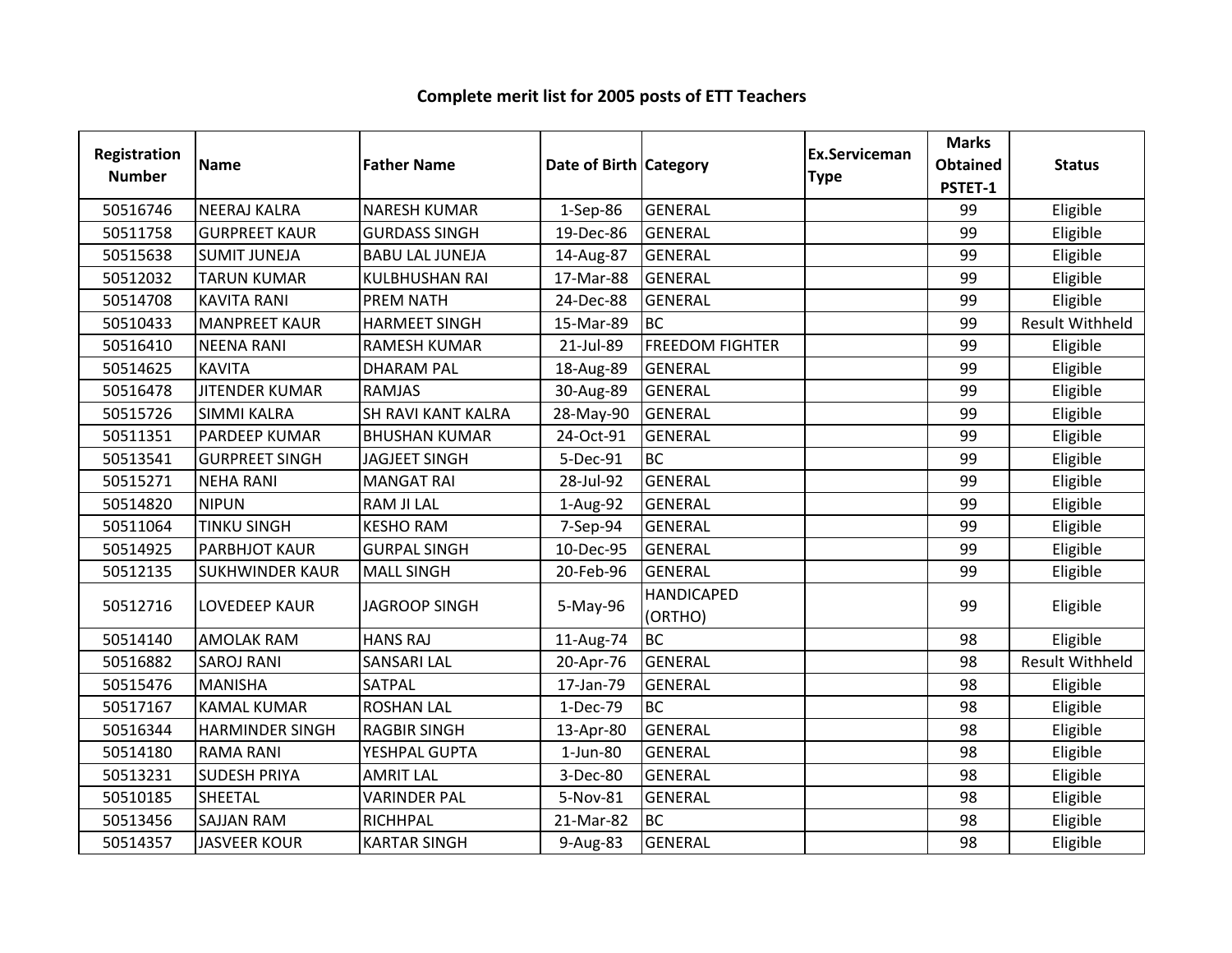| Registration<br><b>Number</b> | <b>Name</b>                        | <b>Father Name</b>     | Date of Birth Category |                        | Ex.Serviceman<br><b>Type</b> | <b>Marks</b><br><b>Obtained</b><br>PSTET-1 | <b>Status</b>          |
|-------------------------------|------------------------------------|------------------------|------------------------|------------------------|------------------------------|--------------------------------------------|------------------------|
| 50515871                      | <b>CHARANJIT KAUR</b>              | <b>TEJA SINGH</b>      | 10-Mar-84              | <b>SC (R&amp;O)</b>    |                              | 98                                         | <b>Result Withheld</b> |
| 50516205                      | <b>VANDANA RANI</b>                | <b>VIJAY KUMAR</b>     | 25-Oct-84              | <b>GENERAL</b>         |                              | 98                                         | Eligible               |
| 50515843                      | <b>RAJNI RANI</b>                  | SUBHASH CHAND          | 20-Mar-85              | <b>GENERAL</b>         |                              | 98                                         | Eligible               |
| 50513984                      | <b>ANU ARORA</b>                   | <b>JAGDISH CHANDER</b> | 23-Apr-85              | <b>GENERAL</b>         |                              | 98                                         | Eligible               |
| 50516986                      | <b>OPENDER KUMAR</b>               | <b>SHIVJI RAM</b>      | 26-Apr-85              | <b>GENERAL</b>         |                              | 98                                         | Eligible               |
| 50515223                      | <b>GURVINDER SINGH</b>             | <b>JAGDISH SINGH</b>   | 12-Jul-85              | <b>SC (R&amp;O)</b>    |                              | 98                                         | Eligible               |
| 50513525                      | JASPREET SINGH                     | <b>IQBAL SINGH</b>     | 6-Sep-85               | <b>GENERAL</b>         |                              | 98                                         | <b>Result Withheld</b> |
| 50511786                      | <b>JAGMEET SINGH</b>               | <b>SURJIT SINGH</b>    | 11-Nov-85              | GENERAL                |                              | 98                                         | Eligible               |
| 50516889                      | <b>BALJIT SINGH</b>                | <b>JASWINDER SINGH</b> | 29-Apr-86              | <b>GENERAL</b>         |                              | 98                                         | Result Withheld        |
| 50512895                      | <b>PARDEEP SINGH</b>               | <b>SURINDER SINGH</b>  | 7-Feb-87               | <b>BC</b>              |                              | 98                                         | Eligible               |
| 50514433                      | <b>ISHU</b>                        | <b>MAHESH KUMAR</b>    | 30-May-87              | GENERAL                |                              | 98                                         | Eligible               |
| 50515774                      | <b>KAMLESH RANI</b>                | <b>HANS RAJ</b>        | 25-Aug-87              | <b>BC</b>              |                              | 98                                         | <b>Result Withheld</b> |
| 50516452                      | SACHIN PHOGAT                      | <b>HARI PARKASH</b>    | 26-Sep-87              | <b>GENERAL</b>         |                              | 98                                         | Eligible               |
| 50515157                      | <b>RAMANPREET KAUR</b>             | <b>HAJARA SINGH</b>    | 5-Dec-87               | <b>GENERAL</b>         |                              | 98                                         | Eligible               |
| 50512947                      | <b>MAMTA RANI</b>                  | <b>RAJ KUMAR</b>       | 7-Dec-88               | <b>GENERAL</b>         |                              | 98                                         | Eligible               |
| 50515365                      | <b>GURDEEP SINGH</b>               | <b>RAM SINGH</b>       | 8-Aug-89               | <b>GENERAL</b>         |                              | 98                                         | Eligible               |
| 50512812                      | <b>INDERPREET SINGH</b>            | <b>KARNAIL SINGH</b>   | 23-Jun-90              | <b>GENERAL</b>         |                              | 98                                         | Eligible               |
| 50511888                      | PRIYA DODA                         | <b>ASHWINI KUMAR</b>   | 8-Jul-90               | <b>GENERAL</b>         |                              | 98                                         | Eligible               |
| 50514923                      | <b>ANITA KAMBOJ</b>                | <b>ASHOK KUMAR</b>     | 21-Sep-90              | <b>BC</b>              |                              | 98                                         | Eligible               |
| 50510541                      | <b>RAKESH KUMAR</b>                | <b>ROSHAN LAL</b>      | 10-Jun-92              | <b>GENERAL</b>         |                              | 98                                         | Eligible               |
| 50514933                      | <b>RAJINDER KAUR</b>               | <b>GURMAIL SINGH</b>   | 6-Nov-92               | <b>SC (R&amp;O)</b>    |                              | 98                                         | <b>Result Withheld</b> |
| 50511509                      | <b>PARTAP SINGH</b>                | <b>JASWANT SINGH</b>   | 9-Dec-92               | <b>FREEDOM FIGHTER</b> |                              | 98                                         | Eligible               |
| 50512315                      | <b>KEWAL KRISHAN</b>               | <b>RATTAN LAL</b>      | 20-Jul-93              | <b>BC</b>              |                              | 98                                         | Eligible               |
| 50516075                      | <b>BHAVESH</b><br><b>BHATNAGAR</b> | <b>SHYAM BHATNAGAR</b> | 29-Aug-93              | <b>GENERAL</b>         |                              | 98                                         | Eligible               |
| 50510899                      | <b>RAKESH KUMAR</b>                | <b>KASHMIR LAL</b>     | 24-Oct-93              | <b>GENERAL</b>         |                              | 98                                         | Eligible               |
| 50516664                      | <b>SARVJEET KAUR</b>               | <b>HARDEV SINGH</b>    | 9-Feb-94               | <b>GENERAL</b>         |                              | 98                                         | <b>Result Withheld</b> |
| 50514365                      | <b>SONAM KAMBOJ</b>                | <b>LEKH RAJ</b>        | 22-Feb-94              | <b>GENERAL</b>         |                              | 98                                         | Eligible               |
| 50514400                      | <b>HEERA LAL</b>                   | <b>ARJUN</b>           | 15-Oct-94              | <b>GENERAL</b>         |                              | 98                                         | <b>Result Withheld</b> |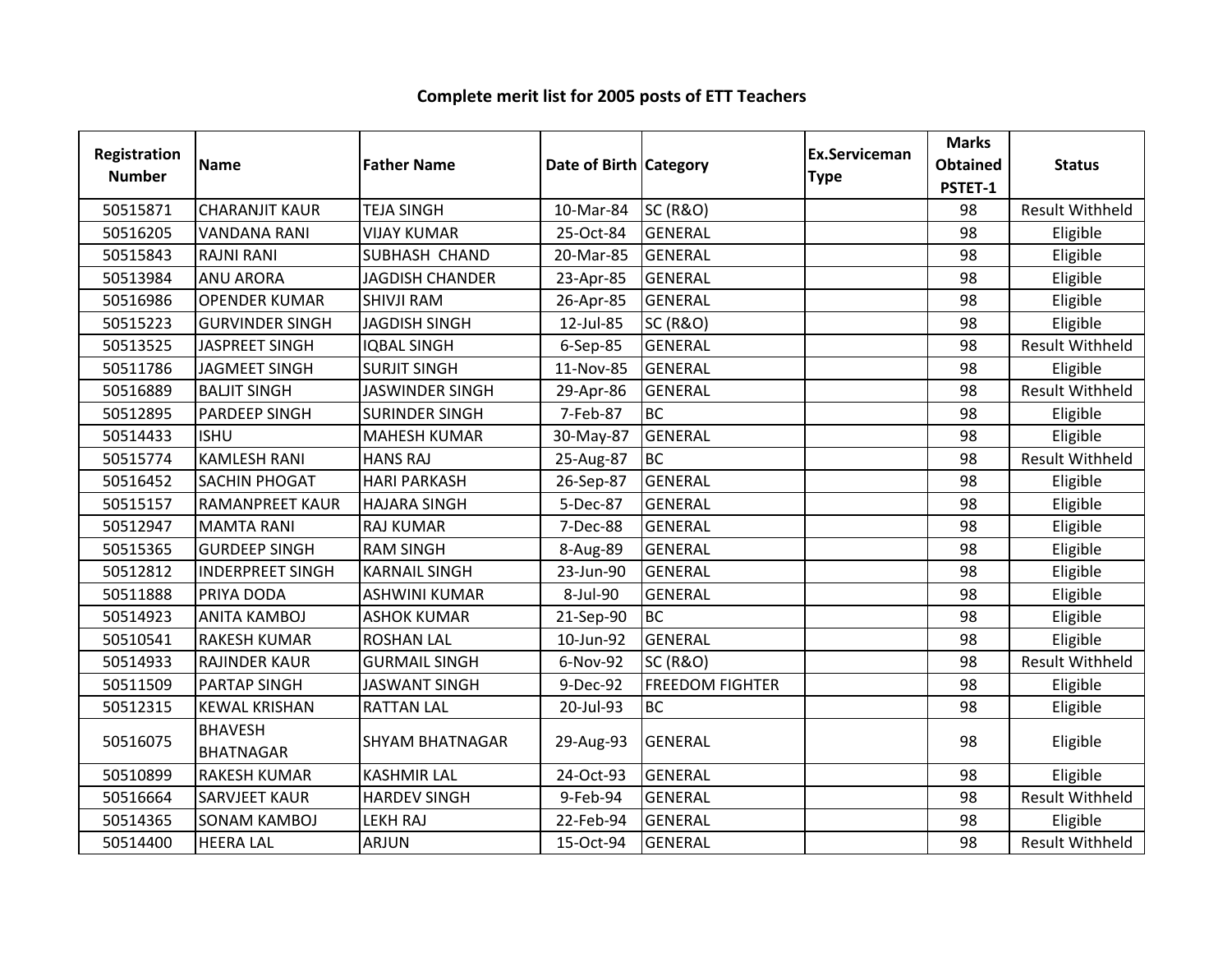| <b>Registration</b><br><b>Number</b> | <b>Name</b>             | <b>Father Name</b>      | Date of Birth Category |                        | Ex.Serviceman<br><b>Type</b> | <b>Marks</b><br><b>Obtained</b><br>PSTET-1 | <b>Status</b>          |
|--------------------------------------|-------------------------|-------------------------|------------------------|------------------------|------------------------------|--------------------------------------------|------------------------|
| 50515490                             | <b>MANPREET SINGH</b>   | <b>MAJOR CHAND</b>      | 19-Dec-94              | <b>GENERAL</b>         |                              | 98                                         | Eligible               |
| 50512358                             | <b>JASPREET SINGH</b>   | <b>PARMINDER SINGH</b>  | 25-Jan-95              | <b>GENERAL</b>         |                              | 98                                         | Eligible               |
| 50511200                             | <b>RAJNI</b>            | <b>RAKESH KUMAR</b>     | 11-Mar-95              | <b>GENERAL</b>         |                              | 98                                         | Eligible               |
| 50514556                             | <b>HARPREET KAUR</b>    | <b>PALA SINGH</b>       | 20-Oct-95              | <b>GENERAL</b>         |                              | 98                                         | Eligible               |
| 50516846                             | <b>BABITA</b>           | <b>DHARMINDER KUMAR</b> | 12-Jul-96              | <b>GENERAL</b>         |                              | 98                                         | <b>Result Withheld</b> |
| 50516568                             | <b>SEEMA</b>            | PREM CHAND GUPTA        | 22-Aug-79              | <b>GENERAL</b>         |                              | 97                                         | Eligible               |
| 50516073                             | <b>TEJINDER SINGH</b>   | <b>JUGRAJ SINGH</b>     | 5-Feb-80               | GENERAL                |                              | 97                                         | Eligible               |
| 50516698                             | <b>KIRANPAL KAUR</b>    | <b>JALOUR SINGH</b>     | 8-Feb-81               | <b>BC</b>              |                              | 97                                         | Eligible               |
| 50512799                             | RASHMI                  | <b>AMRIT LAL</b>        | 24-Jul-81              | <b>GENERAL</b>         |                              | 97                                         | Result Withheld        |
| 50515533                             | <b>JASBIR KAUR</b>      | <b>BALKAR SINGH</b>     | 10-Aug-81              | <b>GENERAL</b>         |                              | 97                                         | Eligible               |
| 50516894                             | <b>SUMAN DEVI</b>       | <b>MADAN LAL</b>        | 10-Aug-81              | <b>GENERAL</b>         |                              | 97                                         | Eligible               |
| 50510801                             | <b>SUBHASH CHAND</b>    | SARDHA RAM              | 4-Apr-82               | <b>SC (R&amp;O)</b>    |                              | 97                                         | Eligible               |
| 50515539                             | <b>GURVINDER SINGH</b>  | <b>HARJINDER SINGH</b>  | 24-Jun-82              | GENERAL                |                              | 97                                         | Eligible               |
| 50510637                             | <b>GURMEET KAUR</b>     | <b>CHANAN SINGH</b>     | 7-Nov-82               | <b>GENERAL</b>         |                              | 97                                         | Eligible               |
| 50513867                             | <b>GURPREET SINGH</b>   | <b>KAKA SINGH</b>       | 10-Feb-83              | <b>GENERAL</b>         |                              | 97                                         | Eligible               |
| 50515319                             | <b>GURANDITTA SINGH</b> | <b>NACHHATAR SINGH</b>  | 20-Mar-83              | <b>GENERAL</b>         |                              | 97                                         | Eligible               |
| 50515621                             | <b>AJAY KUMAR</b>       | <b>RAVINDER KUMAR</b>   | 13-Jun-83              | <b>GENERAL</b>         |                              | 97                                         | Eligible               |
| 50514390                             | <b>NEETI MADAAN</b>     | JAI DAYAL MADAAN        | 13-Dec-83              | <b>GENERAL</b>         |                              | 97                                         | Eligible               |
| 50510237                             | <b>DEEPAK KUMAR</b>     | <b>DES RAJ</b>          | 31-Aug-84              | <b>GENERAL</b>         |                              | 97                                         | Eligible               |
| 50516420                             | <b>JAIDEEP SINGH</b>    | <b>RANBIR SINGH</b>     | 11-Sep-84              | <b>FREEDOM FIGHTER</b> |                              | 97                                         | Eligible               |
| 50512184                             | <b>DAVINDER SINGH</b>   | <b>KRISHAN KUMAR</b>    | 18-Dec-85              | <b>GENERAL</b>         |                              | 97                                         | Eligible               |
| 50515617                             | <b>PUSHPINDER KAUR</b>  | <b>JAGJIT SINGH</b>     | 3-Oct-86               | <b>GENERAL</b>         |                              | 97                                         | Eligible               |
| 50514078                             | <b>ANITA RANI</b>       | <b>RAJ KUMAR</b>        | 7-Oct-86               | <b>GENERAL</b>         |                              | 97                                         | Eligible               |
| 50514995                             | <b>BALWINDER SINGH</b>  | <b>ROOP RAM</b>         | $1-Jan-87$             | <b>GENERAL</b>         |                              | 97                                         | Eligible               |
| 50516130                             | <b>SUKHPREET SINGH</b>  | <b>BALWINDER SINGH</b>  | 4-Jan-87               | GENERAL                |                              | 97                                         | Eligible               |
| 50512699                             | <b>HARWINDER SINGH</b>  | <b>DHARAM SINGH</b>     | 17-Oct-87              | <b>GENERAL</b>         |                              | 97                                         | Eligible               |
| 50512026                             | <b>NAVNEET KAUR</b>     | <b>BHUPINDER SINGH</b>  | 8-Dec-87               | <b>GENERAL</b>         |                              | 97                                         | Eligible               |
| 50510582                             | <b>SAROJ BALA</b>       | <b>CHHAJJU RAM</b>      | 20-Mar-88              | <b>BC</b>              |                              | 97                                         | Eligible               |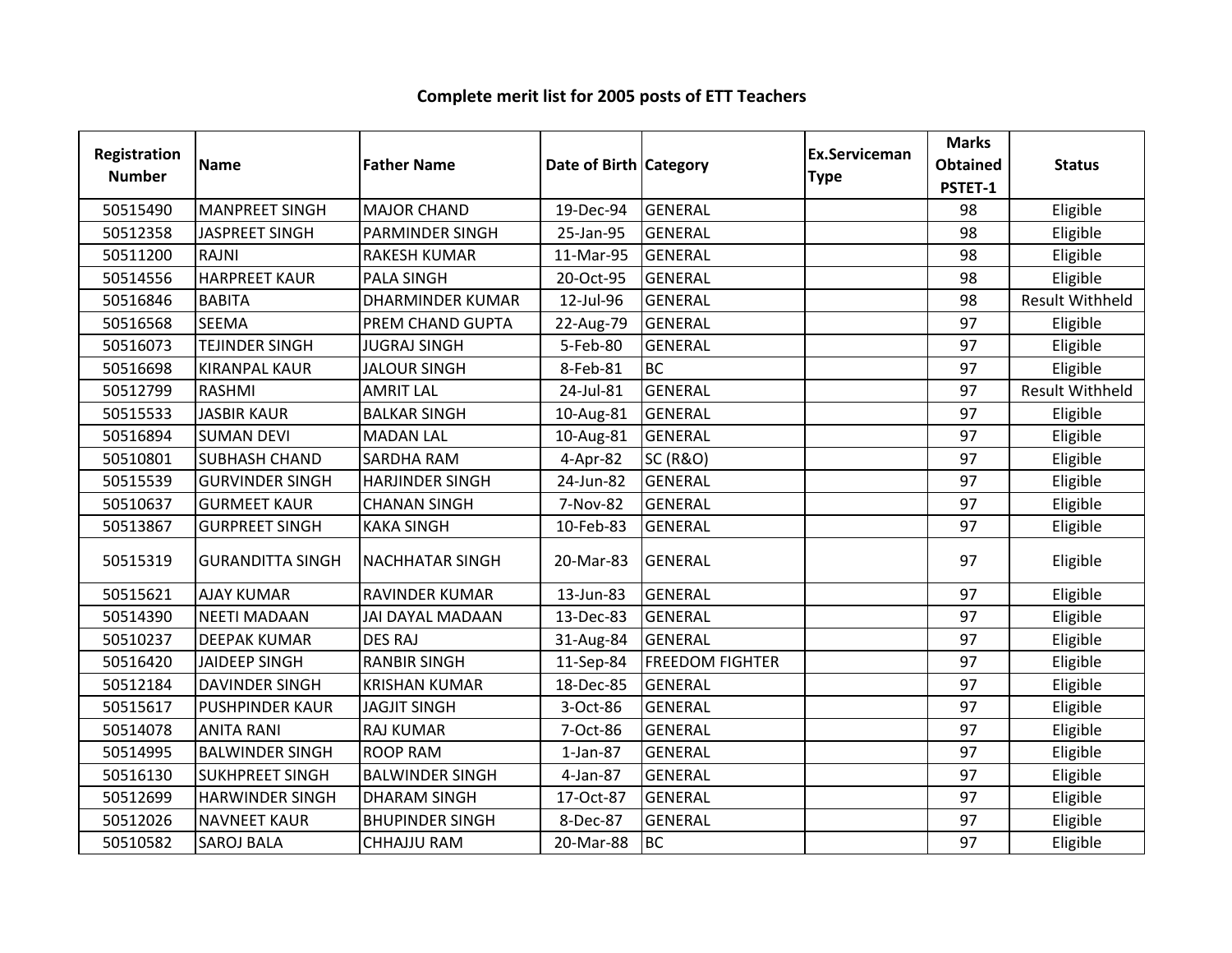| <b>Registration</b><br><b>Number</b> | <b>Name</b>             | <b>Father Name</b>                    | Date of Birth Category |                     | Ex.Serviceman<br><b>Type</b> | <b>Marks</b><br><b>Obtained</b><br>PSTET-1 | <b>Status</b>          |
|--------------------------------------|-------------------------|---------------------------------------|------------------------|---------------------|------------------------------|--------------------------------------------|------------------------|
| 50514493                             | <b>GAGANDEEP SINGH</b>  | <b>MAJOR SINGH</b>                    | 2-Aug-88               | <b>GENERAL</b>      |                              | 97                                         | Eligible               |
| 50513048                             | <b>NEHA MALHOTRA</b>    | <b>VIJAY KUMAR</b><br><b>MALHOTRA</b> | 25-Jun-89              | <b>GENERAL</b>      |                              | 97                                         | Eligible               |
| 50512323                             | <b>BHARTI</b>           | SATINDER KUMAR                        | 24-Sep-89              | <b>GENERAL</b>      |                              | 97                                         | Eligible               |
| 50514826                             | <b>MONIKA RANI</b>      | <b>KASHMIR LAL</b>                    | 8-Jan-90               | <b>BC</b>           |                              | 97                                         | Eligible               |
| 50510597                             | <b>AKASHDEEP SINGLA</b> | <b>JAWAHAR LAL SINGLA</b>             | $1-May-90$             | <b>GENERAL</b>      |                              | 97                                         | Eligible               |
| 50512484                             | <b>JAGSEER SINGH</b>    | <b>HARDEEP SINGH</b>                  | 20-Jul-90              | <b>BC</b>           |                              | 97                                         | Eligible               |
| 50510183                             | <b>PRINCE PAL</b>       | <b>SUBASH CHAND</b>                   | 28-Jul-90              | <b>GENERAL</b>      |                              | 97                                         | Eligible               |
| 50511331                             | <b>KAVITA RANI</b>      | <b>PREM KUMAR</b>                     | 26-Oct-90              | <b>GENERAL</b>      |                              | 97                                         | Eligible               |
| 50510692                             | <b>AMARJEET KAUR</b>    | <b>HARDEV SINGH</b>                   | 11-Nov-90              | <b>SC (M&amp;B)</b> |                              | 97                                         | Eligible               |
| 50516712                             | <b>AKSHAY ANGI</b>      | <b>SUBHASH CHANDER</b>                | 8-Nov-91               | <b>GENERAL</b>      |                              | 97                                         | Eligible               |
| 50511852                             | <b>RAMANDEEP KAUR</b>   | PRITAM SINGH                          | 15-Feb-92              | <b>GENERAL</b>      |                              | 97                                         | Eligible               |
| 50514188                             | <b>RAMANDEEP KAUR</b>   | <b>JARNAIL SINGH</b>                  | 17-Mar-92              | <b>GENERAL</b>      |                              | 97                                         | Eligible               |
| 50517054                             | <b>VIKAS KUMAR</b>      | <b>CHANAN RAM</b>                     | 28-Mar-92              | <b>GENERAL</b>      |                              | 97                                         | Eligible               |
| 50515525                             | <b>ROOPIKA</b>          | <b>SATPAL</b>                         | 13-Oct-92              | <b>GENERAL</b>      |                              | 97                                         | Eligible               |
| 50516952                             | <b>NARESH KUMAR</b>     | <b>MADAN LAL</b>                      | 25-Dec-92              | <b>BC</b>           |                              | 97                                         | Eligible               |
| 50515546                             | <b>AMANBIR SAHOTA</b>   | <b>DALBIR SINGH</b>                   | 21-Apr-93              | <b>SC (M&amp;B)</b> |                              | 97                                         | Eligible               |
| 50512380                             | PRIYANKA                | <b>VIJAY SINGH</b>                    | 13-May-94              | <b>GENERAL</b>      |                              | 97                                         | Eligible               |
| 50512700                             | <b>GURMEET KAUR</b>     | <b>GURJANT SINGH</b>                  | 8-Aug-95               | <b>GENERAL</b>      |                              | 97                                         | Eligible               |
| 50511582                             | <b>LAKHVIR KAUR</b>     | <b>SURJIT SINGH</b>                   | 13-Aug-95              | <b>GENERAL</b>      |                              | 97                                         | Eligible               |
| 50510403                             | <b>ARSHDEEP KAUR</b>    | <b>JAGJEET SINGH</b>                  | 9-Sep-95               | <b>BC</b>           |                              | 97                                         | Eligible               |
| 50511581                             | PALWINDER SINGH         | <b>TEHAL SINGH</b>                    | 27-Nov-95              | <b>GENERAL</b>      |                              | 97                                         | Eligible               |
| 50511203                             | <b>MANSI SHARMA</b>     | <b>SURESH KUMAR</b>                   | 9-Jan-96               | <b>GENERAL</b>      |                              | 97                                         | Eligible               |
| 50515660                             | <b>USHA RANI</b>        | <b>UMARDIN MOHAMMAD</b>               | 13-Aug-96              | <b>GENERAL</b>      |                              | 97                                         | Eligible               |
| 50516374                             | <b>RITU RANI</b>        | <b>CHANDER BHAN</b>                   | 5-Dec-96               | <b>GENERAL</b>      |                              | 97                                         | <b>Result Withheld</b> |
| 50516520                             | <b>JAS RAM</b>          | <b>HARI RAM</b>                       | 30-Apr-80              | <b>BC</b>           |                              | 96                                         | Eligible               |
| 50513841                             | <b>VIJAY KUMAR</b>      | <b>MANOHAR LAL</b>                    | 20-Nov-80              | <b>GENERAL</b>      |                              | 96                                         | Eligible               |
| 50516843                             | <b>SEEMA</b>            | <b>CHAMAN LAL</b>                     | 10-Apr-81              | <b>GENERAL</b>      |                              | 96                                         | Eligible               |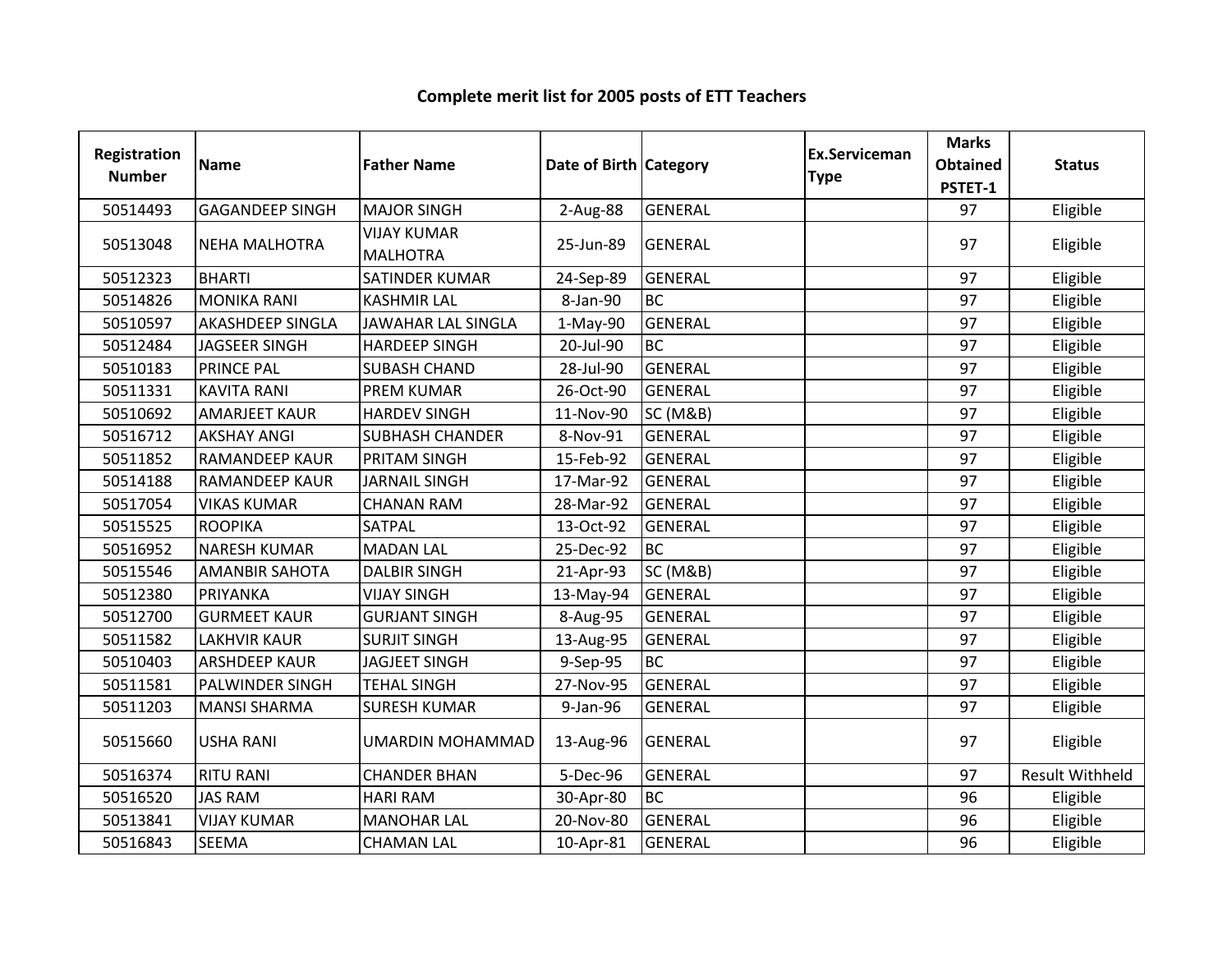| Registration<br><b>Number</b> | <b>Name</b>                     | <b>Father Name</b>   | Date of Birth Category |                     | <b>Ex.Serviceman</b><br><b>Type</b> | <b>Marks</b><br><b>Obtained</b> | <b>Status</b> |
|-------------------------------|---------------------------------|----------------------|------------------------|---------------------|-------------------------------------|---------------------------------|---------------|
|                               |                                 |                      |                        |                     |                                     | PSTET-1                         |               |
| 50514805                      | <b>AMRIK SINGH</b>              | <b>KARAM SINGH</b>   | 16-Apr-82              | <b>GENERAL</b>      |                                     | 96                              | Eligible      |
| 50515630                      | POOJA GUPTA                     | PREM NATH MITTAL     | 8-Mar-83               | <b>GENERAL</b>      |                                     | 96                              | Eligible      |
| 50514205                      | <b>AMANDEEP KAUR</b><br>CHAUHAN | <b>DARSHAN SINGH</b> | 8-Mar-83               | <b>GENERAL</b>      |                                     | 96                              | Eligible      |
| 50516424                      | <b>HARBANS LAL</b>              | <b>VED PARKASH</b>   | 14-Mar-83              | GENERAL             |                                     | 96                              | Eligible      |
| 50515888                      | <b>HARPREET SINGH</b>           | <b>NAIB SINGH</b>    | 10-Jun-83              | GENERAL             |                                     | 96                              | Eligible      |
| 50515577                      | <b>AJAY KHURANA</b>             | <b>ASHOK KUMAR</b>   | 27-Nov-83              | <b>GENERAL</b>      |                                     | 96                              | Eligible      |
| 50516687                      | <b>GURJEET SINGH</b>            | <b>DARSHAN SINGH</b> | 10-Feb-84              | GENERAL             |                                     | 96                              | Eligible      |
| 50515999                      | <b>VARINDER SINGH</b>           | <b>GURDIAL SINGH</b> | 12-Mar-84              | <b>GENERAL</b>      |                                     | 96                              | Eligible      |
| 50510998                      | <b>ANIL KUMAR</b>               | <b>HOSIYAR SINGH</b> | 7-Aug-84               | <b>GENERAL</b>      |                                     | 96                              | Eligible      |
| 50510191                      | <b>SUPRIYA PAHUJA</b>           | <b>BALRAJ PAHUJA</b> | 11-Dec-84              | GENERAL             |                                     | 96                              | Eligible      |
| 50514808                      | <b>MANPREET KAUR</b>            | <b>SURJIT RAM</b>    | 6-Mar-85               | <b>GENERAL</b>      |                                     | 96                              | Eligible      |
| 50511370                      | <b>BANITA RANI</b>              | <b>RAJ KUMAR</b>     | 23-Sep-85              | <b>GENERAL</b>      |                                     | 96                              | Eligible      |
| 50513153                      | <b>SUPINDER KAUR</b>            | PRITAM SINGH         | 3-Oct-85               | GENERAL             |                                     | 96                              | Eligible      |
| 50511234                      | <b>JASPREET KAUR</b>            | <b>BALDEV SINGH</b>  | 10-Oct-85              | <b>SC (R&amp;O)</b> |                                     | 96                              | Eligible      |
| 50513138                      | <b>GURPREET SINGH</b>           | PARAMJIT SINGH       | 20-Feb-86              | <b>GENERAL</b>      |                                     | 96                              | Eligible      |
| 50513390                      | <b>SHIWANI SETHI</b>            | <b>SUDARSHAN LAL</b> | 15-Nov-86              | <b>GENERAL</b>      |                                     | 96                              | Eligible      |
| 50514187                      | <b>MANDEEP KUMAR</b>            | <b>SHANTI DASS</b>   | 10-Feb-87              | <b>SC (R&amp;O)</b> |                                     | 96                              | Eligible      |
| 50517347                      | <b>SUSHMA RANI</b>              | <b>RAMESH DASS</b>   | 17-Mar-87              | <b>GENERAL</b>      |                                     | 96                              | Eligible      |
| 50510265                      | <b>GAGANDEEP GARG</b>           | <b>GORA LAL</b>      | 13-Apr-87              | GENERAL             |                                     | 96                              | Eligible      |
| 50516866                      | <b>NEHA SHARMA</b>              | <b>KAMAL NABH</b>    | 16-Apr-88              | <b>GENERAL</b>      |                                     | 96                              | Eligible      |
| 50516127                      | <b>BHAGWAN DASS</b>             | <b>RAM CHAND</b>     | 21-Sep-88              | <b>BC</b>           |                                     | 96                              | Eligible      |
| 50510517                      | <b>MANISHA SHARMA</b>           | RAJ KUMAR SHARMA     | 1-Mar-89               | <b>GENERAL</b>      |                                     | 96                              | Eligible      |
| 50515844                      | <b>MANPREET KAUR</b>            | <b>JUGRAJ SINGH</b>  | 20-Apr-89              | <b>BC</b>           |                                     | 96                              | Eligible      |
| 50515773                      | <b>VANILA ARORA</b>             | <b>SOHAN LAL</b>     | 10-Aug-89              | <b>GENERAL</b>      |                                     | 96                              | Eligible      |
| 50517362                      | SIMERJEET SINGH                 | <b>GURMAIL SINGH</b> | 23-May-90              | <b>GENERAL</b>      |                                     | 96                              | Eligible      |
| 50515799                      | <b>KANCHAN BALA</b>             | <b>DALIP SINGH</b>   | 7-Jan-91               | <b>BC</b>           |                                     | 96                              | Eligible      |
| 50510569                      | <b>KULDEEP SINGH</b>            | <b>JOGA SINGH</b>    | 31-Mar-91              | <b>GENERAL</b>      |                                     | 96                              | Eligible      |
| 50510599                      | <b>PREETAM KAUR</b>             | <b>CHARAN SINGH</b>  | 12-Jul-91              | <b>GENERAL</b>      |                                     | 96                              | Eligible      |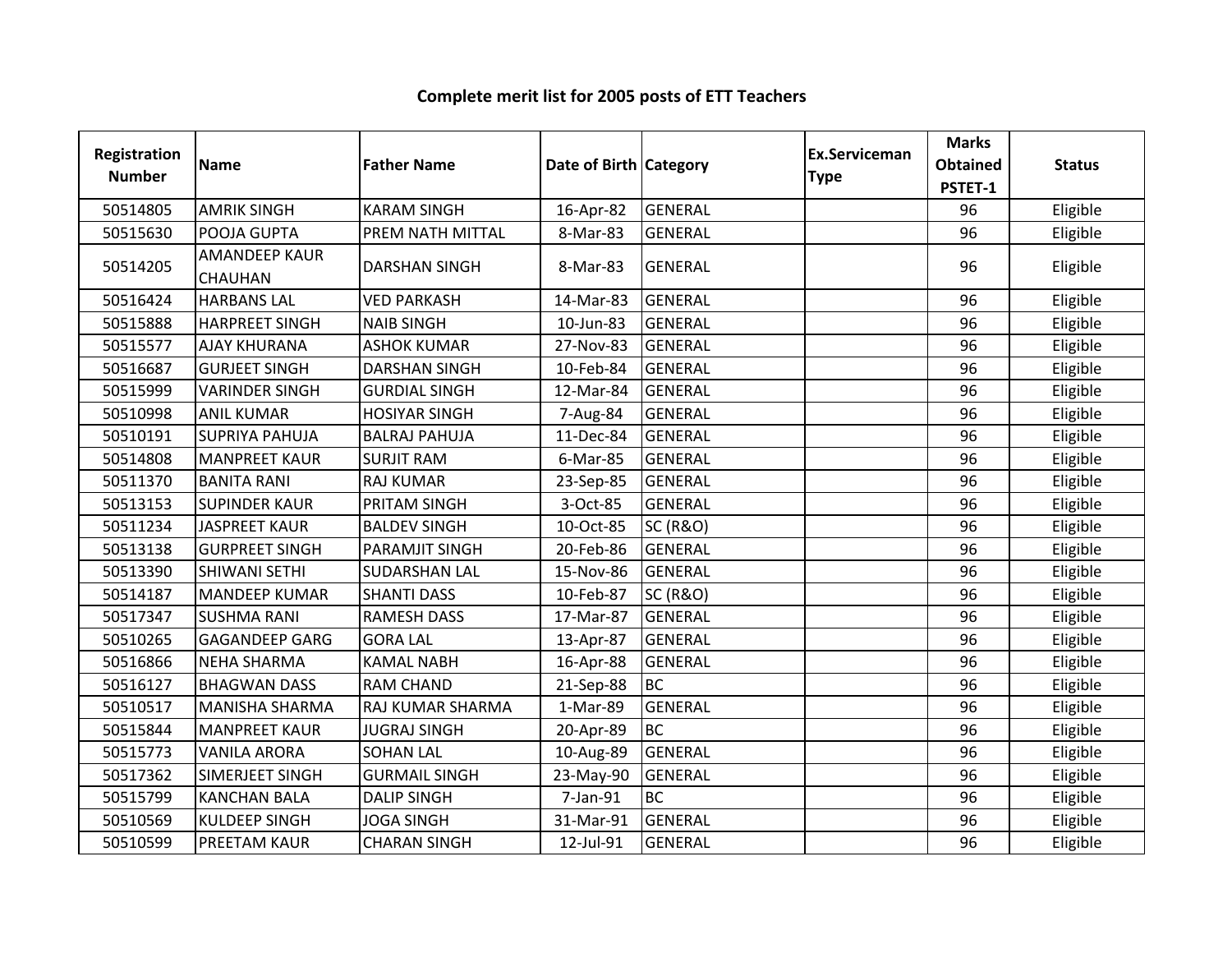| Registration<br><b>Number</b> | <b>Name</b>            | <b>Father Name</b>                    | Date of Birth Category |                     | Ex.Serviceman<br><b>Type</b> | <b>Marks</b><br><b>Obtained</b><br>PSTET-1 | <b>Status</b>          |
|-------------------------------|------------------------|---------------------------------------|------------------------|---------------------|------------------------------|--------------------------------------------|------------------------|
| 50510128                      | <b>NAVDEEP KAUR</b>    | <b>AJIT SINGH</b>                     | 9-Oct-91               | <b>GENERAL</b>      |                              | 96                                         | Eligible               |
| 50514118                      | <b>PARDEEP SINGH</b>   | <b>JAGSIR SINGH</b>                   | 18-Jun-92              | <b>GENERAL</b>      |                              | 96                                         | Eligible               |
| 50515891                      | <b>MONTY KATARIA</b>   | <b>KULDEEP KUMAR</b>                  | 8-Dec-92               | <b>GENERAL</b>      |                              | 96                                         | Eligible               |
| 50510392                      | <b>VINOD KUMAR</b>     | <b>SUBHASH CHANDER</b>                | 25-Dec-92              | <b>BC</b>           |                              | 96                                         | Eligible               |
| 50515167                      | <b>RAJESH KUMAR</b>    | <b>JAGDISH RAI</b>                    | 2-Feb-93               | <b>BC</b>           |                              | 96                                         | Eligible               |
| 50514773                      | <b>ASHISH NARANG</b>   | <b>PREM KUMAR</b>                     | 3-Jun-93               | <b>GENERAL</b>      |                              | 96                                         | <b>Result Withheld</b> |
| 50511021                      | <b>SAPNA</b>           | <b>SOHAN LAL</b>                      | 19-Oct-94              | <b>BC</b>           |                              | 96                                         | Eligible               |
| 50510776                      | <b>NEHA</b>            | <b>RAVINDER KUMAR</b>                 | 8-Dec-94               | <b>GENERAL</b>      |                              | 96                                         | Eligible               |
| 50510068                      | RAVEENA SHARMA         | <b>NARINDER KUMAR</b>                 | 1-Jul-95               | <b>GENERAL</b>      |                              | 96                                         | Eligible               |
| 50511315                      | <b>MANJU SHARMA</b>    | <b>DAVINDER SHARMA</b>                | 19-Aug-95              | <b>GENERAL</b>      |                              | 96                                         | Eligible               |
| 50511398                      | <b>KULWINDER KAUR</b>  | <b>GULAB SINGH</b>                    | 15-Jan-96              | <b>BC</b>           |                              | 96                                         | Eligible               |
| 50511363                      | JASHANPREET KAUR       | <b>CHAND SINGH</b>                    | 12-Jun-96              | <b>BC</b>           |                              | 96                                         | Eligible               |
| 50513986                      | POOJA RANI             | <b>ANIL KUMAR</b>                     | 16-Oct-96              | <b>GENERAL</b>      |                              | 96                                         | Eligible               |
| 50510046                      | <b>SHUBHAM GARG</b>    | <b>MOHAN LAL</b>                      | 20-Jan-97              | <b>GENERAL</b>      |                              | 96                                         | Eligible               |
| 50517141                      | <b>TARANPREET KAUR</b> | <b>HARKIRAT SINGH</b>                 | 27-Oct-97              | <b>GENERAL</b>      |                              | 96                                         | <b>Result Withheld</b> |
| 50515769                      | <b>SARABJEET KAUR</b>  | <b>BEERA SINGH</b>                    | 15-May-78              | <b>GENERAL</b>      |                              | 95                                         | <b>Result Withheld</b> |
| 50515351                      | <b>KARAMJIT SINGH</b>  | <b>RULLA SINGH</b>                    | 15-Jan-79              | <b>SC (R&amp;O)</b> |                              | 95                                         | Eligible               |
| 50514165                      | PARDEEP KUMAR          | <b>BACHNA RAM</b>                     | $6$ -Jan-80            | <b>GENERAL</b>      |                              | 95                                         | Eligible               |
| 50515428                      | <b>NAHAR SINGH</b>     | <b>SUKHMANDER SINGH</b>               | 3-Mar-80               | <b>GENERAL</b>      |                              | 95                                         | Eligible               |
| 50513400                      | <b>SANTOSH KUMAR</b>   | <b>AMI CHAND</b>                      | 12-Mar-80              | <b>GENERAL</b>      |                              | 95                                         | Eligible               |
| 50515900                      | <b>MONIKA</b>          | <b>JAGDISH RAI</b>                    | 30-Apr-80              | <b>GENERAL</b>      |                              | 95                                         | Eligible               |
| 50516244                      | <b>RAJPAL KAUR</b>     | <b>SUKHDEV SINGH</b>                  | 27-May-80              | <b>GENERAL</b>      |                              | 95                                         | Eligible               |
| 50515035                      | <b>JASWANT SINGH</b>   | <b>HARCHAND SINGH</b>                 | 15-Jun-80              | <b>GENERAL</b>      |                              | 95                                         | Eligible               |
| 50515378                      | <b>SUNIL KUMAR</b>     | <b>RAM CHAND</b>                      | 13-Oct-80              | <b>BC</b>           |                              | 95                                         | Eligible               |
| 50515885                      | <b>PUJA JAIN</b>       | <b>KRISHAN DEV GOYAL</b>              | 8-Feb-81               | <b>GENERAL</b>      |                              | 95                                         | Eligible               |
| 50510647                      | <b>BHAGWAN SINGH</b>   | <b>FAUJA SINGH</b>                    | 8-Oct-81               | <b>SC (R&amp;O)</b> |                              | 95                                         | Eligible               |
| 50515705                      | <b>NAVITA</b>          | <b>GOPAL KRISHAN</b><br><b>SHARMA</b> | 18-Jan-83              | <b>GENERAL</b>      |                              | 95                                         | Eligible               |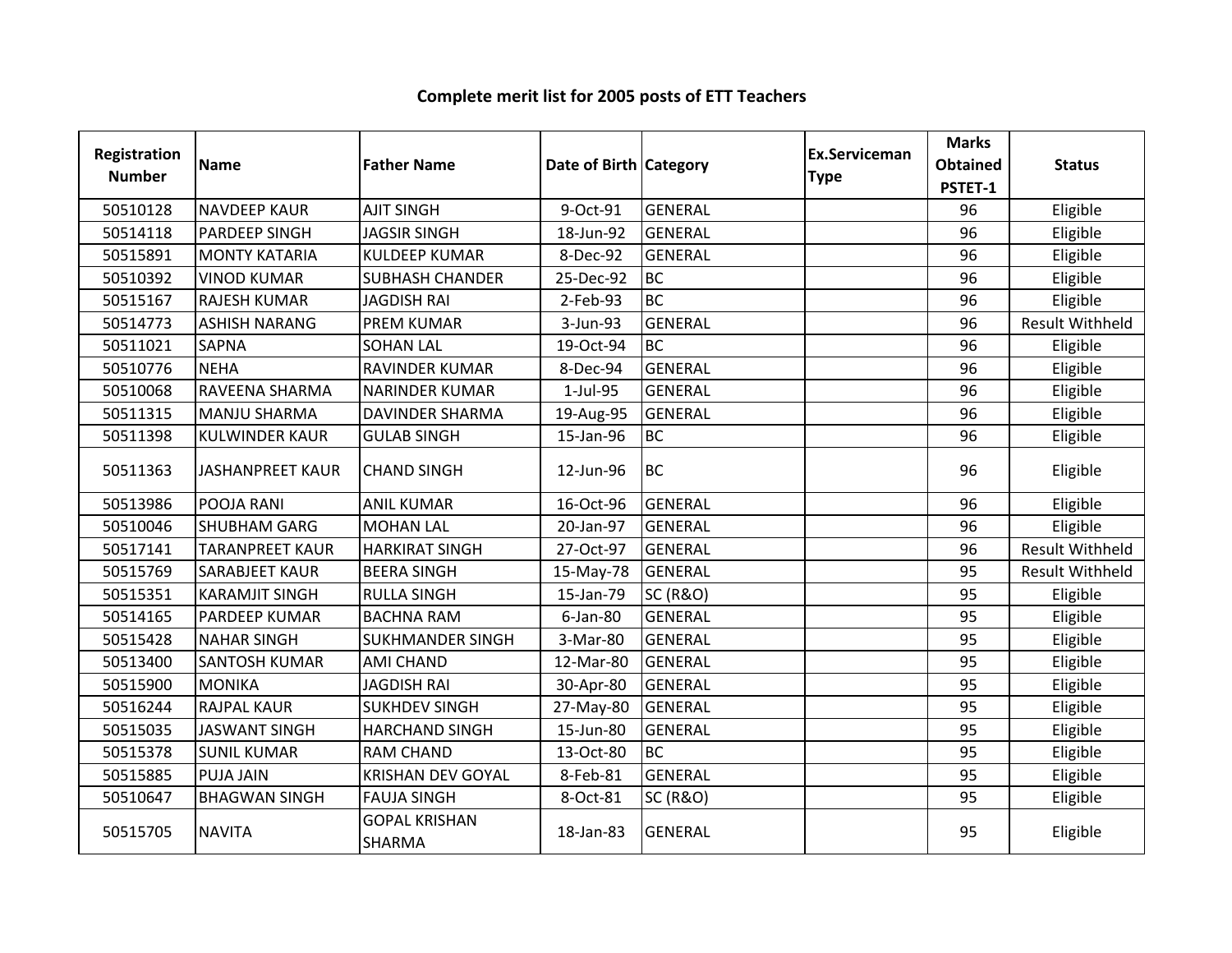#### Registration Numberion Name **Father Name Access Contract Category** Ex.Serviceman Category **Ex.Serviceman** Serviceman Marks<br>
e Obtained<br>
PSTET-1 ed Status<br>1 50515010 SARINA RANI DES RAJ GARG 17-Feb-83 GENERAL 1999 1995 | Eligible <sup>50513474</sup> VIJAY KUMAR MILKH RAJ 20-Apr-83 GENERAL <sup>95</sup> Eligible 50517253 VARINDER PREM CHAND 24-Sep-83 GENERAL PREMERAL 195 Eligible 50513898 SARISHTA RANI MOHINDER SINGH 6-Jan-84 BC<br>50515653 NIRMALA RANI KRISHAN LAL 12-Mar-84 BC <sup>95</sup> Eligible 50515653 NIRMALA RANI KRISHAN LAL 12-Mar-84 BC<br>50517352 GURVINDER SINGH PRITAM SINGH 11-Dec-84 BC <sup>95</sup> Eligible 50517352 GURVINDER SINGH PRITAM SINGH 11-Dec-84 <sup>95</sup> Eligible <sup>50512924</sup> AMIT SINGH PARMAR MOHINDER SINGH 29-Jan-85 GENERAL <sup>95</sup> Eligible <sup>50514810</sup> TAJINDERPAL SINGH SURAT SINGH 7-Feb-85 GENERAL <sup>95</sup> Eligible 50516123 RAGHAV GROVER SATNAM RAI GROVER 12-Aug-85 GENERAL JUNION 195 Eligible<br>50511856 MANDEFP KUMAR HARBANS LAL 16-Aug-85 SC (R&O) 300 - 195 Fligible 50511856 MANDEEP KUMAR HARBANS LAL 16-Aug-85 SC (R&O) Julie 195 | Eligible 50512673 SATJIWAN SINGH GURDEEP SINGH 27-Mar-86 GENERAL Julie 195 | Eligible 50515224 SOHANJIT KAUR JASMER SINGH 10-Apr-86 GENERAL JUNION 195 | Eligible <sup>50511243</sup> HITESH KUMAR SOMNATH SINGLA 19-Sep-86 GENERAL <sup>95</sup> Eligible 50515270 SHILPA PUNSHI GURBAKHASH RAI 120-Sep-86 GENERAL 1999 1995 | Eligible <sup>50514652</sup> SHAVETASUBHASH CHANDER ASIJAA 30-Dec-86 GENERAL 95 Eligible <sup>50515946</sup> GAURAV MIGLANI HARISH MIGLANI 2-Jun-87 GENERAL <sup>95</sup> Eligible <sup>50512302</sup> HARMANJIT SINGH HARJINDER SINGH 16-Jul-87 GENERAL <sup>95</sup> Eligible <sup>50515265</sup> KULDEEP NAIN RAGHBIR NAIN 26-Jul-87 GENERAL <sup>95</sup> Eligible 50514991 PRINCE KUMAR SOHAN LAL 190-Dec-87 GENERAL 1999 PRINCE KUMAR BIGIble <sup>50516659</sup> HARDEEP KAUR BALBIR SINGH 10-May-88 SC (R&O) <sup>95</sup> Eligible <sup>50510479</sup> AMIT KUMAR OM PARKASH 25-May-88 GENERAL <sup>95</sup> Eligible <sup>50514688</sup> SHILPI RANI SURIA NARESH 29-Jul-88 GENERAL <sup>95</sup> Eligible <sup>50513254</sup> VARINDER SINGH JANGIR SINGH 6-Aug-88 SC (R&O) <sup>95</sup> Eligible <sup>50515375</sup> PUNEET BHARDWAJ PAWAN KUMAR BHARDWAJ 6-Aug-88 GENERAL <sup>95</sup> Eligible <sup>50511731</sup> JAGDEEP SINGH TIKKA SINGH 12-Aug-88 GENERAL <sup>95</sup> Eligible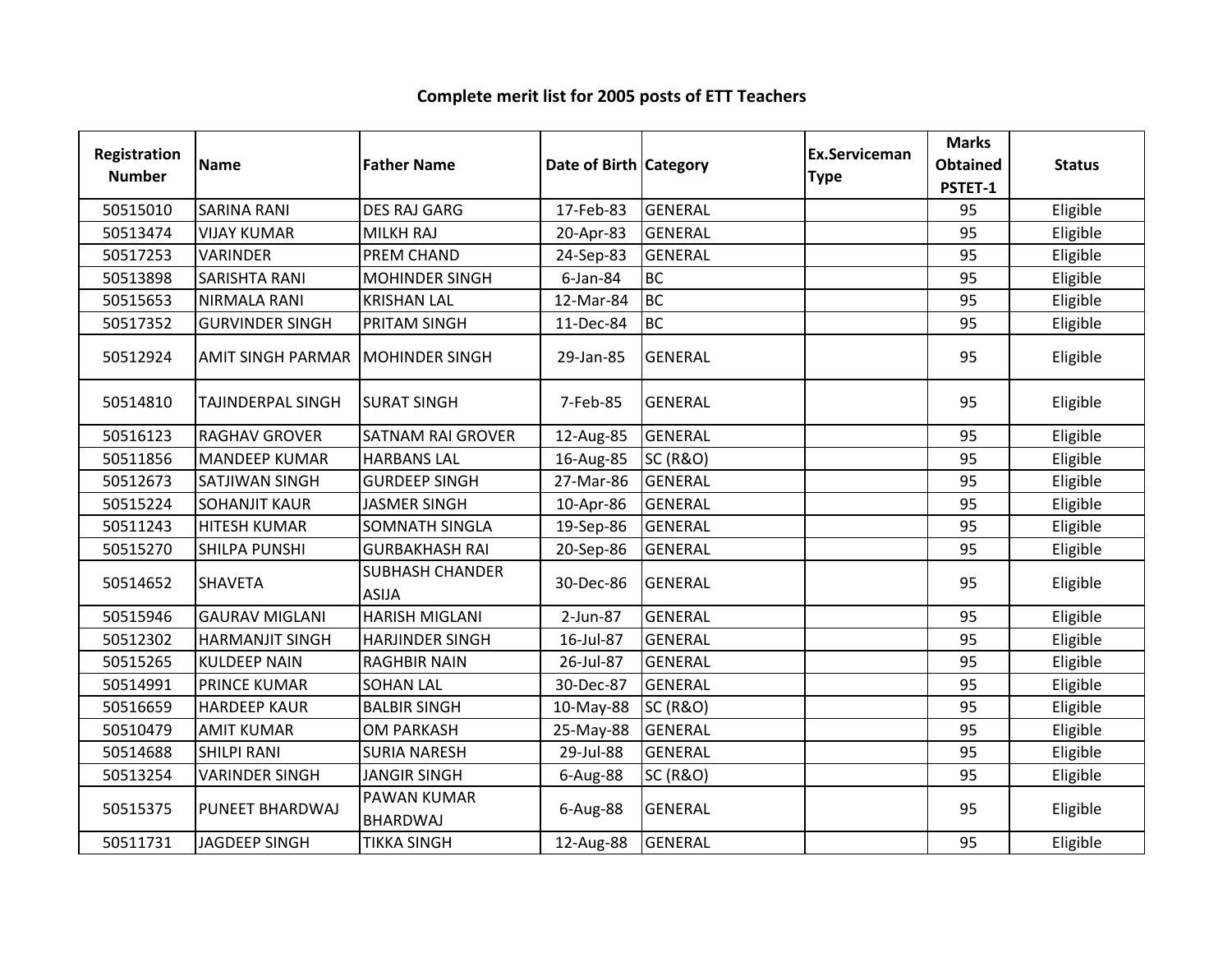#### Registration Numberion Name **Father Name Access Contract Category** Ex.Serviceman Category **Ex.Serviceman** Serviceman Marks<br>
e Obtained<br>
PSTET-1 **Obtained** Status<br> **PSTET-1**<br>
95 Eligible <sup>50512289</sup> SHIKHA RANI PAWAN KUMAR 19-Aug-88 GENERAL <sup>95</sup> Eligible 50510956 KULDEEP SINGH MANDER SINGH 27-Dec-88 GENERAL Julie 195 | Eligible 50514560 KEWAL SINGH MAJOR SINGH | 7-Apr-89 GENERAL | 95 | Eligible <sup>50516026</sup> PANKAJ KUMAR GIAN CHAND 30-Apr-89 GENERAL <sup>95</sup> Eligible 50515872 PRIYA CHAWLA SUBHASH CHANDER | 6-Jul-89 GENERAL | 1999 | 95 | Eligible <sup>50516381</sup> HEMANT SHARMA SHASHI SHARMA 22-Oct-89 GENERAL <sup>95</sup> Eligible <sup>50516861</sup> SUKHVINDER KAUR JOGA SINGH 8-Apr-90 GENERAL <sup>95</sup> Eligible <sup>50510054</sup> MANDEEP KUMAR SUBHASH CHAND 23-Jun-91 GENERAL <sup>95</sup> Eligible <sup>50512566</sup> HARPINDER SINGH KULWANT SINGH 6-Feb-92 EX.SERVICEMAN (GENERAL)DEPENDENT | 95 | Eligible <sup>50514946</sup> RAJ KAUR GURDEV SINGH 15-Jun-92 GENERAL <sup>95</sup> Eligible 50514415 SUNAINA GULATI RAJINDER KUMAR GULATI17-Jun-92 GENERAL 2008 | 95 | Eligible<br>| 95 | Eligible <sup>50516115</sup> PAWANDEEP KAUR GULAB SINGH 7-Jul-92 GENERAL <sup>95</sup> Eligible <sup>50514751</sup> NANCY SANJAY KUMAR 10-Jul-92 GENERAL <sup>95</sup> Result Withheld50514277 SANCHI KHURANA KEWAL KRISHAN 123-Jul-92 GENERAL 1999 Juli 195 Riigible 50514368 SHIVALI GUPTA NARINDER KUMAR GUPTA12-Aug-92 GENERAL 95 Eligible 50510421GURSIMRAN KAUR BHULLARname of the DILBAG SINGH 5-Sep-92 GENERAL 95 Eligible<br>R <sup>50516082</sup> NEETA PAWAN KUMAR GUPTA 28-Oct-92 GENERAL <sup>95</sup> Eligible <sup>50514310</sup> SATISH KUMAR MADAN LAL 31-Oct-92 GENERAL <sup>95</sup> Eligible 50516172 SUMANDEEP KAUR SUKHVINDER SINGH 13-Dec-92 GENERAL JUNION 195 | Eligible 50512654 MANJINDER KAUR GURCHARAN SINGH | 4-Jan-93 GENERAL | 1999 | 95 | Eligible <sup>50514380</sup> DEEPAK KULDEEP SINGH 14-Jan-93 GENERAL <sup>95</sup> Eligible <sup>50511422</sup> POOJA PURI HARJIT PAL PURI 22-Jan-93 GENERAL <sup>95</sup> Eligible <sup>50515164</sup> SHAINA ARORA SUNIL KUMAR 13-Mar-93 GENERAL <sup>95</sup> Eligible <sup>50515584</sup> MANDEEP KAUR NARDEV SINGH 15-Mar-93 GENERAL <sup>95</sup> Eligible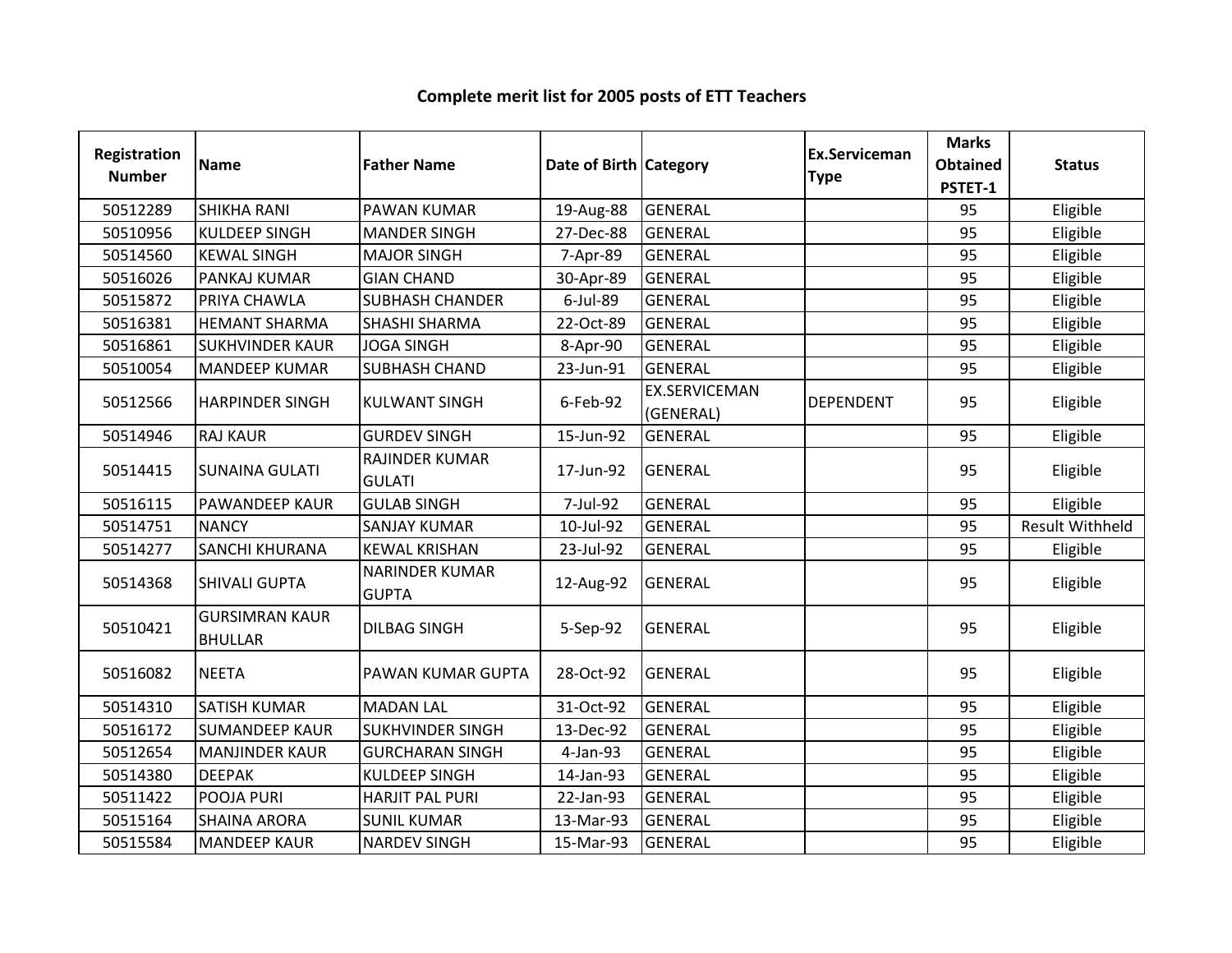| Registration<br><b>Number</b> | <b>Name</b>                         | <b>Father Name</b>       | Date of Birth Category |                | <b>Ex.Serviceman</b><br><b>Type</b> | <b>Marks</b><br><b>Obtained</b><br>PSTET-1 | <b>Status</b> |
|-------------------------------|-------------------------------------|--------------------------|------------------------|----------------|-------------------------------------|--------------------------------------------|---------------|
| 50515003                      | <b>KAMALDEEP KAUR</b>               | <b>SUKHDEV SINGH</b>     | 22-May-93              | <b>GENERAL</b> |                                     | 95                                         | Eligible      |
| 50510088                      | <b>NISHA RANI NARULA</b>            | <b>RAM TIRATH</b>        | 7-Jun-93               | <b>GENERAL</b> |                                     | 95                                         | Eligible      |
| 50514586                      | <b>VANDANA GARG</b>                 | PAWAN KUMAR GARG         | 13-Aug-93              | <b>GENERAL</b> |                                     | 95                                         | Eligible      |
| 50511864                      | <b>MEGHA MADAN</b>                  | <b>RAJENDER KUMAR</b>    | 18-Aug-93              | <b>GENERAL</b> |                                     | 95                                         | Eligible      |
| 50515562                      | <b>RAJVEER KAUR</b>                 | SHINDERPAL SINGH         | 21-Aug-93              | <b>GENERAL</b> |                                     | 95                                         | Eligible      |
| 50512120                      | <b>RAMESH KUMAR</b>                 | <b>MAGHA RAM</b>         | 7-Oct-93               | <b>GENERAL</b> |                                     | 95                                         | Eligible      |
| 50515622                      | <b>AMANDEEP KAUR</b>                | <b>JAGDEV SINGH</b>      | 17-Oct-93              | <b>GENERAL</b> |                                     | 95                                         | Eligible      |
| 50514007                      | <b>SUNPREET KAUR</b>                | <b>GURCHARN SINGH</b>    | 21-Oct-93              | <b>GENERAL</b> |                                     | 95                                         | Eligible      |
| 50515716                      | <b>BALWINDER SINGH</b>              | <b>CHAND SINGH</b>       | 14-Nov-93              | <b>GENERAL</b> |                                     | 95                                         | Eligible      |
| 50514245                      | PRATIBHA                            | <b>RAJNISH KUKKAR</b>    | 14-Dec-93              | <b>GENERAL</b> |                                     | 95                                         | Eligible      |
| 50511152                      | <b>AMANDEEP KAUR</b>                | <b>NAIB SINGH</b>        | 5-Jan-94               | <b>GENERAL</b> |                                     | 95                                         | Eligible      |
| 50514706                      | <b>TAMANNA</b><br>SACHDEVA          | SANDEEP SACHDEVA         | 26-Jan-94              | <b>GENERAL</b> |                                     | 95                                         | Eligible      |
| 50514664                      | <b>ASHWANI KUMAR</b>                | <b>MADAN LAL</b>         | 30-Jan-94              | <b>GENERAL</b> |                                     | 95                                         | Eligible      |
| 50511951                      | <b>ASHA RANI</b>                    | <b>MOHAN LAL</b>         | 2-Feb-94               | <b>GENERAL</b> |                                     | 95                                         | Eligible      |
| 50514160                      | <b>SUBHAM KUMAR</b>                 | <b>SATISH KUMAR</b>      | 13-Feb-94              | <b>GENERAL</b> |                                     | 95                                         | Eligible      |
| 50514402                      | <b>AMARATPAL SINGH</b>              | <b>HARBANS SINGH</b>     | 2-Mar-94               | <b>GENERAL</b> |                                     | 95                                         | Eligible      |
| 50513733                      | <b>GURJEET KAUR</b>                 | <b>HARPAL SINGH</b>      | 11-Apr-94              | <b>GENERAL</b> |                                     | 95                                         | Eligible      |
| 50514690                      | <b>SANDEEP SHARMA</b>               | PREM CHAND               | 22-Apr-94              | <b>GENERAL</b> |                                     | 95                                         | Eligible      |
| 50515025                      | <b>GURKIRANPREET</b><br><b>KAUR</b> | PARGAT SINGH             | 10-Jun-94              | <b>GENERAL</b> |                                     | 95                                         | Eligible      |
| 50515632                      | RAJNEESH ARORA                      | <b>VINOD KUMAR ARORA</b> | 17-Jun-94              | <b>GENERAL</b> |                                     | 95                                         | Eligible      |
| 50514709                      | <b>PRETTY</b>                       | <b>JANAK RAJ</b>         | 6-Aug-94               | <b>GENERAL</b> |                                     | 95                                         | Eligible      |
| 50515991                      | <b>HARVINDER SINGH</b>              | <b>JANGEER SINGH</b>     | $1-Jan-95$             | <b>GENERAL</b> |                                     | 95                                         | Eligible      |
| 50514329                      | NIRMAL JEET KAUR                    | <b>TARLOCHAN SINGH</b>   | 15-Jan-95              | <b>GENERAL</b> |                                     | 95                                         | Eligible      |
| 50516602                      | LOVEJEET KOUR                       | <b>AJAIB SINGH</b>       | 29-Jan-95              | <b>GENERAL</b> |                                     | 95                                         | Eligible      |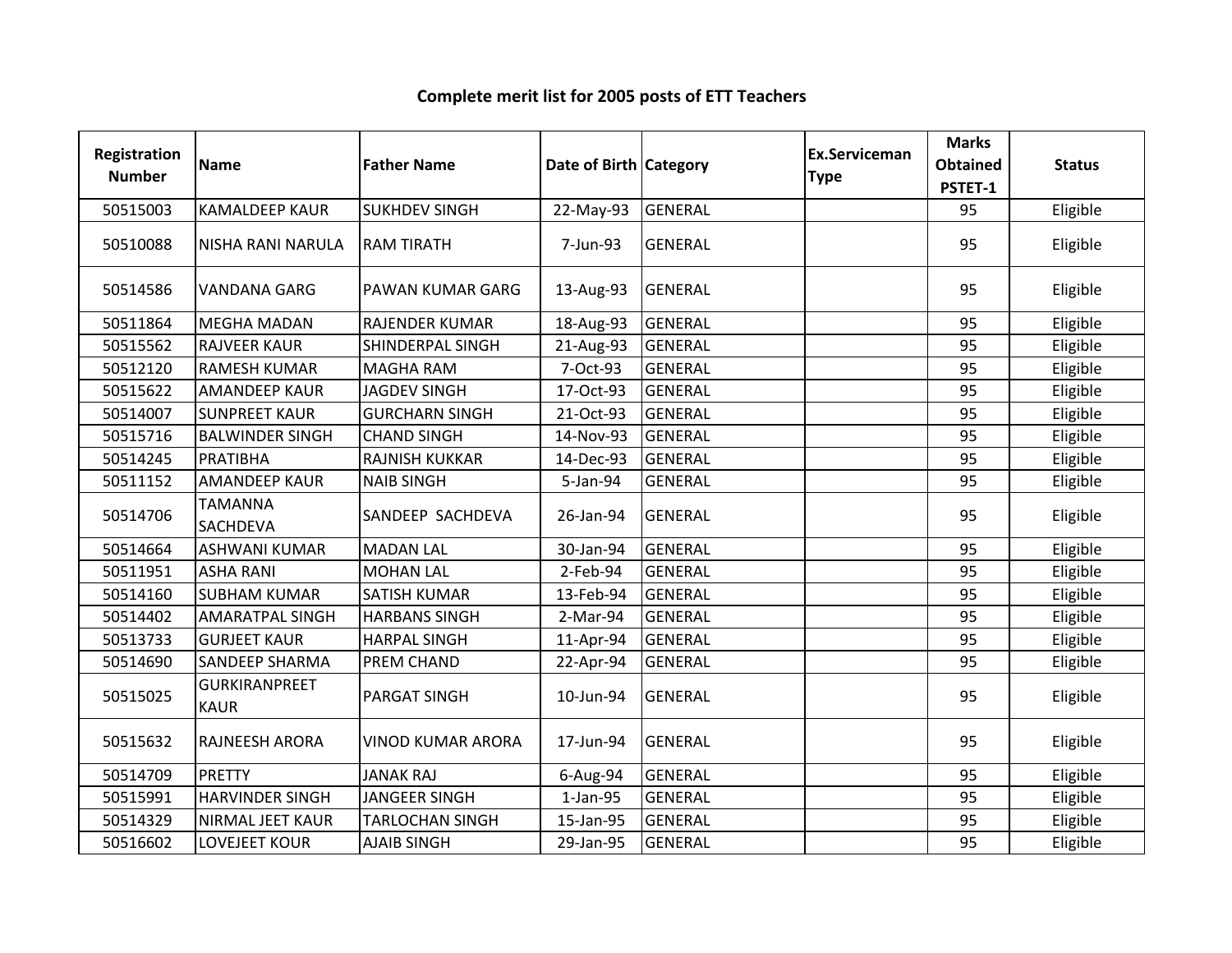| Registration<br><b>Number</b> | <b>Name</b>                           | <b>Father Name</b>                      | Date of Birth Category |                                              | Ex.Serviceman<br><b>Type</b> | <b>Marks</b><br><b>Obtained</b><br>PSTET-1 | <b>Status</b>          |
|-------------------------------|---------------------------------------|-----------------------------------------|------------------------|----------------------------------------------|------------------------------|--------------------------------------------|------------------------|
| 50514396                      | <b>HARPREET KAUR</b>                  | <b>SATNAM SINGH</b>                     | 8-Feb-95               | <b>GENERAL</b>                               |                              | 95                                         | Eligible               |
| 50510576                      | <b>SUNITA RANI</b>                    | <b>RAJ KUMAR</b>                        | 20-Apr-95              | <b>BC</b>                                    |                              | 95                                         | Eligible               |
| 50512765                      | <b>GAGANDEEP KAUR</b>                 | <b>KARAMJEET SINGH</b>                  | 28-Apr-95              | <b>GENERAL</b>                               |                              | 95                                         | Eligible               |
| 50512739                      | HIMANSHU                              | AJAY KUMAR GUPTA                        | 10-Jan-96              | <b>GENERAL</b>                               |                              | 95                                         | Eligible               |
| 50510091                      | <b>RUPINDER KAUR</b>                  | <b>IQBAL SINGH</b>                      | 2-Mar-96               | <b>GENERAL</b>                               |                              | 95                                         | <b>Result Withheld</b> |
| 50514464                      | <b>GOURAV SINGLA</b>                  | <b>MAHAVIR SINGLA</b>                   | 28-Mar-96              | <b>GENERAL</b>                               |                              | 95                                         | Eligible               |
| 50514386                      | <b>RANDEEP KAUR</b>                   | <b>TERSEM SINGH</b>                     | $2-May-96$             | <b>GENERAL</b>                               |                              | 95                                         | Eligible               |
| 50511020                      | <b>JOSHNA</b>                         | <b>SURINDER PAL</b>                     | 13-Sep-96              | <b>SC (R&amp;O)</b>                          |                              | 95                                         | Result Withheld        |
| 50510364                      | <b>HARVINDER KAUR</b>                 | <b>MITHU SINGH</b>                      | 11-Nov-96              | <b>SC (R&amp;O)-</b><br><b>EX.SERVICEMAN</b> | <b>DEPENDENT</b>             | 95                                         | <b>Result Withheld</b> |
| 50511834                      | <b>VEENA KUMARI</b>                   | <b>RAMESH LAL</b>                       | 3-Oct-74               | GENERAL                                      |                              | 94                                         | <b>Result Withheld</b> |
| 50515961                      | <b>JAGTAR SINGH</b>                   | <b>BALVIR SINGH</b>                     | 2-Apr-78               | <b>EX.SERVICEMAN</b><br>(GENERAL)            | <b>SELF</b>                  | 94                                         | Eligible               |
| 50511873                      | <b>SEEMA RANI</b>                     | <b>AMAR NATH</b>                        | 11-Apr-78              | GENERAL                                      |                              | 94                                         | Eligible               |
| 50514192                      | <b>RENU</b>                           | <b>ISHWER DASS</b>                      | 4-Mar-79               | <b>GENERAL</b>                               |                              | 94                                         | Eligible               |
| 50517367                      | <b>KRISHAN LAL</b>                    | <b>MUNSHI RAM</b>                       | 4-Mar-79               | <b>BC</b>                                    |                              | 94                                         | Eligible               |
| 50515724                      | <b>SUKHDEEP SINGH</b>                 | <b>MALKEET SINGH</b>                    | 10-May-79              | GENERAL                                      |                              | 94                                         | Eligible               |
| 50515005                      | <b>MONIKA SHARMA</b>                  | <b>SUBHASH CHAND</b><br>SHARMA          | 16-Jun-79              | <b>GENERAL</b>                               |                              | 94                                         | Eligible               |
| 50514475                      | <b>JASVIR PAL SHARMA</b>              | <b>MANOHAR LAL</b>                      | 7-Aug-79               | <b>GENERAL</b>                               |                              | 94                                         | Eligible               |
| 50514088                      | <b>SATISH KUMAR</b>                   | <b>GORA LAL</b>                         | 9-Feb-80               | <b>GENERAL</b>                               |                              | 94                                         | <b>Result Withheld</b> |
| 50514545                      | <b>SHEELA DEVI</b>                    | <b>SWARUP SINGH</b>                     | 7-May-80               | <b>GENERAL</b>                               |                              | 94                                         | Eligible               |
| 50516613                      | NAVPREET SINGH<br><b>BOPARAI</b>      | <b>JARNAIL SINGH</b>                    | 14-Jun-80              | <b>GENERAL</b>                               |                              | 94                                         | Eligible               |
| 50511524                      | <b>GURPREET KAUR</b><br><b>TALWAR</b> | <b>BIKRAMJIT SINGH</b><br><b>TALWAR</b> | 29-Jun-80              | <b>GENERAL</b>                               |                              | 94                                         | Eligible               |
| 50514427                      | <b>JATINDER SINGH</b>                 | <b>AJIT SINGH</b>                       | 13-Jul-80              | <b>SC (R&amp;O)</b>                          |                              | 94                                         | Eligible               |
| 50514613                      | <b>MAMTA RANI</b>                     | <b>BIHARI LAL</b>                       | 17-Jul-80              | <b>GENERAL</b>                               |                              | 94                                         | Result Withheld        |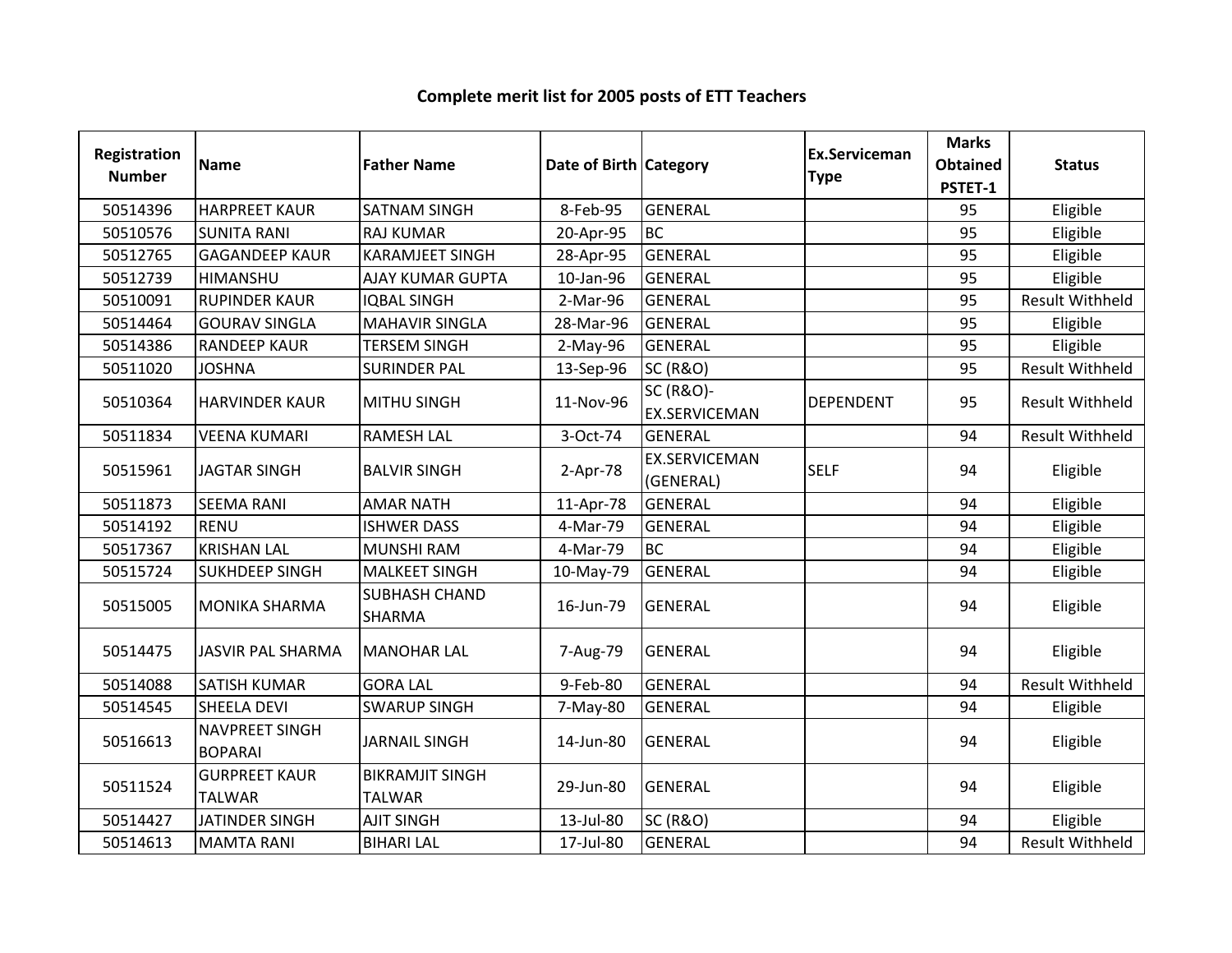| Registration<br><b>Number</b> | <b>Name</b>                         | <b>Father Name</b>       | Date of Birth Category |                     | <b>Ex.Serviceman</b><br><b>Type</b> | <b>Marks</b><br><b>Obtained</b><br>PSTET-1 | <b>Status</b> |
|-------------------------------|-------------------------------------|--------------------------|------------------------|---------------------|-------------------------------------|--------------------------------------------|---------------|
| 50516364                      | <b>PARKASH SINGH</b>                | <b>MUKHTIAR SINGH</b>    | 14-Aug-80              | <b>GENERAL</b>      |                                     | 94                                         | Eligible      |
| 50514249                      | LAKHWINDER KUMAR DES RAJ            |                          | 16-Oct-80              | <b>GENERAL</b>      |                                     | 94                                         | Eligible      |
| 50512776                      | <b>USHA GARG</b>                    | PAWAN KUMAR GARG         | 8-Jan-81               | <b>GENERAL</b>      |                                     | 94                                         | Eligible      |
| 50513239                      | POOJA RANI                          | <b>BALDEV RAJ</b>        | 7-Feb-81               | <b>GENERAL</b>      |                                     | 94                                         | Eligible      |
| 50514432                      | <b>SWARNJIT SINGH</b>               | <b>JASWANT SINGH</b>     | 10-Feb-81              | <b>GENERAL</b>      |                                     | 94                                         | Eligible      |
| 50516086                      | <b>KULDEEP KAUR</b>                 | PRITAM SINGH             | 8-Mar-81               | <b>SC (R&amp;O)</b> |                                     | 94                                         | Eligible      |
| 50512900                      | <b>RIMPY DEVI</b>                   | PAWAN KUMAR              | 8-Mar-81               | <b>GENERAL</b>      |                                     | 94                                         | Eligible      |
| 50515276                      | <b>NEETU BALA</b>                   | <b>JOGINDER SINGH</b>    | 17-Apr-81              | <b>GENERAL</b>      |                                     | 94                                         | Eligible      |
| 50514164                      | <b>JAGDISH CHANDER</b>              | <b>HANS RAJ</b>          | 26-Jun-81              | <b>GENERAL</b>      |                                     | 94                                         | Eligible      |
| 50514202                      | RASHMI CHOPRA                       | SH KHUSHINDER SINGH      | 20-Jul-81              | <b>GENERAL</b>      |                                     | 94                                         | Eligible      |
| 50517032                      | <b>GAURAV</b>                       | PREM NATH                | 21-Aug-81              | <b>GENERAL</b>      |                                     | 94                                         | Eligible      |
| 50514090                      | <b>MILLY GARG</b>                   | <b>SHIV RAJ GARG</b>     | 30-Aug-81              | <b>GENERAL</b>      |                                     | 94                                         | Eligible      |
| 50511087                      | <b>SANDEEP KUMAR</b><br><b>PURI</b> | PREM KUMAR PURI          | 14-Sep-81              | <b>GENERAL</b>      |                                     | 94                                         | Eligible      |
| 50514643                      | <b>VIBHUTI JOSHI</b>                | RAJINDER PRASAD          | 9-Oct-81               | GENERAL             |                                     | 94                                         | Eligible      |
| 50515421                      | <b>VIPAN GOYAL</b>                  | <b>JAI BHAGWAN GOYAL</b> | 11-Nov-81              | <b>GENERAL</b>      |                                     | 94                                         | Eligible      |
| 50511683                      | <b>JAGPAL SINGH</b>                 | <b>JASWANT SINGH</b>     | 1-Dec-81               | <b>GENERAL</b>      |                                     | 94                                         | Eligible      |
| 50510849                      | <b>RAVINDER KUMAR</b>               | <b>MUNSHI RAM</b>        | 18-Feb-82              | <b>GENERAL</b>      |                                     | 94                                         | Eligible      |
| 50514917                      | <b>MANPREET KAUR</b>                | <b>HARBHAJAN SINGH</b>   | 4-Mar-82               | <b>GENERAL</b>      |                                     | 94                                         | Eligible      |
| 50512703                      | <b>JASBIR KAUR</b>                  | <b>MOHINDER SINGH</b>    | 10-Apr-82              | <b>GENERAL</b>      |                                     | 94                                         | Eligible      |
| 50514890                      | <b>RANJEET KAUR</b>                 | <b>BALDEV SINGH</b>      | 21-Apr-82              | <b>GENERAL</b>      |                                     | 94                                         | Eligible      |
| 50515417                      | <b>KARAMJEET KAUR</b>               | <b>KIRPAL SINGH</b>      | 22-Apr-82              | <b>GENERAL</b>      |                                     | 94                                         | Eligible      |
| 50510655                      | <b>RUPINDER KAUR</b>                | <b>AJIT SINGH</b>        | $6$ -May-82            | <b>GENERAL</b>      |                                     | 94                                         | Eligible      |
| 50511508                      | <b>ASHA RANI</b>                    | <b>KULWANT SINGH</b>     | 20-Sep-82              | <b>SC (R&amp;O)</b> |                                     | 94                                         | Eligible      |
| 50510603                      | <b>HARPREET SINGH</b>               | <b>BABU SINGH</b>        | 15-Nov-82              | <b>GENERAL</b>      |                                     | 94                                         | Eligible      |
| 50516453                      | <b>VANITA SINGLA</b>                | <b>RAM SARUP SINGLA</b>  | 3-Dec-82               | <b>GENERAL</b>      |                                     | 94                                         | Eligible      |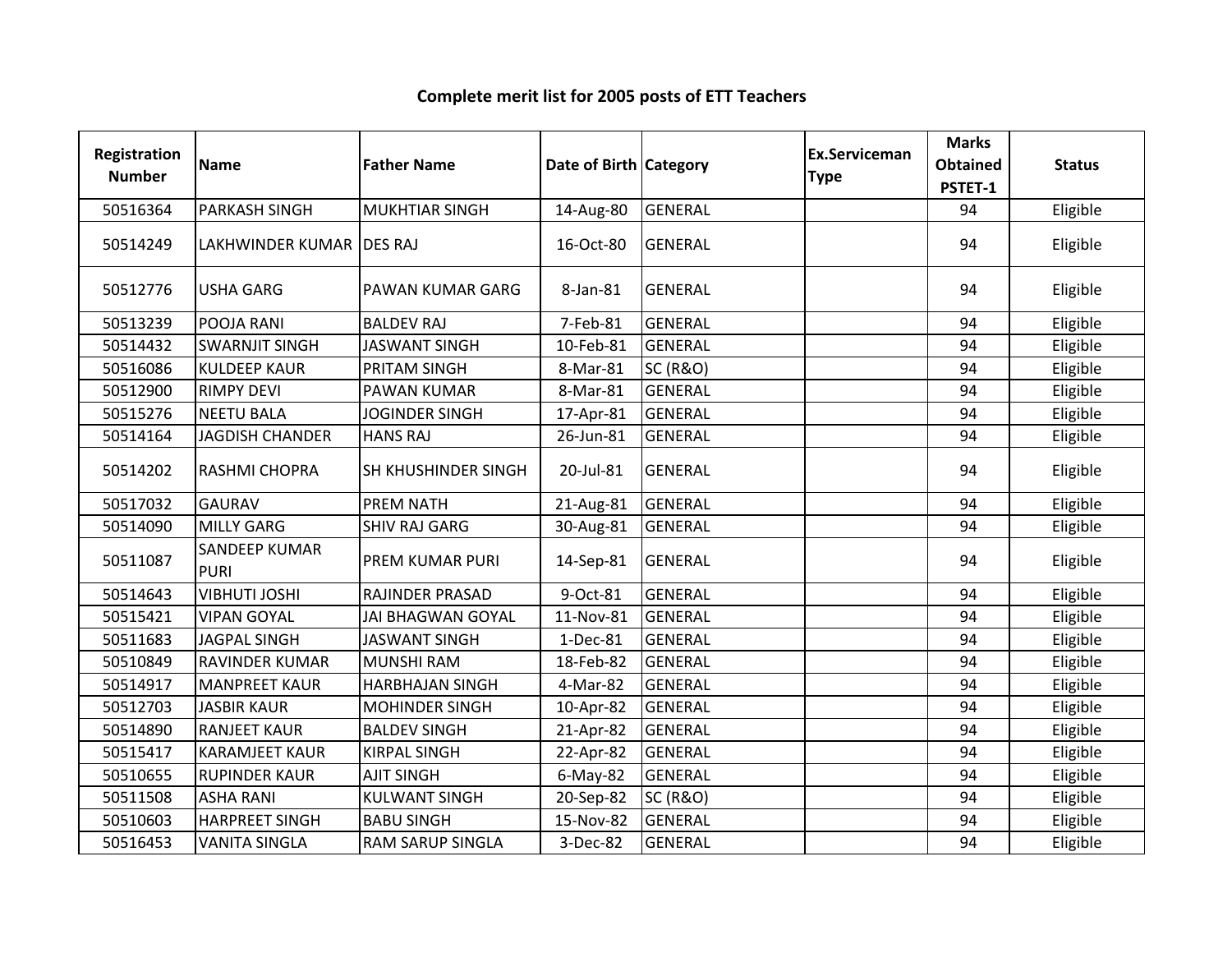| <b>Registration</b><br><b>Number</b> | <b>Name</b>            | <b>Father Name</b>                      | Date of Birth Category |                        | Ex.Serviceman<br><b>Type</b> | <b>Marks</b><br><b>Obtained</b><br>PSTET-1 | <b>Status</b>          |
|--------------------------------------|------------------------|-----------------------------------------|------------------------|------------------------|------------------------------|--------------------------------------------|------------------------|
| 50513764                             | <b>PALWINDER SINGH</b> | <b>HARDEEP SINGH</b>                    | 7-Jan-83               | <b>GENERAL</b>         |                              | 94                                         | Eligible               |
| 50514531                             | <b>SURINDER SINGH</b>  | <b>TARA CHAND</b>                       | 12-Feb-83              | <b>GENERAL</b>         |                              | 94                                         | Eligible               |
| 50513613                             | YOGESH KUMAR           | <b>VIKRAM KUMAR</b>                     | 28-May-83              | <b>GENERAL</b>         |                              | 94                                         | Eligible               |
| 50513544                             | <b>GURPAL SINGH</b>    | <b>BUTA SINGH</b>                       | 31-May-83              | <b>GENERAL</b>         |                              | 94                                         | Eligible               |
| 50510253                             | RAJU                   | <b>BABU SINGH</b>                       | 16-Sep-83              | <b>GENERAL</b>         |                              | 94                                         | Eligible               |
| 50514020                             | PARDEEP KUMAR          | <b>MADAN LAL</b>                        | 2-Oct-83               | <b>GENERAL</b>         |                              | 94                                         | Eligible               |
| 50510379                             | <b>NARINDER KAUR</b>   | <b>KARAMJIT SINGH</b>                   | 6-Oct-83               | <b>GENERAL</b>         |                              | 94                                         | Eligible               |
| 50514170                             | <b>GEETA RANI</b>      | <b>NARESH KUMAR</b>                     | 24-Oct-83              | <b>GENERAL</b>         |                              | 94                                         | Eligible               |
| 50516412                             | POONAM RANI            | <b>CHETAN DASS</b>                      | 11-Jan-84              | <b>GENERAL</b>         |                              | 94                                         | Eligible               |
| 50510536                             | PRATIBHA               | <b>CHITRANJAN KUMAR</b><br><b>GUPTA</b> | 31-Jan-84              | <b>GENERAL</b>         |                              | 94                                         | Eligible               |
| 50512537                             | <b>KULDEEP SINGH</b>   | <b>CHAJJU RAM</b>                       | 1-Feb-84               | <b>GENERAL</b>         |                              | 94                                         | Eligible               |
| 50514489                             | <b>MAHAVIR SINGH</b>   | PALA RAM                                | 5-Mar-84               | <b>GENERAL</b>         |                              | 94                                         | Eligible               |
| 50515501                             | <b>RAVINDER MAANDI</b> | <b>SHER SINGH MAANDI</b>                | $1-Apr-84$             | <b>GENERAL</b>         |                              | 94                                         | Eligible               |
| 50514950                             | <b>MANPREET KAUR</b>   | <b>GURSEWAK SINGH</b>                   | 8-Apr-84               | <b>GENERAL</b>         |                              | 94                                         | Eligible               |
| 50514524                             | <b>HARDEEP SINGH</b>   | <b>SUKHDEV SINGH</b>                    | 12-Apr-84              | <b>GENERAL</b>         |                              | 94                                         | Eligible               |
| 50514319                             | <b>TARA RANI</b>       | <b>LAKHI CHAND</b>                      | 20-Apr-84              | <b>GENERAL</b>         |                              | 94                                         | <b>Result Withheld</b> |
| 50514147                             | <b>AMAN</b>            | <b>ROHTASH</b>                          | 22-Apr-84              | <b>GENERAL</b>         |                              | 94                                         | Eligible               |
| 50514852                             | <b>GURPARTAP SINGH</b> | <b>JASWANT SINGH</b>                    | 20-Jul-84              | <b>GENERAL</b>         |                              | 94                                         | Eligible               |
| 50516415                             | <b>JAIPREET SINGH</b>  | <b>RANBIR SINGH</b>                     | 11-Sep-84              | <b>FREEDOM FIGHTER</b> |                              | 94                                         | Eligible               |
| 50515314                             | <b>USHA KUMARI</b>     | <b>MAHENDER SINGH</b>                   | 16-Sep-84              | <b>GENERAL</b>         |                              | 94                                         | Eligible               |
| 50511836                             | <b>MADHU RANI</b>      | <b>KRISHAN LAL</b>                      | 4-Nov-84               | <b>GENERAL</b>         |                              | 94                                         | Eligible               |
| 50513602                             | <b>SHARANJEET KAUR</b> | <b>AJAIB SINGH</b>                      | 21-Nov-84              | <b>GENERAL</b>         |                              | 94                                         | Eligible               |
| 50515639                             | <b>GURJEET</b>         | <b>GURJANT SINGH</b>                    | 25-Dec-84              | <b>GENERAL</b>         |                              | 94                                         | Eligible               |
| 50514892                             | <b>SATWANT SINGH</b>   | <b>DARBARA SINGH</b>                    | $6$ -Jan-85            | <b>GENERAL</b>         |                              | 94                                         | Eligible               |
| 50514399                             | RAJINDER KUMAR         | PAWAN KUMAR                             | 10-Jan-85              | <b>GENERAL</b>         |                              | 94                                         | Eligible               |
| 50517165                             | <b>ANITA SAINI</b>     | OM PARKASH SAINI                        | 21-Feb-85              | <b>GENERAL</b>         |                              | 94                                         | Eligible               |
| 50516467                             | PARDEEP KUMAR          | <b>MOHAN LAL</b>                        | 5-Mar-85               | <b>GENERAL</b>         |                              | 94                                         | Eligible               |
| 50512123                             | <b>JAGTAR SINGH</b>    | <b>JORA SINGH</b>                       | 19-Apr-85              | <b>SC (R&amp;O)</b>    |                              | 94                                         | Eligible               |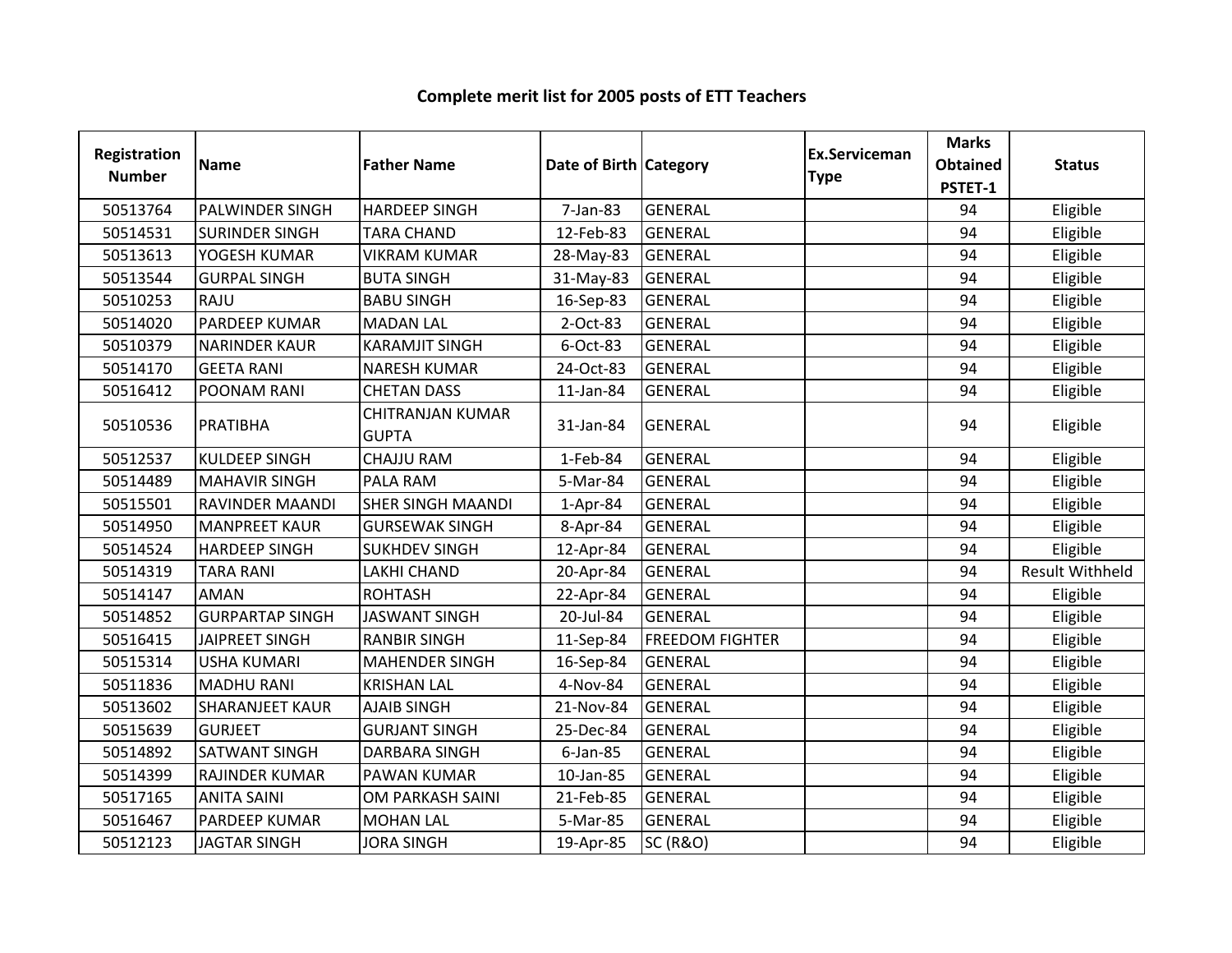| Registration<br><b>Number</b> | <b>Name</b>             | <b>Father Name</b>                     | Date of Birth Category |                     | <b>Ex.Serviceman</b><br><b>Type</b> | <b>Marks</b><br><b>Obtained</b><br>PSTET-1 | <b>Status</b> |
|-------------------------------|-------------------------|----------------------------------------|------------------------|---------------------|-------------------------------------|--------------------------------------------|---------------|
| 50515388                      | <b>MRS MANJEET KAUR</b> | <b>NEK SINGH</b>                       | 27-Jun-85              | <b>GENERAL</b>      |                                     | 94                                         | Eligible      |
| 50515317                      | <b>KIRAN BALA</b>       | <b>JAGDISH CHANDER</b>                 | 10-Dec-85              | <b>GENERAL</b>      |                                     | 94                                         | Eligible      |
| 50514867                      | <b>JASVEER KAUR</b>     | <b>DARSHAN SINGH</b>                   | 20-Jan-86              | <b>GENERAL</b>      |                                     | 94                                         | Eligible      |
| 50514928                      | <b>SUNITA RANI</b>      | YAD RAM                                | 8-Feb-86               | <b>GENERAL</b>      |                                     | 94                                         | Eligible      |
| 50514237                      | <b>GURMEET SINGH</b>    | <b>NACHHATAR SINGH</b>                 | 15-Feb-86              | <b>GENERAL</b>      |                                     | 94                                         | Eligible      |
| 50516114                      | <b>SUMAN RANI</b>       | <b>BALDEV SINGH</b>                    | 17-Feb-86              | <b>GENERAL</b>      |                                     | 94                                         | Eligible      |
| 50514182                      | <b>INDERPAL KAUR</b>    | <b>BHARPUR SINGH</b>                   | 6-Mar-86               | <b>GENERAL</b>      |                                     | 94                                         | Eligible      |
| 50516014                      | <b>JASPREET SAINI</b>   | <b>BAVNDER SAINI</b>                   | 12-Mar-86              | <b>GENERAL</b>      |                                     | 94                                         | Eligible      |
| 50516076                      | <b>KULWINDER KAUR</b>   | <b>IQBAL SINGH</b>                     | 14-Apr-86              | <b>GENERAL</b>      |                                     | 94                                         | Eligible      |
| 50510362                      | <b>SHARNJIT KAUR</b>    | <b>SUKHDEV SINGH</b>                   | 20-Apr-86              | <b>GENERAL</b>      |                                     | 94                                         | Eligible      |
| 50512815                      | <b>AMRITPAL SINGH</b>   | <b>DALIP SINGH</b>                     | 4-May-86               | <b>GENERAL</b>      |                                     | 94                                         | Eligible      |
| 50515018                      | <b>MONTI</b>            | <b>KRISHAN LAL</b>                     | 2-Jul-86               | <b>GENERAL</b>      |                                     | 94                                         | Eligible      |
| 50512936                      | <b>HARPREET KAUR</b>    | <b>JOGINDER SINGH</b>                  | 6-Jul-86               | <b>BC</b>           |                                     | 94                                         | Eligible      |
| 50513521                      | <b>JASPREET KAUR</b>    | <b>GURDYAL SINGH</b>                   | 22-Jul-86              | <b>GENERAL</b>      |                                     | 94                                         | Eligible      |
| 50510192                      | <b>HINA KALIA</b>       | <b>CHARANJIT KALIA</b>                 | 6-Aug-86               | <b>GENERAL</b>      |                                     | 94                                         | Eligible      |
| 50512223                      | PRABHJOT KAUR           | <b>S MOHINDER JEET</b><br><b>SINGH</b> | 18-Aug-86              | <b>GENERAL</b>      |                                     | 94                                         | Eligible      |
| 50511395                      | <b>PARWINDER SINGH</b>  | <b>GURCHARAN SINGH</b>                 | 20-Sep-86              | <b>GENERAL</b>      |                                     | 94                                         | Eligible      |
| 50510102                      | <b>VIKRAMDEEP SINGH</b> | <b>KARNAIL SINGH</b>                   | 31-Oct-86              | <b>GENERAL</b>      |                                     | 94                                         | Eligible      |
| 50511051                      | <b>REENA KUMARI</b>     | <b>TILAK RAJ</b>                       | 18-Nov-86              | <b>GENERAL</b>      |                                     | 94                                         | Eligible      |
| 50514919                      | <b>KAMALJEET SINGH</b>  | <b>JAGGA SINGH</b>                     | 4-Feb-87               | <b>GENERAL</b>      |                                     | 94                                         | Eligible      |
| 50513314                      | <b>BEERBAL</b>          | <b>BABU RAM</b>                        | 25-Mar-87              | <b>GENERAL</b>      |                                     | 94                                         | Eligible      |
| 50510195                      | <b>SATNAM SINGH</b>     | <b>SEWA SINGH</b>                      | 28-Mar-87              | <b>GENERAL</b>      |                                     | 94                                         | Eligible      |
| 50514157                      | <b>SAMANJIT KAUR</b>    | <b>AMARJIT SINGH</b>                   | 2-Apr-87               | <b>GENERAL</b>      |                                     | 94                                         | Eligible      |
| 50514447                      | <b>RAMESH KUMAR</b>     | <b>BAHADUR SINGH</b>                   | 3-May-87               | <b>GENERAL</b>      |                                     | 94                                         | Eligible      |
| 50514630                      | <b>HARBANS SINGH</b>    | <b>GURJANT SINGH</b>                   | 10-May-87              | <b>GENERAL</b>      |                                     | 94                                         | Eligible      |
| 50510215                      | <b>SIMRANJEET KAUR</b>  | <b>BHUPINDER SINGH</b>                 | 21-May-87              | <b>SC (R&amp;O)</b> |                                     | 94                                         | Eligible      |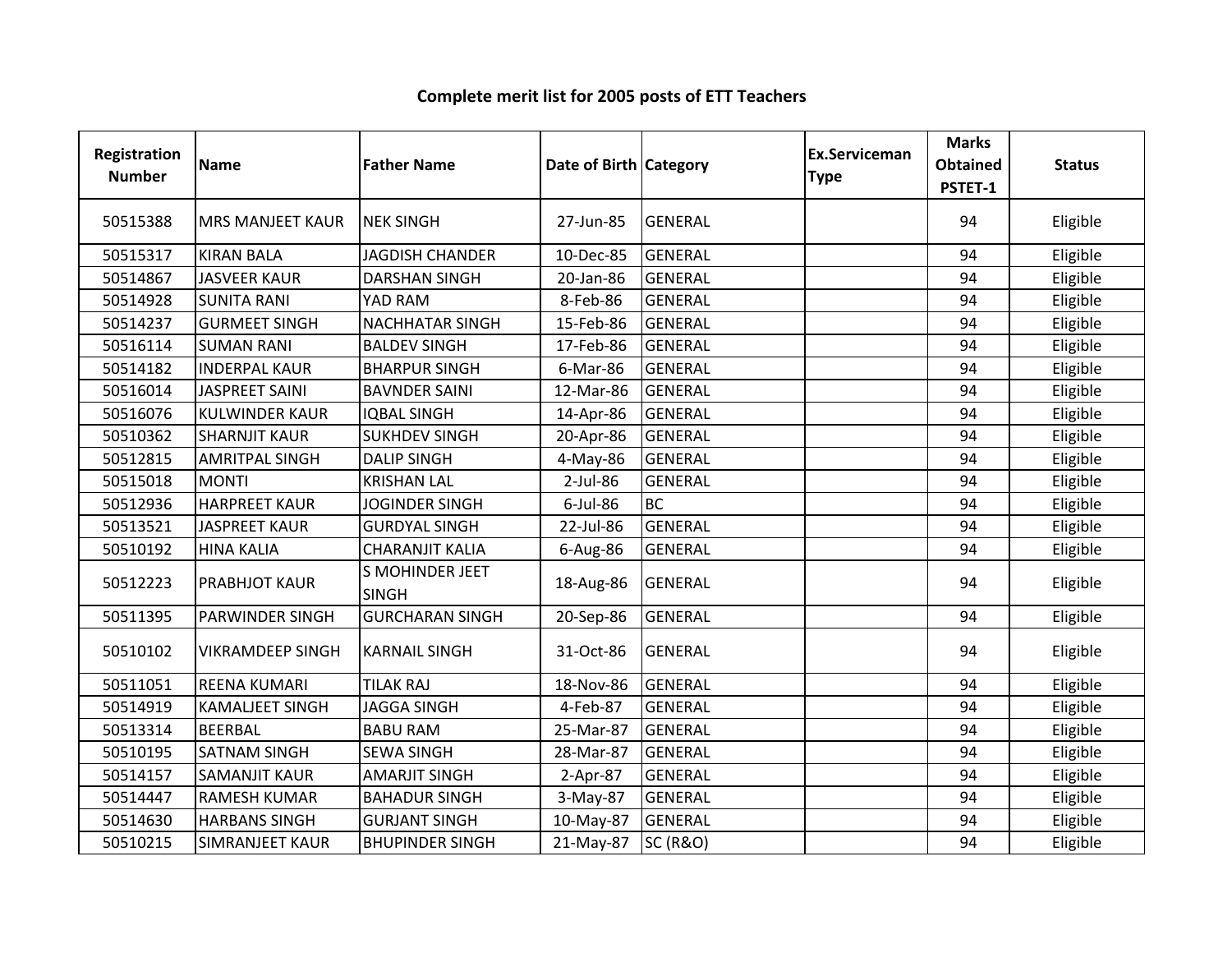| <b>Registration</b><br><b>Number</b> | <b>Name</b>            | <b>Father Name</b>                      | Date of Birth Category |                     | Ex.Serviceman<br><b>Type</b> | <b>Marks</b><br><b>Obtained</b><br>PSTET-1 | <b>Status</b> |
|--------------------------------------|------------------------|-----------------------------------------|------------------------|---------------------|------------------------------|--------------------------------------------|---------------|
| 50517079                             | <b>DEEPIKA RANI</b>    | PARSHOTAM DAS                           | 12-Aug-87              | <b>GENERAL</b>      |                              | 94                                         | Eligible      |
| 50515567                             | <b>RAJWINDER KAUR</b>  | <b>AJMER SINGH</b>                      | 25-Aug-87              | <b>BC</b>           |                              | 94                                         | Eligible      |
| 50514315                             | <b>ALKA RANI</b>       | <b>SURESH KUMAR</b>                     | 1-Oct-87               | <b>GENERAL</b>      |                              | 94                                         | Eligible      |
| 50515571                             | <b>KAWAL PREET</b>     | <b>JAGDISH CHANDER</b>                  | 16-Oct-87              | <b>GENERAL</b>      |                              | 94                                         | Eligible      |
| 50512563                             | <b>PARMINDER SINGH</b> | <b>JARNAIL SINGH</b>                    | 21-Oct-87              | <b>SC (R&amp;O)</b> |                              | 94                                         | Eligible      |
| 50511703                             | <b>GAURAV DUGGAL</b>   | DEV RAJ DUGGAL                          | 21-Nov-87              | <b>GENERAL</b>      |                              | 94                                         | Eligible      |
| 50514763                             | HIMANSHU KATARIA       | YASHPAUL KATARIA                        | $6$ -Jan-88            | <b>GENERAL</b>      |                              | 94                                         | Eligible      |
| 50516920                             | <b>KAVITA</b>          | SH ROOP CHAND                           | 2-Feb-88               | <b>GENERAL</b>      |                              | 94                                         | Eligible      |
| 50515240                             | <b>PARAS MONEY</b>     | <b>AMRIT LAL SINGLA</b>                 | 6-Feb-88               | <b>GENERAL</b>      |                              | 94                                         | Eligible      |
| 50514184                             | <b>SUKHDEEP SINGH</b>  | <b>AVTAR SINGH</b>                      | 25-Feb-88              | <b>GENERAL</b>      |                              | 94                                         | Eligible      |
| 50516564                             | <b>RAJNI</b>           | <b>BACHAN LAL</b>                       | 15-Mar-88              | <b>GENERAL</b>      |                              | 94                                         | Eligible      |
| 50510286                             | <b>SOHAN SINGH</b>     | <b>AMARJIT SINGH</b>                    | 1-Apr-88               | <b>GENERAL</b>      |                              | 94                                         | Eligible      |
| 50510737                             | <b>RAJDEEP KAUR</b>    | <b>SUKHDEV SINGH</b>                    | 9-Apr-88               | <b>GENERAL</b>      |                              | 94                                         | Eligible      |
| 50514327                             | RAJANPREET KAUR        | <b>BHAN SINGH</b>                       | 14-Jun-88              | <b>GENERAL</b>      |                              | 94                                         | Eligible      |
| 50512834                             | POOJA RANI             | <b>SUDARSHAN KUMAR</b><br><b>SINGLA</b> | 15-Jun-88              | <b>GENERAL</b>      |                              | 94                                         | Eligible      |
| 50513655                             | <b>PRABHJOT KAUR</b>   | <b>MAJOR SINGH</b>                      | 8-Jul-88               | <b>GENERAL</b>      |                              | 94                                         | Eligible      |
| 50514295                             | PANKAJ SHARMA          | <b>TILAK RAJ</b>                        | 17-Jul-88              | <b>GENERAL</b>      |                              | 94                                         | Eligible      |
| 50513311                             | <b>SATVEER KAUR</b>    | <b>GURTEJ SINGH</b>                     | 28-Jul-88              | <b>GENERAL</b>      |                              | 94                                         | Eligible      |
| 50514850                             | <b>RAMANDEEP KAUR</b>  | <b>MANJEET SINGH</b>                    | 4-Aug-88               | <b>GENERAL</b>      |                              | 94                                         | Eligible      |
| 50512586                             | <b>VARUN KUMAR</b>     | RAM PARTAP VERMA                        | 29-Aug-88              | <b>GENERAL</b>      |                              | 94                                         | Eligible      |
| 50514835                             | <b>ADHISH KUMAR</b>    | RAJINDER KUMAR                          | 9-Sep-88               | <b>GENERAL</b>      |                              | 94                                         | Eligible      |
| 50513057                             | <b>ISHA</b>            | <b>SURINDER KUMAR</b>                   | 14-Sep-88              | <b>GENERAL</b>      |                              | 94                                         | Eligible      |
| 50510720                             | <b>KULWINDER KAUR</b>  | <b>GURCHARAN SINGH</b>                  | 17-Sep-88              | <b>GENERAL</b>      |                              | 94                                         | Eligible      |
| 50514778                             | <b>MANPREET SINGH</b>  | <b>TARA SINGH</b>                       | 19-Sep-88              | <b>GENERAL</b>      |                              | 94                                         | Eligible      |
| 50511848                             | <b>VEERU</b>           | <b>MOHENDER KUMAR</b>                   | 18-Nov-88              | <b>GENERAL</b>      |                              | 94                                         | Eligible      |
| 50513624                             | <b>NEHA SHARMA</b>     | ANIL KUMAR SHARMA                       | 26-Nov-88              | <b>GENERAL</b>      |                              | 94                                         | Eligible      |
| 50515817                             | <b>AMIT SINGLA</b>     | <b>DARSHAN KUMAR</b>                    | 9-Dec-88               | <b>GENERAL</b>      |                              | 94                                         | Eligible      |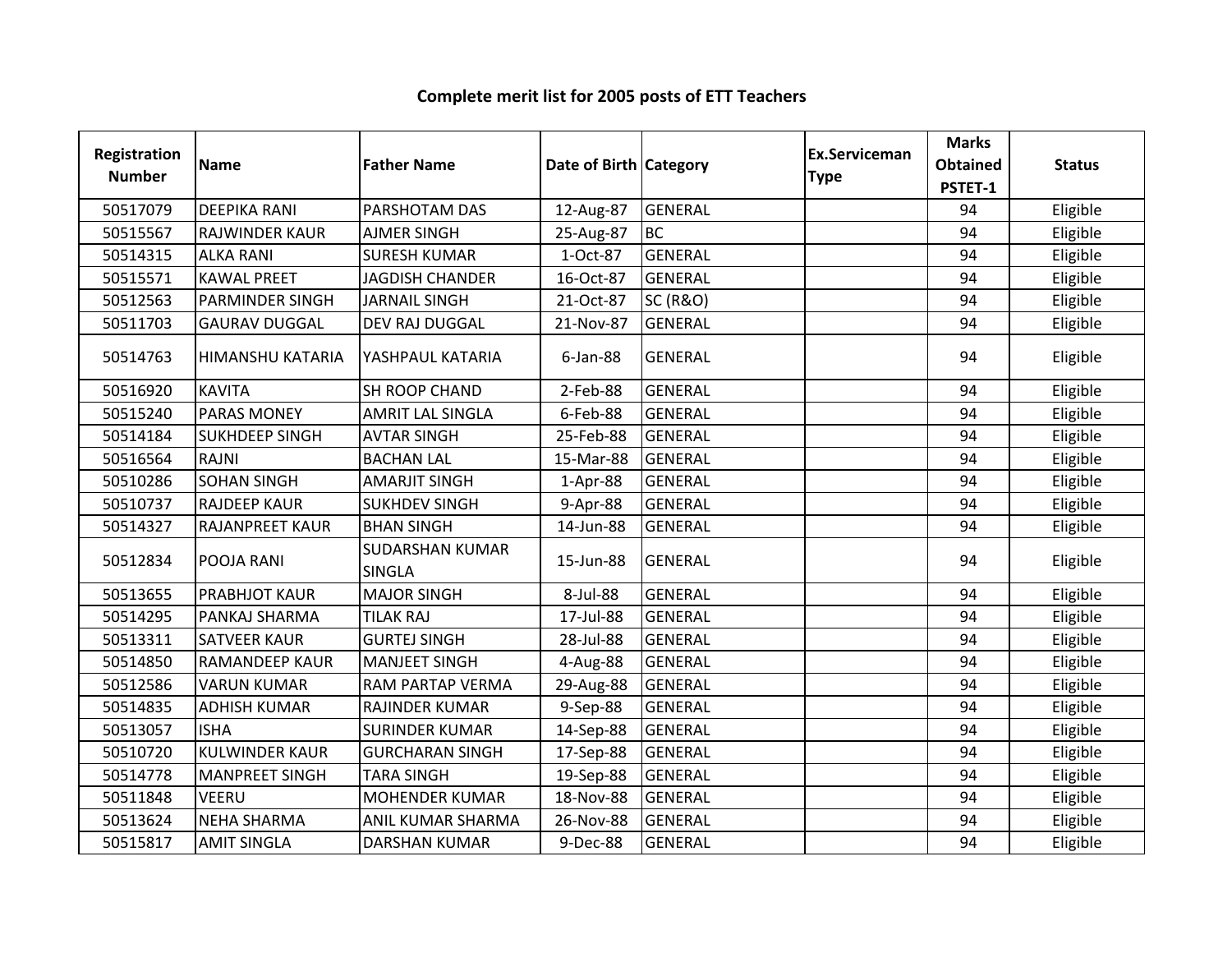| <b>Registration</b><br><b>Number</b> | <b>Name</b>                         | <b>Father Name</b>        | Date of Birth Category |                | Ex.Serviceman<br><b>Type</b> | <b>Marks</b><br><b>Obtained</b><br>PSTET-1 | <b>Status</b> |
|--------------------------------------|-------------------------------------|---------------------------|------------------------|----------------|------------------------------|--------------------------------------------|---------------|
| 50512504                             | <b>ARCHANA SHARMA</b>               | <b>HEM RAJ SHARMA</b>     | 14-Jan-89              | <b>GENERAL</b> |                              | 94                                         | Eligible      |
| 50514070                             | <b>HARI KRISHAN</b>                 | <b>LACHHMAN DASS</b>      | 19-Feb-89              | <b>GENERAL</b> |                              | 94                                         | Eligible      |
| 50515786                             | <b>SAVITA</b>                       | <b>BHAGAT SINGH</b>       | 2-Mar-89               | <b>GENERAL</b> |                              | 94                                         | Eligible      |
| 50512000                             | <b>KARAMJEET KAUR</b>               | <b>RESHAM SINGH</b>       | 15-Mar-89              | <b>GENERAL</b> |                              | 94                                         | Eligible      |
| 50510874                             | <b>SANDEEP KAUR</b>                 | <b>AMRIK SINGH</b>        | 20-Mar-89              | <b>GENERAL</b> |                              | 94                                         | Eligible      |
| 50513610                             | <b>SAVITA RANI</b>                  | <b>JIWAN LAL</b>          | 28-Mar-89              | <b>GENERAL</b> |                              | 94                                         | Eligible      |
| 50516409                             | <b>NEETU BAI</b>                    | <b>DAYA RAM</b>           | 1-Apr-89               | <b>BC</b>      |                              | 94                                         | Eligible      |
| 50515597                             | <b>AMANDEEP KAUR</b>                | <b>SURINDER SINGH</b>     | 4-Apr-89               | <b>GENERAL</b> |                              | 94                                         | Eligible      |
| 50513154                             | <b>DEEPIKA</b>                      | <b>SAHAB RAM</b>          | 17-Apr-89              | <b>GENERAL</b> |                              | 94                                         | Eligible      |
| 50511060                             | <b>ROBIN SINGLA</b>                 | RAJINDER KUMAR            | 22-Apr-89              | <b>GENERAL</b> |                              | 94                                         | Eligible      |
| 50514185                             | <b>MONIKA SETIA</b>                 | <b>TARSEM CHAND</b>       | 16-Aug-89              | GENERAL        |                              | 94                                         | Eligible      |
| 50513542                             | <b>GURMEET KAUR</b>                 | NIRANJAN SINGH            | 12-Sep-89              | <b>GENERAL</b> |                              | 94                                         | Eligible      |
| 50513495                             | <b>DIMPAL RANI</b>                  | <b>DHARMPAL</b>           | 25-Sep-89              | <b>GENERAL</b> |                              | 94                                         | Eligible      |
| 50516383                             | <b>VEERPAL KAUR</b>                 | <b>JASVEER SINGH</b>      | 8-Oct-89               | <b>GENERAL</b> |                              | 94                                         | Eligible      |
| 50515402                             | <b>SONU KAPOOR</b>                  | <b>BOOR SINGH</b>         | 10-Oct-89              | <b>GENERAL</b> |                              | 94                                         | Eligible      |
| 50512977                             | <b>FULRAJ SINGH GILL</b>            | <b>JASWANT SINGH GILL</b> | 27-Dec-89              | <b>GENERAL</b> |                              | 94                                         | Eligible      |
| 50513621                             | DAVINDER PAL SINGH   HARCHARN SINGH |                           | 27-Dec-89              | <b>GENERAL</b> |                              | 94                                         | Eligible      |
| 50512318                             | <b>RAMANDEEP KAUR</b>               | <b>DARSHAN SINGH</b>      | $2-Jan-90$             | <b>GENERAL</b> |                              | 94                                         | Eligible      |
| 50515097                             | <b>SUPRIYA SANDUJA</b>              | <b>SHAKTI KUMAR</b>       | 29-Mar-90              | <b>GENERAL</b> |                              | 94                                         | Eligible      |
| 50510918                             | PRINCE KUMAR GARG   TARSEM CHAND    |                           | 9-May-90               | <b>GENERAL</b> |                              | 94                                         | Eligible      |
| 50514311                             | <b>GAREEMA</b>                      | <b>SHIV SHANKER GOLA</b>  | 22-Jun-90              | <b>GENERAL</b> |                              | 94                                         | Eligible      |
| 50512921                             | <b>DAVINDER SINGH</b>               | <b>MALKIT SINGH</b>       | 14-Jul-90              | GENERAL        |                              | 94                                         | Eligible      |
| 50510149                             | <b>VIKAS KUMAR</b>                  | <b>SOM NATH</b>           | 18-Sep-90              | <b>GENERAL</b> |                              | 94                                         | Eligible      |
| 50514235                             | PAWAN KUMAR                         | <b>SHAILENDER KUMAR</b>   | 19-Sep-90              | <b>GENERAL</b> |                              | 94                                         | Eligible      |
| 50511098                             | <b>JAGJIT SINGH</b>                 | <b>GURMEET SINGH</b>      | 4-Oct-90               | <b>GENERAL</b> |                              | 94                                         | Eligible      |
| 50514434                             | RAJENDER KUMAR                      | <b>LAL CHAND</b>          | 16-Nov-90              | <b>GENERAL</b> |                              | 94                                         | Eligible      |
| 50514143                             | <b>JASPREET KAUR</b>                | <b>KULWANT SINGH</b>      | 19-Nov-90              | <b>GENERAL</b> |                              | 94                                         | Eligible      |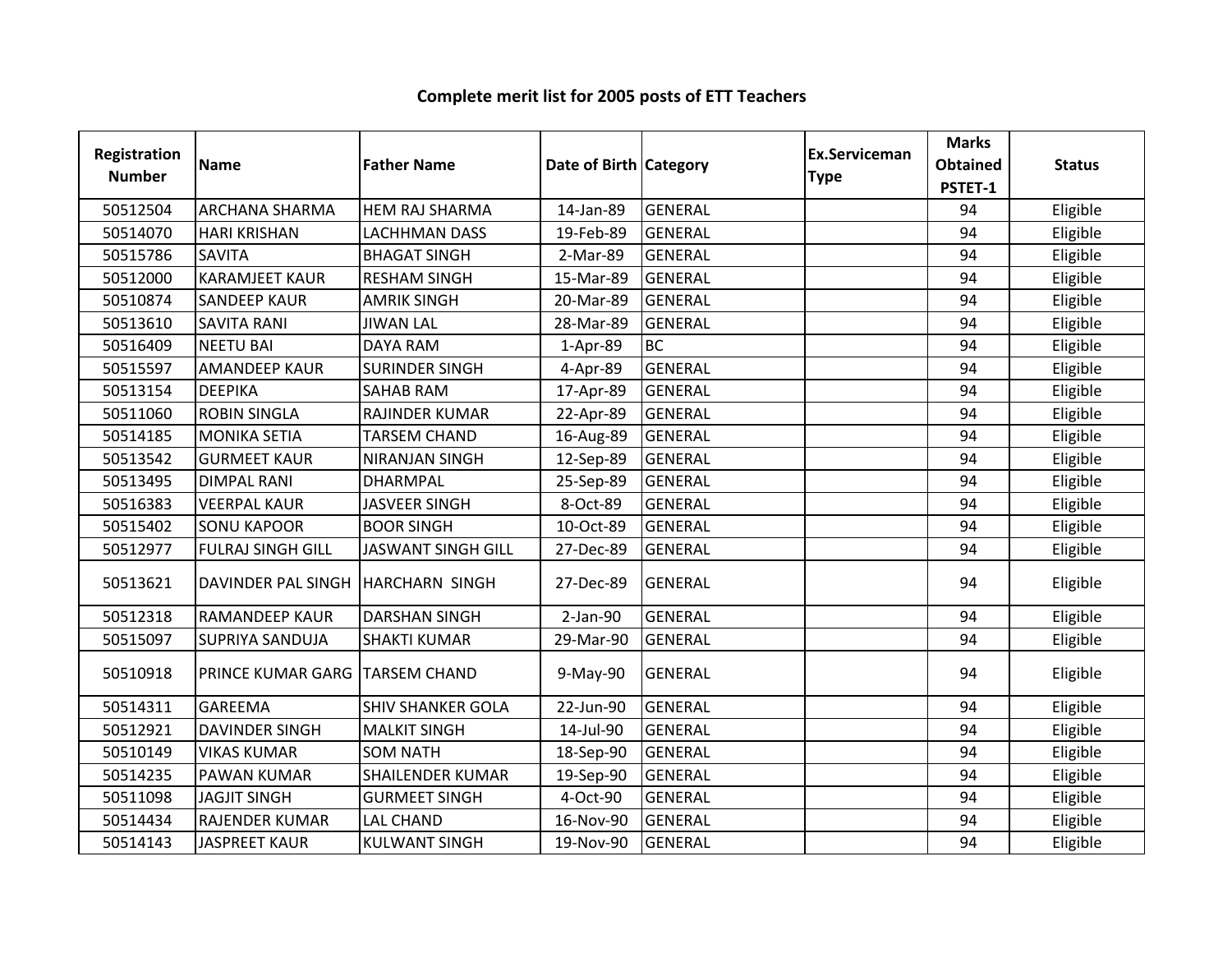| Registration<br><b>Number</b> | <b>Name</b>           | <b>Father Name</b>      | Date of Birth Category |                               | Ex.Serviceman<br><b>Type</b> | <b>Marks</b><br><b>Obtained</b><br>PSTET-1 | <b>Status</b>          |
|-------------------------------|-----------------------|-------------------------|------------------------|-------------------------------|------------------------------|--------------------------------------------|------------------------|
| 50513093                      | <b>RAVNEET KAUR</b>   | <b>BALKAR SINGH</b>     | 23-Dec-90              | <b>GENERAL</b>                |                              | 94                                         | Eligible               |
| 50511806                      | <b>DEVILAL</b>        | <b>RAMPHAL SINGH</b>    | 18-Jun-91              | <b>GENERAL</b>                |                              | 94                                         | Eligible               |
| 50515183                      | <b>GAYTRI</b>         | <b>NARINDER KUMAR</b>   | 8-Jul-91               | <b>GENERAL</b>                |                              | 94                                         | Eligible               |
| 50515918                      | RASHIM KHURANA        | SATISH KHURANA          | 23-Sep-91              | GENERAL                       |                              | 94                                         | Eligible               |
| 50510319                      | <b>GAURAV KAMBOJ</b>  | <b>SATISH KUMAR</b>     | 6-Nov-91               | <b>BC</b>                     |                              | 94                                         | Eligible               |
| 50511534                      | <b>VISHAL DANGI</b>   | <b>RAM KUMAR</b>        | 7-Nov-91               | <b>GENERAL</b>                |                              | 94                                         | Eligible               |
| 50512523                      | <b>SAPNA RANI</b>     | <b>SHER SINGH RAWAT</b> | 13-Dec-91              | <b>GENERAL</b>                |                              | 94                                         | Eligible               |
| 50514217                      | <b>DAMANBIR KAUR</b>  | <b>DALJIT SINGH</b>     | 16-Dec-91              | <b>GENERAL</b>                |                              | 94                                         | Eligible               |
| 50510262                      | SAKSHI                | <b>RAMAN KUMAR</b>      | 18-Dec-91              | <b>GENERAL</b>                |                              | 94                                         | Eligible               |
| 50514793                      | <b>NARATA SINGH</b>   | <b>BHOLA SINGH</b>      | 30-Dec-91              | <b>GENERAL</b>                |                              | 94                                         | Eligible               |
| 50511972                      | <b>SHAINA DHAWAN</b>  | <b>NARESH KUMAR</b>     | 6-Mar-92               | <b>GENERAL</b>                |                              | 94                                         | Eligible               |
| 50511403                      | <b>KANCHAN THAKUR</b> | <b>SHER SINGH</b>       | 1-Apr-92               | <b>GENERAL</b>                |                              | 94                                         | Eligible               |
| 50510972                      | <b>AMANDEEP KAUR</b>  | <b>SUKHMONDER SINGH</b> | 25-Apr-92              | <b>GENERAL</b>                |                              | 94                                         | Eligible               |
| 50515532                      | <b>ANJALI</b>         | <b>RAKESH KUMAR</b>     | 9-Jun-92               | <b>GENERAL</b>                |                              | 94                                         | Eligible               |
| 50511187                      | <b>GAGANDEEP KAUR</b> | <b>GURLAL SINGH</b>     | 18-Jun-92              | <b>GENERAL</b>                |                              | 94                                         | Eligible               |
| 50515414                      | <b>KIRAN BALA</b>     | <b>MOTI RAM</b>         | 25-Jun-92              | <b>GENERAL</b>                |                              | 94                                         | Eligible               |
| 50515249                      | <b>NISHA RANI</b>     | <b>SHASHI BHUSHAN</b>   | 28-Jul-92              | <b>GENERAL</b>                |                              | 94                                         | Eligible               |
| 50514225                      | <b>PREM SINGH</b>     | <b>BALWINDER SINGH</b>  | 1-Aug-92               | <b>GENERAL</b>                |                              | 94                                         | Eligible               |
| 50511870                      | <b>DEEPKA</b>         | <b>SUSHIL KUMAR</b>     | 16-Aug-92              | <b>GENERAL</b>                |                              | 94                                         | Eligible               |
| 50517586                      | <b>RUHISHA</b>        | <b>SANJEEV KUMKAR</b>   | 18-Aug-92              | <b>GENERAL</b>                |                              | 94                                         | Eligible               |
| 50515110                      | <b>SUDHA BANSAL</b>   | <b>JAGDISH BANSAL</b>   | 14-Sep-92              | GENERAL                       |                              | 94                                         | Eligible               |
| 50515848                      | PRABHJOT KAUR         | <b>SUKHJEET SINGH</b>   | 1-Oct-92               | <b>GENERAL</b>                |                              | 94                                         | Eligible               |
| 50512255                      | AMARJEET              | <b>KRISHAN KUMAR</b>    | 2-Oct-92               | <b>GENERAL</b>                |                              | 94                                         | Eligible               |
| 50510784                      | <b>RADHIKA</b>        | <b>ARUN KUMAR GARG</b>  | 29-Dec-92              | <b>GENERAL</b>                |                              | 94                                         | Eligible               |
| 50512775                      | SHELZA RANI           | <b>ROOP CHAND</b>       | 16-Jan-93              | <b>GENERAL</b>                |                              | 94                                         | Eligible               |
| 50514178                      | <b>AMANPREET KAUR</b> | <b>AVTAR SINGH</b>      | 6-Feb-93               | <b>GENERAL</b>                |                              | 94                                         | Eligible               |
| 50510423                      | <b>MANPREET SINGH</b> | <b>SUKHWANT SINGH</b>   | 22-Feb-93              | <b>HANDICAPED</b><br>(VISUAL) |                              | 94                                         | <b>Result Withheld</b> |
| 50516426                      | RABIA DOOMRA          | <b>RAJNISH KUMAR</b>    | 8-Mar-93               | <b>GENERAL</b>                |                              | 94                                         | Eligible               |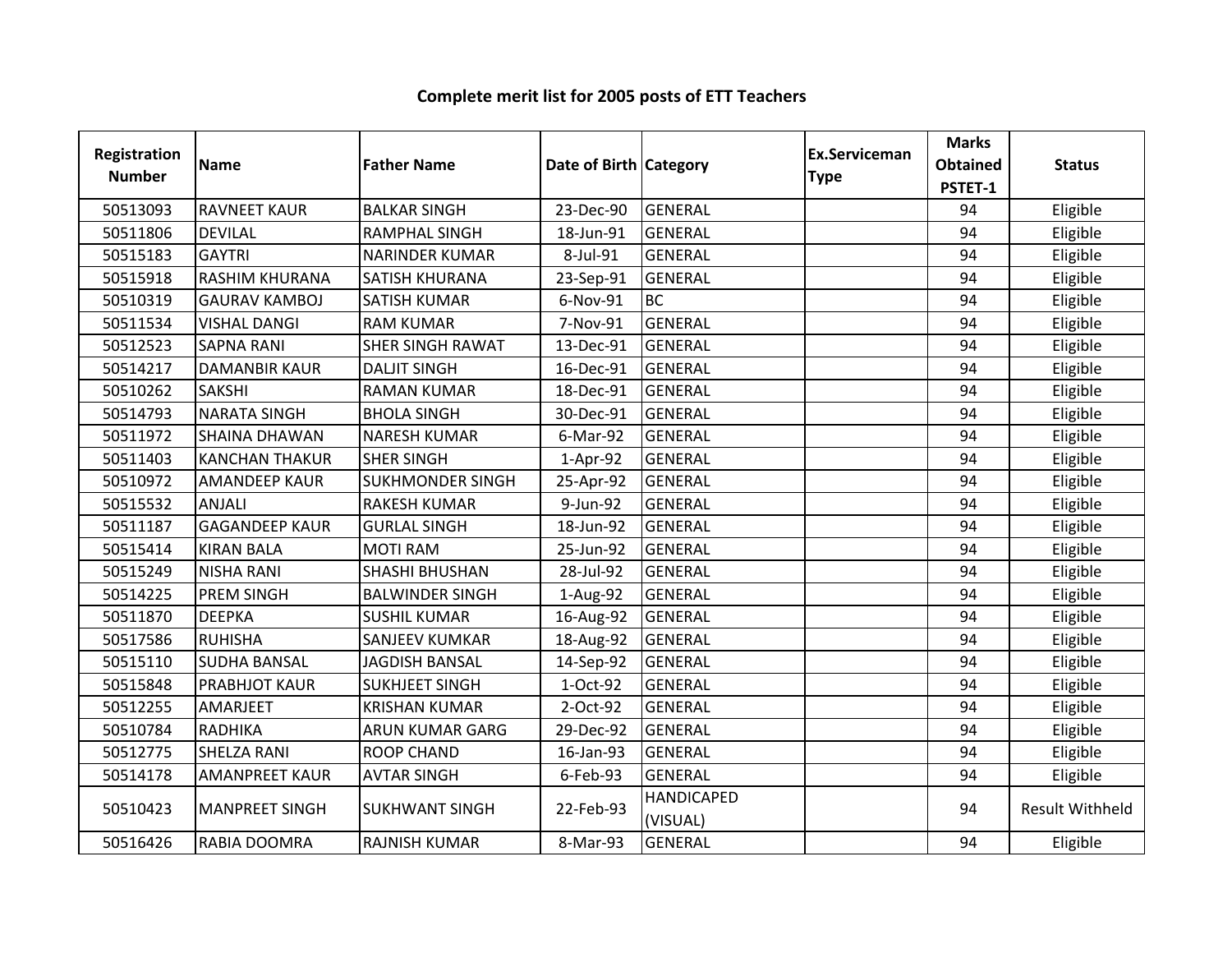#### Registration Numberion Name **Father Name Access Contract Category** Ex.Serviceman Category **Ex.Serviceman** Serviceman Marks<br>e Obtained<br>PSTET-1 ed Status<br>1 <sup>50514452</sup> GURPREET SINGH BALDEV SINGH 4-Apr-93 GENERAL <sup>94</sup> Eligible <sup>50514383</sup> PARMINDER KAUR RAJINDER SINGH 9-Apr-93 GENERAL <sup>94</sup> Eligible <sup>50514155</sup> SHRINKHLA RAMESH KUMAR 13-Apr-93 GENERAL <sup>94</sup> Eligible <sup>50513678</sup> NEHA GUPTAVIJAY KUMAR AGGARWAL1-May-93 GENERAL 2008 94 Eligible 50510165 SANDEEP KUMAR BHAGWAN DASS 1999-1 S-Jul-93 GENERAL 1999 1999 1994 Eligible <sup>50516779</sup> JYOTI SHARMA MAHENDER PAL 8-Jul-93 GENERAL <sup>94</sup> Eligible 50514203 |MEGHA ARUN KUMAR | 2-Aug-93 |GENERAL | | 94 | Eligible 50514498 SHIVANI CHUCHRA VIJAY KUMAR 17-Sep-93 GENERAL 1994 | Bligible 50512023 CHANDER KANTA JAGDISH CHANDER 15-Nov-93 GENERAL JANA 194 | Eligible <sup>50514787</sup> ANJU BALA SHAM SUNDER 29-Dec-93 GENERAL <sup>94</sup> Eligible <sup>50510243</sup> SAMITA GUPTA RAKESH GUPTA 31-Dec-93 GENERAL <sup>94</sup> Eligible <sup>50514198</sup> SUKHVEER KAUR DARSHAN SINGH 2-Jan-94 GENERAL <sup>94</sup> Eligible <sup>50513073</sup> HARPREET SINGH JASWANT SINGH 25-Feb-94 GENERAL <sup>94</sup> Eligible 50510022HARJASHANPREET SINGHJATINDER SINGH 5-Mar-94 GENERAL 94 94 Eligible<br>H <sup>50515558</sup> MANISHA RANI THAKUR DAS 8-Mar-94 GENERAL <sup>94</sup> Eligible <sup>50512260</sup> SARBJEET KAUR LABH SINGH 5-Jun-94 SC (R&O) <sup>94</sup> Eligible 50511840 MANJIT KAUR CHANDER PHOOL 1 8-Jun-94 GENERAL 1999 1994 Eligible <sup>50515647</sup> NINDER KAUR BALDEV SINGH 4-Jul-94 GENERAL <sup>94</sup> Eligible 50512304 SAHIL KUMAR SHISHPAL SINGLA 12-Jul-94 GENERAL Julion (1944 Bligible) (1944 Eligible <sup>50512979</sup> BHUVAN GUPTAASHWANI KUMAR GUPTAA 17-Aug-94 GENERAL 94 Eligible <sup>50513181</sup> SANJEEV KUMAR BAG CHAND 5-Dec-94 BC <sup>94</sup> Eligible <sup>50515767</sup> BANSI LAL MANGAT RAM 12-Dec-94 GENERAL <sup>94</sup> Eligible <sup>50514569</sup> KAMALJEET KAUR SUCHA SINGH 22-Jan-95 GENERAL <sup>94</sup> Eligible 50516701 MANDEEP KAUR GURSEWAK SINGH S-Apr-95 GENERAL(SPORTS) SAND 194 | Eligible <sup>50514463</sup> MANDEEP KAUR GURSEWAK SINGH 5-Apr-95 GENERAL <sup>94</sup> Eligible <sup>50512934</sup> ANITA RANI GURBACHAN SINGH 5-Aug-95 SC (R&O) <sup>94</sup> Result Withheld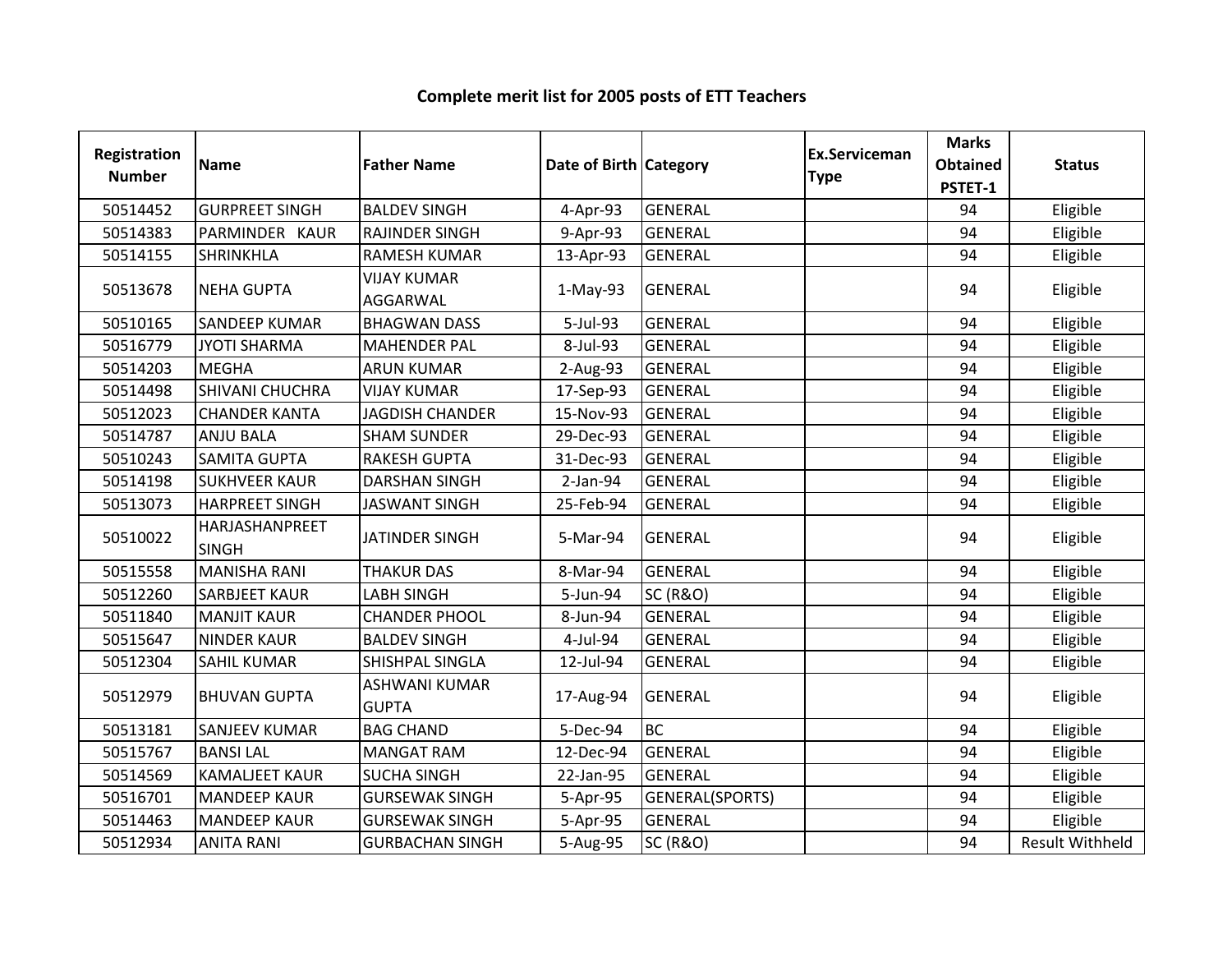| <b>Registration</b><br><b>Number</b> | <b>Name</b>            | <b>Father Name</b>        | Date of Birth Category |                     | Ex.Serviceman<br><b>Type</b> | <b>Marks</b><br><b>Obtained</b><br>PSTET-1 | <b>Status</b>          |
|--------------------------------------|------------------------|---------------------------|------------------------|---------------------|------------------------------|--------------------------------------------|------------------------|
| 50510278                             | <b>AMRIT</b>           | <b>HARKRISHAN LAL</b>     | 12-Sep-95              | <b>BC</b>           |                              | 94                                         | Eligible               |
| 50512786                             | <b>SUKHPREET KAUR</b>  | <b>SARABJEET SINGH</b>    | 17-Dec-95              | GENERAL             |                              | 94                                         | Eligible               |
| 50516629                             | <b>GURSAHIB KAUR</b>   | <b>NARINDER SINGH</b>     | $2-Apr-96$             | <b>GENERAL</b>      |                              | 94                                         | Eligible               |
| 50511202                             | POOJA RANI             | <b>RANDHIR RAM</b>        | 10-Apr-96              | <b>SC (R&amp;O)</b> |                              | 94                                         | <b>Result Withheld</b> |
| 50517397                             | <b>JASPREET KAUR</b>   | <b>CHAMKAUR SINGH</b>     | 1-Feb-97               | <b>BC</b>           |                              | 94                                         | <b>Result Withheld</b> |
| 50513090                             | <b>GURDEEP SINGH</b>   | <b>CHIMAN SINGH</b>       | 20-May-74              | <b>SC (R&amp;O)</b> |                              | 93                                         | Eligible               |
| 50513075                             | <b>SONIKA</b>          | <b>BHAG MAL</b>           | 25-Jun-76              | GENERAL             |                              | 93                                         | Eligible               |
| 50512577                             | <b>SANJEEV KUMAR</b>   | <b>DEVI DAYAL</b>         | 1-Feb-79               | <b>GENERAL</b>      |                              | 93                                         | Eligible               |
| 50517274                             | <b>KULWINDER SINGH</b> | <b>CHHOTA SINGH</b>       | 25-Apr-79              | <b>SC (R&amp;O)</b> |                              | 93                                         | Eligible               |
| 50515214                             | <b>RAVINDER KUMAR</b>  | <b>TIRTH RAM</b>          | 1-Jul-79               | GENERAL             |                              | 93                                         | Eligible               |
| 50514008                             | <b>HARKAMAL KAUR</b>   | PALWINDER SINGH           | 27-Jul-79              | <b>GENERAL</b>      |                              | 93                                         | Eligible               |
| 50513163                             | <b>IQBAL SINGH</b>     | SATPAL SINGH              | 15-Sep-79              | <b>BC</b>           |                              | 93                                         | Eligible               |
| 50516461                             | <b>MONIKA RANI</b>     | <b>MANGAT RAM KANSAL</b>  | 20-Sep-79              | <b>GENERAL</b>      |                              | 93                                         | Eligible               |
| 50515278                             | <b>SHILPI BHATT</b>    | <b>MOHAN BHATT</b>        | 9-Oct-79               | <b>GENERAL</b>      |                              | 93                                         | Eligible               |
| 50515435                             | <b>MUNITA PRASHER</b>  | <b>SATPAL PRASHER</b>     | 16-Nov-79              | <b>GENERAL</b>      |                              | 93                                         | Eligible               |
| 50514487                             | <b>RAJWINDER SINGH</b> | <b>DARSHAN SINGH</b>      | 11-Jan-80              | <b>GENERAL</b>      |                              | 93                                         | Eligible               |
| 50514293                             | <b>KIRAN SHARMA</b>    | <b>SHAM LAL</b>           | 17-Feb-80              | GENERAL             |                              | 93                                         | Eligible               |
| 50512545                             | <b>GURDEEP SINGH</b>   | <b>CHANAN SINGH</b>       | 4-Mar-80               | <b>GENERAL</b>      |                              | 93                                         | Eligible               |
| 50510388                             | <b>JAGMOHAN KAUR</b>   | <b>HARI SINGH</b>         | 16-Mar-80              | <b>GENERAL</b>      |                              | 93                                         | Eligible               |
| 50514268                             | <b>MANJIT KAUR</b>     | <b>VISAKHA SINGH</b>      | 31-Mar-80              | <b>GENERAL</b>      |                              | 93                                         | Eligible               |
| 50513519                             | <b>AMANDEEP KAUR</b>   | <b>TARLOK SINGH</b>       | 1-Aug-80               | <b>GENERAL</b>      |                              | 93                                         | Eligible               |
| 50514958                             | <b>MEENA RANI</b>      | <b>KEWAL SINGH MITTAL</b> | 20-Aug-80              | <b>GENERAL</b>      |                              | 93                                         | Eligible               |
| 50511520                             | <b>SATISH KUMAR</b>    | PARKASH CHAND             | 31-Jan-81              | <b>GENERAL</b>      |                              | 93                                         | Eligible               |
| 50513104                             | <b>RAMAN KANTA</b>     | <b>NAR SINGH DEV</b>      | 6-Feb-81               | <b>GENERAL</b>      |                              | 93                                         | Eligible               |
| 50513666                             | <b>ANTAR SINGH</b>     | <b>NATHA SINGH</b>        | 10-Mar-81              | <b>BC</b>           |                              | 93                                         | Eligible               |
| 50511127                             | <b>JAGTAR SINGH</b>    | <b>HARJINDER SINGH</b>    | 1-Apr-81               | <b>GENERAL</b>      |                              | 93                                         | Eligible               |
| 50512084                             | <b>UPASNA</b>          | <b>DES RAJ</b>            | 27-Apr-81              | <b>GENERAL</b>      |                              | 93                                         | Eligible               |
| 50514152                             | <b>POOJA</b>           | <b>SURINDER KUMAR</b>     | 15-Jul-81              | <b>GENERAL</b>      |                              | 93                                         | Eligible               |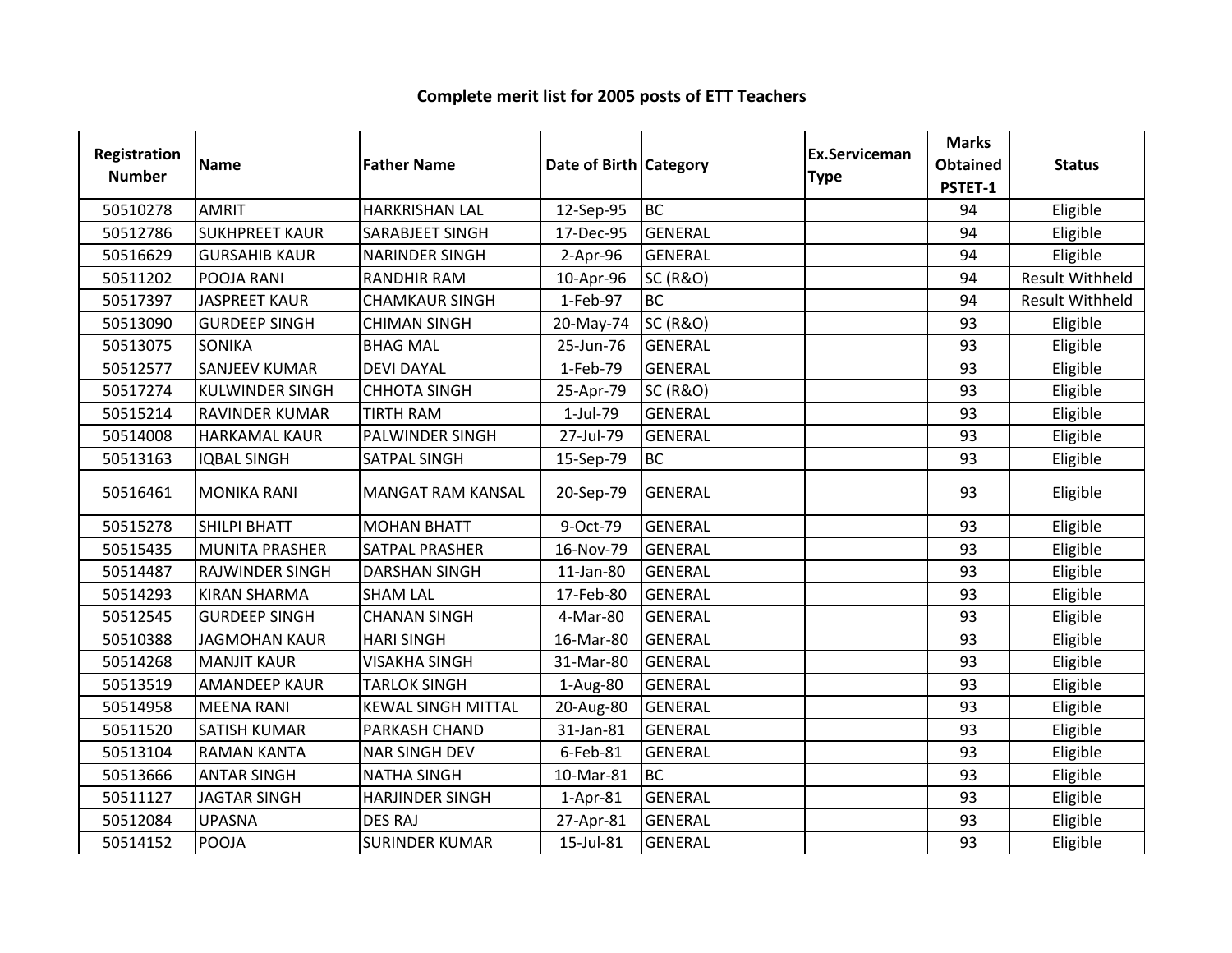| Registration<br><b>Number</b> | <b>Name</b>                           | <b>Father Name</b>                | Date of Birth Category |                     | <b>Ex.Serviceman</b><br><b>Type</b> | <b>Marks</b><br><b>Obtained</b><br>PSTET-1 | <b>Status</b> |
|-------------------------------|---------------------------------------|-----------------------------------|------------------------|---------------------|-------------------------------------|--------------------------------------------|---------------|
| 50516195                      | <b>SUBHASH CHANDER</b>                | <b>BADRI PARSAD</b>               | 5-Oct-81               | <b>GENERAL</b>      |                                     | 93                                         | Eligible      |
| 50517473                      | <b>GURLAL SINGH</b>                   | <b>SUKHDEV SINGH</b>              | 20-Oct-81              | <b>SC (R&amp;O)</b> |                                     | 93                                         | Eligible      |
| 50513059                      | <b>LIYAKET ALI</b>                    | NAZIRUDDIN                        | 3-Nov-81               | <b>GENERAL</b>      |                                     | 93                                         | Eligible      |
| 50516310                      | <b>SUNITA RANA</b>                    | <b>UDHAM SINGH RANA</b>           | 10-Nov-81              | <b>GENERAL</b>      |                                     | 93                                         | Eligible      |
| 50510593                      | <b>KAMALJEET KAUR</b>                 | <b>CHANAN SINGH</b>               | 28-Nov-81              | GENERAL             |                                     | 93                                         | Eligible      |
| 50510184                      | <b>SAVITA RANI</b>                    | <b>SURESH KUMAR</b>               | 14-Dec-81              | <b>GENERAL</b>      |                                     | 93                                         | Eligible      |
| 50512893                      | <b>VIRENDER SINGH</b>                 | <b>KEHAR SINGH</b>                | 21-Dec-81              | <b>GENERAL</b>      |                                     | 93                                         | Eligible      |
| 50513420                      | <b>GURPREET KAUR</b>                  | <b>GURBACHAN SINGH</b>            | 21-Jan-82              | <b>GENERAL</b>      |                                     | 93                                         | Eligible      |
| 50511874                      | <b>MUNISH GOYAL</b>                   | <b>HARBILAS GOYAL</b>             | 9-Mar-82               | <b>GENERAL</b>      |                                     | 93                                         | Eligible      |
| 50512196                      | <b>HARPREET KAUR</b>                  | <b>HARMIT SINGH</b>               | 1-Apr-82               | <b>GENERAL</b>      |                                     | 93                                         | Eligible      |
| 50513964                      | <b>AMANJOT KAUR</b>                   | <b>HARCHARAN SINGH</b>            | $1-May-82$             | <b>GENERAL</b>      |                                     | 93                                         | Eligible      |
| 50511630                      | <b>VEENA RANI</b>                     | <b>MOHAN LAL</b>                  | 2-Jul-82               | <b>BC</b>           |                                     | 93                                         | Eligible      |
| 50514345                      | <b>VEERPAL KAUR</b>                   | <b>NACHHATAR SINGH</b>            | 15-Aug-82              | <b>GENERAL</b>      |                                     | 93                                         | Eligible      |
| 50512935                      | <b>BIMAL RANI</b>                     | <b>BHUSHAN LAL</b>                | 17-Aug-82              | GENERAL             |                                     | 93                                         | Eligible      |
| 50512200                      | <b>RAJNI BALA</b>                     | <b>MANOHAR LAL</b>                | 9-Nov-82               | <b>GENERAL</b>      |                                     | 93                                         | Eligible      |
| 50513024                      | <b>GURPREET KAUR</b>                  | <b>RAM SINGH</b>                  | 12-Nov-82              | <b>GENERAL</b>      |                                     | 93                                         | Eligible      |
| 50513023                      | <b>KAVITA RANI</b>                    | <b>VIJAY KUMAR</b>                | 10-Dec-82              | <b>GENERAL</b>      |                                     | 93                                         | Eligible      |
| 50513570                      | <b>JASVEER KAUR</b>                   | <b>HARPHOOL SINGH</b>             | $1$ -Jan-83            | <b>SC (R&amp;O)</b> |                                     | 93                                         | Eligible      |
| 50514548                      | <b>REKHA RANI</b>                     | PRITAM DASS                       | 25-Feb-83              | <b>GENERAL</b>      |                                     | 93                                         | Eligible      |
| 50514491                      | <b>KULVEER KAUR</b>                   | <b>BANT SINGH</b>                 | 23-Mar-83              | <b>GENERAL</b>      |                                     | 93                                         | Eligible      |
| 50512108                      | <b>HARPREET KAUR</b><br>RANDHAWA      | <b>NARINDER SINGH</b><br>RANDHAWA | 4-Apr-83               | <b>GENERAL</b>      |                                     | 93                                         | Eligible      |
| 50510288                      | <b>SARABJIT KAUR</b><br><b>GREWAL</b> | <b>SITA SINGH</b>                 | 20-Apr-83              | <b>GENERAL</b>      |                                     | 93                                         | Eligible      |
| 50514818                      | <b>VINOD KUMAR</b>                    | <b>AROOR CHAND</b>                | 11-May-83              | <b>GENERAL</b>      |                                     | 93                                         | Eligible      |
| 50514696                      | <b>SEEMA BHATEJA</b>                  | <b>MADAN LAL</b>                  | 3-Jun-83               | GENERAL(SPORTS)     |                                     | 93                                         | Eligible      |
| 50514694                      | <b>SEEMA BHATEJA</b>                  | <b>MADAN LAL</b>                  | 3-Jun-83               | <b>GENERAL</b>      |                                     | 93                                         | Eligible      |
| 50514194                      | <b>VINAY KUMAR</b>                    | <b>OM PARKASH</b>                 | 4-Jul-83               | <b>GENERAL</b>      |                                     | 93                                         | Eligible      |
| 50514608                      | <b>ANJU BALA</b>                      | <b>JAGDISH RAI</b>                | 30-Jul-83              | <b>GENERAL</b>      |                                     | 93                                         | Eligible      |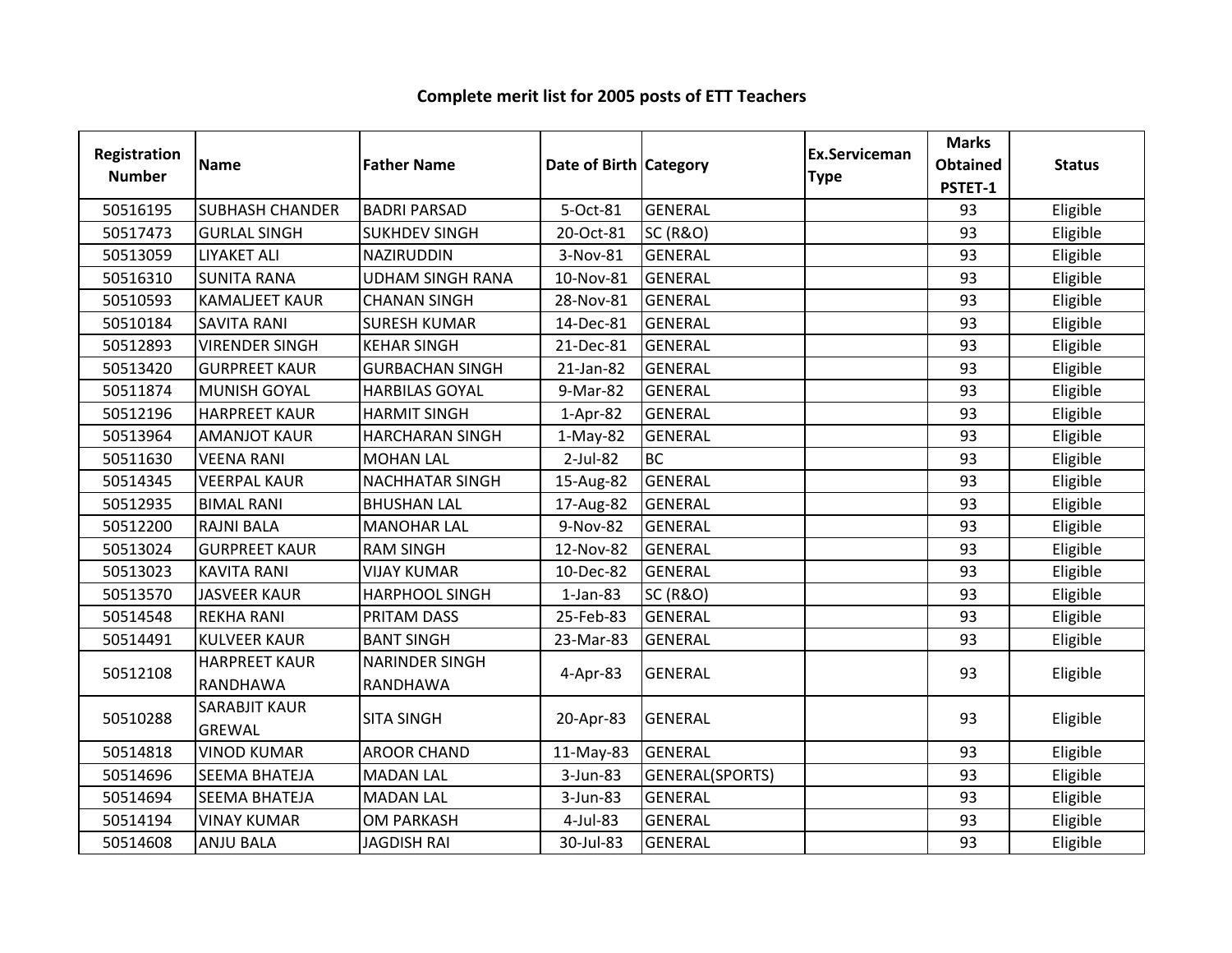| Registration<br><b>Number</b> | <b>Name</b>                | <b>Father Name</b>          | Date of Birth Category |                | Ex.Serviceman<br><b>Type</b> | <b>Marks</b><br><b>Obtained</b> | <b>Status</b>          |
|-------------------------------|----------------------------|-----------------------------|------------------------|----------------|------------------------------|---------------------------------|------------------------|
|                               |                            |                             |                        |                |                              | PSTET-1                         |                        |
| 50515349                      | <b>AMIT SINGLA</b>         | <b>DEVRAJ SINGLA</b>        | $2-Aug-83$             | <b>GENERAL</b> |                              | 93                              | <b>Result Withheld</b> |
| 50512490                      | <b>NARINDER SINGH</b>      | <b>KARNAIL SINGH</b>        | 8-Aug-83               | <b>GENERAL</b> |                              | 93                              | Eligible               |
| 50515257                      | <b>MUNISH KUMAR</b>        | RAJINDER KUMAR<br>SHARMA    | 2-Nov-83               | <b>GENERAL</b> |                              | 93                              | Eligible               |
| 50511207                      | <b>RUPINDER KAUR</b>       | <b>NACHHATTAR SINGH</b>     | 10-Jan-84              | <b>GENERAL</b> |                              | 93                              | Eligible               |
| 50515066                      | <b>HARJINDER KAUR</b>      | <b>GURBAX SINGH</b>         | 13-Jan-84              | <b>GENERAL</b> |                              | 93                              | Eligible               |
| 50514885                      | <b>VIPAN KUMAR</b>         | <b>SUBASH CHANDER</b>       | 13-Feb-84              | <b>GENERAL</b> |                              | 93                              | Eligible               |
| 50514513                      | <b>MANDEEP GROVER</b>      | <b>DARSHAN LAL GROVER</b>   | 14-Mar-84              | <b>GENERAL</b> |                              | 93                              | Eligible               |
| 50514394                      | <b>MANJINDER KAUR</b>      | <b>TARLOK SINGH</b>         | 21-Mar-84              | <b>GENERAL</b> |                              | 93                              | Eligible               |
| 50515510                      | <b>TARUN DEEPAK</b>        | <b>JAGAN NATH SETHI</b>     | 26-Mar-84              | <b>GENERAL</b> |                              | 93                              | Eligible               |
| 50513313                      | <b>RAJINDER SINGH GILL</b> | <b>HARBHAJAN SINGH GILL</b> | 10-Apr-84              | <b>GENERAL</b> |                              | 93                              | Eligible               |
| 50510554                      | <b>RAVINDER SINGH</b>      | <b>JOGINDER SINGH</b>       | 12-Apr-84              | <b>GENERAL</b> |                              | 93                              | Eligible               |
| 50513030                      | <b>SHAFALI RANI</b>        | <b>BASANT KUMAR</b>         | 23-Apr-84              | <b>GENERAL</b> |                              | 93                              | Eligible               |
| 50510920                      | <b>SONIA SHARMA</b>        | PREM LAL SHARMA             | 13-May-84              | <b>GENERAL</b> |                              | 93                              | <b>Result Withheld</b> |
| 50514371                      | <b>RAJEEV KUMAR</b>        | <b>DARSHAN LAL</b>          | 18-May-84              | <b>GENERAL</b> |                              | 93                              | Eligible               |
| 50515376                      | <b>HIRA LAL</b>            | <b>GOBIND RAM</b>           | 3-Jun-84               | <b>GENERAL</b> |                              | 93                              | Eligible               |
| 50513469                      | <b>HARPREET KAUR</b>       | <b>SUKHWINDER SINGH</b>     | 2-Aug-84               | <b>GENERAL</b> |                              | 93                              | Eligible               |
| 50511029                      | <b>KIRANDEEP</b>           | <b>SATPAL</b>               | 14-Aug-84              | <b>GENERAL</b> |                              | 93                              | Eligible               |
| 50511338                      | <b>SONIA RANI</b>          | <b>RAJ KUMAR</b>            | 26-Oct-84              | <b>GENERAL</b> |                              | 93                              | Eligible               |
| 50513401                      | <b>MOHIT KUMAR</b>         | <b>ASHOK KUMAR</b>          | 17-Dec-84              | <b>GENERAL</b> |                              | 93                              | Eligible               |
| 50516294                      | <b>MEHAR SINGH</b>         | <b>DHARAM PAL</b>           | 17-Feb-85              | <b>GENERAL</b> |                              | 93                              | Eligible               |
| 50514191                      | <b>GURPYAR SINGH</b>       | <b>LABH SINGH</b>           | 8-Jun-85               | <b>GENERAL</b> |                              | 93                              | Eligible               |
| 50512942                      | <b>MANJEET KAUR</b>        | <b>BALWANT SINGH</b>        | 14-Jun-85              | <b>GENERAL</b> |                              | 93                              | Eligible               |
| 50511512                      | <b>MANOJ KUMAR</b>         | <b>KHEM CHAND</b>           | 27-Jun-85              | <b>GENERAL</b> |                              | 93                              | Eligible               |
| 50512866                      | <b>HARPREET KAUR</b>       | <b>HAKIK SINGH</b>          | 20-Jul-85              | <b>GENERAL</b> |                              | 93                              | Eligible               |
| 50516321                      | <b>RAJVEER SINGH</b>       | <b>GURDARSHAN SINGH</b>     | 22-Jul-85              | <b>GENERAL</b> |                              | 93                              | Eligible               |
| 50511876                      | <b>RAJNI NARANG</b>        | <b>MANOHAR LAL</b>          | 24-Jul-85              | <b>GENERAL</b> |                              | 93                              | <b>Result Withheld</b> |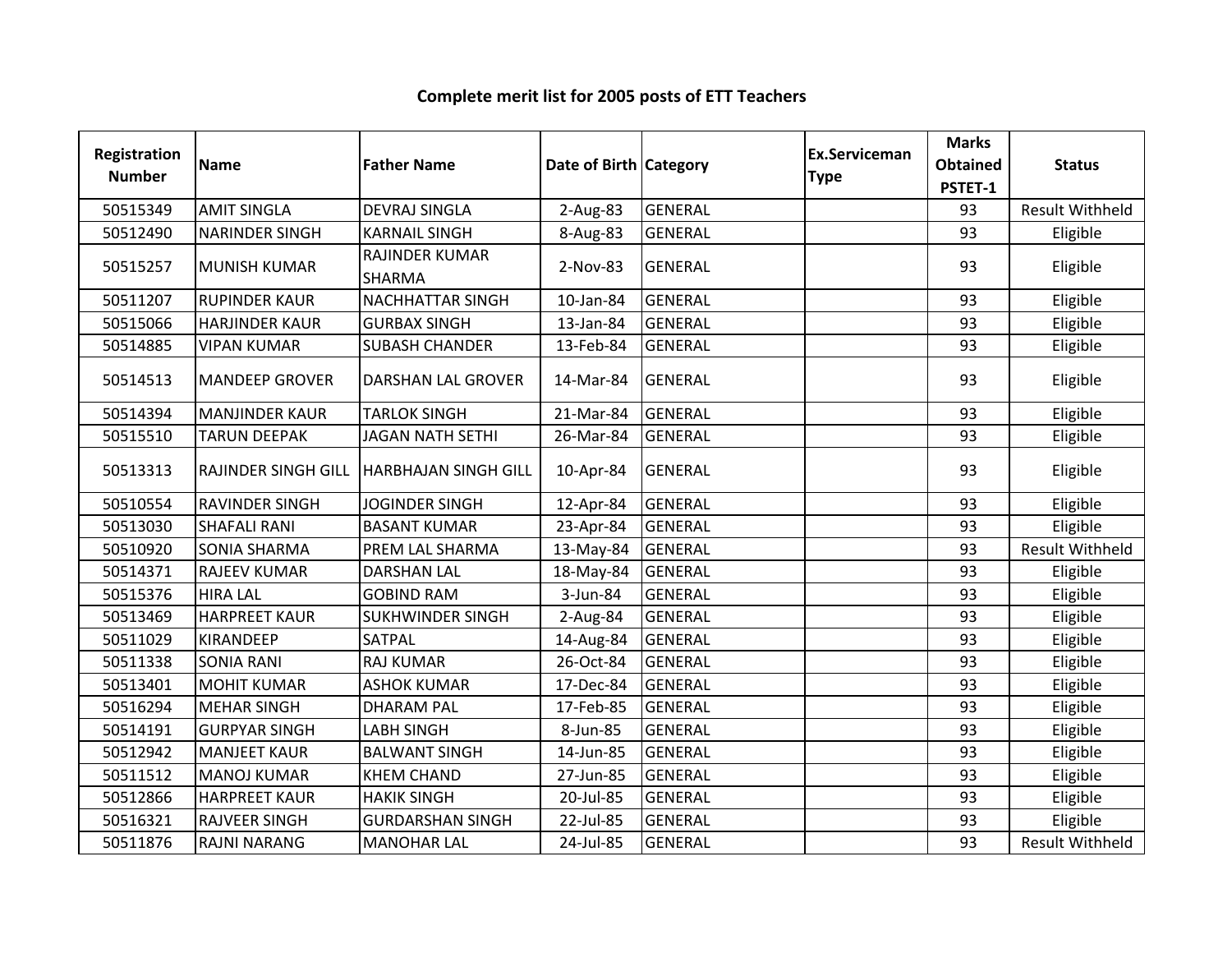| Registration<br><b>Number</b> | <b>Name</b>              | <b>Father Name</b>         | Date of Birth Category |                     | <b>Ex.Serviceman</b><br><b>Type</b> | <b>Marks</b><br><b>Obtained</b><br>PSTET-1 | <b>Status</b>          |
|-------------------------------|--------------------------|----------------------------|------------------------|---------------------|-------------------------------------|--------------------------------------------|------------------------|
| 50511530                      | <b>HARJINDER SINGH</b>   | <b>BALDEV SINGH</b>        | 28-Jul-85              | <b>SC (R&amp;O)</b> |                                     | 93                                         | Eligible               |
| 50515189                      | LILA                     | <b>SHARVAN KUMAR</b>       | 20-Aug-85              | <b>GENERAL</b>      |                                     | 93                                         | Eligible               |
| 50512697                      | <b>ARUN GOEL</b>         | <b>GIRDHARI LAL</b>        | 22-Aug-85              | <b>GENERAL</b>      |                                     | 93                                         | Eligible               |
| 50515820                      | <b>JASMEET KAUR</b>      | <b>KIRPAL SINGH</b>        | 21-Sep-85              | <b>GENERAL</b>      |                                     | 93                                         | Eligible               |
| 50510123                      | <b>DEEPAK NAGPAL</b>     | PREM CHAND NAGPAL          | 12-Nov-85              | <b>GENERAL</b>      |                                     | 93                                         | Eligible               |
| 50514592                      | <b>JAGSEER SINGH</b>     | <b>HARDEV SINGH</b>        | $6$ -Jan-86            | <b>GENERAL</b>      |                                     | 93                                         | Eligible               |
| 50511522                      | <b>VARINDER PAL KAUR</b> | <b>KIRPAL SINGH</b>        | $9$ -Jan-86            | <b>SC (R&amp;O)</b> |                                     | 93                                         | Eligible               |
| 50515929                      | <b>RAVINDER KAUR</b>     | <b>SHER SINGH</b>          | 1-Feb-86               | <b>SC (R&amp;O)</b> |                                     | 93                                         | Eligible               |
| 50516275                      | <b>VIRPAL KAUR</b>       | <b>BHURA SINGH</b>         | 3-Feb-86               | <b>GENERAL</b>      |                                     | 93                                         | Eligible               |
| 50510367                      | <b>SUNIL KUMAR</b>       | <b>GAYA PARSHAD</b>        | 7-Apr-86               | <b>SC (R&amp;O)</b> |                                     | 93                                         | Eligible               |
| 50512296                      | <b>JASWINDER KAUR</b>    | <b>GURMAIL SINGH</b>       | 29-May-86              | <b>GENERAL</b>      |                                     | 93                                         | Eligible               |
| 50514974                      | <b>BALBIR SINGH</b>      | <b>LAL CHAND</b>           | 7-Jun-86               | <b>GENERAL</b>      |                                     | 93                                         | Eligible               |
| 50514284                      | <b>SANIA RANI</b>        | <b>ANIL KUMAR</b>          | 5-Aug-86               | <b>GENERAL</b>      |                                     | 93                                         | Eligible               |
| 50513533                      | <b>SHIVANI SAINI</b>     | RAJINDER SINGH             | 19-Aug-86              | <b>GENERAL</b>      |                                     | 93                                         | Eligible               |
| 50510084                      | NEERAJ SACHDEVA          | YUDHISTER SACHDEVA         | 1-Dec-86               | <b>GENERAL</b>      |                                     | 93                                         | Eligible               |
| 50512579                      | <b>SARAVPREET KAUR</b>   | <b>KARWINDER PAL SINGH</b> | 24-Dec-86              | <b>GENERAL</b>      |                                     | 93                                         | Eligible               |
| 50513998                      | <b>GURINDER SINGH</b>    | <b>GURMEL SINGH</b>        | $2-Jan-87$             | GENERAL             |                                     | 93                                         | Eligible               |
| 50512584                      | <b>SATVIR SINGH</b>      | <b>JOGINDER SINGH</b>      | 1-Feb-87               | <b>GENERAL</b>      |                                     | 93                                         | <b>Result Withheld</b> |
| 50514593                      | <b>MAHENDER KUMAR</b>    | <b>BANWARI LAL</b>         | 2-Feb-87               | <b>GENERAL</b>      |                                     | 93                                         | Eligible               |
| 50514578                      | <b>GURPREET SINGH</b>    | <b>BALDEV SINGH</b>        | 5-Feb-87               | GENERAL             |                                     | 93                                         | Eligible               |
| 50512590                      | <b>SONIA ARORA</b>       | <b>GORA LAL ARORA</b>      | 18-Feb-87              | <b>GENERAL</b>      |                                     | 93                                         | Eligible               |
| 50515451                      | <b>AMANDEEP SINGH</b>    | <b>GAYAN SINGH</b>         | 30-Mar-87              | <b>GENERAL</b>      |                                     | 93                                         | Eligible               |
| 50515370                      | RAJWINDER KAUR           | <b>JAGSEER SINGH</b>       | 30-Mar-87              | <b>GENERAL</b>      |                                     | 93                                         | Eligible               |
| 50516157                      | <b>NEHA GARG</b>         | SH PURAN CHAND GARG        | 11-May-87              | <b>GENERAL</b>      |                                     | 93                                         | Eligible               |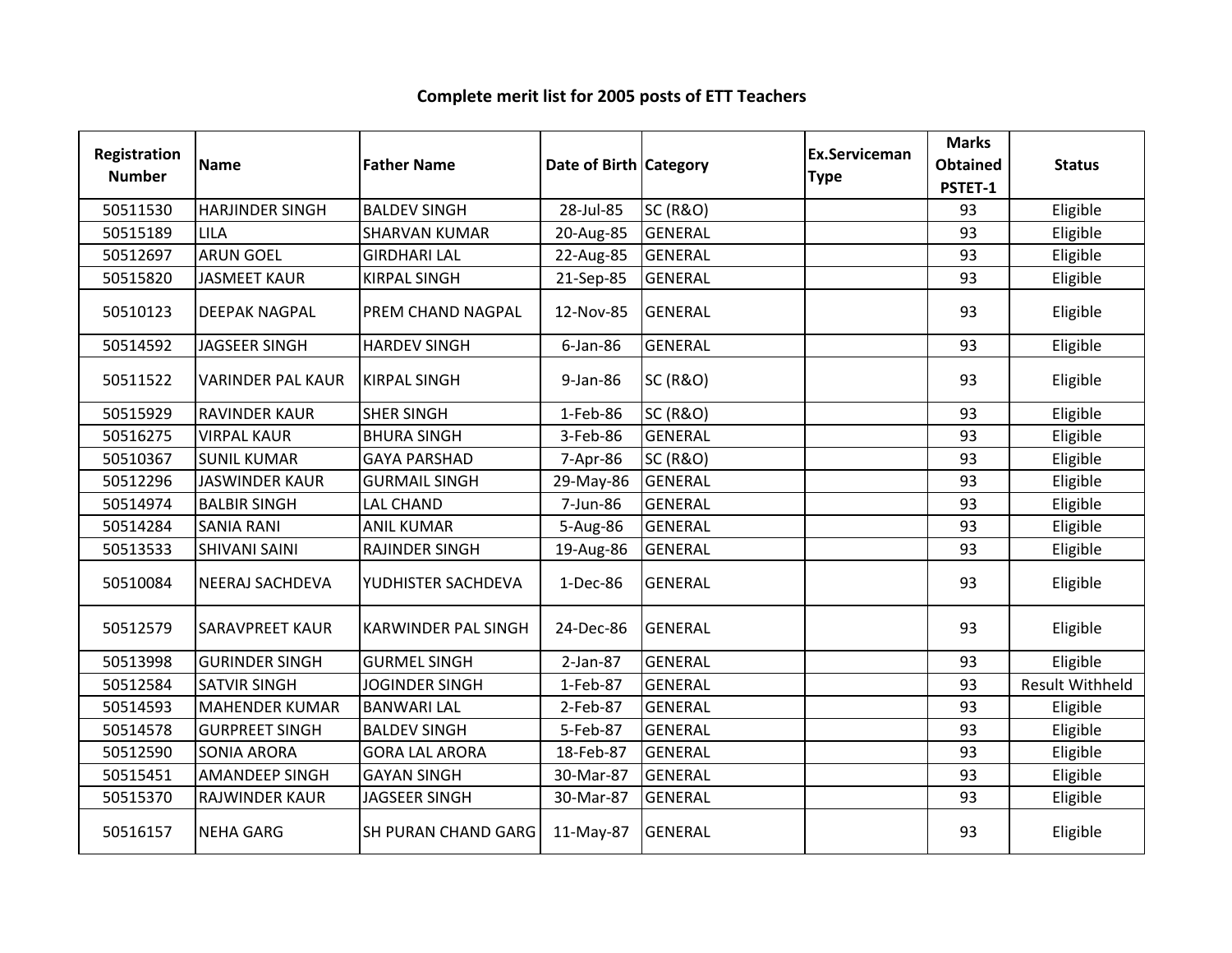| Registration<br><b>Number</b> | <b>Name</b>              | <b>Father Name</b>                    | Date of Birth Category |                | <b>Ex.Serviceman</b><br><b>Type</b> | <b>Marks</b><br><b>Obtained</b><br>PSTET-1 | <b>Status</b>          |
|-------------------------------|--------------------------|---------------------------------------|------------------------|----------------|-------------------------------------|--------------------------------------------|------------------------|
| 50512285                      | <b>MANPREET KAUR</b>     | <b>AMARJIT SINGH</b>                  | 27-May-87              | <b>GENERAL</b> |                                     | 93                                         | <b>Result Withheld</b> |
| 50517065                      | <b>AMANDEEP KAUR</b>     | <b>SUKHWINDER SINGH</b>               | 27-Jun-87              | <b>GENERAL</b> |                                     | 93                                         | Eligible               |
| 50513548                      | <b>RUPINDER SINGH</b>    | <b>BAHADUR SINGH</b>                  | 7-Jul-87               | <b>GENERAL</b> |                                     | 93                                         | Eligible               |
| 50510713                      | <b>JATINDER KAUR</b>     | <b>HARBHAJAN SINGH</b>                | 12-Jul-87              | <b>GENERAL</b> |                                     | 93                                         | Eligible               |
| 50511523                      | <b>VINOD KUMAR</b>       | YOG RAJ                               | 13-Jul-87              | <b>GENERAL</b> |                                     | 93                                         | Eligible               |
| 50513626                      | <b>AARTI BATRA</b>       | <b>SURINDER KUMAR</b>                 | 15-Jul-87              | <b>GENERAL</b> |                                     | 93                                         | <b>Result Withheld</b> |
| 50514016                      | <b>SURENDER KUMAR</b>    | <b>VAKIL CHAND</b>                    | 8-Nov-87               | <b>GENERAL</b> |                                     | 93                                         | <b>Result Withheld</b> |
| 50512451                      | <b>ADITI BANSAL</b>      | <b>ASHOK KUMAR BANSAL</b>             | 16-Nov-87              | <b>GENERAL</b> |                                     | 93                                         | <b>Result Withheld</b> |
| 50514961                      | <b>RAJESH GARG</b>       | <b>TARSEM LAL</b>                     | 17-Nov-87              | GENERAL        |                                     | 93                                         | Eligible               |
| 50513589                      | PRIYA RANI               | <b>SURINDER KUMAR</b>                 | 27-Nov-87              | <b>GENERAL</b> |                                     | 93                                         | Eligible               |
| 50511131                      | <b>DEEPINDER KAUR</b>    | <b>KULDEEP SINGH</b>                  | 28-Nov-87              | <b>GENERAL</b> |                                     | 93                                         | Eligible               |
| 50512702                      | <b>AARTI</b>             | SHIVPAL SINGH                         | 10-Dec-87              | <b>GENERAL</b> |                                     | 93                                         | Eligible               |
|                               | 50515784 PARAMDEEP SINGH | <b>ARBINDER SNGH</b>                  | 22-Dec-87 GENERAL      |                |                                     | 93                                         | Eligible               |
| 50514156                      | <b>PREETI</b>            | <b>OM PRAKASH</b>                     | 7-Feb-88               | <b>GENERAL</b> |                                     | 93                                         | Eligible               |
| 50511296                      | <b>GEETA</b>             | <b>ASHOK KUMAR</b>                    | 20-Feb-88              | <b>GENERAL</b> |                                     | 93                                         | Eligible               |
| 50514809                      | <b>RAJVEER KAUR</b>      | <b>GURMEET SINGH</b>                  | 27-Feb-88              | <b>GENERAL</b> |                                     | 93                                         | Eligible               |
| 50514806                      | PRAMOD KUMAR             | <b>KULDEEP SINGH</b>                  | 15-Mar-88              | <b>GENERAL</b> |                                     | 93                                         | Eligible               |
| 50514600                      | <b>AMRIK SINGH</b>       | <b>GURCHARAN SINGH</b>                | 11-Apr-88              | <b>GENERAL</b> |                                     | 93                                         | Eligible               |
| 50514515                      | <b>AMANDEEP KAUR</b>     | <b>IQBAL SINGH</b>                    | 25-Apr-88              | <b>GENERAL</b> |                                     | 93                                         | Eligible               |
| 50514705                      | <b>SHEENAM CHAKTI</b>    | <b>VIJAY KUMAR CHAKTI</b>             | 20-May-88              | <b>GENERAL</b> |                                     | 93                                         | Eligible               |
| 50511779                      | <b>RAMANDEEP SINGH</b>   | <b>GURMAIL SINGH</b>                  | $1$ -Jun-88            | <b>GENERAL</b> |                                     | 93                                         | Eligible               |
| 50513850                      | <b>AMANDEEP KAUR</b>     | <b>SADHU SINGH</b>                    | 4-Jun-88               | <b>GENERAL</b> |                                     | 93                                         | Eligible               |
| 50510317                      | <b>NIDHI</b>             | <b>RAJNISH KUMAR</b>                  | 28-Jun-88              | <b>GENERAL</b> |                                     | 93                                         | Eligible               |
| 50514887                      | <b>GEETIKA MEHTA</b>     | <b>DAVINDER KUMAR</b><br><b>MEHTA</b> | $1-Jul-88$             | <b>GENERAL</b> |                                     | 93                                         | Eligible               |
| 50515640                      | <b>MANDEEP KAUR</b>      | <b>JASWINDER SINGH</b>                | 6-Jul-88               | <b>GENERAL</b> |                                     | 93                                         | Eligible               |
| 50516141                      | <b>SONAM SHARMA</b>      | <b>NARINDER KUMAR</b>                 | 7-Jul-88               | <b>GENERAL</b> |                                     | 93                                         | Eligible               |
| 50512618                      | <b>AMANDEEP SINGH</b>    | <b>JOGINDER SINGH</b>                 | 18-Jul-88              | <b>GENERAL</b> |                                     | 93                                         | Eligible               |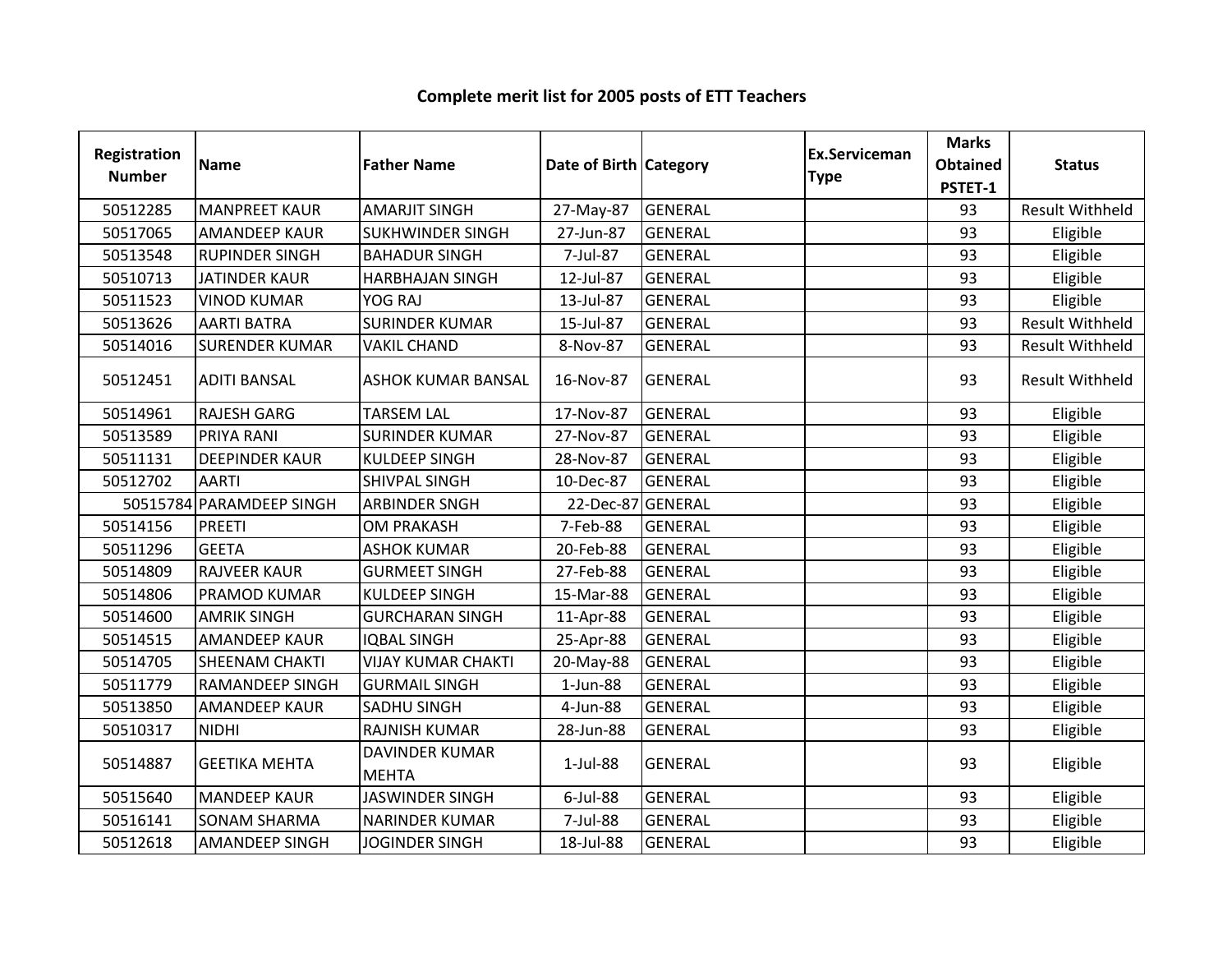| <b>Registration</b><br><b>Number</b> | <b>Name</b>             | <b>Father Name</b>       | Date of Birth Category |                | <b>Ex.Serviceman</b><br><b>Type</b> | <b>Marks</b><br><b>Obtained</b><br>PSTET-1 | <b>Status</b>          |
|--------------------------------------|-------------------------|--------------------------|------------------------|----------------|-------------------------------------|--------------------------------------------|------------------------|
| 50514966                             | <b>RAMANDEEP KAUR</b>   | <b>BALWINDER SINGH</b>   | 12-Aug-88              | <b>GENERAL</b> |                                     | 93                                         | Eligible               |
| 50514323                             | <b>AMARPREET KAUR</b>   | <b>WASSAN SINGH</b>      | 30-Aug-88              | <b>GENERAL</b> |                                     | 93                                         | Eligible               |
| 50513852                             | <b>GAGANDEEP KAUR</b>   | <b>KARAMJEET SINGH</b>   | 2-Sep-88               | <b>GENERAL</b> |                                     | 93                                         | Eligible               |
| 50512651                             | <b>RACHNA</b>           | <b>SUSHIL KUMAR</b>      | 22-Sep-88              | GENERAL        |                                     | 93                                         | Eligible               |
| 50515029                             | <b>PRABHJOT KAUR</b>    | <b>HARJINDER SINGH</b>   | 15-Oct-88              | <b>GENERAL</b> |                                     | 93                                         | Eligible               |
| 50511998                             | <b>KULWANT SINGH</b>    | <b>KARNAIL SINGH</b>     | 15-Oct-88              | <b>GENERAL</b> |                                     | 93                                         | Eligible               |
| 50513985                             | <b>GURVINDER SINGH</b>  | <b>KARNAIL SINGH</b>     | 17-Oct-88              | GENERAL        |                                     | 93                                         | Eligible               |
| 50512205                             | <b>MANDEEP KAUR</b>     | <b>SUKHPAL SINGH</b>     | 24-Dec-88              | <b>GENERAL</b> |                                     | 93                                         | Eligible               |
| 50515984                             | <b>RAJ KUMAR</b>        | <b>KHEM RAJ GARG</b>     | 31-Jan-89              | GENERAL        |                                     | 93                                         | Eligible               |
| 50511813                             | RAJNI                   | <b>SHAM LAL CHHABRA</b>  | 10-Feb-89              | GENERAL        |                                     | 93                                         | Eligible               |
| 50511750                             | <b>KARANBEER SINGH</b>  | <b>SURINDER SINGH</b>    | 11-Feb-89              | <b>GENERAL</b> |                                     | 93                                         | Eligible               |
| 50512561                             | <b>KARAN GARG</b>       | <b>RAVINDER GARG</b>     | 21-Feb-89              | GENERAL        |                                     | 93                                         | Eligible               |
| 50514110                             | <b>RAMANDEEP KAUR</b>   | <b>JASPAL SINGH</b>      | 22-Feb-89              | <b>GENERAL</b> |                                     | 93                                         | Eligible               |
| 50512369                             | <b>SUKHJINDER SINGH</b> | <b>AJIT SINGH</b>        | 23-Feb-89              | GENERAL        |                                     | 93                                         | Eligible               |
| 50515793                             | <b>MUNISH SINGH</b>     | <b>MULKH RAJ</b>         | 1-Apr-89               | <b>BC</b>      |                                     | 93                                         | Eligible               |
| 50515234                             | <b>HARJINDER KUMAR</b>  | <b>KASHMIR RAM</b>       | 5-Apr-89               | <b>GENERAL</b> |                                     | 93                                         | Eligible               |
| 50510567                             | <b>TANVEER SINGH</b>    | <b>KAMIR SINGH KHARA</b> | 18-May-89              | <b>GENERAL</b> |                                     | 93                                         | Eligible               |
| 50510481                             | <b>MAMTA RANI</b>       | <b>VIJAY KUMAR</b>       | 9-Jun-89               | <b>GENERAL</b> |                                     | 93                                         | Eligible               |
| 50514189                             | <b>AMANDEEP KAUR</b>    | <b>HARBANS SINGH</b>     | 3-Aug-89               | <b>GENERAL</b> |                                     | 93                                         | Eligible               |
| 50512288                             | <b>KIRANDEEP KAUR</b>   | <b>TARSEM SINGH</b>      | 7-Aug-89               | <b>GENERAL</b> |                                     | 93                                         | Eligible               |
| 50514875                             | <b>RAKESH KUMAR</b>     | <b>SURESH KUMAR</b>      | 8-Aug-89               | <b>GENERAL</b> |                                     | 93                                         | Eligible               |
| 50513807                             | <b>ROHIT KUMAR</b>      | <b>SANTOSH KUMAR</b>     | 28-Aug-89              | <b>GENERAL</b> |                                     | 93                                         | <b>Result Withheld</b> |
| 50515625                             | <b>AASHISH KUMAR</b>    | <b>ASHOK KUMAR</b>       | 11-Sep-89              | <b>GENERAL</b> |                                     | 93                                         | Eligible               |
| 50511976                             | <b>BIPANJEET KAUR</b>   | <b>BOOTA SINGH</b>       | 29-Sep-89              | <b>GENERAL</b> |                                     | 93                                         | Eligible               |
| 50513429                             | <b>MEENA RANI</b>       | <b>BALWAN SINGH</b>      | 2-Oct-89               | <b>GENERAL</b> |                                     | 93                                         | Eligible               |
| 50516650                             | <b>HARPREET KAUR</b>    | <b>DILBAG SINGH</b>      | 19-Oct-89              | <b>BC</b>      |                                     | 93                                         | Eligible               |
| 50511153                             | <b>NANKI KAUR</b>       | <b>JAGDISH SINGH</b>     | 19-Oct-89              | <b>GENERAL</b> |                                     | 93                                         | Eligible               |
| 50513991                             | <b>JAGDEV SINGH</b>     | <b>BALDEV SINGH</b>      | 19-Oct-89              | <b>GENERAL</b> |                                     | 93                                         | Eligible               |
| 50512981                             | <b>TANU TANEJA</b>      | SATPAL                   | 30-Oct-89              | <b>GENERAL</b> |                                     | 93                                         | Eligible               |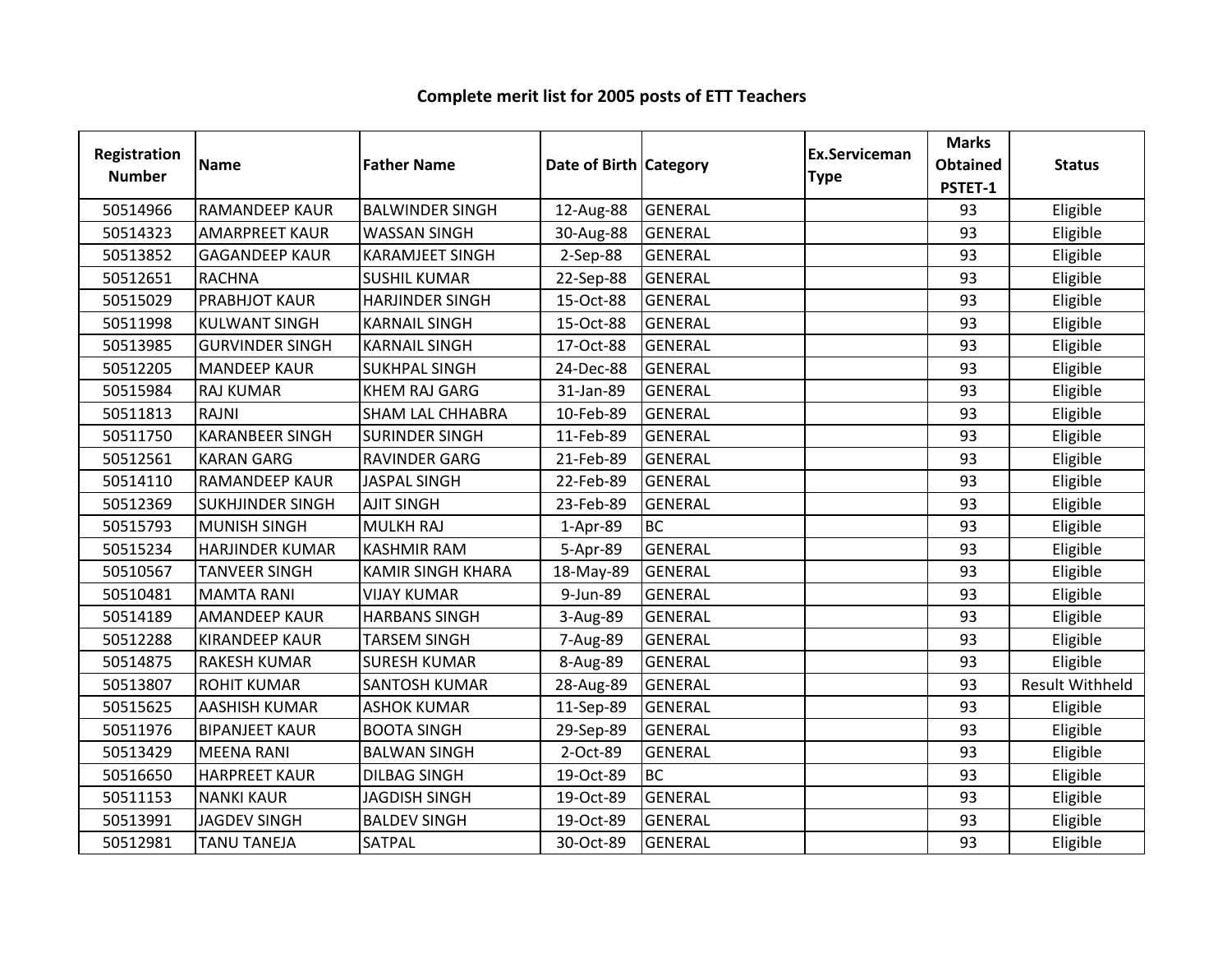| Registration  |                              | Date of Birth Category | Ex.Serviceman | <b>Marks</b>           |             |                            |               |
|---------------|------------------------------|------------------------|---------------|------------------------|-------------|----------------------------|---------------|
| <b>Number</b> | <b>Name</b>                  | <b>Father Name</b>     |               |                        | <b>Type</b> | <b>Obtained</b><br>PSTET-1 | <b>Status</b> |
| 50514021      | <b>ASHISH KUMAR</b>          | <b>DARSHAN KUMAR</b>   | 3-Nov-89      | <b>GENERAL</b>         |             | 93                         | Eligible      |
| 50512007      | <b>HIMANI SHARMA</b>         | PARVEEN KUMAR          | 6-Nov-89      | <b>GENERAL</b>         |             | 93                         | Eligible      |
| 50513381      | <b>SAJAN KUMAR</b>           | <b>SURINDER KUMAR</b>  | 10-Dec-89     | <b>GENERAL</b>         |             | 93                         | Eligible      |
| 50514988      | NARINDERPREET<br><b>KAUR</b> | SADHU SINGH            | 18-Dec-89     | <b>FREEDOM FIGHTER</b> |             | 93                         | Eligible      |
| 50515437      | NARINDERPREET<br><b>KAUR</b> | <b>SADHU SINGH</b>     | 18-Dec-89     | <b>GENERAL</b>         |             | 93                         | Eligible      |
| 50510376      | <b>NISHA</b>                 | <b>SURINDER PAL</b>    | 20-Dec-89     | <b>GENERAL</b>         |             | 93                         | Eligible      |
| 50516796      | <b>MOHIT PURI</b>            | <b>RABINDER KUMAR</b>  | 18-Jan-90     | <b>GENERAL</b>         |             | 93                         | Eligible      |
| 50515785      | <b>SHEETAL</b>               | <b>RAMESH KUMAR</b>    | 21-Jan-90     | GENERAL                |             | 93                         | Eligible      |
| 50515373      | <b>SONIA DEVI</b>            | SATNARYAN              | 16-Jul-90     | GENERAL                |             | 93                         | Eligible      |
| 50514003      | <b>PREETI BALA</b>           | <b>RAM PARKASH</b>     | 18-Jul-90     | <b>GENERAL</b>         |             | 93                         | Eligible      |
| 50513922      | <b>MONIKA RANI</b>           | AMRITPAL               | 12-Aug-90     | <b>GENERAL</b>         |             | 93                         | Eligible      |
| 50512353      | <b>JASHANDEEP KAUR</b>       | <b>NAHAR SINGH</b>     | 20-Sep-90     | <b>GENERAL</b>         |             | 93                         | Eligible      |
| 50513387      | <b>MEENU</b>                 | <b>RAMESH KUMAR</b>    | 30-Sep-90     | <b>GENERAL</b>         |             | 93                         | Eligible      |
| 50514298      | <b>SHANKAR LAL</b>           | <b>BHANWAR LAL</b>     | 4-Oct-90      | <b>GENERAL</b>         |             | 93                         | Eligible      |
| 50514737      | SHEENAM                      | SATISH KUMAR BAJAJ     | 17-Nov-90     | <b>GENERAL</b>         |             | 93                         | Eligible      |
| 50514729      | <b>KAMALDEEP KAUR</b>        | <b>GURCHARAN SINGH</b> | 11-Jan-91     | <b>SC (R&amp;O)</b>    |             | 93                         | Eligible      |
| 50513934      | <b>JASPREET KAUR</b>         | <b>HARJINDER SINGH</b> | 2-Feb-91      | <b>GENERAL</b>         |             | 93                         | Eligible      |
| 50513022      | RAJWINDER KAUR               | <b>JAGDEV SINGH</b>    | 20-Feb-91     | <b>GENERAL</b>         |             | 93                         | Eligible      |
| 50516000      | <b>LAKHVEER KAUR</b>         | <b>LACHHMAN SINGH</b>  | 13-Mar-91     | <b>GENERAL</b>         |             | 93                         | Eligible      |
| 50511477      | <b>AVANTIKA</b>              | SHESHPAL MALHOTRA      | 12-Jun-91     | GENERAL                |             | 93                         | Eligible      |
| 50514038      | <b>RUPALI JAIN</b>           | SATISH JAIN            | 2-Jul-91      | <b>GENERAL</b>         |             | 93                         | Eligible      |
| 50512946      | <b>KARAN JUNEJA</b>          | RAKESH KUMAR JUNEJA    | $2$ -Jul-91   | <b>GENERAL</b>         |             | 93                         | Eligible      |
| 50511078      | <b>SHARIJA RANI</b>          | <b>SUBASH CHAND</b>    | 30-Jul-91     | <b>GENERAL</b>         |             | 93                         | Eligible      |
| 50515222      | <b>JYOTI BALA</b>            | <b>TARSEM LAL</b>      | 5-Aug-91      | <b>GENERAL</b>         |             | 93                         | Eligible      |
| 50511792      | <b>AMANDEEP KAUR</b>         | <b>GURMAIL SINGH</b>   | 10-Aug-91     | <b>GENERAL</b>         |             | 93                         | Eligible      |
| 50510954      | <b>NAVNEET KAUR</b>          | <b>GURDEEP SINGH</b>   | 15-Aug-91     | <b>GENERAL</b>         |             | 93                         | Eligible      |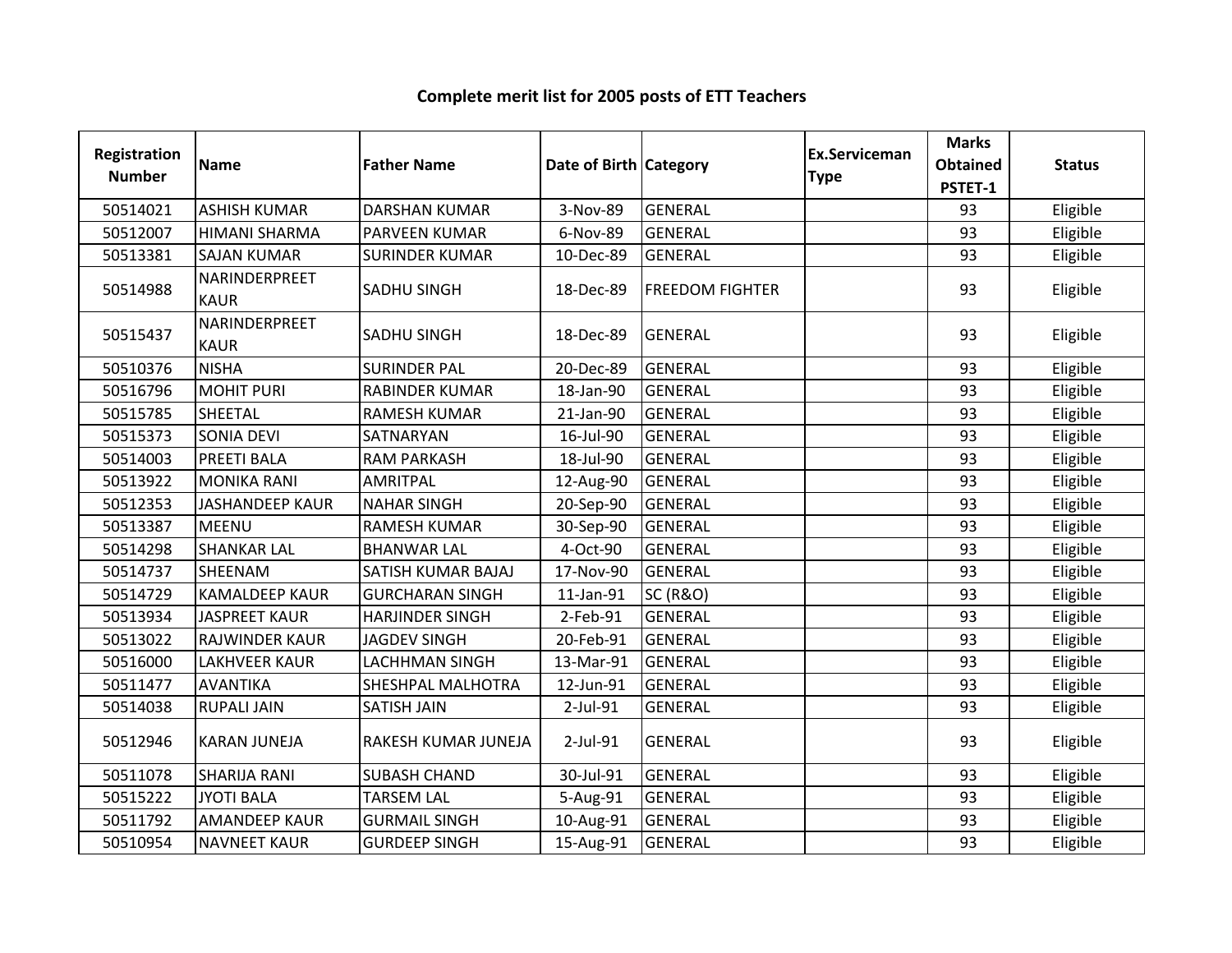| Registration<br><b>Number</b> | <b>Name</b>            | <b>Father Name</b>      | Date of Birth Category |                | <b>Ex.Serviceman</b><br><b>Type</b> | <b>Marks</b><br><b>Obtained</b><br>PSTET-1 | <b>Status</b>          |
|-------------------------------|------------------------|-------------------------|------------------------|----------------|-------------------------------------|--------------------------------------------|------------------------|
| 50514228                      | <b>RAHUL</b>           | <b>SATISH KUMAR</b>     | 15-Oct-91              | <b>GENERAL</b> |                                     | 93                                         | Eligible               |
| 50512863                      | <b>EKTA RANI</b>       | <b>KASHMIRI LAL</b>     | 22-Oct-91              | <b>GENERAL</b> |                                     | 93                                         | Eligible               |
| 50510427                      | <b>SALIM KHAN</b>      | <b>GULZAR KHAN</b>      | 4-Dec-91               | <b>GENERAL</b> |                                     | 93                                         | Eligible               |
| 50510151                      | <b>KULDEEP KAUR</b>    | <b>JAGROOP SINGH</b>    | 7-Dec-91               | <b>GENERAL</b> |                                     | 93                                         | Eligible               |
| 50513803                      | <b>JASPREET KAUR</b>   | <b>MAKHAN SINGH</b>     | 10-Dec-91              | <b>GENERAL</b> |                                     | 93                                         | Eligible               |
| 50514341                      | <b>GURJIT KAUR</b>     | <b>KASHMIR SINGH</b>    | 10-Dec-91              | <b>GENERAL</b> |                                     | 93                                         | Eligible               |
| 50512639                      | <b>KAVITA RANI</b>     | <b>MOHAN LAL</b>        | 11-Dec-91              | <b>GENERAL</b> |                                     | 93                                         | Eligible               |
| 50512940                      | <b>HARVINDER SINGH</b> | <b>AMRIK SINGH</b>      | $2-Jan-92$             | <b>GENERAL</b> |                                     | 93                                         | Eligible               |
| 50515055                      | REETIKA VERMA          | <b>JASPAL</b>           | 8-Mar-92               | <b>GENERAL</b> |                                     | 93                                         | Eligible               |
| 50513502                      | <b>SANJEEV KUMAR</b>   | <b>CHOOTU RAM</b>       | 19-Mar-92              | <b>GENERAL</b> |                                     | 93                                         | Eligible               |
| 50512737                      | <b>SAVITA RANI</b>     | MILAKH RAJ              | $2-Apr-92$             | <b>BC</b>      |                                     | 93                                         | Eligible               |
| 50514375                      | <b>NEERU BALA</b>      | RAJINDER PAL            | 5-May-92               | <b>GENERAL</b> |                                     | 93                                         | Eligible               |
| 50514536                      | <b>KANWALJEET KAUR</b> | <b>SURINDER SINGH</b>   | 17-May-92              | <b>GENERAL</b> |                                     | 93                                         | Eligible               |
| 50510937                      | SANJAM                 | <b>SURINDER KUMAR</b>   | 28-May-92              | <b>GENERAL</b> |                                     | 93                                         | Eligible               |
| 50511926                      | <b>SIKANDER SINGH</b>  | <b>BALVEER SINGH</b>    | 10-Jun-92              | <b>GENERAL</b> |                                     | 93                                         | Eligible               |
| 50514321                      | <b>NEERAJ KUMAR</b>    | <b>NARINDER KUMAR</b>   | 15-Jun-92              | <b>GENERAL</b> |                                     | 93                                         | Eligible               |
| 50512966                      | <b>PARMINDER KAUR</b>  | <b>SATNAM SINGH</b>     | 17-Jul-92              | <b>GENERAL</b> |                                     | 93                                         | Eligible               |
| 50516147                      | <b>DEEPINDER KAUR</b>  | <b>SUKHMANDER SINGH</b> | 27-Aug-92              | <b>GENERAL</b> |                                     | 93                                         | Eligible               |
| 50513067                      | <b>NEERAJ RANI</b>     | <b>VIJAY KUMAR</b>      | 3-Sep-92               | <b>GENERAL</b> |                                     | 93                                         | Eligible               |
| 50517067                      | <b>KAVITA VERMA</b>    | <b>DALIP KUMAR</b>      | 2-Oct-92               | <b>BC</b>      |                                     | 93                                         | Eligible               |
| 50513210                      | <b>MANDEEP KAUR</b>    | <b>NAKE SINGH</b>       | 17-Oct-92              | <b>GENERAL</b> |                                     | 93                                         | <b>Result Withheld</b> |
| 50514550                      | <b>AMANPREET KAUR</b>  | <b>KESAR SINGH</b>      | 17-Nov-92              | <b>GENERAL</b> |                                     | 93                                         | Eligible               |
| 50513099                      | <b>JASVEER KAUR</b>    | <b>BAKHSHISH SINGH</b>  | $1-Jan-93$             | <b>GENERAL</b> |                                     | 93                                         | Eligible               |
| 50510063                      | <b>MUNISH KUMAR</b>    | <b>NARINDER KUMAR</b>   | 14-Feb-93              | <b>GENERAL</b> |                                     | 93                                         | Eligible               |
| 50513319                      | <b>KRISHAN KUMAR</b>   | SARDARA SINGH           | 25-Feb-93              | <b>GENERAL</b> |                                     | 93                                         | Eligible               |
| 50516713                      | <b>SHILAJIT SINGH</b>  | <b>RAM SWARUP</b>       | 31-Mar-93              | <b>GENERAL</b> |                                     | 93                                         | Eligible               |
| 50510966                      | <b>AMANDEEP SINGH</b>  | <b>SUKHDEV SINGH</b>    | 7-Apr-93               | <b>GENERAL</b> |                                     | 93                                         | Eligible               |
| 50514467                      | <b>MANPREET KAUR</b>   | <b>JAGDEV SINGH</b>     | 15-Apr-93              | <b>GENERAL</b> |                                     | 93                                         | Eligible               |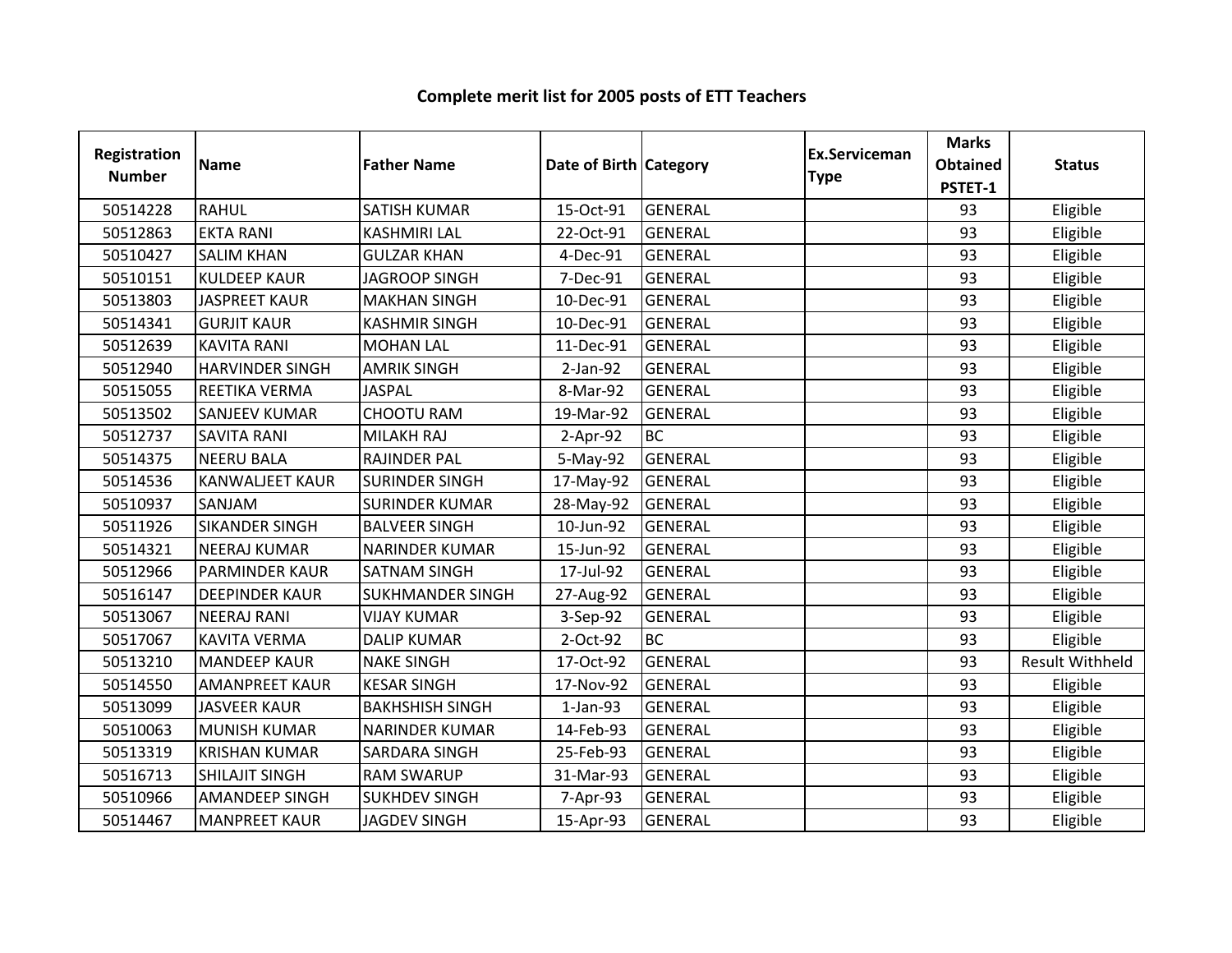| Registration<br><b>Number</b> | Name                                    | <b>Father Name</b>                  | Date of Birth Category |                | <b>Ex.Serviceman</b><br><b>Type</b> | <b>Marks</b><br><b>Obtained</b><br>PSTET-1 | <b>Status</b>          |
|-------------------------------|-----------------------------------------|-------------------------------------|------------------------|----------------|-------------------------------------|--------------------------------------------|------------------------|
| 50510676                      | <b>ROHINI</b>                           | RAVINDER PAL SINGH<br><b>MITTAL</b> | $6$ -May-93            | <b>GENERAL</b> |                                     | 93                                         | Eligible               |
| 50514580                      | <b>SUKHDEEP SINGH</b>                   | <b>BABU SINGH</b>                   | 11-Jun-93              | <b>GENERAL</b> |                                     | 93                                         | Eligible               |
| 50510723                      | PINKI KUMARI<br><b>SHUKHAND</b>         | <b>SUBAHASH CHANDER</b><br>SHUKHAND | 1-Jul-93               | <b>GENERAL</b> |                                     | 93                                         | Eligible               |
| 50510736                      | <b>SUKHBIR</b>                          | <b>MANGE RAM</b>                    | 12-Jul-93              | <b>GENERAL</b> |                                     | 93                                         | Eligible               |
| 50512183                      | <b>JATINDER KUMAR</b><br><b>DHINGRA</b> | <b>KRISHAN LAL DHINGRA</b>          | 21-Jul-93              | <b>GENERAL</b> |                                     | 93                                         | Eligible               |
| 50514579                      | <b>KULWINDER SINGH</b>                  | <b>CHARANJEET SINGH</b>             | 17-Aug-93              | <b>GENERAL</b> |                                     | 93                                         | Eligible               |
| 50513082                      | <b>AMANDEEP KAUR</b>                    | <b>RAVINDER SINGH</b>               | 21-Sep-93              | <b>GENERAL</b> |                                     | 93                                         | Eligible               |
| 50513211                      | <b>RAVINDER KAUR</b>                    | <b>CHARANJEET SINGH</b>             | 2-Oct-93               | <b>GENERAL</b> |                                     | 93                                         | Eligible               |
| 50510111                      | <b>RAHUL SHARMA</b>                     | <b>RAJESH KUMAR</b><br>SHARMA       | 6-Oct-93               | <b>GENERAL</b> |                                     | 93                                         | Eligible               |
| 50510180                      | <b>KAMALJEET SINGH</b>                  | <b>BUTA SINGH</b>                   | 14-Nov-93              | <b>GENERAL</b> |                                     | 93                                         | Eligible               |
| 50512462                      | <b>AKSHI NARULA</b>                     | <b>JOGINDER NARULA</b>              | 16-Nov-93              | <b>GENERAL</b> |                                     | 93                                         | Eligible               |
| 50515137                      | <b>DINESH KUMAR</b>                     | <b>JAGDISH KUMAR</b>                | 6-Dec-93               | <b>BC</b>      |                                     | 93                                         | Eligible               |
| 50513976                      | <b>SHYNA</b>                            | <b>RAMAN KUMAR</b>                  | 17-Dec-93              | <b>GENERAL</b> |                                     | 93                                         | Eligible               |
| 50510843                      | <b>DEEPTI AGGARWAL</b>                  | <b>RAJIV KUMAR</b>                  | 27-Dec-93              | <b>GENERAL</b> |                                     | 93                                         | Eligible               |
| 50514331                      | <b>SHIVAM</b>                           | <b>ASHOK KUMAR</b>                  | 27-Dec-93              | <b>GENERAL</b> |                                     | 93                                         | <b>Result Withheld</b> |
| 50511287                      | <b>BALWINDER SINGH</b>                  | <b>RESHAM SINGH</b>                 | $6$ -Jan-94            | <b>GENERAL</b> |                                     | 93                                         | Eligible               |
| 50513616                      | <b>NAVJOT KAUR</b>                      | SHINGARA SINGH                      | 8-Jan-94               | <b>GENERAL</b> |                                     | 93                                         | Eligible               |
| 50510900                      | <b>SANDEEP SINGH</b>                    | <b>JAGDEV SINGH</b>                 | 28-Jan-94              | <b>GENERAL</b> |                                     | 93                                         | Eligible               |
| 50514256                      | <b>GURDEEP SINGH</b>                    | <b>JASBIR SINGH</b>                 | 4-Feb-94               | <b>GENERAL</b> |                                     | 93                                         | Eligible               |
| 50516025                      | <b>BOOTA RAM</b>                        | <b>DHANNA RAM</b>                   | 5-Feb-94               | <b>GENERAL</b> |                                     | 93                                         | Eligible               |
| 50511026                      | <b>RAJWINDER SINGH</b>                  | <b>DARSHAN SINGH</b>                | 13-Feb-94              | <b>GENERAL</b> |                                     | 93                                         | Eligible               |
| 50512838                      | <b>PUNIT KUMAR</b>                      | PREETPAL                            | 12-Mar-94              | <b>GENERAL</b> |                                     | 93                                         | Eligible               |
| 50514231                      | <b>PAWAN KUMAR</b>                      | <b>DARSHAN LAL</b>                  | 15-Mar-94              | <b>GENERAL</b> |                                     | 93                                         | Eligible               |
| 50512679                      | <b>RAJINDER KAUR</b>                    | <b>GUMDOOR SINGH</b>                | $2-Apr-94$             | <b>GENERAL</b> |                                     | 93                                         | Eligible               |
| 50514243                      | <b>SHIVAM SACHDEVA</b>                  | <b>SANDEEP KUMAR</b>                | $2-Apr-94$             | <b>GENERAL</b> |                                     | 93                                         | Eligible               |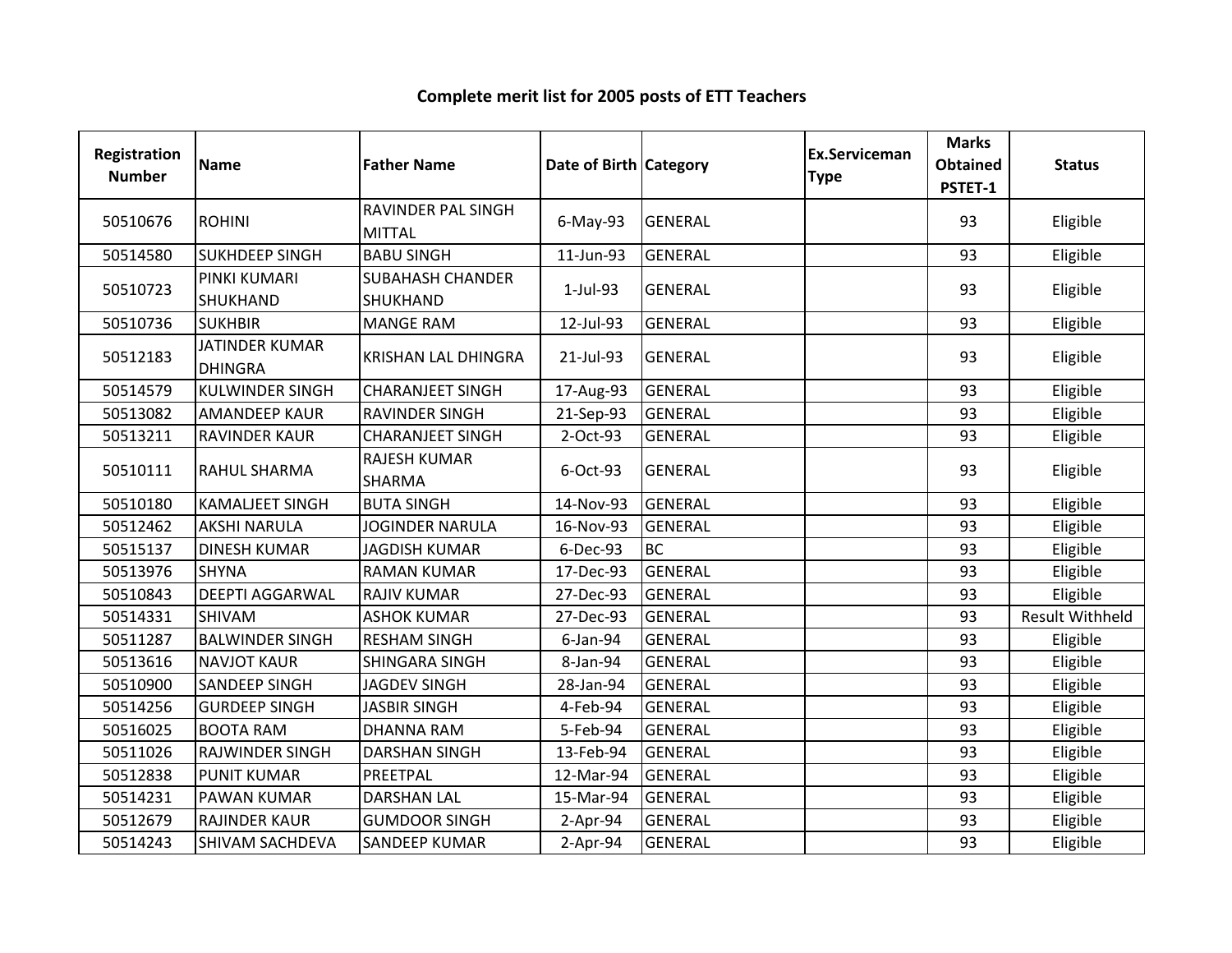| <b>Registration</b><br><b>Number</b> | <b>Name</b>              | <b>Father Name</b>     | Date of Birth Category |                     | Ex.Serviceman<br><b>Type</b> | <b>Marks</b><br><b>Obtained</b> | <b>Status</b>          |
|--------------------------------------|--------------------------|------------------------|------------------------|---------------------|------------------------------|---------------------------------|------------------------|
|                                      |                          |                        |                        |                     |                              | PSTET-1                         |                        |
| 50514927                             | <b>HARSH</b>             | <b>RAVI KUMAR</b>      | 3-Apr-94               | <b>GENERAL</b>      |                              | 93                              | Eligible               |
| 50510283                             | <b>SUKHJINDER KAUR</b>   | <b>ANGREJ SINGH</b>    | 4-Apr-94               | <b>GENERAL</b>      |                              | 93                              | Eligible               |
| 50514989                             | <b>SURINA</b>            | <b>HANS RAJ</b>        | 10-May-94              | <b>GENERAL</b>      |                              | 93                              | Eligible               |
| 50514676                             | <b>SEWAK SINGH</b>       | <b>MUKHTIAR SINGH</b>  | 15-May-94              | <b>GENERAL</b>      |                              | 93                              | Eligible               |
| 50512922                             | <b>CHARAN PREET KAUR</b> | <b>NAND SINGH</b>      | 19-May-94              | <b>GENERAL</b>      |                              | 93                              | Eligible               |
| 50511056                             | <b>MOHIT ARORA</b>       | <b>VINOD KUMAR</b>     | 19-May-94              | <b>GENERAL</b>      |                              | 93                              | Eligible               |
| 50510712                             | YOSHITA RANI             | <b>UMESH KUMAR</b>     | 25-May-94              | <b>GENERAL</b>      |                              | 93                              | Eligible               |
| 50513545                             | <b>VIKRAM</b>            | <b>HARISH CHANDER</b>  | 1-Jun-94               | <b>GENERAL</b>      |                              | 93                              | Eligible               |
| 50511555                             | <b>EESHA R KHOSLA</b>    | RAJINDARR S KHOSLLA    | 4-Jul-94               | <b>GENERAL</b>      |                              | 93                              | Eligible               |
| 50511479                             | <b>ADITI</b>             | <b>MANOJ KUMAAR</b>    | 13-Jul-94              | <b>GENERAL</b>      |                              | 93                              | Eligible               |
| 50512644                             | <b>KULDEEP SINGH</b>     | <b>KARAMBIR SINGH</b>  | 7-Aug-94               | <b>GENERAL</b>      |                              | 93                              | Eligible               |
| 50514485                             | <b>DEEPAM JUNEJA</b>     | <b>SURESH KUMAR</b>    | 19-Aug-94              | <b>GENERAL</b>      |                              | 93                              | Eligible               |
| 50510765                             | <b>MANPREET KAUR</b>     | <b>AVTAR SINGH</b>     | 26-Aug-94              | <b>GENERAL</b>      |                              | 93                              | Eligible               |
| 50517042                             | <b>AMANDEEP KAUR</b>     | <b>JAGJIT SINGH</b>    | 16-Sep-94              | <b>SC (R&amp;O)</b> |                              | 93                              | Eligible               |
| 50516845                             | <b>RIMPI</b>             | <b>CHARAN SINGH</b>    | 18-Dec-94              | <b>SC (R&amp;O)</b> |                              | 93                              | Eligible               |
| 50510572                             | <b>NEHA BAINS</b>        | <b>SUBASH CHANDER</b>  | 21-Dec-94              | <b>SC (R&amp;O)</b> |                              | 93                              | Eligible               |
| 50510982                             | <b>MANDEEP KAUR</b>      | <b>JASWINDER SINGH</b> | 4-Apr-95               | <b>GENERAL</b>      |                              | 93                              | Eligible               |
| 50514104                             | <b>VANDNA</b>            | <b>KIRTI KUMAR</b>     | 28-Apr-95              | <b>GENERAL</b>      |                              | 93                              | Eligible               |
| 50512178                             | <b>PREETI RANI</b>       | <b>NARESH KUMAR</b>    | 12-May-95              | <b>BC</b>           |                              | 93                              | Eligible               |
| 50510100                             | <b>HARDEEP SINGH</b>     | <b>HAKAM SINGH</b>     | 5-Jun-95               | <b>GENERAL</b>      |                              | 93                              | Eligible               |
| 50514333                             | <b>BHUPINDER SINGH</b>   | <b>RANJIT SINGH</b>    | 10-Jul-95              | <b>GENERAL</b>      |                              | 93                              | Eligible               |
| 50514481                             | <b>MANDEEP KAUR</b>      | <b>PALA SINGH</b>      | 15-Jul-95              | <b>GENERAL</b>      |                              | 93                              | Eligible               |
| 50515087                             | <b>ASHU BANSAL</b>       | <b>VED PARKASH</b>     | 16-Jul-95              | <b>GENERAL</b>      |                              | 93                              | <b>Result Withheld</b> |
| 50511740                             | <b>ANKUSH</b>            | PALWINDER DHEER        | 13-Aug-95              | <b>GENERAL</b>      |                              | 93                              | Eligible               |
| 50511002                             | <b>GURWINDER KAUR</b>    | <b>GURMEET SINGH</b>   | 3-Sep-95               | <b>SC (R&amp;O)</b> |                              | 93                              | Eligible               |
| 50514959                             | <b>RAHUL</b>             | <b>ROSHAN LAL</b>      | 10-Oct-95              | <b>GENERAL</b>      |                              | 93                              | Eligible               |
| 50511260                             | <b>HARPREET KAUR</b>     | <b>RAM SINGH</b>       | 23-Nov-95              | <b>SC (R&amp;O)</b> |                              | 93                              | Eligible               |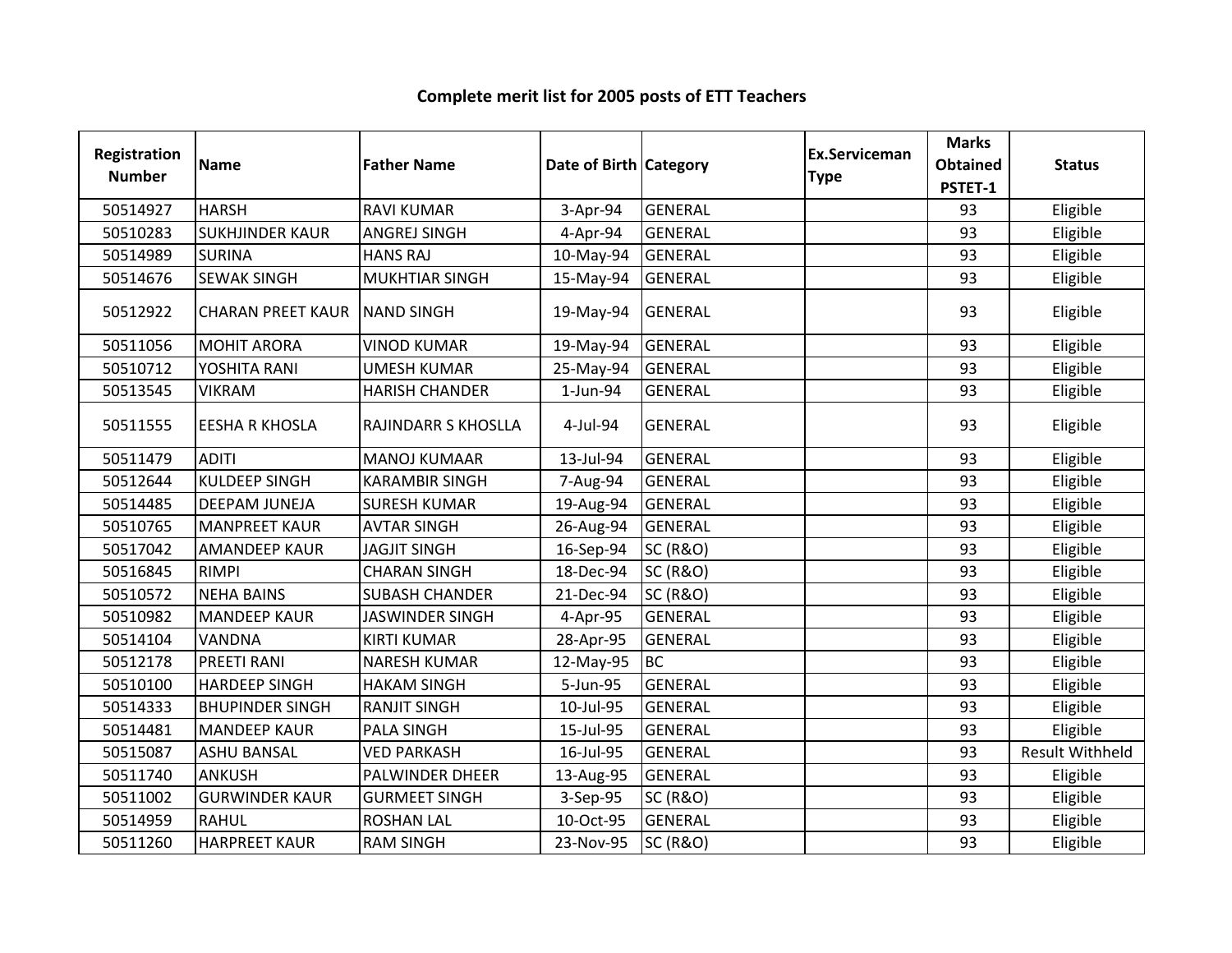| Registration<br><b>Number</b> | <b>Name</b>             | <b>Father Name</b>                     | Date of Birth Category |                     | Ex.Serviceman<br><b>Type</b> | <b>Marks</b><br><b>Obtained</b><br>PSTET-1 | <b>Status</b>          |
|-------------------------------|-------------------------|----------------------------------------|------------------------|---------------------|------------------------------|--------------------------------------------|------------------------|
| 50517370                      | <b>CHANDER PAL</b>      | <b>KHET PAL</b>                        | 24-Feb-96              | <b>GENERAL</b>      |                              | 93                                         | Eligible               |
| 50511347                      | <b>MANPREET KAUR</b>    | <b>BANT RAM</b>                        | 4-Sep-96               | <b>SC (R&amp;O)</b> |                              | 93                                         | Eligible               |
| 50511246                      | <b>SHALLU KAMBOJ</b>    | <b>KEWAL KRISHAN</b>                   | 5-Oct-96               | <b>BC</b>           |                              | 93                                         | Eligible               |
| 50511442                      | <b>GURPREET KAUR</b>    | <b>NAIB SINGH</b>                      | 25-Aug-97              | <b>GENERAL</b>      |                              | 93                                         | Eligible               |
| 50512843                      | <b>SUKHWANT SINGH</b>   | PARMJEET SINGH                         | 5-Jun-77               | <b>GENERAL</b>      |                              | 92                                         | <b>Result Withheld</b> |
| 50514022                      | <b>DEEPAK RAI GARG</b>  | <b>SUBHASH CHANDER</b>                 | 26-Sep-77              | <b>GENERAL</b>      |                              | 92                                         | Result Withheld        |
| 50516471                      | <b>HARISH MEHTA</b>     | <b>ISSER DASS MEHTA</b>                | $2-Jan-78$             | GENERAL             |                              | 92                                         | Result Withheld        |
| 50510246                      | <b>NAVDEEP SINGH</b>    | <b>SWINDER SINGH</b>                   | 3-May-78               | <b>BC</b>           |                              | 92                                         | Eligible               |
| 50514001                      | RAMESH KAMBOJ           | <b>PIARA LAL</b>                       | 10-Aug-78              | <b>BC</b>           |                              | 92                                         | Eligible               |
| 50510782                      | SAMUNDER SINGH          | PRITHVI RAM                            | 2-Feb-79               | <b>GENERAL</b>      |                              | 92                                         | Eligible               |
| 50512422                      | <b>HARJINDER SINGH</b>  | <b>MASAT SINGH</b>                     | 28-Feb-79              | <b>GENERAL</b>      |                              | 92                                         | Eligible               |
| 50514571                      | <b>NEETU BALA</b>       | <b>SURINDER KUMAR</b>                  | 20-Mar-79              | <b>GENERAL</b>      |                              | 92                                         | Eligible               |
| 50516299                      | SEEMA SHARMA            | <b>SURINDER KUMAR</b><br><b>SHARMA</b> | 22-Mar-79              | <b>GENERAL</b>      |                              | 92                                         | Eligible               |
| 50516772                      | <b>BALWINDER SINGH</b>  | <b>BANTA SINGH</b>                     | 1-Apr-79               | <b>SC (R&amp;O)</b> |                              | 92                                         | Eligible               |
| 50514644                      | <b>RANJIT KAUR</b>      | <b>GIRDHARI LAL</b>                    | 4-Apr-79               | <b>GENERAL</b>      |                              | 92                                         | Eligible               |
| 50513012                      | <b>LAKHWINDER SINGH</b> | <b>DIDAR SINGH</b>                     | 5-Jun-79               | <b>GENERAL</b>      |                              | 92                                         | Eligible               |
| 50516814                      | <b>SUMAN VARMA</b>      | <b>ASHOK KUMAR</b>                     | 2-Oct-79               | <b>GENERAL</b>      |                              | 92                                         | Eligible               |
| 50511182                      | <b>RAJVINDER KAUR</b>   | <b>KIRPAL SINGH</b>                    | 9-Nov-79               | <b>GENERAL</b>      |                              | 92                                         | Eligible               |
| 50515053                      | <b>RAJNI BALA</b>       | <b>VED PARKASH</b>                     | 1-Dec-79               | <b>GENERAL</b>      |                              | 92                                         | Eligible               |
| 50513008                      | <b>JAGDEEP KAUR</b>     | <b>ARVINDER SINGH</b>                  | 3-Dec-79               | <b>GENERAL</b>      |                              | 92                                         | Eligible               |
| 50514322                      | <b>RICHA KUKKAR</b>     | RAVINDER KUMAR<br><b>KUKKAR</b>        | 26-Dec-79              | GENERAL             |                              | 92                                         | Eligible               |
| 50510602                      | <b>ANITA RANI</b>       | <b>TEK CHAND</b>                       | 19-Jan-80              | <b>GENERAL</b>      |                              | 92                                         | Eligible               |
| 50513106                      | <b>GURMEET KAUR</b>     | <b>DAVINDER SINGH</b>                  | 10-Feb-80              | <b>GENERAL</b>      |                              | 92                                         | Eligible               |
| 50515343                      | <b>VEERPAL KAUR</b>     | <b>NAR SINGH</b>                       | 10-Mar-80              | <b>BC</b>           |                              | 92                                         | Eligible               |
| 50515344                      | <b>VEERPAL KAUR</b>     | <b>NAR SINGH</b>                       | 10-Mar-80              | <b>GENERAL</b>      |                              | 92                                         | Eligible               |
| 50512075                      | <b>VIBHA MAHAJAN</b>    | <b>JAMIT RAI</b>                       | 31-Mar-80              | <b>GENERAL</b>      |                              | 92                                         | Eligible               |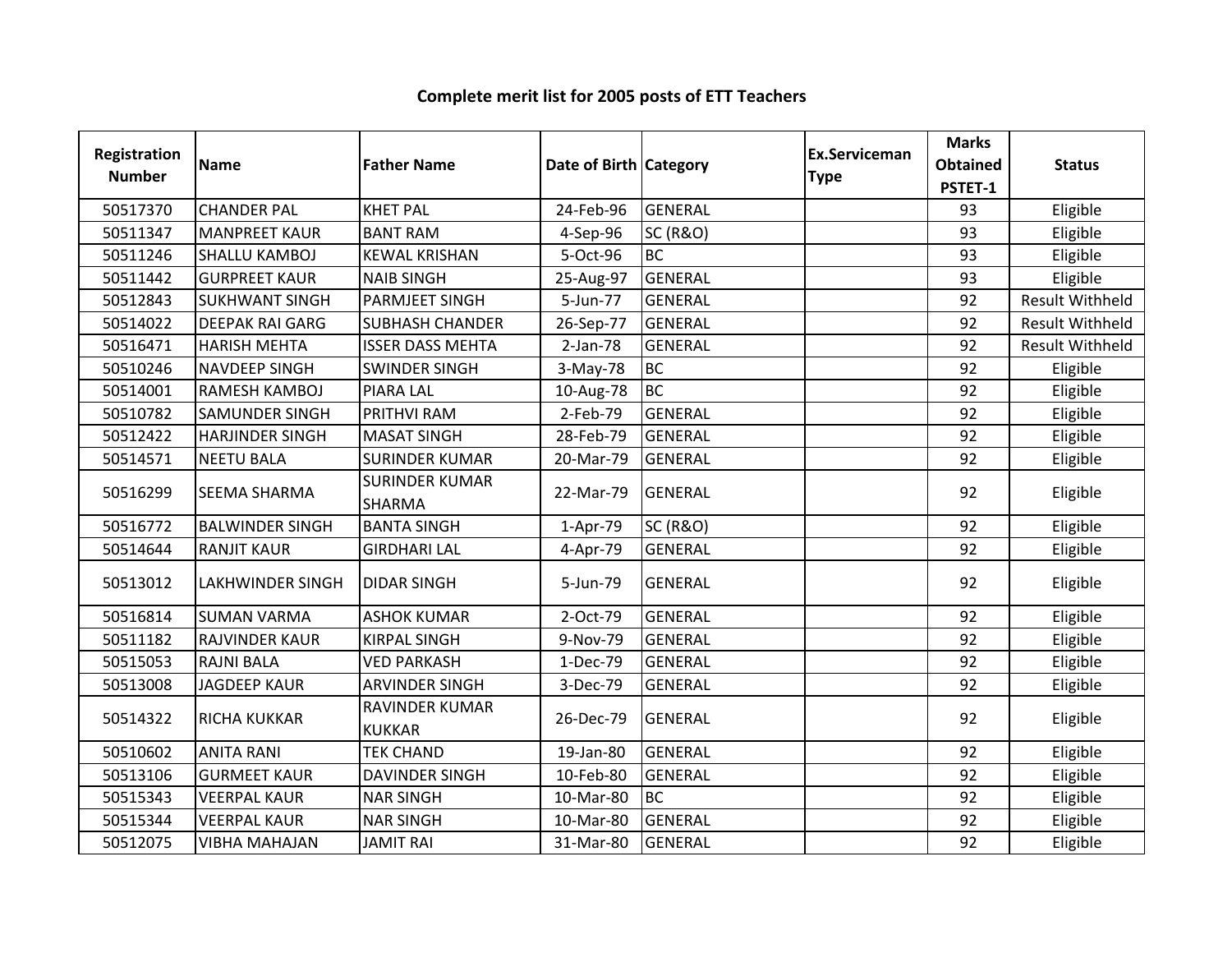| Registration<br><b>Number</b> | Name                            | <b>Father Name</b>      | Date of Birth Category |                     | <b>Ex.Serviceman</b><br><b>Type</b> | <b>Marks</b><br><b>Obtained</b><br>PSTET-1 | <b>Status</b> |
|-------------------------------|---------------------------------|-------------------------|------------------------|---------------------|-------------------------------------|--------------------------------------------|---------------|
|                               |                                 |                         |                        |                     |                                     |                                            |               |
| 50516169                      | SUKHPINDERJIT SINGH JEETA SINGH |                         | 1-Apr-80               | <b>GENERAL</b>      |                                     | 92                                         | Eligible      |
| 50512495                      | <b>RANJIT SINGH</b>             | <b>BAJ SINGH</b>        | 4-Apr-80               | <b>GENERAL</b>      |                                     | 92                                         | Eligible      |
| 50515139                      | <b>VEENA RANI</b>               | <b>HANS RAJ</b>         | 10-Apr-80              | <b>GENERAL</b>      |                                     | 92                                         | Eligible      |
| 50512604                      | <b>PARVINDER KAUR</b>           | <b>BALDEV SINGH</b>     | 17-Apr-80              | <b>GENERAL</b>      |                                     | 92                                         | Eligible      |
| 50510601                      | <b>TARUN POPLI</b>              | ROSHAN LAL POPLI        | 24-Apr-80              | <b>GENERAL</b>      |                                     | 92                                         | Eligible      |
| 50512666                      | POONAM RANI                     | <b>SOM NATH SHARMA</b>  | $1-May-80$             | <b>GENERAL</b>      |                                     | 92                                         | Eligible      |
| 50511198                      | PARAMJIT KAUR                   | <b>GURTEJ SINGH</b>     | 7-May-80               | <b>GENERAL</b>      |                                     | 92                                         | Eligible      |
| 50510284                      | <b>MONIKA UPPAL</b>             | <b>SURESH UPPAL</b>     | 17-Jul-80              | <b>GENERAL</b>      |                                     | 92                                         | Eligible      |
| 50512101                      | <b>KARAMJIT KAUR</b>            | <b>MUKHTIAR SINGH</b>   | 8-Aug-80               | <b>GENERAL</b>      |                                     | 92                                         | Eligible      |
| 50514952                      | <b>HARMINDER SINGH</b>          | <b>JOGINDER SINGH</b>   | 10-Aug-80              | <b>GENERAL</b>      |                                     | 92                                         | Eligible      |
| 50515466                      | <b>JOGINDER PAL</b>             | <b>DES RAJ</b>          | 20-Aug-80              | <b>SC (R&amp;O)</b> |                                     | 92                                         | Eligible      |
| 50513531                      | <b>MEENA SHARMA</b>             | <b>VIDYA DUTT</b>       | 19-Sep-80              | <b>GENERAL</b>      |                                     | 92                                         | Eligible      |
| 50512920                      | <b>BHAGWAN DASS</b>             | <b>BHAN CHAND</b>       | 30-Nov-80              | <b>GENERAL</b>      |                                     | 92                                         | Eligible      |
| 50514115                      | <b>ROHIT BINNY</b>              | <b>VIJAY KUMAR</b>      | 4-Dec-80               | <b>GENERAL</b>      |                                     | 92                                         | Eligible      |
| 50513486                      | <b>HARPREET SINGH</b>           | <b>DARSHAN SINGH</b>    | 30-Dec-80              | <b>GENERAL</b>      |                                     | 92                                         | Eligible      |
| 50514949                      | <b>AMRITPAL KAUR</b>            | <b>SURJIT SINGH</b>     | $4$ -Jan-81            | <b>GENERAL</b>      |                                     | 92                                         | Eligible      |
| 50511847                      | SARBJEET SINGH                  | <b>GURMEET SINGH</b>    | 6-Jan-81               | <b>GENERAL</b>      |                                     | 92                                         | Eligible      |
| 50510279                      | <b>NAVAL GARG</b>               | <b>DEV RAJ GARG</b>     | 15-Jan-81              | <b>GENERAL</b>      |                                     | 92                                         | Eligible      |
| 50513535                      | <b>VEERPAL KAUR</b>             | <b>BALDEV SINGH</b>     | 20-Mar-81              | <b>GENERAL</b>      |                                     | 92                                         | Eligible      |
| 50512332                      | <b>BALJINDER SINGH</b>          | <b>GURCHARAN SINGH</b>  | 20-Mar-81              | <b>GENERAL</b>      |                                     | 92                                         | Eligible      |
| 50517143                      | <b>GURWINDER SINGH</b>          | PARDHAN SINGH           | 22-Jun-81              | <b>GENERAL</b>      |                                     | 92                                         | Eligible      |
| 50512629                      | <b>LAKHVIR SINGH</b>            | <b>DARSHAN SINGH</b>    | 24-Aug-81              | <b>GENERAL</b>      |                                     | 92                                         | Eligible      |
| 50514226                      | <b>JASPREET KAUR</b>            | <b>SUKHWINDER SINGH</b> | 12-Oct-81              | <b>GENERAL</b>      |                                     | 92                                         | Eligible      |
| 50510394                      | PRIYANKA MITTAL                 | <b>HANSRAJ MITTAL</b>   | 8-Nov-81               | <b>GENERAL</b>      |                                     | 92                                         | Eligible      |
| 50510563                      | <b>RITU GARG</b>                | <b>KULDEEP KUMAR</b>    | 12-Nov-81              | <b>GENERAL</b>      |                                     | 92                                         | Eligible      |
| 50511537                      | <b>SUNAINA DEVI</b>             | <b>PREM KUMAR</b>       | 9-Dec-81               | <b>GENERAL</b>      |                                     | 92                                         | Eligible      |
| 50513829                      | <b>SUKHRAJ SINGH</b>            | <b>AJIT SINGH</b>       | 12-Dec-81              | <b>GENERAL</b>      |                                     | 92                                         | Eligible      |
| 50510107                      | <b>AMANPREET KAUR</b>           | <b>KULWANT SINGH</b>    | 20-Jan-82              | <b>GENERAL</b>      |                                     | 92                                         | Eligible      |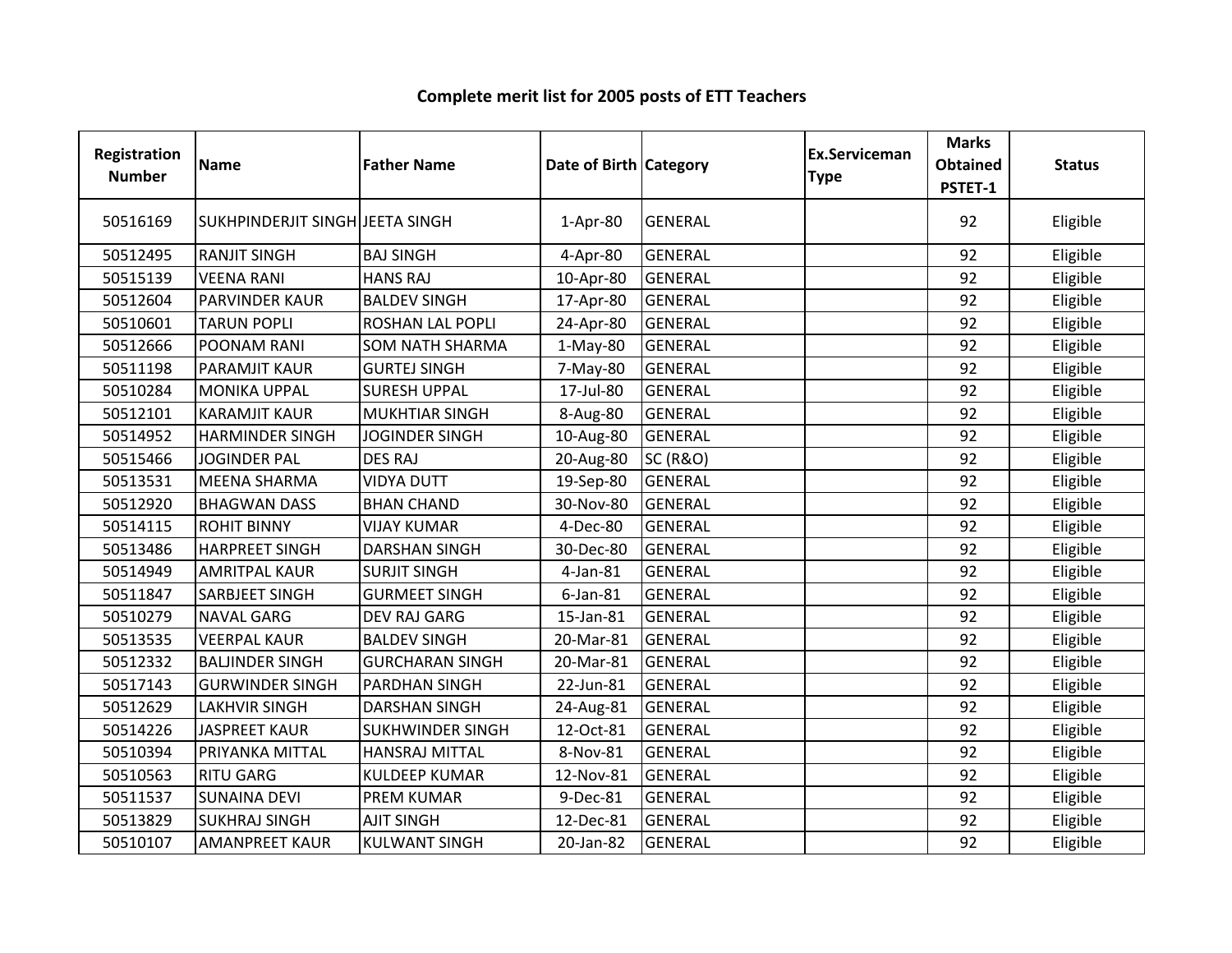| Registration<br><b>Number</b> | <b>Name</b>                  | <b>Father Name</b>        | Date of Birth Category |                     | <b>Ex.Serviceman</b><br><b>Type</b> | <b>Marks</b><br><b>Obtained</b><br>PSTET-1 | <b>Status</b>          |
|-------------------------------|------------------------------|---------------------------|------------------------|---------------------|-------------------------------------|--------------------------------------------|------------------------|
| 50510934                      | <b>TARJINDER KAUR</b>        | <b>AMARJIT SINGH</b>      | 20-Jan-82              | <b>GENERAL</b>      |                                     | 92                                         | Eligible               |
| 50510026                      | <b>ASHWANI KUMAR</b>         | <b>LEKH RAJ</b>           | 5-Feb-82               | <b>GENERAL</b>      |                                     | 92                                         | Eligible               |
| 50514251                      | <b>AJAY CHHABRA</b>          | <b>OM PARKASH</b>         | 18-Feb-82              | <b>GENERAL</b>      |                                     | 92                                         | Eligible               |
| 50513940                      | <b>DEVINDER KAUR</b>         | <b>MANGAT SINGH</b>       | 5-Apr-82               | <b>GENERAL</b>      |                                     | 92                                         | Eligible               |
| 50514589                      | <b>SHARANJEET KAUR</b>       | <b>NARANJAN SINGH</b>     | 15-Apr-82              | <b>BC</b>           |                                     | 92                                         | Eligible               |
| 50511657                      | LAXMI                        | <b>BANARSI DASS</b>       | 25-Apr-82              | GENERAL             |                                     | 92                                         | Eligible               |
| 50516232                      | <b>HARPREET KAUR</b>         | <b>S CHANAN SINGH</b>     | 28-Apr-82              | <b>BC</b>           |                                     | 92                                         | Eligible               |
| 50513738                      | RACHHPAL SINGH               | <b>RANJEET SINGH</b>      | 30-Apr-82              | <b>GENERAL</b>      |                                     | 92                                         | Eligible               |
| 50512142                      | SATPAL SINGH                 | <b>HARNEK SINGH</b>       | 15-Jun-82              | <b>GENERAL</b>      |                                     | 92                                         | Eligible               |
| 50513233                      | PARMINDERDEEP<br><b>KAUR</b> | <b>JASBIR SINGH</b>       | 13-Jul-82              | <b>GENERAL</b>      |                                     | 92                                         | Eligible               |
| 50512095                      | <b>INKLAB SINGH</b>          | <b>BALDEV SINGH</b>       | 20-Jul-82              | <b>GENERAL</b>      |                                     | 92                                         | Eligible               |
| 50512836                      | <b>KAMLESH RANI</b>          | <b>MADAN LAL</b>          | 29-Jul-82              | <b>GENERAL</b>      |                                     | 92                                         | Eligible               |
| 50511352                      | <b>RAJNI JAIN</b>            | <b>JAI PARKASH</b>        | 15-Aug-82              | <b>GENERAL</b>      |                                     | 92                                         | Eligible               |
| 50514474                      | <b>RAJNI BALA</b>            | <b>CHHINDER PAL SINGH</b> | 24-Aug-82              | <b>GENERAL</b>      |                                     | 92                                         | <b>Result Withheld</b> |
| 50516221                      | <b>RAMPAL</b>                | <b>BAHADUR SINGH</b>      | 20-Sep-82              | <b>GENERAL</b>      |                                     | 92                                         | <b>Result Withheld</b> |
| 50510785                      | <b>PARVEEN</b>               | <b>OM PARKASH</b>         | 30-Sep-82              | <b>GENERAL</b>      |                                     | 92                                         | <b>Result Withheld</b> |
| 50513561                      | <b>KIRAN BALA</b>            | <b>RAJINDER PAL</b>       | 16-Dec-82              | GENERAL             |                                     | 92                                         | Eligible               |
| 50515286                      | <b>JASVIR CHAND</b>          | <b>GULAB CHAND</b>        | 5-Jan-83               | <b>GENERAL</b>      |                                     | 92                                         | Eligible               |
| 50516354                      | <b>SIKANDER SINGH</b>        | <b>MITHU SINGH</b>        | 14-Jan-83              | <b>SC (R&amp;O)</b> |                                     | 92                                         | Eligible               |
| 50510525                      | <b>RAJNI</b>                 | <b>KRISHAN KUMAR</b>      | 21-Jan-83              | GENERAL             |                                     | 92                                         | <b>Result Withheld</b> |
| 50511181                      | PARVESH KUMAR                | <b>RAM KUMAR</b>          | 28-Jan-83              | <b>GENERAL</b>      |                                     | 92                                         | Eligible               |
| 50513962                      | <b>AMIT KUMAR</b>            | <b>MADAN LAL BATRA</b>    | 29-Jan-83              | <b>GENERAL</b>      |                                     | 92                                         | Eligible               |
| 50513805                      | <b>GURPREET KAUR</b>         | <b>LABH SINGH</b>         | 5-Feb-83               | <b>GENERAL</b>      |                                     | 92                                         | Eligible               |
| 50514300                      | <b>JAGJIT SINGH</b>          | MITHHU SINGH              | 8-Mar-83               | <b>GENERAL</b>      |                                     | 92                                         | Eligible               |
| 50511673                      | <b>VARINDER SINGH</b>        | <b>ZILE SINGH</b>         | 15-Apr-83              | <b>GENERAL</b>      |                                     | 92                                         | Eligible               |
| 50511812                      | <b>MAMTA BANSAL</b>          | OM PARKASH BANSAL         | 27-Apr-83              | <b>GENERAL</b>      |                                     | 92                                         | Eligible               |
| 50514701                      | <b>KAMLESH</b>               | <b>RAM SARAN</b>          | 20-Jun-83              | <b>BC</b>           |                                     | 92                                         | Eligible               |
| 50512163                      | <b>LAKHVIR KAUR</b>          | <b>MITHU SINGH</b>        | 25-Jun-83              | <b>GENERAL</b>      |                                     | 92                                         | Eligible               |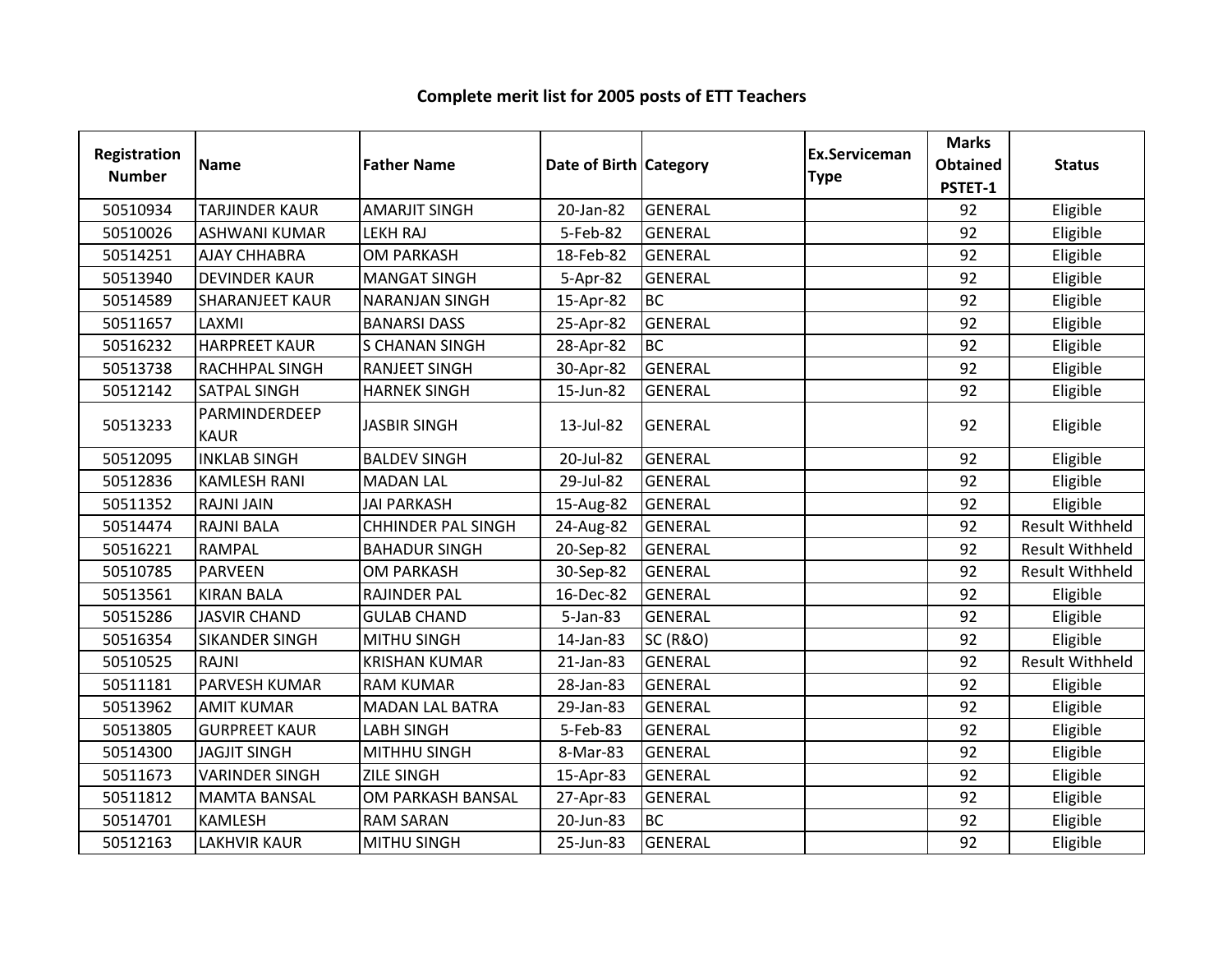| <b>Registration</b><br><b>Number</b> | <b>Name</b>            | <b>Father Name</b>             | Date of Birth Category |                | <b>Ex.Serviceman</b><br><b>Type</b> | <b>Marks</b><br><b>Obtained</b><br>PSTET-1 | <b>Status</b>          |
|--------------------------------------|------------------------|--------------------------------|------------------------|----------------|-------------------------------------|--------------------------------------------|------------------------|
| 50514361                             | <b>JASPREET KAUR</b>   | <b>BALJINDER SINGH</b>         | 27-Jun-83              | <b>GENERAL</b> |                                     | 92                                         | Eligible               |
| 50511173                             | <b>GURPREET SINGH</b>  | <b>MAJER SINGH</b>             | 18-Jul-83              | <b>GENERAL</b> |                                     | 92                                         | Eligible               |
| 50513802                             | <b>KANTA BHADU</b>     | <b>BRIJ LAL</b>                | 20-Aug-83              | <b>GENERAL</b> |                                     | 92                                         | <b>Result Withheld</b> |
| 50513234                             | <b>SHEETAL ARORA</b>   | PARVEEN KUMAR                  | 5-Oct-83               | <b>GENERAL</b> |                                     | 92                                         | Eligible               |
| 50514367                             | <b>LEENA AGGARWAL</b>  | <b>KAMAL KUMAR</b><br>AGGARWAL | 23-Oct-83              | <b>GENERAL</b> |                                     | 92                                         | Eligible               |
| 50512613                             | <b>BIKRAMBIR SINGH</b> | <b>SUKHDEV SINGH</b>           | 18-Nov-83              | <b>GENERAL</b> |                                     | 92                                         | Eligible               |
| 50511583                             | <b>SATNAM KAUR</b>     | <b>SIKKANDER SINGH</b>         | 25-Nov-83              | <b>GENERAL</b> |                                     | 92                                         | Eligible               |
| 50513498                             | <b>ISHA GARG</b>       | <b>RAVINDER GARG</b>           | 6-Dec-83               | <b>GENERAL</b> |                                     | 92                                         | Eligible               |
| 50516033                             | <b>MANJEET KAUR</b>    | <b>GYAN SINGH</b>              | 5-Feb-84               | <b>GENERAL</b> |                                     | 92                                         | Eligible               |
| 50515751                             | <b>KARAMJEET KAUR</b>  | <b>GURMAIL SINGH</b>           | 1-Mar-84               | <b>GENERAL</b> |                                     | 92                                         | Eligible               |
| 50514149                             | <b>RENU BALA</b>       | <b>RAM KRISHAN</b>             | 5-Mar-84               | <b>GENERAL</b> |                                     | 92                                         | Eligible               |
| 50511833                             | <b>SHEETAL RANI</b>    | <b>OM PARKASH</b>              | 9-Mar-84               | <b>GENERAL</b> |                                     | 92                                         | Eligible               |
| 50510457                             | <b>JASPREET KAUR</b>   | <b>HARNEK SINGH</b>            | 13-Apr-84              | <b>GENERAL</b> |                                     | 92                                         | Eligible               |
| 50512340                             | NINDERPAL KAUR         | <b>HAKAM SINGH</b>             | $1-May-84$             | <b>GENERAL</b> |                                     | 92                                         | Eligible               |
| 50516440                             | SAPANPREET             | PARLAD SINGH                   | 6-Jun-84               | <b>GENERAL</b> |                                     | 92                                         | <b>Result Withheld</b> |
| 50511264                             | <b>NAVJOT SAINI</b>    | <b>MOHINDER SINGH</b>          | 14-Jun-84              | <b>GENERAL</b> |                                     | 92                                         | Eligible               |
| 50514725                             | <b>HARMINDER KAUR</b>  | <b>KESAR SINGH</b>             | 16-Aug-84              | <b>GENERAL</b> |                                     | 92                                         | Eligible               |
| 50513490                             | <b>GURDEEP KAUR</b>    | <b>DHAN SINGH</b>              | 23-Aug-84              | <b>GENERAL</b> |                                     | 92                                         | Eligible               |
| 50510507                             | <b>NAVNEET KUMAR</b>   | <b>RADHEY SHYAM</b>            | 11-Sep-84              | <b>GENERAL</b> |                                     | 92                                         | Eligible               |
| 50515996                             | <b>NEHA SINGLA</b>     | <b>RAJ KUMAR</b>               | 11-Sep-84              | <b>GENERAL</b> |                                     | 92                                         | <b>Result Withheld</b> |
| 50516402                             | <b>ARTI RANI</b>       | <b>AMAR SINGH PANWAR</b>       | 2-Oct-84               | <b>BC</b>      |                                     | 92                                         | Eligible               |
| 50511254                             | SHIVANI JALOTA         | <b>TARSEM LAL</b>              | 22-Oct-84              | <b>GENERAL</b> |                                     | 92                                         | Eligible               |
| 50514276                             | <b>SANDEEP AHUJA</b>   | <b>ASHOK KUMAR</b>             | 25-Jan-85              | <b>GENERAL</b> |                                     | 92                                         | Eligible               |
| 50513741                             | <b>IQBAL SINGH</b>     | <b>SURANJAN SINGH</b>          | 10-May-85              | <b>GENERAL</b> |                                     | 92                                         | Eligible               |
| 50511451                             | <b>PARAMJEET KAUR</b>  | <b>JABARJANG SINGH</b>         | 15-Jun-85              | <b>GENERAL</b> |                                     | 92                                         | Eligible               |
| 50512810                             | <b>NISHA RANI</b>      | <b>GIAN CHAND</b>              | 9-Aug-85               | <b>GENERAL</b> |                                     | 92                                         | Eligible               |
| 50510757                             | <b>JASWINDER KAUR</b>  | <b>SURINDER SINGH</b>          | 12-Aug-85              | <b>GENERAL</b> |                                     | 92                                         | Eligible               |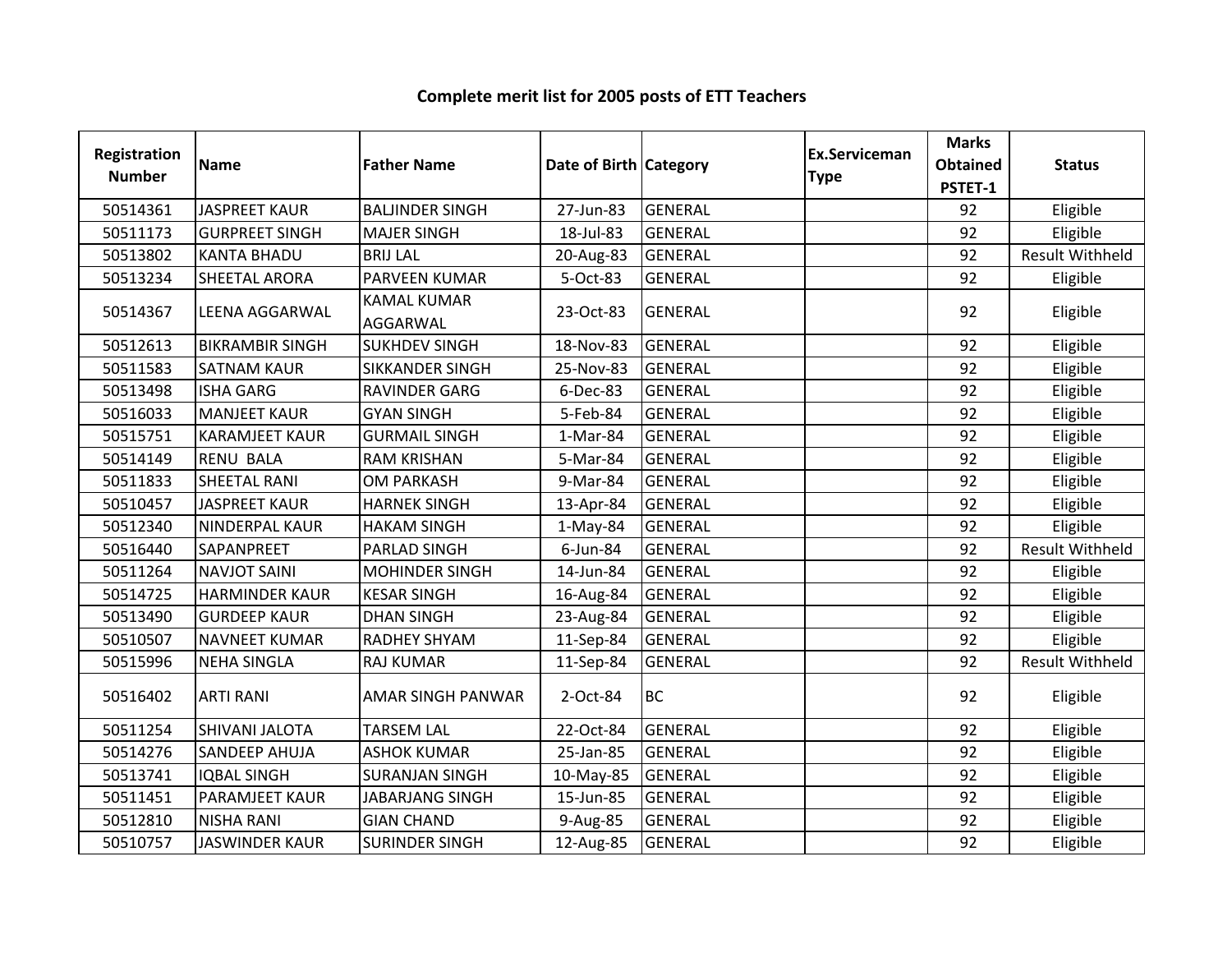| Registration<br><b>Number</b> | <b>Name</b>              | <b>Father Name</b>     | Date of Birth Category |                     | <b>Ex.Serviceman</b><br><b>Type</b> | <b>Marks</b><br><b>Obtained</b><br>PSTET-1 | <b>Status</b>          |
|-------------------------------|--------------------------|------------------------|------------------------|---------------------|-------------------------------------|--------------------------------------------|------------------------|
| 50512068                      | <b>RAJPAL SINGH</b>      | PIRTHI RAM             | 10-Oct-85              | <b>GENERAL</b>      |                                     | 92                                         | Eligible               |
| 50513785                      | <b>RAM GOPAL</b>         | <b>RAJ KUMAR</b>       | 1-Dec-85               | <b>GENERAL</b>      |                                     | 92                                         | <b>Result Withheld</b> |
| 50514151                      | PRABHJOT KAUR            | <b>BALWANT SINGH</b>   | 30-Jan-86              | <b>GENERAL</b>      |                                     | 92                                         | <b>Result Withheld</b> |
| 50513947                      | <b>HARJOT KAUR</b>       | <b>HARPAL SINGH</b>    | 7-Feb-86               | <b>GENERAL</b>      |                                     | 92                                         | Eligible               |
| 50513844                      | <b>MANJINDER KAUR</b>    | PRITAM SINGH           | 10-Feb-86              | <b>GENERAL</b>      |                                     | 92                                         | Eligible               |
| 50514693                      | <b>VIKRAM KUMAR</b>      | <b>SHAM LAL</b>        | 4-Apr-86               | <b>GENERAL</b>      |                                     | 92                                         | Eligible               |
| 50517102                      | <b>SUKHWINDER SINGH</b>  | <b>DARA SINGH</b>      | 18-Apr-86              | <b>GENERAL</b>      |                                     | 92                                         | <b>Result Withheld</b> |
| 50510097                      | <b>RENU GUPTA</b>        | <b>RAJ KUMAR</b>       | 18-Aug-86              | <b>GENERAL</b>      |                                     | 92                                         | Eligible               |
| 50512449                      | RAVINDER KAUR            | <b>RAM SINGH</b>       | 2-Sep-86               | <b>GENERAL</b>      |                                     | 92                                         | Eligible               |
| 50511017                      | POONAM SAINI             | <b>SAT PAUL SAINI</b>  | 10-Sep-86              | <b>GENERAL</b>      |                                     | 92                                         | Eligible               |
| 50515985                      | <b>GURPARTAP SINGH</b>   | <b>GURMAIL SINGH</b>   | 15-Sep-86              | <b>GENERAL</b>      |                                     | 92                                         | Eligible               |
| 50513228                      | DEEPSHIKHA               | <b>NARAIN DASS</b>     | 20-Sep-86              | GENERAL(SPORTS)     |                                     | 92                                         | <b>Result Withheld</b> |
| 50513894                      | <b>JASMEET KAUR</b>      | <b>DALIP SINGH</b>     | 9-Oct-86               | <b>GENERAL</b>      |                                     | 92                                         | Eligible               |
| 50512724                      | POOJA RANI               | <b>TARSEM LAL</b>      | 16-Oct-86              | <b>GENERAL</b>      |                                     | 92                                         | Eligible               |
| 50510716                      | SHEENU                   | YASH PAL               | 4-Nov-86               | <b>GENERAL</b>      |                                     | 92                                         | Eligible               |
| 50514543                      | SONIA                    | <b>PREM SINGH</b>      | 11-Nov-86              | <b>GENERAL</b>      |                                     | 92                                         | <b>Result Withheld</b> |
| 50516164                      | <b>JASVIR KAUR</b>       | <b>HARJINDER SINGH</b> | $1$ -Jan-87            | <b>GENERAL</b>      |                                     | 92                                         | Eligible               |
| 50513990                      | <b>VIRDAVINDER SINGH</b> | <b>ANTER SINGH</b>     | $1$ -Jan-87            | <b>GENERAL</b>      |                                     | 92                                         | Eligible               |
| 50510671                      | <b>NISHA RANI</b>        | <b>VIR CHAND</b>       | 19-Jan-87              | <b>GENERAL</b>      |                                     | 92                                         | Eligible               |
| 50513629                      | <b>BIMLA RANI</b>        | <b>JANAK RAJ</b>       | 28-Jan-87              | <b>GENERAL</b>      |                                     | 92                                         | Eligible               |
| 50516117                      | <b>SHIVANI SAINI</b>     | <b>TARA CHAND</b>      | 25-Feb-87              | <b>GENERAL</b>      |                                     | 92                                         | Eligible               |
| 50516255                      | <b>HARNAM SINGH</b>      | <b>KAKKA SINGH</b>     | 22-Mar-87              | <b>SC (R&amp;O)</b> |                                     | 92                                         | <b>Result Withheld</b> |
| 50516099                      | <b>MONIKA RANI</b>       | <b>HARI CHAND</b>      | 25-Mar-87              | <b>BC</b>           |                                     | 92                                         | Eligible               |
| 50511418                      | <b>BHOLI KAUR</b>        | <b>JAGGAR SINGH</b>    | 26-Mar-87              | <b>GENERAL</b>      |                                     | 92                                         | Eligible               |
| 50511818                      | <b>KULDEEP KUMAR</b>     | <b>SARDARI LAL</b>     | 5-Apr-87               | <b>SC (R&amp;O)</b> |                                     | 92                                         | Eligible               |
| 50512103                      | <b>AMANDEEP SINGH</b>    | <b>GURMAIL SINGH</b>   | 5-Apr-87               | <b>GENERAL</b>      |                                     | 92                                         | Eligible               |
| 50513304                      | <b>KIRANJEET KAUR</b>    | <b>KULDEEP SINGH</b>   | 13-Apr-87              | <b>GENERAL</b>      |                                     | 92                                         | Eligible               |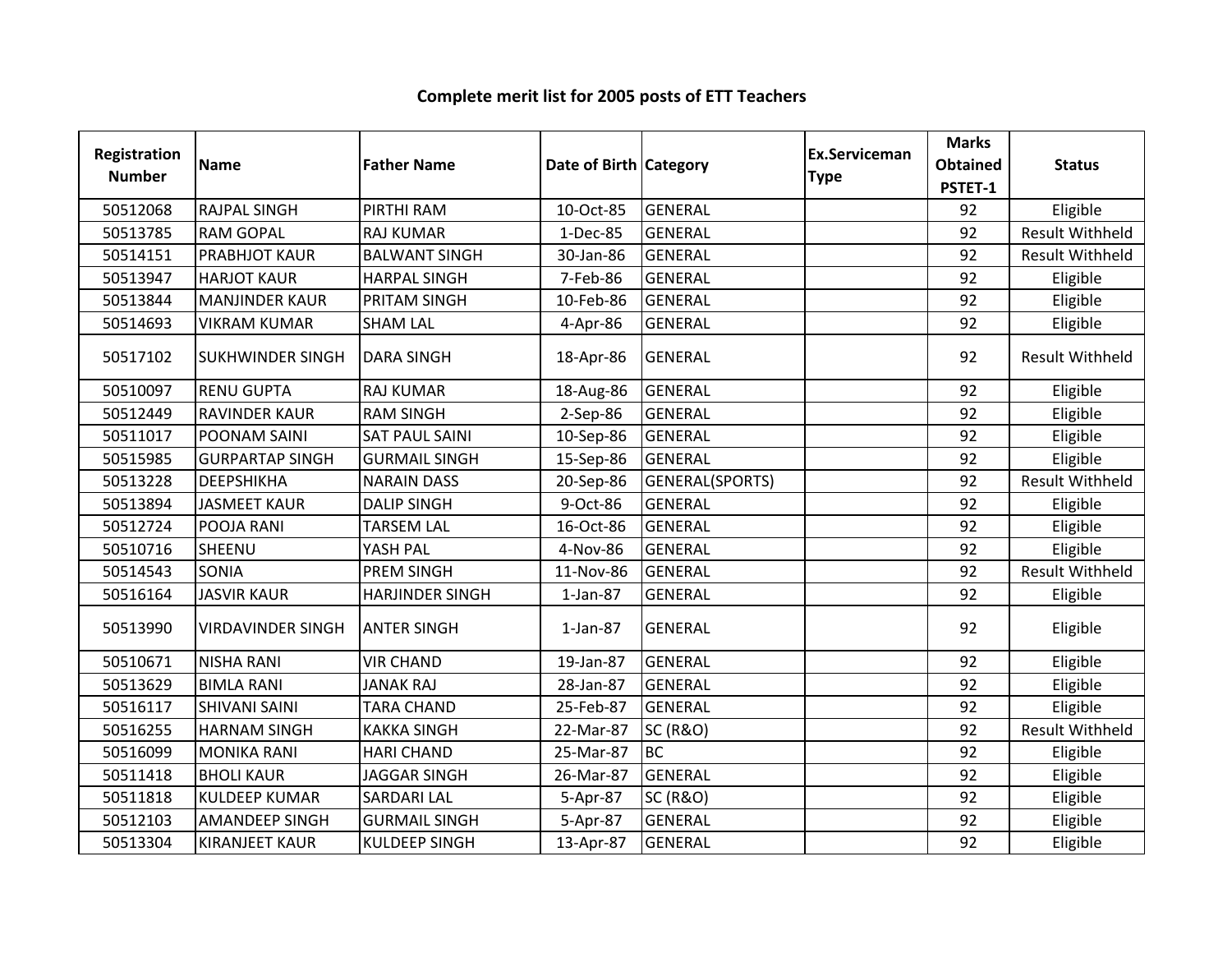| Registration<br><b>Number</b> | Name                                 | <b>Father Name</b>         | Date of Birth Category |                     | <b>Ex.Serviceman</b><br><b>Type</b> | <b>Marks</b><br><b>Obtained</b><br>PSTET-1 | <b>Status</b>          |
|-------------------------------|--------------------------------------|----------------------------|------------------------|---------------------|-------------------------------------|--------------------------------------------|------------------------|
| 50511213                      | <b>KANCHAN SHARMA</b>                | SATYA NARAYAN<br>SHARMA    | 27-May-87              | <b>GENERAL</b>      |                                     | 92                                         | Eligible               |
| 50514266                      | <b>MANGE RAM</b>                     | <b>CHUNI RAM</b>           | 17-Jun-87              | <b>GENERAL</b>      |                                     | 92                                         | Eligible               |
| 50514731                      | <b>AMRINDER SINGH</b>                | <b>GURCHARAN SUMGH</b>     | 10-Jul-87              | <b>BC</b>           |                                     | 92                                         | Eligible               |
| 50510402                      | <b>RAMAN DEEP</b><br>SHARMA          | <b>SATISH KUMAR</b>        | 25-Sep-87              | <b>GENERAL</b>      |                                     | 92                                         | Eligible               |
| 50513754                      | <b>POONAM</b>                        | <b>SURINDER MOHAN</b>      | 10-Oct-87              | <b>GENERAL</b>      |                                     | 92                                         | Eligible               |
| 50511616                      | <b>ROHIT KUMAR</b><br><b>AWASTHI</b> | <b>INDER KUMAR AWASTHI</b> | 28-Oct-87              | <b>GENERAL</b>      |                                     | 92                                         | <b>Result Withheld</b> |
| 50511959                      | <b>AMANJEET DHULL</b>                | <b>CHANDER BHAN</b>        | 1-Nov-87               | <b>GENERAL</b>      |                                     | 92                                         | Eligible               |
| 50511369                      | <b>MANINDER KAUR</b>                 | <b>SUKHDEV SINGH</b>       | 1-Nov-87               | <b>GENERAL</b>      |                                     | 92                                         | Eligible               |
| 50514726                      | <b>MEENAKSHI SHARMA</b>              | <b>TARSEM SHARMA</b>       | 5-Dec-87               | <b>GENERAL</b>      |                                     | 92                                         | Eligible               |
| 50512014                      | <b>GURMUKH SINGH</b>                 | <b>BALVIR SINGH</b>        | 23-Dec-87              | <b>SC (R&amp;O)</b> |                                     | 92                                         | Eligible               |
| 50510461                      | <b>MOHIT GARG</b>                    | <b>BHIM SEN GARG</b>       | 26-Dec-87              | <b>GENERAL</b>      |                                     | 92                                         | Eligible               |
| 50510619                      | <b>NIRMAL KAUR</b>                   | <b>GULZAR SINGH</b>        | 20-Jan-88              | <b>GENERAL</b>      |                                     | 92                                         | Eligible               |
| 50514963                      | <b>SHIVALI</b>                       | <b>AWNASH CHANDER</b>      | 2-Feb-88               | <b>GENERAL</b>      |                                     | 92                                         | Eligible               |
| 50510749                      | <b>PARKASH KAUR</b>                  | <b>BALVEER SINGH</b>       | 10-Feb-88              | <b>GENERAL</b>      |                                     | 92                                         | Eligible               |
| 50515140                      | <b>HARWINDER KAUR</b>                | <b>TARLOK SINGH</b>        | 7-Mar-88               | <b>GENERAL</b>      |                                     | 92                                         | Eligible               |
| 50515669                      | <b>INDERJIT KAUR</b>                 | <b>AMRIK SINGH</b>         | 6-Apr-88               | <b>GENERAL</b>      |                                     | 92                                         | Eligible               |
| 50511217                      | <b>GIRDHARI LAL</b>                  | <b>DHARAM PAL</b>          | 20-Apr-88              | <b>BC</b>           |                                     | 92                                         | Eligible               |
| 50511510                      | <b>BANDNA SHARMA</b>                 | <b>GHIRDHARI LAL</b>       | 15-Jul-88              | <b>GENERAL</b>      |                                     | 92                                         | Eligible               |
| 50514980                      | <b>GURPREET KAUR</b>                 | <b>MAJOR SINGH</b>         | 18-Jul-88              | <b>GENERAL</b>      |                                     | 92                                         | Eligible               |
| 50513370                      | <b>BALJEET SINGH</b>                 | <b>RAM SINGH</b>           | 20-Jul-88              | <b>GENERAL</b>      |                                     | 92                                         | Eligible               |
| 50513383                      | <b>HARPREET KAUR</b>                 | <b>BIKKAR SINGH</b>        | 4-Aug-88               | <b>GENERAL</b>      |                                     | 92                                         | Eligible               |
| 50510411                      | <b>KARAMJIT KAUR</b>                 | <b>AVTAR SINGH</b>         | 7-Sep-88               | <b>GENERAL</b>      |                                     | 92                                         | Eligible               |
| 50511672                      | <b>SAROJ DEVI</b>                    | <b>BARU RAM</b>            | 4-Oct-88               | <b>GENERAL</b>      |                                     | 92                                         | Eligible               |
| 50512872                      | MONEY JAGGA                          | <b>DHARM PAL</b>           | 5-Nov-88               | <b>GENERAL</b>      |                                     | 92                                         | Eligible               |
| 50512588                      | <b>REKHA DEVI</b>                    | <b>RAM SAWRUP</b>          | 10-Nov-88              | <b>GENERAL</b>      |                                     | 92                                         | Eligible               |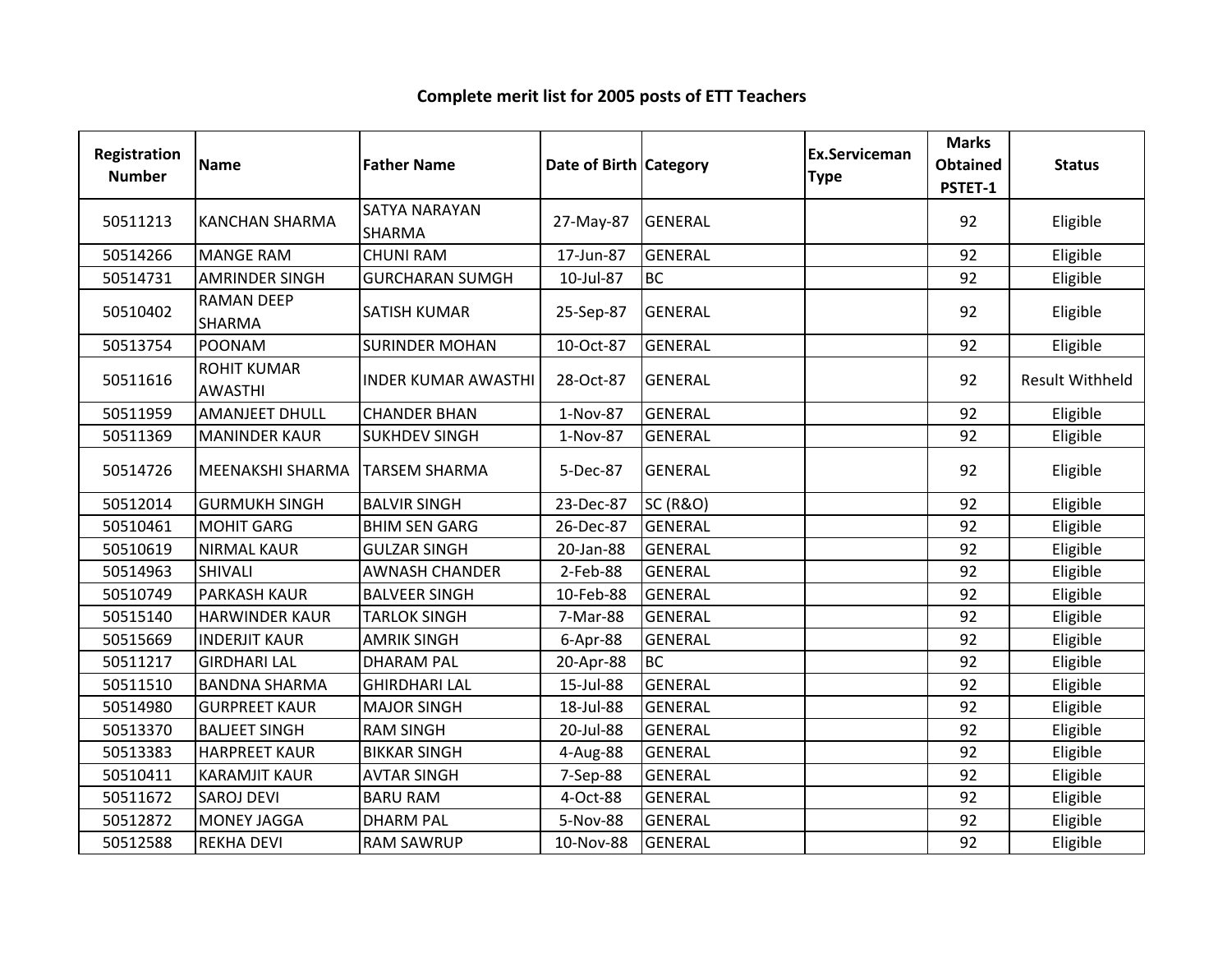| Registration<br><b>Number</b> | <b>Name</b>                         | <b>Father Name</b>            | Date of Birth Category |                        | <b>Ex.Serviceman</b><br><b>Type</b> | <b>Marks</b><br><b>Obtained</b><br>PSTET-1 | <b>Status</b>          |
|-------------------------------|-------------------------------------|-------------------------------|------------------------|------------------------|-------------------------------------|--------------------------------------------|------------------------|
| 50511853                      | <b>SHILPA</b>                       | <b>SHUBHASH CHUGH</b>         | 12-Dec-88              | <b>GENERAL</b>         |                                     | 92                                         | Eligible               |
| 50515762                      | <b>SUKHBIR KAUR</b>                 | <b>HARDEV SINGH</b>           | 23-Dec-88              | <b>GENERAL</b>         |                                     | 92                                         | Eligible               |
| 50510767                      | <b>MANPREET KAUR</b>                | <b>BALWINDER SINGH</b>        | 20-Jan-89              | <b>GENERAL</b>         |                                     | 92                                         | Eligible               |
| 50511067                      | MINAKSHI RANI                       | <b>RAJ KUMAR</b>              | 2-Feb-89               | <b>GENERAL</b>         |                                     | 92                                         | Eligible               |
| 50515288                      | <b>DIMPY KUMAR</b>                  | <b>RAM KISHAN</b>             | 4-Feb-89               | <b>GENERAL</b>         |                                     | 92                                         | Eligible               |
| 50514518                      | <b>LUCKY SINGH</b>                  | <b>NIRMAL SINGH</b>           | 15-Feb-89              | <b>SC (R&amp;O)</b>    |                                     | 92                                         | Eligible               |
| 50515272                      | <b>NEERAJ BHATHEJA</b>              | <b>KRISHAN KUMAR</b>          | 25-Feb-89              | <b>GENERAL</b>         |                                     | 92                                         | Eligible               |
| 50512283                      | <b>MOHINDER KAUR</b>                | <b>BALDEV SINGH</b>           | 9-Apr-89               | <b>GENERAL</b>         |                                     | 92                                         | Eligible               |
| 50512984                      | MOHD SULEMAN                        | <b>ABDUL WAHID</b>            | 15-Apr-89              | <b>GENERAL</b>         |                                     | 92                                         | Eligible               |
| 50512598                      | <b>AMIT BATRA</b>                   | <b>SURINDER KUMAR</b>         | 10-May-89              | <b>GENERAL</b>         |                                     | 92                                         | Eligible               |
| 50515498                      | <b>NISHA</b>                        | <b>ASHOK KUMAR</b>            | 12-Jul-89              | <b>GENERAL</b>         |                                     | 92                                         | Eligible               |
| 50515574                      | <b>NISHA</b>                        | <b>ASHOK KUMAR</b>            | 12-Jul-89              | <b>GENERAL(SPORTS)</b> |                                     | 92                                         | Eligible               |
| 50510878                      | <b>BALKARAN SINGH</b>               | <b>GURMEET SINGH</b>          | 26-Aug-89              | <b>GENERAL</b>         |                                     | 92                                         | Eligible               |
| 50515768                      | <b>NEHA GUPTA</b>                   | <b>ROMESH CHANDER</b>         | 8-Sep-89               | <b>GENERAL</b>         |                                     | 92                                         | Eligible               |
| 50514244                      | <b>SUGANDHA</b>                     | <b>VIJAY KUMAR</b>            | 2-Oct-89               | <b>GENERAL</b>         |                                     | 92                                         | Eligible               |
| 50514461                      | <b>SHAILZA</b>                      | <b>GOPAL GOYAL</b>            | 5-Oct-89               | <b>GENERAL</b>         |                                     | 92                                         | Eligible               |
| 50513870                      | <b>MANMINDER KAUR</b>               | <b>KARAM SINGH</b>            | 10-Oct-89              | <b>GENERAL</b>         |                                     | 92                                         | Eligible               |
| 50517464                      | <b>MANRAJ KAUR</b>                  | <b>RANJEET SINGH</b>          | 16-Oct-89              | <b>GENERAL</b>         |                                     | 92                                         | <b>Result Withheld</b> |
| 50512862                      | <b>GURPREET SINGH</b>               | <b>ROOP SINGH</b>             | 16-Oct-89              | <b>GENERAL</b>         |                                     | 92                                         | Eligible               |
| 50513625                      | <b>NEHA RANI</b>                    | RAMESH KUMAR<br><b>BANSAL</b> | 2-Nov-89               | <b>GENERAL</b>         |                                     | 92                                         | <b>Result Withheld</b> |
| 50512217                      | <b>TANIA</b>                        | <b>ASHWANI JUNEJA</b>         | 5-Nov-89               | <b>GENERAL</b>         |                                     | 92                                         | Eligible               |
| 50511549                      | <b>SUDHIR PAL</b>                   | <b>OM PARKASH</b>             | 13-Nov-89              | SC (R&O) MEGH          |                                     | 92                                         | <b>Result Withheld</b> |
| 50510831                      | <b>MANISHA SHARMA</b>               | RAJESH SHARMA                 | 17-Nov-89              | <b>GENERAL</b>         |                                     | 92                                         | Eligible               |
| 50513418                      | <b>NAVJOT KAUR</b>                  | RAJINDER SINGH                | 25-Nov-89              | <b>GENERAL</b>         |                                     | 92                                         | Eligible               |
| 50515600                      | <b>NITIKA</b>                       | <b>JASWANT SINGH</b>          | 29-Nov-89              | <b>GENERAL</b>         |                                     | 92                                         | Eligible               |
| 50510266                      | <b>ANURADHA</b><br><b>CHAUDHARY</b> | <b>NARESH CHAUDHARY</b>       | 15-Dec-89              | <b>GENERAL</b>         |                                     | 92                                         | <b>Result Withheld</b> |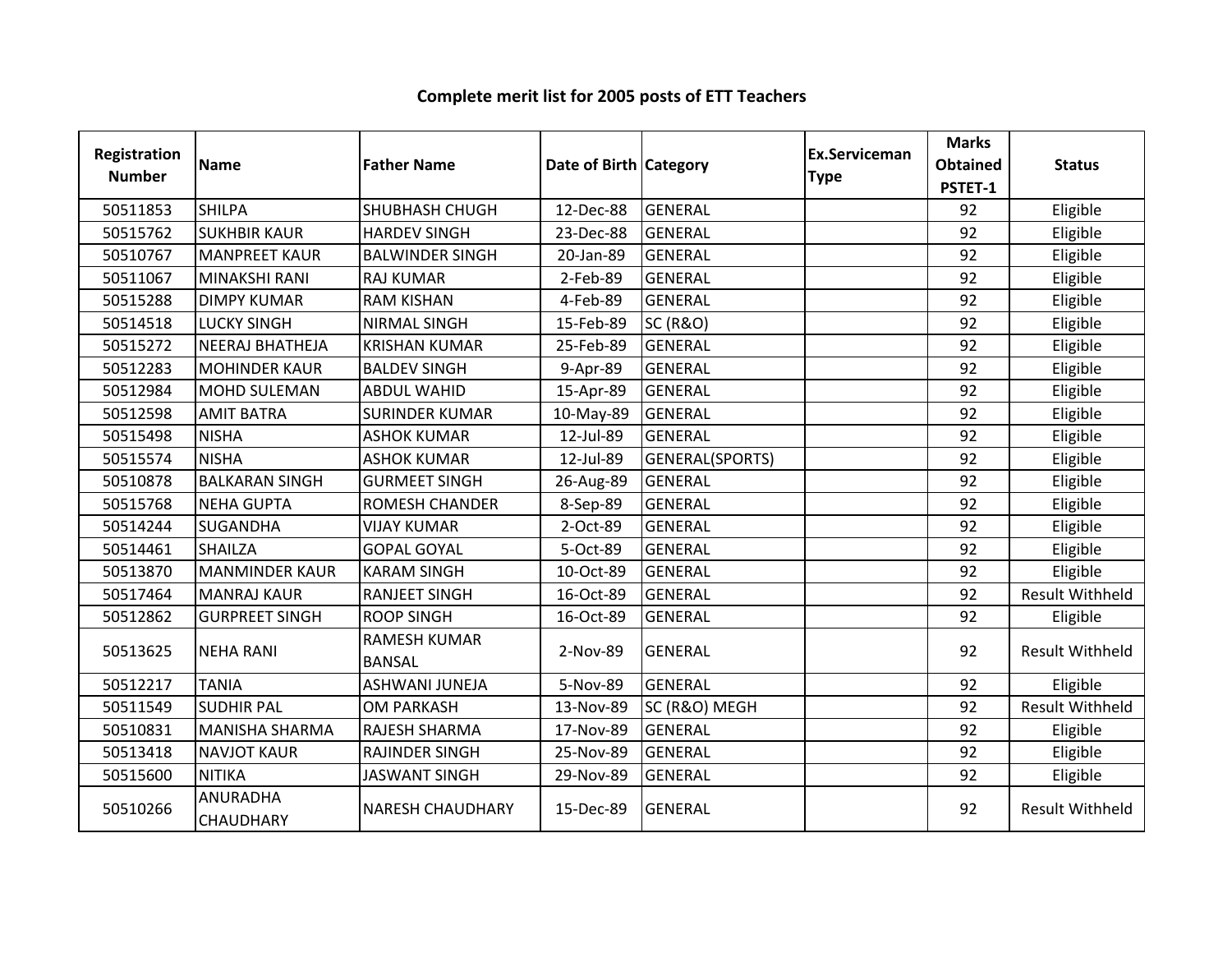| Registration<br><b>Number</b> | <b>Name</b>             | <b>Father Name</b>             | Date of Birth   Category |                  | <b>Ex.Serviceman</b><br><b>Type</b> | <b>Marks</b><br><b>Obtained</b><br>PSTET-1 | <b>Status</b>          |
|-------------------------------|-------------------------|--------------------------------|--------------------------|------------------|-------------------------------------|--------------------------------------------|------------------------|
| 50512440                      | <b>LAKHWINDER SINGH</b> | <b>DHARAMPAL SINGH</b>         | 10-Feb-90                | <b>GENERAL</b>   |                                     | 92                                         | Eligible               |
| 50512837                      | <b>GURPREET SINGH</b>   | <b>SUKHDARSHAN SINGH</b>       | 16-Feb-90                | <b>GENERAL</b>   |                                     | 92                                         | Eligible               |
| 50513939                      | <b>MAHAVEER KUMAR</b>   | <b>RAMESH KUMAR</b>            | 20-Jun-90                | <b>GENERAL</b>   |                                     | 92                                         | Eligible               |
| 50511404                      | <b>SUKHVEER KAUR</b>    | <b>BALWINDER SINGH</b>         | 22-Jun-90                | <b>GENERAL</b>   |                                     | 92                                         | Eligible               |
| 50510914                      | <b>AMANPREET KAUR</b>   | <b>JANGIR SINGH</b>            | 10-Jul-90                | <b>GENERAL</b>   |                                     | 92                                         | Eligible               |
| 50511993                      | <b>RAKESH KUMAR</b>     | <b>SUBHASH CHAND</b>           | 20-Jul-90                | <b>GENERAL</b>   |                                     | 92                                         | Eligible               |
| 50513296                      | <b>PRAMILA DEVI</b>     | <b>SATPAL</b>                  | 28-Jul-90                | <b>GENERAL</b>   |                                     | 92                                         | Eligible               |
| 50510923                      | <b>SALWINDER KAUR</b>   | <b>JAGTAR SINGH</b>            | 3-Aug-90                 | <b>GENERAL</b>   |                                     | 92                                         | Eligible               |
| 50514748                      | <b>SAHIL KUMAR</b>      | <b>SANJAY KUMAR</b>            | 8-Aug-90                 | <b>GENERAL</b>   |                                     | 92                                         | Eligible               |
| 50510677                      | <b>VEERJEET KAUR</b>    | <b>GURJANT SINGH</b>           | 12-Oct-90                | <b>GENERAL</b>   |                                     | 92                                         | Eligible               |
| 50510678                      | <b>VEERPAL KAUR</b>     | <b>GURJANT SINGH</b>           | 14-Oct-90                | <b>GENERAL</b>   |                                     | 92                                         | <b>Result Withheld</b> |
| 50513117                      | <b>JASPAL SHARMA</b>    | PARAMJEET SINGH                | 8-Nov-90                 | <b>GENERAL</b>   |                                     | 92                                         | Eligible               |
| 50515549                      | <b>JATINDER KAUR</b>    | <b>AVTAR SINGH</b>             | 5-Jan-91                 | <b>GENERAL</b>   |                                     | 92                                         | Eligible               |
| 50513098                      | <b>SHALINI SHARMA</b>   | <b>VINOD SHARMA</b>            | 15-Jan-91                | <b>GENERAL</b>   |                                     | 92                                         | Eligible               |
| 50511016                      | <b>RAJPAL KAUR</b>      | <b>SUKHDEV SINGH</b>           | 16-Jan-91                | <b>GENERAL</b>   |                                     | 92                                         | Eligible               |
| 50510148                      | <b>RAVINDER KAUR</b>    | <b>KULDEEP SINGH</b>           | 19-Feb-91                | <b>GENERAL</b>   |                                     | 92                                         | Eligible               |
| 50510114                      | <b>HARJINDER SINGH</b>  | <b>MALKEET SINGH</b>           | 2-Mar-91                 | <b>GENERAL</b>   |                                     | 92                                         | Eligible               |
| 50515203                      | <b>INDERJEET SINGH</b>  | <b>JAMEET SINGH</b>            | 11-Mar-91                | <b>GENERAL</b>   |                                     | 92                                         | Eligible               |
| 50511618                      | <b>NAVKIRAN KAUR</b>    | <b>BALWANT SINGH</b>           | 26-Mar-91                | <b>GENERAL</b>   |                                     | 92                                         | Eligible               |
| 50514901                      | KOMALJEET KAUR          | <b>SUKHWANT SINGH</b>          | $2-Apr-91$               | <b>GENERAL</b>   |                                     | 92                                         | Eligible               |
|                               | 50512348 GAGANDEEP KAUR | SUKHNATUREDEEP<br><b>SINGH</b> |                          | 4-Apr-91 GENERAL |                                     | 92                                         | Eligible               |
| 50516530                      | <b>RAMANDEEP KAUR</b>   | <b>BALDEV SINGH</b>            | 12-May-91                | <b>GENERAL</b>   |                                     | 92                                         | <b>Result Withheld</b> |
| 50511849                      | <b>SHAVINA RANI</b>     | <b>JAGDISH RAI</b>             | 12-May-91                | <b>GENERAL</b>   |                                     | 92                                         | Eligible               |
| 50513268                      | <b>MANPREET KAUR</b>    | <b>RAJA SINGH</b>              | 1-Jun-91                 | <b>GENERAL</b>   |                                     | 92                                         | Eligible               |
| 50510876                      | <b>MANJOT KAUR</b>      | <b>KULBIR SINGH</b>            | 12-Jul-91                | <b>GENERAL</b>   |                                     | 92                                         | Eligible               |
| 50514972                      | <b>HARWINDER KAUR</b>   | <b>MEGH SINGH</b>              | 12-Aug-91                | <b>GENERAL</b>   |                                     | 92                                         | Eligible               |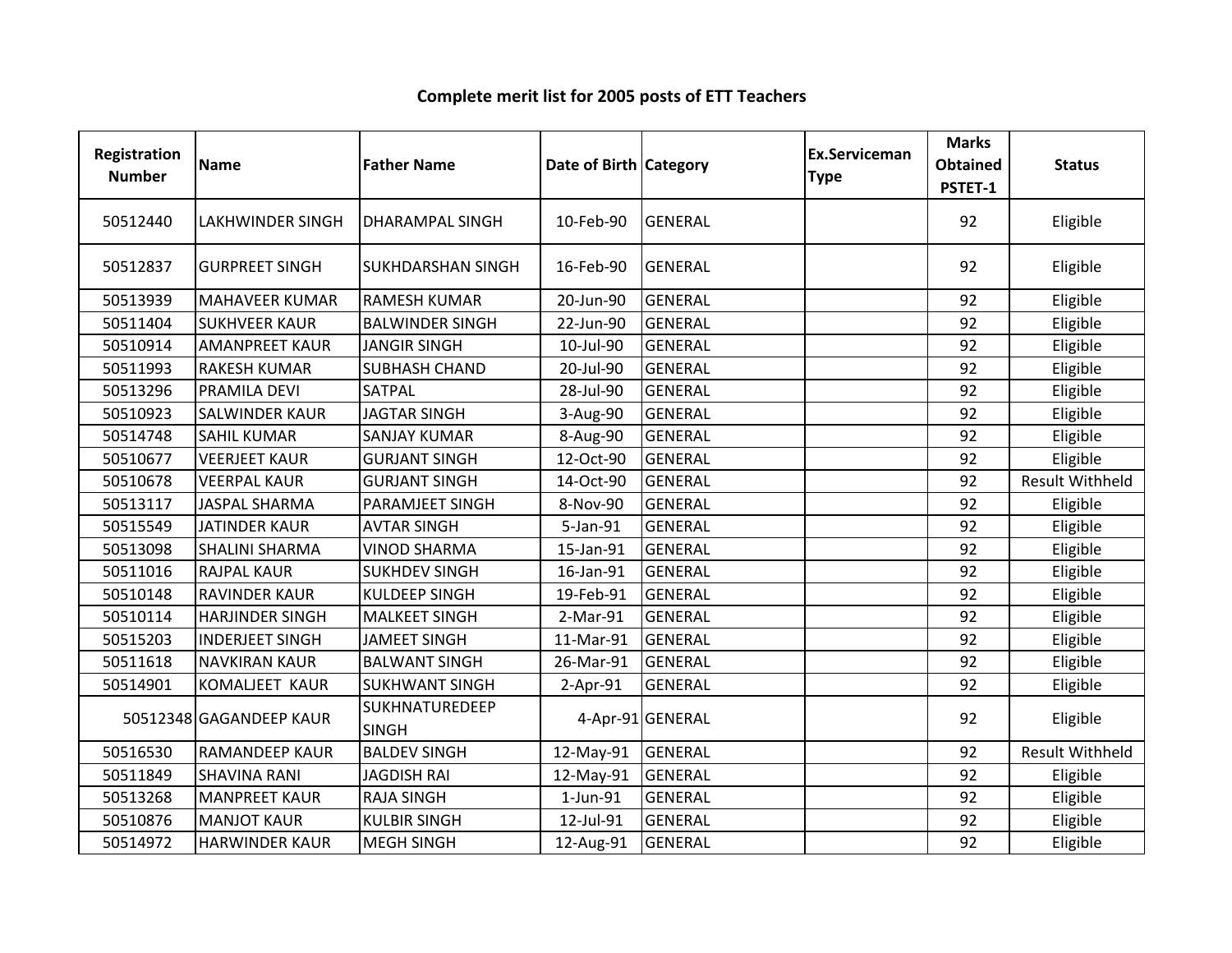#### Registration Numberion Name **Father Name Access Contract Category** Ex.Serviceman Category **Ex.Serviceman** Serviceman Marks<br>
e Obtained<br>
PSTET-1 ed Status<br>1 <sup>50510969</sup> AMIT KUMAR ISHWAR SINGH 19-Aug-91 GENERAL <sup>92</sup> Eligible <sup>50510858</sup> SUBHASH CHANDRA BHOOP SINGH 4-Sep-91 GENERAL <sup>92</sup> Eligible <sup>50513566</sup> AYOSHI BHATEJA NARESH BHATEJA 19-Sep-91 GENERAL <sup>92</sup> Eligible 50513721 SIMMI AGGARWAL NARESH KUMAR 1 21-Sep-91 GENERAL 1999 1 20 Fligible 50512469 SONPAL KAUR CHHAJU SINGH 23-Sep-91 GENERAL Julie 192 | Eligible <sup>50514551</sup> SUKHJINDER KAUR JAGTAR SINGH 8-Oct-91 GENERAL <sup>92</sup> Eligible 50510665SATIBIR SINGH GHUMANGURJANT SINGH 12-Oct-91 GENERAL 92 Eligible<br>N <sup>50515061</sup> ISHA RANI SUDHIR KUMAR **CHHABRA** A 28-Oct-91 GENERAL 92 Eligible 50510608 DINESH KUMAR RAI SAHIB 2-Dec-91 GENERAL 192 92 Eligible 50514376 VIPAN KUMAR SURINDER KUMAR 10-Feb-92 GENERAL 1992 | Bligible 50515975 |RAMNEET KAUR | BALDEV SINGH | 17-Apr-92 | GENERAL | 1990 | 1920 | Result Withheld <sup>50513526</sup> JASVEER KAUR GIAN SINGH 10-May-92 GENERAL <sup>92</sup> Eligible <sup>50512600</sup> AMANDEEP KAUR JAGAR SINGH 10-May-92 GENERAL <sup>92</sup> Eligible <sup>50510598</sup> MEENAKSHI VERMA DAVINDER PAL SINGH 20-May-92 GENERAL <sup>92</sup> Eligible <sup>50511726</sup> KIRTI SUBHASH CHANDER 10-Jul-92 GENERAL <sup>92</sup> Eligible <sup>50510945</sup> PARMOD KUMAR JAI KARAN 8-Aug-92 GENERAL <sup>92</sup> Result Withheld**Result Withheld** 50516573 NAZUKDEEP KAUR RUPINDER SINGH | 8-Aug-92 GENERAL | 92 | Result Withheld <sup>50514882</sup> MANPREET KAUR RAMPHAL SINGH 31-Aug-92 GENERAL <sup>92</sup> Eligible <sup>50513240</sup> ANKUSH KHERA VINOD KUMAR 3-Sep-92 GENERAL <sup>92</sup> Eligible <sup>50512379</sup> DHEERAJ RAJNISH KALRA 7-Sep-92 GENERAL <sup>92</sup> Eligible 50511077 |NISHA TEK SINGH 8-Sep-92 |GENERAL 92 | Eligible <sup>50512670</sup> GURPREET KAUR NANAK SINGH 12-Sep-92 GENERAL <sup>92</sup> Eligible <sup>50510341</sup> HARINDER KAUR BALBIR SINGH 21-Sep-92 BC <sup>92</sup> Eligible <sup>50512574</sup> DAVINDER PAL SONI SUKHDARSHAN KUMAR SONI1 S-Dec-92 GENERAL 92 Eligible<br>1 92 Eligible 50511871 |YASHIKA |RAVI PARKASH |26-Dec-92 |GENERAL | | | 92 | Eligible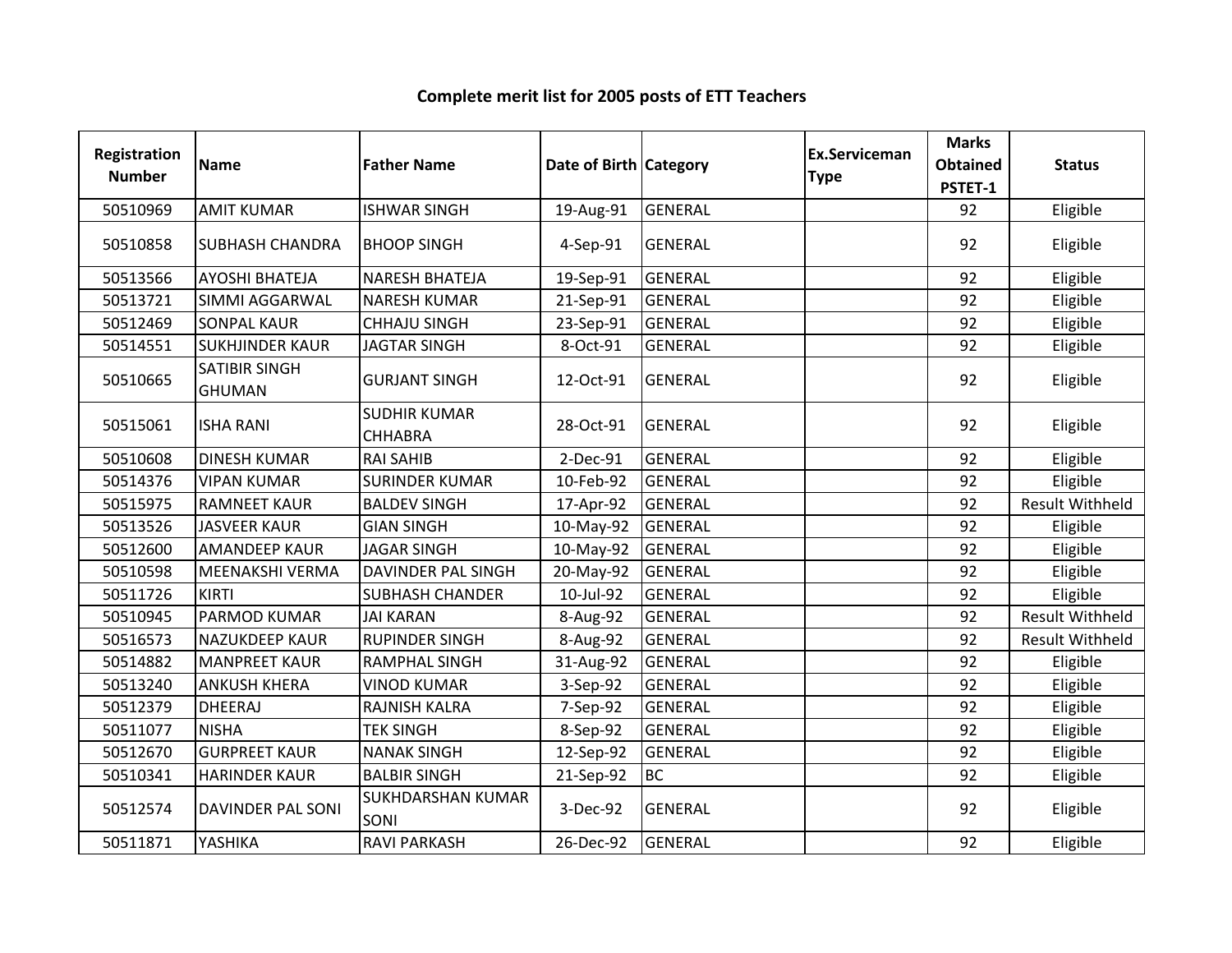| Registration<br><b>Number</b> | <b>Name</b>              | <b>Father Name</b>           | Date of Birth Category |                     | <b>Ex.Serviceman</b><br><b>Type</b> | <b>Marks</b><br><b>Obtained</b><br>PSTET-1 | <b>Status</b>          |
|-------------------------------|--------------------------|------------------------------|------------------------|---------------------|-------------------------------------|--------------------------------------------|------------------------|
| 50514870                      | <b>KAMAL KUMAR</b>       | <b>RAMESH KUMAR</b>          | 14-Apr-93              | <b>GENERAL</b>      |                                     | 92                                         | Eligible               |
| 50511015                      | <b>NASIBPAL KAUR</b>     | <b>SUKHDEV SINGH</b>         | 17-Apr-93              | <b>GENERAL</b>      |                                     | 92                                         | Eligible               |
| 50516500                      | SHAILJA SETHI            | <b>NANAK CHAND</b>           | 4-Jun-93               | <b>GENERAL</b>      |                                     | 92                                         | Eligible               |
| 50512595                      | <b>GAGANDEEP KAUR</b>    | <b>AJAIB SINGH</b>           | 11-Jun-93              | <b>GENERAL</b>      |                                     | 92                                         | Eligible               |
| 50515095                      | <b>AMANDEEP KAUR</b>     | <b>GURMAIL SINGH</b>         | 15-Jun-93              | <b>GENERAL</b>      |                                     | 92                                         | Eligible               |
| 50514651                      | <b>HARPREET KAUR</b>     | <b>KULDEEP SINGH</b>         | 30-Jul-93              | <b>GENERAL</b>      |                                     | 92                                         | Eligible               |
| 50516058                      | RAMANPREET               | <b>BISHAMBER DASS</b>        | 3-Aug-93               | <b>BC</b>           |                                     | 92                                         | Eligible               |
| 50516842                      | <b>JATIN KUMAR</b>       | <b>GURMUKH SINGH</b>         | 5-Aug-93               | <b>GENERAL</b>      |                                     | 92                                         | Eligible               |
| 50514552                      | <b>JASVIR KAUR</b>       | <b>MAJOR SINGH</b>           | 20-Aug-93              | <b>GENERAL</b>      |                                     | 92                                         | Eligible               |
| 50510964                      | <b>HARPREET KAUR</b>     | <b>KARTAR SINGH</b>          | 23-Aug-93              | <b>GENERAL</b>      |                                     | 92                                         | Eligible               |
| 50511443                      | <b>REEMA RANI</b>        | <b>ANIL KUMAR</b>            | 15-Sep-93              | <b>GENERAL</b>      |                                     | 92                                         | Eligible               |
| 50512412                      | POONAMDEEP KAUR          | <b>HANBANS SINGH</b>         | 4-Oct-93               | <b>GENERAL</b>      |                                     | 92                                         | Eligible               |
| 50510255                      | <b>RANJIT SINGH</b>      | <b>JASBIR SINGH</b>          | 5-Oct-93               | <b>GENERAL</b>      |                                     | 92                                         | Eligible               |
| 50515161                      | <b>NAVNEET KAUR</b>      | <b>TEJINDER SINGH</b>        | 4-Dec-93               | <b>GENERAL</b>      |                                     | 92                                         | Eligible               |
| 50510994                      | <b>ANKUSH SAINI</b>      | <b>JAI BHAGWAN</b>           | 21-Dec-93              | <b>GENERAL</b>      |                                     | 92                                         | Eligible               |
| 50514683                      | <b>RAMAN PREET SETHI</b> | <b>BALJINDER SINGH SETHI</b> | 22-Dec-93              | <b>GENERAL</b>      |                                     | 92                                         | Eligible               |
| 50514048                      | <b>MONIKA RANI</b>       | <b>RAM SAROOP</b>            | 7-Jan-94               | <b>BC</b>           |                                     | 92                                         | Eligible               |
| 50515475                      | <b>GURBHEJ SINGH</b>     | <b>SULAKHAN SINGH</b>        | 10-Jan-94              | <b>GENERAL</b>      |                                     | 92                                         | Eligible               |
| 50513442                      | MANAVPREET               | <b>SANT RAM</b>              | 7-Apr-94               | <b>GENERAL</b>      |                                     | 92                                         | Eligible               |
| 50511195                      | <b>BALJINDER KAUR</b>    | <b>RAM LAL</b>               | 9-Apr-94               | <b>SC (R&amp;O)</b> |                                     | 92                                         | Eligible               |
| 50513577                      | <b>NAVJOT KAUR</b>       | <b>SUKHDEV SINGH</b>         | 17-May-94              | <b>GENERAL</b>      |                                     | 92                                         | Eligible               |
| 50510528                      | <b>GURPREET SINGH</b>    | <b>RAJPAL SINGH</b>          | 13-Oct-94              | <b>GENERAL</b>      |                                     | 92                                         | Eligible               |
| 50516464                      | <b>SURINDER KUMAR</b>    | <b>KUNDAN LAL</b>            | 25-Nov-94              | <b>BC</b>           |                                     | 92                                         | <b>Result Withheld</b> |
| 50515870                      | PANKAJ DHAMIJA           | <b>NARINDER KUMAR</b>        | 12-Dec-94              | <b>GENERAL</b>      |                                     | 92                                         | <b>Result Withheld</b> |
| 50513839                      | <b>BINDU RANI</b>        | RAJINDER KUMAR               | 11-Jan-95              | <b>GENERAL</b>      |                                     | 92                                         | Eligible               |
| 50515194                      | <b>AMANDEEP SHARMA</b>   | <b>BANARSI DAS</b>           | 20-Jan-95              | <b>GENERAL</b>      |                                     | 92                                         | Eligible               |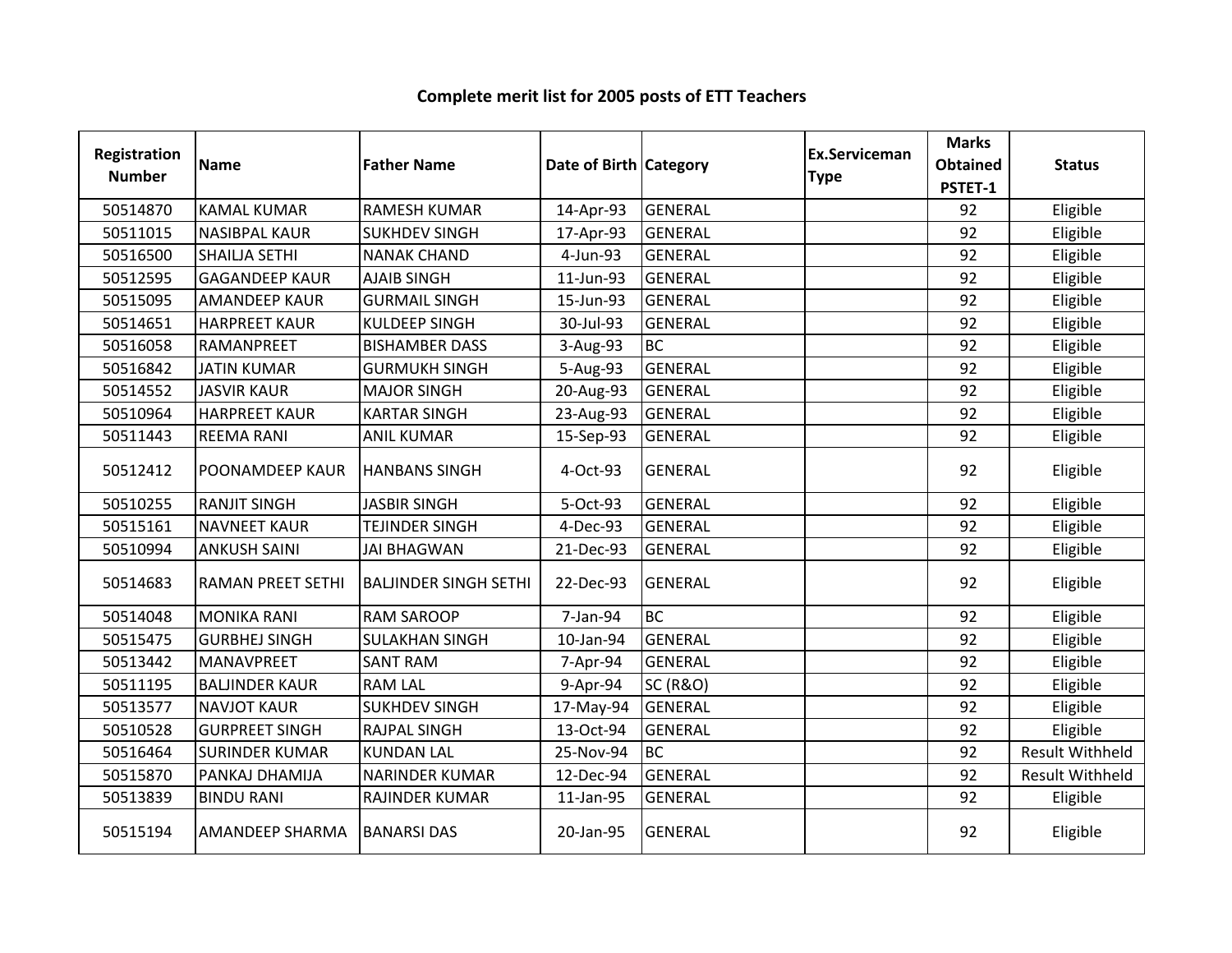| Registration<br><b>Number</b> | <b>Name</b>              | <b>Father Name</b>            | Date of Birth Category |                              | <b>Ex.Serviceman</b><br><b>Type</b> | <b>Marks</b><br><b>Obtained</b><br>PSTET-1 | <b>Status</b>          |
|-------------------------------|--------------------------|-------------------------------|------------------------|------------------------------|-------------------------------------|--------------------------------------------|------------------------|
| 50510267                      | <b>AMAN BHAGAT</b>       | <b>MOHINDER PAL</b>           | 2-Feb-95               | <b>HANDICAPED</b><br>(ORTHO) |                                     | 92                                         | Eligible               |
| 50515922                      | PANKAJ MEHTA             | <b>RAKESH KUMAR</b>           | 25-May-95              | <b>GENERAL</b>               |                                     | 92                                         | Eligible               |
| 50510045                      | <b>BALJINDER SINGH</b>   | <b>JAGROOP SINGH</b>          | 5-Jun-95               | <b>SC (R&amp;O)</b>          |                                     | 92                                         | Eligible               |
| 50516742                      | <b>RAJU RANI</b>         | <b>CHARAN DASS</b>            | 16-Aug-95              | <b>GENERAL</b>               |                                     | 92                                         | Eligible               |
| 50513014                      | <b>BASHIR SUL</b>        | <b>SULTAN SINGH</b>           | 20-Feb-96              | <b>GENERAL</b>               |                                     | 92                                         | <b>Result Withheld</b> |
| 50513215                      | <b>RAMANDEEP KAUR</b>    | <b>BALRAJ SINGH</b>           | 23-Feb-96              | <b>SC (M&amp;B)</b>          |                                     | 92                                         | <b>Result Withheld</b> |
| 50514894                      | <b>ANNU RANI</b>         | <b>VED PARKASH</b>            | 25-Mar-96              | <b>BC</b>                    |                                     | 92                                         | <b>Result Withheld</b> |
| 50511389                      | <b>PRAVIN KAUR</b>       | <b>JASKARAN SINGH</b>         | 22-Aug-96              | <b>GENERAL</b>               |                                     | 92                                         | Eligible               |
| 50516685                      | <b>RENU</b>              | PRITHVI RAJ                   | 1-Jul-97               | <b>GENERAL</b>               |                                     | 92                                         | Eligible               |
| 50510143                      | <b>CHANDER PAL</b>       | <b>ASHOK KUMAR</b>            | 1-Jul-97               | <b>GENERAL</b>               |                                     | 92                                         | Eligible               |
| 50516200                      | <b>NAFE SINGH</b>        | <b>RAMSARUP</b>               | 8-Apr-78               | <b>SC (R&amp;O)</b>          |                                     | 91                                         | <b>Result Withheld</b> |
| 50510332                      | <b>NAFE SINGH</b>        | <b>RAM SARUP</b>              | 8-Apr-78               | <b>SC (R&amp;O)</b>          |                                     | 91                                         | Eligible               |
| 50512085                      | <b>KAWALJIT KAUR</b>     | <b>AMRIK SINGH</b>            | 8-Jul-78               | <b>GENERAL</b>               |                                     | 91                                         | <b>Result Withheld</b> |
| 50514700                      | <b>TIRLOK SINGH</b>      | <b>DARSHAN SINGH</b>          | 2-Jan-79               | <b>GENERAL</b>               |                                     | 91                                         | Eligible               |
| 50513857                      | <b>CHITRA KAPILA</b>     | <b>VIJAY KUMAR KAPILA</b>     | 4-Jan-79               | <b>GENERAL</b>               |                                     | 91                                         | Eligible               |
| 50514011                      | <b>ANURADHA ARORA</b>    | <b>ASHOK KUMAR ARORA</b>      | 29-Jan-79              | <b>GENERAL</b>               |                                     | 91                                         | Eligible               |
| 50510721                      | <b>PUJA JINDAL</b>       | <b>SURESH KUMAR</b>           | 12-Mar-79              | <b>GENERAL</b>               |                                     | 91                                         | Eligible               |
| 50512619                      | <b>NIRMAL SINGH</b>      | <b>SUKHWINDER SINGH</b>       | 10-Jun-79              | <b>GENERAL</b>               |                                     | 91                                         | Eligible               |
| 50512167                      | <b>KIRANJEET KAUR</b>    | <b>BALWANT SINGH</b>          | 7-Nov-79               | <b>GENERAL</b>               |                                     | 91                                         | Eligible               |
| 50510885                      | <b>AMANDEEP SINGH</b>    | AMARJEET SINGH                | 30-Nov-79              | <b>GENERAL</b>               |                                     | 91                                         | Eligible               |
| 50513361                      | <b>HARPREET KAUR</b>     | <b>TARLOK SINGH</b>           | 9-Dec-79               | <b>GENERAL</b>               |                                     | 91                                         | Eligible               |
| 50512391                      | <b>RAJ RANI</b>          | <b>RAGHUBIR DASS</b>          | 13-Jan-80              | <b>GENERAL</b>               |                                     | 91                                         | Eligible               |
| 50515045                      | <b>SANDEEP KAUR GILL</b> | <b>GURNAM SINGH GILL</b>      | 2-Feb-80               | <b>GENERAL</b>               |                                     | 91                                         | Eligible               |
| 50510342                      | <b>ANISH SETHI</b>       | <b>MADAN LAL SETHI</b>        | 2-Feb-80               | <b>GENERAL</b>               |                                     | 91                                         | Eligible               |
| 50511003                      | <b>MONIKA SHARMA</b>     | SUBHASH CHAND<br><b>DOGRA</b> | 7-Feb-80               | <b>GENERAL</b>               |                                     | 91                                         | Eligible               |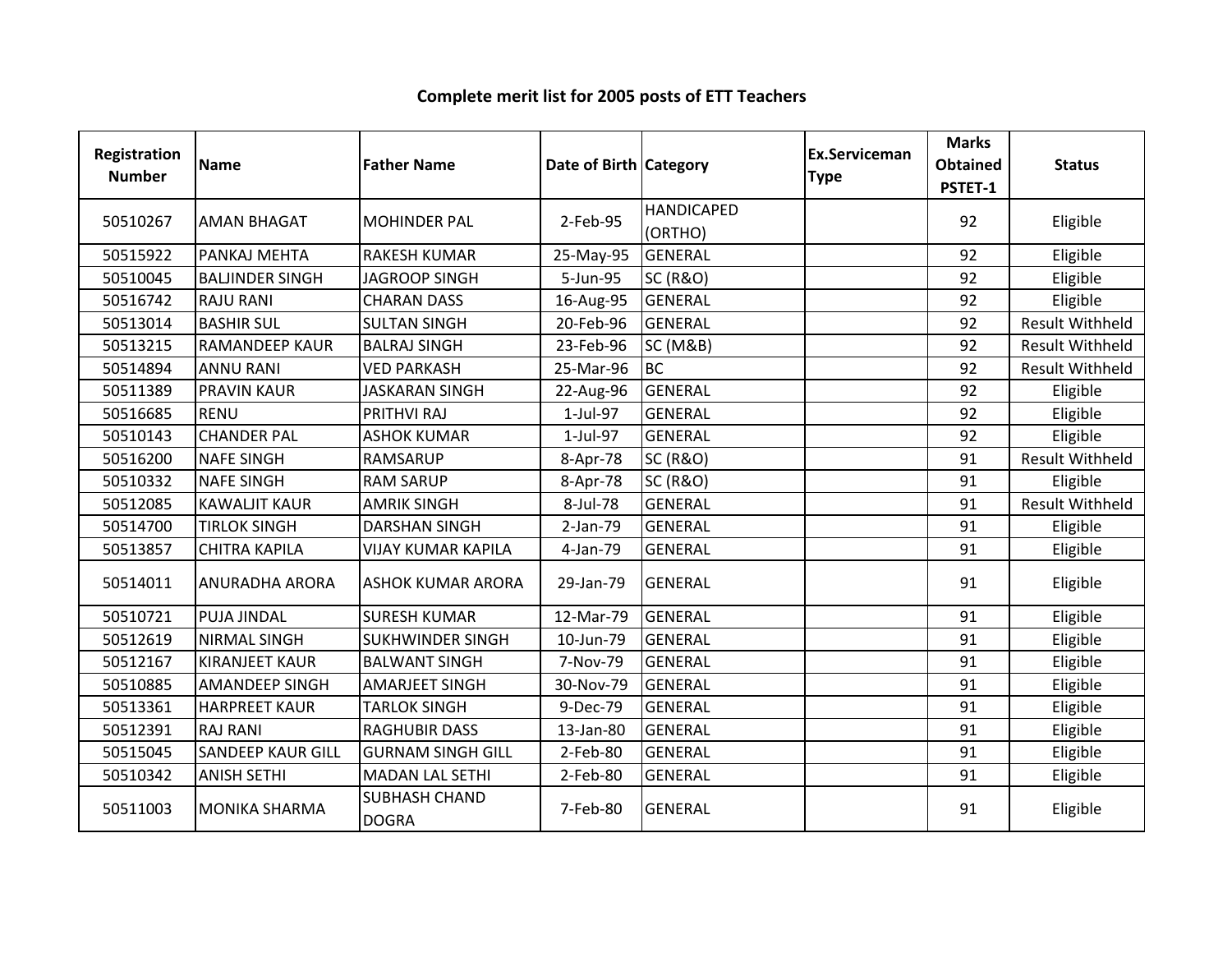| <b>Registration</b><br><b>Number</b> | Name                   | <b>Father Name</b>                      | Date of Birth Category |                | <b>Ex.Serviceman</b><br><b>Type</b> | <b>Marks</b><br><b>Obtained</b><br>PSTET-1 | <b>Status</b>          |
|--------------------------------------|------------------------|-----------------------------------------|------------------------|----------------|-------------------------------------|--------------------------------------------|------------------------|
| 50513508                             | <b>VIKAS SHARMA</b>    | RAMESH CHAND<br>SHARMA                  | 27-May-80              | <b>GENERAL</b> |                                     | 91                                         | Eligible               |
| 50513097                             | <b>SHEETAL</b>         | <b>OM PARKASH</b>                       | 22-Jun-80              | <b>GENERAL</b> |                                     | 91                                         | Eligible               |
| 50511742                             | <b>DHEERAJ</b>         | <b>BRIJ BHUSHAN</b>                     | 14-Jul-80              | <b>GENERAL</b> |                                     | 91                                         | Eligible               |
| 50516151                             | <b>SANDEEP VINAYAK</b> | <b>RAM KUMAR</b>                        | 6-Aug-80               | <b>GENERAL</b> |                                     | 91                                         | Eligible               |
| 50512081                             | <b>RAVINDER KAUR</b>   | <b>HARBHAJAN SINGH</b>                  | 13-Sep-80              | <b>GENERAL</b> |                                     | 91                                         | Eligible               |
| 50510338                             | <b>POOJA</b>           | <b>SHAM LAL</b>                         | 30-Nov-80              | <b>GENERAL</b> |                                     | 91                                         | Eligible               |
| 50514854                             | <b>TEJWANT SINGH</b>   | <b>KISHAN SINGH</b>                     | 25-Mar-81              | <b>GENERAL</b> |                                     | 91                                         | <b>Result Withheld</b> |
| 50514794                             | <b>HARMEET KAUR</b>    | <b>KARAM SINGH</b><br>RANDHAWA          | 29-Mar-81              | <b>GENERAL</b> |                                     | 91                                         | Eligible               |
| 50512349                             | <b>SUKHPAL SINGH</b>   | <b>LACHHAMAN DASS</b>                   | 30-Apr-81              | <b>GENERAL</b> |                                     | 91                                         | Eligible               |
| 50511167                             | <b>JYOTI MAHAJAN</b>   | <b>SAT PAL</b>                          | 13-Jun-81              | <b>GENERAL</b> |                                     | 91                                         | Eligible               |
| 50511832                             | <b>AMANDEEP SINGH</b>  | NACHHATTAR SINGH                        | 15-Aug-81              | <b>GENERAL</b> |                                     | 91                                         | Eligible               |
| 50510865                             | <b>SIKANDER SINGH</b>  | <b>AMAN SINGH</b>                       | 8-Oct-81               | <b>GENERAL</b> |                                     | 91                                         | Eligible               |
| 50514057                             | <b>LAKSHMI DEVI</b>    | <b>RAJ KUMAR</b>                        | $11-Oct-81$            | <b>GENERAL</b> |                                     | 91                                         | Eligible               |
| 50510316                             | <b>DOLLY MAHENDRU</b>  | <b>MANJIT SINGH</b>                     | 21-Oct-81              | <b>GENERAL</b> |                                     | 91                                         | Eligible               |
| 50514502                             | NIRMALA DEVI           | <b>RANJIT SINGH</b>                     | 1-Nov-81               | <b>GENERAL</b> |                                     | 91                                         | Eligible               |
| 50513659                             | <b>SONIKA PATHANIA</b> | <b>SANTOSH SINGH</b><br><b>PATHANIA</b> | 4-Mar-82               | <b>GENERAL</b> |                                     | 91                                         | Result Withheld        |
| 50515865                             | <b>MUNISH KUMAR</b>    | <b>BHUPINDER KUMAR</b>                  | 10-Mar-82              | <b>GENERAL</b> |                                     | 91                                         | <b>Result Withheld</b> |
| 50513365                             | <b>HARPREET KAUR</b>   | <b>KHUSHWANT SINGH</b>                  | 4-Apr-82               | <b>GENERAL</b> |                                     | 91                                         | Eligible               |
| 50516363                             | <b>HARJINDER SINGH</b> | <b>MOHAN SINGH</b>                      | 10-Apr-82              | <b>GENERAL</b> |                                     | 91                                         | Eligible               |
| 50511197                             | <b>REENA RANI</b>      | <b>DEVINDER KUMAR</b>                   | 14-Apr-82              | <b>BC</b>      |                                     | 91                                         | Eligible               |
| 50510888                             | <b>SHARANJEET KAUR</b> | <b>PURAN SINGH</b>                      | 25-May-82              | <b>GENERAL</b> |                                     | 91                                         | Eligible               |
| 50514384                             | <b>SUKHPREET KAUR</b>  | <b>BHARPOOR SINGH</b>                   | 15-Jun-82              | <b>GENERAL</b> |                                     | 91                                         | Eligible               |
| 50511437                             | <b>KULWINDER SINGH</b> | <b>SANTOKH SINGH</b>                    | 2-Jul-82               | <b>GENERAL</b> |                                     | 91                                         | Eligible               |
| 50510477                             | <b>RAJNI SHARMA</b>    | <b>VINOD RAI</b>                        | 3-Jul-82               | <b>GENERAL</b> |                                     | 91                                         | <b>Result Withheld</b> |
| 50511909                             | <b>KUSUM</b>           | <b>KISHAN CHAND</b>                     | 22-Jul-82              | <b>GENERAL</b> |                                     | 91                                         | Eligible               |
| 50514359                             | <b>SHINDERPAL KAUR</b> | <b>MAGHAR SINGH</b>                     | 12-Sep-82              | <b>GENERAL</b> |                                     | 91                                         | Eligible               |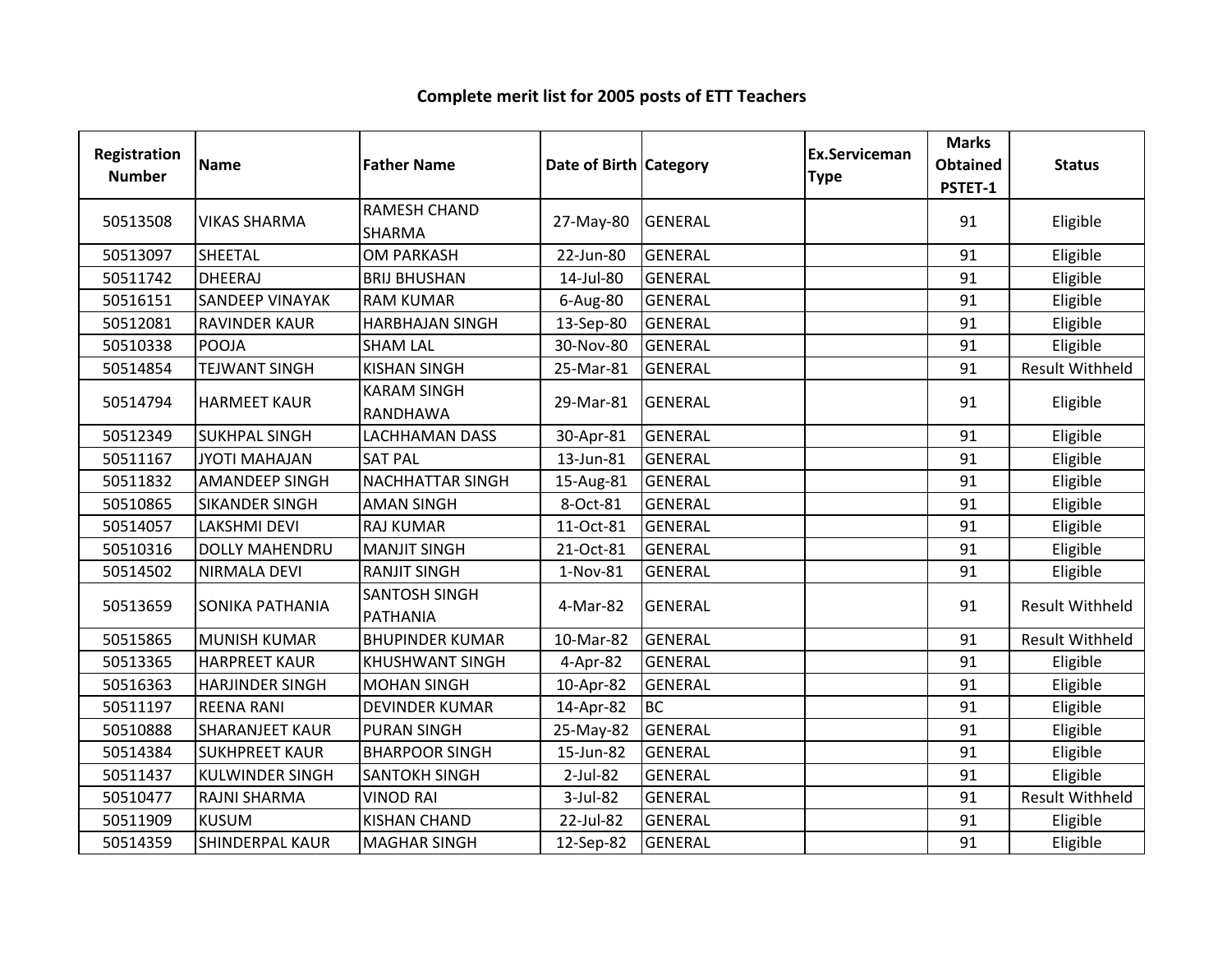| Registration<br><b>Number</b> | <b>Name</b>             | <b>Father Name</b>         | Date of Birth Category |                | <b>Ex.Serviceman</b><br><b>Type</b> | <b>Marks</b><br><b>Obtained</b><br>PSTET-1 | <b>Status</b>          |
|-------------------------------|-------------------------|----------------------------|------------------------|----------------|-------------------------------------|--------------------------------------------|------------------------|
| 50516988                      | <b>RENU SIDANA</b>      | <b>SURENDER PAL SIDANA</b> | 7-Oct-82               | <b>GENERAL</b> |                                     | 91                                         | Eligible               |
| 50510872                      | <b>KULDEEP SINGH</b>    | <b>NAZAR SINGH</b>         | 18-Oct-82              | <b>GENERAL</b> |                                     | 91                                         | Eligible               |
| 50513147                      | POOJA RANI              | <b>SOM RAJ</b>             | 22-Oct-82              | <b>GENERAL</b> |                                     | 91                                         | Eligible               |
| 50511638                      | <b>REKHA RANI</b>       | YASH PAUL                  | 25-Nov-82              | <b>GENERAL</b> |                                     | 91                                         | Eligible               |
| 50515244                      | <b>NEETU BALA</b>       | <b>SHAM LAL</b>            | 9-Dec-82               | <b>GENERAL</b> |                                     | 91                                         | Eligible               |
| 50512630                      | <b>VIJETA ASIJA</b>     | <b>PREM KUMAR</b>          | 12-Dec-82              | <b>GENERAL</b> |                                     | 91                                         | Eligible               |
| 50510094                      | <b>VARINDER SINGH</b>   | <b>KASHMIR SINGH</b>       | $6$ -Jan-83            | <b>GENERAL</b> |                                     | 91                                         | Eligible               |
| 50513877                      | <b>NIDHI THAKUR</b>     | <b>TARLOKI NATH</b>        | 13-Jan-83              | <b>GENERAL</b> |                                     | 91                                         | <b>Result Withheld</b> |
| 50517440                      | <b>RAKESH KUMAR</b>     | PEHALWAN CHAND             | 21-Jan-83              | <b>BC</b>      |                                     | 91                                         | Eligible               |
| 50511971                      | <b>SATPAL SINGH</b>     | <b>JANAK RAJ</b>           | 4-Feb-83               | <b>GENERAL</b> |                                     | 91                                         | Eligible               |
| 50512309                      | <b>MANJIT KAUR</b>      | <b>SURINDER KUMAR</b>      | 6-Feb-83               | <b>GENERAL</b> |                                     | 91                                         | Eligible               |
| 50514091                      | <b>NISHA RANI</b>       | <b>BHAGWAN DASS</b>        | 11-Feb-83              | <b>GENERAL</b> |                                     | 91                                         | Eligible               |
| 50510758                      | <b>ARMEET SINGH</b>     | <b>KEHAR SINGH</b>         | 28-Feb-83              | <b>GENERAL</b> |                                     | 91                                         | <b>Result Withheld</b> |
| 50514103                      | <b>LALITA DEVI</b>      | YAGWALAK SHARMA            | 10-Mar-83              | <b>GENERAL</b> |                                     | 91                                         | Eligible               |
| 50512642                      | <b>SONIKA BHATIA</b>    | <b>SATNAM BHATIA</b>       | 14-Mar-83              | <b>GENERAL</b> |                                     | 91                                         | Eligible               |
| 50511664                      | <b>LAKHWINDER SINGH</b> | <b>JARNAIL SINGH</b>       | 18-Apr-83              | <b>BC</b>      |                                     | 91                                         | Eligible               |
| 50510790                      | <b>MANDEEP SHARMA</b>   | RAGHU NATH SHARMA          | 20-Apr-83              | <b>GENERAL</b> |                                     | 91                                         | Eligible               |
| 50512089                      | <b>DALJEET SINGH</b>    | <b>DARSHAN SINGH</b>       | 16-May-83              | <b>GENERAL</b> |                                     | 91                                         | Eligible               |
| 50511137                      | <b>HARPREET SINGH</b>   | <b>SUKHDEV SINGH</b>       | 7-Jun-83               | <b>GENERAL</b> |                                     | 91                                         | <b>Result Withheld</b> |
| 50511025                      | <b>SEEMA DEVI</b>       | <b>PIARA SINGH</b>         | 20-Jun-83              | <b>GENERAL</b> |                                     | 91                                         | Eligible               |
| 50511678                      | <b>RAKESH KUMAR</b>     | <b>RAM LAL</b>             | 30-Jul-83              | <b>GENERAL</b> |                                     | 91                                         | Eligible               |
| 50513412                      | <b>VIKAS NAGPAL</b>     | <b>MAKHAN LAL</b>          | 4-Aug-83               | <b>GENERAL</b> |                                     | 91                                         | Eligible               |
| 50510730                      | <b>RUPINDERBIR KAUR</b> | <b>SURJIT SINGH</b>        | 5-Sep-83               | <b>GENERAL</b> |                                     | 91                                         | Eligible               |
| 50513395                      | <b>SEEMA CHUGH</b>      | <b>VED PARKASH CHUGH</b>   | 10-Oct-83              | <b>GENERAL</b> |                                     | 91                                         | Eligible               |
| 50513704                      | <b>VARUN BAJAJ</b>      | <b>SUBHASH BAJAJ</b>       | 13-Jan-84              | <b>GENERAL</b> |                                     | 91                                         | <b>Result Withheld</b> |
| 50510760                      | <b>RAJINDER SINGH</b>   | <b>AMARJIT SINGH</b>       | 14-Jan-84              | <b>GENERAL</b> |                                     | 91                                         | Eligible               |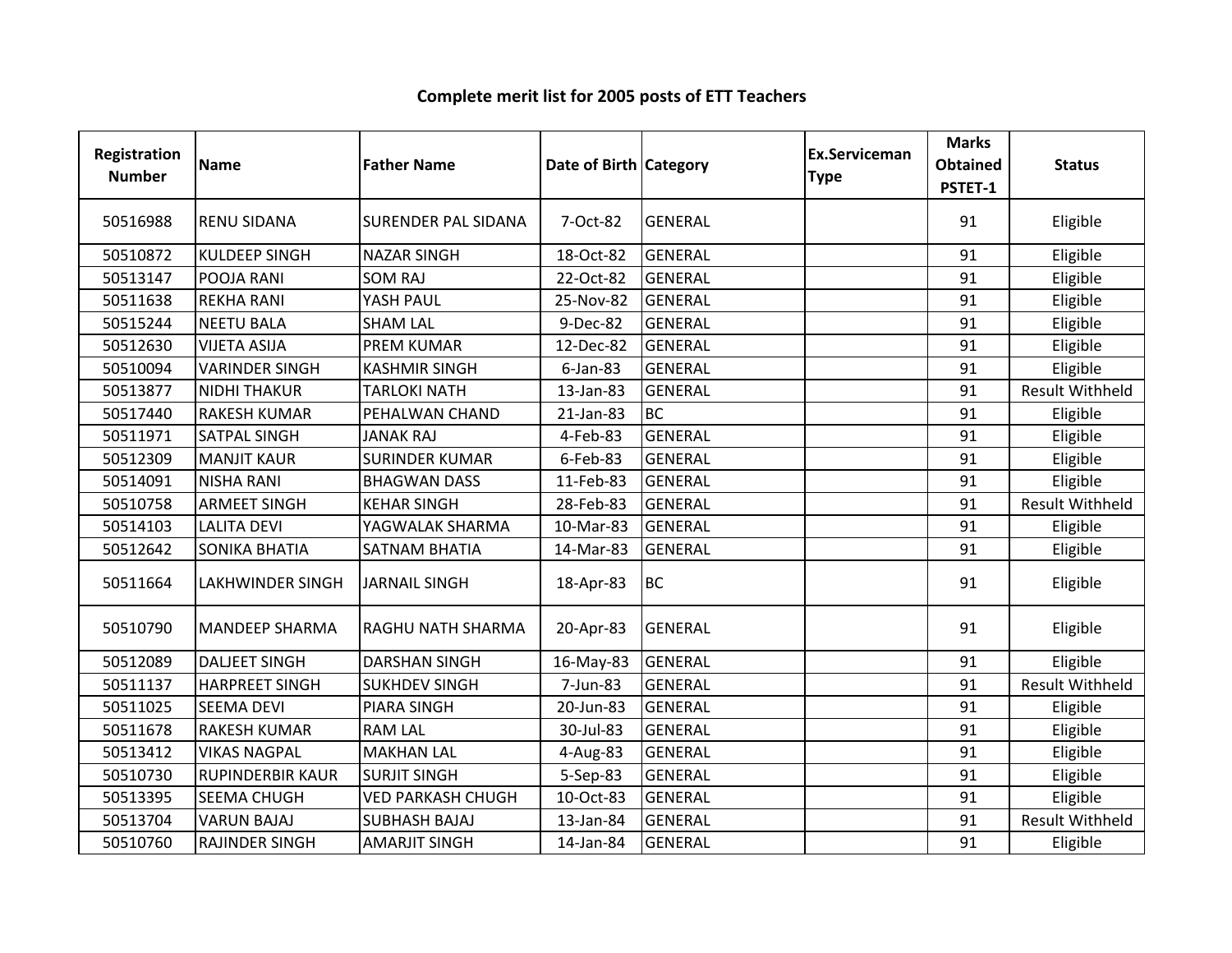| <b>Registration</b><br><b>Number</b> | <b>Name</b>                          | <b>Father Name</b>                   | Date of Birth Category |                | Ex.Serviceman<br><b>Type</b> | <b>Marks</b><br><b>Obtained</b><br>PSTET-1 | <b>Status</b>          |
|--------------------------------------|--------------------------------------|--------------------------------------|------------------------|----------------|------------------------------|--------------------------------------------|------------------------|
| 50514775                             | <b>SIPU RAM</b>                      | <b>SHINGARA RAM</b>                  | 4-Apr-84               | <b>GENERAL</b> |                              | 91                                         | Eligible               |
| 50514304                             | <b>GURPREET KAUR</b>                 | <b>HARI SINGH</b>                    | 15-Apr-84              | <b>GENERAL</b> |                              | 91                                         | Eligible               |
| 50511785                             | <b>JASVEER SINGH</b>                 | <b>GAMDOOR SINGH</b>                 | 13-May-84              | GENERAL        |                              | 91                                         | Eligible               |
| 50512948                             | <b>CHARNJEET KAUR</b>                | <b>KULWANT SINGH</b>                 | 15-May-84              | <b>GENERAL</b> |                              | 91                                         | Eligible               |
| 50510090                             | <b>HARPREET KAUR</b>                 | <b>SATBIR SINGH</b>                  | 16-Jun-84              | <b>GENERAL</b> |                              | 91                                         | Eligible               |
| 50516892                             | <b>RAKESH KUMAR PAL</b>              | <b>MAM CHAND</b>                     | 22-Jul-84              | <b>GENERAL</b> |                              | 91                                         | Eligible               |
| 50512752                             |                                      | ANIL KUMAR SHARMA RAM LUBHAYA SHARMA | 29-Jul-84              | <b>GENERAL</b> |                              | 91                                         | Eligible               |
| 50510605                             | <b>MEENA</b>                         | <b>DARSHAN KUMAR</b>                 | 20-Aug-84              | <b>GENERAL</b> |                              | 91                                         | Eligible               |
| 50511055                             | <b>LAKHVIR SINGH</b>                 | <b>MEHAL SINGH</b>                   | 27-Aug-84              | <b>GENERAL</b> |                              | 91                                         | Eligible               |
| 50511458                             | POOJA JAIN                           | <b>SUMTI PARKASH JAIN</b>            | 8-Oct-84               | <b>GENERAL</b> |                              | 91                                         | <b>Result Withheld</b> |
| 50513605                             | <b>MONICA SHARMA</b>                 | <b>SATISH SHARMA</b>                 | 15-Oct-84              | <b>GENERAL</b> |                              | 91                                         | Eligible               |
| 50511057                             | <b>ASHU RANI</b>                     | <b>NARESH KUMAR</b>                  | 7-Dec-84               | <b>GENERAL</b> |                              | 91                                         | Eligible               |
| 50511685                             | <b>SANDEEP KUMAR</b>                 | <b>SURINDER KUMAR</b>                | 15-Dec-84              | <b>GENERAL</b> |                              | 91                                         | Eligible               |
| 50513388                             | <b>SUMAN</b>                         | <b>RAM RAJ SINGH</b>                 | 10-Mar-85              | <b>GENERAL</b> |                              | 91                                         | Eligible               |
| 50510439                             | <b>AJAY KUMAR</b>                    | <b>DWARIKA DASS</b>                  | 14-May-85              | <b>GENERAL</b> |                              | 91                                         | Eligible               |
| 50514082                             | <b>JASWINDER KAUR</b>                | <b>HAKAM SINGH</b>                   | 16-May-85              | <b>GENERAL</b> |                              | 91                                         | Eligible               |
| 50510242                             | <b>HARJEET KAUR</b>                  | <b>GORA SINGH</b>                    | 19-May-85              | <b>GENERAL</b> |                              | 91                                         | Eligible               |
| 50517433                             | <b>JAGDISH KUMAR</b><br><b>VERMA</b> | PEHALWAN CHAND                       | 12-Oct-85              | <b>BC</b>      |                              | 91                                         | Eligible               |
| 50514713                             | <b>RAMANPREET KAUR</b>               | <b>SARABJIT SINGH</b>                | 24-Oct-85              | <b>GENERAL</b> |                              | 91                                         | Eligible               |
| 50514139                             | <b>JASWINDER SINGH</b>               | <b>RULDU RAM</b>                     | 5-Mar-86               | <b>GENERAL</b> |                              | 91                                         | Eligible               |
| 50513628                             | <b>JASMER SINGH</b>                  | <b>RAMKALA</b>                       | 10-Mar-86              | <b>GENERAL</b> |                              | 91                                         | Eligible               |
| 50512518                             | <b>SANDEEP</b>                       | <b>TEKA RAM</b>                      | 10-Mar-86              | <b>GENERAL</b> |                              | 91                                         | Eligible               |
| 50512701                             | <b>GURJEET KAUR</b>                  | <b>BAKHTAUR SINGH</b>                | 12-Mar-86              | <b>GENERAL</b> |                              | 91                                         | Eligible               |
| 50510434                             | <b>VARUN GAGNEJA</b>                 | <b>AJAY KUMAR</b>                    | 17-Mar-86              | <b>GENERAL</b> |                              | 91                                         | Eligible               |
| 50510905                             | <b>HARPREET KAUR</b>                 | <b>PARMINDER SINGH</b>               | $1-Apr-86$             | <b>GENERAL</b> |                              | 91                                         | Eligible               |
| 50511719                             | POOJA                                | <b>VED PARKASH</b>                   | 1-Apr-86               | <b>GENERAL</b> |                              | 91                                         | Eligible               |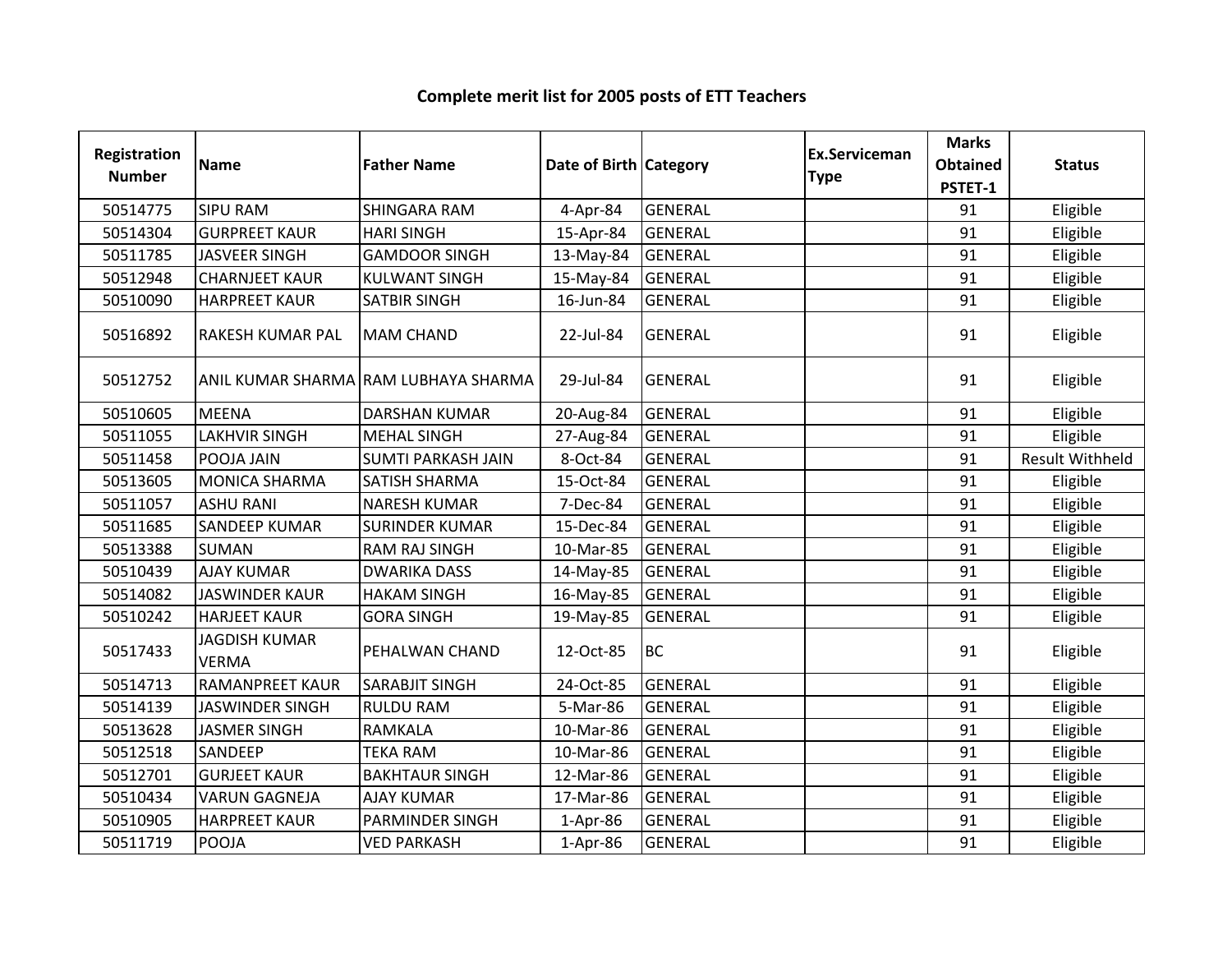| <b>Registration</b><br><b>Number</b> | <b>Name</b>                          | <b>Father Name</b>                    | Date of Birth Category |                     | <b>Ex.Serviceman</b><br><b>Type</b> | <b>Marks</b><br><b>Obtained</b><br>PSTET-1 | <b>Status</b>          |
|--------------------------------------|--------------------------------------|---------------------------------------|------------------------|---------------------|-------------------------------------|--------------------------------------------|------------------------|
| 50516013                             | <b>MEENA KUMARI</b>                  | <b>DEV RAJ</b>                        | 25-Apr-86              | <b>SC (R&amp;O)</b> |                                     | 91                                         | <b>Result Withheld</b> |
| 50512790                             | <b>TARANJEET SINGH</b>               | <b>SUKHWINDER SINGH</b>               | 4-May-86               | <b>GENERAL</b>      |                                     | 91                                         | Eligible               |
| 50515808                             | <b>RAMAN DEVI</b>                    | <b>LEKH RAJ</b>                       | 10-May-86              | <b>BC</b>           |                                     | 91                                         | Eligible               |
| 50510112                             | <b>MANMEET CHHABRA</b>               | <b>OM PARKASH</b>                     | 10-Jun-86              | <b>GENERAL</b>      |                                     | 91                                         | Eligible               |
| 50517108                             | <b>BHIM SAIN SONI</b>                | <b>RAM NIWAS SONI</b>                 | 19-Jul-86              | <b>BC</b>           |                                     | 91                                         | Eligible               |
| 50512709                             | <b>GURDEEP KAUR</b>                  | PARAMJIT SINGH                        | 27-Jul-86              | <b>GENERAL</b>      |                                     | 91                                         | Eligible               |
| 50510901                             | <b>RISHI PAL</b>                     | <b>RAM RATTAN</b>                     | 5-Aug-86               | <b>GENERAL</b>      |                                     | 91                                         | Eligible               |
| 50511416                             | <b>PARGAT SINGH</b>                  | <b>SUKHMANDER SINGH</b>               | 12-Aug-86              | <b>GENERAL</b>      |                                     | 91                                         | Eligible               |
| 50516625                             | <b>RAJWANT KAUR</b>                  | <b>GURMIT SINGH</b>                   | 1-Sep-86               | <b>GENERAL</b>      |                                     | 91                                         | Eligible               |
| 50514650                             | <b>VIBHA BHARDWAJ</b>                | <b>VISHWA MITTER</b>                  | 26-Sep-86              | <b>GENERAL</b>      |                                     | 91                                         | Eligible               |
| 50511753                             | PANKAJ PATHAK                        | <b>SUBHASH CHANDER</b>                | 11-Dec-86              | <b>GENERAL</b>      |                                     | 91                                         | Eligible               |
| 50513089                             | <b>DEEPAK KUMAR</b><br><b>MITTAL</b> | <b>DARSHAN KUMAR</b><br><b>MITTAL</b> | 13-Dec-86              | <b>GENERAL</b>      |                                     | 91                                         | Eligible               |
| 50511659                             | <b>SUNIL KUMAR</b>                   | <b>BALJINDER KUMAR</b>                | 31-Dec-86              | <b>GENERAL</b>      |                                     | 91                                         | Eligible               |
| 50511014                             | <b>ROHIT KUMAR</b>                   | <b>SURINDER KUMAR</b>                 | 15-Jan-87              | <b>GENERAL</b>      |                                     | 91                                         | Eligible               |
| 50512854                             | <b>MEENU</b>                         | YASH PAL                              | 5-Feb-87               | <b>GENERAL</b>      |                                     | 91                                         | <b>Result Withheld</b> |
| 50515221                             | <b>NEHA RANI</b>                     | <b>MOHINDER PAUL</b>                  | 5-Mar-87               | <b>GENERAL</b>      |                                     | 91                                         | Eligible               |
| 50516077                             | <b>GURSANGEET SINGH</b>              | <b>DARSHAN SINGH</b>                  | 14-May-87              | <b>GENERAL</b>      |                                     | 91                                         | <b>Result Withheld</b> |
| 50515228                             | <b>AMANPREET KAUR</b>                | <b>BALDEV SINGH</b>                   | 22-Jun-87              | <b>GENERAL</b>      |                                     | 91                                         | Eligible               |
| 50516267                             | <b>GAGAN PREET KAUR</b>              | <b>HARDEEP SINGH</b>                  | 25-Jun-87              | <b>GENERAL</b>      |                                     | 91                                         | <b>Result Withheld</b> |
| 50512496                             | <b>SAPNA</b>                         | <b>ROSHAN LAL</b>                     | 23-Jul-87              | <b>GENERAL</b>      |                                     | 91                                         | Eligible               |
| 50510213                             | <b>VIPAN KUMAR</b>                   | <b>BHAGWAN DASS</b>                   | 29-Jul-87              | <b>GENERAL</b>      |                                     | 91                                         | Eligible               |
| 50515672                             | <b>SHARANJIT KAUR</b>                | <b>KULWANT SINGH</b>                  | 30-Aug-87              | <b>GENERAL</b>      |                                     | 91                                         | Eligible               |
| 50510594                             | <b>JIMMY</b>                         | <b>AMRIT PAL</b>                      | 5-Sep-87               | <b>GENERAL</b>      |                                     | 91                                         | Eligible               |
| 50512333                             | ANJU                                 | <b>MAHABIR SINGH</b>                  | 22-Sep-87              | <b>GENERAL</b>      |                                     | 91                                         | Eligible               |
| 50514932                             | UPMA SOOD                            | <b>SUNIL SOOD</b>                     | 25-Sep-87              | <b>GENERAL</b>      |                                     | 91                                         | Eligible               |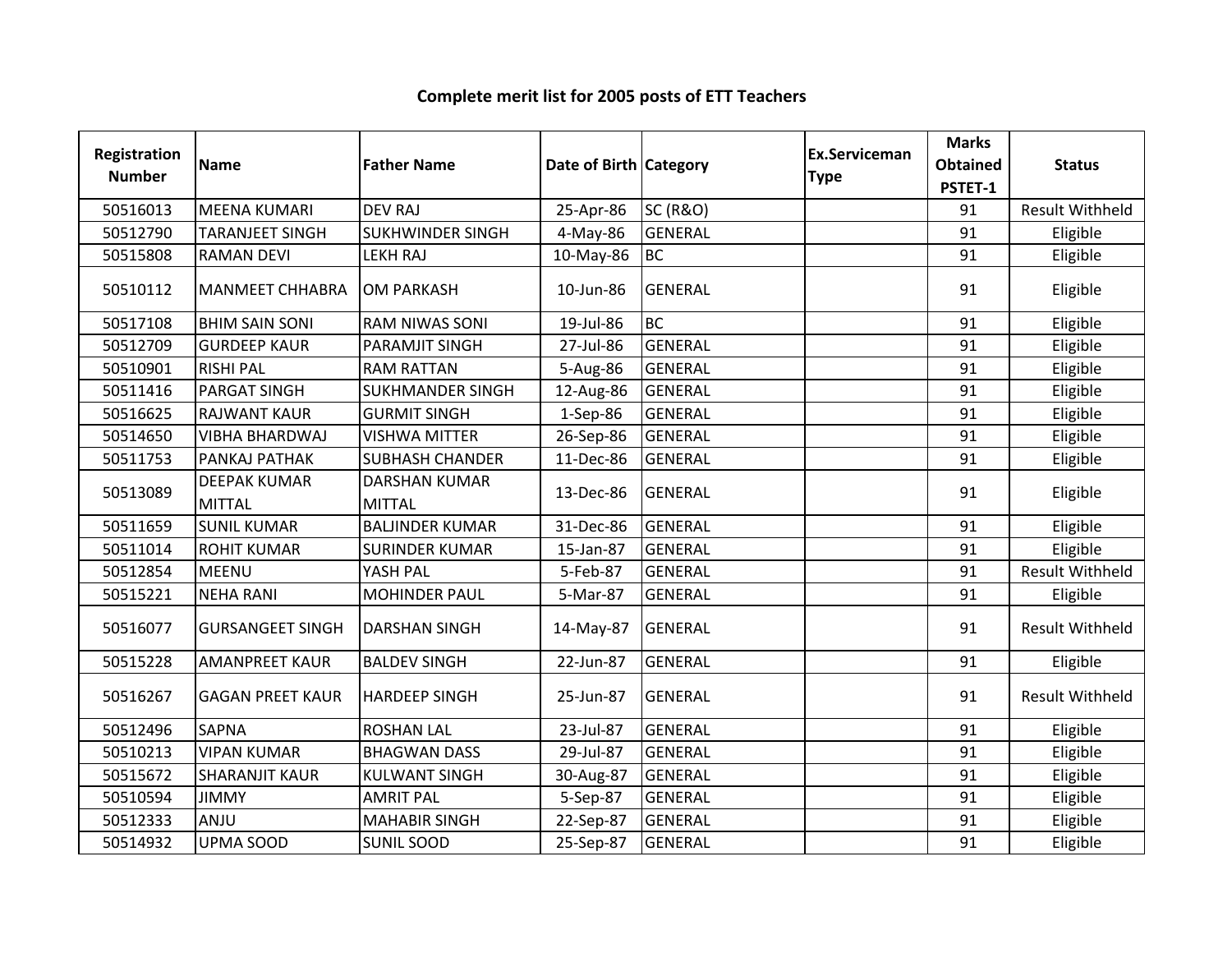| <b>Registration</b><br><b>Number</b> | <b>Name</b>              | <b>Father Name</b>                   | Date of Birth Category |                     | Ex.Serviceman<br><b>Type</b> | <b>Marks</b><br><b>Obtained</b><br>PSTET-1 | <b>Status</b>          |
|--------------------------------------|--------------------------|--------------------------------------|------------------------|---------------------|------------------------------|--------------------------------------------|------------------------|
| 50514796                             | POOJA VERMA              | <b>KAMAL KISHOR</b>                  | 28-Sep-87              | <b>GENERAL</b>      |                              | 91                                         | Eligible               |
| 50513148                             | <b>PARUL GUPTA</b>       | <b>NIRMAL KUMAR</b>                  | 29-Sep-87              | <b>GENERAL</b>      |                              | 91                                         | Eligible               |
| 50510305                             | <b>HARPREET SINGH</b>    | <b>BANT SINGH</b>                    | 30-Sep-87              | <b>GENERAL</b>      |                              | 91                                         | Eligible               |
| 50510050                             | <b>GURCHARAN SINGH</b>   | <b>GURMEET SINGH</b>                 | 3-Oct-87               | <b>SC (R&amp;O)</b> |                              | 91                                         | Eligible               |
| 50513004                             | <b>SHAVETA GIRDHAR</b>   | <b>SOHAN LAL</b>                     | 20-Nov-87              | <b>GENERAL</b>      |                              | 91                                         | Eligible               |
| 50514290                             | <b>MOHIT SHARMA</b>      | <b>SURINDER KUMAR</b>                | 12-Dec-87              | <b>GENERAL</b>      |                              | 91                                         | Eligible               |
| 50510499                             | <b>BINDU</b>             | <b>SURAJ BALI SINGH</b>              | 15-Dec-87              | <b>GENERAL</b>      |                              | 91                                         | Eligible               |
| 50511693                             | <b>SUMAN DEVI</b>        | <b>RAMSARUP</b>                      | $1$ -Jan-88            | <b>GENERAL</b>      |                              | 91                                         | Eligible               |
| 50510653                             | <b>GAGAN VOHRA</b>       | <b>KASTURI LAL VOHRA</b>             | 21-Jan-88              | <b>GENERAL</b>      |                              | 91                                         | Eligible               |
| 50512213                             | <b>JASKIRAN KAUR</b>     | <b>HARBANS SINGH</b>                 | 29-Jan-88              | <b>GENERAL</b>      |                              | 91                                         | Eligible               |
| 50512080                             | <b>NEHA</b>              | LATE SH ASHOK KUMAR<br><b>NARANG</b> | 5-Mar-88               | <b>GENERAL</b>      |                              | 91                                         | Eligible               |
| 50513206                             | RAJKUMARI                | <b>JASPAL</b>                        | 13-Mar-88              | <b>GENERAL</b>      |                              | 91                                         | Eligible               |
| 50514539                             | <b>RIMPI</b>             | <b>BANTA SINGH</b>                   | 7-Apr-88               | <b>GENERAL</b>      |                              | 91                                         | Eligible               |
| 50515568                             | <b>REKHA RANI</b>        | <b>BIHARI LAL</b>                    | 25-Apr-88              | <b>BC</b>           |                              | 91                                         | Eligible               |
| 50514494                             | <b>SUMIT KUMAR</b>       | <b>AMAR NATH</b>                     | 11-May-88              | <b>GENERAL</b>      |                              | 91                                         | Eligible               |
| 50511679                             | <b>PUNEET KUMAR</b>      | <b>SURESH KUMAR</b>                  | 19-Jul-88              | <b>GENERAL</b>      |                              | 91                                         | Eligible               |
| 50511560                             | <b>MANINDER KAUR</b>     | <b>WASSAN SINGH</b>                  | 8-Aug-88               | <b>GENERAL</b>      |                              | 91                                         | Eligible               |
| 50514795                             | <b>MANPREET KAUR</b>     | <b>GURNAM SINGH</b>                  | 4-Sep-88               | <b>GENERAL</b>      |                              | 91                                         | Eligible               |
| 50515138                             | <b>LOVEPREET KAUR</b>    | <b>BALRAJ SINGH</b>                  | 12-Sep-88              | GENERAL             |                              | 91                                         | Eligible               |
| 50513660                             | <b>AMITA</b>             | <b>KEWAL KRISHAN</b>                 | 6-Oct-88               | <b>GENERAL</b>      |                              | 91                                         | <b>Result Withheld</b> |
| 50516069                             | <b>SANJEEV KUMAR</b>     | <b>RISHI RAM</b>                     | 15-Oct-88              | <b>GENERAL</b>      |                              | 91                                         | Eligible               |
| 50511677                             | SONIA                    | <b>DINESH KUMAR</b>                  | 22-Oct-88              | <b>GENERAL</b>      |                              | 91                                         | <b>Result Withheld</b> |
| 50516486                             | <b>VARINDERPAL SINGH</b> | <b>JAGIR SINGH</b>                   | 27-Oct-88              | <b>GENERAL</b>      |                              | 91                                         | Eligible               |
| 50515393                             | <b>KANTA SHARMA</b>      | <b>ROOP LAL</b>                      | 4-Nov-88               | <b>GENERAL</b>      |                              | 91                                         | Eligible               |
| 50510970                             | <b>GURVEER KAUR</b>      | <b>LAKHA SINGH</b>                   | 10-Nov-88              | <b>GENERAL</b>      |                              | 91                                         | Eligible               |
| 50513113                             | <b>GURPREET KAUR</b>     | <b>PARMINDER SINGH</b>               | 18-Nov-88              | <b>GENERAL</b>      |                              | 91                                         | Eligible               |
| 50511966                             | <b>MANPREET KAUR</b>     | <b>GURSEWAK SINGH</b>                | 4-Dec-88               | <b>GENERAL</b>      |                              | 91                                         | Eligible               |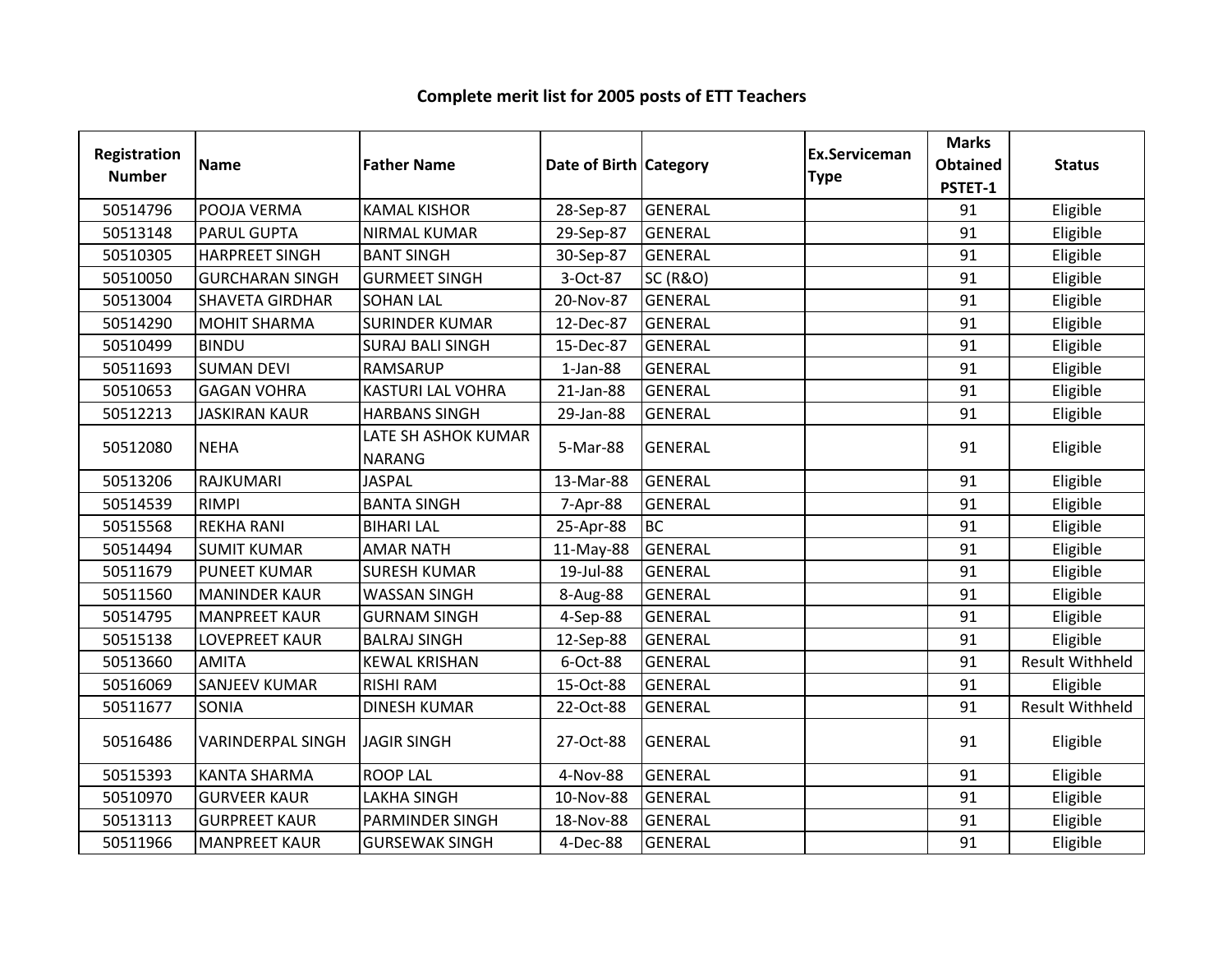| Registration<br><b>Number</b> | <b>Name</b>           | <b>Father Name</b>          | Date of Birth Category |                                   | Ex.Serviceman<br><b>Type</b> | <b>Marks</b><br><b>Obtained</b><br>PSTET-1 | <b>Status</b>          |
|-------------------------------|-----------------------|-----------------------------|------------------------|-----------------------------------|------------------------------|--------------------------------------------|------------------------|
| 50515268                      | <b>MANJEET SINGH</b>  | <b>GURJANT SINGH</b>        | 12-Dec-88              | <b>GENERAL</b>                    |                              | 91                                         | Eligible               |
| 50513768                      | <b>BHANU BALA</b>     | <b>SHANTI SAWROOP</b>       | 13-Jan-89              | <b>BC</b>                         |                              | 91                                         | Eligible               |
| 50512874                      | <b>BHANU BALA</b>     | <b>SHANTI SAWROOP</b>       | 13-Jan-89              | <b>GENERAL</b>                    |                              | 91                                         | Eligible               |
| 50512923                      | <b>SURINDER SINGH</b> | <b>CHATTAR SINGH</b>        | 16-Feb-89              | <b>GENERAL</b>                    |                              | 91                                         | Eligible               |
| 50512466                      | <b>RUPALI ARORA</b>   | <b>RAJ KUMAR</b>            | 27-Feb-89              | <b>GENERAL</b>                    |                              | 91                                         | Eligible               |
| 50514335                      | <b>HARPREET SINGH</b> | <b>BALDEV SINGH</b>         | 15-Mar-89              | <b>GENERAL</b>                    |                              | 91                                         | Eligible               |
| 50513873                      | <b>TARAN KUMAR</b>    | <b>KEWAL KRISHAN</b>        | 26-Mar-89              | <b>GENERAL</b>                    |                              | 91                                         | Eligible               |
| 50512252                      | <b>DEEPALI</b>        | <b>MANOHAR LAL</b>          | 5-Apr-89               | <b>GENERAL</b>                    |                              | 91                                         | Eligible               |
| 50511965                      | <b>GUNDEEP KAUR</b>   | <b>JAGDEV SINGH</b>         | 10-May-89              | <b>GENERAL</b>                    |                              | 91                                         | Eligible               |
| 50511028                      | SATINDERJEET KAUR     | <b>JAGAT SINGH</b>          | 25-May-89              | <b>EX.SERVICEMAN</b><br>(GENERAL) | <b>DEPENDENT</b>             | 91                                         | Eligible               |
| 50511301                      | POOJA RANI            | <b>SUDESH KUMAR</b>         | 13-Jun-89              | <b>GENERAL</b>                    |                              | 91                                         | Eligible               |
| 50510642                      | <b>MANJEET SINGH</b>  | <b>DILBAG SINGH</b>         | 20-Jun-89              | <b>GENERAL</b>                    |                              | 91                                         | Eligible               |
| 50514458                      | <b>KULDEEP KAUR</b>   | <b>JARNAIL SINGH</b>        | 11-Jul-89              | <b>GENERAL</b>                    |                              | 91                                         | Eligible               |
| 50511232                      | <b>RAJVIR KAUR</b>    | <b>BALDEV SINGH</b>         | 10-Aug-89              | <b>GENERAL</b>                    |                              | 91                                         | Eligible               |
| 50513995                      | PRIYA SHARMA          | ASHWANI KUMAR               | 12-Aug-89              | <b>GENERAL</b>                    |                              | 91                                         | Eligible               |
| 50514141                      | <b>GEETIKA RANI</b>   | <b>KRISHAN KUMAR</b>        | 15-Aug-89              | <b>GENERAL</b>                    |                              | 91                                         | Eligible               |
| 50513165                      | <b>MONIKA RANI</b>    | <b>VIJAY KUMAR</b>          | 16-Aug-89              | <b>GENERAL</b>                    |                              | 91                                         | Eligible               |
| 50511501                      | PARWINDER SINGH       | <b>GURCHARAN SINGH</b>      | 21-Aug-89              | <b>GENERAL</b>                    |                              | 91                                         | Eligible               |
| 50513191                      | <b>MAMTA</b>          | <b>HIRA LAL</b>             | 29-Aug-89              | <b>GENERAL</b>                    |                              | 91                                         | Eligible               |
| 50513618                      | <b>NEHA SETIA</b>     | <b>ASHOK SETIA</b>          | 30-Aug-89              | <b>GENERAL</b>                    |                              | 91                                         | Eligible               |
| 50510400                      | <b>MONIKA MAHAJAN</b> | <b>SANTOKH RAJ</b>          | 7-Sep-89               | <b>GENERAL</b>                    |                              | 91                                         | Eligible               |
| 50511897                      | <b>AMITA</b>          | <b>TIKA RAM</b>             | 17-Sep-89              | <b>GENERAL</b>                    |                              | 91                                         | Eligible               |
| 50516031                      | <b>AMIT SETHI</b>     | <b>SUBASH CHANDER SETHI</b> | 17-Sep-89              | <b>GENERAL</b>                    |                              | 91                                         | Eligible               |
| 50516292                      | <b>HEMANT SHARMA</b>  | <b>SHASHI SHARMA</b>        | 22-Oct-89              | <b>GENERAL</b>                    |                              | 91                                         | Eligible               |
| 50514785                      | <b>MONIKA SHARMA</b>  | PARDEEP KUMAR<br>SHARMA     | 16-Nov-89              | <b>GENERAL</b>                    |                              | 91                                         | <b>Result Withheld</b> |
| 50513013                      | <b>GURDEEP KAUR</b>   | <b>NAHAR SINGH</b>          | 18-Nov-89              | <b>GENERAL</b>                    |                              | 91                                         | Eligible               |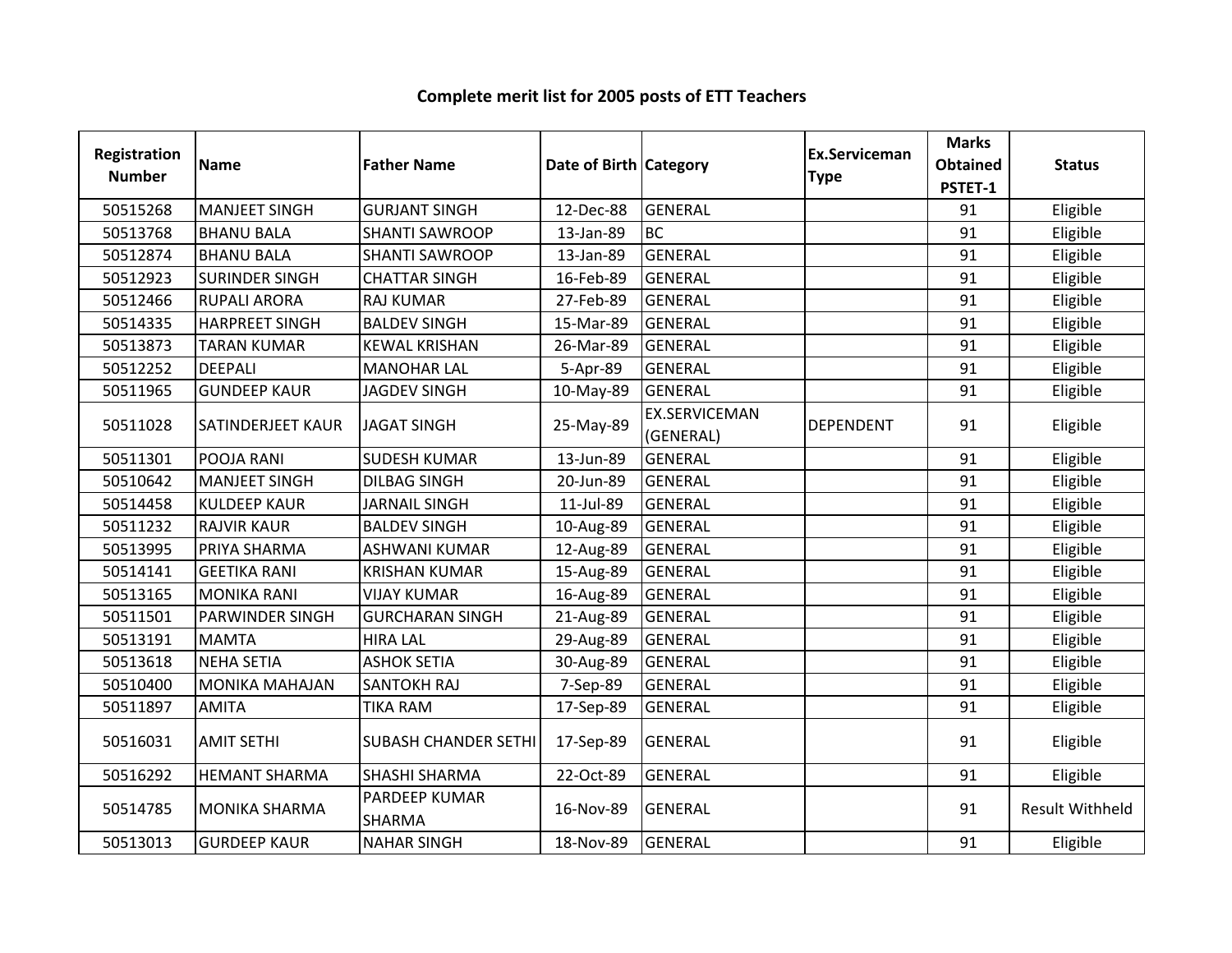| Registration<br><b>Number</b> | Name                          | <b>Father Name</b>        | Date of Birth Category |                | <b>Ex.Serviceman</b><br><b>Type</b> | <b>Marks</b><br><b>Obtained</b><br>PSTET-1 | <b>Status</b>          |
|-------------------------------|-------------------------------|---------------------------|------------------------|----------------|-------------------------------------|--------------------------------------------|------------------------|
| 50513800                      | <b>NAVDEEP KAUR</b>           | <b>CHANAN SINGH</b>       | 20-Nov-89              | <b>GENERAL</b> |                                     | 91                                         | Eligible               |
| 50516178                      | <b>SONAM BALA</b>             | <b>DARSHAN KUMAR</b>      | 25-Nov-89              | <b>GENERAL</b> |                                     | 91                                         | Eligible               |
| 50510229                      | <b>SUMIKSHA MAHAJAN</b>       | <b>SURINDER MAHAJAN</b>   | 29-Dec-89              | <b>GENERAL</b> |                                     | 91                                         | Eligible               |
| 50513105                      | <b>SWINKY ARORA</b>           | <b>PARVEEN GROVER</b>     | 16-Jan-90              | <b>GENERAL</b> |                                     | 91                                         | Eligible               |
| 50510323                      | <b>GURPINDER KAUR</b>         | SUCHA SINGH               | 11-Mar-90              | <b>GENERAL</b> |                                     | 91                                         | Eligible               |
| 50511600                      | MUNISHA RANI<br><b>BANSAL</b> | <b>PAWAN KUMAR</b>        | 12-Jun-90              | <b>GENERAL</b> |                                     | 91                                         | Eligible               |
| 50510458                      | <b>RAJDEEP KAUR</b>           | <b>MOHAN SINGH</b>        | 23-Jun-90 GENERAL      |                |                                     | 91                                         | Result Withheld        |
| 50515604                      | <b>GURPREET SINGH</b>         | <b>GURDEV SINGH</b>       | 7-Jul-90               | <b>GENERAL</b> |                                     | 91                                         | <b>Result Withheld</b> |
| 50510075                      | <b>RAM CHANDER</b>            | <b>OM PRAKASH</b>         | 27-Aug-90              | <b>GENERAL</b> |                                     | 91                                         | <b>Result Withheld</b> |
| 50512384                      | <b>MANPREET KAUR</b>          | <b>HARINDER SINGH</b>     | 28-Sep-90              | <b>GENERAL</b> |                                     | 91                                         | Eligible               |
| 50510953                      | <b>MUKESH KUMAR</b>           | <b>SAGAN LAL</b>          | 30-Oct-90              | <b>GENERAL</b> |                                     | 91                                         | Eligible               |
| 50511787                      | <b>KULWINDER KAUR</b>         | <b>BAHADAR SINGH</b>      | 20-Nov-90              | <b>GENERAL</b> |                                     | 91                                         | Eligible               |
| 50510351                      | <b>RAMANDEEP KAUR</b>         | <b>SURINDER SINGH</b>     | 6-Dec-90               | <b>GENERAL</b> |                                     | 91                                         | <b>Result Withheld</b> |
| 50513868                      | <b>MEHAK RAHEJA</b>           | <b>SUSHIL KUMAR</b>       | 7-Dec-90               | <b>GENERAL</b> |                                     | 91                                         | Eligible               |
| 50510743                      | <b>MANJEET KAUR</b>           | <b>ROHI SINGH</b>         | $2-Jan-91$             | <b>GENERAL</b> |                                     | 91                                         | Eligible               |
| 50516065                      | <b>NISHA</b>                  | <b>SUBHASH CHANDER</b>    | 10-Feb-91              | <b>GENERAL</b> |                                     | 91                                         | Eligible               |
| 50514055                      | <b>DEEPAK KUMAR</b>           | RAMESH CHAND              | 18-Feb-91              | <b>GENERAL</b> |                                     | 91                                         | Eligible               |
| 50513046                      | <b>HARPREET KAUR</b>          | <b>KUBER SINGH</b>        | 24-Feb-91              | <b>GENERAL</b> |                                     | 91                                         | Eligible               |
| 50514041                      | POOJA RANI                    | <b>SATISH KUMAR</b>       | 4-Mar-91               | <b>GENERAL</b> |                                     | 91                                         | Eligible               |
| 50510449                      | <b>SILKY SHARMA</b>           | <b>ASHWANI KUMAR</b>      | 11-Mar-91              | <b>GENERAL</b> |                                     | 91                                         | Eligible               |
| 50515598                      | <b>RAVI</b>                   | <b>RAJ KUMAR</b>          | 20-Apr-91              | <b>BC</b>      |                                     | 91                                         | Eligible               |
| 50511099                      | <b>JASMEET KAUR</b>           | <b>GURMEET SINGH</b>      | 17-Jun-91              | <b>GENERAL</b> |                                     | 91                                         | Eligible               |
| 50513636                      | <b>SHILPA</b>                 | <b>RAMESH KUMAR</b>       | 10-Jul-91              | <b>GENERAL</b> |                                     | 91                                         | Eligible               |
| 50513977                      | <b>SHILPA RANI</b>            | <b>GULSHAN KUMAR</b>      | 1-Aug-91               | <b>GENERAL</b> |                                     | 91                                         | Eligible               |
| 50514622                      | <b>TWINKLE JOSHI</b>          | <b>BASANT KUMAR JOSHI</b> | 21-Aug-91              | <b>GENERAL</b> |                                     | 91                                         | Eligible               |
| 50514084                      | <b>PARRUL DEVI</b>            | <b>FHOL SINGH</b>         | 1-Sep-91               | <b>BC</b>      |                                     | 91                                         | <b>Result Withheld</b> |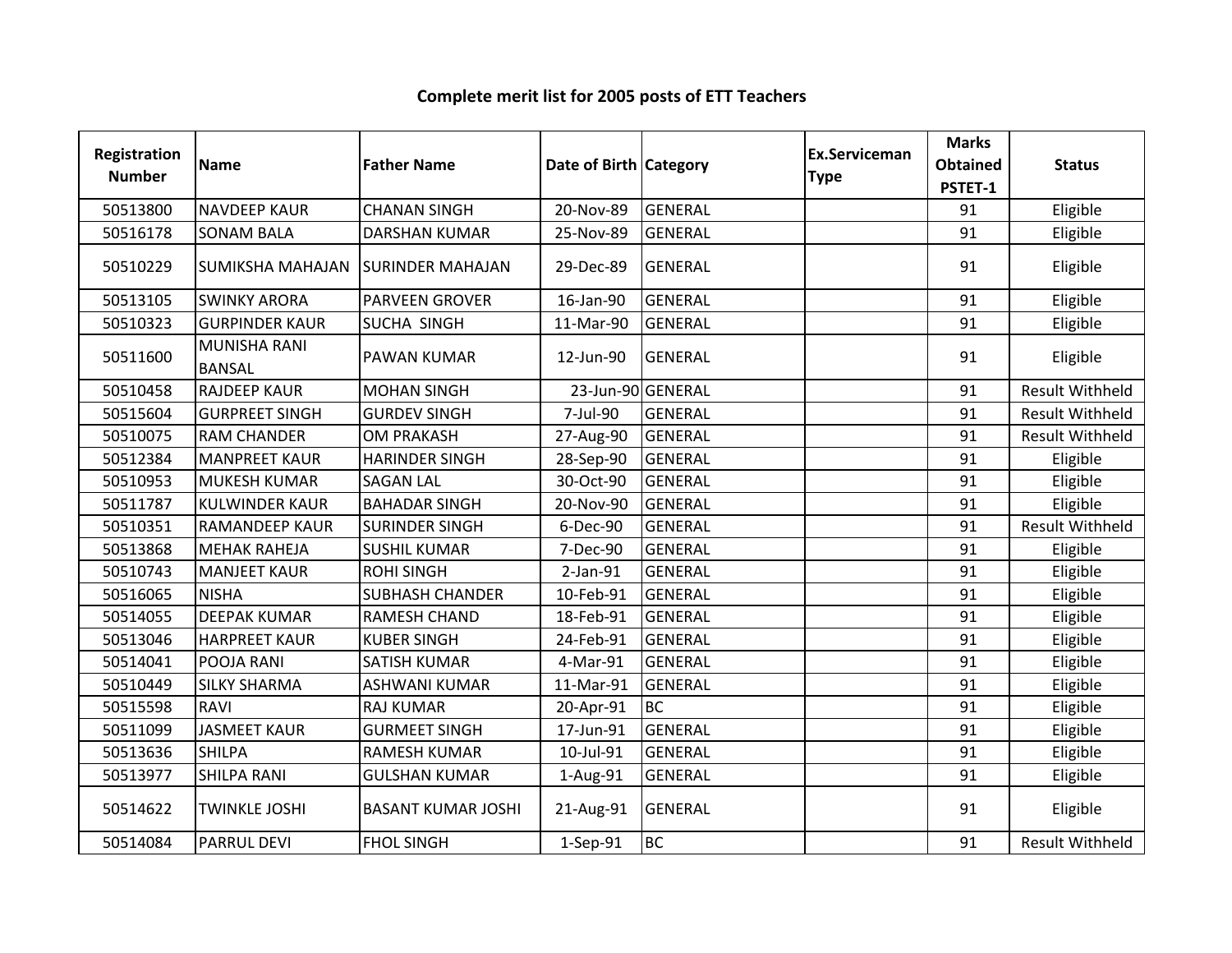| <b>Registration</b><br><b>Number</b> | <b>Name</b>            | <b>Father Name</b>      | Date of Birth Category |                     | <b>Ex.Serviceman</b><br><b>Type</b> | <b>Marks</b><br><b>Obtained</b><br>PSTET-1 | <b>Status</b>          |
|--------------------------------------|------------------------|-------------------------|------------------------|---------------------|-------------------------------------|--------------------------------------------|------------------------|
| 50513903                             | <b>NAVNEET KAUR</b>    | <b>BHUPINDER SINGH</b>  | 27-Sep-91              | <b>GENERAL</b>      |                                     | 91                                         | Eligible               |
| 50516570                             | <b>NAPINDER KAUR</b>   | <b>SURJIT SINGH</b>     | 6-Oct-91               | <b>GENERAL</b>      |                                     | 91                                         | Eligible               |
| 50511382                             | <b>NAVJOT KAUR</b>     | <b>SUKHWINDER SINGH</b> | 19-Oct-91              | <b>GENERAL</b>      |                                     | 91                                         | Eligible               |
| 50514210                             | SHABNAM                | <b>RAJ KUMAR</b>        | 10-Nov-91              | <b>GENERAL</b>      |                                     | 91                                         | Eligible               |
| 50514537                             | <b>RAMANJEET KAUR</b>  | <b>AMARJEET SINGH</b>   | 15-Nov-91              | <b>GENERAL</b>      |                                     | 91                                         | Eligible               |
| 50512879                             | PARAMJEET KAUR         | <b>BALVEER SINGH</b>    | 28-Nov-91              | <b>GENERAL</b>      |                                     | 91                                         | Eligible               |
| 50514089                             | SIMMI WADHWA           | <b>JAGDISH KUMAR</b>    | 3-Dec-91               | <b>GENERAL</b>      |                                     | 91                                         | Eligible               |
| 50514352                             | <b>AKANKSHA</b>        | <b>BALBIR SAINI</b>     | 3-Jan-92               | <b>GENERAL</b>      |                                     | 91                                         | <b>Result Withheld</b> |
| 50516785                             | <b>RAVNEET KAUR</b>    | <b>JAGIR SINGH</b>      | 11-Jan-92              | <b>GENERAL</b>      |                                     | 91                                         | Eligible               |
| 50514213                             | <b>MANINDER KAUR</b>   | <b>BALWANT SINGH</b>    | 21-Jan-92              | <b>GENERAL</b>      |                                     | 91                                         | Eligible               |
| 50513326                             | <b>DEEPIKA</b>         | RAJINDER KUMAR          | 10-Feb-92              | <b>GENERAL</b>      |                                     | 91                                         | Eligible               |
| 50510798                             | <b>TAMANA SACHDEVA</b> | <b>SUDHIR KUMAR</b>     | 2-Mar-92               | <b>GENERAL</b>      |                                     | 91                                         | Eligible               |
| 50511484                             | <b>HARPREET KAUR</b>   | <b>SUKHJINDER SINGH</b> | 9-Mar-92               | <b>GENERAL</b>      |                                     | 91                                         | Eligible               |
| 50514392                             | <b>SHARANJEET KOUR</b> | <b>GURMEL SINGH</b>     | 10-Mar-92              | <b>GENERAL</b>      |                                     | 91                                         | Eligible               |
| 50512965                             | <b>MEENA RANI</b>      | <b>MANGE RAM</b>        | 23-Mar-92              | <b>GENERAL</b>      |                                     | 91                                         | <b>Result Withheld</b> |
| 50510797                             | <b>MUKESH KUMAR</b>    | <b>RAMESH KUMAR</b>     | 26-Mar-92              | <b>GENERAL</b>      |                                     | 91                                         | Eligible               |
| 50513530                             | <b>RITU BALA</b>       | RAMPAL SHARMA           | 15-Apr-92              | <b>GENERAL</b>      |                                     | 91                                         | Eligible               |
| 50512692                             | YASH PAL               | <b>VIJAY SINGH</b>      | 5-May-92               | <b>GENERAL</b>      |                                     | 91                                         | Eligible               |
| 50513791                             | <b>RAJ KUMARI</b>      | <b>GURMEET RAM</b>      | 10-May-92              | <b>SC (R&amp;O)</b> |                                     | 91                                         | <b>Result Withheld</b> |
| 50514028                             | <b>ANAMIKA</b>         | <b>MUNSHI RAM</b>       | 14-Jun-92              | <b>GENERAL</b>      |                                     | 91                                         | <b>Result Withheld</b> |
| 50512415                             | <b>SANDEEP KUMAR</b>   | <b>RASHPAL KUMAR</b>    | 20-Jun-92              | <b>GENERAL</b>      |                                     | 91                                         | Eligible               |
| 50510999                             | <b>MANJINDER KAUR</b>  | <b>KARNAIL SINGH</b>    | 23-Jun-92              | <b>GENERAL</b>      |                                     | 91                                         | Eligible               |
| 50515422                             | <b>VIPAN KUMAR</b>     | <b>HARI CHAND</b>       | 30-Jun-92              | <b>BC</b>           |                                     | 91                                         | Eligible               |
| 50513110                             | <b>SUNNY KUMAR</b>     | <b>SURINDER KUMAR</b>   | 14-Jul-92              | <b>GENERAL</b>      |                                     | 91                                         | Eligible               |
| 50514186                             | <b>SUMANPREET KAUR</b> | <b>SWARAN KUMAR</b>     | 2-Sep-92               | <b>GENERAL</b>      |                                     | 91                                         | Eligible               |
| 50511364                             | SUMANJEET              | <b>GURDEEP SINGH</b>    | 2-Oct-92               | <b>GENERAL</b>      |                                     | 91                                         | Eligible               |
| 50510968                             | <b>LAKHVIR KAUR</b>    | <b>AMRITPAL SINGH</b>   | 1-Nov-92               | <b>GENERAL</b>      |                                     | 91                                         | Eligible               |
| 50512216                             | <b>TAPINDER KAUR</b>   | <b>BALRAJ SINGH</b>     | 1-Nov-92               | <b>GENERAL</b>      |                                     | 91                                         | <b>Result Withheld</b> |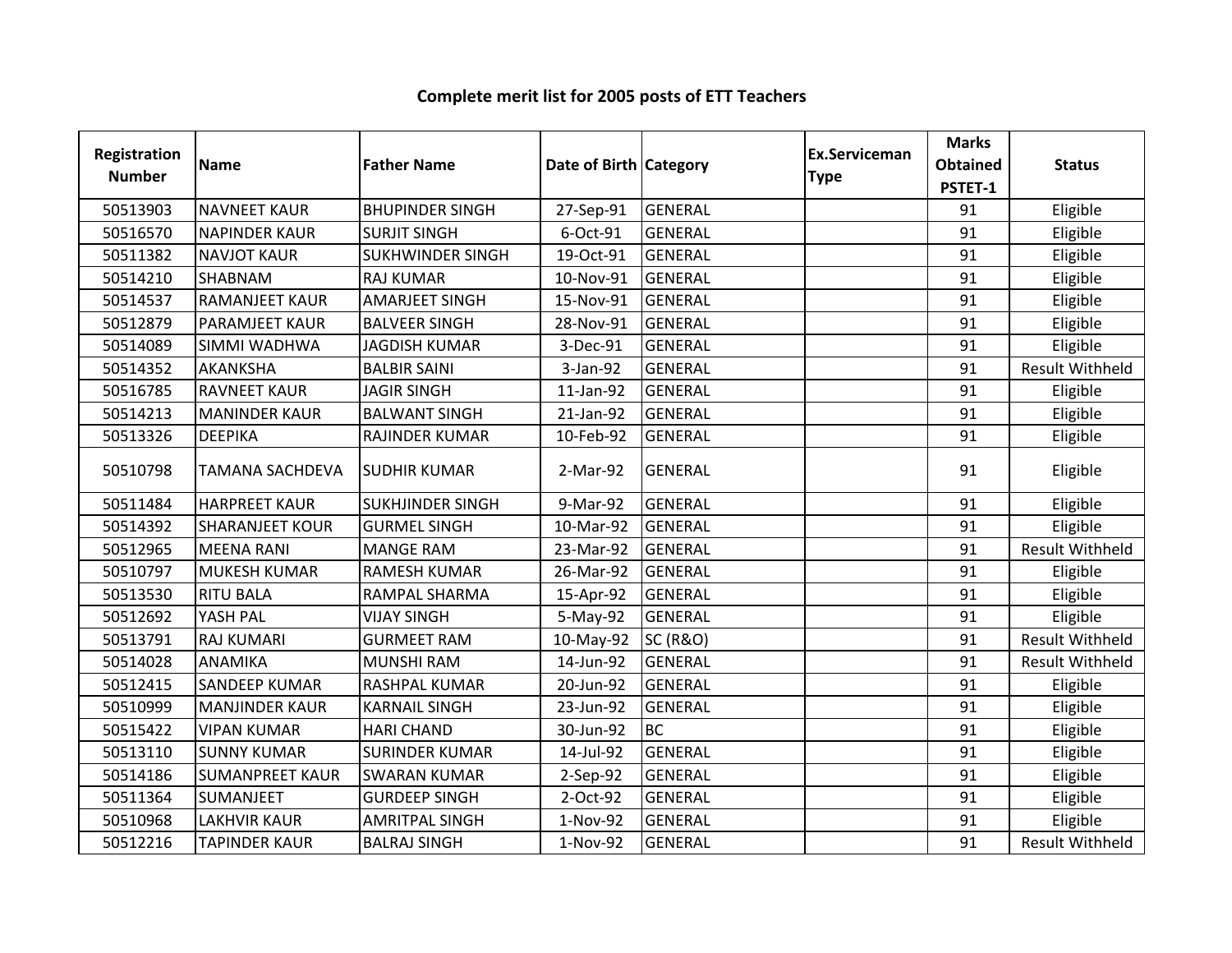| Registration<br><b>Number</b> | <b>Name</b>            | <b>Father Name</b>        | Date of Birth Category |                               | Ex.Serviceman<br><b>Type</b> | <b>Marks</b><br><b>Obtained</b><br>PSTET-1 | <b>Status</b> |
|-------------------------------|------------------------|---------------------------|------------------------|-------------------------------|------------------------------|--------------------------------------------|---------------|
| 50510929                      | <b>RUPINDER KAUR</b>   | <b>GURJANT SINGH</b>      | 4-Nov-92               | <b>GENERAL</b>                |                              | 91                                         | Eligible      |
| 50510280                      | <b>HARMANJOT SINGH</b> | <b>INDERJEET SINGH</b>    | 5-Nov-92               | <b>GENERAL</b>                |                              | 91                                         | Eligible      |
| 50511924                      | <b>RAMANDEEP KAUR</b>  | <b>DARSHAN SINGH</b>      | 6-Nov-92               | <b>GENERAL</b>                |                              | 91                                         | Eligible      |
| 50516509                      | <b>GURVEER SINGH</b>   | <b>DARBARA SINGH</b>      | 7-Nov-92               | <b>GENERAL</b>                |                              | 91                                         | Eligible      |
| 50517418                      | JYOTI MANCHANDA        | <b>MOHINDER KUMAR</b>     | 5-Dec-92               | <b>GENERAL</b>                |                              | 91                                         | Eligible      |
| 50514324                      | <b>NAMRITA</b>         | PARSHOTAM KUMAR           | 20-Dec-92              | <b>GENERAL</b>                |                              | 91                                         | Eligible      |
| 50514681                      | <b>KALA SINGH</b>      | <b>AMARJEET SINGH</b>     | $1-Jan-93$             | <b>GENERAL</b>                |                              | 91                                         | Eligible      |
|                               | 50516871 REENA RANI    | <b>LAL SINGH</b>          |                        | 2-Jan-93 SC (R&O)             |                              | 91                                         | Eligible      |
| 50510860                      | <b>GAGANPREET KAUR</b> | <b>GURLAL SINGH</b>       | 2-Feb-93               | <b>GENERAL</b>                |                              | 91                                         | Eligible      |
| 50515720                      | <b>RUPINDER KAUR</b>   | <b>MANJEET SINGH</b>      | 12-Feb-93              | <b>BC</b>                     |                              | 91                                         | Eligible      |
| 50513054                      | PARWINDER KAUR         | <b>JASPAL SINGH</b>       | 17-Feb-93              | <b>GENERAL</b>                |                              | 91                                         | Eligible      |
| 50515804                      | <b>SWARNJEET KAUR</b>  | <b>SHARMA SINGH</b>       | 21-Feb-93              | <b>SC (R&amp;O)</b>           |                              | 91                                         | Eligible      |
| 50512443                      | <b>NAVDEEP KAUR</b>    | <b>BALOUR SINGH</b>       | 3-Mar-93               | <b>GENERAL</b>                |                              | 91                                         | Eligible      |
| 50511551                      | <b>BEANTPREET KAUR</b> | <b>DARSHAN SINGH</b>      | 10-Mar-93              | <b>GENERAL</b>                |                              | 91                                         | Eligible      |
| 50512653                      | <b>NEHA</b>            | <b>KAMLINDER KUMAR</b>    | 24-Mar-93              | <b>GENERAL</b>                |                              | 91                                         | Eligible      |
| 50514687                      | <b>SHEMPY BALA</b>     | <b>SURINDER KUMAR</b>     | 25-Mar-93              | <b>GENERAL</b>                |                              | 91                                         | Eligible      |
| 50514403                      | <b>DEEPIKA RANI</b>    | <b>TEK CHAND</b>          | 16-Apr-93              | <b>GENERAL</b>                |                              | 91                                         | Eligible      |
| 50513232                      | <b>HARPREET KAUR</b>   | <b>DARSHAN SINGH</b>      | 27-May-93              | <b>GENERAL</b>                |                              | 91                                         | Eligible      |
| 50510628                      | <b>JAGDIP SINGH</b>    | <b>BUTA SINGH</b>         | 8-Aug-93               | <b>GENERAL</b>                |                              | 91                                         | Eligible      |
| 50510119                      | <b>GOBIND RANI</b>     | <b>VIJAY KUMAR</b>        | 10-Aug-93              | <b>GENERAL</b>                |                              | 91                                         | Eligible      |
| 50511284                      | <b>JATINDER KAUR</b>   | <b>SUKHPAL SINGH</b>      | 10-Aug-93              | <b>GENERAL</b>                |                              | 91                                         | Eligible      |
| 50517261                      | SONIA                  | <b>AMARNATH</b>           | 12-Sep-93              | <b>SC (R&amp;O)</b>           |                              | 91                                         | Eligible      |
| 50512761                      | <b>ADITI SHARMA</b>    | <b>JIWAN KUMAR SHARMA</b> | 18-Oct-93              | <b>GENERAL</b>                |                              | 91                                         | Eligible      |
| 50510512                      | <b>JAIVEER SINGH</b>   | <b>AAD RAM</b>            | 29-Oct-93              | <b>HANDICAPED</b><br>(VISUAL) |                              | 91                                         | Eligible      |
| 50512715                      | <b>KOMAL MEHTA</b>     | RAGHUVANSH MEHTA          | 19-Nov-93              | <b>GENERAL</b>                |                              | 91                                         | Eligible      |
| 50515400                      | NEETIKA CHUGH          | <b>HARISH CHANDER</b>     | 23-Nov-93              | <b>GENERAL</b>                |                              | 91                                         | Eligible      |
| 50513759                      | <b>MANDEEP SINGH</b>   | <b>DARSHAN SINGH</b>      | 4-Feb-94               | <b>SC (R&amp;O)</b>           |                              | 91                                         | Eligible      |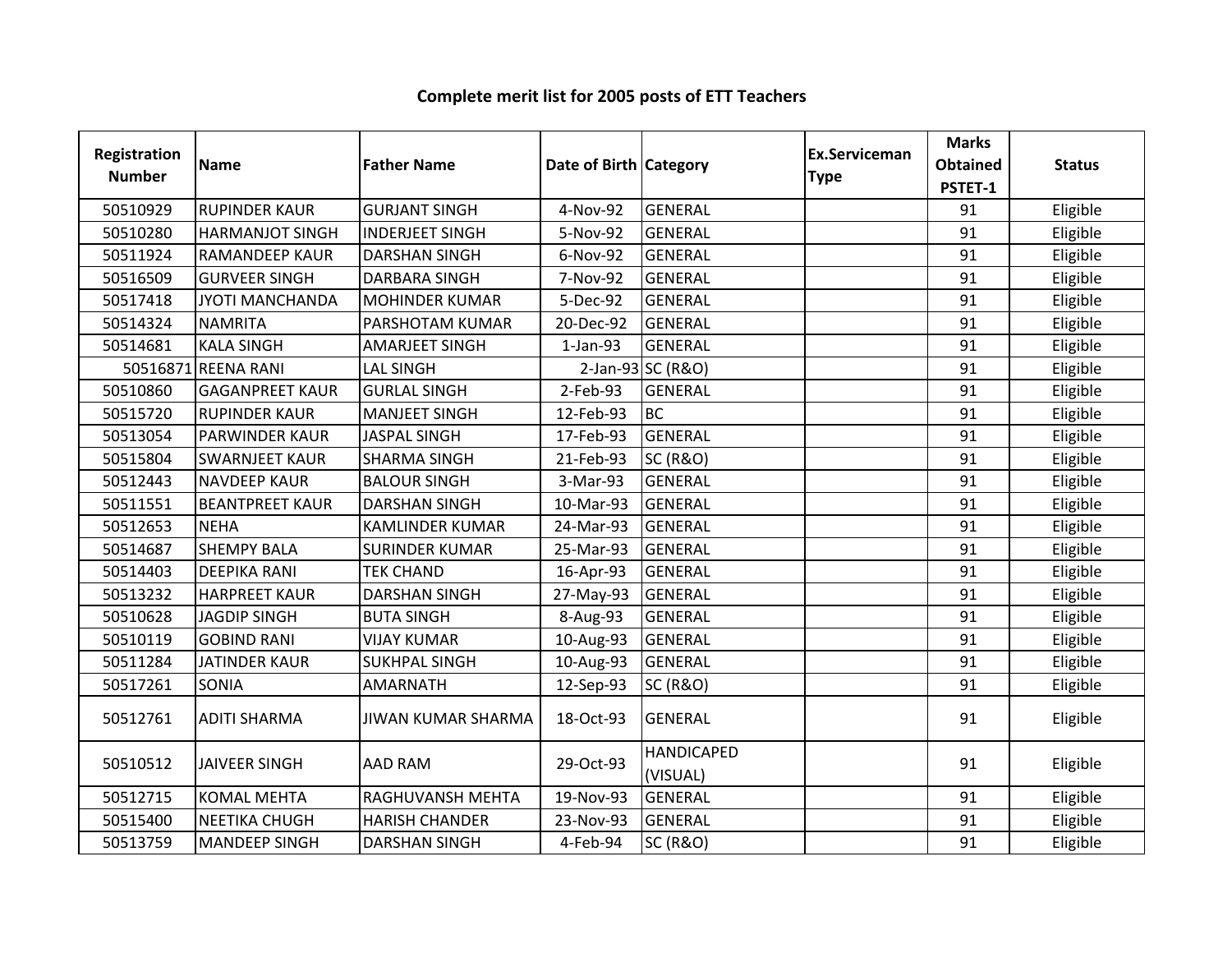| Registration<br><b>Number</b> | <b>Name</b>                            | <b>Father Name</b>       | Date of Birth Category |                     | Ex.Serviceman<br><b>Type</b> | <b>Marks</b><br><b>Obtained</b> | <b>Status</b>          |
|-------------------------------|----------------------------------------|--------------------------|------------------------|---------------------|------------------------------|---------------------------------|------------------------|
|                               |                                        |                          |                        |                     |                              | PSTET-1                         |                        |
| 50513981                      | <b>NEHA MALETHIA</b>                   | <b>BEG CHAND</b>         | 28-Apr-94              | <b>BC</b>           |                              | 91                              | Eligible               |
| 50511088                      | <b>SUKHVIR KAUR</b>                    | <b>RAJINDER SINGH</b>    | 1-Jul-94               | <b>GENERAL</b>      |                              | 91                              | Eligible               |
| 50511101                      | <b>SHUBHNEET KAUR</b><br><b>KAHLON</b> | <b>SUCHA SINGH</b>       | 7-Jul-94               | <b>GENERAL</b>      |                              | 91                              | Eligible               |
| 50512100                      | <b>NEETU BALA</b>                      | <b>ASHOK KUMAR</b>       | 11-Jul-94              | <b>GENERAL</b>      |                              | 91                              | Eligible               |
| 50511964                      | <b>MANDEEP SINGH</b>                   | <b>SUKHPAL SINGH</b>     | 23-Jul-94              | <b>GENERAL</b>      |                              | 91                              | Eligible               |
| 50513424                      | <b>KAUSHAL DEEP</b><br><b>SHARMA</b>   | DEEP CHAND SHARMA        | 5-Aug-94               | <b>GENERAL</b>      |                              | 91                              | Eligible               |
| 50516300                      | <b>ADITI CHALANA</b>                   | <b>BHUPENDER CHALANA</b> | 2-Oct-94               | <b>GENERAL</b>      |                              | 91                              | Eligible               |
| 50512502                      | <b>GARIMA DHURIA</b>                   | PAWAN KUMAR DHURIA       | 14-Oct-94              | <b>GENERAL</b>      |                              | 91                              | Eligible               |
| 50515406                      | <b>HARWINDER KAUR</b>                  | <b>KAWEL SINGH</b>       | 26-Oct-94              | <b>GENERAL</b>      |                              | 91                              | Eligible               |
| 50510322                      | <b>SIMRANJEET SINGH</b>                | <b>BHUPINDER SINGH</b>   | 28-Oct-94              | <b>GENERAL</b>      |                              | 91                              | Eligible               |
| 50510663                      | <b>MUNISH DUTT</b>                     | <b>RAKESH KUMAR</b>      | 10-Jan-95              | <b>GENERAL</b>      |                              | 91                              | Eligible               |
| 50512064                      | <b>KALPNA</b>                          | <b>PREM KUMAR</b>        | 27-Jan-95              | <b>GENERAL</b>      |                              | 91                              | Eligible               |
| 50510303                      | <b>UPINDER SINGH</b>                   | <b>GURDEEP SINGH</b>     | 4-Apr-95               | <b>GENERAL</b>      |                              | 91                              | <b>Result Withheld</b> |
| 50513095                      | <b>VIBHA</b>                           | PAWAN KUMAR              | 6-Apr-95               | <b>GENERAL</b>      |                              | 91                              | Eligible               |
| 50510324                      | <b>MANPREET KAUR</b>                   | <b>BALDEV SINGH</b>      | 28-Jun-95              | <b>SC (R&amp;O)</b> |                              | 91                              | Eligible               |
| 50511958                      | <b>GURMEET SINGH</b>                   | <b>BHAG SINGH</b>        | 29-Jun-95              | <b>GENERAL</b>      |                              | 91                              | Eligible               |
| 50511346                      | <b>SANDEEP KUMAR</b>                   | RAJINDER KUMAR           | 13-Jul-95              | <b>GENERAL</b>      |                              | 91                              | Eligible               |
| 50516499                      | <b>JASMEET KAUR</b>                    | <b>BHAGWAAN SINGH</b>    | 15-Aug-95              | <b>SC (R&amp;O)</b> |                              | 91                              | Result Withheld        |
| 50514389                      | <b>SARIKA</b>                          | <b>ASHOK KUMAR</b>       | 11-Sep-95              | <b>GENERAL</b>      |                              | 91                              | <b>Result Withheld</b> |
| 50512731                      | <b>PARDEEP KUMAR</b>                   | RADHEY RAM JAKHAR        | 13-Sep-95              | <b>GENERAL</b>      |                              | 91                              | Eligible               |
| 50515699                      | VINOD KUMAR YADAV JAGDISH RAM          |                          | 7-Oct-95               | <b>GENERAL</b>      |                              | 91                              | Eligible               |
| 50516125                      | <b>MANDEEP SINGH</b>                   | <b>HARDEEP SINGH</b>     | 9-Oct-95               | <b>GENERAL</b>      |                              | 91                              | Eligible               |
| 50516022                      | <b>OM PARKASH</b>                      | SATPAL                   | 2-Nov-95               | <b>BC</b>           |                              | 91                              | Eligible               |
| 50511702                      | <b>ASEEM MIDHA</b>                     | <b>KEWAL KRISHAN</b>     | 7-Nov-95               | <b>GENERAL</b>      |                              | 91                              | <b>Result Withheld</b> |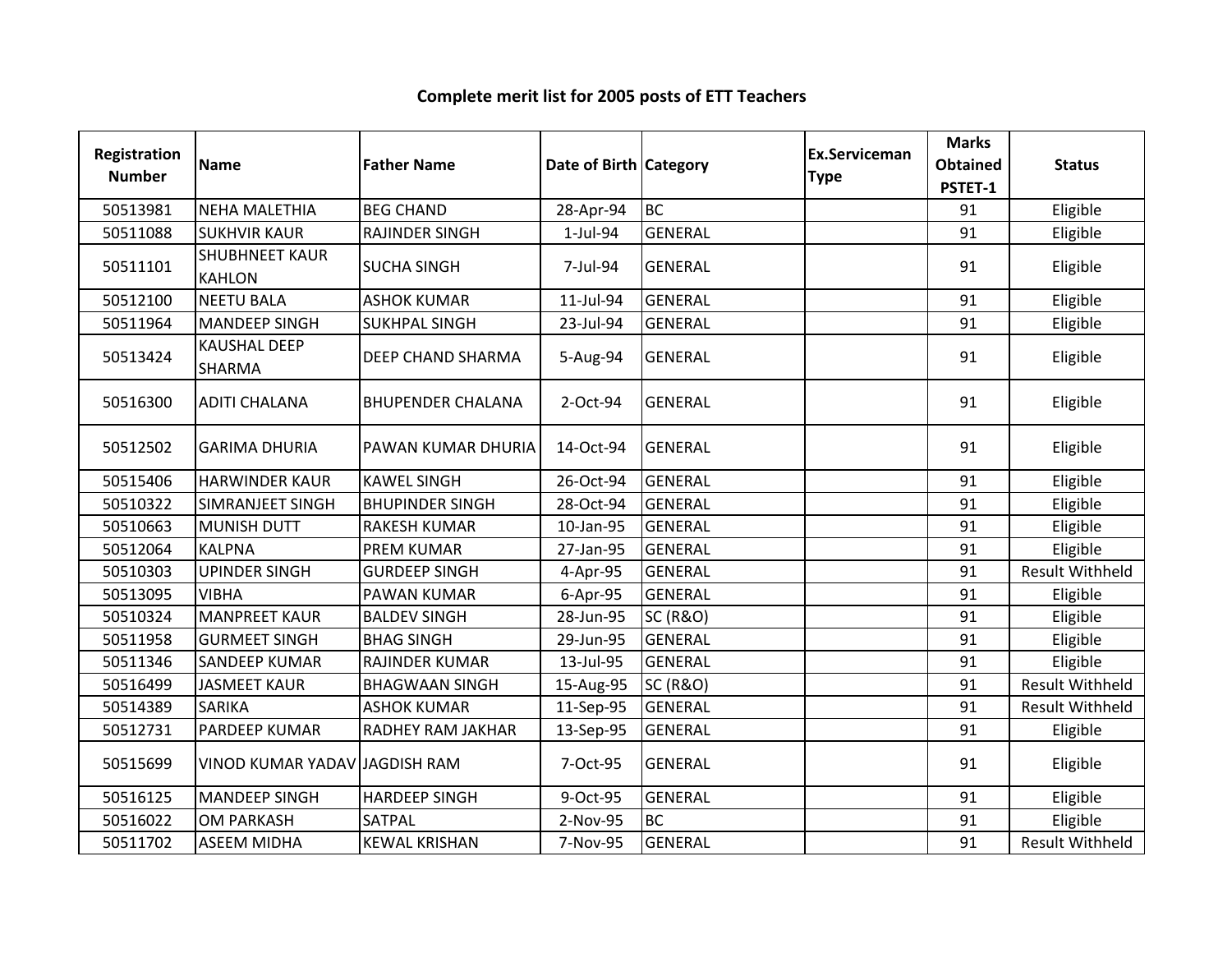#### Registration Numberion Name **Father Name Access Contract Category** Ex.Serviceman Category **Ex.Serviceman** Serviceman Marks<br>
e Obtained<br>
PSTET-1 ed Status<br>1 <sup>50515695</sup> POONAM MUKESH KUMAR 21-Nov-95 GENERAL <sup>91</sup> Eligible <sup>50510354</sup> AJAY SHARMA MAHESH KUMAR 24-Jan-96 GENERAL <sup>91</sup> Eligible <sup>50514137</sup> AMRIK SINGH NAIB SINGH 23-Feb-96 GENERAL <sup>91</sup> Result Withheld<sup>50515662</sup> KOMAL RANI GANGA RAM 10-May-96 BC <sup>91</sup> Eligible 50513397 SUKHMEET KAUR SUKHWINDER SINGH 27-Aug-96 BC<br>50516208 SIMRANJEET KAUR GURMAIL SINGH 8-Sep-96 SC (M&B) 91 Result Withheld<br>91 Result Withheld <sup>50516208</sup> SIMRANJEET KAUR GURMAIL SINGH 8-Sep-96 SC (M&B) <sup>91</sup> Result Withheld<sup>50510689</sup> YASH SHARMA DEV DUTT 9-Oct-96 GENERAL <sup>91</sup> Eligible 50514506 RAJESH KUMAR SARDARI LAL 31-May-75 EX.SERVICEMAN (GENERAL) SELF <sup>90</sup> Eligible 50513103 |ARCHANA GUPTA | PARKASH CHAND | 31-Oct-76 | GENERAL | 190 | Result Withheld <sup>50515618</sup> NEELAM RANI INDERJIT 28-Mar-77EX.SERVICEMAN (GENERAL) SELF <sup>90</sup> Result Withheld <sup>50515690</sup> RAJ RANI PARKASH RAM 24-Oct-77 GENERAL <sup>90</sup> Result Withheld<sup>50516816</sup> SATPAL CHAND BALDEV KRISHAN 26-Feb-78 BC <sup>90</sup> Eligible <sup>50514535</sup> DAVINDER SINGH TARSEM SINGH 8-Oct-78EX.SERVICEMAN (GENERAL)section of the SELF (1990) Eligible<br>) 50513358 BALKAR SINGH RAM DYAL SINGH 26-Apr-79 GENERAL Julie 190 | Eligible <sup>50513710</sup> BALJIT KAUR SAINI MUKHTIAR SINGH SAINI 27-May-79 GENERAL <sup>90</sup> Eligible <sup>50512732</sup> KARAMJIT KAUR AMARJIT SINGH 12-Jun-79 GENERAL <sup>90</sup> Eligible <sup>50513999</sup> MANJEET KAUR SUHAVA SINGH 2-Jul-79 GENERAL <sup>90</sup> Eligible 50510699 PAWAN KUMAR SITAL RAM 1999 SC (R&O) REGISLO PAWAN KUMAR SITAL RAM 1999 PAWAN KUMAR SITAL RAM <sup>50511072</sup> KAVITA ARORA JUGAL KISHORE 7-Nov-79 GENERAL <sup>90</sup> Eligible <sup>50513140</sup> SEEMA GOYAL VIJAY KUMAR 15-Nov-79 GENERAL <sup>90</sup> Eligible <sup>50511223</sup> ANSHU CHAWLA RAM LAL CHAWLA 15-Nov-79 GENERAL <sup>90</sup> Eligible <sup>50511722</sup> NEENA GUPTA VIJAY KUMAR 25-Dec-79 GENERAL <sup>90</sup> Eligible 50515530 RAMANDEEP KAUR MOHINDER SINGH 15-Jan-80 GENERAL Julie 190 | Eligible <sup>50515115</sup> RENU KANSAL VIJAY KUMAR 22-Jan-80 GENERAL <sup>90</sup> Eligible <sup>50512354</sup> HARPREET SINGH PAVITAR SINGH 29-Mar-80 GENERAL <sup>90</sup> Eligible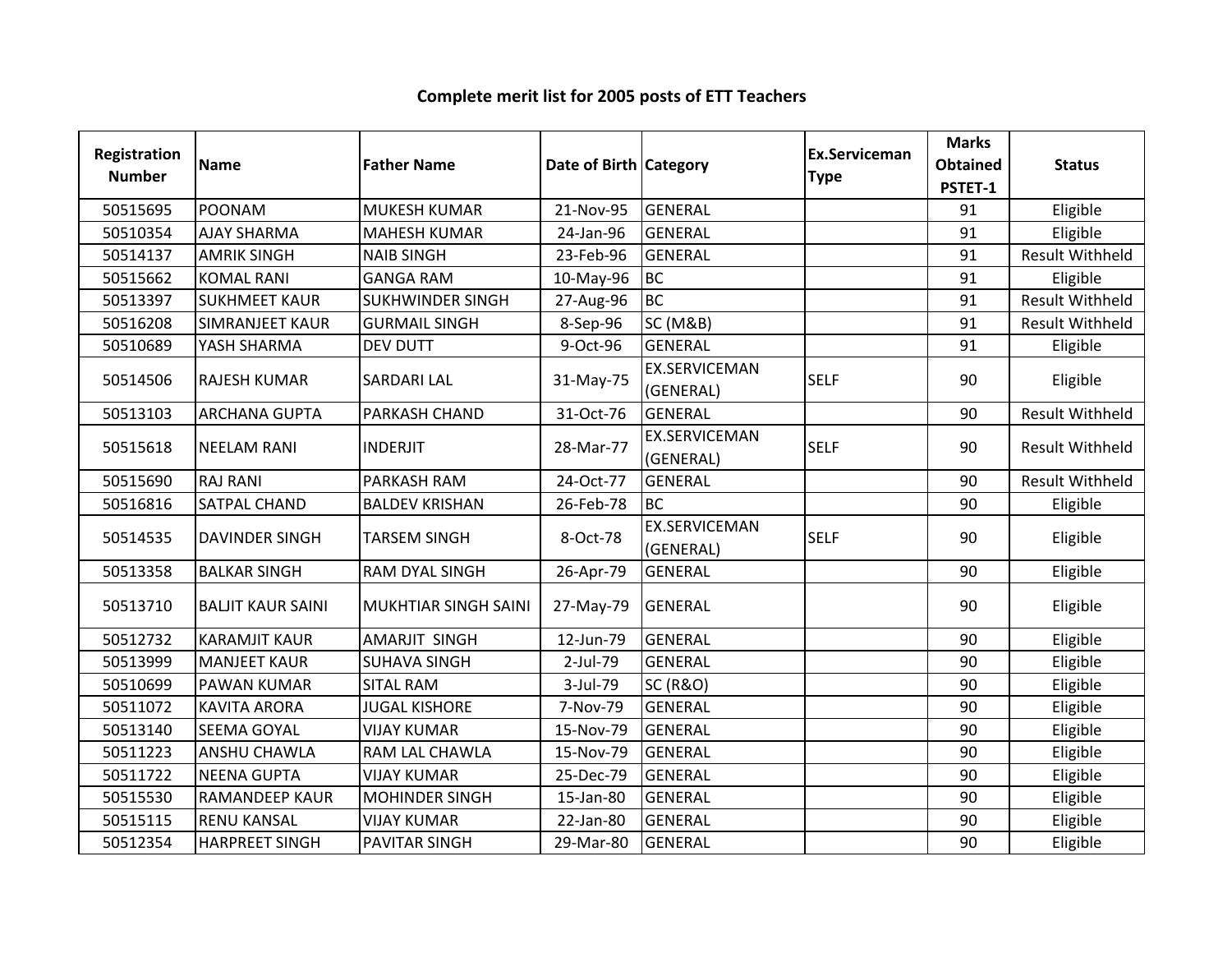#### Registration Numberion Name **Father Name Access Contract Category** Ex.Serviceman Category **Ex.Serviceman** Serviceman Marks<br>
e Obtained<br>
PSTET-1 ed Status<br>1 <sup>50513970</sup> KULJIT SINGH MANGWINDER SINGH 30-Apr-80 GENERAL <sup>90</sup> Eligible 50513107 SEWA SINGH BALDEV SINGH | 6-Jul-80 GENERAL | 90 | Eligible 50511139 |MEENU JANAK RAJ SAINI 12-Jul-80 |GENERAL 190 | Eligible <sup>50510814</sup> GAURAV KANT SATPAL KRISHAN MOHLA19-Jul-80 GENERAL 90 Eligible <sup>50512689</sup> PARAMJEET KAUR SURJEET SINGH 20-Jul-80 GENERAL <sup>90</sup> Eligible <sup>50510174</sup> SONIA THAKUR HARPAL SINGH 21-Mar-81 GENERAL <sup>90</sup> Result Withheld<sup>50510626</sup> KIRANJIT KAUR MOTA SINGH 31-Mar-81 GENERAL <sup>90</sup> Eligible <sup>50511143</sup> AJAIB SINGH JAGRAJ SINGH 16-Apr-81 GENERAL <sup>90</sup> Eligible 50515948 SAROJ BALA | ASHOK KUMAR | 5-May-81 BC EC BC Result Withheld<br>GENERAL 90 Eligible <sup>50513654</sup> SAROJ BALA ASHOK KUMAR 5-May-81 GENERAL <sup>90</sup> Eligible 50512374 SANTOSH DEVI AMI CHAND 20-Jun-81 GENERAL June 200 Research 190 Eligible 50513200 SANTOSH DEVI AMI CHAND 20-Jun-81 BC<br>50516906 KRISHAN LAL SAHI RAM 8-Jul-81 BC <sup>90</sup> Eligible <sup>50516906</sup> KRISHAN LAL SAHI RAM 8-Jul-81 BC <sup>90</sup> Eligible 50512028 SURINDER SINGH JAGTAR SINGH 12-Sep-81 GENERAL JUNION 190 | Eligible <sup>50512476</sup> KULJEET SINGH KULWANT SINGH 4-Feb-82 GENERAL <sup>90</sup> Eligible <sup>50512735</sup> KANCHAN ROOP CHAND 23-Feb-82 GENERAL <sup>90</sup> Eligible 50512851 |BHUPINDER SINGH |AJIT SINGH | 7-Mar-82 |GENERAL | 1999 | Eligible <sup>50514045</sup> NAGINDER KUMAR BALDEV RAJ 15-Mar-82 GENERAL <sup>90</sup> Eligible 50514639 SONIKA RANI ROSHAN LAL 190-Mar-82 GENERAL 1999 | Eligible <sup>50515565</sup> RAMANDEEP KAUR SATPAL SINGH 9-Apr-82 GENERAL <sup>90</sup> Eligible <sup>50510385</sup> AMANDEEP KUMAR BABU RAM 25-Apr-82 GENERAL <sup>90</sup> Eligible 50515449 SURINDER KAUR PARKASH SINGH 1-Jun-82 SC (R&O) Junil 1-Junil 1-Junil 1-Junil 1-Junil 1-Junil 1-Junil 1 50511734 MANDEEP KAUR PRITAM SINGH 12-Jun-82 GENERAL June 190 | Eligible 50510916SHIVKARAN JEET SINGHJUGRAJ SINGH 18-Jun-82 GENERAL 90 Eligible<br>H 50515468 RAM SINGH KEWAL SINGH 15-Jul-82 BC <sup>90</sup> Eligible <sup>50513325</sup> NEERU BALA DHARAMPAL GUPTA 5-Aug-82 GENERAL <sup>90</sup> Eligible 50511984 |AMANDEEP KAUR |KAUR SINGH | 12-Aug-82 |GENERAL | | | 90 | Eligible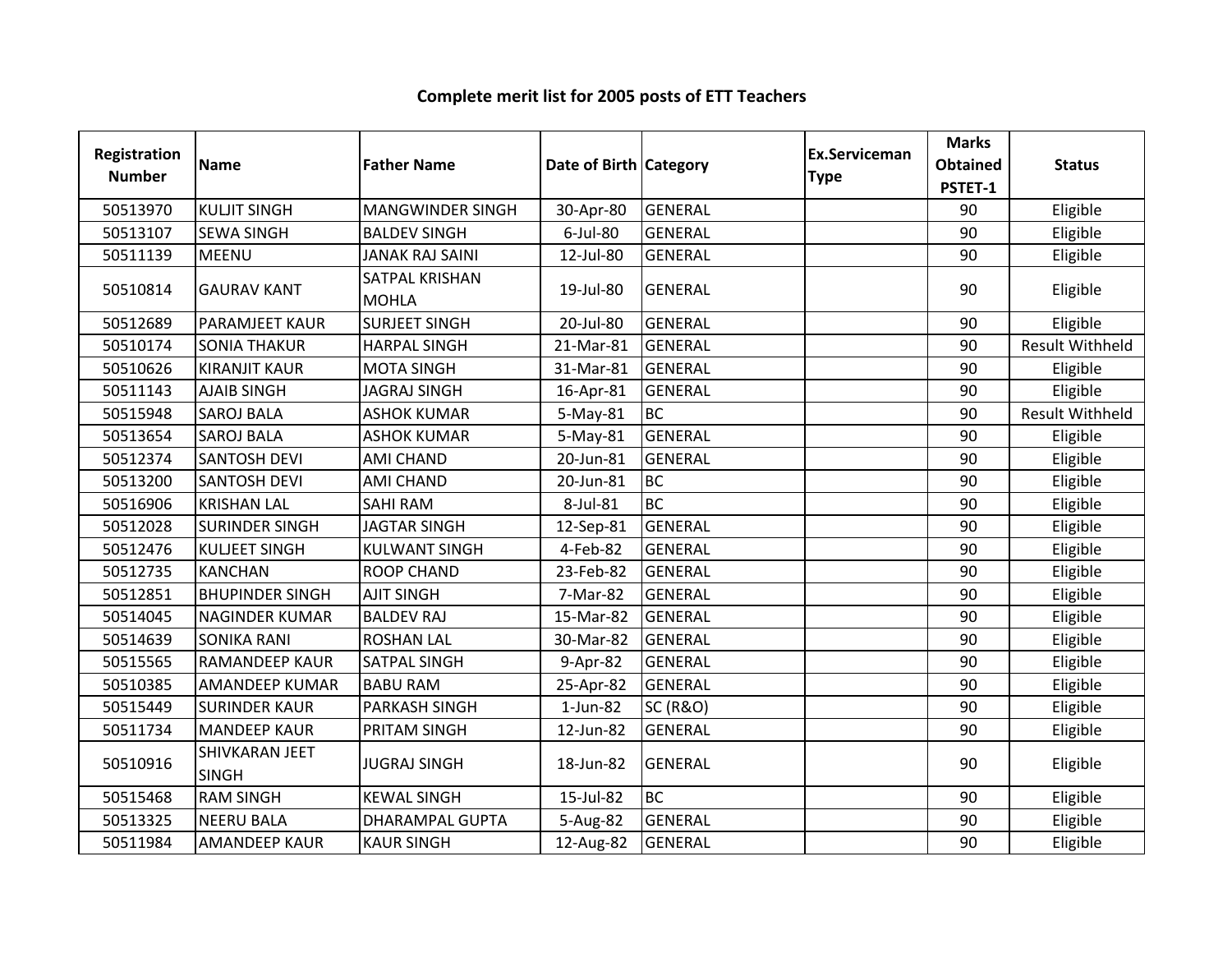| Registration<br><b>Number</b> | <b>Name</b>             | <b>Father Name</b>        | Date of Birth Category |                     | <b>Ex.Serviceman</b><br><b>Type</b> | <b>Marks</b><br><b>Obtained</b><br>PSTET-1 | <b>Status</b>          |
|-------------------------------|-------------------------|---------------------------|------------------------|---------------------|-------------------------------------|--------------------------------------------|------------------------|
| 50515970                      | <b>MANJIT SINGH</b>     | <b>BAJ SINGH</b>          | 3-Oct-82               | <b>BC</b>           |                                     | 90                                         | Eligible               |
| 50511974                      | <b>SUNITA RANI</b>      | <b>MOHAN LAL</b>          | 12-Oct-82              | <b>GENERAL</b>      |                                     | 90                                         | Eligible               |
| 50512024                      | <b>AMIT KUMAR</b>       | RAM AVTAR BANSAL          | 30-Oct-82              | <b>GENERAL</b>      |                                     | 90                                         | Eligible               |
| 50513776                      | <b>JASVIR SINGH</b>     | <b>BALDEV SINGH</b>       | 15-Dec-82              | <b>GENERAL</b>      |                                     | 90                                         | Eligible               |
| 50512364                      | <b>LAKHWINDER KAUR</b>  | <b>BALKAR SINGH</b>       | 18-Dec-82              | <b>GENERAL</b>      |                                     | 90                                         | Eligible               |
| 50516667                      | SANDHYA                 | <b>SATPAL NAIN</b>        | 22-Jan-83              | <b>GENERAL</b>      |                                     | 90                                         | Eligible               |
| 50516423                      | <b>MADHU GARG</b>       | <b>JIWAN RAM</b>          | 31-Jan-83              | <b>GENERAL</b>      |                                     | 90                                         | Eligible               |
| 50512392                      | <b>AARTI SOOD</b>       | ANIL KUMAR SOOD           | 31-Jan-83              | <b>GENERAL</b>      |                                     | 90                                         | Eligible               |
| 50515633                      | <b>TEK CHAND</b>        | <b>OM PARKASH</b>         | 1-Feb-83               | <b>GENERAL</b>      |                                     | 90                                         | Eligible               |
| 50511625                      | <b>SUKHJEEVAN SINGH</b> | <b>GURDEV SINGH</b>       | 15-Feb-83              | <b>GENERAL</b>      |                                     | 90                                         | Eligible               |
| 50514658                      | <b>SHIV KUMAR SINGH</b> | <b>PARAS NATH SINGH</b>   | 4-Mar-83               | <b>GENERAL</b>      |                                     | 90                                         | Eligible               |
| 50511158                      | <b>KULDEEP KUMAR</b>    | <b>VIJAY KUMAR</b>        | 30-Apr-83              | <b>GENERAL</b>      |                                     | 90                                         | Eligible               |
| 50515509                      | <b>GURWINDER SINGH</b>  | <b>CHHAJU SINGH</b>       | 10-Jun-83              | <b>BC</b>           |                                     | 90                                         | Eligible               |
| 50516217                      | <b>HARBANS KAUR</b>     | <b>BHAGWAN SINGH</b>      | 8-Jul-83               | <b>SC (R&amp;O)</b> |                                     | 90                                         | Eligible               |
| 50511811                      | <b>JASWINDER SINGH</b>  | <b>BUTA SINGH</b>         | 5-Sep-83               | <b>GENERAL</b>      |                                     | 90                                         | Eligible               |
| 50512883                      | <b>VARINDER KUMAR</b>   | <b>PAYARA LAL</b>         | 14-Sep-83              | <b>GENERAL</b>      |                                     | 90                                         | Eligible               |
| 50513380                      | <b>SOHAN SINGH</b>      | <b>BALWANT SINGH</b>      | 29-Sep-83              | <b>GENERAL</b>      |                                     | 90                                         | Eligible               |
| 50514120                      | <b>MONIKA</b>           | <b>RAMESH KUMAR</b>       | 1-Nov-83               | <b>GENERAL</b>      |                                     | 90                                         | Eligible               |
| 50512753                      | <b>BARINDER SINGH</b>   | <b>SUBA SINGH</b>         | 5-Nov-83               | <b>GENERAL</b>      |                                     | 90                                         | Eligible               |
| 50510115                      | REKHA CHOPRA            | <b>PIARA LAL</b>          | 14-Dec-83              | <b>GENERAL</b>      |                                     | 90                                         | <b>Result Withheld</b> |
| 50514758                      | <b>SHIKHA</b>           | RAJINDER KUMAR            | 23-Dec-83              | <b>GENERAL</b>      |                                     | 90                                         | Eligible               |
| 50513745                      | <b>PARMINDER KAUR</b>   | <b>KARNAIL SINGH</b>      | 15-Jan-84              | <b>GENERAL</b>      |                                     | 90                                         | Eligible               |
| 50514221                      | PALWINDER KAUR          | <b>NARINDER SINGH</b>     | 1-Feb-84               | <b>GENERAL</b>      |                                     | 90                                         | Eligible               |
| 50513928                      | <b>HOSHIAR SINGH</b>    | PREETAM SINGH             | 1-Feb-84               | <b>GENERAL</b>      |                                     | 90                                         | Eligible               |
| 50513522                      | PARM INDER SINGH        | <b>BALVIR SINGH</b>       | 13-Mar-84              | <b>GENERAL</b>      |                                     | 90                                         | Eligible               |
| 50512983                      | <b>SUKHMINDER KAUR</b>  | <b>AMAR SINGH</b>         | 25-Mar-84              | <b>GENERAL</b>      |                                     | 90                                         | Eligible               |
| 50513817                      | <b>SHILPA RANI</b>      | <b>VARINDER PAL GOYAL</b> | 10-Apr-84              | <b>GENERAL</b>      |                                     | 90                                         | Eligible               |
| 50511409                      | <b>DAMANJIT KAUR</b>    | RANA PARTAP SINGH         | 30-Apr-84              | <b>GENERAL</b>      |                                     | 90                                         | Eligible               |
| 50513810                      | <b>NAZAM SINGH</b>      | <b>BHURA SINGH</b>        | 15-May-84              | <b>GENERAL</b>      |                                     | 90                                         | Eligible               |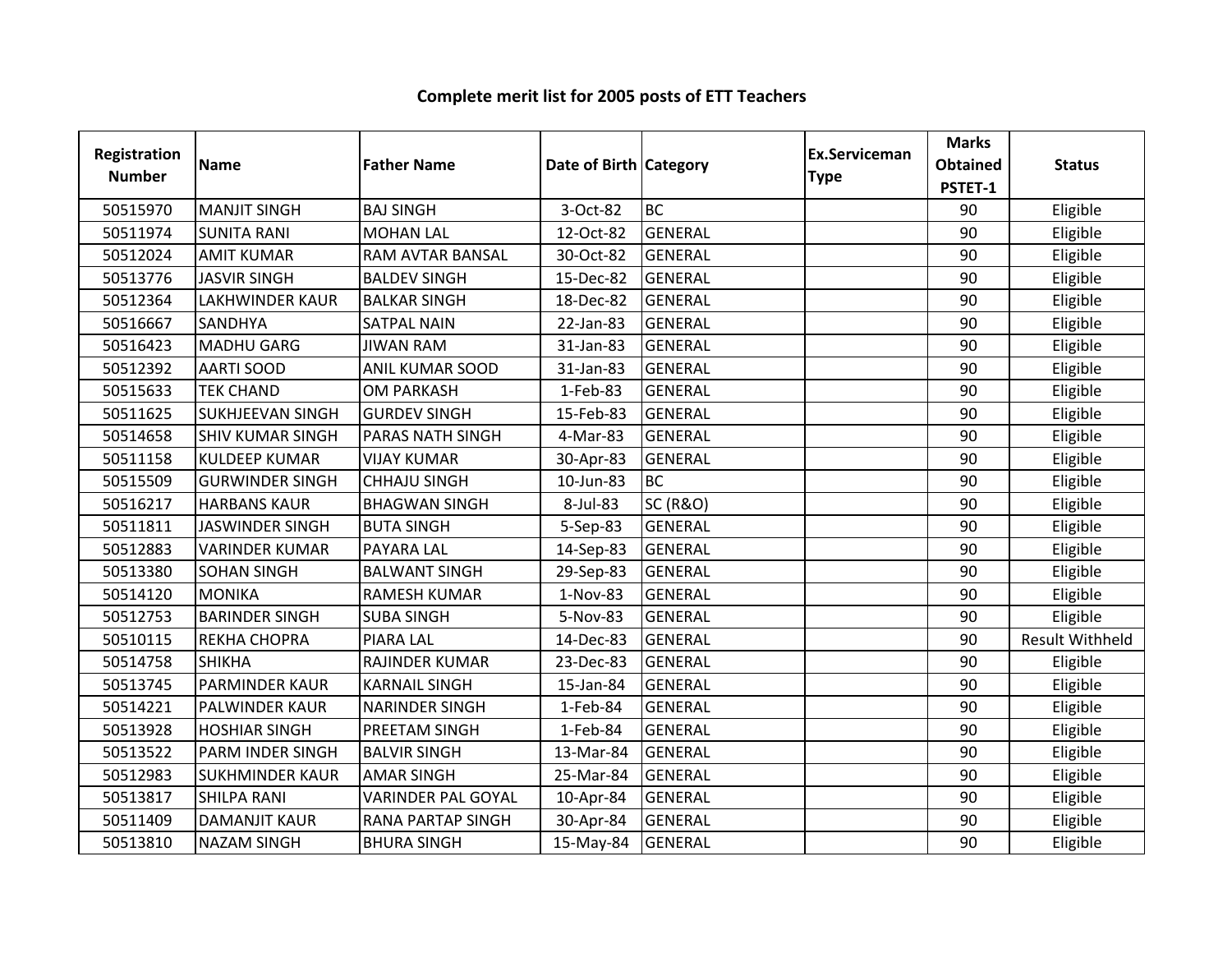| Registration<br><b>Number</b> | Name                   | <b>Father Name</b>                    | Date of Birth Category |                                   | Ex.Serviceman<br><b>Type</b> | <b>Marks</b><br><b>Obtained</b> | <b>Status</b>          |
|-------------------------------|------------------------|---------------------------------------|------------------------|-----------------------------------|------------------------------|---------------------------------|------------------------|
|                               |                        |                                       |                        |                                   |                              | PSTET-1                         |                        |
| 50515252                      | <b>MONIKA RANI</b>     | <b>KRISHAN LAL</b>                    | 25-May-84              | <b>GENERAL</b>                    |                              | 90                              | Eligible               |
| 50511408                      | <b>AMARDEEP KAUR</b>   | <b>SUKHJINDER SINGH</b>               | 31-May-84              | <b>GENERAL</b>                    |                              | 90                              | Eligible               |
| 50513706                      | <b>SUBHASH CHANDER</b> | <b>JAGDISH CHANDER</b>                | 16-Jul-84              | <b>GENERAL</b>                    |                              | 90                              | Eligible               |
| 50513919                      | <b>ARTI</b>            | PARVEEN KUMAR                         | 2-Aug-84               | <b>GENERAL</b>                    |                              | 90                              | Eligible               |
| 50513942                      | <b>ARTI SHARMA</b>     | <b>RAKESH KUMAR</b>                   | 9-Aug-84               | <b>GENERAL</b>                    |                              | 90                              | Eligible               |
| 50514994                      | POOJA RANI             | <b>SATPAL</b>                         | 17-Aug-84              | <b>GENERAL</b>                    |                              | 90                              | Eligible               |
| 50516281                      | SHEEMA SHARMA          | <b>KULDEEP KUMAR</b><br><b>SHARMA</b> | 20-Aug-84              | <b>EX.SERVICEMAN</b><br>(GENERAL) | <b>DEPENDENT</b>             | 90                              | Eligible               |
| 50516288                      | <b>SHEEMA SHARMA</b>   | <b>KULDEEP KUMAR</b><br>SHARMA        | 20-Aug-84              | <b>GENERAL</b>                    |                              | 90                              | Eligible               |
| 50514547                      | <b>JYOTI JARYAL</b>    | WATTAN SINGH JARYAL                   | 3-Oct-84               | <b>EX.SERVICEMAN</b><br>(GENERAL) | <b>DEPENDENT</b>             | 90                              | Eligible               |
| 50516542                      | <b>JYOTI JARYAL</b>    | WATTAN SINGH JARYAL                   | 3-Oct-84               | <b>GENERAL</b>                    |                              | 90                              | Eligible               |
| 50512351                      | RAJINDER KUMAR         | <b>MUNSHI RAM</b>                     | 10-Oct-84              | <b>GENERAL</b>                    |                              | 90                              | Eligible               |
| 50513956                      | <b>GURDIP KAUR</b>     | <b>JAGRUP SINGH</b>                   | 20-Nov-84              | <b>GENERAL</b>                    |                              | 90                              | Eligible               |
| 50511066                      | <b>GITIKA SHARMA</b>   | <b>SUDERSHAN KUMAR</b><br>SHARMA      | 4-Dec-84               | <b>GENERAL</b>                    |                              | 90                              | Eligible               |
| 50512299                      | <b>ASHA RANI</b>       | <b>MURARI LAL</b>                     | 20-Dec-84              | <b>BC</b>                         |                              | 90                              | Eligible               |
| 50512237                      | <b>ANU JAIN</b>        | SUDARSHAN JAIN                        | 22-Dec-84              | <b>GENERAL</b>                    |                              | 90                              | Eligible               |
| 50516495                      | <b>GURPINDER KAUR</b>  | <b>BALOUR SINGH SIDHU</b>             | 17-Jan-85              | <b>GENERAL</b>                    |                              | 90                              | <b>Result Withheld</b> |
| 50515688                      | <b>VIJAY KUMAR</b>     | <b>RAJ KUMAR</b>                      | 18-Jan-85              | <b>GENERAL</b>                    |                              | 90                              | <b>Result Withheld</b> |
| 50514364                      | <b>JAIDEEP</b>         | <b>RAJBIR SINGH</b>                   | 5-Feb-85               | <b>GENERAL</b>                    |                              | 90                              | Eligible               |
| 50510210                      | RACHNA SHARMA          | <b>SUVINDER KUMAR</b><br>SHARMA       | 6-Mar-85               | <b>GENERAL</b>                    |                              | 90                              | Eligible               |
| 50510812                      | <b>NEETU CHHABRA</b>   | <b>KEWAL KRISHAN</b>                  | 9-Apr-85               | <b>GENERAL</b>                    |                              | 90                              | Eligible               |
| 50511767                      | <b>MOHINDER PAL</b>    | <b>RAM RATTAN</b>                     | 8-May-85               | <b>GENERAL</b>                    |                              | 90                              | Eligible               |
| 50511304                      | <b>AMANPREET KAUR</b>  | <b>JAGDISH KUMAR</b>                  | 20-May-85              | <b>GENERAL</b>                    |                              | 90                              | Eligible               |
| 50515981                      | <b>SEEMA RANI</b>      | <b>RAMESH CHANDER</b>                 | 23-May-85              | <b>GENERAL</b>                    |                              | 90                              | Eligible               |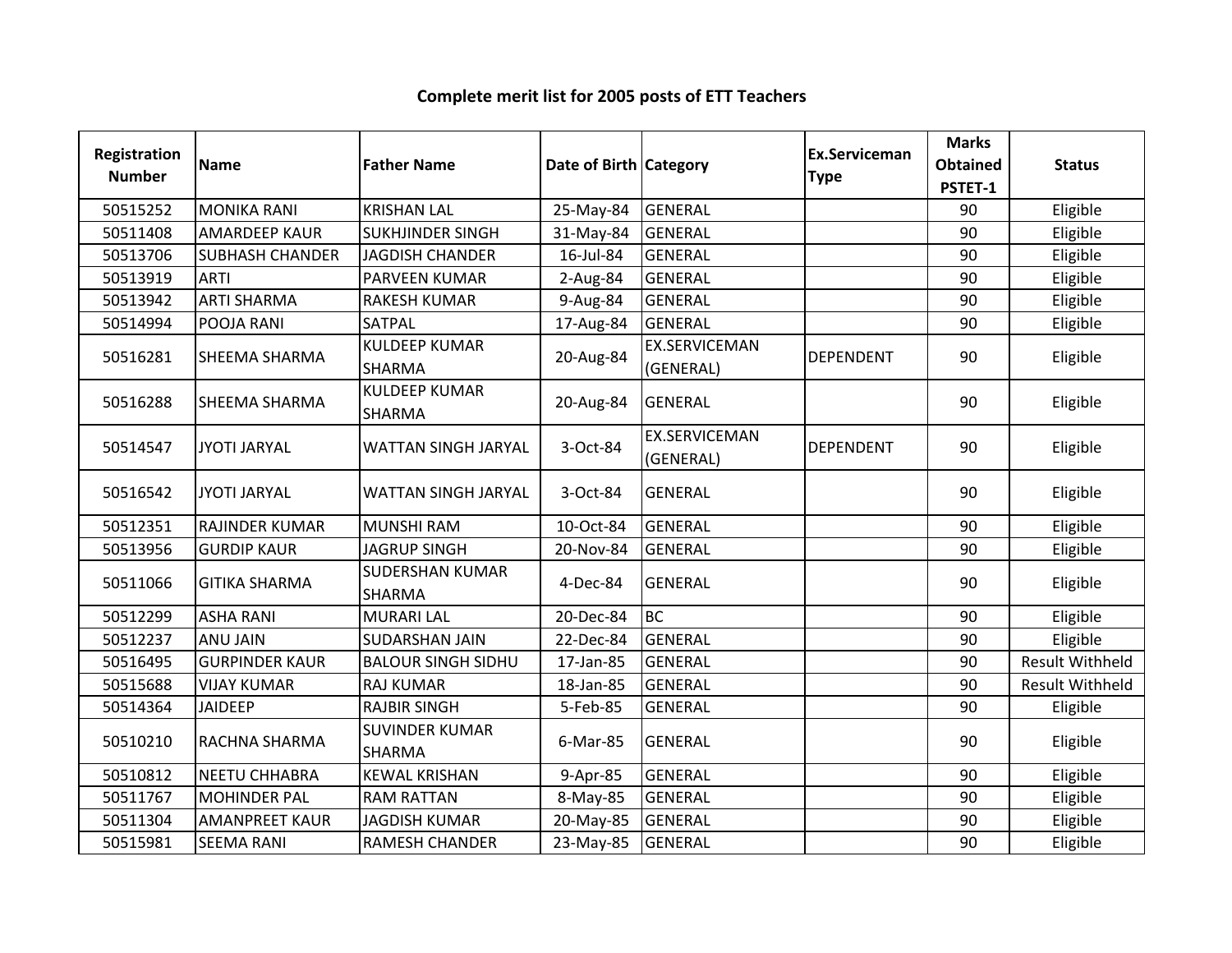| Registration<br><b>Number</b> | <b>Name</b>              | <b>Father Name</b>                  | Date of Birth Category |                     | <b>Ex.Serviceman</b><br><b>Type</b> | <b>Marks</b><br><b>Obtained</b><br>PSTET-1 | <b>Status</b>          |
|-------------------------------|--------------------------|-------------------------------------|------------------------|---------------------|-------------------------------------|--------------------------------------------|------------------------|
| 50512998                      | <b>KAVITA DEVI</b>       | <b>BALVIR SINGH</b>                 | 31-May-85              | GENERAL             |                                     | 90                                         | Eligible               |
| 50513967                      | <b>KAPIL DEV</b>         | <b>BUDH RAM</b>                     | 8-Jul-85               | <b>GENERAL</b>      |                                     | 90                                         | Eligible               |
| 50515931                      | <b>KULWINDER KAUR</b>    | SAMPURAN SINGH                      | 12-Jul-85              | <b>SC (R&amp;O)</b> |                                     | 90                                         | Eligible               |
| 50515445                      | <b>HARPAL KAUR</b>       | <b>NACHHATTAR SINGH</b>             | 30-Jul-85              | <b>GENERAL</b>      |                                     | 90                                         | Eligible               |
| 50514052                      | <b>TARANJEET KAUR</b>    | <b>BHAGWAN SINGH</b>                | 7-Oct-85               | <b>GENERAL</b>      |                                     | 90                                         | Eligible               |
| 50512609                      | <b>KAWALIEET SINGH</b>   | <b>SUKHDEV SINGH</b>                | 9-Oct-85               | <b>GENERAL</b>      |                                     | 90                                         | Eligible               |
| 50511076                      | <b>BHALESH SHARMA</b>    | RAJPAL SHARMA                       | 10-Jan-86              | <b>GENERAL</b>      |                                     | 90                                         | Eligible               |
| 50517178                      | <b>KARAMJIT SINGH</b>    | <b>GURBACHAN SINGH</b>              | 10-Feb-86              | <b>GENERAL</b>      |                                     | 90                                         | <b>Result Withheld</b> |
| 50510935                      | <b>HANS RAJ</b>          | <b>BOOTA SINGH</b>                  | 16-Feb-86              | <b>SC (R&amp;O)</b> |                                     | 90                                         | Eligible               |
| 50514425                      | <b>BALPREET KAUR</b>     | <b>JAGDISH SINGH</b>                | 28-Feb-86              | GENERAL             |                                     | 90                                         | <b>Result Withheld</b> |
| 50512125                      | <b>TEJINDER PAL KAUR</b> | <b>HARJEET SINGH</b>                | 24-Mar-86              | <b>GENERAL</b>      |                                     | 90                                         | Eligible               |
| 50510821                      | <b>IQBAL MOHAMAD</b>     | <b>SALOOK MOHAMAD</b>               | 6-Apr-86               | <b>GENERAL</b>      |                                     | 90                                         | Eligible               |
| 50515021                      | <b>SHAM SUNDER</b>       | <b>BALRAM</b>                       | 30-Jun-86              | <b>BC</b>           |                                     | 90                                         | Eligible               |
| 50511492                      | <b>KAMALJEET KAUR</b>    | <b>GURMAIL SINGH</b>                | 7-Jul-86               | <b>GENERAL</b>      |                                     | 90                                         | Eligible               |
| 50513909                      | <b>AMANDEEP KAUR</b>     | <b>SUKHDEV SINGH</b>                | 13-Jul-86              | <b>GENERAL</b>      |                                     | 90                                         | Eligible               |
| 50513042                      | <b>MUNISH KUMAR</b>      | <b>MOHINDER SINGH</b>               | 4-Aug-86               | <b>BC</b>           |                                     | 90                                         | Eligible               |
| 50510774                      | <b>CHARANJIT KAUR</b>    | <b>KULWANT SINGH</b>                | 27-Sep-86              | <b>GENERAL</b>      |                                     | 90                                         | Eligible               |
| 50514061                      | <b>AMANPREET KAUR</b>    | <b>AVTAR SINGH</b>                  | 10-Oct-86              | <b>GENERAL</b>      |                                     | 90                                         | Eligible               |
| 50512461                      | <b>NAVDEEP KAUR</b>      | <b>HARBHAJAN SINGH</b>              | 2-Nov-86               | <b>GENERAL</b>      |                                     | 90                                         | Eligible               |
| 50512214                      | <b>RAKESH KUMAR</b>      | <b>NARAIN DASS</b>                  | 12-Nov-86              | <b>GENERAL</b>      |                                     | 90                                         | Eligible               |
| 50515864                      | <b>MONIKA RANI</b>       | <b>BRIJ LAL DHAWAN</b>              | 21-Nov-86              | <b>GENERAL</b>      |                                     | 90                                         | Eligible               |
| 50515133                      | <b>SANTOSH KAUR</b>      | <b>HAZOORA SINGH</b>                | 6-Dec-86               | <b>SC (M&amp;B)</b> |                                     | 90                                         | Eligible               |
| 50510616                      | <b>GURSAHIB SINGH</b>    | <b>GURMAJ SINGH</b>                 | 10-Dec-86              | <b>GENERAL</b>      |                                     | 90                                         | Eligible               |
| 50512203                      | <b>ASHWANI KUMAR</b>     | PARVEEN KUMAR                       | 15-Dec-86              | <b>GENERAL</b>      |                                     | 90                                         | Eligible               |
| 50517137                      | <b>RAMANPREET KAUR</b>   | <b>DARSHAN SINGH</b>                | 15-Dec-86              | <b>GENERAL</b>      |                                     | 90                                         | <b>Result Withheld</b> |
| 50515646                      | <b>VIBHA PURI</b>        | <b>NARESH CHANDER PURI</b>          | 19-Dec-86              | <b>GENERAL</b>      |                                     | 90                                         | Eligible               |
| 50512876                      |                          | GAGANDEEP SHARMA HARBANS LAL SHARMA | 31-Dec-86              | <b>GENERAL</b>      |                                     | 90                                         | <b>Result Withheld</b> |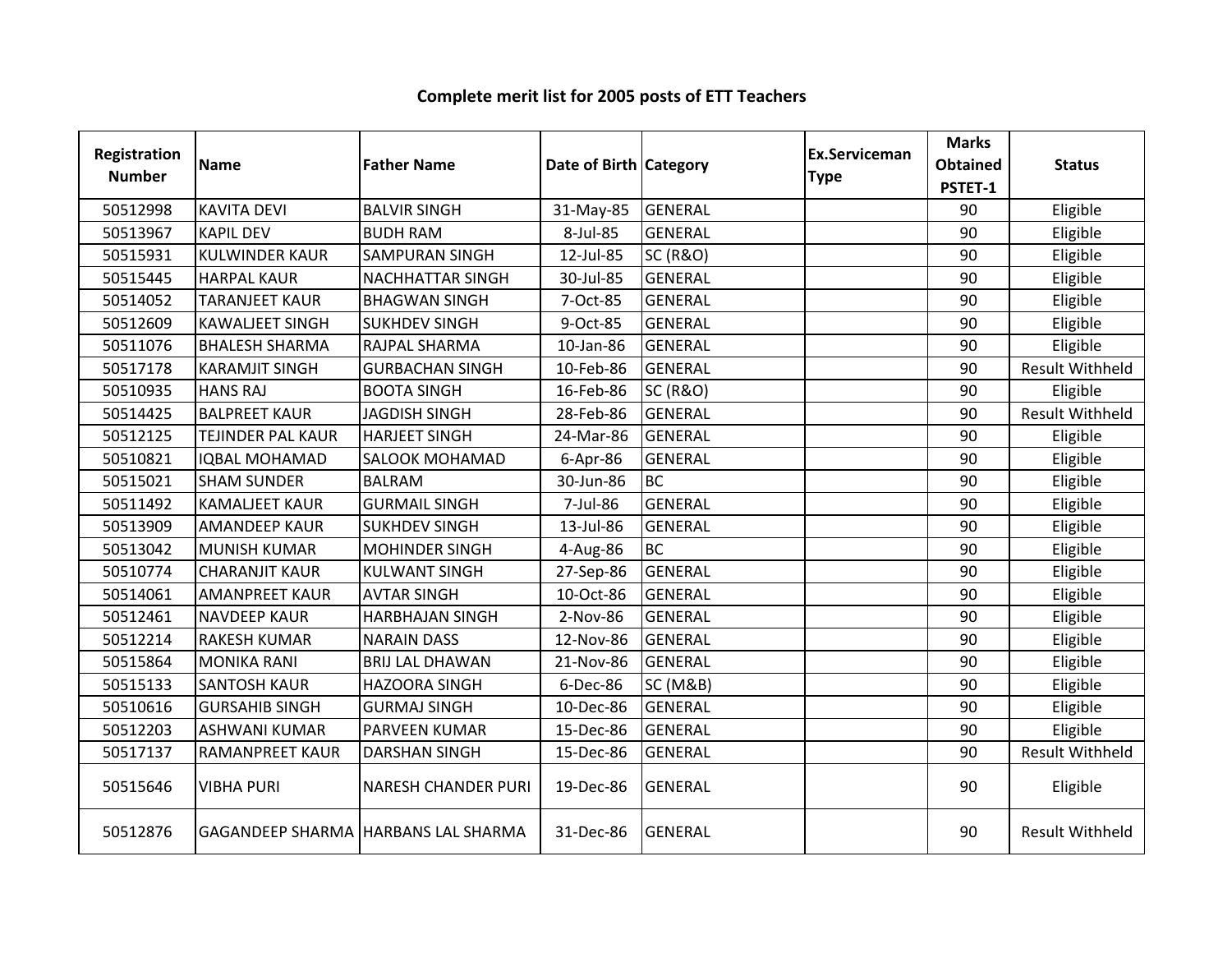| Registration<br><b>Number</b> | Name                   | <b>Father Name</b>                | Date of Birth Category |                     | <b>Ex.Serviceman</b><br><b>Type</b> | <b>Marks</b><br><b>Obtained</b><br>PSTET-1 | <b>Status</b>          |
|-------------------------------|------------------------|-----------------------------------|------------------------|---------------------|-------------------------------------|--------------------------------------------|------------------------|
| 50515098                      | <b>SUNITA KUMARI</b>   | ANNURUDH PARSHAD<br><b>TIWARI</b> | 12-Jan-87              | <b>GENERAL</b>      |                                     | 90                                         | Eligible               |
| 50515696                      | <b>PAWAN KUMAR</b>     | <b>LAL CHAND</b>                  | 14-Jan-87              | <b>GENERAL</b>      |                                     | 90                                         | Eligible               |
| 50513226                      | <b>RAVI KUMAR</b>      | <b>SOHAN LAL</b>                  | 1-Feb-87               | <b>GENERAL</b>      |                                     | 90                                         | <b>Result Withheld</b> |
| 50511928                      | <b>AJAY SONI</b>       | <b>KULDIP KUMAR</b>               | 10-Feb-87              | <b>GENERAL</b>      |                                     | 90                                         | Eligible               |
| 50511109                      | <b>CHAMKAUR SINGH</b>  | <b>BALJEET SINGH</b>              | 10-Feb-87              | <b>GENERAL</b>      |                                     | 90                                         | Eligible               |
| 50510686                      | <b>MANJEET SINGH</b>   | <b>KALA SINGH</b>                 | 12-Mar-87              | <b>GENERAL</b>      |                                     | 90                                         | <b>Result Withheld</b> |
| 50511059                      | <b>SHANKY DEVI</b>     | <b>NARESH KUMAR</b>               | 17-Mar-87              | <b>GENERAL</b>      |                                     | 90                                         | Eligible               |
| 50510746                      | <b>AMANDEEP KAUR</b>   | <b>RANBIR SINGH</b>               | 25-Mar-87              | <b>GENERAL</b>      |                                     | 90                                         | Eligible               |
| 50514004                      | <b>POONAM</b>          | <b>RAMESH KUMAR</b>               | 30-Mar-87              | <b>SC (R&amp;O)</b> |                                     | 90                                         | Eligible               |
| 50511539                      | <b>POONAMJEET KOUR</b> | <b>GURMEL SINGH</b>               | 14-Apr-87              | <b>SC (R&amp;O)</b> |                                     | 90                                         | Eligible               |
| 50516749                      | <b>SIMRAN</b>          | YASHPAL SOHAL                     | 7-May-87               | <b>GENERAL</b>      |                                     | 90                                         | Eligible               |
| 50513129                      | <b>RAKESH KUMAR</b>    | <b>PURAN CHAND</b>                | 7-Aug-87               | <b>BC</b>           |                                     | 90                                         | Eligible               |
| 50516050                      | <b>SUKHPAUL SINGH</b>  | <b>FANGAN SINGH</b>               | 7-Aug-87               | <b>BC</b>           |                                     | 90                                         | Eligible               |
| 50511704                      | <b>MONIKA RANI</b>     | <b>NATH RAM</b>                   | 8-Sep-87               | <b>GENERAL</b>      |                                     | 90                                         | Eligible               |
| 50510357                      | YOGESH RANI            | <b>RAM KUMAR</b>                  | 29-Sep-87              | <b>GENERAL</b>      |                                     | 90                                         | Eligible               |
| 50516272                      | <b>SUPDENT SINGH</b>   | <b>SUKHPAL SINGH</b>              | 31-Dec-87              | <b>GENERAL</b>      |                                     | 90                                         | Eligible               |
| 50513787                      | <b>JASBIR SINGH</b>    | <b>SUKHWINDER SINGH</b>           | 3-Jan-88               | <b>GENERAL</b>      |                                     | 90                                         | Eligible               |
| 50510709                      | <b>GURPREET SINGH</b>  | <b>HARGOBIND SINGH</b>            | 10-Mar-88              | <b>GENERAL</b>      |                                     | 90                                         | Eligible               |
| 50512322                      | <b>SUKHWANT KAUR</b>   | <b>GURJEET SINGH</b>              | 10-Mar-88              | <b>GENERAL</b>      |                                     | 90                                         | Eligible               |
| 50513789                      | <b>PARMJEET SINGH</b>  | <b>GURMAIL SINGH</b>              | 23-Mar-88              | <b>GENERAL</b>      |                                     | 90                                         | Eligible               |
| 50514662                      | NISHA SHARMA           | <b>SURINDER KUMAR</b>             | 14-Apr-88              | <b>GENERAL</b>      |                                     | 90                                         | Eligible               |
| 50513709                      | <b>GURMUKH SINGH</b>   | SARDOOL SINGH                     | 16-Jun-88              | <b>GENERAL</b>      |                                     | 90                                         | Eligible               |
| 50510491                      | <b>PALAK</b>           | <b>DILBAGH SINGH</b>              | 4-Jul-88               | <b>GENERAL</b>      |                                     | 90                                         | Eligible               |
| 50516182                      | <b>VEERPAUL KAUR</b>   | <b>JASVEER SINGH</b>              | 7-Jul-88               | <b>GENERAL</b>      |                                     | 90                                         | Eligible               |
| 50512520                      | <b>AMIT BHATIA</b>     | <b>ASHOK BHATIA</b>               | 28-Jul-88              | <b>GENERAL</b>      |                                     | 90                                         | Eligible               |
| 50517145                      | RAMANDEEP KAUR         | <b>BALJINDER SINGH</b>            | 6-Aug-88               | <b>GENERAL</b>      |                                     | 90                                         | Eligible               |
| 50512743                      | <b>NEETU RANI</b>      | <b>GOVIND LAL</b>                 | 21-Aug-88              | <b>GENERAL</b>      |                                     | 90                                         | <b>Result Withheld</b> |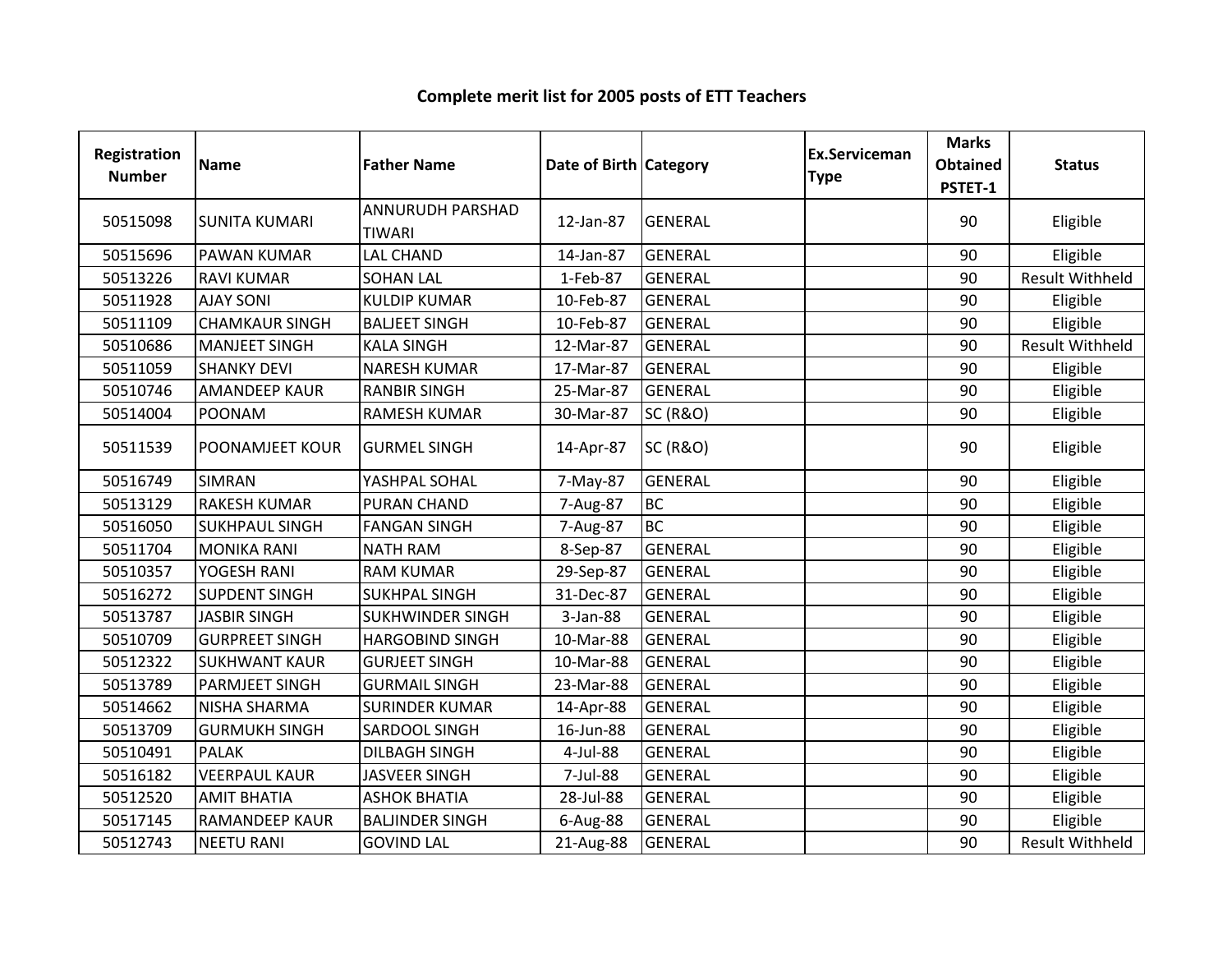| <b>Registration</b><br><b>Number</b> | <b>Name</b>            | <b>Father Name</b>     | Date of Birth Category |                     | <b>Ex.Serviceman</b><br><b>Type</b> | <b>Marks</b><br><b>Obtained</b><br>PSTET-1 | <b>Status</b>          |
|--------------------------------------|------------------------|------------------------|------------------------|---------------------|-------------------------------------|--------------------------------------------|------------------------|
| 50512457                             | <b>DEEPIKA</b>         | <b>BHARTHI RAJ</b>     | 23-Aug-88              | <b>GENERAL</b>      |                                     | 90                                         | Eligible               |
| 50512917                             | RAJWINDER KAUR         | <b>AMRIK SINGH</b>     | 21-Sep-88              | <b>GENERAL</b>      |                                     | 90                                         | Eligible               |
| 50512287                             | <b>KAPIL BATHLA</b>    | <b>SARDARI LAL</b>     | 3-Oct-88               | <b>GENERAL</b>      |                                     | 90                                         | Eligible               |
| 50513323                             | <b>JAGTAJ SINGH</b>    | <b>LAKHBIR SINGH</b>   | 10-Nov-88              | <b>GENERAL</b>      |                                     | 90                                         | Eligible               |
| 50510975                             | <b>SANDEEP KUMAR</b>   | <b>HARBHAJAN SINGH</b> | 13-Nov-88              | <b>GENERAL</b>      |                                     | 90                                         | Eligible               |
| 50516444                             | <b>NEERU MANHAS</b>    | <b>JASWINDER SINGH</b> | 25-Nov-88              | <b>GENERAL</b>      |                                     | 90                                         | Eligible               |
| 50516982                             | <b>RAMANJEET KAUR</b>  | <b>AMAR SINGH</b>      | 18-Dec-88              | <b>GENERAL</b>      |                                     | 90                                         | <b>Result Withheld</b> |
| 50514596                             | <b>GURMUKH SINGH</b>   | <b>DALBEER SINGH</b>   | 1-Jan-89               | GENERAL             |                                     | 90                                         | Eligible               |
| 50516668                             | <b>MANISHA</b>         | <b>HEM RAJ</b>         | 4-Jan-89               | <b>GENERAL</b>      |                                     | 90                                         | Eligible               |
| 50512137                             | YASHIKA                | <b>HARISH CHANDNA</b>  | 6-Jan-89               | <b>GENERAL</b>      |                                     | 90                                         | Eligible               |
| 50514316                             | <b>SONIA RANI</b>      | <b>SURJEET RAM</b>     | 13-Feb-89              | <b>GENERAL</b>      |                                     | 90                                         | Eligible               |
| 50511123                             | <b>SUKHVIR KAUR</b>    | <b>JOGINDER SINGH</b>  | 5-Mar-89               | <b>GENERAL</b>      |                                     | 90                                         | Eligible               |
| 50513591                             | <b>MANJINDER KAUR</b>  | <b>HARDEEP SINGH</b>   | 27-Mar-89              | <b>GENERAL</b>      |                                     | 90                                         | Eligible               |
| 50510682                             | <b>RAJDEEP KAUR</b>    | <b>BALKARAN SINGH</b>  | 20-Apr-89              | <b>GENERAL</b>      |                                     | 90                                         | Eligible               |
| 50516949                             | <b>WAKIL SINGH</b>     | <b>HARDEV SINGH</b>    | 28-Apr-89              | <b>SC (R&amp;O)</b> |                                     | 90                                         | Eligible               |
| 50515019                             | <b>AJAY KUMAR</b>      | <b>SURJA RAM</b>       | 3-Jun-89               | <b>GENERAL</b>      |                                     | 90                                         | Eligible               |
| 50510733                             | <b>HARWINDER SINGH</b> | <b>HARBHAJAN SINGH</b> | 11-Jun-89              | <b>GENERAL</b>      |                                     | 90                                         | Eligible               |
| 50511434                             | <b>HARPREET KAUR</b>   | <b>TAKHAT SINGH</b>    | 22-Jun-89              | <b>GENERAL</b>      |                                     | 90                                         | Eligible               |
| 50510802                             | <b>RICHA RANI</b>      | <b>SATISH KUMAR</b>    | 4-Jul-89               | <b>GENERAL</b>      |                                     | 90                                         | Eligible               |
| 50511720                             | <b>SUNIL KUMAR</b>     | <b>JAL KUMAR</b>       | 28-Aug-89              | <b>GENERAL</b>      |                                     | 90                                         | Eligible               |
| 50515443                             | <b>AMANDEEP KAUR</b>   | <b>RAJINDER SINGH</b>  | 12-Sep-89              | <b>GENERAL</b>      |                                     | 90                                         | Eligible               |
| 50513705                             | <b>AMNA RANI</b>       | <b>RAJ KUMAR</b>       | 15-Sep-89              | GENERAL             |                                     | 90                                         | Eligible               |
| 50510417                             | <b>DEEPIKA</b>         | <b>RAM KRISHAN</b>     | 30-Sep-89              | <b>GENERAL</b>      |                                     | 90                                         | <b>Result Withheld</b> |
| 50512051                             | SARABJIT SINGH         | <b>BALJIT SINGH</b>    | 27-Oct-89              | <b>GENERAL</b>      |                                     | 90                                         | Eligible               |
| 50512210                             | <b>JOLLY RANI</b>      | RAJINDER KUMAR         | 9-Nov-89               | <b>GENERAL</b>      |                                     | 90                                         | Eligible               |
| 50516488                             | <b>KAVITA RANI</b>     | <b>KARISHAN LAL</b>    | 10-Nov-89              | <b>GENERAL</b>      |                                     | 90                                         | Eligible               |
| 50513038                             | <b>VEERPAL KAUR</b>    | PARGAT SINGH           | 23-Jan-90              | <b>GENERAL</b>      |                                     | 90                                         | Eligible               |
| 50516162                             | PARVEEN KUMAR          | <b>DESHRAJ</b>         | 5-Mar-90               | <b>GENERAL</b>      |                                     | 90                                         | Eligible               |
| 50512241                             | <b>DARSHAN</b>         | <b>BIRBAL</b>          | 10-Mar-90              | <b>GENERAL</b>      |                                     | 90                                         | Eligible               |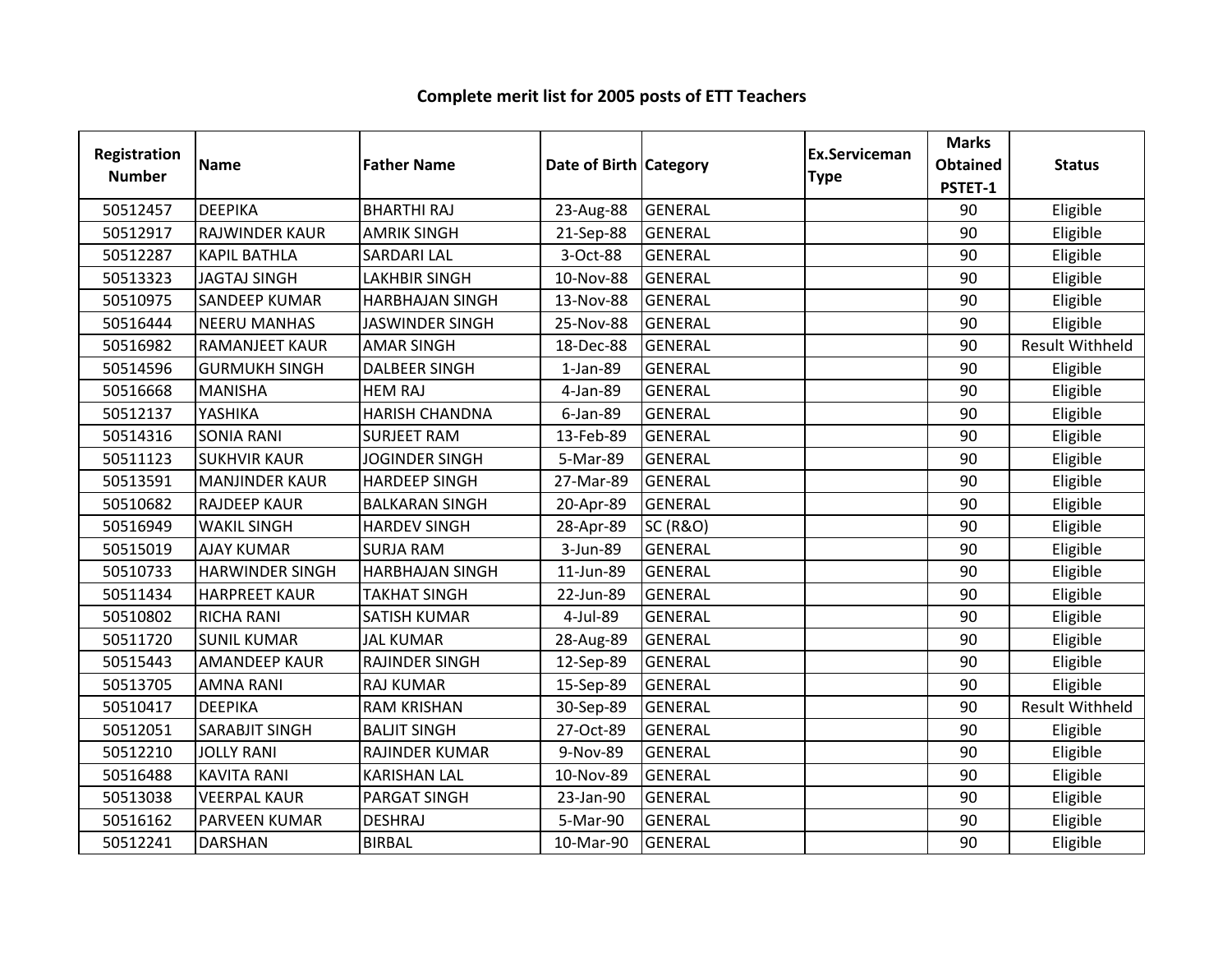| <b>Registration</b><br><b>Number</b> | <b>Name</b>                      | <b>Father Name</b>                   | Date of Birth Category |                | <b>Ex.Serviceman</b><br><b>Type</b> | <b>Marks</b><br><b>Obtained</b><br>PSTET-1 | <b>Status</b>          |
|--------------------------------------|----------------------------------|--------------------------------------|------------------------|----------------|-------------------------------------|--------------------------------------------|------------------------|
| 50512143                             | HARMANPREET KAUR TALVINDER SINGH |                                      | 20-Apr-90              | <b>GENERAL</b> |                                     | 90                                         | Eligible               |
| 50513061                             | <b>HARJINDER KAUR</b>            | <b>JAGJEET SINGH</b>                 | 5-May-90               | <b>GENERAL</b> |                                     | 90                                         | <b>Result Withheld</b> |
| 50514183                             | <b>JASPREET KAUR</b>             | <b>LAKHVIR SINGH</b>                 | 26-May-90              | <b>GENERAL</b> |                                     | 90                                         | Eligible               |
| 50510546                             | <b>AMAN DEEP</b>                 | <b>SURINDER KUMAR</b>                | 27-Jul-90              | <b>GENERAL</b> |                                     | 90                                         | Eligible               |
| 50516411                             | <b>MAMTA GROVER</b>              | <b>BRIJ LAL</b>                      | 8-Aug-90               | <b>GENERAL</b> |                                     | 90                                         | Eligible               |
| 50511047                             | <b>JYOTI BALA</b>                | <b>MOHINDER SINGH</b>                | 16-Aug-90              | <b>GENERAL</b> |                                     | 90                                         | Eligible               |
| 50512664                             | <b>RAJBIR KAUR</b>               | <b>PRITAM SINGH</b>                  | 18-Oct-90              | <b>GENERAL</b> |                                     | 90                                         | Eligible               |
| 50511084                             | <b>KHUSHBOO</b>                  | DHARAMPAL                            | 18-Oct-90              | <b>GENERAL</b> |                                     | 90                                         | Eligible               |
| 50516797                             | <b>SIMARJEET KAUR</b>            | <b>SUKHDEV SINGH</b>                 | 6-Nov-90               | <b>GENERAL</b> |                                     | 90                                         | Eligible               |
| 50510276                             | <b>IQBALPREET KAUR</b>           | <b>GIAN SINGH</b>                    | 1-Dec-90               | <b>GENERAL</b> |                                     | 90                                         | Eligible               |
| 50510977                             | <b>ANUPAM SINGLA</b>             | <b>RAJ KUMAR</b>                     | 3-Dec-90               | <b>GENERAL</b> |                                     | 90                                         | Eligible               |
| 50512687                             | <b>RAJU SINGH</b>                | <b>SATPAL SINGH</b>                  | 4-Mar-91               | <b>GENERAL</b> |                                     | 90                                         | Eligible               |
| 50512447                             | <b>KIRANJEET KAUR</b>            | <b>GURMEET SINGH</b>                 | 30-Mar-91              | <b>GENERAL</b> |                                     | 90                                         | Eligible               |
| 50511651                             | <b>FERRY CHOPRA</b>              | <b>RAKESH KUMAR</b><br><b>CHOPRA</b> | 5-Apr-91               | <b>GENERAL</b> |                                     | 90                                         | Eligible               |
| 50510931                             | POONAM RANI                      | <b>OM PARKASH</b>                    | 4-Jun-91               | <b>BC</b>      |                                     | 90                                         | Eligible               |
| 50510884                             | <b>MANPREET KAUR</b>             | <b>BALDEV SINGH</b>                  | 14-Jun-91              | <b>GENERAL</b> |                                     | 90                                         | <b>Result Withheld</b> |
| 50510630                             | <b>AARTI GUPTA</b>               | <b>LALITA PRASHAD GUPTA</b>          | 26-Jun-91              | <b>GENERAL</b> |                                     | 90                                         | <b>Result Withheld</b> |
| 50510789                             | <b>KIRANJEET KAUR</b>            | <b>DILBAG SINGH</b>                  | 26-Jun-91              | <b>GENERAL</b> |                                     | 90                                         | Eligible               |
| 50510343                             | <b>PARMINDER KAUR</b>            | <b>WARYAM SINGH</b>                  | 1-Jul-91               | <b>GENERAL</b> |                                     | 90                                         | Eligible               |
| 50511277                             | <b>GURPREET SINGH</b>            | <b>JAGRAJ SINGH</b>                  | 5-Jul-91               | <b>GENERAL</b> |                                     | 90                                         | Eligible               |
| 50511747                             | PRIYANKA RANI                    | <b>DES RAJ</b>                       | 18-Jul-91              | <b>GENERAL</b> |                                     | 90                                         | Eligible               |
| 50514767                             | <b>NEHA OHRI</b>                 | YUDHVEER OHRI                        | 4-Aug-91               | <b>GENERAL</b> |                                     | 90                                         | Eligible               |
| 50514065                             | <b>ANISHA RANI</b>               | <b>GIAN CHAND</b>                    | 6-Aug-91               | <b>GENERAL</b> |                                     | 90                                         | Eligible               |
| 50512414                             | <b>SUMANDEEP KAUR</b>            | <b>BUTA SINGH</b>                    | 2-Sep-91               | <b>GENERAL</b> |                                     | 90                                         | Eligible               |
| 50513513                             | <b>SARBJEET KAUR</b>             | <b>KABAL SINGH</b>                   | 14-Oct-91              | <b>GENERAL</b> |                                     | 90                                         | Eligible               |
| 50514780                             | <b>RAMANDEEP KAUR</b>            | <b>CHARAT SINGH</b>                  | 17-Dec-91              | <b>GENERAL</b> |                                     | 90                                         | Eligible               |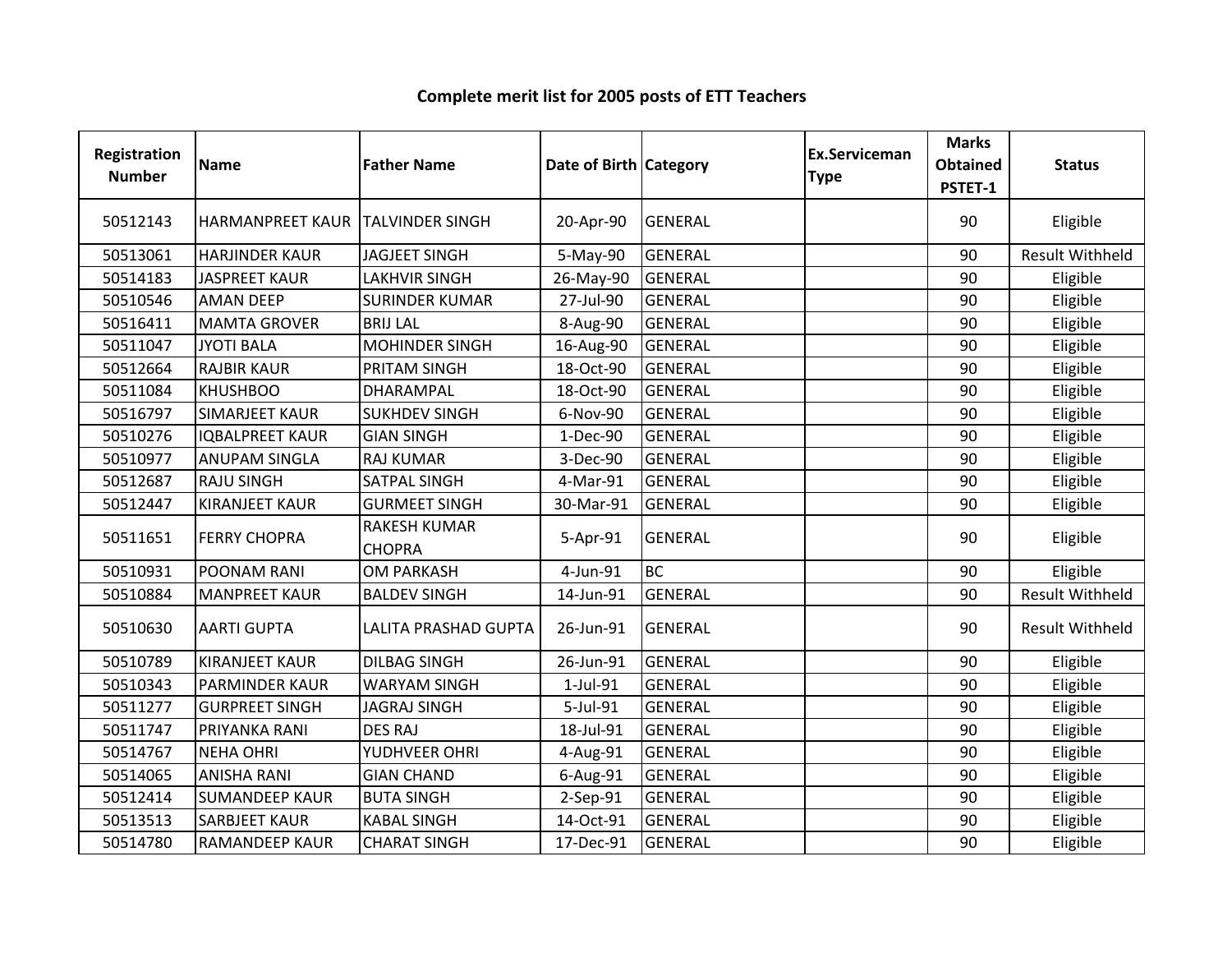| <b>Registration</b><br><b>Number</b> | <b>Name</b>                           | <b>Father Name</b>    | Date of Birth Category |                        | Ex.Serviceman<br><b>Type</b> | <b>Marks</b><br><b>Obtained</b><br>PSTET-1 | <b>Status</b>          |
|--------------------------------------|---------------------------------------|-----------------------|------------------------|------------------------|------------------------------|--------------------------------------------|------------------------|
| 50512722                             | <b>AKKI KAUR</b>                      | <b>DALWARA SINGH</b>  | 19-Dec-91              | <b>GENERAL</b>         |                              | 90                                         | Eligible               |
| 50511937                             | <b>HARINDER KAUR</b>                  | <b>RANJIT SINGH</b>   | 20-Dec-91              | <b>GENERAL</b>         |                              | 90                                         | Eligible               |
| 50517077                             | <b>AMANDEEP KAUR</b>                  | <b>SUBEG SINGH</b>    | 17-Feb-92              | <b>GENERAL</b>         |                              | 90                                         | Eligible               |
| 50512742                             | <b>MANDEEP KAUR</b>                   | <b>GURMEET SINGH</b>  | 20-Feb-92              | <b>GENERAL</b>         |                              | 90                                         | Eligible               |
| 50516361                             | <b>SONU KUMAR</b>                     | <b>JAGDISH RAI</b>    | 14-Mar-92              | <b>GENERAL</b>         |                              | 90                                         | Eligible               |
| 50510147                             | PALWINDER KAUR                        | <b>GURDEEP SINGH</b>  | 1-Apr-92               | <b>GENERAL</b>         |                              | 90                                         | Eligible               |
| 50514122                             | <b>NAVNEET KAUR</b>                   | <b>CHARAN SINGH</b>   | 12-May-92              | <b>GENERAL</b>         |                              | 90                                         | Eligible               |
| 50511469                             | <b>MANTU KUMAR</b>                    | <b>JANK RAJ</b>       | 26-Jun-92              | <b>GENERAL</b>         |                              | 90                                         | Eligible               |
| 50515738                             | PRIYANKA RANI                         | PAWAN KUMAR           | 19-Jul-92              | <b>GENERAL</b>         |                              | 90                                         | Eligible               |
| 50514679                             | <b>LISHA</b>                          | <b>SATISH KUMAR</b>   | 24-Jul-92              | <b>GENERAL</b>         |                              | 90                                         | Eligible               |
| 50516432                             | <b>MEENU RANI</b>                     | <b>HARBHAGWAN</b>     | 16-Sep-92              | <b>GENERAL</b>         |                              | 90                                         | Eligible               |
| 50515909                             | <b>VIKRANT KUMAR</b>                  | <b>MADAN LAL</b>      | 21-Oct-92              | <b>GENERAL</b>         |                              | 90                                         | <b>Result Withheld</b> |
| 50514986                             | <b>PALAK WATTS</b>                    | <b>SURINDER WATTS</b> | 25-Oct-92              | <b>GENERAL</b>         |                              | 90                                         | Eligible               |
| 50510064                             | <b>ANJALI RANI</b>                    | <b>NARINDER KUMAR</b> | 28-Oct-92              | <b>GENERAL</b>         |                              | 90                                         | Eligible               |
| 50510197                             | <b>HARPREET KAUR</b>                  | <b>BASANT SINGH</b>   | 25-Dec-92              | <b>FREEDOM FIGHTER</b> |                              | 90                                         | Eligible               |
| 50515121                             | <b>BIRPAL KAUR</b>                    | <b>BHOLA SINGH</b>    | 12-Feb-93              | <b>GENERAL</b>         |                              | 90                                         | Eligible               |
| 50510290                             | <b>BAWA SINGH</b>                     | <b>MAJOR SINGH</b>    | 14-Apr-93              | <b>GENERAL</b>         |                              | 90                                         | Eligible               |
| 50511282                             | <b>GURPREET KAUR</b>                  | <b>SARBJEET SINGH</b> | 16-Apr-93              | <b>GENERAL</b>         |                              | 90                                         | Eligible               |
| 50511314                             | <b>PARMINDER PREET</b><br><b>KAUR</b> | PARAMJIT SINGH        | 5-May-93               | <b>BC</b>              |                              | 90                                         | <b>Result Withheld</b> |
| 50510794                             | RAJAN BAJAJ                           | <b>MANGAT RAI</b>     | 23-Jun-93              | <b>GENERAL</b>         |                              | 90                                         | Eligible               |
| 50511669                             | PRINCEDEEP SINGH                      | <b>CHAMKAUR SINGH</b> | 29-Jun-93              | <b>GENERAL</b>         |                              | 90                                         | Eligible               |
| 50512297                             | <b>MANINDER KAUR</b>                  | <b>SATNAM SINGH</b>   | 5-Sep-93               | <b>GENERAL</b>         |                              | 90                                         | Eligible               |
| 50510142                             | <b>VIJAY KUMAR</b>                    | <b>MANGAT RAM</b>     | 9-Sep-93               | <b>GENERAL</b>         |                              | 90                                         | <b>Result Withheld</b> |
| 50511572                             | <b>MEHAKPREET KAUR</b><br>RANDHAWA    | <b>LAKHBIR SINGH</b>  | 29-Nov-93              | <b>GENERAL</b>         |                              | 90                                         | Eligible               |
| 50512104                             | <b>NAGMA BAJWA</b>                    | <b>JOGINDER LAL</b>   | 8-Dec-93               | <b>GENERAL</b>         |                              | 90                                         | <b>Result Withheld</b> |
| 50513932                             | <b>JIWAN SINGH</b>                    | <b>JAGTAR SINGH</b>   | 16-Mar-94              | <b>SC (R&amp;O)</b>    |                              | 90                                         | Eligible               |
| 50511746                             | <b>SURINDER SINGH</b>                 | <b>BALJEET SINGH</b>  | 1-Apr-94               | <b>GENERAL</b>         |                              | 90                                         | Eligible               |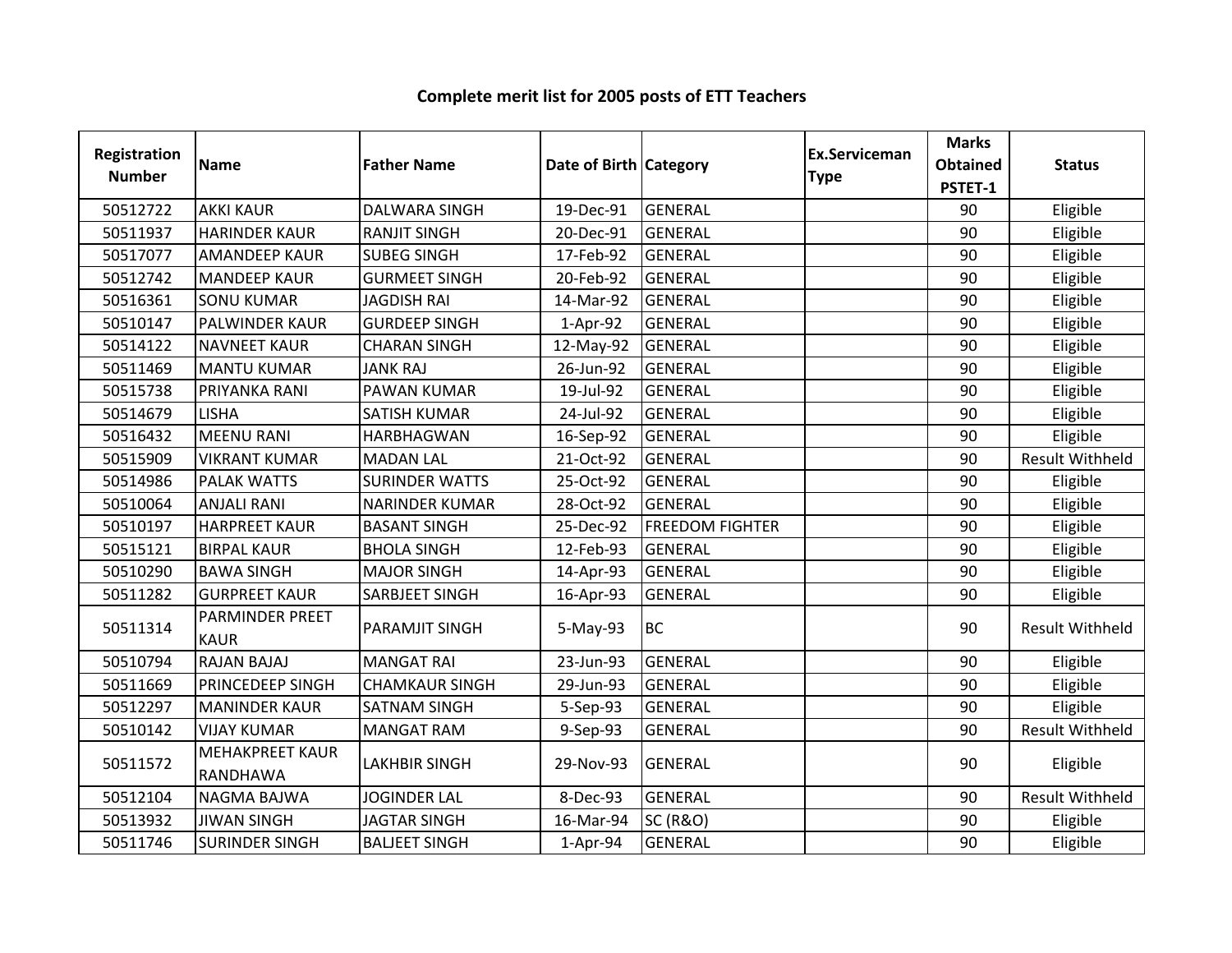| Registration<br><b>Number</b> | <b>Name</b>                            | <b>Father Name</b>    | Date of Birth Category |                     | Ex.Serviceman<br><b>Type</b> | <b>Marks</b><br><b>Obtained</b><br>PSTET-1 | <b>Status</b>          |
|-------------------------------|----------------------------------------|-----------------------|------------------------|---------------------|------------------------------|--------------------------------------------|------------------------|
| 50515250                      | <b>PUSHPINDER</b>                      | <b>IQBAL SINGH</b>    | 23-Apr-94              | <b>GENERAL</b>      |                              | 90                                         | Eligible               |
| 50516523                      | <b>HARDEEP KAUR</b>                    | <b>GURTEJ SINGH</b>   | 15-May-94              | <b>GENERAL</b>      |                              | 90                                         | <b>Result Withheld</b> |
| 50513980                      | <b>KIRANJEET KAUR</b>                  | <b>HARTEJ SINGH</b>   | 26-Jul-94              | <b>GENERAL</b>      |                              | 90                                         | Eligible               |
| 50512130                      | <b>VIKRAM SINGH</b>                    | <b>BACHAN SINGH</b>   | 15-Aug-94              | GENERAL             |                              | 90                                         | <b>Result Withheld</b> |
| 50512497                      | <b>SHRUTI GARG</b>                     | <b>RAJ KUMAR</b>      | 15-Sep-94              | <b>GENERAL</b>      |                              | 90                                         | Eligible               |
| 50510974                      | PRIYANKA                               | <b>AJAY KUMAR</b>     | 17-Jan-95              | <b>GENERAL</b>      |                              | 90                                         | Eligible               |
| 50514602                      | AMANDEEP                               | <b>OM PARKASH</b>     | 17-Feb-95              | <b>GENERAL</b>      |                              | 90                                         | Eligible               |
| 50510390                      | NITIKA BHARTI                          | RAVINDER KUMAR        | 1-Mar-95               | GENERAL             |                              | 90                                         | Eligible               |
| 50511862                      | <b>NAVEEN KAUR</b>                     | <b>MAHENDER SINGH</b> | 4-Apr-95               | <b>GENERAL</b>      |                              | 90                                         | Eligible               |
| 50511526                      | <b>VINNY</b>                           | <b>PAWAN KUMAR</b>    | 6-May-95               | <b>GENERAL</b>      |                              | 90                                         | Eligible               |
| 50510032                      | POOJA RANI                             | <b>MAHENDER KUMAR</b> | 10-Jun-95              | <b>GENERAL</b>      |                              | 90                                         | Eligible               |
| 50515104                      | <b>SANJAY KUMAR</b>                    | <b>JIWAN KUMAR</b>    | 18-Jun-95              | <b>GENERAL</b>      |                              | 90                                         | <b>Result Withheld</b> |
| 50510409                      | <b>HIMANI KAUSHAL</b>                  | <b>GURINDER KUMAR</b> | 23-Aug-95              | GENERAL             |                              | 90                                         | Eligible               |
| 50515589                      | <b>LOVEPREET KAUR</b>                  | <b>HARDEEP SINGH</b>  | 13-Oct-95              | <b>GENERAL</b>      |                              | 90                                         | Eligible               |
| 50510950                      | SOHAM                                  | <b>NARESH SINGLA</b>  | 30-Nov-95              | <b>GENERAL</b>      |                              | 90                                         | Eligible               |
| 50513100                      | <b>LOVEDEEP KAUR</b><br><b>CHAHAL</b>  | <b>GURMEET SINGH</b>  | 20-Mar-96              | <b>GENERAL</b>      |                              | 90                                         | Eligible               |
| 50515220                      | <b>MANPREET KAUR</b>                   | <b>NARINDER SINGH</b> | 21-May-96              | <b>GENERAL</b>      |                              | 90                                         | <b>Result Withheld</b> |
| 50515879                      | <b>AKUL RAI</b>                        | <b>RAKESH GOYAL</b>   | 29-Sep-96              | <b>GENERAL</b>      |                              | 90                                         | <b>Result Withheld</b> |
| 50514347                      | <b>SRISHTI BALA</b>                    | <b>DAVINDER KUMAR</b> | 23-Dec-96              | <b>GENERAL</b>      |                              | 90                                         | Eligible               |
| 50515086                      | <b>CHITRA SINGLA</b>                   | <b>RAKESH SINGLA</b>  | 1-Jun-97               | <b>GENERAL</b>      |                              | 90                                         | <b>Result Withheld</b> |
| 50516494                      | <b>DAVINDER SINGH</b>                  | <b>KRISHAN DEV</b>    | 27-Sep-97              | <b>GENERAL</b>      |                              | 90                                         | <b>Result Withheld</b> |
| 50514154                      | <b>SHASHI BALA</b>                     | <b>MADAN LAL</b>      | 21-Aug-74              | <b>BC</b>           |                              | 89                                         | Eligible               |
| 50514879                      | <b>GAYTRI</b>                          | <b>BUDH RAM</b>       | 5-May-80               | <b>SC (R&amp;O)</b> |                              | 89                                         | Eligible               |
| 50515811                      | <b>RAVI SHARMA</b>                     | <b>BANWARI LAL</b>    | $1$ -Jan- $81$         | <b>BC</b>           |                              | 89                                         | Eligible               |
| 50516902                      | <b>SURINDER KUMAR</b><br><b>GADHER</b> | <b>MAHINDER PAL</b>   | 15-Oct-81              | <b>BC</b>           |                              | 89                                         | Eligible               |
| 50513295                      | <b>HARPINDER KAUR</b>                  | <b>NIRMAL SINGH</b>   | 12-Mar-82              | <b>BC</b>           |                              | 89                                         | Eligible               |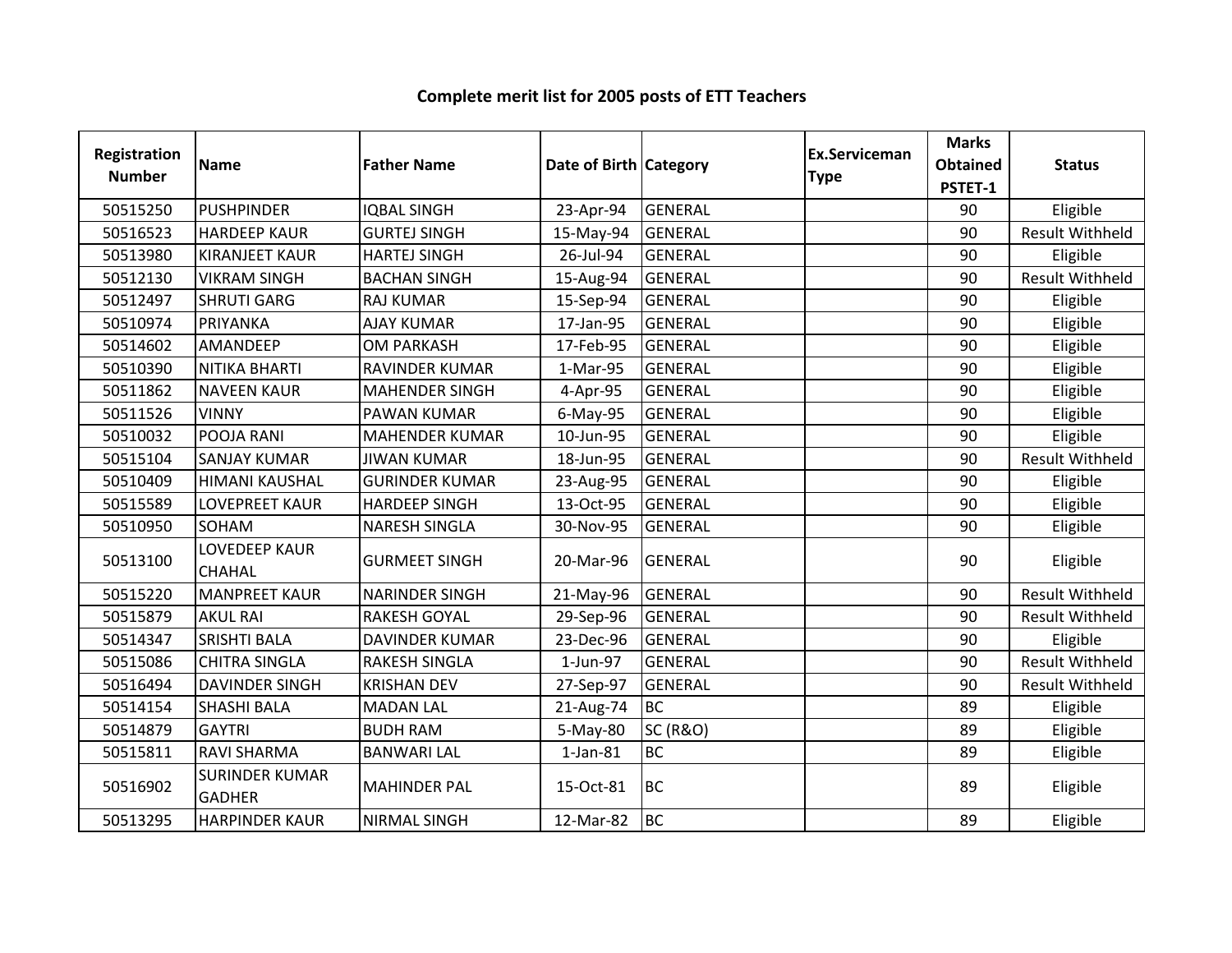| Registration<br><b>Number</b> | Name                          | <b>Father Name</b>      | Date of Birth Category |                     | <b>Ex.Serviceman</b><br><b>Type</b> | <b>Marks</b><br><b>Obtained</b><br>PSTET-1 | <b>Status</b>          |
|-------------------------------|-------------------------------|-------------------------|------------------------|---------------------|-------------------------------------|--------------------------------------------|------------------------|
| 50512845                      | SUKHMANDER SINGH   VEER SINGH |                         | 20-Apr-82              | <b>SC (R&amp;O)</b> |                                     | 89                                         | Eligible               |
| 50514032                      | <b>SANDEEP KUMAR</b>          | <b>CHAMAN LAL</b>       | 29-Apr-82              | <b>BC</b>           |                                     | 89                                         | <b>Result Withheld</b> |
| 50515940                      | <b>JANAK RAJ</b>              | <b>RAM RAJ</b>          | 20-Nov-82              | <b>BC</b>           |                                     | 89                                         | Eligible               |
| 50513274                      | <b>MANJIT KAUR</b>            | <b>TIRLOK SINGH</b>     | 14-Jan-83              | <b>BC</b>           |                                     | 89                                         | Eligible               |
| 50511371                      | <b>CHARANJEET KAUR</b>        | <b>HARJEET SINGH</b>    | 6-Aug-83               | <b>BC</b>           |                                     | 89                                         | Eligible               |
| 50516647                      | <b>MADAN LAL</b>              | <b>BRIJ LAL</b>         | 10-Mar-84              | <b>BC</b>           |                                     | 89                                         | Eligible               |
| 50516224                      | <b>MANJEET SINGH</b>          | <b>DARSHAN SINGH</b>    | 16-Mar-84              | <b>SC (R&amp;O)</b> |                                     | 89                                         | <b>Result Withheld</b> |
| 50515198                      | <b>MANDEEP KAUR</b>           | <b>PARKASH SINGH</b>    | 30-Jul-84              | <b>SC (R&amp;O)</b> |                                     | 89                                         | Eligible               |
| 50516514                      | <b>RAHUL</b>                  | <b>SURINDER PAL</b>     | 1-Nov-85               | <b>BC</b>           |                                     | 89                                         | Eligible               |
| 50511709                      | <b>KRISHAN LAL</b>            | <b>LACHHMAN DASS</b>    | 13-May-86              | <b>BC</b>           |                                     | 89                                         | Eligible               |
| 50513081                      | <b>HARISH KUMAR</b>           | <b>MILKH RAJ</b>        | 9-Jul-87               | <b>BC</b>           |                                     | 89                                         | Eligible               |
| 50516126                      | <b>SANDEEP KUMAR</b>          | <b>NANAK CHAND</b>      | 19-Jan-89              | <b>BC</b>           |                                     | 89                                         | Eligible               |
| 50513454                      | <b>SATWINDER KAUR</b>         | <b>PRITAM SINGH</b>     | 14-Mar-90              | <b>SC (R&amp;O)</b> |                                     | 89                                         | <b>Result Withheld</b> |
| 50510337                      | <b>PARDEEP KAUR</b>           | <b>BALWINDER SINGH</b>  | 7-Jul-90               | <b>SC (R&amp;O)</b> |                                     | 89                                         | Eligible               |
| 50511613                      | <b>PARDEEP KUMAR</b>          | <b>MAHAVEER YADAV</b>   | 28-Jan-91              | <b>BC</b>           |                                     | 89                                         | <b>Result Withheld</b> |
| 50516156                      | <b>PARMPAL KAUR</b>           | <b>HARPAL SINGH</b>     | 25-Aug-91              | <b>BC</b>           |                                     | 89                                         | Eligible               |
| 50514576                      | <b>VED PARKASH</b>            | <b>KRISHAN LAL</b>      | 6-Sep-91               | <b>BC</b>           |                                     | 89                                         | Eligible               |
| 50512558                      | <b>SURBHI</b>                 | <b>DIWAN CHAND</b>      | 14-Jun-93              | <b>BC</b>           |                                     | 89                                         | Eligible               |
| 50515852                      | <b>HARPREET SINGH</b>         | <b>DARSHAN SINGH</b>    | 17-Jan-94              | <b>BC</b>           |                                     | 89                                         | <b>Result Withheld</b> |
| 50517456                      | <b>TARA RANI</b>              | <b>MANGAL SINGH</b>     | 18-Apr-94              | <b>SC (R&amp;O)</b> |                                     | 89                                         | Eligible               |
| 50513346                      | <b>AKKI KAUR</b>              | <b>SATPAL SINGH</b>     | 7-Jan-95               | <b>BC</b>           |                                     | 89                                         | <b>Result Withheld</b> |
| 50510325                      | <b>JYOTI RANI</b>             | NIRMAL CHAND            | 27-Jun-96              | <b>SC (R&amp;O)</b> |                                     | 89                                         | Eligible               |
| 50511061                      | PARMINDER JIT KAUR SHAM LAL   |                         | 20-Jun-75              | <b>SC (R&amp;O)</b> |                                     | 88                                         | Eligible               |
| 50516215                      | <b>MITTAL SAIN</b>            | <b>ANT RAM</b>          | 23-Oct-78              | <b>BC</b>           |                                     | 88                                         | Eligible               |
| 50514635                      | <b>SUKHDEEP</b>               | <b>DEVILAL</b>          | 11-Nov-79              | <b>BC</b>           |                                     | 88                                         | Eligible               |
| 50515458                      | <b>MANDEEP SINGH</b>          | <b>CHARANJEET SINGH</b> | 3-Jan-80               | <b>BC</b>           |                                     | 88                                         | Eligible               |
| 50513766                      | <b>KIRAN KUMAR</b>            | <b>BAKHSHI RAM</b>      | 16-Feb-80              | <b>BC</b>           |                                     | 88                                         | Eligible               |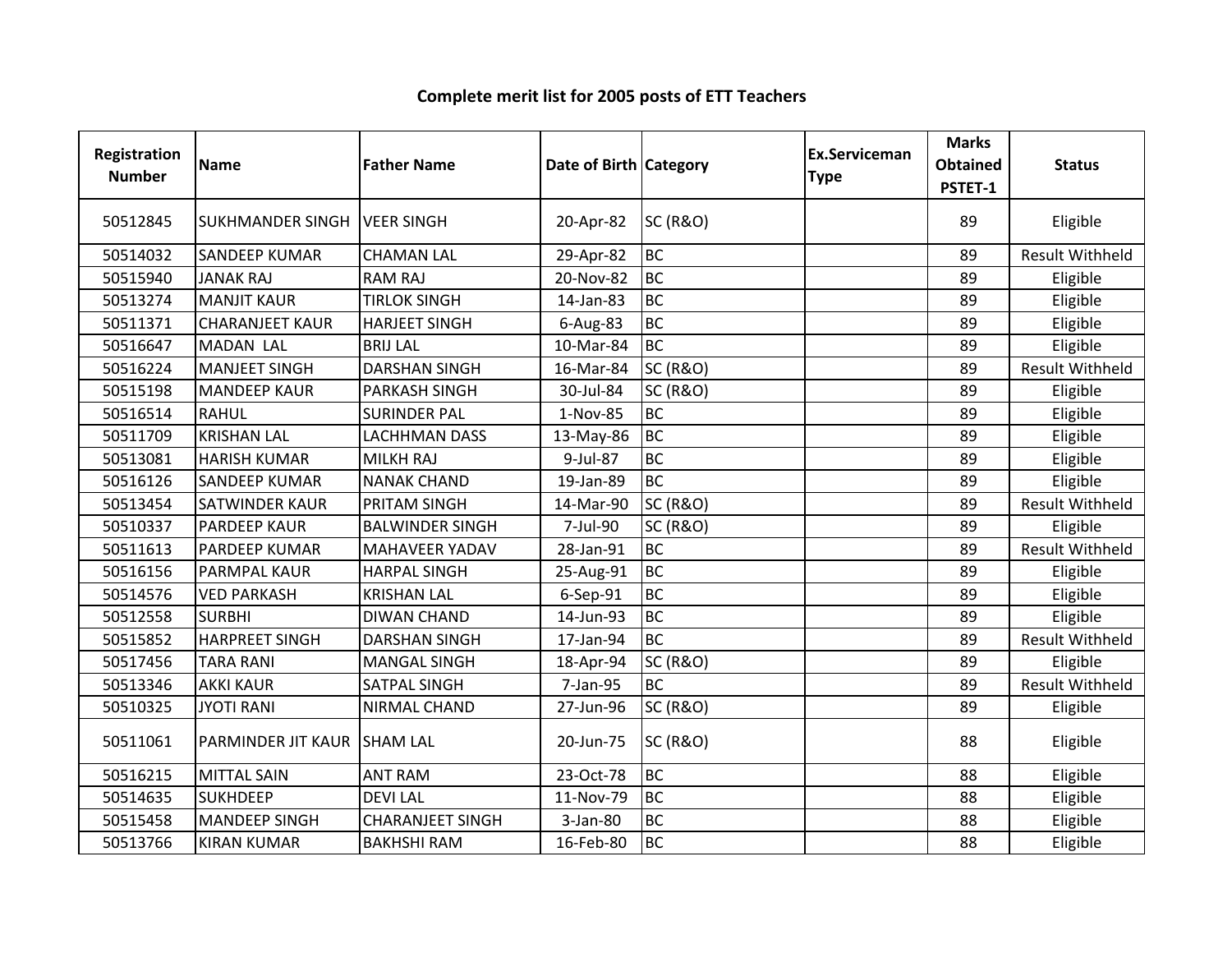| Registration<br><b>Number</b> | <b>Name</b>            | <b>Father Name</b>      | Date of Birth Category |                     | Ex.Serviceman<br><b>Type</b> | <b>Marks</b><br><b>Obtained</b><br>PSTET-1 | <b>Status</b>          |
|-------------------------------|------------------------|-------------------------|------------------------|---------------------|------------------------------|--------------------------------------------|------------------------|
| 50515129                      | <b>SUSHMA DEVI</b>     | <b>MUKAND LAL</b>       | 24-Apr-80              | <b>BC</b>           |                              | 88                                         | Eligible               |
| 50515432                      | <b>MANJEET SINGH</b>   | <b>GURDEV SINGH</b>     | 22-Jul-80              | <b>BC</b>           |                              | 88                                         | Eligible               |
| 50515141                      | <b>GURVINDER SINGH</b> | <b>NACHHATTAR SINGH</b> | 4-Dec-80               | <b>BC</b>           |                              | 88                                         | Eligible               |
| 50516827                      | <b>NEETU BALA</b>      | <b>JOGINDER PAL</b>     | $1$ -Jun-81            | <b>BC</b>           |                              | 88                                         | Eligible               |
| 50515034                      | <b>MANJIT KAUR</b>     | <b>JAGTAR SINGH</b>     | 17-Oct-81              | <b>BC</b>           |                              | 88                                         | Eligible               |
| 50515405                      | <b>NISHA</b>           | SATPAL                  | 1-Nov-81               | <b>BC</b>           |                              | 88                                         | Eligible               |
| 50513384                      | <b>MANDEEP KAUR</b>    | <b>HARBANS SINGH</b>    | 9-Jan-82               | <b>BC</b>           |                              | 88                                         | Eligible               |
| 50514337                      | <b>HARPREET KAUR</b>   | <b>KULDEEP SINGH</b>    | 25-Jun-82              | <b>BC</b>           |                              | 88                                         | Eligible               |
| 50514759                      | <b>PARVEEN</b>         | <b>NAFE SINGH</b>       | 26-Jul-82              | <b>BC</b>           |                              | 88                                         | Result Withheld        |
| 50514508                      | <b>VIRPAL KAUR</b>     | <b>BALVIR SINGH</b>     | 5-Oct-82               | <b>BC</b>           |                              | 88                                         | Eligible               |
| 50514567                      | <b>AMANDEEP KANG</b>   | <b>RAGHUBIR SINGH</b>   | 21-Mar-83              | <b>BC</b>           |                              | 88                                         | Eligible               |
| 50514136                      | <b>RAGHUBEER CHAND</b> | <b>DULI CHAND</b>       | 28-Mar-83              | <b>BC</b>           |                              | 88                                         | Eligible               |
| 50511236                      | <b>NAVPREET KAUR</b>   | <b>GURMIT SINGH</b>     | 28-Mar-83              | <b>BC</b>           |                              | 88                                         | Eligible               |
| 50510926                      | <b>REENA RANI</b>      | <b>RAJ KUMAR</b>        | 10-Jun-83              | <b>BC</b>           |                              | 88                                         | Eligible               |
| 50511132                      | <b>ROSHAN LAL</b>      | <b>GOPI RAM</b>         | 23-Aug-83              | <b>BC</b>           |                              | 88                                         | Eligible               |
| 50514270                      | <b>JASPREET KAUR</b>   | RAJINDER SINGH          | 18-Jan-84              | <b>BC</b>           |                              | 88                                         | Eligible               |
| 50514821                      | <b>BALJEET SINGH</b>   | <b>SUKHDEV SINGH</b>    | 3-Mar-84               | <b>BC</b>           |                              | 88                                         | Eligible               |
| 50510139                      | <b>JUGRAJ</b>          | <b>ROOP KHAN</b>        | 15-Mar-84              | <b>BC</b>           |                              | 88                                         | Eligible               |
| 50511977                      | <b>SANDEEP KUMAR</b>   | <b>OM PARKASH</b>       | 5-Apr-84               | <b>BC</b>           |                              | 88                                         | Eligible               |
| 50515089                      | <b>SURINDER KUMAR</b>  | <b>HARBHAJAN LAL</b>    | 28-May-84              | <b>BC</b>           |                              | 88                                         | Eligible               |
| 50513529                      | <b>HARJIT SINGH</b>    | <b>JEEWAN SINGH</b>     | 7-Jul-84               | <b>BC</b>           |                              | 88                                         | Eligible               |
| 50510529                      | <b>RUPINDER SINGH</b>  | <b>MAKHAN SINGH</b>     | 15-Aug-84              | <b>BC</b>           |                              | 88                                         | Eligible               |
| 50513734                      | <b>SANDEEP KUMAR</b>   | <b>HARBHAGWAN</b>       | 20-Oct-84              | <b>BC</b>           |                              | 88                                         | Eligible               |
| 50512719                      | PALWINDER KAUR         | <b>DESA SINGH</b>       | 7-Nov-84               | <b>BC</b>           |                              | 88                                         | Eligible               |
| 50516139                      | <b>MANPREET KAUR</b>   | <b>SATISH KUMAR</b>     | 25-Mar-85              | <b>BC</b>           |                              | 88                                         | Eligible               |
| 50510077                      | <b>AJAY KUMAR</b>      | <b>SURESH CHAND</b>     | 17-Apr-85              | <b>BC</b>           |                              | 88                                         | Eligible               |
| 50516035                      | <b>SURINDER KUMAR</b>  | <b>RAJ KUMAR</b>        | 16-Jun-85              | <b>SC (R&amp;O)</b> |                              | 88                                         | <b>Result Withheld</b> |
| 50514736                      | <b>NAVNEET KAUR</b>    | <b>MANJIT SINGH</b>     | 29-Sep-85              | <b>BC</b>           |                              | 88                                         | Eligible               |
| 50513849                      | <b>MANDEEP KUMAR</b>   | <b>HARKISHAN LAL</b>    | 16-Oct-85              | <b>BC</b>           |                              | 88                                         | Eligible               |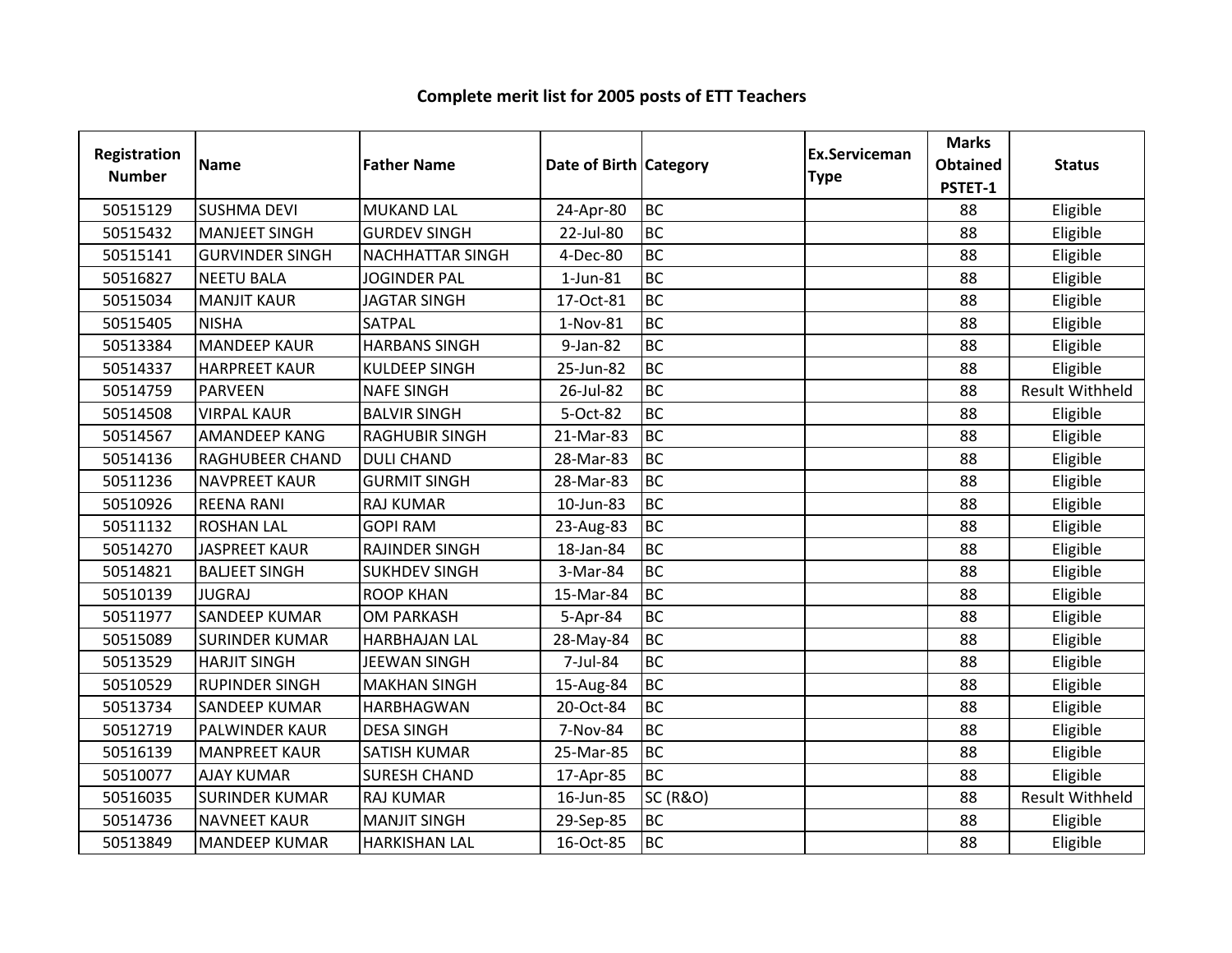| Registration<br><b>Number</b> | <b>Name</b>                          | <b>Father Name</b>        | Date of Birth   Category |                     | Ex.Serviceman<br><b>Type</b> | <b>Marks</b><br><b>Obtained</b><br>PSTET-1 | <b>Status</b>          |
|-------------------------------|--------------------------------------|---------------------------|--------------------------|---------------------|------------------------------|--------------------------------------------|------------------------|
| 50512781                      | <b>SEEMA RANI</b>                    | <b>MAKHAN RAM</b>         | 20-Feb-86                | <b>BC</b>           |                              | 88                                         | Eligible               |
| 50513642                      | <b>MAMTA</b>                         | <b>RAM NARESH</b>         | 9-Mar-86                 | <b>BC</b>           |                              | 88                                         | Eligible               |
| 50514563                      | <b>SUKHWINDER KAUR</b>               | <b>GURBACHAN SINGH</b>    | 17-Jul-86                | <b>BC</b>           |                              | 88                                         | Eligible               |
| 50516380                      | <b>MONIA</b>                         | <b>MOHINDER PAL</b>       | 14-Aug-86                | <b>BC</b>           |                              | 88                                         | Eligible               |
| 50514845                      | <b>HARPREET KAUR</b>                 | <b>MOHINDER SINGH</b>     | 29-Aug-86                | <b>BC</b>           |                              | 88                                         | Eligible               |
| 50513938                      | <b>AMANDEEP KAUR</b>                 | <b>GURMUKH SINGH</b>      | 11-Sep-86                | <b>BC</b>           |                              | 88                                         | Eligible               |
| 50513555                      | <b>RAVINDER KAUR</b>                 | <b>ROOP SINGH</b>         | 23-Oct-86                | <b>BC</b>           |                              | 88                                         | Eligible               |
| 50514190                      | <b>DHANNA SINGH</b>                  | <b>AJMAR SINGH</b>        | 6-Nov-86                 | <b>BC</b>           |                              | 88                                         | Eligible               |
| 50513219                      | <b>SEEMA RANI</b>                    | <b>RAM CHAND</b>          | 4-Dec-86                 | BC                  |                              | 88                                         | Eligible               |
| 50511464                      | <b>SURINDER PAL</b>                  | <b>RAMESH CHANDER PAL</b> | 27-Dec-86                | <b>BC</b>           |                              | 88                                         | <b>Result Withheld</b> |
| 50510378                      | CHANCHAL                             | <b>GULSHAN KUMAR</b>      | 17-Mar-87                | <b>BC</b>           |                              | 88                                         | Eligible               |
| 50514363                      | <b>RANJIT SINGH</b>                  | <b>KULWANT SINGH</b>      | 6-May-87                 | <b>BC</b>           |                              | 88                                         | Eligible               |
| 50516062                      | PARDEEP KUMAR                        | <b>RAJ KUMAR</b>          | 5-Jun-87                 | <b>BC</b>           |                              | 88                                         | Eligible               |
| 50516213                      | <b>SUKHPAL SINGH</b>                 | <b>DARSHAN SINGH</b>      | 13-Jun-87                | <b>BC</b>           |                              | 88                                         | Eligible               |
| 50514455                      | <b>MONIKA</b>                        | <b>MOHINDER SINGH</b>     | 17-Jul-87                | <b>BC</b>           |                              | 88                                         | Eligible               |
| 50511769                      | <b>SANDEEP KAUR</b>                  | <b>KARNAIL SINGH</b>      | 5-Oct-87                 | <b>SC (R&amp;O)</b> |                              | 88                                         | Eligible               |
| 50514492                      | <b>BALWAN SINGH</b>                  | <b>ROHTASH</b>            | 7-Oct-87                 | <b>BC</b>           |                              | 88                                         | Eligible               |
| 50516521                      | <b>KULDEEP SINGH</b>                 | <b>JANGIR SINGH</b>       | 17-Dec-87                | <b>SC (R&amp;O)</b> |                              | 88                                         | Eligible               |
| 50514346                      | <b>JASWINDER PAL</b><br><b>SINGH</b> | <b>SAMPURAN SINGH</b>     | $6$ -Jan-88              | BC                  |                              | 88                                         | Eligible               |
| 50514522                      | <b>SONU BALA</b>                     | <b>NARESH KUMAR</b>       | 14-Feb-88                | <b>BC</b>           |                              | 88                                         | Eligible               |
| 50513730                      | <b>BINDER KAUR</b>                   | MUKESH SINGH              | 27-Feb-88                | <b>BC</b>           |                              | 88                                         | Eligible               |
| 50514305                      | <b>VIKASH SINGH</b>                  | <b>HARBANS LAL</b>        | 12-Mar-88                | <b>BC</b>           |                              | 88                                         | Eligible               |
| 50514912                      | SATPAL                               | <b>INDRAJ</b>             | 15-Apr-88                | <b>BC</b>           |                              | 88                                         | Eligible               |
| 50513122                      | <b>AMRINDR SINGH</b>                 | <b>KOORA SINGH</b>        |                          | 1-Sep-88 SC (M&B)   |                              | 88                                         | Eligible               |
| 50514542                      | RAJNI JASSAL                         | <b>VIJAY KUMAR</b>        | 2-Nov-88                 | <b>BC</b>           |                              | 88                                         | Eligible               |
| 50515907                      | <b>SUMAN</b>                         | <b>CHANAN RAM</b>         | 4-Nov-88                 | <b>BC</b>           |                              | 88                                         | Eligible               |
| 50515156                      | <b>GURPREET SINGH</b>                | <b>JOGINDER SINGH</b>     | 14-Nov-88                | <b>BC</b>           |                              | 88                                         | Eligible               |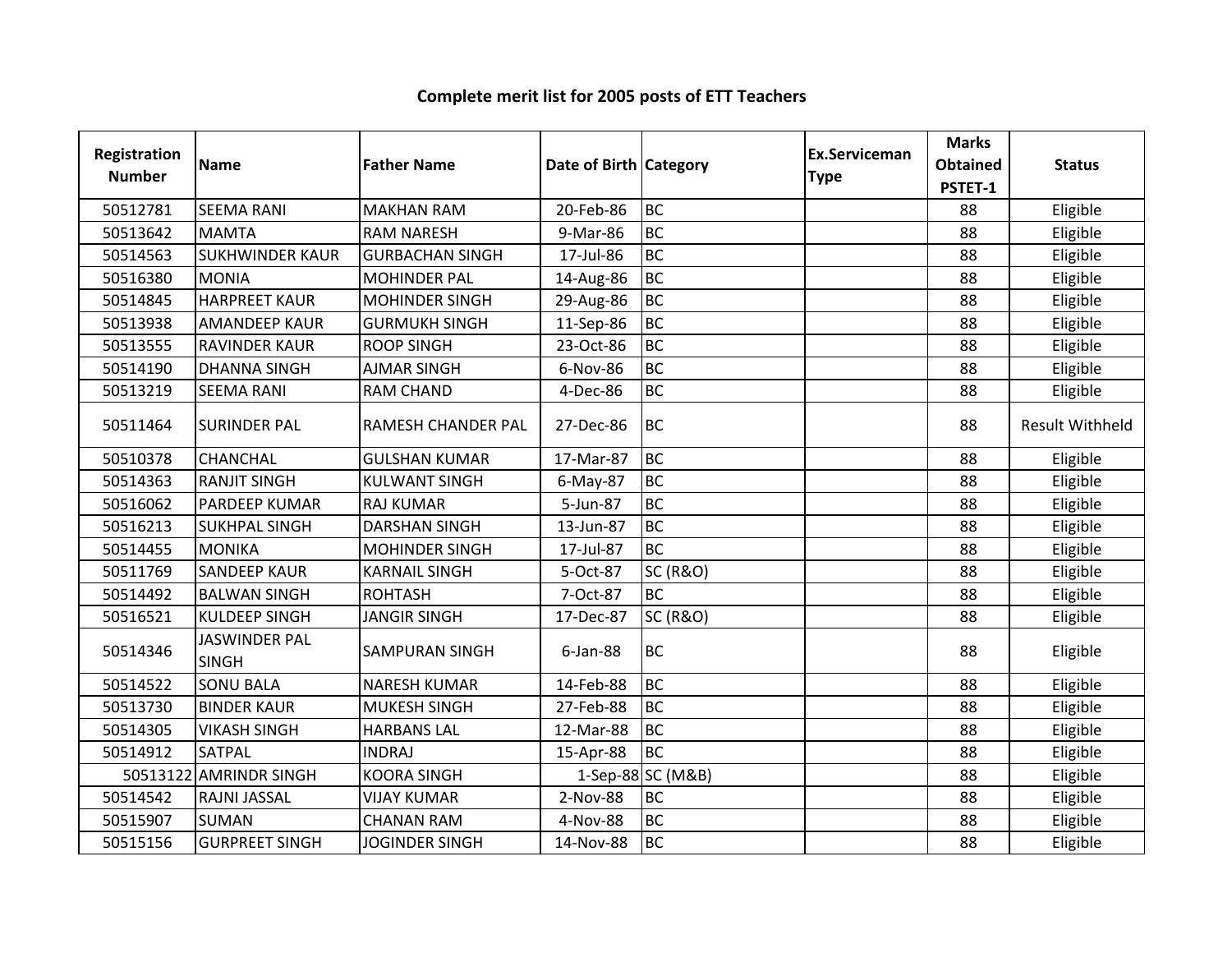| Registration<br><b>Number</b> | <b>Name</b>                         | <b>Father Name</b>    | Date of Birth   Category |                     | <b>Ex.Serviceman</b><br><b>Type</b> | <b>Marks</b><br><b>Obtained</b><br>PSTET-1 | <b>Status</b>          |
|-------------------------------|-------------------------------------|-----------------------|--------------------------|---------------------|-------------------------------------|--------------------------------------------|------------------------|
| 50514439                      | <b>GURPREET KAUR</b>                | <b>HARBHAJAN LAL</b>  | 12-Jun-89                | <b>BC</b>           |                                     | 88                                         | Eligible               |
| 50510216                      | <b>KOMAL</b>                        | <b>SATPAL ROULY</b>   | 18-Oct-89                | <b>BC</b>           |                                     | 88                                         | Eligible               |
| 50513074                      | <b>TEENA RANI</b>                   | <b>SANT RAM</b>       | 13-Dec-89                | <b>BC</b>           |                                     | 88                                         | Eligible               |
| 50510144                      | MONIKA KAMBOJ                       | <b>GOPAL CHAND</b>    | 23-Dec-89                | <b>BC</b>           |                                     | 88                                         | Eligible               |
| 50514855                      | <b>AMANDEEP RANI</b>                | <b>ASHOK KUMAR</b>    | 9-Mar-90                 | <b>BC</b>           |                                     | 88                                         | Eligible               |
| 50514626                      | <b>SIMARJEET KAUR</b>               | <b>PREM SINGH</b>     | 12-Mar-90                | <b>BC</b>           |                                     | 88                                         | Eligible               |
| 50514230                      | <b>SANDEEP KAUR</b>                 | <b>BALKAR SINGH</b>   | 10-Jun-90                | <b>BC</b>           |                                     | 88                                         | Eligible               |
| 50514595                      | <b>RENU BALA</b>                    | <b>OM PARKASH</b>     | 2-Oct-90                 | <b>BC</b>           |                                     | 88                                         | Eligible               |
| 50511990                      | <b>VEERAN WALI</b>                  | <b>HIRA SINGH</b>     | 20-Oct-90                | <b>BC</b>           |                                     | 88                                         | Eligible               |
| 50510218                      | <b>HARJOT KAUR</b>                  | <b>JARNAIL SINGH</b>  | 13-Jan-91                | <b>BC</b>           |                                     | 88                                         | Eligible               |
| 50515099                      | <b>MANDIP KAUR</b>                  | RASHPAL SINGH         | 2-Feb-91                 | <b>BC</b>           |                                     | 88                                         | Eligible               |
| 50515113                      | <b>VEENA RANI</b>                   | <b>SHAM LAL</b>       | 2-May-91                 | <b>BC</b>           |                                     | 88                                         | Eligible               |
| 50515496                      | <b>KIRAN</b>                        | <b>SAWINDER MASIH</b> | 9-Jun-91                 | <b>BC</b>           |                                     | 88                                         | Eligible               |
| 50513265                      | <b>ANURADHA</b>                     | <b>HARMESH KUMAR</b>  | 6-Aug-91                 | <b>BC</b>           |                                     | 88                                         | Eligible               |
| 50514692                      | <b>NEELAM KAMBOJ</b>                | <b>RAJA RAM</b>       | 22-Sep-91                | <b>BC</b>           |                                     | 88                                         | Eligible               |
| 50515892                      | <b>GURPREET KAUR</b>                | <b>SATNAM SINGH</b>   | 23-Sep-91                | <b>BC</b>           |                                     | 88                                         | Eligible               |
| 50514771                      | <b>BANDNA</b>                       | <b>DARSHAN KUMAR</b>  | 15-Oct-91                | <b>BC</b>           |                                     | 88                                         | Eligible               |
| 50514444                      | <b>HARMAN PREET</b><br><b>SINGH</b> | <b>BALJEET SINGH</b>  | 9-Nov-91                 | <b>BC</b>           |                                     | 88                                         | Eligible               |
| 50516473                      | <b>ASHOK SINGH</b>                  | <b>JARNAIL SINGH</b>  | 10-Dec-91                | <b>SC (R&amp;O)</b> |                                     | 88                                         | Eligible               |
| 50515184                      | <b>SUKHJIT SINGH</b>                | <b>BALDEV SINGH</b>   | $1-Jan-92$               | <b>BC</b>           |                                     | 88                                         | Eligible               |
| 50510296                      | LOVELEEN KAUR                       | <b>LAKHBIR SINGH</b>  | 6-Mar-92                 | <b>BC</b>           |                                     | 88                                         | Eligible               |
| 50510292                      | <b>JASPREET KAUR</b>                | <b>BALJIT SINGH</b>   | 9-Mar-92                 | <b>BC</b>           |                                     | 88                                         | Eligible               |
| 50512259                      | <b>GAGANDEEP CHOLLIA</b>            | <b>BIKAR SINGH</b>    | $2-Apr-92$               | <b>BC</b>           |                                     | 88                                         | <b>Result Withheld</b> |
| 50510584                      | <b>PARMINDER SINGH</b>              | <b>GULZAR SINGH</b>   | 8-Apr-92                 | <b>SC (R&amp;O)</b> |                                     | 88                                         | Eligible               |
| 50511145                      | <b>MANDEEP KAUR</b>                 | <b>GURDITTA RAM</b>   | 22-May-92                | <b>BC</b>           |                                     | 88                                         | Eligible               |
| 50511333                      | RADHA VASHISHT                      | <b>SATNAM SINGH</b>   | 29-Nov-92                | <b>BC</b>           |                                     | 88                                         | Eligible               |
| 50512648                      | <b>SULTANA</b>                      | <b>DILBAR JANG</b>    | 31-Dec-92                | <b>BC</b>           |                                     | 88                                         | Eligible               |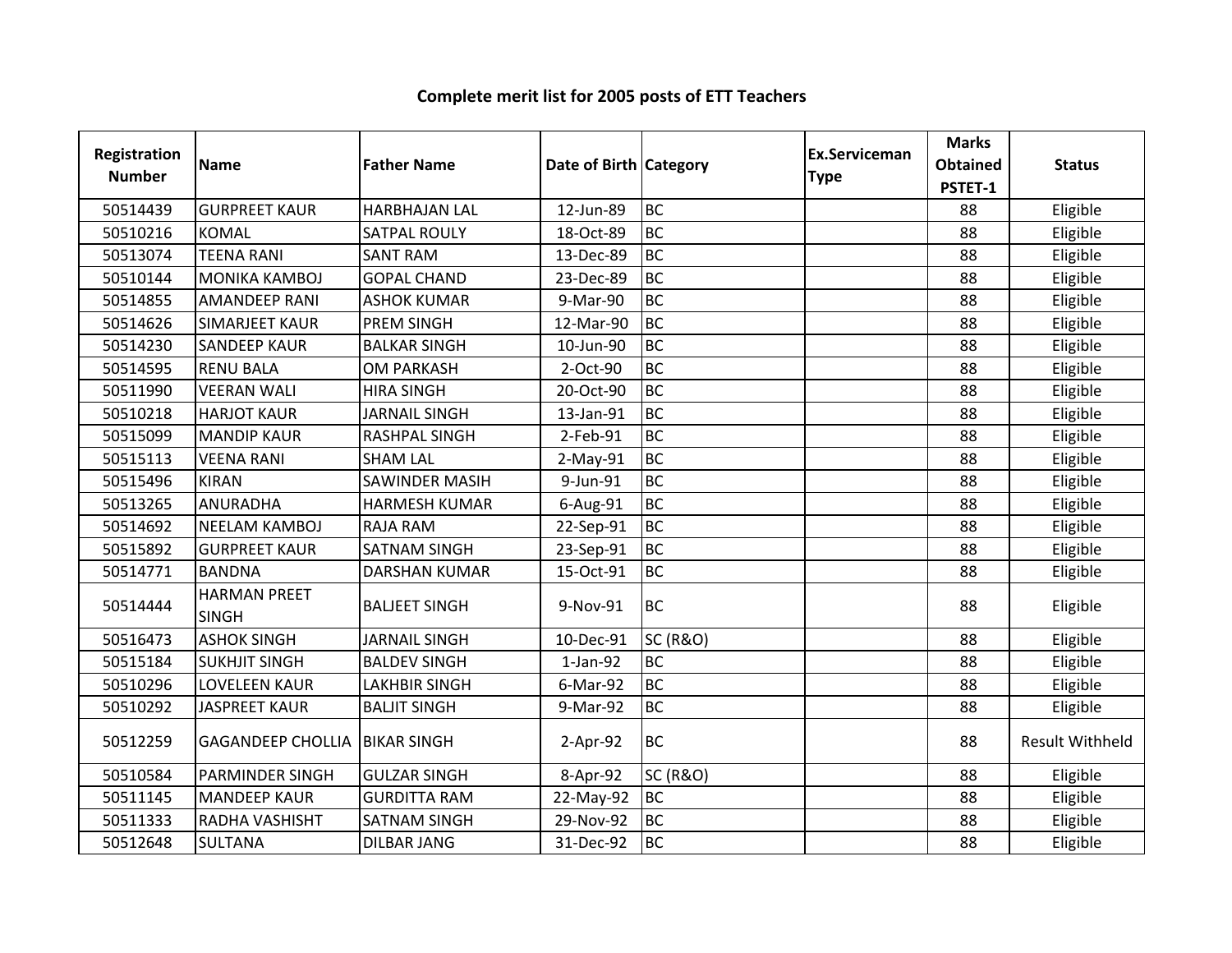| Registration<br><b>Number</b> | Name                   | <b>Father Name</b>      | Date of Birth Category |                     | <b>Ex.Serviceman</b><br><b>Type</b> | <b>Marks</b><br><b>Obtained</b><br>PSTET-1 | <b>Status</b>          |
|-------------------------------|------------------------|-------------------------|------------------------|---------------------|-------------------------------------|--------------------------------------------|------------------------|
| 50514218                      | <b>NEERAJ RANI</b>     | PURAN CHAND             | 10-Jan-93              | <b>BC</b>           |                                     | 88                                         | Eligible               |
| 50514997                      | <b>MANPREET KAUR</b>   | <b>RANJEET SINGH</b>    | 6-Feb-93               | <b>BC</b>           |                                     | 88                                         | Eligible               |
| 50514462                      | <b>KRISHNA DEVI</b>    | <b>DHARAM VEER</b>      | 6-Feb-93               | <b>BC</b>           |                                     | 88                                         | Eligible               |
| 50514302                      | <b>MANPREET KAUR</b>   | <b>KRISHAN LAL</b>      | 8-Feb-93               | <b>BC</b>           |                                     | 88                                         | Eligible               |
| 50516338                      | <b>RAMNEEK KAUR</b>    | <b>DALBIR SINGH</b>     | $1-Apr-93$             | <b>BC</b>           |                                     | 88                                         | Eligible               |
| 50514026                      | <b>RAJPREET KAUR</b>   | <b>JAGTAR SINGH</b>     | 14-Apr-93              | <b>BC</b>           |                                     | 88                                         | Eligible               |
| 50511429                      | <b>RAJ KAUR</b>        | <b>AMRIK SINGH</b>      | 5-May-93               | <b>SC (R&amp;O)</b> |                                     | 88                                         | Eligible               |
| 50512560                      | <b>RAMANDEEP SINGH</b> | <b>SURINDER SINGH</b>   | 3-Oct-93               | <b>BC</b>           |                                     | 88                                         | Eligible               |
| 50510505                      | <b>AKASHDEEP SINGH</b> | <b>RAGHBIR SINGH</b>    | 26-Nov-93              | <b>SC (R&amp;O)</b> |                                     | 88                                         | Eligible               |
| 50512972                      | <b>MAJOR SINGH</b>     | <b>HAKAM SINGH</b>      | 24-Jul-94              | <b>BC</b>           |                                     | 88                                         | <b>Result Withheld</b> |
| 50510412                      | <b>SIMERJOT KAUR</b>   | <b>GURCHARN SINGH</b>   | 29-Aug-94              | <b>BC</b>           |                                     | 88                                         | Eligible               |
| 50511417                      | <b>SONAM DEVI</b>      | <b>SATVIR BHOPAL</b>    | 2-Dec-94               | <b>BC</b>           |                                     | 88                                         | Eligible               |
| 50510591                      | <b>GURDEEP SINGH</b>   | <b>CHARANJEET SINGH</b> | 3-Mar-95               | <b>SC (R&amp;O)</b> |                                     | 88                                         | Eligible               |
| 50511342                      | <b>GURDEEP SINGH</b>   | <b>HARBANS SINGH</b>    | 13-Apr-96              | <b>BC</b>           |                                     | 88                                         | Eligible               |
| 50514720                      | <b>ABDUL RASHEED</b>   | <b>MOHD KHALIL</b>      | 3-Apr-75               | <b>BC</b>           |                                     | 87                                         | Eligible               |
| 50514612                      | <b>VINOD KUMARI</b>    | <b>SATNAM CHAND</b>     | 15-Oct-75              | <b>BC</b>           |                                     | 87                                         | Eligible               |
| 50513740                      | <b>KIRANDEEP KAUR</b>  | <b>GURPARTAP SINGH</b>  | 5-Nov-75               | <b>BC</b>           |                                     | 87                                         | Eligible               |
| 50514006                      | <b>CHHAYA</b>          | <b>JAGAN NATH</b>       | 29-Jan-76              | <b>BC</b>           |                                     | 87                                         | Eligible               |
| 50514566                      | <b>JOGINDER SINGH</b>  | <b>FAUJA SINGH</b>      | $2-Apr-76$             | <b>BC</b>           |                                     | 87                                         | Eligible               |
| 50514436                      | <b>TAJVINDER KAUR</b>  | <b>SURJIT SINGH</b>     | 20-Jul-76              | <b>BC</b>           |                                     | 87                                         | Eligible               |
| 50514468                      | <b>JOGINDER PAL</b>    | <b>RAM CHAND</b>        | 15-Feb-77              | <b>BC</b>           |                                     | 87                                         | Eligible               |
| 50514804                      | <b>SUMAN KUMARI</b>    | <b>GURDIAL SINGH</b>    | 10-Mar-77              | <b>BC</b>           |                                     | 87                                         | Eligible               |
| 50510679                      | <b>VARSHA RANI</b>     | <b>KHARAITI LAL</b>     | 23-Apr-77              | <b>BC</b>           |                                     | 87                                         | Eligible               |
| 50514309                      | <b>SUKHVIR SNGH</b>    | <b>HARI SINGH</b>       | $1-May-77$             | <b>BC</b>           |                                     | 87                                         | Eligible               |
| 50513901                      | <b>JASWINDER SINGH</b> | <b>DALIP SINGH</b>      | 24-May-77              | <b>BC</b>           |                                     | 87                                         | Eligible               |
| 50514615                      | <b>VARINDER KAUR</b>   | <b>BALWINDER SINGH</b>  | 23-Jun-77              | <b>BC</b>           |                                     | 87                                         | Eligible               |
| 50515505                      | <b>PARAMJEET KAUR</b>  | <b>GURBACHAN SINGH</b>  | 15-Aug-77              | <b>BC</b>           |                                     | 87                                         | Eligible               |
| 50512275                      | SONIA                  | <b>LABH CHAND</b>       | 24-Dec-77              | <b>BC</b>           |                                     | 87                                         | Eligible               |
| 50514229                      | <b>BALJINDER KAUR</b>  | <b>DARSHAN SINGH</b>    | 29-May-78              | <b>BC</b>           |                                     | 87                                         | Eligible               |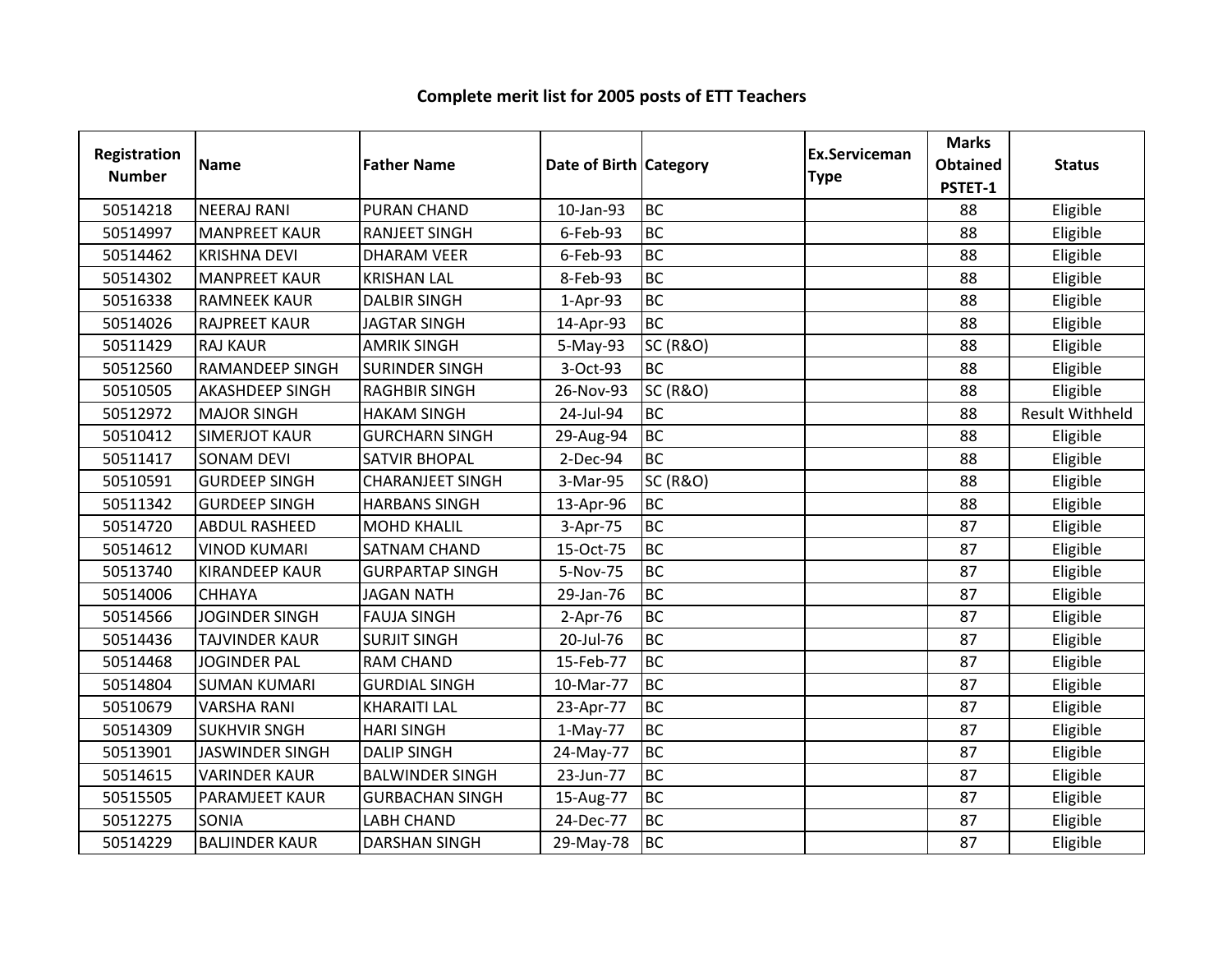| Registration<br><b>Number</b> | <b>Name</b>                      | <b>Father Name</b>                    | Date of Birth Category |                        | Ex.Serviceman<br><b>Type</b> | <b>Marks</b><br><b>Obtained</b><br>PSTET-1 | <b>Status</b>          |
|-------------------------------|----------------------------------|---------------------------------------|------------------------|------------------------|------------------------------|--------------------------------------------|------------------------|
| 50514798                      | <b>JASPAL SINGH</b>              | <b>LAKHA SINGH</b>                    | 10-Oct-78              | <b>BC</b>              |                              | 87                                         | Eligible               |
| 50515704                      | <b>GURMAIL SINGH</b>             | <b>DHARAM SINGH</b>                   | 16-Nov-78              | <b>SC (R&amp;O)</b>    |                              | 87                                         | <b>Result Withheld</b> |
| 50512576                      | <b>DARSHAN SINGH</b>             | <b>HARPAL SINGH</b>                   | 5-Feb-79               | <b>BC</b>              |                              | 87                                         | Eligible               |
| 50514204                      | <b>BIMLA RANI</b>                | <b>NAND LAL</b>                       | 31-Mar-79              | <b>BC</b>              |                              | 87                                         | Eligible               |
| 50514259                      | <b>BHAGWAN DASS</b>              | <b>LACHHMAN SINGH</b>                 | 10-Apr-79              | <b>BC</b>              |                              | 87                                         | Eligible               |
| 50510422                      | <b>SURINDER KUMAR</b>            | PARKASH CHAND                         | 1-Jul-79               | <b>BC</b>              |                              | 87                                         | Eligible               |
| 50513720                      | <b>SIMARJIT KAUR</b>             | <b>KUNDAN SINGH</b>                   | 31-Aug-79              | <b>BC</b>              |                              | 87                                         | Result Withheld        |
| 50511839                      | <b>RAMANPREET KAUR</b>           | <b>NIRMAL SINGH</b>                   | 24-Sep-79              | <b>BC</b>              |                              | 87                                         | Eligible               |
| 50515934                      | RAJWINDER KAUR<br><b>MULTANI</b> | <b>CHARAN SINGH</b><br><b>MULTANI</b> | 5-Jan-80               | <b>BC</b>              |                              | 87                                         | Eligible               |
| 50514900                      | <b>RAVINDER KAUR</b>             | <b>AJIT SINGH</b>                     | 13-Jan-80              | <b>BC</b>              |                              | 87                                         | Eligible               |
| 50514307                      | <b>KULDEEP SINGH</b>             | <b>SWARAN SINGH</b>                   | 12-Mar-80              | <b>BC</b>              |                              | 87                                         | Eligible               |
| 50511289                      | <b>JATINDER KAUR</b>             | <b>JAGJIT SINGH</b>                   | 22-Mar-80              | <b>BC</b>              |                              | 87                                         | Eligible               |
| 50512695                      | <b>KULDEEP SINGH</b>             | <b>NACHHATAR SINGH</b>                | 30-Mar-80              | <b>BC</b>              |                              | 87                                         | Eligible               |
| 50513273                      | <b>KULWINDER SINGH</b>           | <b>NAZAR SINGH</b>                    | 30-Mar-80              | <b>FREEDOM FIGHTER</b> |                              | 87                                         | <b>Result Withheld</b> |
| 50513272                      | <b>KULWINDER SINGH</b>           | <b>NAZAR SINGH</b>                    | 30-Mar-80              | <b>BC</b>              |                              | 87                                         | Eligible               |
| 50515293                      | <b>TAJINDER PAL SINGH</b>        | <b>CHANCHAL SINGH</b>                 | 10-Apr-80              | <b>BC</b>              |                              | 87                                         | Eligible               |
| 50510225                      | <b>HARPREET SINGH</b>            | <b>GURCHARAN SINGH</b>                | 11-Jul-80              | <b>BC</b>              |                              | 87                                         | Eligible               |
| 50514445                      | <b>HARBANS LAL</b>               | <b>SAIN DASS</b>                      | 10-Feb-81              | <b>BC</b>              |                              | 87                                         | <b>Result Withheld</b> |
| 50516767                      | <b>AMANDEEP KAUR</b>             | PRITPAL SINGH                         | 4-Mar-81               | <b>BC</b>              |                              | 87                                         | <b>Result Withheld</b> |
| 50514641                      | RAJINDER SINGH                   | <b>AJIT SINGH</b>                     | 9-May-81               | <b>BC</b>              |                              | 87                                         | Eligible               |
| 50515126                      | <b>SUKHWINDER SINGH</b>          | <b>GURDEEP SINGH</b>                  | 1-Oct-81               | <b>BC</b>              |                              | 87                                         | Eligible               |
| 50514803                      | <b>SANDEEP KUMAR</b>             | <b>JASWANT LAL</b>                    | 10-Jan-82              | <b>BC</b>              |                              | 87                                         | Eligible               |
| 50515735                      | <b>RAJNI BALA</b>                | <b>CHANDER BHAN</b>                   | 14-Apr-82              | <b>BC</b>              |                              | 87                                         | Eligible               |
| 50514328                      | <b>AMANDEEP KAUR</b>             | <b>JAGROOP SINGH</b>                  | 10-Aug-82              | <b>BC</b>              |                              | 87                                         | Eligible               |
| 50510462                      | <b>BINDU RANI</b>                | <b>VINOD KUMAR</b>                    | 31-Dec-82              | <b>BC</b>              |                              | 87                                         | Eligible               |
| 50512582                      | <b>SHAM LAL</b>                  | PREM CHAND                            | 6-Feb-83               | <b>SC (R&amp;O)</b>    |                              | 87                                         | Eligible               |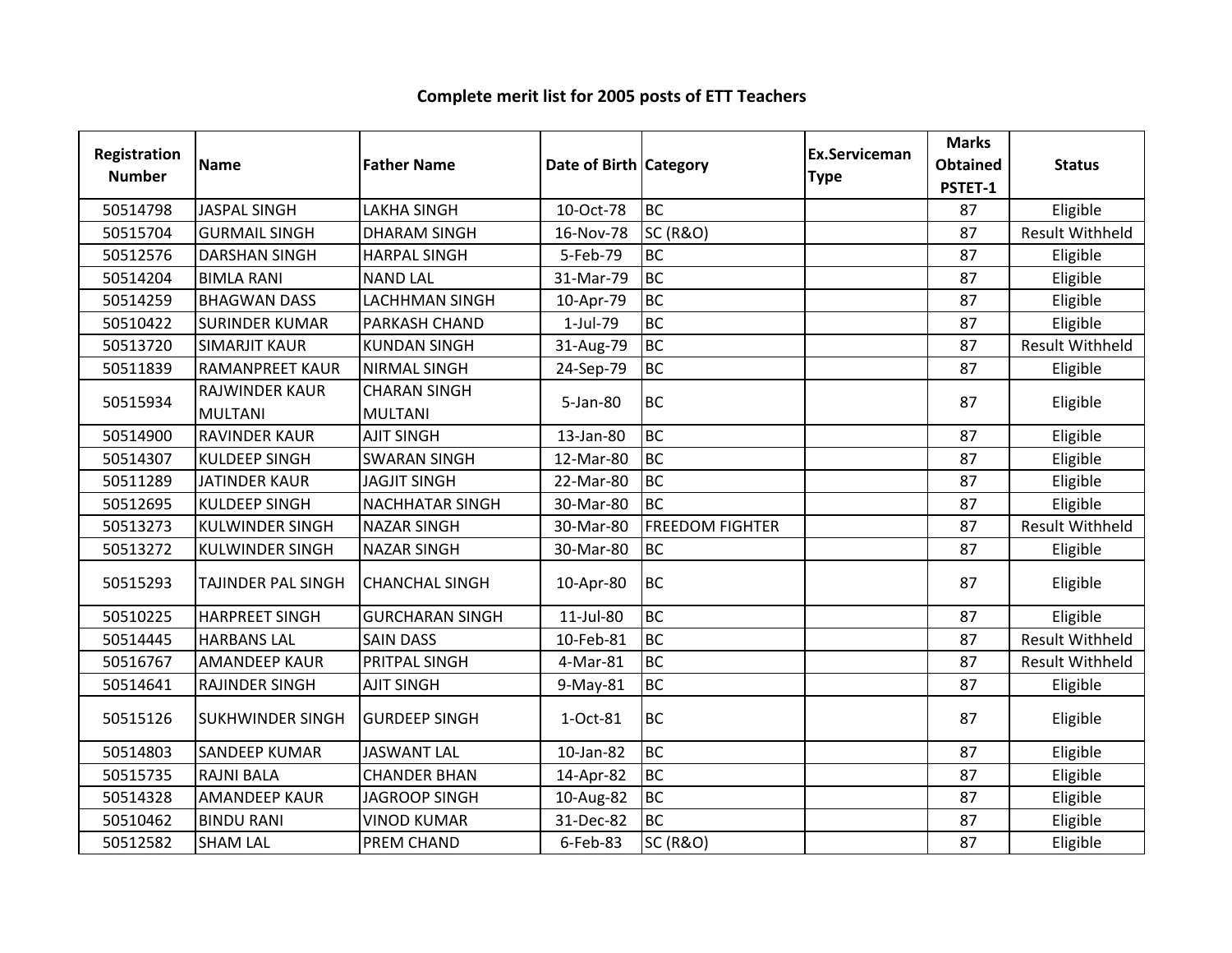| Registration<br><b>Number</b> | <b>Name</b>                          | <b>Father Name</b>          | Date of Birth Category |                     | <b>Ex.Serviceman</b><br><b>Type</b> | <b>Marks</b><br><b>Obtained</b><br>PSTET-1 | <b>Status</b>          |
|-------------------------------|--------------------------------------|-----------------------------|------------------------|---------------------|-------------------------------------|--------------------------------------------|------------------------|
| 50516539                      | <b>KRISHAN KUMAR</b>                 | SHYOKARAN                   | 26-Apr-83              | <b>BC</b>           |                                     | 87                                         | Eligible               |
| 50513238                      | <b>RAJINDER KAUR</b>                 | <b>RANJIT SINGH</b>         | 10-May-83              | <b>BC</b>           |                                     | 87                                         | Eligible               |
| 50514419                      | <b>NARINDER SINGH</b>                | <b>AMARJIT SINGH</b>        | 16-Aug-83              | <b>BC</b>           |                                     | 87                                         | Eligible               |
| 50514336                      | <b>GAGANDEEP KAUR</b>                | <b>BANT SINGH</b>           | 18-Aug-83              | <b>BC</b>           |                                     | 87                                         | Eligible               |
| 50510775                      | <b>RAKESH KUMAR</b>                  | MALKIAT SINGH               | 5-Sep-83               | <b>BC</b>           |                                     | 87                                         | Eligible               |
| 50517117                      | <b>SUMAN KUMARI</b>                  | <b>MOHAN LAL</b>            | 1-Oct-83               | <b>BC</b>           |                                     | 87                                         | Eligible               |
| 50514977                      | PARSHOTAM KUMAR                      | <b>BHAGWAN DASS</b>         | 12-Dec-83              | <b>BC</b>           |                                     | 87                                         | Eligible               |
| 50514071                      | <b>GURMEET KAUR</b>                  | <b>BHAGWAN SINGH</b>        | 28-Jan-84              | <b>BC</b>           |                                     | 87                                         | Eligible               |
| 50510886                      | <b>JASMEET SINGH</b>                 | <b>JAGDISH SINGH</b>        | 17-Feb-84              | <b>BC</b>           |                                     | 87                                         | Eligible               |
| 50514369                      | REENA MALKOTIA                       | <b>VIJAY KUMAR MALKOTIA</b> | 26-Aug-84              | <b>BC</b>           |                                     | 87                                         | Eligible               |
| 50515736                      | <b>RAVINDERJIT KAUR</b>              | <b>MOHINDER SINGH</b>       | 17-Sep-84              | <b>BC</b>           |                                     | 87                                         | Eligible               |
| 50513834                      | <b>PARVEEN KUMARI</b>                | <b>SIA RAM</b>              | 15-Oct-84              | <b>BC</b>           |                                     | 87                                         | Eligible               |
| 50514233                      | <b>MALKINDER KAUR</b>                | <b>SUKHJINDER SINGH</b>     | 21-Oct-84              | <b>BC</b>           |                                     | 87                                         | <b>Result Withheld</b> |
| 50514642                      | <b>RAKESH KUMAR</b>                  | SAHIB RAM                   | 15-Dec-84              | <b>BC</b>           |                                     | 87                                         | Eligible               |
| 50511490                      | <b>SANJEEV KUMAR</b>                 | <b>MANGAL DASS</b>          | 17-Jan-85              | <b>BC</b>           |                                     | 87                                         | Eligible               |
| 50515207                      | HARINDER JEET SINGH LAKHWINDER SINGH |                             | 8-Feb-85               | <b>BC</b>           |                                     | 87                                         | Eligible               |
| 50510172                      | <b>KULWANT SINGH</b>                 | <b>MOHINDER SINGH</b>       | 5-Apr-85               | <b>SC (R&amp;O)</b> |                                     | 87                                         | Eligible               |
| 50510949                      | <b>MANJEET SINGH</b>                 | <b>KASHMIR SINGH</b>        | 25-Dec-85              | <b>SC (R&amp;O)</b> |                                     | 87                                         | Eligible               |
| 50514865                      | <b>NEERAJ KUMARI</b>                 | <b>SATPAL SINGH</b>         | 23-Mar-86              | <b>SC (R&amp;O)</b> |                                     | 87                                         | Eligible               |
| 50512798                      | <b>SURINDER SINGH</b>                | <b>JARNAIL SINGH</b>        | 12-Apr-86              | <b>SC (R&amp;O)</b> |                                     | 87                                         | Eligible               |
| 50511138                      | <b>JYOTI GUR</b>                     | <b>CHARAN DASS GUR</b>      | 5-Jun-86               | <b>SC (R&amp;O)</b> |                                     | 87                                         | Eligible               |
| 50510380                      | <b>SANDEEP RAI</b>                   | <b>JASWANT RAI</b>          | 26-Jun-86              | <b>BC</b>           |                                     | 87                                         | Eligible               |
| 50510447                      | <b>TARSEM LAL</b>                    | <b>SAT PAL</b>              | 12-Sep-86              | <b>BC</b>           |                                     | 87                                         | Eligible               |
| 50514824                      | <b>HARPREET KAUR</b>                 | <b>GURDIP SINGH</b>         | 7-Nov-86               | <b>BC</b>           |                                     | 87                                         | Eligible               |
| 50516121                      | <b>SITA RANI</b>                     | <b>JHANDA RAM</b>           | 12-Mar-87              | BC                  |                                     | 87                                         | Eligible               |
| 50511165                      | PARMLA DEVI                          | RAMESH CHAND                | 2-Jun-87               | <b>BC</b>           |                                     | 87                                         | Eligible               |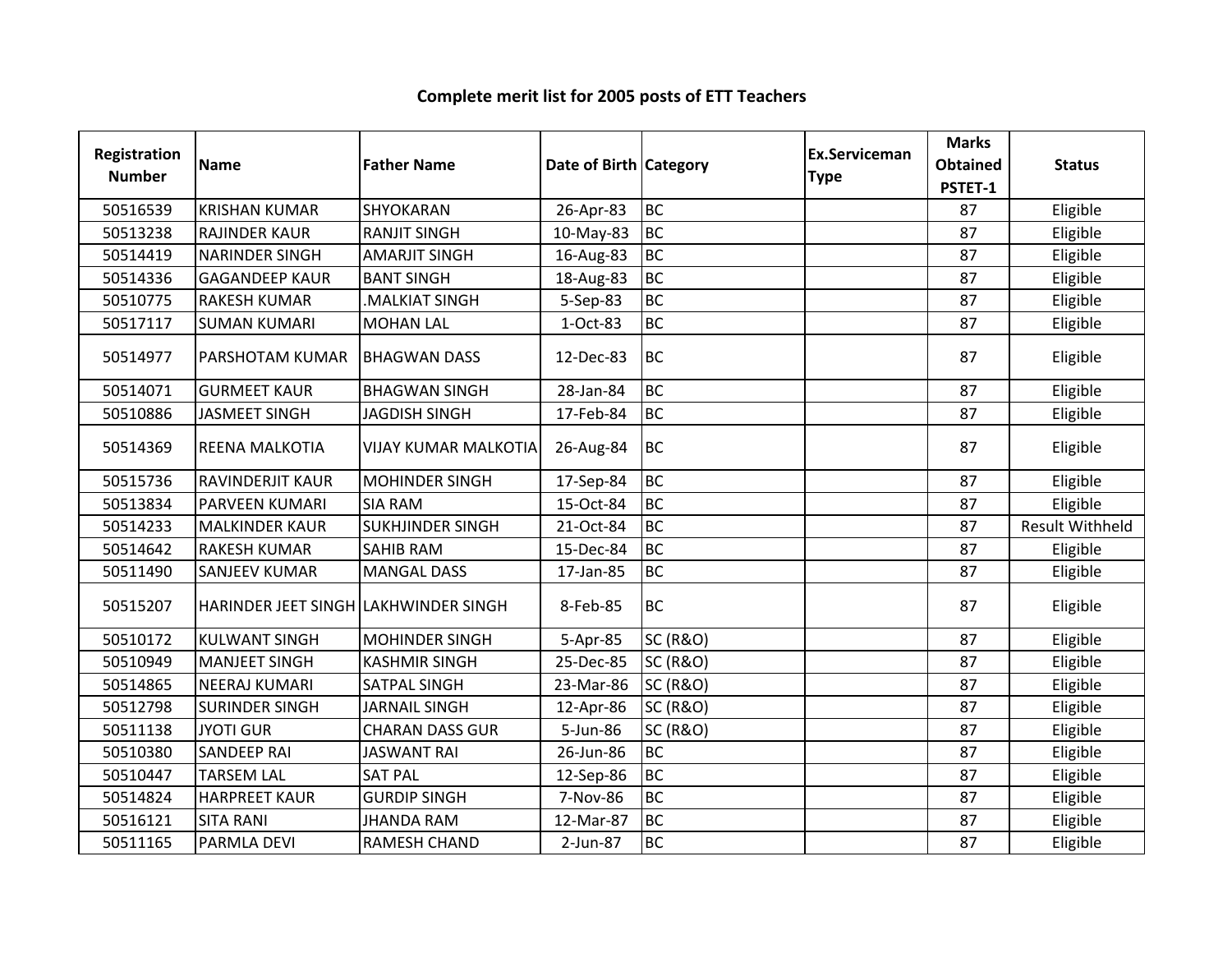#### Registration Numberion Name **Father Name Access Contract Category** Ex.Serviceman Category **Ex.Serviceman** Serviceman Marks<br>
e Obtained<br>
PSTET-1 ed Status<br>1 50512110 HARPREET SINGH JASWANT SINGH 8-Jul-87 BC<br>50510772 RAKESH KUMAR DHARAMVEER 24-Jul-87 BC <sup>87</sup> Eligible RAKESH KUMAR **DHARAMVEER**  <sup>87</sup> Eligible <sup>50510503</sup> DAVINDERJEET KAUR PARAMJEET SINGH 2-Sep-87 SC (R&O) <sup>87</sup> Eligible 50510657 PAWANDEEP SINGH GURMEET SINGH 3-Sep-87 BC<br>50511312 MANINDER SINGH NIRMAL SINGH 12-Sep-87 BC <sup>87</sup> Eligible <sup>50511312</sup> MANINDER SINGH NIRMAL SINGH 12-Sep-87 BC <sup>87</sup> Eligible <sup>50512625</sup> KULWINDER KAUR DALWINDER SINGH 20-Sep-87 BC <sup>87</sup> Eligible 50514953 RAKESH KUMAR INDRAJ | 13-Jan-88 BC<br>50512456 JAGDIP SINGH DAVINDER SINGH | 1-Feb-88 BC <sup>87</sup> Eligible <sup>50512456</sup> JAGDIP SINGH DAVINDER SINGH 1-Feb-88 BC <sup>87</sup> Eligible MAHINDER SINGH 17-Feb-88 BC<br>KRISHAN LAL 15-Mar-88 BC <sup>87</sup> Eligible 50514561 RAJINDER KUMAR KRISHAN LAL 15-Mar-88 BC<br>50513385 AMRITPAL KAUR GURMUKH SINGH 17-Jul-88 BC <sup>87</sup> Eligible <sup>50513385</sup> AMRITPAL KAUR GURMUKH SINGH 17-Jul-88 BC87 Result Withheld<br>87 Eligible PARWINDER KAUR SURINDER SINGH 4-Aug-88 BC<br>ZENAB MUNEER MOHD 22-Sep-88 BC <sup>87</sup> Eligible <sup>50514730</sup> ZENAB MUNEER MOHD 22-Sep-88 BC <sup>87</sup> Eligible **SUKHPREET KAUR**  <sup>87</sup> Eligible 50514937 AMRITPAL SINGH HARBANS SINGH 3-Dec-88 BC<br>50515307 SUMAN RANI PARBHATI RAM 18-Dec-88 SC (R&O) <sup>87</sup> Eligible <sup>50515307</sup> SUMAN RANI PARBHATI RAM 18-Dec-88 SC (R&O) <sup>87</sup> Eligible <sup>50512572</sup> PARAMJEET SINGH SUKHDEV SINGH 14-Feb-89 BC <sup>87</sup> Eligible <sup>50513729</sup> NAVDEEP KAUR SUKHDEV SINGH 21-Feb-89 BC <sup>87</sup> Eligible <sup>50514516</sup> SUNIL KUMAR JAI LAL 12-Mar-89 BC <sup>87</sup> Eligible GURPREET SINGH SAWINDER SINGH 4-Apr-89 BC<br>SUNITA RANI MURARI LAL 5-May-89 BC <sup>87</sup> Eligible <sup>50511844</sup> SUNITA RANI MURARI LAL 5-May-89 BC <sup>87</sup> Eligible 50512290 SEEMA SULTANA SANDORIA KHAN 1-Aug-89 BC<br>50513371 TARSEM SINGH BHAGWAN SINGH 12-Aug-89 BC <sup>87</sup> Eligible BHAGWAN SINGH 12-Aug-89 <sup>87</sup> Eligible 50514938 SAPNA DEVI JAGDISH CHAND 14-Oct-89 BC<br>50513643 BANDEEP KAUR SARBJIT SINGH 28-Oct-89 BC <sup>87</sup> Eligible 50513643 BANDEEP KAUR SARBJIT SINGH 28-Oct-89 BC<br>50514565 JAGROOP SINGH UJJAL SINGH 11-Dec-89 BC 87 Result Withheld<br>87 Eligible JAGROOP SINGH <sup>87</sup> Eligible <sup>50516707</sup> RAJESH KUMAR KRISHAN KUMAR 20-Jan-90 GENERAL <sup>87</sup> Eligible <sup>50513638</sup> GAJA NAND GOMAND RAM 7-Feb-90 BC<sup>87</sup> Eligible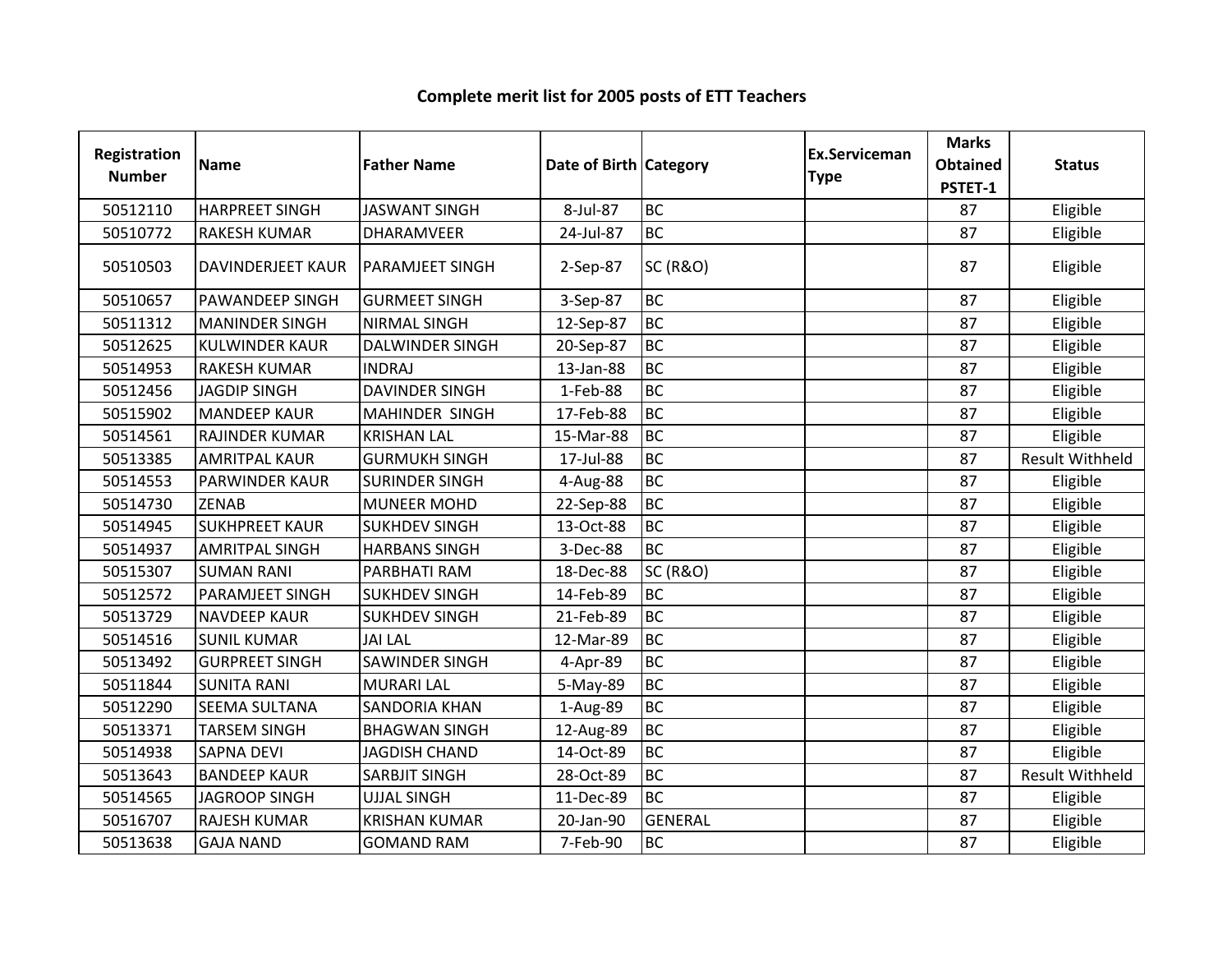| <b>Registration</b><br><b>Number</b> | <b>Name</b>                            | <b>Father Name</b>     | Date of Birth Category |                         | <b>Ex.Serviceman</b><br><b>Type</b> | <b>Marks</b><br><b>Obtained</b><br>PSTET-1 | <b>Status</b>          |
|--------------------------------------|----------------------------------------|------------------------|------------------------|-------------------------|-------------------------------------|--------------------------------------------|------------------------|
| 50515023                             | <b>RAMANJIT KAUR</b>                   | <b>BACHITTER SINGH</b> | 3-Mar-90               | <b>BC</b>               |                                     | 87                                         | Eligible               |
| 50513823                             | <b>REENU DEVI</b>                      | <b>SARUP SINGH</b>     | 29-May-90              | <b>BC</b>               |                                     | 87                                         | Eligible               |
| 50513425                             | MONIKA CHOUDHARY BALBIR SINGH          |                        | 18-Sep-90              | <b>BC</b>               |                                     | 87                                         | Eligible               |
| 50510448                             | <b>PARMJIT KAUR</b>                    | <b>JARAYAT SINGH</b>   | 16-Oct-90              | <b>SC (R&amp;O)</b>     |                                     | 87                                         | Eligible               |
| 50514340                             | <b>LAKHWINDER SINGH</b>                | <b>KARNAIL SINGH</b>   | 10-Jan-91              | <b>BC</b>               |                                     | 87                                         | Eligible               |
| 50513356                             | <b>MANPRIT KAUR</b>                    | <b>DARSHAN SINGH</b>   | 15-Jun-91              | <b>BC</b>               |                                     | 87                                         | <b>Result Withheld</b> |
| 50511691                             | <b>SIMARJEET KAUR</b>                  | <b>LEELA SINGH</b>     | 6-Jul-91               | <b>BC</b>               |                                     | 87                                         | Eligible               |
| 50512303                             | <b>SUSHIL KUMAR</b>                    | <b>RAM PRATAP</b>      | 5-Oct-91               | <b>BC</b>               |                                     | 87                                         | Eligible               |
| 50513816                             | <b>SHWETA RANI</b>                     | <b>RAM CHAND</b>       | 12-Oct-91              | <b>BC</b>               |                                     | 87                                         | Eligible               |
| 50510589                             | <b>BEANT KAUR</b>                      | <b>JALAUR SINGH</b>    | $2-Jan-92$             | <b>SC (R&amp;O)</b>     |                                     | 87                                         | Eligible               |
| 50514128                             | <b>MANISH KUMAR</b>                    | <b>MATHRA DASS</b>     | $6$ -Jan-92            | <b>BC</b>               |                                     | 87                                         | Eligible               |
| 50515148                             | <b>CHANDANDEEP KAUR MOHINDER SINGH</b> |                        | 4-Apr-92               | <b>BC</b>               |                                     | 87                                         | Eligible               |
| 50514883                             | <b>CHAMAN LAL</b>                      | <b>BHAGIRATH</b>       | 10-Jul-92              | <b>BC</b>               |                                     | 87                                         | Eligible               |
| 50511329                             | <b>ARSHPREET KAUR</b>                  | <b>BALWINDER SINGH</b> | 18-Oct-92              | <b>BC</b>               |                                     | 87                                         | Eligible               |
| 50516612                             | <b>ARSHPREET KAUR</b>                  | <b>BALWINDER SINGH</b> | 18-Oct-92              | <b>BC-EX.SERVICEMAN</b> | <b>DEPENDENT</b>                    | 87                                         | Eligible               |
| 50514525                             | <b>RAJVEER SINGH</b>                   | <b>GURMEET SINGH</b>   | 21-Nov-92              | <b>BC</b>               |                                     | 87                                         | Eligible               |
| 50512148                             | <b>MAMTA RANI</b>                      | OM LAL                 | 28-Nov-92              | <b>BC</b>               |                                     | 87                                         | <b>Result Withheld</b> |
| 50514671                             | <b>NITIKA</b>                          | PHOOL CHAND            | 15-Dec-92              | <b>BC</b>               |                                     | 87                                         | Eligible               |
| 50511063                             | <b>ANGREJ SINGH</b>                    | <b>NARSI BHAGAT</b>    | 15-Dec-92              | <b>BC</b>               |                                     | 87                                         | Eligible               |
| 50515450                             | <b>SIMRANJIT KAUR</b>                  | <b>BALWINDER SINGH</b> | 16-Jan-93              | <b>BC</b>               |                                     | 87                                         | <b>Result Withheld</b> |
| 50514260                             | <b>DEEPIKA</b>                         | <b>BRIJ LAL</b>        | 21-Apr-93              | <b>BC</b>               |                                     | 87                                         | Eligible               |
| 50513247                             | <b>HARPREET SINGH</b>                  | <b>MOHINDER SINGH</b>  | 6-May-93               | <b>BC</b>               |                                     | 87                                         | Eligible               |
| 50513127                             | <b>RAMANDEEP KAUR</b>                  | <b>SANTOKH SINGH</b>   | 5-Jul-93               | <b>BC</b>               |                                     | 87                                         | Eligible               |
| 50514211                             | <b>RAMANJEET KAUR</b>                  | <b>GURMEET CHAND</b>   | 20-Oct-93              | <b>BC</b>               |                                     | 87                                         | Eligible               |
| 50514541                             | <b>KIRAN BALA</b>                      | <b>SAHIB RAM</b>       | 8-Jan-94               | <b>BC</b>               |                                     | 87                                         | Eligible               |
| 50510651                             | <b>MANDEEP SINGH</b>                   | <b>NANAK SINGH</b>     | 3-Feb-94               | <b>SC (M&amp;B)</b>     |                                     | 87                                         | Eligible               |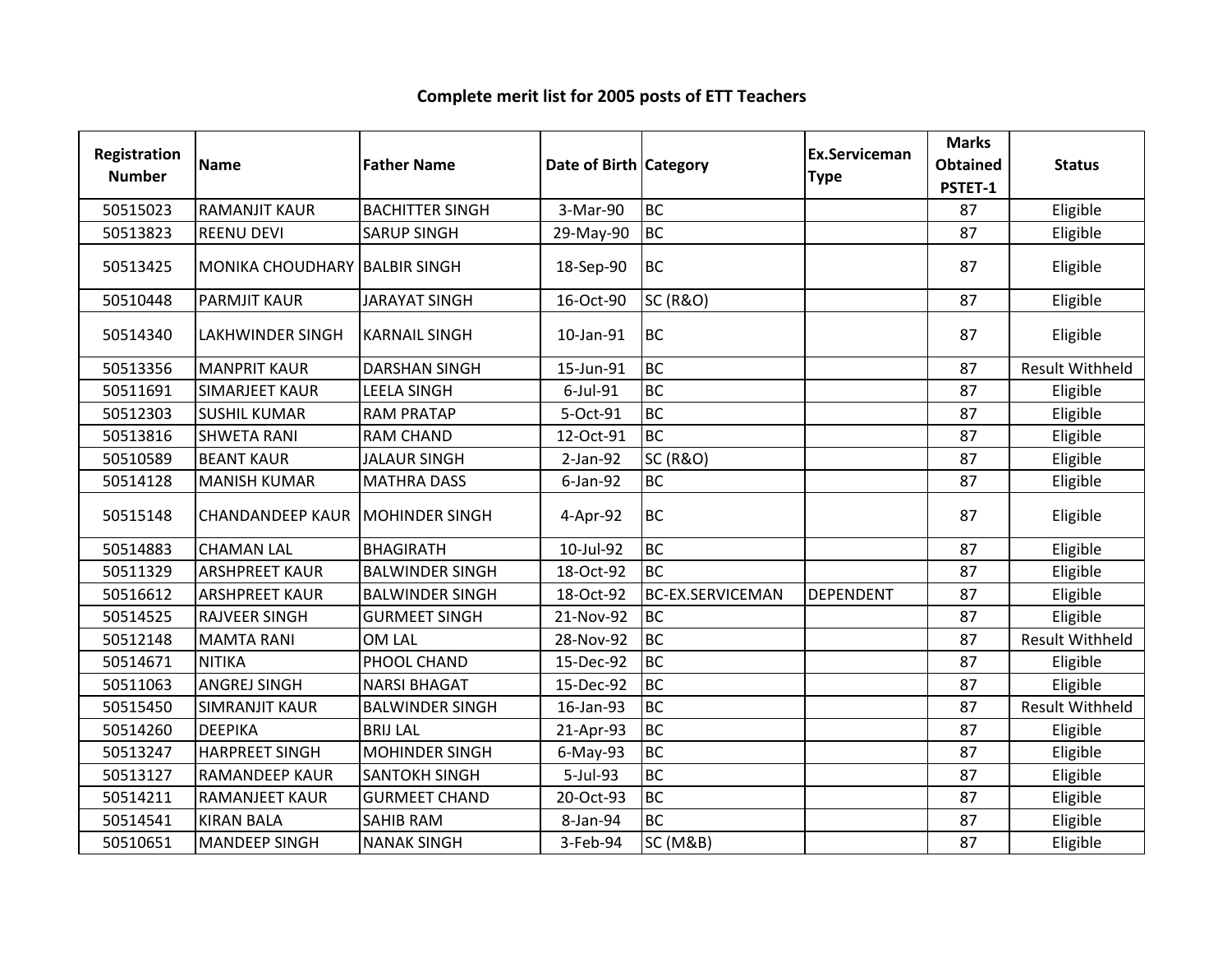| <b>Registration</b><br><b>Number</b> | <b>Name</b>            | <b>Father Name</b>     | Date of Birth   Category |                     | Ex.Serviceman<br><b>Type</b> | <b>Marks</b><br><b>Obtained</b><br>PSTET-1 | <b>Status</b>          |
|--------------------------------------|------------------------|------------------------|--------------------------|---------------------|------------------------------|--------------------------------------------|------------------------|
| 50514466                             | <b>SWEETY</b>          | <b>SURESH KUMAR</b>    | 26-Mar-94                | <b>BC</b>           |                              | 87                                         | <b>Result Withheld</b> |
| 50514142                             | <b>LOVEKIRAN KAUR</b>  | <b>PARMJEET SINGH</b>  | $1-Apr-94$               | <b>SC (M&amp;B)</b> |                              | 87                                         | Eligible               |
| 50513244                             | <b>SURJEET KAMBOJ</b>  | <b>BHAJAN LAL</b>      | 27-Jul-94                | <b>BC</b>           |                              | 87                                         | Eligible               |
| 50516298                             | <b>KULDEEP SINGH</b>   | <b>RANJIT SINGH</b>    | 12-Sep-94                | <b>BC</b>           |                              | 87                                         | <b>Result Withheld</b> |
| 50511019                             | <b>PAWANDEEP SINGH</b> | <b>LAL SINGH</b>       | 12-Dec-94                | <b>SC (R&amp;O)</b> |                              | 87                                         | Eligible               |
| 50513324                             | PRIYA                  | <b>KRISHAN LAL</b>     | 20-Jul-95                | <b>BC</b>           |                              | 87                                         | Eligible               |
| 50510575                             | <b>ARSHPREET KAUR</b>  | <b>SUKHPAL SINGH</b>   | 10-Oct-95                | <b>BC</b>           |                              | 87                                         | Eligible               |
| 50513609                             | <b>KIRANPREET KAUR</b> | <b>JASWINDER SINGH</b> | 21-Oct-95                | <b>BC</b>           |                              | 87                                         | Eligible               |
| 50511733                             | <b>RAMANPREET KAUR</b> | <b>JEET SINGH</b>      | 4-Nov-95                 | <b>BC</b>           |                              | 87                                         | Eligible               |
| 50516803                             | <b>VIKAS DEEP</b>      | <b>KULDEEP SINGH</b>   | 26-Dec-95                | <b>BC</b>           |                              | 87                                         | Eligible               |
| 50510532                             | <b>ALKA</b>            | <b>MOHAN LAL</b>       | 8-Jan-96                 | <b>SC (R&amp;O)</b> |                              | 87                                         | Eligible               |
| 50515147                             | <b>MEENU BALA</b>      | <b>MANPHOOL CHAND</b>  | 21-Jul-96                | <b>BC</b>           |                              | 87                                         | <b>Result Withheld</b> |
| 50515559                             | <b>SIMRANJEET KAUR</b> | <b>JUJHAR SINGH</b>    | 10-Mar-97                | <b>SC (R&amp;O)</b> |                              | 87                                         | Result Withheld        |
| 50511814                             | <b>DALJIT KAUR</b>     | <b>BHUPINDER SINGH</b> | 22-Jun-76                | <b>BC</b>           |                              | 86                                         | Eligible               |
| 50512634                             | <b>BHAGWAN DASS</b>    | <b>RAM JI LAL</b>      | 12-Aug-76                | <b>BC</b>           |                              | 86                                         | Eligible               |
| 50514951                             | <b>SAWARN SINGH</b>    | <b>BAKHSHISH SINGH</b> | 30-Aug-76                | <b>BC</b>           |                              | 86                                         | Eligible               |
| 50510890                             | <b>SATISH KUMAR</b>    | <b>SANT DASS</b>       | 6-Nov-76                 | SC (R&O)            |                              | 86                                         | Eligible               |
| 50510645                             | <b>CHAND SINGH</b>     | <b>DALIP SINGH</b>     | 14-Apr-78                | <b>BC</b>           |                              | 86                                         | Eligible               |
| 50514825                             | RAJWINDER KAUR         | <b>JOGINDER SINGH</b>  | 16-Apr-78                | <b>BC</b>           |                              | 86                                         | Eligible               |
| 50513109                             | <b>RAJINDER SINGH</b>  | <b>MOHINDER SINGH</b>  | 4-Oct-78                 | <b>BC</b>           |                              | 86                                         | Eligible               |
| 50511497                             | <b>JASPAL SINGH</b>    | <b>LAKHA SINGH</b>     | 10-Oct-78                | <b>BC</b>           |                              | 86                                         | <b>Result Withheld</b> |
| 50511920                             | <b>PAWAN KUMAR</b>     | <b>IMI CHAND</b>       | 3-Apr-79                 | <b>BC</b>           |                              | 86                                         | Eligible               |
| 50515165                             | <b>MANDEEP KAUR</b>    | <b>SATNAM SINGH</b>    | 19-May-79                | <b>BC</b>           |                              | 86                                         | Eligible               |
| 50514471                             | <b>VANTU SINGH</b>     | <b>TEJA SINGH</b>      | 24-Feb-80                | <b>SC (R&amp;O)</b> |                              | 86                                         | Eligible               |
| 50511445                             | <b>PAWANJEET KAUR</b>  | <b>GURCHARAN SINGH</b> | 9-Mar-80                 | <b>BC</b>           |                              | 86                                         | Eligible               |
| 50513229                             | <b>AVINASH RANI</b>    | <b>DARSHAN RAM</b>     | 5-Apr-80                 | <b>BC</b>           |                              | 86                                         | Eligible               |
| 50514175                             | <b>RUPINDER KAUR</b>   | <b>CHARANJAN SINGH</b> | 25-May-80                | <b>BC</b>           |                              | 86                                         | Eligible               |
| 50511324                             | <b>SUMAN LATA</b>      | <b>OM PARKASH</b>      | 5-Jun-80                 | <b>BC</b>           |                              | 86                                         | Eligible               |
| 50514678                             | <b>KARAMJIT KAUR</b>   | <b>HARBANS SINGH</b>   | 15-Jul-80                | <b>BC</b>           |                              | 86                                         | Eligible               |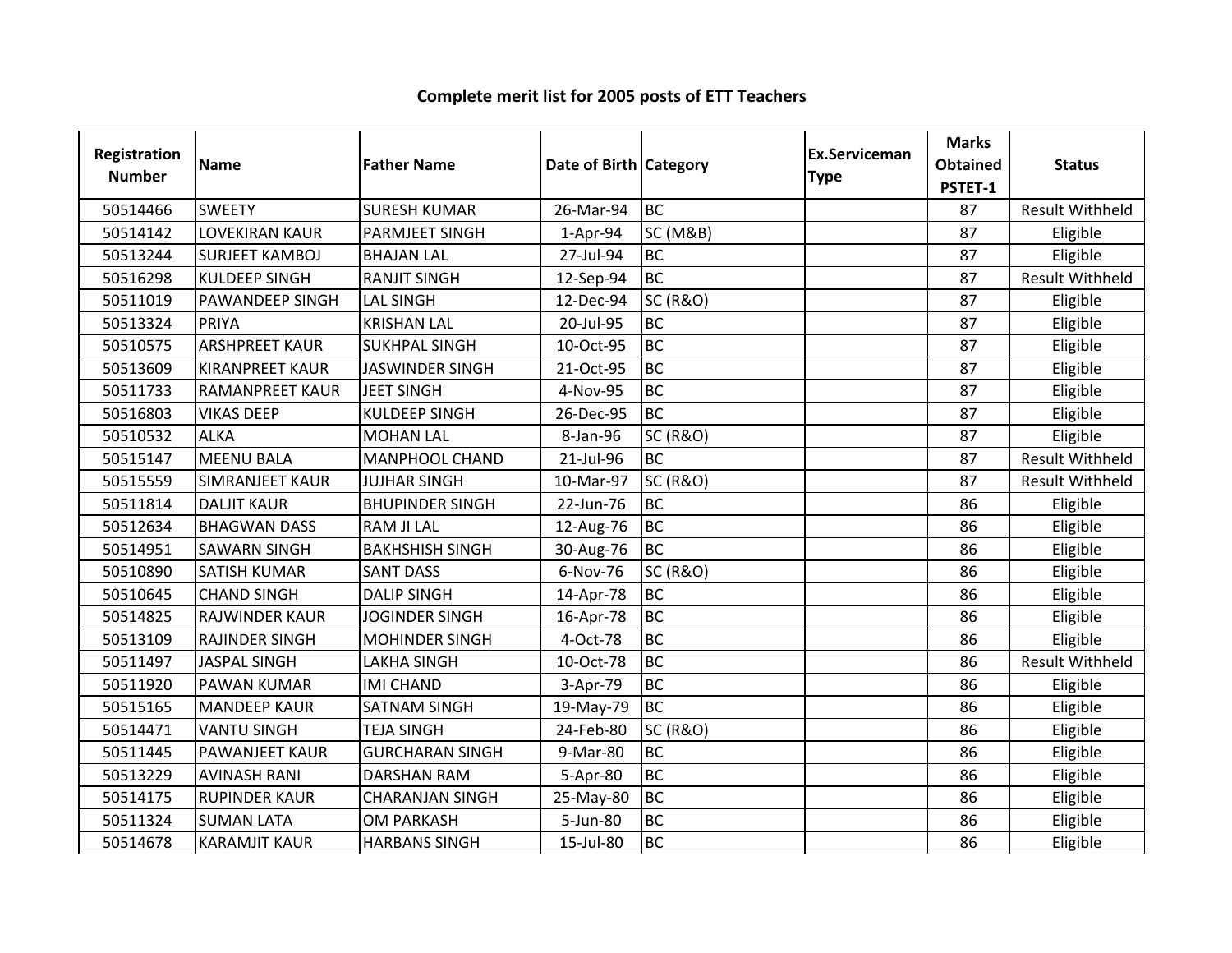| Registration<br><b>Number</b> | <b>Name</b>             | <b>Father Name</b>          | Date of Birth Category |                     | <b>Ex.Serviceman</b><br><b>Type</b> | <b>Marks</b><br><b>Obtained</b><br>PSTET-1 | <b>Status</b>          |
|-------------------------------|-------------------------|-----------------------------|------------------------|---------------------|-------------------------------------|--------------------------------------------|------------------------|
| 50512509                      | <b>MONIKA KASHYAP</b>   | <b>JOGINDER PAL KASHYAP</b> | 8-Mar-81               | <b>BC</b>           |                                     | 86                                         | Eligible               |
| 50514627                      | <b>JASVEER KAUR</b>     | <b>NAHAR SINGH</b>          | 12-Apr-81              | <b>BC</b>           |                                     | 86                                         | Eligible               |
| 50510281                      | <b>SATNAM SINGH</b>     | <b>SUKHWINDER SINGH</b>     | 10-Oct-81              | <b>BC</b>           |                                     | 86                                         | Eligible               |
| 50512747                      | <b>KALA RAM</b>         | <b>SATNAM RAM</b>           | 19-Oct-81              | <b>BC</b>           |                                     | 86                                         | Eligible               |
| 50510513                      | <b>VIKAS KUMAR</b>      | <b>GORAKH NATH</b>          | $1-Jan-82$             | <b>BC</b>           |                                     | 86                                         | Eligible               |
| 50512013                      | <b>SANDEEP KUMAR</b>    | <b>GURDIAL CHAND</b>        | 5-Feb-82               | <b>BC</b>           |                                     | 86                                         | Eligible               |
| 50513017                      | <b>BALJINDER SINGH</b>  | <b>JAGAN SINGH</b>          | 16-Feb-82              | <b>BC</b>           |                                     | 86                                         | Eligible               |
| 50510087                      | <b>KAMALDEEP</b>        | <b>DAULAT RAM</b>           | 7-Jun-82               | <b>BC</b>           |                                     | 86                                         | Eligible               |
| 50512564                      | <b>GURJINDER KAUR</b>   | <b>GURTEJ SINGH</b>         | 15-Nov-82              | <b>BC</b>           |                                     | 86                                         | Eligible               |
| 50511215                      | <b>BALJINDER KAUR</b>   | <b>HARDEV SINGH</b>         | 2-Feb-83               | <b>BC</b>           |                                     | 86                                         | Eligible               |
| 50514863                      | <b>MAHINDER KUMAR</b>   | <b>MAHAVIR</b>              | 24-May-83              | <b>BC</b>           |                                     | 86                                         | Eligible               |
| 50510370                      | <b>SANDEEP KUMAR</b>    | <b>GANPAT RAI</b>           | 1-Aug-83               | <b>BC</b>           |                                     | 86                                         | Eligible               |
| 50513701                      | <b>RIPANDEEP KAUR</b>   | <b>DALEL SINGH</b>          | 3-Dec-83               | <b>BC</b>           |                                     | 86                                         | Eligible               |
| 50515881                      | <b>RAVINDER KAUR</b>    | <b>AMARJEET SINGH</b>       | 31-Dec-83              | <b>BC</b>           |                                     | 86                                         | Eligible               |
| 50513837                      | <b>GURPREET KAUR</b>    | <b>HARBHAJAN SINGH</b>      | 13-Feb-84              | <b>BC</b>           |                                     | 86                                         | Eligible               |
| 50512891                      | SARBJEET SINGH          | <b>SARDAR YADAV</b>         | 18-Mar-84              | <b>BC</b>           |                                     | 86                                         | Eligible               |
| 50512844                      | <b>HARPREET KAUR</b>    | <b>KASHMIR SINGH</b>        | 29-Mar-84              | <b>BC</b>           |                                     | 86                                         | Eligible               |
| 50515338                      | <b>CHARANJEET KAUR</b>  | <b>NIRANJAN SINGH</b>       | $6$ -Apr-84            | <b>SC (M&amp;B)</b> |                                     | 86                                         | Eligible               |
| 50514838                      | <b>SANDEEP KAUR</b>     | <b>HAKAM SINGH</b>          | 23-Apr-84              | <b>BC</b>           |                                     | 86                                         | Eligible               |
| 50511837                      | <b>SANDEEP SINGH</b>    | <b>HARI SINGH</b>           | 9-Oct-84               | <b>BC</b>           |                                     | 86                                         | Eligible               |
| 50516044                      | <b>DAMANJEET KAUR</b>   | <b>SURINDERPAL SINGH</b>    | 10-Oct-84              | <b>SC (R&amp;O)</b> |                                     | 86                                         | Eligible               |
| 50511987                      | <b>SANTOSH RANI</b>     | <b>VED PARKASH</b>          | 26-Nov-84              | <b>BC</b>           |                                     | 86                                         | Eligible               |
| 50514040                      | <b>PAWAN KUMAR</b>      | PIRTHI RAJ                  | 16-Dec-84              | <b>BC</b>           |                                     | 86                                         | Eligible               |
| 50514123                      | <b>CHARANJEET SINGH</b> | <b>KULDEEP SINGH</b>        | 17-Jan-85              | <b>BC</b>           |                                     | 86                                         | Eligible               |
| 50514222                      | <b>JASPINDER KAUR</b>   | <b>GURMUKH SINGH</b>        | 19-Jan-85              | <b>BC</b>           |                                     | 86                                         | Eligible               |
| 50513489                      | <b>SANTOSH RANI</b>     | <b>KALU RAM</b>             | 11-Feb-85              | <b>BC</b>           |                                     | 86                                         | Eligible               |
| 50512157                      | <b>NEERU BALA</b>       | <b>MOHINDER PAL</b>         | 23-Feb-85              | <b>BC</b>           |                                     | 86                                         | <b>Result Withheld</b> |
| 50516226                      | <b>VINOD KUMAR</b>      | <b>ATMA RAM</b>             | 2-Mar-85               | <b>BC</b>           |                                     | 86                                         | Eligible               |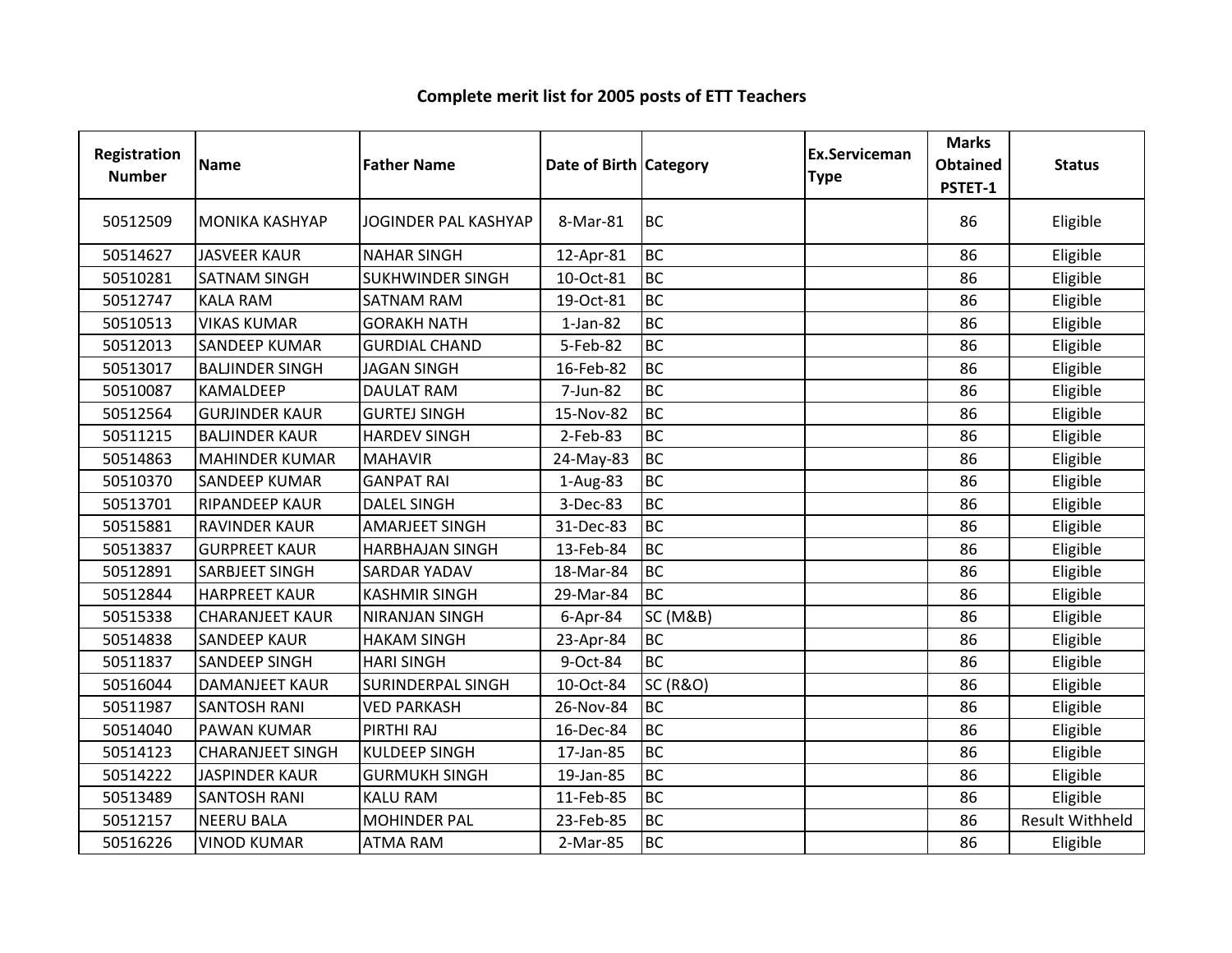#### Registration Numberion Name **Father Name Access Contract Category** Ex.Serviceman Category **Ex.Serviceman** Serviceman Marks<br>
e Obtained<br>
PSTET-1 ed Status<br>1 <sup>50516791</sup> HARJINDER SINGH BANT SINGH 2-Apr-85 SC (R&O) <sup>86</sup> Eligible <sup>50510538</sup> MOHAMMAD IMRAN GUFAR MOHAMMAD 19-Jul-85 BC <sup>86</sup> Eligible 50516273 SAUDAGAR KHAN SADIK KHAN 15-Oct-85 BC<br>50511956 PARMJEET KUMAR GURDEV SINGH 9-Dec-85 BC <sup>86</sup> Eligible 50511956 PARMJEET KUMAR GURDEV SINGH 9-Dec-85 BC<br>50511842 RITU BALA KRISHAN LAL 10-Feb-86 BC <sup>86</sup> Eligible 50511842 RITU BALA KRISHAN LAL 10-Feb-86 BC <sup>86</sup> Eligible 50512037 NAVDEEP SINGH BALRAJ SINGH 5-Mar-86 BC<br>50514240 CHARANJEET KAUR NAND LAL 8-Mar-86 BC <sup>86</sup> Eligible 50514240 CHARANJEET KAUR NAND LAL 8-Mar-86 BC<br>50516054 JAGDISH GIAN CHAND 20-Mar-86 BC <sup>86</sup> Eligible <sup>50516054</sup> JAGDISH GIAN CHAND 20-Mar-86 BC <sup>86</sup> Eligible <sup>50511112</sup> VED PARKASH BISHAN SINGH 16-Apr-86 SC (R&O) <sup>86</sup> Eligible <sup>50516813</sup> SUKHVIR KAUR DARSHAR SINGH 10-May-86 BC <sup>86</sup> Eligible <sup>50516263</sup> JAGDEEP SINGH SUKHCHAIN SINGH 1-Jul-86 BC <sup>86</sup> Eligible <sup>50512082</sup> RAJVIR KAUR AMARJIT SINGH 17-Aug-86 BC86 Result Withheld<br>86 Eligible <sup>50512918</sup> RAJ KUMAR ASSA RAM 19-Sep-86 BC <sup>86</sup> Eligible <sup>50514598</sup> HARPREET KAUR BALRAJ SINGH 21-Sep-86 BC <sup>86</sup> Eligible 50513394 MANBIR SINGH RULDA SINGH 13-Oct-86 BC<br>50510188 AMRIT PAL BALVIR SINGH 5-Jan-87 BC <sup>86</sup> Eligible 50510188 AMRIT PAL BALVIR SINGH 5-Jan-87 BC<br>50512155 GURSIMRAN KAUR JAGIR SINGH 4-Feb-87 BC <sup>86</sup> Eligible **GURSIMRAN KAUR**  <sup>86</sup> Eligible <sup>50510764</sup> NAVNEET CHHABRA VARIENDER PARTAP 2-Oct-87HANDICAPED (VISUAL)en 1986 | Eligible<br>) <sup>50510568</sup> MANPREET KAUR MANOHAR SINGH 1-Dec-87 BC <sup>86</sup> Eligible <sup>50514418</sup> CHHAVI KULWANT RAI 9-Feb-88 BC <sup>86</sup> Eligible <sup>50516370</sup> AKASHDEEP KAUR DILAWAR SINGH 17-Feb-88 BC <sup>86</sup> Eligible <sup>50516840</sup> AKASH DEEP KAUR DILAWAR SINGH 17-Feb-88 FREEDOM FIGHTER <sup>86</sup> Result Withheld50516143 BALJEET KAUR SUKHDEV SINGH 6-Mar-88 BC<br>50511494 SHKUNTLA RUP RAM 4-May-88 BC <sup>86</sup> Eligible <sup>50511494</sup> SHKUNTLA RUP RAM 4-May-88 BC <sup>86</sup> Eligible <sup>50511636</sup> PARMJEET SINGH NAZAR SINGH 28-May-88 BC <sup>86</sup> Eligible 50510395 PARAMJIT RAM LAL 10-Jul-88 BC <sup>86</sup> Eligible 50512880 RANBIR SINGH MALA SINGH SOCt-88 SC (R&O) Result Withheld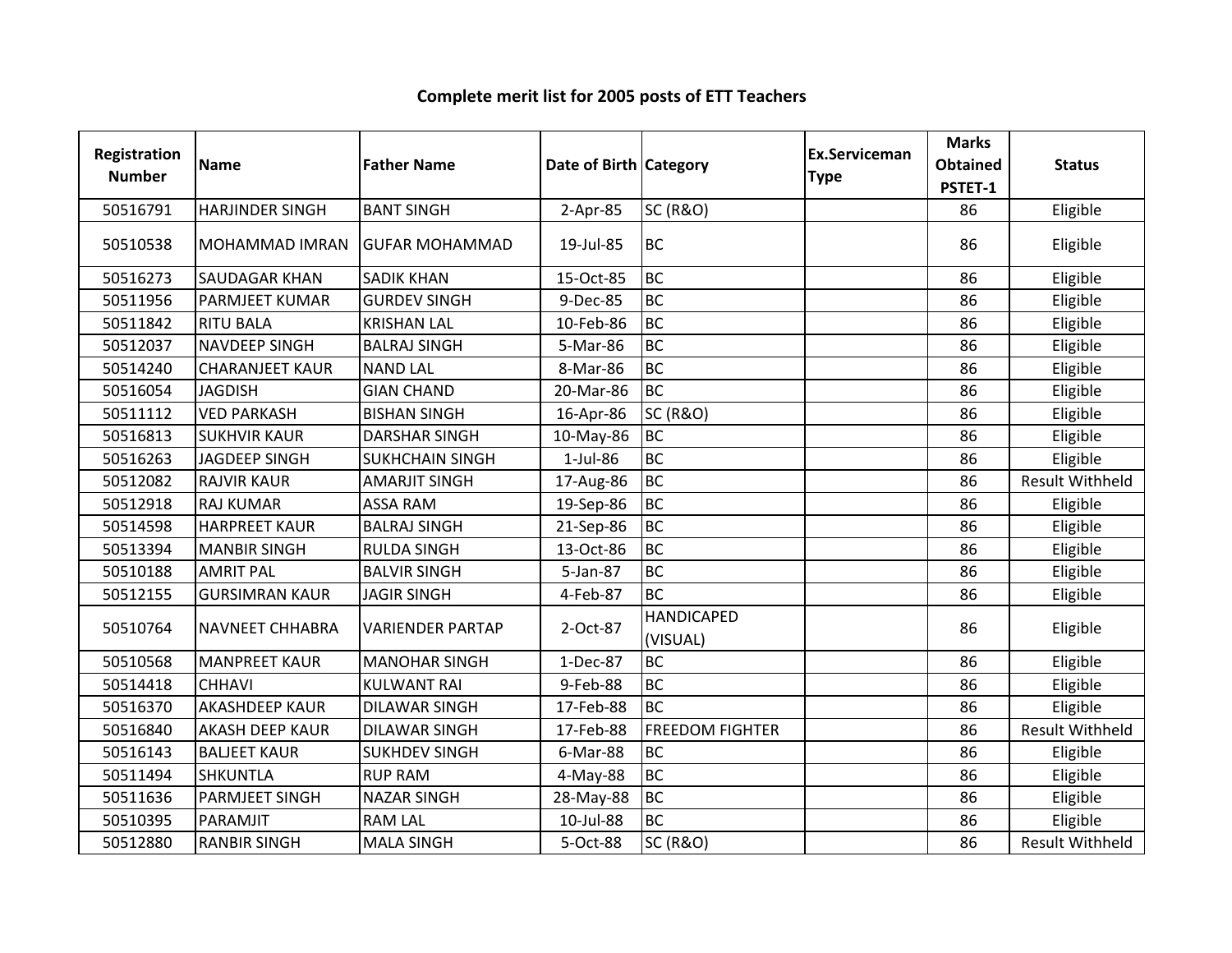| Registration<br><b>Number</b> | Name                      | <b>Father Name</b>      | Date of Birth Category |                     | <b>Ex.Serviceman</b><br><b>Type</b> | <b>Marks</b><br><b>Obtained</b><br>PSTET-1 | <b>Status</b>          |
|-------------------------------|---------------------------|-------------------------|------------------------|---------------------|-------------------------------------|--------------------------------------------|------------------------|
| 50510792                      | <b>AARTI NEE ARTA BAI</b> | <b>TARA SINGH</b>       | 12-Oct-88              | <b>SC (R&amp;O)</b> |                                     | 86                                         | Eligible               |
| 50515994                      | <b>INDERJIT KAUR</b>      | <b>BALWINDER SINGH</b>  | 16-Oct-88              | <b>BC</b>           |                                     | 86                                         | Eligible               |
| 50510125                      | <b>ANJU BALA</b>          | <b>BACHAN SINGH</b>     | 21-Nov-88              | <b>SC (R&amp;O)</b> |                                     | 86                                         | Eligible               |
| 50512444                      | LOVEPREET SINGH           | <b>JASBIR SINGH</b>     | 15-Feb-89              | <b>BC</b>           |                                     | 86                                         | Eligible               |
| 50514153                      | <b>KALU RAM</b>           | <b>MANPHOOL RAM</b>     | 20-Mar-89              | <b>BC</b>           |                                     | 86                                         | Eligible               |
| 50513952                      | <b>PARMINDER SINGH</b>    | <b>GURCHARAN SINGH</b>  | 20-Mar-89              | <b>BC</b>           |                                     | 86                                         | Eligible               |
| 50512581                      | <b>MOHAN SINGH</b>        | <b>KISHAN CHAND</b>     | 1-May-89               | <b>BC</b>           |                                     | 86                                         | Eligible               |
| 50513782                      | <b>HEMRAJ</b>             | <b>HARBHAJAN LAL</b>    | 11-May-89              | <b>BC</b>           |                                     | 86                                         | Eligible               |
| 50514886                      | PINDER PAL KAUR           | <b>SUKHMANDER SINGH</b> | 5-Jul-89               | <b>BC</b>           |                                     | 86                                         | Eligible               |
| 50513711                      | <b>KULWINDER KAUR</b>     | <b>SURJIT SINGH</b>     | 23-Jul-89              | <b>BC</b>           |                                     | 86                                         | Eligible               |
| 50510042                      | <b>SUNITA RANI</b>        | <b>KASHMIRA SINGH</b>   | 30-Oct-89              | <b>SC (R&amp;O)</b> |                                     | 86                                         | Eligible               |
| 50514264                      | <b>ASHWANI</b>            | <b>JAGDISH</b>          | 2-Dec-89               | <b>GENERAL</b>      |                                     | 86                                         | <b>Result Withheld</b> |
| 50514385                      | <b>VIKRAM KAMBOJ</b>      | <b>HASHMAT RAI</b>      | 21-Dec-89              | <b>BC</b>           |                                     | 86                                         | Eligible               |
| 50511356                      | <b>DHARAMVIR</b>          | DARSHAN LAL KHEPAR      | 25-Dec-89              | <b>BC</b>           |                                     | 86                                         | Eligible               |
| 50514962                      | <b>AMANDEEP KAUR</b>      | <b>JOGINDER SINGH</b>   | 10-Jan-90              | <b>BC</b>           |                                     | 86                                         | Eligible               |
| 50514573                      | <b>RAMANDEEP KAUR</b>     | <b>MITHU SINGH</b>      | 31-Jan-90              | <b>BC</b>           |                                     | 86                                         | Eligible               |
| 50510838                      | <b>JAGBINDER SINGH</b>    | <b>GURMUKH SINGH</b>    | 25-Feb-90              | <b>SC (R&amp;O)</b> |                                     | 86                                         | Eligible               |
| 50515977                      | <b>AMAN BAJOTRA</b>       | <b>RATAN CHAND</b>      | 1-Apr-90               | <b>BC</b>           |                                     | 86                                         | Eligible               |
| 50512607                      | <b>MANPREET KAUR</b>      | <b>NIRMAL SINGH</b>     | 3-Apr-90               | <b>BC</b>           |                                     | 86                                         | Eligible               |
| 50514646                      | PRIYANKA RANI             | <b>DEVILAL</b>          | 13-Apr-90              | <b>BC</b>           |                                     | 86                                         | <b>Result Withheld</b> |
| 50512744                      | <b>RAJNI RANI</b>         | <b>TELU RAM</b>         | 16-Apr-90              | <b>BC</b>           |                                     | 86                                         | Eligible               |
| 50515196                      | <b>SHIVANI</b>            | <b>DULI CHAND</b>       | 22-Apr-90              | <b>BC</b>           |                                     | 86                                         | Eligible               |
| 50514533                      | <b>JAGJIT SINGH</b>       | <b>DALJIT SINGH</b>     | 28-May-90              | <b>BC</b>           |                                     | 86                                         | Eligible               |
| 50511157                      | <b>KARMJEET SINGH</b>     | <b>BALOUR SINGH</b>     | 25-Jul-90              | <b>BC</b>           |                                     | 86                                         | Eligible               |
| 50512791                      | <b>JYOTI</b>              | PARSHOTAM LAL           | 5-Aug-90               | <b>BC</b>           |                                     | 86                                         | Eligible               |
| 50514146                      | <b>KULDEEP SINGH</b>      | SAWINDER SNIGH          | 14-Aug-90              | <b>BC</b>           |                                     | 86                                         | Eligible               |
| 50512681                      | <b>AMANDEEP KAUR</b>      | <b>GURMEET SINGH</b>    | 18-Aug-90              | <b>BC</b>           |                                     | 86                                         | Eligible               |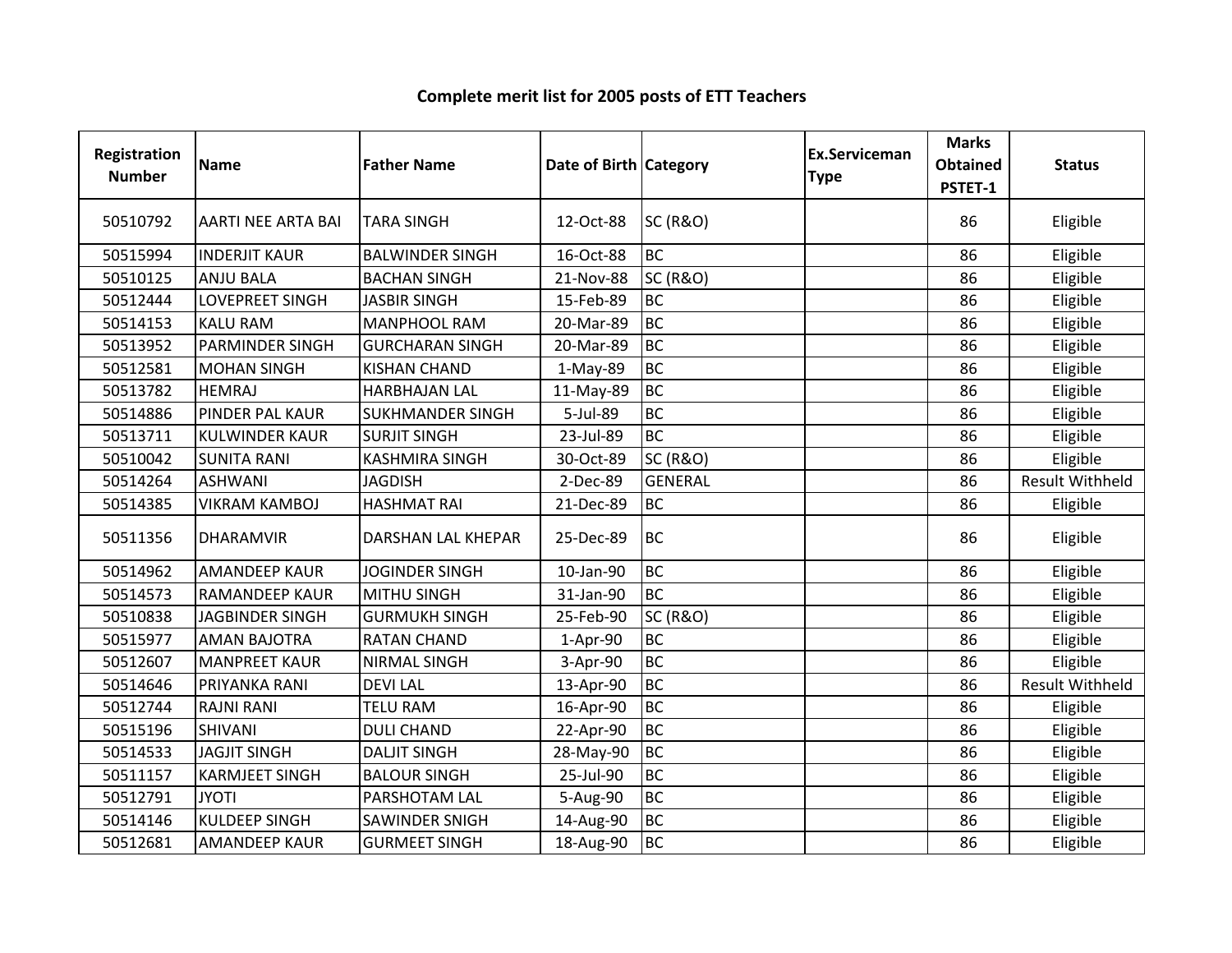| Registration<br><b>Number</b> | <b>Name</b>             | <b>Father Name</b>      | Date of Birth Category |                     | Ex.Serviceman<br><b>Type</b> | <b>Marks</b><br><b>Obtained</b><br>PSTET-1 | <b>Status</b>          |
|-------------------------------|-------------------------|-------------------------|------------------------|---------------------|------------------------------|--------------------------------------------|------------------------|
| 50512310                      | <b>VINOD KUMAR</b>      | <b>LABH CHAND</b>       | 12-Sep-90              | <b>BC</b>           |                              | 86                                         | Eligible               |
| 50515456                      | <b>AMANDEEP SINGH</b>   | <b>LABH SINGH</b>       | 11-Oct-90              | <b>GENERAL</b>      |                              | 86                                         | <b>Result Withheld</b> |
| 50514236                      | <b>MANGAT RAM</b>       | <b>ROOP RAM</b>         | 12-Jan-91              | <b>BC</b>           |                              | 86                                         | Eligible               |
| 50515254                      | <b>NAVDEEP KAUR</b>     | <b>GURDEV SINGH</b>     | 17-Jan-91              | <b>BC</b>           |                              | 86                                         | Eligible               |
| 50515219                      | <b>AMARJIT</b>          | <b>CHIMAN LAL</b>       | 3-Apr-91               | <b>BC</b>           |                              | 86                                         | <b>Result Withheld</b> |
| 50513177                      | <b>SULAKHAN SINGH</b>   | <b>KRISHAN SINGH</b>    | 12-Apr-91              | <b>SC (R&amp;O)</b> |                              | 86                                         | <b>Result Withheld</b> |
| 50513863                      | <b>RAKHI RANI</b>       | <b>MAHINDER PAL</b>     | 16-Apr-91              | <b>BC</b>           |                              | 86                                         | Eligible               |
| 50514859                      | <b>GURPREET KAUR</b>    | AMARJEET SINGH          | 19-Apr-91              | <b>BC</b>           |                              | 86                                         | Eligible               |
| 50513064                      | <b>AMANDEEP KAUR</b>    | <b>MAHINDER SINGH</b>   | 23-May-91              | <b>BC</b>           |                              | 86                                         | Eligible               |
| 50514216                      | <b>DEEPAK KUMAR</b>     | <b>SITA RAM</b>         | 7-Jun-91               | <b>BC</b>           |                              | 86                                         | Eligible               |
| 50514121                      | <b>MANISHA</b>          | <b>ASHOK KUMAR</b>      | 11-Jul-91              | <b>BC</b>           |                              | 86                                         | Eligible               |
| 50512941                      | <b>RUPINDER KAUR</b>    | <b>RESHEM SINGH</b>     | 18-Jul-91              | <b>BC</b>           |                              | 86                                         | Eligible               |
| 50510887                      | <b>SIMARJEET KAUR</b>   | <b>SIKANDER SINGH</b>   | 27-Jul-91              | <b>BC</b>           |                              | 86                                         | Eligible               |
| 50516719                      | POOJA DEVI              | <b>DHARMA</b>           | 4-Aug-91               | <b>BC</b>           |                              | 86                                         | Eligible               |
| 50515091                      | <b>DHARMINDER SINGH</b> | <b>RATAN SINGH</b>      | 15-Aug-91              | <b>BC</b>           |                              | 86                                         | Eligible               |
| 50510681                      | <b>HARPREET KAUR</b>    | <b>BHUPINDER SINGH</b>  | 29-Aug-91              | <b>BC</b>           |                              | 86                                         | Eligible               |
| 50511791                      | <b>SUNITA RANI</b>      | <b>KUNDAN LAL</b>       | 26-Oct-91              | <b>BC</b>           |                              | 86                                         | Eligible               |
| 50510377                      | <b>MALKEET KAUR</b>     | <b>RAJINDER SINGH</b>   | 21-Dec-91              | <b>BC</b>           |                              | 86                                         | Eligible               |
| 50512038                      | <b>PARMINDER KAUR</b>   | <b>GURMUKH SINGH</b>    | 20-Jan-92              | <b>BC</b>           |                              | 86                                         | Eligible               |
| 50511868                      | <b>UPMA</b>             | <b>SULTAN SINGH</b>     | 24-Apr-92              | <b>SC (R&amp;O)</b> |                              | 86                                         | Eligible               |
| 50513347                      | <b>NEERAJ RANI</b>      | <b>TARSEM LAL</b>       | 11-Jul-92              | <b>BC</b>           |                              | 86                                         | Eligible               |
| 50516280                      | <b>HARDEEP KAUR</b>     | <b>BALVIR SINGH</b>     | 18-Aug-92              | <b>SC (R&amp;O)</b> |                              | 86                                         | Eligible               |
| 50514250                      | <b>SARBJEET KAUR</b>    | <b>BALWANT SINGH</b>    | 25-Aug-92              | <b>BC</b>           |                              | 86                                         | Eligible               |
| 50513245                      | <b>JASWINDER KUMAR</b>  | MILAKH RAJ              | 16-Nov-92              | <b>BC</b>           |                              | 86                                         | Eligible               |
| 50510704                      | <b>GURWINDER KAUR</b>   | <b>SUKHWINDER SINGH</b> | 22-Nov-92              | <b>BC</b>           |                              | 86                                         | Eligible               |
| 50510710                      | <b>KIRANDEEP KAUR</b>   | <b>PREET SINGH</b>      | 20-Dec-92              | <b>BC</b>           |                              | 86                                         | Eligible               |
| 50511390                      | <b>RAVINDER KAUR</b>    | <b>MANDER SINGH</b>     | 20-Mar-93              | <b>BC</b>           |                              | 86                                         | Eligible               |
| 50515036                      | <b>SUKHJINDER SINGH</b> | <b>JAGTAR SINGH</b>     | $1-Apr-93$             | <b>BC</b>           |                              | 86                                         | Eligible               |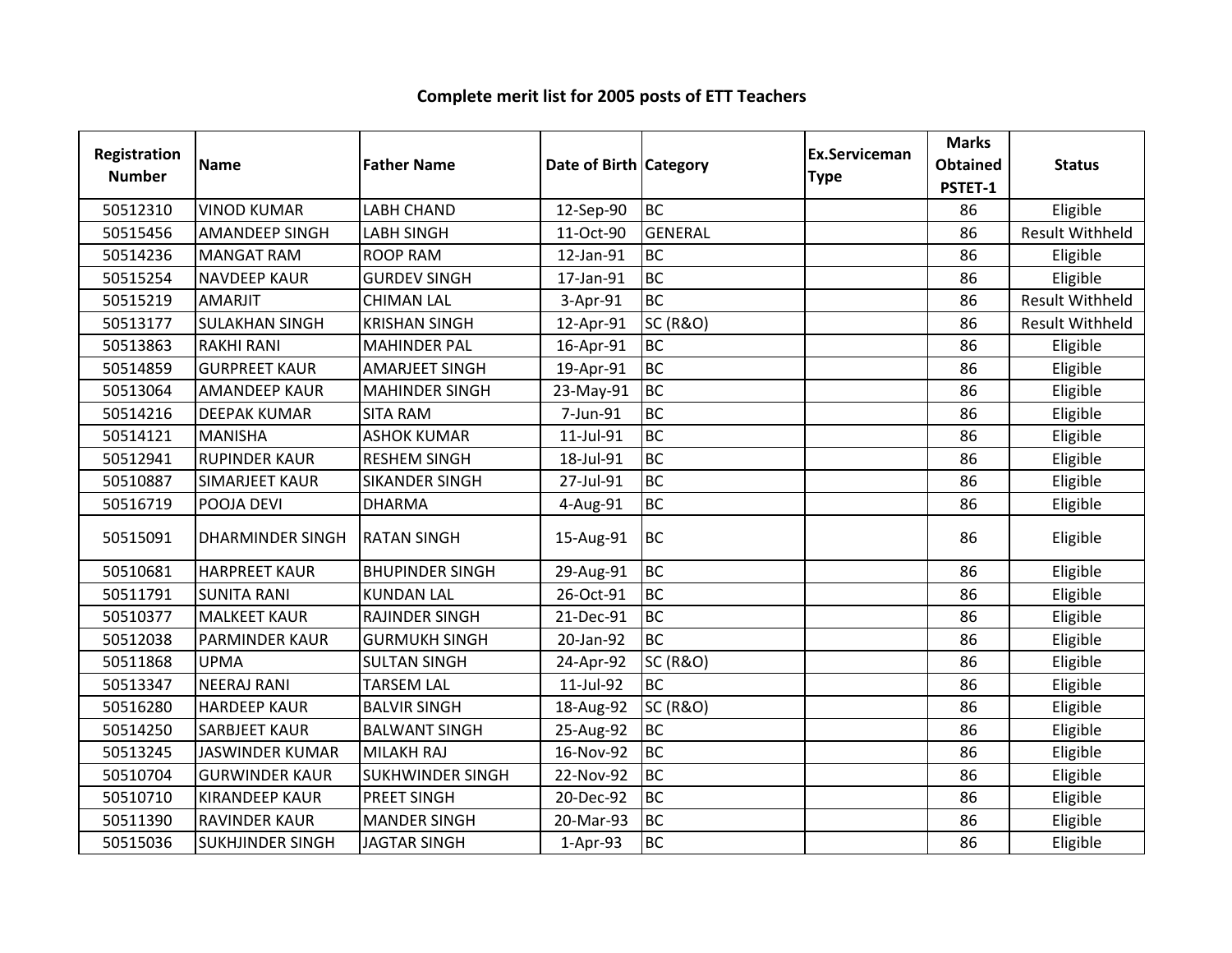| Registration<br><b>Number</b> | <b>Name</b>             | <b>Father Name</b>      | Date of Birth   Category |                                              | Ex.Serviceman<br><b>Type</b> | <b>Marks</b><br><b>Obtained</b><br>PSTET-1 | <b>Status</b>          |
|-------------------------------|-------------------------|-------------------------|--------------------------|----------------------------------------------|------------------------------|--------------------------------------------|------------------------|
| 50512460                      | <b>MANINDER KAUR</b>    | PARDEEP SINGH           | 18-Jun-93                | <b>BC</b>                                    |                              | 86                                         | Eligible               |
| 50515188                      | <b>MANJEET SINGH</b>    | <b>MAJOR SINGH</b>      | 26-Jun-93                | <b>BC</b>                                    |                              | 86                                         | <b>Result Withheld</b> |
| 50513452                      | <b>AMANPREET KAUR</b>   | <b>KARNAIL SINGH</b>    | 22-Aug-93                | <b>SC (R&amp;O)-</b><br><b>EX.SERVICEMAN</b> | <b>DEPENDENT</b>             | 86                                         | <b>Result Withheld</b> |
| 50515381                      | <b>MANISHA</b>          | <b>ASHOK KUMAR</b>      | 4-Oct-93                 | <b>BC</b>                                    |                              | 86                                         | Eligible               |
| 50513071                      | <b>PARDEEP KAUR</b>     | <b>DEV RAJ</b>          | 25-Oct-93                | <b>BC</b>                                    |                              | 86                                         | Eligible               |
| 50514131                      | <b>MOHINDER PAL</b>     | <b>HARBHAJAN LAL</b>    | 14-Feb-94                | <b>BC</b>                                    |                              | 86                                         | Eligible               |
| 50510585                      | <b>AMANDEEP KAUR</b>    | <b>MOHAN SINGH</b>      | 7-Apr-94                 | <b>SC (R&amp;O)</b>                          |                              | 86                                         | Eligible               |
| 50510236                      | <b>SANJEEV SINGH</b>    | <b>AMARJIT SINGH</b>    | 27-Jun-94                | <b>BC</b>                                    |                              | 86                                         | Eligible               |
| 50512616                      | <b>AMANDEEP KAUR</b>    | <b>SUKHMANDER SINGH</b> | 2-May-95                 | <b>BC</b>                                    |                              | 86                                         | Eligible               |
| 50517460                      | <b>AMANDEEP KAUR</b>    | <b>AMRITPAUL SINGH</b>  | 6-Oct-95                 | <b>BC</b>                                    |                              | 86                                         | <b>Result Withheld</b> |
| 50510355                      | <b>AMANDEEP SINGH</b>   | <b>MOHINDER SINGH</b>   | 19-Nov-95                | <b>SC (R&amp;O)</b>                          |                              | 86                                         | Eligible               |
| 50513312                      | <b>RANJIT KAUR</b>      | <b>KULWANT SINGH</b>    | 8-Jan-96                 | <b>GENERAL</b>                               |                              | 86                                         | <b>Result Withheld</b> |
| 50515459                      | <b>PARVEEN RANI</b>     | <b>LEKH SINGH</b>       | 10-Apr-96                | <b>SC (R&amp;O)</b>                          |                              | 86                                         | <b>Result Withheld</b> |
| 50510777                      | PANAM                   | <b>JAGDISH RAI</b>      | 19-Jun-96                | <b>SC (R&amp;O)</b>                          |                              | 86                                         | Eligible               |
| 50512908                      | <b>KOMAL DEVI</b>       | <b>SINDER PAL</b>       | 25-Jul-96                | <b>BC-EX.SERVICEMAN</b>                      | <b>DEPENDENT</b>             | 86                                         | Eligible               |
| 50515974                      | <b>KOMAL DEVI</b>       | <b>SINDER PAL</b>       | 25-Jul-96                | <b>BC</b>                                    |                              | 86                                         | Eligible               |
| 50516185                      | <b>HARPREET KAUR</b>    | <b>AVTAR SINGH</b>      | 3-Jan-97                 | <b>BC</b>                                    |                              | 86                                         | <b>Result Withheld</b> |
| 50510487                      | NAVDEEP SINGH           | <b>DALJIT SINGH</b>     | 14-Sep-72                | <b>SC (M&amp;B)</b>                          |                              | 85                                         | <b>Result Withheld</b> |
| 50511739                      | <b>JAGROOP KAUR</b>     | <b>RAWAL SINGH</b>      | 15-May-75                | <b>SC (R&amp;O)</b>                          |                              | 85                                         | Eligible               |
| 50515363                      | <b>BABER SINGH</b>      | <b>SUKHDEV SINGH</b>    | 24-Apr-76                | <b>BC</b>                                    |                              | 85                                         | Eligible               |
| 50510543                      | <b>GURDARSHAN SINGH</b> | <b>BHAG SINGH</b>       | 30-May-76                | <b>BC</b>                                    |                              | 85                                         | Eligible               |
| 50516636                      | <b>DALJIT KAUR</b>      | <b>AMARJIT SINGH</b>    | 10-Jun-76                | <b>BC</b>                                    |                              | 85                                         | Eligible               |
| 50512088                      | JASWINDER SINGH'        | <b>BALDEV SINGH</b>     | 17-Jun-76                | <b>HANDICAPED</b><br>(ORTHO)                 |                              | 85                                         | Eligible               |
| 50511452                      | <b>SUMAN LATA</b>       | <b>BHIM SINGH</b>       | 20-Mar-77                | <b>BC</b>                                    |                              | 85                                         | Eligible               |
| 50510768                      | <b>ANITA</b>            | <b>SHYAM LAL</b>        | 10-Apr-77                | <b>BC</b>                                    |                              | 85                                         | Eligible               |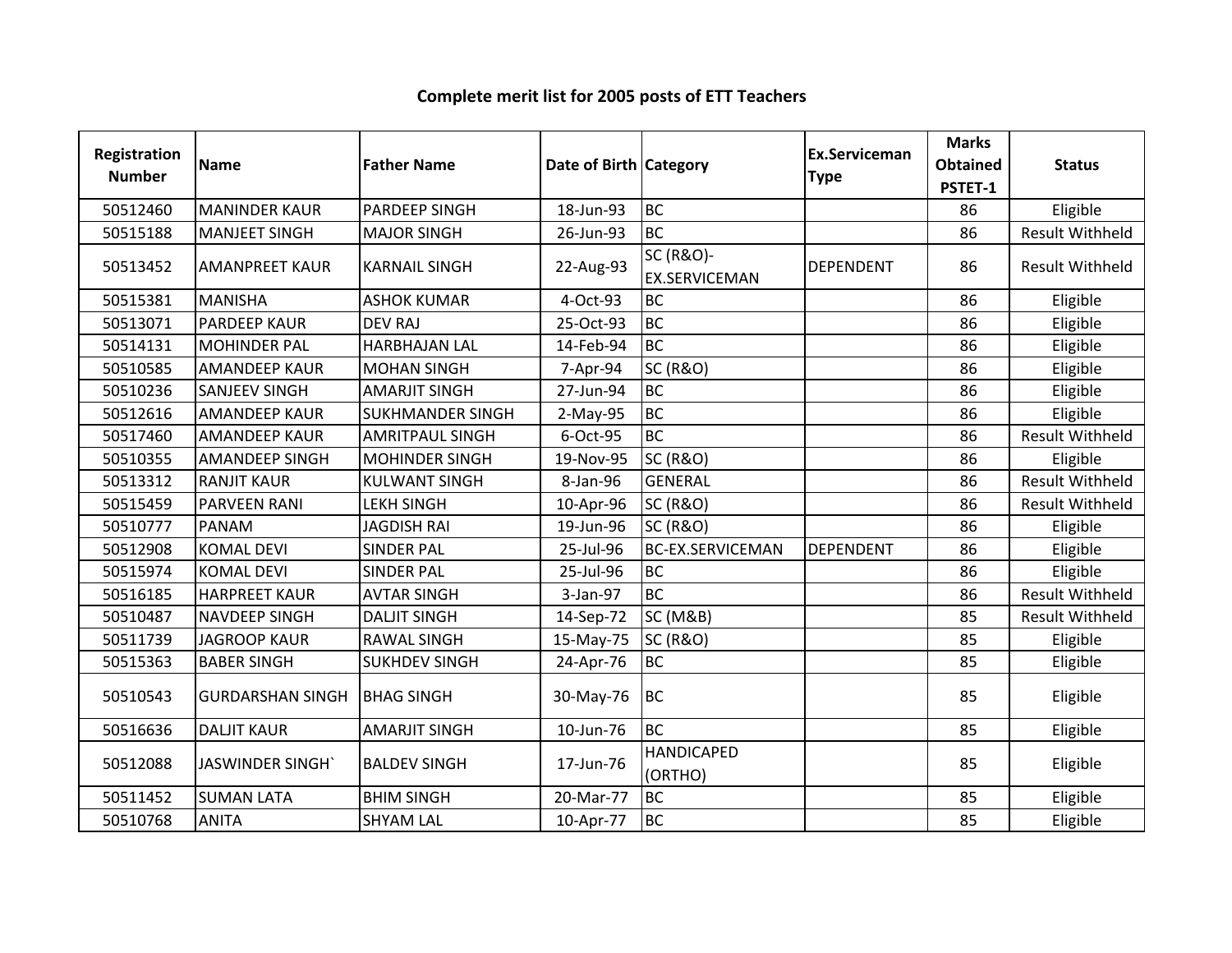| Registration<br><b>Number</b> | Name                    | <b>Father Name</b>       | Date of Birth Category |                                | <b>Ex.Serviceman</b><br><b>Type</b> | <b>Marks</b><br><b>Obtained</b><br>PSTET-1 | <b>Status</b> |
|-------------------------------|-------------------------|--------------------------|------------------------|--------------------------------|-------------------------------------|--------------------------------------------|---------------|
| 50513718                      | <b>KANWALDEEP KAUR</b>  | <b>SATINDER SINGH</b>    | 17-Jul-77              | <b>BC</b>                      |                                     | 85                                         | Eligible      |
| 50512773                      | <b>KIRAN BALA</b>       | <b>CHARAN DASS</b>       | 4-Aug-77               | <b>BC</b>                      |                                     | 85                                         | Eligible      |
| 50511221                      | RAJINDERJIT KAUR        | <b>JAGJIT SINGH</b>      | 2-Oct-77               | <b>BC</b>                      |                                     | 85                                         | Eligible      |
| 50511601                      | <b>JANAK RANI</b>       | <b>SHIV KUMAR</b>        | 4-Feb-78               | <b>BC</b>                      |                                     | 85                                         | Eligible      |
| 50511741                      | <b>JANAK RANI</b>       | <b>SHIV KUMAR</b>        | 4-Feb-78               | <b>HANDICAPED</b><br>(HEARING) |                                     | 85                                         | Eligible      |
| 50514833                      | <b>MAHINDER KUMAR</b>   | LICHHAMAN RAM            | 14-Mar-78              | <b>BC</b>                      |                                     | 85                                         | Eligible      |
| 50517239                      | <b>BALWINDER KAUR</b>   | <b>RAM DIAL</b>          | 26-Apr-78              | <b>SC (R&amp;O)</b>            |                                     | 85                                         | Eligible      |
| 50512637                      | <b>SUMAN CHECHI</b>     | <b>SARWAN RAM CHECHI</b> | 15-Jun-78              | <b>BC</b>                      |                                     | 85                                         | Eligible      |
| 50511119                      | <b>AMIT KUMAR</b>       | <b>OM PARKASH</b>        | 20-Jul-78              | <b>BC</b>                      |                                     | 85                                         | Eligible      |
| 50512118                      | <b>BHAG SINGH</b>       | <b>WARYAM SINGH</b>      | 20-Apr-79              | <b>BC</b>                      |                                     | 85                                         | Eligible      |
| 50514349                      | <b>KULWINDER KAUR</b>   | <b>NIRMAL SINGH</b>      | 21-Jul-79              | <b>BC</b>                      |                                     | 85                                         | Eligible      |
| 50516740                      | <b>MANDEEP SINGH</b>    | <b>BALDEV SINGH</b>      | 24-Aug-79              | <b>BC</b>                      |                                     | 85                                         | Eligible      |
| 50512098                      | <b>ANU BALA</b>         | <b>SURINDER KUMAR</b>    | 2-Oct-79               | <b>BC</b>                      |                                     | 85                                         | Eligible      |
| 50515392                      | <b>JYOTI</b>            | <b>SUKHBIR SINGH</b>     | 21-Oct-79              | <b>BC</b>                      |                                     | 85                                         | Eligible      |
| 50512729                      | <b>AVTAR SINGH</b>      | <b>KARNAIL SINGH</b>     | 26-Dec-79              | <b>BC</b>                      |                                     | 85                                         | Eligible      |
| 50514404                      | <b>HARBHINDER SINGH</b> | <b>KESAR SINGH</b>       | 3-Apr-80               | <b>BC</b>                      |                                     | 85                                         | Eligible      |
| 50514378                      | <b>AMARJIT KAUR</b>     | <b>NACHATAR SINGH</b>    | 15-Oct-80              | <b>BC</b>                      |                                     | 85                                         | Eligible      |
| 50510542                      | <b>PARMINDER KAUR</b>   | <b>GURJEET SINGH</b>     | 2-Sep-81               | <b>BC</b>                      |                                     | 85                                         | Eligible      |
| 50512301                      | <b>KULWINDER SINGH</b>  | <b>GURDAS SINGH</b>      | 11-Oct-81              | <b>BC</b>                      |                                     | 85                                         | Eligible      |
| 50514446                      | <b>SEEMA RANI</b>       | <b>AMARJIT SINGH</b>     | 13-Oct-81              | <b>BC</b>                      |                                     | 85                                         | Eligible      |
| 50513197                      | <b>NARINDER KAUR</b>    | <b>BALWINDER SINGH</b>   | 21-Feb-82              | <b>BC</b>                      |                                     | 85                                         | Eligible      |
| 50514431                      | <b>ASHOK KUMAR</b>      | <b>AMI CHAND</b>         | 1-Mar-82               | <b>BC</b>                      |                                     | 85                                         | Eligible      |
| 50510912                      | <b>PRITAM SINGH</b>     | <b>DHOLA SINGH</b>       | 24-Mar-82              | <b>SC (R&amp;O)</b>            |                                     | 85                                         | Eligible      |
| 50513796                      | <b>MANDEEP SINGH</b>    | <b>BAGICHA SINGH</b>     | 29-Apr-82              | <b>BC</b>                      |                                     | 85                                         | Eligible      |
| 50513648                      | <b>DEEPAK KUMAR</b>     | <b>TOTA RAM</b>          | 2-Jun-82               | <b>BC</b>                      |                                     | 85                                         | Eligible      |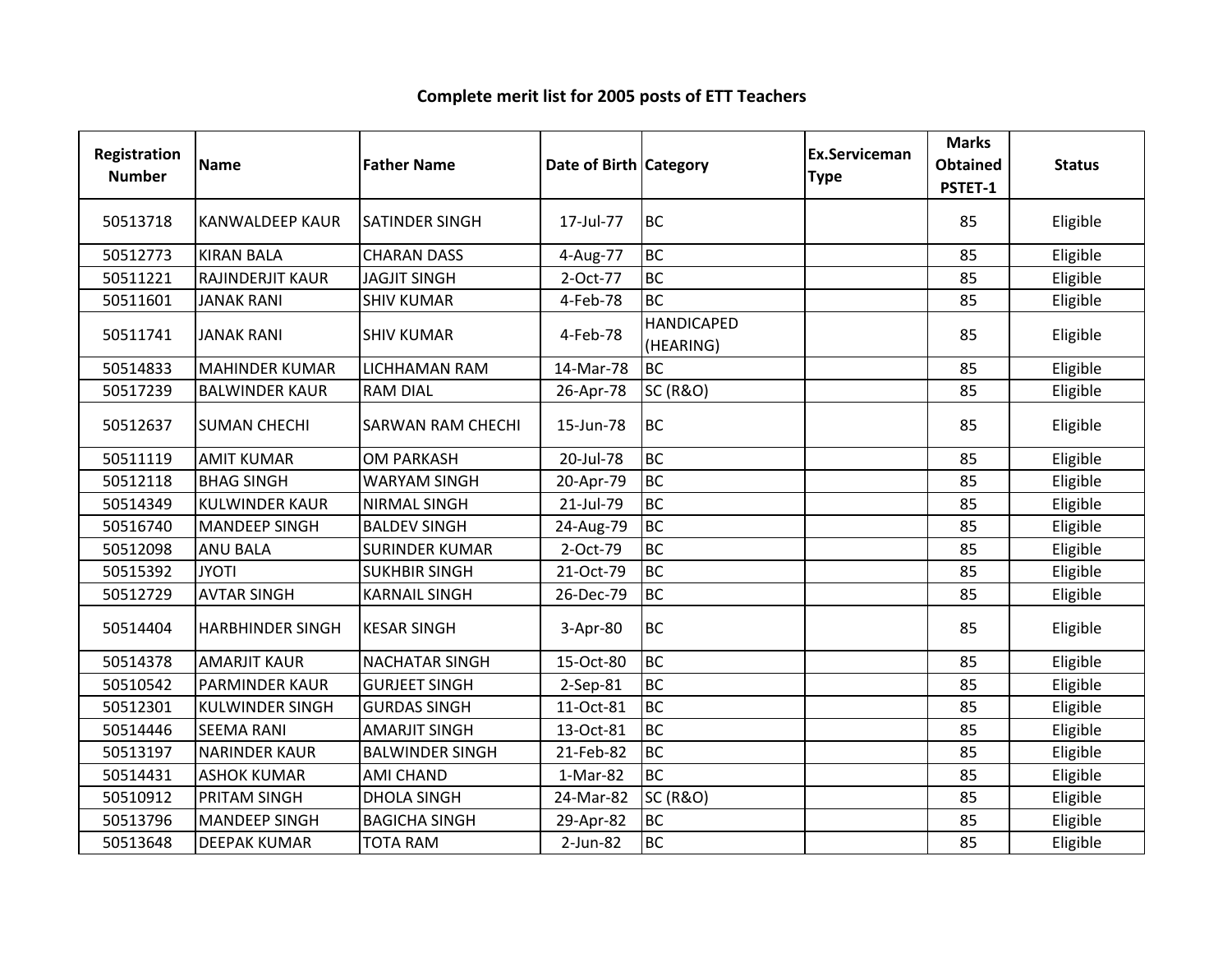| Registration<br><b>Number</b> | <b>Name</b>                     | <b>Father Name</b>     | Date of Birth Category |                     | <b>Ex.Serviceman</b><br><b>Type</b> | <b>Marks</b><br><b>Obtained</b><br>PSTET-1 | <b>Status</b>          |
|-------------------------------|---------------------------------|------------------------|------------------------|---------------------|-------------------------------------|--------------------------------------------|------------------------|
| 50516017                      | <b>JASPREET KAUR</b>            | <b>AMRIK SINGH</b>     | 25-Jul-82              | <b>BC</b>           |                                     | 85                                         | Eligible               |
| 50510141                      | <b>FEROZ KHAN</b>               | <b>ROOP KHAN</b>       | 7-Oct-82               | <b>BC</b>           |                                     | 85                                         | Eligible               |
| 50510606                      | <b>SUKHJIT SINGH</b>            | <b>LABH SINGH</b>      | 4-Jan-83               | <b>BC</b>           |                                     | 85                                         | Eligible               |
| 50513818                      | <b>MUNISH KUMAR</b>             | <b>LACHHMAN RAM</b>    | $1-Apr-83$             | <b>BC</b>           |                                     | 85                                         | Eligible               |
| 50514921                      | <b>SARBJEET SINGH</b>           | <b>JARNAIL SINGH</b>   | 4-Apr-83               | BC                  |                                     | 85                                         | Eligible               |
| 50514339                      | SATINDER JEET SINGH NATHA SINGH |                        | 9-Sep-83               | BC                  |                                     | 85                                         | Eligible               |
| 50510130                      | <b>JASWINDER KAUR</b>           | <b>JASWANT SINGH</b>   | 10-Nov-83              | <b>BC</b>           |                                     | 85                                         | Eligible               |
| 50515807                      | <b>NAVDEEP SINGH</b>            | <b>NIRANJAN SINGH</b>  | 12-Dec-83              | <b>BC</b>           |                                     | 85                                         | Eligible               |
| 50510936                      | <b>VARINDER KUMAR</b>           | <b>HARI CHAND</b>      | 17-May-84              | <b>BC</b>           |                                     | 85                                         | Eligible               |
| 50514520                      | <b>VISHAV DEEP</b>              | <b>DHARAM CHAND</b>    | 27-Jul-84              | <b>BC</b>           |                                     | 85                                         | Eligible               |
| 50515569                      | <b>KUSUM</b>                    | PRITAM SINGH           | 3-Oct-84               | <b>BC</b>           |                                     | 85                                         | Eligible               |
| 50516445                      | <b>SUKHPREET KAUR</b>           | <b>BAKHSHISH SINGH</b> | 15-Oct-84              | <b>BC</b>           |                                     | 85                                         | Eligible               |
| 50510840                      | <b>ANIL KUMAR</b>               | <b>JOGI RAM</b>        | 28-Nov-84              | <b>BC</b>           |                                     | 85                                         | <b>Result Withheld</b> |
| 50514856                      | <b>VARINDER SOND</b>            | <b>SUMITTAR SINGH</b>  | 27-Feb-85              | <b>BC</b>           |                                     | 85                                         | Eligible               |
| 50510497                      | <b>RAJWANT KAUR</b>             | <b>KULWANT SINGH</b>   | 15-Mar-85              | <b>BC</b>           |                                     | 85                                         | Eligible               |
| 50512187                      | <b>LOVELY RANI</b>              | <b>JAI NARAYAN</b>     | 25-Mar-85              | <b>BC</b>           |                                     | 85                                         | Eligible               |
| 50513560                      | <b>MANGAT SINGH</b>             | PRITAM SINGH           | 26-Apr-85              | <b>SC (R&amp;O)</b> |                                     | 85                                         | <b>Result Withheld</b> |
| 50514783                      | <b>ASHOK KUMAR</b>              | RANJHA RAM             | 16-Jun-85              | <b>SC (R&amp;O)</b> |                                     | 85                                         | <b>Result Withheld</b> |
| 50514847                      | <b>RANDHIR SINGH</b>            | <b>SURAT SINGH</b>     | 25-Jul-85              | <b>BC</b>           |                                     | 85                                         | Eligible               |
| 50511934                      | <b>BALJIT KAUR</b>              | <b>HARBHAJAN SINGH</b> | 29-Jul-85              | <b>BC</b>           |                                     | 85                                         | Eligible               |
| 50513146                      | <b>NITASHA</b>                  | <b>JAGDISH RAM</b>     | 2-Oct-85               | <b>BC</b>           |                                     | 85                                         | Eligible               |
| 50514168                      | <b>KAMALPREET KAUR</b>          | <b>MAKHAN SINGH</b>    | 2-Oct-85               | <b>BC</b>           |                                     | 85                                         | Eligible               |
| 50513167                      | <b>NARESH KUMAR</b>             | <b>GIRDHARI LAL</b>    | 15-Oct-85              | <b>BC</b>           |                                     | 85                                         | Eligible               |
| 50510414                      | <b>SUKHDEV SINGH</b>            | <b>SH RAJPAL SINGH</b> | 5-Dec-85               | <b>SC (R&amp;O)</b> |                                     | 85                                         | Eligible               |
| 50513960                      | <b>SANDEEP SINGH</b>            | <b>MEGH SINGH</b>      | 15-Jan-86              | <b>BC</b>           |                                     | 85                                         | Eligible               |
| 50513293                      | <b>MEENA CHOUDHARY</b>          | <b>KUNDAN LAL</b>      | 5-Apr-86               | <b>BC</b>           |                                     | 85                                         | Eligible               |
| 50513632                      | <b>ASHOK KUMAR</b>              | <b>KRISHAN CHAND</b>   | 5-May-86               | <b>BC</b>           |                                     | 85                                         | Eligible               |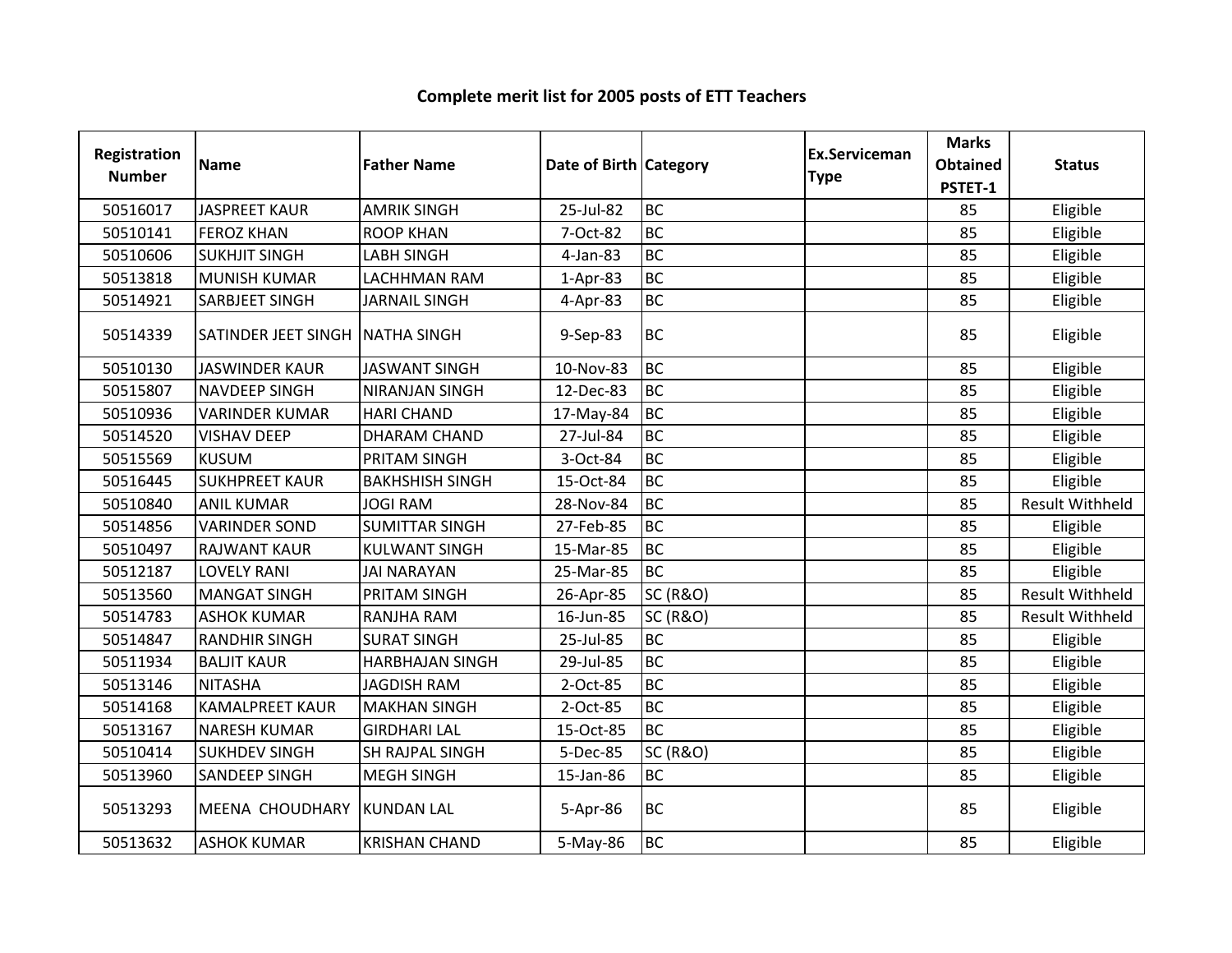| Registration<br><b>Number</b> | <b>Name</b>            | <b>Father Name</b>      | Date of Birth Category |                              | <b>Ex.Serviceman</b><br><b>Type</b> | <b>Marks</b><br><b>Obtained</b><br>PSTET-1 | <b>Status</b>          |
|-------------------------------|------------------------|-------------------------|------------------------|------------------------------|-------------------------------------|--------------------------------------------|------------------------|
| 50510198                      | <b>HARPREET SINGH</b>  | <b>RAJINDER SINGH</b>   | 24-Jul-86              | <b>SC (R&amp;O)</b>          |                                     | 85                                         | Eligible               |
| 50513876                      | <b>MANINDER SINGH</b>  | <b>SHINDERPAL SINGH</b> | 1-Oct-86               | <b>BC</b>                    |                                     | 85                                         | Eligible               |
| 50512193                      | <b>HARPREET KAUR</b>   | <b>BALWINDER SINGH</b>  | 2-Oct-86               | <b>BC</b>                    |                                     | 85                                         | Eligible               |
| 50516318                      | <b>NAVJOT KAUR</b>     | <b>SANTOKH SINGH</b>    | 16-Dec-86              | <b>BC</b>                    |                                     | 85                                         | Eligible               |
| 50513887                      | <b>LOVEPREET KAUR</b>  | <b>SUKHJEET SINGH</b>   | 10-Sep-87              | <b>BC</b>                    |                                     | 85                                         | Eligible               |
| 50511671                      | <b>ANITA</b>           | <b>CHANDU RAM</b>       | $1-Jan-88$             | <b>BC</b>                    |                                     | 85                                         | Eligible               |
| 50516259                      | <b>SUNIL KUMAR</b>     | <b>PURAN CHAND</b>      | 10-Apr-88              | <b>BC</b>                    |                                     | 85                                         | Eligible               |
| 50514877                      | <b>KARANPREET KAUR</b> | <b>SURINDER SINGH</b>   | $1-May-88$             | <b>BC</b>                    |                                     | 85                                         | Eligible               |
| 50516204                      | RAJWINDER KAUR         | <b>JAGIR SINGH</b>      | 11-May-88              | <b>BC</b>                    |                                     | 85                                         | <b>Result Withheld</b> |
| 50514827                      | <b>SAROJ BALA</b>      | <b>JAGDISH RAI</b>      | 10-Jul-88              | <b>BC</b>                    |                                     | 85                                         | Eligible               |
| 50510156                      | <b>SWARNJIT SINGH</b>  | <b>HARBHAGWAN SINGH</b> | 16-Aug-88              | <b>BC</b>                    |                                     | 85                                         | Eligible               |
| 50512822                      | <b>MADHU BALA</b>      | <b>HARISH KUMAR</b>     | 10-Sep-88              | <b>SC (R&amp;O)</b>          |                                     | 85                                         | <b>Result Withheld</b> |
| 50516944                      | <b>SUKHPAL SINGH</b>   | <b>SURINDER SINGH</b>   | 22-Sep-88              | <b>BC</b>                    |                                     | 85                                         | Eligible               |
| 50512717                      | <b>NEELAM</b>          | <b>SHAMSHER SINGH</b>   | 2-Nov-88               | <b>HANDICAPED</b><br>(ORTHO) |                                     | 85                                         | <b>Result Withheld</b> |
| 50510611                      | <b>MANDEEP KAUR</b>    | <b>DARSHAN SINGH</b>    | 22-Nov-88              | <b>BC</b>                    |                                     | 85                                         | Eligible               |
| 50514943                      | <b>SUPRIT KAUR</b>     | <b>GURMEET SINGH</b>    | 24-Nov-88              | <b>BC</b>                    |                                     | 85                                         | Eligible               |
| 50514350                      | <b>GAGANDEEP KAUR</b>  | PARAMJEET SINGH         | 26-Jan-89              | <b>BC</b>                    |                                     | 85                                         | Eligible               |
| 50513124                      | <b>RAKESH KUMAR</b>    | PARKASH CHAND           | 2-Mar-89               | <b>BC</b>                    |                                     | 85                                         | Eligible               |
| 50511589                      | <b>REKHA RANI</b>      | <b>ARJUN DEV</b>        | 25-Mar-89              | <b>BC</b>                    |                                     | 85                                         | Eligible               |
| 50514590                      | <b>RAMAN JYOTI</b>     | <b>BHAGWAN DASS</b>     | 14-Jul-89              | <b>BC</b>                    |                                     | 85                                         | Eligible               |
| 50510320                      | <b>RAJANJEET KAUR</b>  | <b>DARSHAN SINGH</b>    | 11-Aug-89              | <b>BC</b>                    |                                     | 85                                         | Eligible               |
| 50514076                      | <b>GURMEET KAUR</b>    | <b>HARNAIK SINGH</b>    | 12-Sep-89              | <b>BC</b>                    |                                     | 85                                         | Eligible               |
| 50514479                      | <b>PREETI</b>          | <b>HARJINDER SINGH</b>  | 17-Sep-89              | <b>BC</b>                    |                                     | 85                                         | Eligible               |
| 50514465                      | <b>SIMARJIT KAUR</b>   | <b>BALWINDER SINGH</b>  | 27-Sep-89              | <b>BC</b>                    |                                     | 85                                         | Eligible               |
| 50513707                      | <b>GURJOT SINGH</b>    | <b>GURCHARAN SINGH</b>  | 4-Dec-89               | <b>BC</b>                    |                                     | 85                                         | Eligible               |
| 50512971                      | <b>CHARANJEET</b>      | <b>JAGDISH CHANDER</b>  | 16-Dec-89              | <b>BC</b>                    |                                     | 85                                         | Eligible               |
| 50513996                      | <b>MEENU BALA</b>      | <b>KARNAIL SINGH</b>    | 9-Jan-90               | <b>BC</b>                    |                                     | 85                                         | Eligible               |
| 50511104                      | <b>VIJAY KUMAR</b>     | <b>OM PARKASH</b>       | 3-Feb-90               | <b>BC</b>                    |                                     | 85                                         | Eligible               |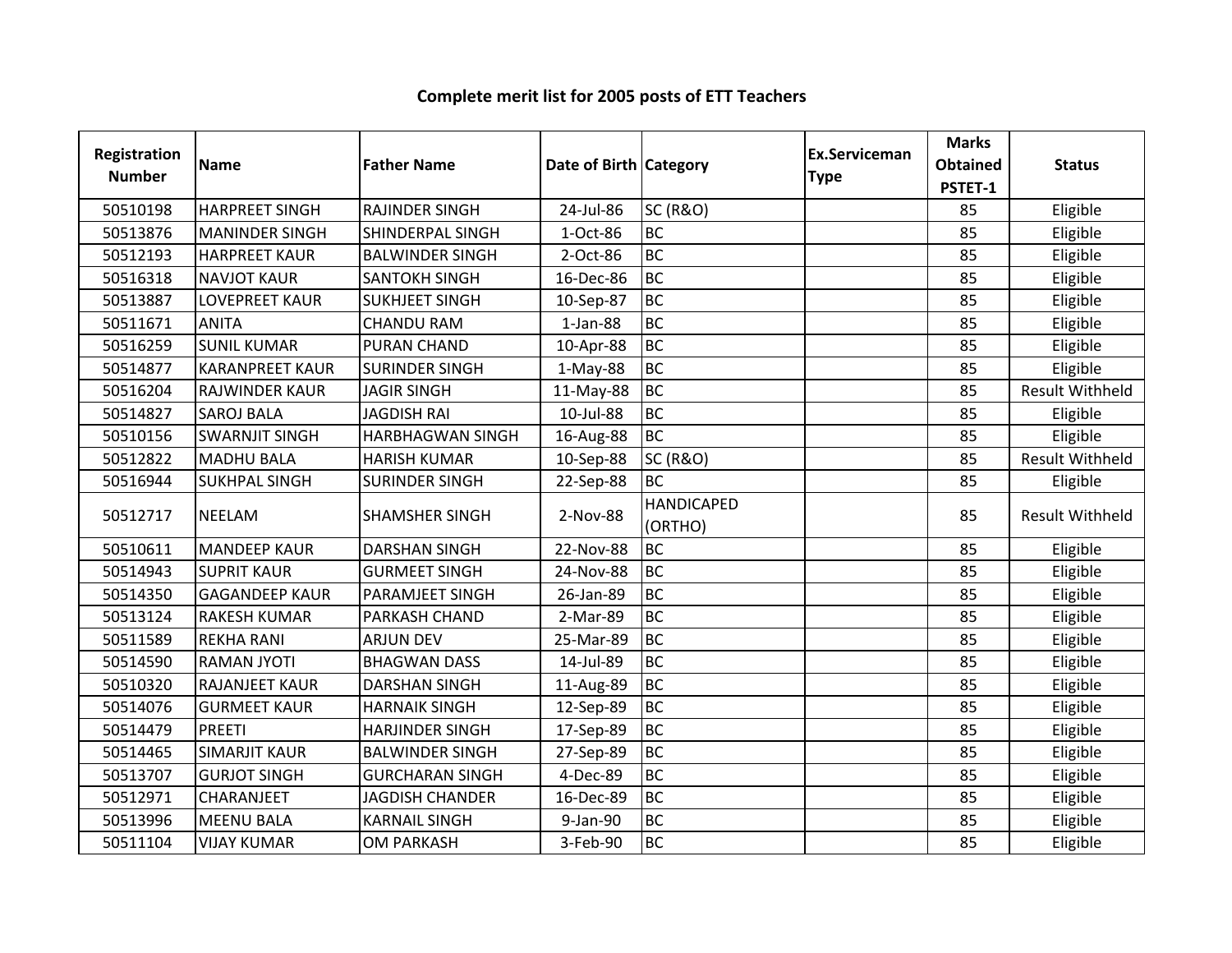| Registration<br><b>Number</b> | <b>Name</b>           | <b>Father Name</b>    | Date of Birth Category |                              | <b>Ex.Serviceman</b><br><b>Type</b> | <b>Marks</b><br><b>Obtained</b><br>PSTET-1 | <b>Status</b>          |
|-------------------------------|-----------------------|-----------------------|------------------------|------------------------------|-------------------------------------|--------------------------------------------|------------------------|
| 50510870                      | <b>GURJEET SINGH</b>  | <b>TARLOK SINGH</b>   | 4-Feb-90               | <b>BC</b>                    |                                     | 85                                         | Eligible               |
| 50514862                      | <b>MANU</b>           | <b>RAJAN KUMAR</b>    | 18-Jun-90              | <b>BC</b>                    |                                     | 85                                         | Eligible               |
| 50511205                      | <b>SUMIT KUMAR</b>    | PRABH DYAL            | 20-Jul-90              | <b>BC</b>                    |                                     | 85                                         | <b>Result Withheld</b> |
| 50513954                      | <b>HARPREET KAUR</b>  | <b>RAMISER SINGH</b>  | 2-Sep-90               | <b>BC</b>                    |                                     | 85                                         | Eligible               |
| 50511118                      | <b>JUGRAJ SINGH</b>   | <b>ROOP SINGH</b>     | 20-Oct-90              | <b>BC</b>                    |                                     | 85                                         | Eligible               |
| 50513045                      | <b>MANJU BALA</b>     | <b>KEWAL KRISHAN</b>  | 22-Oct-90              | <b>BC</b>                    |                                     | 85                                         | Eligible               |
| 50513861                      | <b>SUKHDEEP SINGH</b> | <b>GAGAN SINGH</b>    | 13-Dec-90              | <b>SC (R&amp;O)</b>          |                                     | 85                                         | Eligible               |
| 50513615                      | <b>NAVNEET KAUR</b>   | <b>JANGIR SINGH</b>   | 5-Jan-91               | <b>SC (R&amp;O)</b>          |                                     | 85                                         | Eligible               |
| 50510672                      | <b>JASPREET KAUR</b>  | <b>RAM SINGH</b>      | 29-Jan-91              | <b>BC</b>                    |                                     | 85                                         | Eligible               |
| 50511796                      | PRIYANKA RANI         | <b>HUKAM CHAND</b>    | 8-Mar-91               | <b>BC</b>                    |                                     | 85                                         | Eligible               |
| 50512783                      | <b>AMANDIP RANI</b>   | <b>MAKHAN RAM</b>     | 25-Apr-91              | <b>BC</b>                    |                                     | 85                                         | <b>Result Withheld</b> |
| 50513695                      | PRIYANKA              | <b>DALIP SINGH</b>    | 22-Jun-91              | <b>BC</b>                    |                                     | 85                                         | <b>Result Withheld</b> |
| 50514899                      | <b>GURPREET SINGH</b> | <b>DALJEET SINGH</b>  | 23-Jun-91              | <b>BC</b>                    |                                     | 85                                         | Eligible               |
| 50514564                      | <b>KRISHANA DEVI</b>  | <b>RANVEER KUMAR</b>  | 3-Aug-91               | <b>BC</b>                    |                                     | 85                                         | <b>Result Withheld</b> |
| 50512808                      | <b>MANPREET KAUR</b>  | <b>IQBAL SINGH</b>    | 10-Sep-91              | <b>BC</b>                    |                                     | 85                                         | Eligible               |
| 50512929                      | <b>SALINDER SINGH</b> | <b>BALVIR SINGH</b>   | 28-Oct-91              | <b>SC (R&amp;O)</b>          |                                     | 85                                         | Eligible               |
| 50512592                      | <b>HARDEEP KAUR</b>   | <b>ROOP SINGH</b>     | 15-Dec-91              | <b>BC</b>                    |                                     | 85                                         | Eligible               |
| 50514768                      | <b>DARSHAN KAUR</b>   | <b>NARINDER SINGH</b> | 15-Jan-92              | <b>BC</b>                    |                                     | 85                                         | Eligible               |
| 50513019                      | <b>SANDEEP SINGH</b>  | <b>JHANDA SINGH</b>   | 26-Jan-92              | <b>BC</b>                    |                                     | 85                                         | Eligible               |
| 50514124                      | <b>MUKTA DEVI</b>     | <b>BHOOP RAM</b>      | 4-Mar-92               | <b>BC</b>                    |                                     | 85                                         | Eligible               |
| 50515810                      | <b>SANOJ KUMAR</b>    | <b>RAM NARESH</b>     | 5-Apr-92               | <b>BC</b>                    |                                     | 85                                         | Eligible               |
| 50517064                      | <b>KIRANJIT SINGH</b> | <b>BEANT SINGH</b>    | 14-Apr-92              | <b>HANDICAPED</b><br>(ORTHO) |                                     | 85                                         | Eligible               |
| 50513993                      | <b>VEERPAL KAUR</b>   | <b>KAKU RAM</b>       | 17-Apr-92              | <b>BC</b>                    |                                     | 85                                         | Eligible               |
| 50514499                      | <b>RAMANDEEP KAUR</b> | <b>MEZAR SINGH</b>    | 22-Jun-92              | <b>BC</b>                    |                                     | 85                                         | Eligible               |
| 50511682                      | <b>RAMANJEET KAUR</b> | <b>JASPAL SINGH</b>   | 23-Jun-92              | <b>SC (M&amp;B)</b>          |                                     | 85                                         | Eligible               |
| 50513291                      | <b>NARINDER KAUR</b>  | <b>RANDHIR SINGH</b>  | 18-Aug-92              | <b>BC</b>                    |                                     | 85                                         | Eligible               |
| 50513835                      | <b>ANJU BALA</b>      | <b>LACHMAN DAS</b>    | 16-Sep-92              | <b>BC</b>                    |                                     | 85                                         | Eligible               |
| 50511142                      | <b>PRABHDEEP KAUR</b> | <b>MAJAR SINGH</b>    | 6-Dec-92               | <b>BC</b>                    |                                     | 85                                         | Eligible               |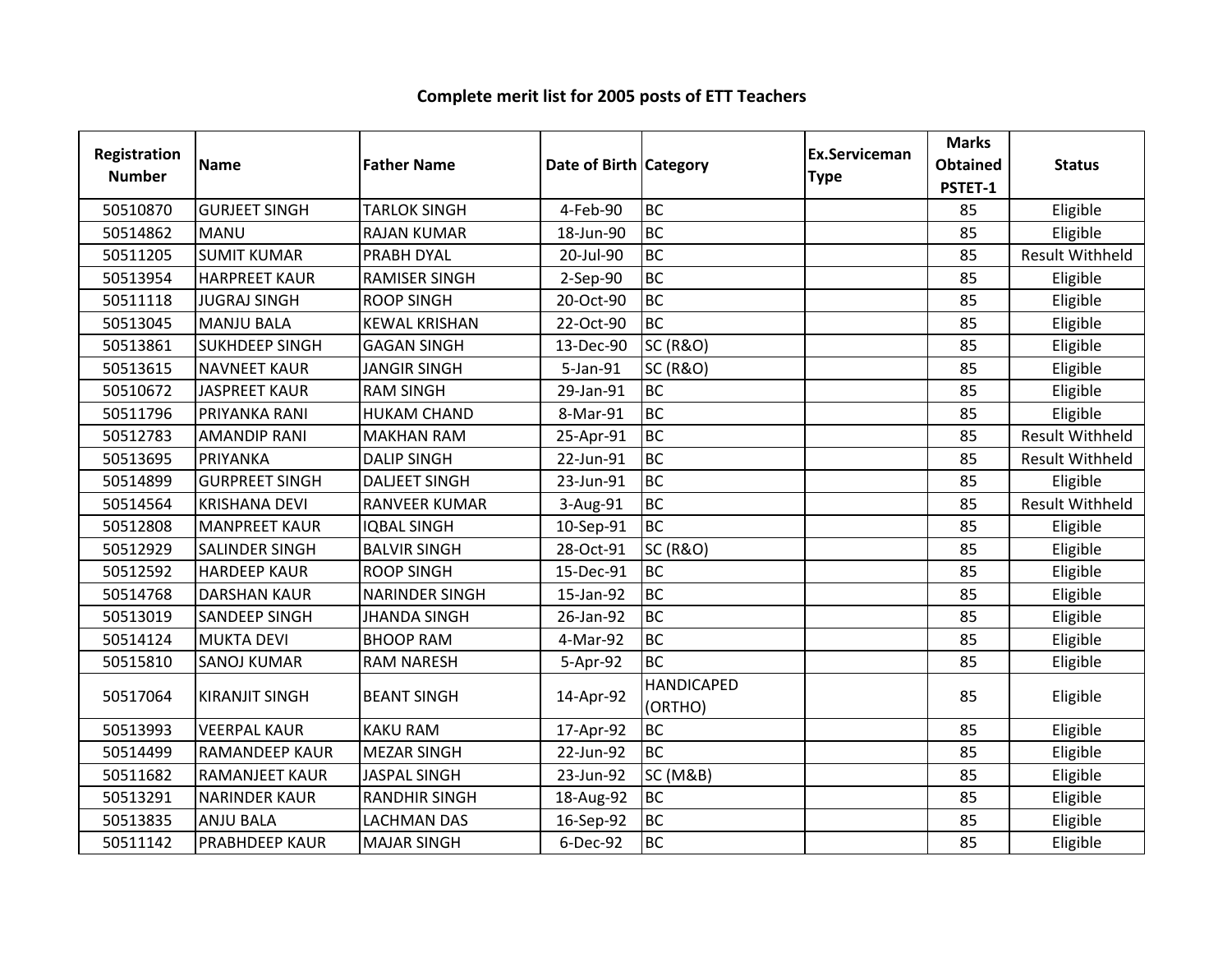| Registration<br><b>Number</b> | <b>Name</b>             | <b>Father Name</b>     | Date of Birth Category |                                              | <b>Ex.Serviceman</b><br><b>Type</b> | <b>Marks</b><br><b>Obtained</b><br>PSTET-1 | <b>Status</b>          |
|-------------------------------|-------------------------|------------------------|------------------------|----------------------------------------------|-------------------------------------|--------------------------------------------|------------------------|
| 50512557                      | PRIYANKA DEVI           | <b>OM PARKASH</b>      | 8-Dec-92               | <b>BC</b>                                    |                                     | 85                                         | Eligible               |
| 50514509                      | PRIANKA RANI            | <b>SURINDER KUMAR</b>  | $2-Apr-93$             | <b>BC</b>                                    |                                     | 85                                         | Eligible               |
| 50515506                      | <b>JAIKI RAM</b>        | <b>AMIR SINGH</b>      | 5-Apr-93               | <b>HANDICAPED</b><br>(ORTHO)                 |                                     | 85                                         | <b>Result Withheld</b> |
| 50511822                      | MUHAMMAD AMJAD          | <b>MUHAMMAD BUTA</b>   | 29-Jun-93              | <b>BC</b>                                    |                                     | 85                                         | Eligible               |
| 50510867                      | <b>MANISHA RANI</b>     | <b>JAI CHAND</b>       | 2-Aug-93               | <b>BC</b>                                    |                                     | 85                                         | Eligible               |
| 50510871                      | VASUDHA GOSWAMI         | <b>SURESH GIRI</b>     | 3-Nov-93               | <b>BC</b>                                    |                                     | 85                                         | Eligible               |
| 50515540                      | <b>HARPREET KAUR</b>    | <b>JASBIR SINGH</b>    | 10-Nov-94              | <b>BC</b>                                    |                                     | 85                                         | Eligible               |
| 50511881                      | <b>GAGAN DEEP</b>       | <b>KRISHAN KUMAR</b>   | 22-Nov-94              | <b>BC</b>                                    |                                     | 85                                         | Eligible               |
| 50511459                      | <b>GAGANDEEP KAUR</b>   | <b>JASWINDER SINGH</b> | 15-Feb-95              | <b>BC</b>                                    |                                     | 85                                         | Eligible               |
| 50510035                      | <b>MANDEEP KAUR</b>     | <b>GURJANT SINGH</b>   | 24-Feb-95              | <b>BC</b>                                    |                                     | 85                                         | Eligible               |
| 50516844                      | <b>KULVEER KAUR</b>     | SARBJEET SINGH         | 9-Aug-95               | <b>BC</b>                                    |                                     | 85                                         | Eligible               |
| 50512403                      | <b>GAGANDEEP KAUR</b>   | <b>DAVINDER SINGH</b>  | 24-Sep-95              | <b>BC</b>                                    |                                     | 85                                         | Eligible               |
| 50513040                      | RAMANDEEP               | <b>DALBIR SINGH</b>    | 24-Sep-95              | <b>SC (R&amp;O)</b>                          |                                     | 85                                         | Eligible               |
| 50510493                      | <b>MANDEEP KAUR</b>     | <b>HARDEV LAL</b>      | 24-Dec-95              | <b>SC (R&amp;O)</b>                          |                                     | 85                                         | Eligible               |
| 50514158                      | <b>SWEETY RANI</b>      | <b>JAI NARAYAN</b>     | 5-Feb-96               | <b>BC</b>                                    |                                     | 85                                         | Eligible               |
| 50515146                      | <b>KHUSHPREET</b>       | <b>BISHAN LAL</b>      | 8-Mar-96               | <b>SC (R&amp;O)</b>                          |                                     | 85                                         | Eligible               |
| 50510293                      | <b>VARINDER SINGH</b>   | <b>MOHINDER SINGH</b>  | 27-Jun-96              | <b>SC (R&amp;O)</b>                          |                                     | 85                                         | Eligible               |
| 50514314                      | <b>LAKHWINDER SINGH</b> | <b>PRITAM DASS</b>     | 25-May-74              | <b>BC</b>                                    |                                     | 84                                         | Eligible               |
| 50511204                      | <b>KULWINDER KAUR</b>   | <b>BHAJAN SINGH</b>    | 1-Feb-75               | <b>BC</b>                                    |                                     | 84                                         | <b>Result Withheld</b> |
| 50515128                      | <b>BALDEV SINGH</b>     | <b>LAL SINGH</b>       | 25-Apr-75              | <b>SC (R&amp;O)-</b><br><b>EX.SERVICEMAN</b> | <b>SELF</b>                         | 84                                         | Eligible               |
| 50514130                      | <b>AMANDEEP KAUR</b>    | <b>MANJIT SINGH</b>    | 5-Jul-75               | <b>BC</b>                                    |                                     | 84                                         | Eligible               |
| 50511122                      | <b>SALWINDER KAUR</b>   | <b>AJIT LAL</b>        | 15-Mar-76              | <b>BC</b>                                    |                                     | 84                                         | Eligible               |
| 50510339                      | <b>HARVINDER KAUR</b>   | <b>SHAMINDER SINGH</b> | 5-Jan-77               | <b>BC</b>                                    |                                     | 84                                         | Eligible               |
| 50513824                      | <b>DEVINDER SINGH</b>   | <b>JEET SINGH</b>      | 5-Jun-77               | <b>BC</b>                                    |                                     | 84                                         | Eligible               |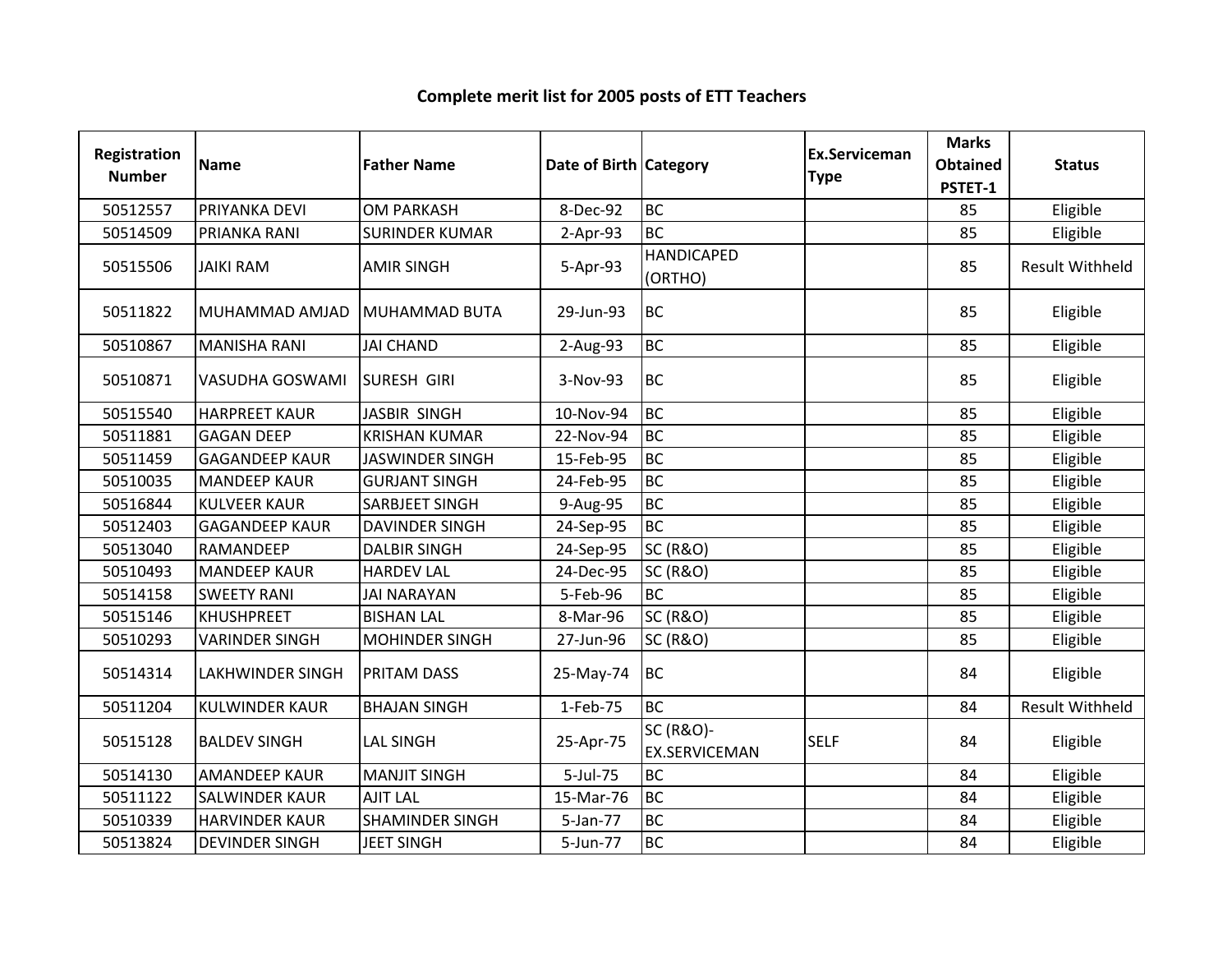| <b>Registration</b><br><b>Number</b> | <b>Name</b>             | <b>Father Name</b>     | Date of Birth Category |                     | <b>Ex.Serviceman</b><br><b>Type</b> | <b>Marks</b><br><b>Obtained</b><br>PSTET-1 | <b>Status</b>          |
|--------------------------------------|-------------------------|------------------------|------------------------|---------------------|-------------------------------------|--------------------------------------------|------------------------|
| 50510940                             | <b>BITTU SINGH</b>      | <b>BHAG SINGH</b>      | 1-Aug-77               | <b>BC</b>           |                                     | 84                                         | Eligible               |
| 50513101                             | <b>JYOTI</b>            | <b>SUCHA RAM</b>       | 3-Dec-77               | <b>BC</b>           |                                     | 84                                         | Eligible               |
| 50510658                             | RAJINDER SINGH          | <b>JAGTAR SINGH</b>    | 12-Mar-78              | <b>BC</b>           |                                     | 84                                         | Eligible               |
| 50511196                             | <b>DIDAR SINGH</b>      | <b>KARAMJIT SINGH</b>  | 10-Jun-78              | <b>SC (R&amp;O)</b> |                                     | 84                                         | Eligible               |
| 50510259                             | <b>NEELAM KUMARI</b>    | <b>CHANAN SINGH</b>    | 7-Jul-78               | <b>BC</b>           |                                     | 84                                         | Eligible               |
| 50517235                             | PARSANTA RANI           | <b>IQBAL CHAND</b>     | 27-Sep-78              | <b>BC</b>           |                                     | 84                                         | Eligible               |
| 50512078                             | <b>SONU RANI HANDA</b>  | <b>RAGHVIR SINGH</b>   | 1-Nov-78               | <b>BC</b>           |                                     | 84                                         | Eligible               |
| 50514575                             | <b>GULJAR SINGH</b>     | <b>JOGINDER SINGH</b>  | 25-Dec-78              | <b>SC (M&amp;B)</b> |                                     | 84                                         | Eligible               |
| 50514790                             | <b>SURINDER SINGH</b>   | <b>DHARAM PURI</b>     | 20-Jan-79              | <b>BC</b>           |                                     | 84                                         | <b>Result Withheld</b> |
| 50514614                             | <b>SUNITA RANI</b>      | <b>BALBIR CHAND</b>    | 22-Jan-79              | <b>BC</b>           |                                     | 84                                         | Eligible               |
| 50516493                             | <b>NAPINDER KAUR</b>    | <b>JEET SINGH</b>      | 10-Mar-79              | <b>BC</b>           |                                     | 84                                         | Eligible               |
| 50513007                             | <b>NEERU BALA</b>       | <b>RAM LAL</b>         | 8-Apr-79               | <b>BC</b>           |                                     | 84                                         | Eligible               |
| 50513982                             | SHEELA RANI             | <b>GULAB RAM</b>       | 20-Apr-79              | <b>BC</b>           |                                     | 84                                         | Eligible               |
| 50513897                             | <b>MOTI RAM</b>         | <b>GURBACHAN SINGH</b> | 23-Apr-79              | <b>BC</b>           |                                     | 84                                         | Eligible               |
| 50514996                             | <b>SUKHJINDER SINGH</b> | <b>MOHAN SINGH</b>     | 1-May-79               | <b>BC</b>           |                                     | 84                                         | Eligible               |
| 50514822                             | <b>TEJINDER KAUR</b>    | <b>DALIP SINGH</b>     | 14-Oct-79              | <b>BC</b>           |                                     | 84                                         | Eligible               |
| 50513421                             | <b>MANDEEP KAUR</b>     | NIRMALJIT SINGH        | 20-Dec-79              | <b>BC</b>           |                                     | 84                                         | <b>Result Withheld</b> |
| 50514019                             | <b>MANPREET SINGH</b>   | <b>BALDEV SINGH</b>    | 19-Feb-80              | <b>BC</b>           |                                     | 84                                         | Eligible               |
| 50513445                             | <b>SWARAN KAUR</b>      | <b>BALVIR SINGH</b>    | 20-Apr-80              | <b>BC</b>           |                                     | 84                                         | Eligible               |
| 50512054                             | <b>GURDEEP KAUR</b>     | <b>GANPAT RAM</b>      | 25-May-80              | <b>BC</b>           |                                     | 84                                         | Eligible               |
| 50511949                             | <b>PARMILA DEVI</b>     | <b>BALBIR SINGH</b>    | 30-May-80              | <b>BC</b>           |                                     | 84                                         | Eligible               |
| 50510437                             | <b>RAVINDER SINGH</b>   | <b>JASWANT SINGH</b>   | 30-Jun-80              | <b>BC</b>           |                                     | 84                                         | Eligible               |
| 50516258                             | RAMINDERJIT SINGH       | <b>DARSHAN SINGH</b>   | 7-Jul-80               | BC                  |                                     | 84                                         | Eligible               |
| 50517574                             | <b>BINDU BALA</b>       | <b>DULI CHAND</b>      | 21-Nov-80              | <b>SC (R&amp;O)</b> |                                     | 84                                         | Eligible               |
| 50515014                             | <b>ASHA RANI</b>        | <b>BALWANT SINGH</b>   | 17-Feb-81              | <b>SC (R&amp;O)</b> |                                     | 84                                         | Result Withheld        |
| 50512950                             | <b>GURPREET SINGH</b>   | <b>DARSHNA SINGH</b>   | 19-Feb-81              | <b>BC</b>           |                                     | 84                                         | Eligible               |
| 50517172                             | <b>NAVDEEP SINGH</b>    | <b>GURBACHAN SINGH</b> | 7-Mar-81               | <b>BC</b>           |                                     | 84                                         | Eligible               |
| 50510726                             | NIRMALA RANI            | <b>SHAM LAL</b>        | 13-May-81              | <b>BC</b>           |                                     | 84                                         | Eligible               |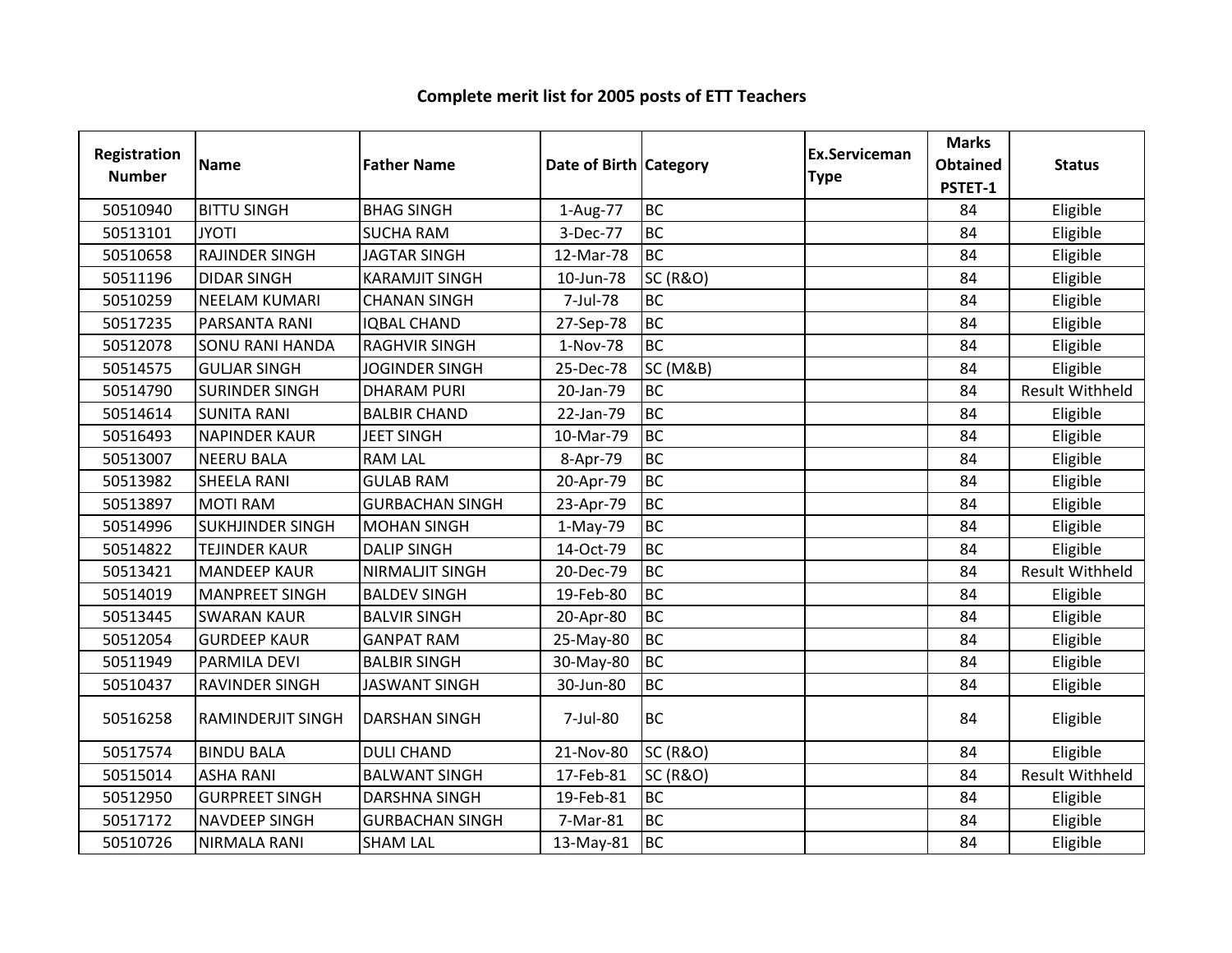| Registration<br><b>Number</b> | <b>Name</b>                          | <b>Father Name</b>     | Date of Birth Category |                              | <b>Ex.Serviceman</b><br><b>Type</b> | <b>Marks</b><br><b>Obtained</b><br>PSTET-1 | <b>Status</b>          |
|-------------------------------|--------------------------------------|------------------------|------------------------|------------------------------|-------------------------------------|--------------------------------------------|------------------------|
| 50513015                      | <b>BALWANT KUMAR</b>                 | <b>MANI RAM</b>        | 16-May-81              | <b>BC</b>                    |                                     | 84                                         | Eligible               |
| 50512355                      | <b>MAKHAN SINGH</b><br><b>MARARA</b> | <b>GURDEV SINGH</b>    | 5-Aug-81               | <b>SC (R&amp;O)</b>          |                                     | 84                                         | Eligible               |
| 50511432                      | <b>DHEERAJ KUMAR</b>                 | <b>AVINASH CHANDER</b> | 10-Sep-81              | <b>BC</b>                    |                                     | 84                                         | Eligible               |
| 50513725                      | <b>AJIT KUMAR</b>                    | <b>RAM CHAND</b>       | 8-Oct-81               | <b>BC</b>                    |                                     | 84                                         | Eligible               |
| 50517260                      | <b>KAPIL KANT</b>                    | <b>SATYA NARAYAN</b>   | 10-Oct-81              | <b>BC</b>                    |                                     | 84                                         | Eligible               |
| 50514931                      | <b>STELLA</b>                        | <b>DAYA RAM</b>        | 9-Dec-81               | <b>HANDICAPED</b><br>(ORTHO) |                                     | 84                                         | <b>Result Withheld</b> |
| 50512172                      | <b>SIMERJEET KAUR</b>                | PREM SINGH             | 24-Jan-82              | <b>BC</b>                    |                                     | 84                                         | Eligible               |
| 50511121                      | <b>SEEMA RANI</b>                    | <b>KASHMIR CHAND</b>   | 14-Apr-82              | <b>BC</b>                    |                                     | 84                                         | Eligible               |
| 50513875                      | <b>MAMTA DEVI</b>                    | <b>TARSEM LAL</b>      | 16-Apr-82              | <b>BC</b>                    |                                     | 84                                         | <b>Result Withheld</b> |
| 50514597                      | <b>ANITA RANI</b>                    | <b>OM PARKASH</b>      | 5-May-82               | <b>BC</b>                    |                                     | 84                                         | Eligible               |
| 50514680                      | <b>SUNEET INDER KAUR</b>             | <b>GURDAS SINGH</b>    | 28-Jun-82              | <b>BC</b>                    |                                     | 84                                         | Eligible               |
| 50510573                      | <b>RUPINDER KAUR</b>                 | LAKHVIR SINGH          | 12-Jan-83              | <b>BC</b>                    |                                     | 84                                         | Eligible               |
| 50515085                      | <b>HARDEEP KAUR</b>                  | <b>GURJANT SINGH</b>   | 16-Jan-83              | <b>BC</b>                    |                                     | 84                                         | Eligible               |
| 50514594                      | <b>ANITA RANI</b>                    | <b>RATTAN CHAND</b>    | 23-Jan-83              | <b>SC (R&amp;O)</b>          |                                     | 84                                         | Eligible               |
| 50510382                      | <b>AVTAR CHAND</b>                   | HAR KRISHAN LAL        | 3-Feb-83               | <b>BC</b>                    |                                     | 84                                         | Eligible               |
| 50510727                      | <b>RAVINDER KUMAR</b>                | <b>DHARAM CHAND</b>    | 31-Mar-83              | <b>BC</b>                    |                                     | 84                                         | Eligible               |
| 50516716                      | <b>JASWINDER SINGH</b>               | <b>RAM MURTI</b>       | 10-Apr-83              | <b>SC (R&amp;O)</b>          |                                     | 84                                         | Eligible               |
| 50516369                      | <b>HARJINDER KAUR</b>                | <b>BALDEV SINGH</b>    | 30-Apr-83              | <b>BC</b>                    |                                     | 84                                         | Eligible               |
| 50516030                      | <b>TARSEM SINGH</b>                  | <b>SAWARN SINGH</b>    | $1-May-83$             | <b>BC</b>                    |                                     | 84                                         | Eligible               |
| 50513680                      | <b>GURVINDER SINGH</b>               | <b>BALVIR SINGH</b>    | 18-May-83              | <b>SC (R&amp;O)</b>          |                                     | 84                                         | Eligible               |
| 50514530                      | <b>KUSUM LATA</b>                    | <b>SHER SINGH</b>      | 17-Jun-83              | <b>BC</b>                    |                                     | 84                                         | Eligible               |
| 50516694                      | <b>RAMINDER KAUR</b>                 | <b>HARDIAL SINGH</b>   | 26-Jul-83              | <b>BC</b>                    |                                     | 84                                         | Eligible               |
| 50516874                      | <b>AMANDEEP KAUR</b>                 | <b>SANTOKH SINGH</b>   | 23-Nov-83              | <b>BC</b>                    |                                     | 84                                         | <b>Result Withheld</b> |
| 50516352                      | <b>HARJEET KAUR</b>                  | <b>HARBANS SINGH</b>   | 30-Dec-83              | <b>SC (R&amp;O)</b>          |                                     | 84                                         | Eligible               |
| 50515757                      | <b>GURPREET SINGH</b>                | <b>MOHAN SINGH</b>     | 19-Feb-84              | <b>BC</b>                    |                                     | 84                                         | Eligible               |
| 50510201                      | <b>GURMEET SINGH</b>                 | <b>SUKHDEV SINGH</b>   | 20-Apr-84              | <b>SC (R&amp;O)</b>          |                                     | 84                                         | Eligible               |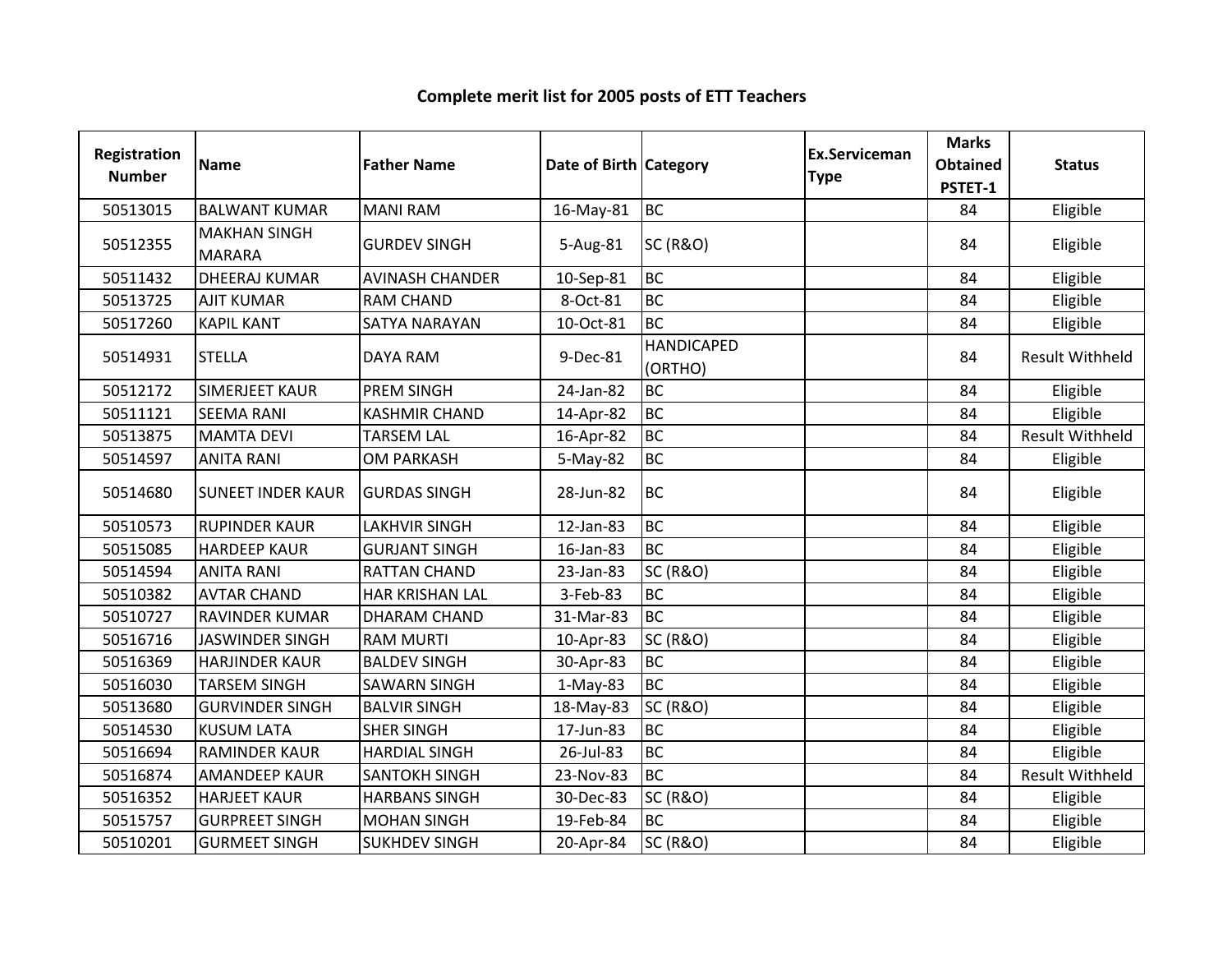| Registration<br><b>Number</b> | <b>Name</b>                             | <b>Father Name</b>                     | Date of Birth Category |                     | Ex.Serviceman<br><b>Type</b> | <b>Marks</b><br><b>Obtained</b><br>PSTET-1 | <b>Status</b>          |
|-------------------------------|-----------------------------------------|----------------------------------------|------------------------|---------------------|------------------------------|--------------------------------------------|------------------------|
| 50513258                      | <b>DAVINDER SINGH</b>                   | <b>JASBIR SINGH</b>                    | 28-Apr-84              | <b>BC</b>           |                              | 84                                         | Eligible               |
| 50512736                      | <b>RITU BALA</b>                        | <b>SAIN DASS</b>                       | 20-May-84              | <b>BC</b>           |                              | 84                                         | Eligible               |
| 50514782                      | <b>RANJIT SINGH</b>                     | <b>JAGDEEP SINGH</b>                   | 25-May-84              | <b>SC (R&amp;O)</b> |                              | 84                                         | Eligible               |
| 50510494                      | <b>MANINDER SINGH</b>                   | <b>GAHNA SINGH</b>                     | 22-Sep-84              | <b>BC</b>           |                              | 84                                         | Eligible               |
| 50516809                      | <b>MANJIT KAUR</b>                      | <b>SURINDER SINGH</b>                  | 7-Oct-84               | <b>BC</b>           |                              | 84                                         | <b>Result Withheld</b> |
| 50513320                      | <b>RUPINDER KAUR</b>                    | <b>JARNAIL SINGH</b>                   | 11-Oct-84              | <b>SC (R&amp;O)</b> |                              | 84                                         | Eligible               |
| 50510734                      | <b>JAGROOP SINGH</b>                    | <b>HARBHAJAN SINGH</b>                 | 14-Oct-84              | <b>SC (R&amp;O)</b> |                              | 84                                         | Eligible               |
| 50510857                      | <b>MANPREET KAUR</b>                    | <b>JASWANT SINGH</b>                   | 14-Jan-85              | <b>BC</b>           |                              | 84                                         | <b>Result Withheld</b> |
| 50511206                      | JOGINDER PAL SINGH                      | <b>SATNAM DASS</b>                     | 20-Jan-85              | <b>BC</b>           |                              | 84                                         | Eligible               |
| 50511224                      | <b>PARDEEP SINGH</b>                    | <b>GHOOKA SINGH</b>                    | 2-Feb-85               | <b>BC</b>           |                              | 84                                         | Eligible               |
| 50510374                      | <b>SANDEEP KUMAR</b>                    | <b>RAM CHAND</b>                       | 21-Feb-85              | <b>BC</b>           |                              | 84                                         | Eligible               |
| 50516266                      | <b>RASHWINDER KAUR</b>                  | <b>ANGREJ SINGH</b>                    | 1-Apr-85               | <b>BC</b>           |                              | 84                                         | Eligible               |
| 50510754                      | <b>SUKHWINDER KUMAR MAHATAM PARSHAD</b> |                                        | 22-May-85              | <b>BC</b>           |                              | 84                                         | Eligible               |
| 50510816                      | <b>HARPREET KAUR</b>                    | <b>SWINDER SINGH</b>                   | 7-Jun-85               | <b>BC</b>           |                              | 84                                         | Eligible               |
| 50510127                      | <b>HARLEEN SINGH</b>                    | <b>HARBINDER SINGH</b>                 | 19-Jul-85              | <b>BC</b>           |                              | 84                                         | Eligible               |
| 50511882                      | <b>KOMAL KASHYAP</b>                    | <b>MAHIPAL SINGH</b><br><b>KASHYAP</b> | 8-Aug-85               | <b>BC</b>           |                              | 84                                         | Eligible               |
| 50511845                      | <b>RAM SAROOP</b>                       | <b>BALRAM</b>                          | 10-Aug-85              | <b>BC</b>           |                              | 84                                         | Eligible               |
| 50512974                      | JANMPREET SINGH                         | <b>HARI SINGH</b>                      | 4-Sep-85               | <b>BC</b>           |                              | 84                                         | Eligible               |
| 50513251                      | <b>CHARNJEET KAUR</b>                   | <b>JANGIR SINGH</b>                    | 15-Oct-85              | <b>SC (R&amp;O)</b> |                              | 84                                         | Eligible               |
| 50513252                      | <b>GURWINDER KAUR</b>                   | <b>RULDA SINGH</b>                     | 5-Nov-85               | <b>BC</b>           |                              | 84                                         | Eligible               |
| 50512385                      | <b>ANJU BALA</b>                        | <b>BHAGAT RAM</b>                      | 29-Nov-85              | <b>BC</b>           |                              | 84                                         | Eligible               |
| 50510903                      | <b>MANPREET SINGH</b>                   | <b>GURCHARAN SINGH</b>                 | 16-Feb-86              | <b>BC</b>           |                              | 84                                         | Eligible               |
| 50513792                      | <b>SANTOSH RANI</b>                     | <b>MAKHAN SINGH</b>                    | $1-May-86$             | <b>BC</b>           |                              | 84                                         | Eligible               |
| 50515537                      | <b>GURMIT SINGH</b>                     | <b>JOGINDER SINGH</b>                  | 8-Aug-86               | <b>BC</b>           |                              | 84                                         | Eligible               |
| 50510441                      | <b>RANJEEV KUMAR</b>                    | <b>JAGIR CHAND</b>                     | 24-Aug-86              | <b>BC</b>           |                              | 84                                         | <b>Result Withheld</b> |
| 50512131                      | <b>PARWINDER SINGH</b>                  | <b>AVTAR SINGH</b>                     | 17-Nov-86              | <b>BC</b>           |                              | 84                                         | Eligible               |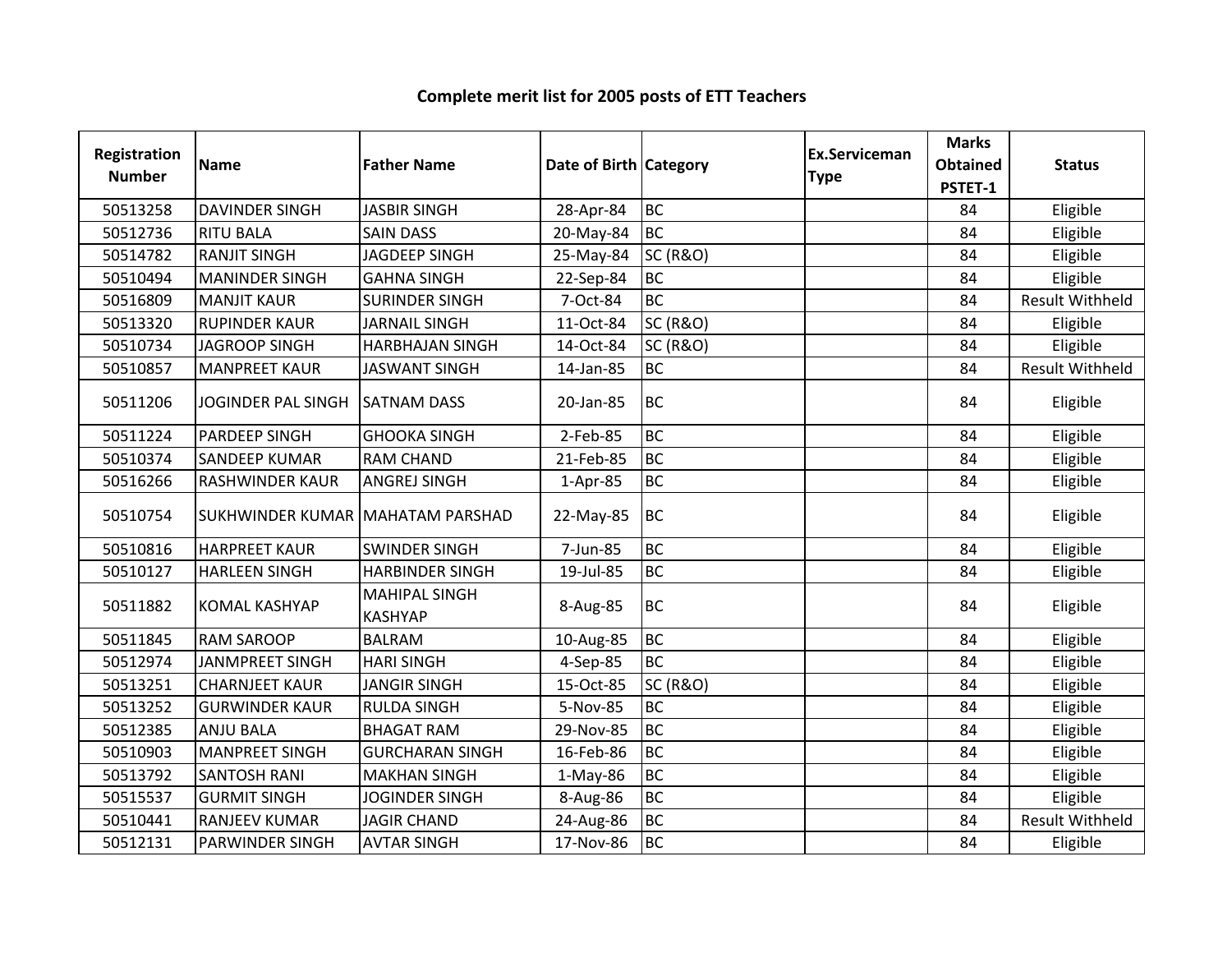#### Registration Numberion Name **Father Name Access Contract Category** Ex.Serviceman Category **Ex.Serviceman** Serviceman Marks<br>
e Obtained<br>
PSTET-1 Obtained Status<br>
PSTET-1 <sup>50511629</sup> GEETA PREM KUMAR 12-Dec-86 BC84 Result Withheld<br>84 Result Withheld AMARDEEP SINGH | JAGDISH SINGH 84 Result Withheld<br>84 Fligible <sup>50510410</sup> RAJESH KUMAR HANS RAJ 25-Dec-86 BC-EX.SERVICEMAN DEPENDENT <sup>84</sup> Eligible 50516482 SONI BHURA SINGH 10-Jan-87 BC<br>50516041 SATNAM SINGH MOJJU SINGH 15-Jan-87 SC (R&O) 84 Result Withheld<br>84 Eligible 50516041 SATNAM SINGH MOJJU SINGH 15-Jan-87 SC (R&O) National Management of the Eligible 50514093 ANANDPREET KAUR HARJEET SINGH ACHINT | 5-Feb-87 BC <sup>84</sup> Eligible 50510688 SURINDER SINGH KRISHAN SINGH 20-Apr-87 SC (R&O) New York 2014 84 Eligible 50512271 MANJOT KAUR AMARJIT SINGH 8-Aug-87 BC<br>50516927 PREMILATA OM PARKASH 8-Oct-87 BC <sup>84</sup> Eligible <sup>50516927</sup> PREM LATA OM PARKASH 8-Oct-87 BCBC BC R&O) Result Withheld SC (R&O) Result Withheld SC (R&O) <sup>50512628</sup> SUKHNANDAN DILBAG SINGH 8-Oct-87 SC (R&O) <sup>84</sup> Eligible 50516309 PALWINDER KAUR PAL SINGH 26-Oct-87 BC<br>50512453 PARDEEP KAUR HARBHAJAN SINGH 27-Dec-87 BC <sup>84</sup> Eligible HARBHAJAN SINGH | 27-Dec-87 <sup>84</sup> Eligible <sup>50513077</sup> SURINDER PAL SINGH IQBAL SINGH 19-Jan-88 BC <sup>84</sup> Eligible 50512969 CHOTTU RAM KASHMIR LAL 22-Feb-88 BC<br>50511208 VEENA RANI SATNAM DASS 2-Mar-88 BC <sup>84</sup> Eligible 50511208 VEENA RANI SATNAM DASS 2-Mar-88 <sup>84</sup> Eligible 50515919 JJAGSIR KUMAR MANGAT RAM 16-Mar-88 HANDICAPED (HEARING)84 | Result Withheld 50512071 JAGSIR KUMAR MANGAT RAM 16-Mar-88 BC<br>50512397 NAVNEET KAUR BALWINDER SINGH 29-Apr-88 BC <sup>84</sup> Eligible NAVNEET KAUR BALWINDER SINGH 29-Apr-88 BC<br>BRAHAM PRAKASH OMPRAKASH 12-Jul-88 SC (R&O) <sup>84</sup> Eligible 50516207 BRAHAM PRAKASH OMPRAKASH 12-Jul-88 SC (R&O) \_\_\_\_\_\_\_\_\_\_\_\_\_\_\_\_\_\_\_\_\_\_\_\_\_\_\_\_ 84 Eligible 50511843 JASBIR KAUR SARBJIT SINGH 18-Jul-88 BC<br>50510017 SHEETAL DEVI BUTTA RAM 24-Jul-88 SC (R&O) <sup>84</sup> Eligible <sup>50510017</sup> SHEETAL DEVI BUTTA RAM 24-Jul-88 SC (R&O) <sup>84</sup> Result Withheld50513261 RADHA RANI TILAK RAJ 19-Sep-88 BC<br>50513821 MOHITA ASHOK KUMAR 30-Sep-88 BC <sup>84</sup> Eligible S0513821 MOHITA ASHOK KUMAR 30-Sep-88 BC<br>50512282 RAJINDER\_KAUR JAGTAR\_SINGH 1-Oct-88 BC <sup>84</sup> Eligible RAJINDER KAUR <sup>84</sup> Eligible <sup>50514051</sup> VIKAS RAM RAJ SINGH 26-Nov-88 SC (R&O) <sup>84</sup> Eligible 50510549 SOMA RANI JEET SINGH 19-Dec-88 SC (R&O) (R&O) 84 | Eligible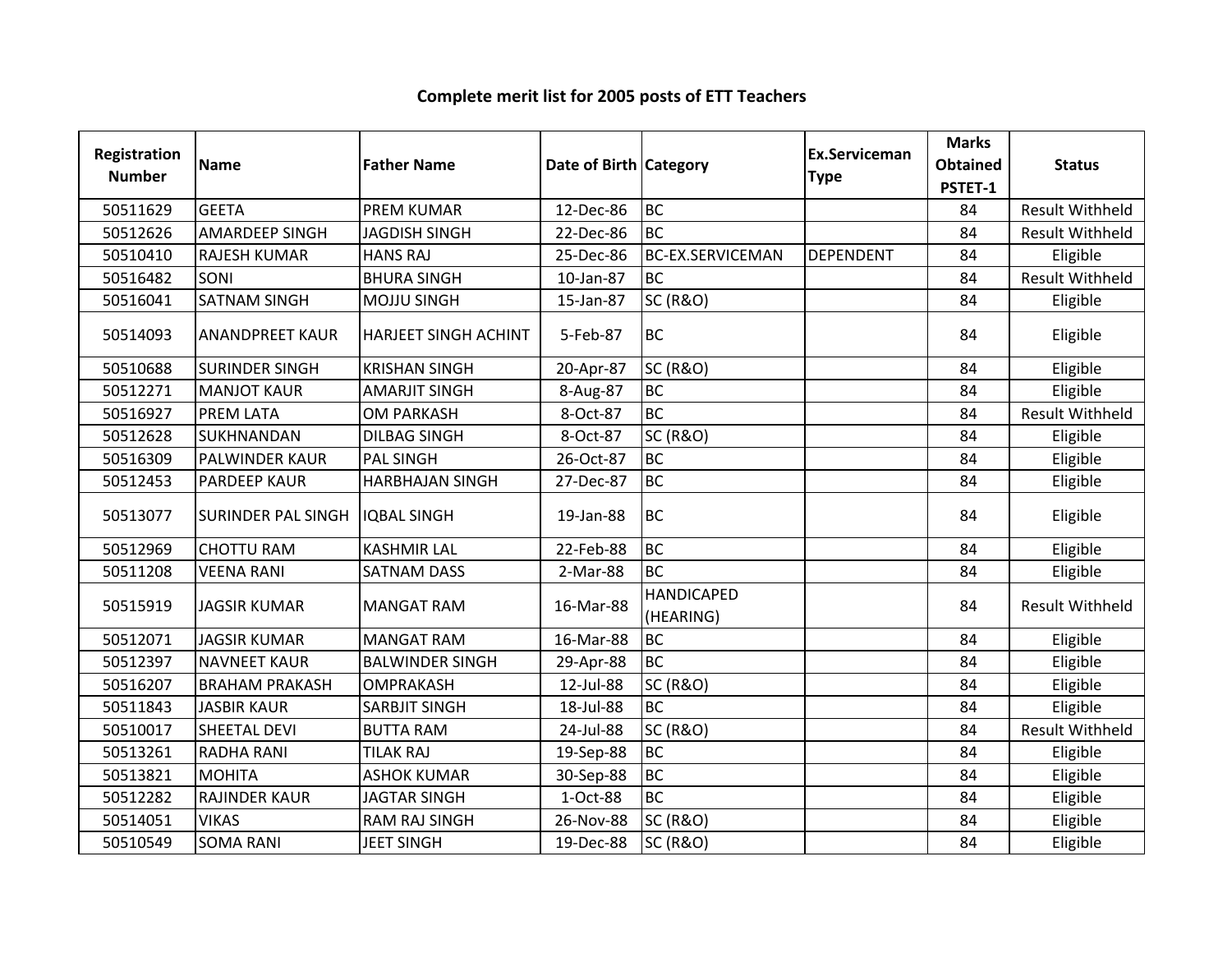| Registration<br><b>Number</b> | <b>Name</b>                            | <b>Father Name</b>     | Date of Birth Category |                               | <b>Ex.Serviceman</b><br><b>Type</b> | <b>Marks</b><br><b>Obtained</b><br>PSTET-1 | <b>Status</b>          |
|-------------------------------|----------------------------------------|------------------------|------------------------|-------------------------------|-------------------------------------|--------------------------------------------|------------------------|
| 50511708                      | <b>GURPREET KAUR</b>                   | <b>SOMA SINGH</b>      | 11-Jan-89              | <b>SC (R&amp;O)</b>           |                                     | 84                                         | Eligible               |
| 50512002                      | <b>CHANDANDEEP KAUR SURINDER SINGH</b> |                        | 17-Jan-89              | <b>BC</b>                     |                                     | 84                                         | Eligible               |
| 50513862                      | <b>SURINDER KAUR</b>                   | <b>PARMJIT SINGH</b>   | 25-Jan-89              | <b>SC (R&amp;O)</b>           |                                     | 84                                         | Eligible               |
| 50516391                      | <b>KIRANDEEP KAUR</b>                  | <b>KULWANT SINGH</b>   | 1-Feb-89               | <b>BC</b>                     |                                     | 84                                         | Eligible               |
| 50513269                      | <b>BHAGWAN SINGH</b>                   | <b>ROOR SINGH</b>      | 5-Feb-89               | <b>BC</b>                     |                                     | 84                                         | Eligible               |
| 50510685                      | <b>VIJAY KUMAR</b>                     | <b>HANS RAJ</b>        | 21-Feb-89              | <b>BC</b>                     |                                     | 84                                         | Eligible               |
| 50514649                      | <b>SUNNY SINGH</b>                     | <b>RAMPAL</b>          | 27-Feb-89              | <b>SC (R&amp;O)</b>           |                                     | 84                                         | Eligible               |
| 50514940                      | <b>SUKHWINDER KAUR</b>                 | <b>KARNAIL SINGH</b>   | 15-Mar-89              | <b>SC (R&amp;O)</b>           |                                     | 84                                         | Eligible               |
| 50510629                      | <b>AMANDEEP KAUR</b>                   | <b>SANGARA SINGH</b>   | 26-Mar-89              | <b>SC (R&amp;O)</b>           |                                     | 84                                         | Eligible               |
| 50513355                      | <b>DEEPINDER SINGH</b>                 | <b>HARMAIL SINGH</b>   | 13-Apr-89              | <b>SC (R&amp;O)</b>           |                                     | 84                                         | Eligible               |
| 50514684                      | <b>RAKESH DHOLIA</b>                   | OM PARKASH DHOLIA      | 28-Apr-89              | <b>SC (R&amp;O)</b>           |                                     | 84                                         | Eligible               |
| 50515356                      | <b>MANJINDER KAUR</b>                  | <b>JARNIAL SINGH</b>   | 4-Jun-89               | <b>SC (R&amp;O)</b>           |                                     | 84                                         | Eligible               |
| 50512980                      | <b>JAGDEEP KAUR</b>                    | <b>GULZAR SINGH</b>    | 6-Jun-89               | <b>SC (R&amp;O)</b>           |                                     | 84                                         | Eligible               |
| 50514969                      | SATWINDER KAUR                         | <b>KARNAIL SINGH</b>   | $6$ -Jul-89            | <b>BC</b>                     |                                     | 84                                         | Eligible               |
| 50515030                      | <b>KIRANJEET KAUR</b>                  | LAKHWINDER SINGH       | 14-Jul-89              | <b>BC</b>                     |                                     | 84                                         | Eligible               |
| 50514909                      | <b>DEVINDER KAUR</b>                   | <b>GURMAIL SINGH</b>   | 31-Jul-89              | <b>SC (R&amp;O)</b>           |                                     | 84                                         | Eligible               |
| 50514318                      | <b>GURBINDER KAUR</b>                  | <b>GURMAIL SINGH</b>   | 3-Aug-89               | <b>SC (R&amp;O)</b>           |                                     | 84                                         | Eligible               |
| 50515028                      | <b>MANPREET KAUR</b>                   | <b>SOM NATH</b>        | 12-Aug-89              | <b>SC (R&amp;O)</b>           |                                     | 84                                         | Eligible               |
| 50510537                      | <b>JASPREET SINGH</b>                  | <b>BALBIR SINGH</b>    | 25-Aug-89              | <b>BC</b>                     |                                     | 84                                         | Eligible               |
| 50516322                      | <b>GURMEET KAUR</b>                    | <b>BALDEV SINGH</b>    | 6-Sep-89               | <b>BC</b>                     |                                     | 84                                         | Eligible               |
| 50512468                      | <b>VEERPAL KAUR</b>                    | <b>NAIB SINGH</b>      | 17-Sep-89              | <b>BC</b>                     |                                     | 84                                         | Eligible               |
| 50514645                      | <b>MANDEEP KUMAR</b>                   | <b>BISHAN DASS</b>     | 24-Sep-89              | <b>SC (R&amp;O)</b>           |                                     | 84                                         | Eligible               |
| 50512777                      | PRIYANKA RANI                          | <b>SUBHASH CHANDER</b> | 3-Oct-89               | <b>BC</b>                     |                                     | 84                                         | Eligible               |
| 50511891                      | <b>AMRINDER KAUR</b>                   | <b>GURDEEP SINGH</b>   | 8-Oct-89               | <b>BC</b>                     |                                     | 84                                         | <b>Result Withheld</b> |
| 50516179                      | <b>ANKIT KUMAR</b>                     | LEKH RAM               | 1-Nov-89               | <b>HANDICAPED</b><br>(VISUAL) |                                     | 84                                         | <b>Result Withheld</b> |
| 50516597                      | <b>JAGDEEP SINGH</b>                   | <b>SHAMSHER SINGH</b>  | 14-Nov-89              | <b>BC</b>                     |                                     | 84                                         | Eligible               |
| 50514526                      | <b>ANU BALA</b>                        | <b>VED PARKASH</b>     | 11-Jan-90              | <b>SC (R&amp;O)</b>           |                                     | 84                                         | Eligible               |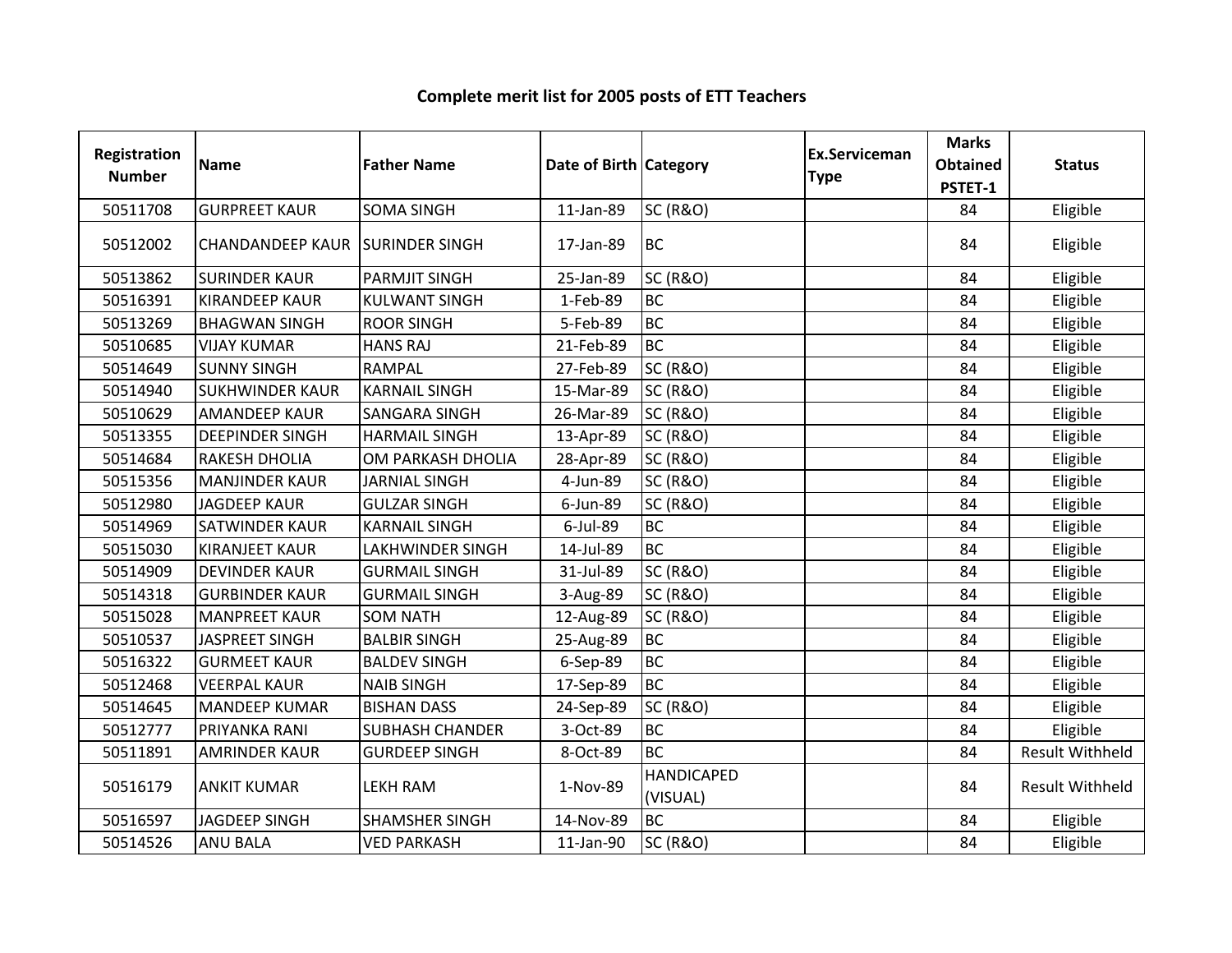| Registration<br><b>Number</b> | <b>Name</b>            | <b>Father Name</b>      | Date of Birth Category |                     | Ex.Serviceman<br><b>Type</b> | <b>Marks</b><br><b>Obtained</b><br>PSTET-1 | <b>Status</b>          |
|-------------------------------|------------------------|-------------------------|------------------------|---------------------|------------------------------|--------------------------------------------|------------------------|
| 50510291                      | <b>PARAMJEET KAUR</b>  | <b>BALDEV SINGH</b>     | 16-Mar-90              | <b>SC (R&amp;O)</b> |                              | 84                                         | Eligible               |
| 50510176                      | <b>KAVITA</b>          | <b>SURINDER KUMAR</b>   | 7-May-90               | <b>BC</b>           |                              | 84                                         | Eligible               |
| 50514129                      | <b>MANJINDER SINGH</b> | <b>BALBIR SINGH</b>     | 12-May-90              | <b>I</b> BC         |                              | 84                                         | Eligible               |
| 50513539                      | <b>KULWINDER KAUR</b>  | <b>RAJ KUMAR</b>        | 26-May-90              | <b>BC</b>           |                              | 84                                         | <b>Result Withheld</b> |
| 50516206                      | <b>VARINDER KAUR</b>   | <b>MOHAN SINGH</b>      | 2-Jun-90               | <b>SC (R&amp;O)</b> |                              | 84                                         | Eligible               |
| 50513777                      | <b>SARBJIT KAUR</b>    | <b>KUNDAN SINGH</b>     | 14-Jun-90              | <b>SC (R&amp;O)</b> |                              | 84                                         | Eligible               |
| 50515713                      | <b>SURINDER SINGH</b>  | <b>MAHINDER SINGH</b>   | 25-Jul-90              | <b>SC (R&amp;O)</b> |                              | 84                                         | Eligible               |
| 50515642                      | <b>MUKESH KUMAR</b>    | <b>RAJ KUMAR</b>        | 29-Jul-90              | <b>SC (R&amp;O)</b> |                              | 84                                         | Eligible               |
| 50514496                      | <b>SUMANPREET KAUR</b> | <b>JOGINDER SINGH</b>   | 5-Aug-90               | <b>SC (R&amp;O)</b> |                              | 84                                         | Eligible               |
| 50513270                      | <b>MANJIT KAUR</b>     | <b>LAKHWINDER SINGH</b> | 28-Aug-90              | <b>BC</b>           |                              | 84                                         | <b>Result Withheld</b> |
| 50513950                      | <b>RAMAN KUMAR</b>     | <b>OM RAJ</b>           | 16-Oct-90              | <b>SC (R&amp;O)</b> |                              | 84                                         | Eligible               |
| 50515185                      | <b>JASWINDER SINGH</b> | <b>GURCHARAN SINGH</b>  | 13-Nov-90              | <b>SC (R&amp;O)</b> |                              | 84                                         | <b>Result Withheld</b> |
| 50512430                      | <b>JAGSEER KUMAR</b>   | <b>LEKH RAJ</b>         | 8-Jan-91               | <b>BC</b>           |                              | 84                                         | Eligible               |
| 50510853                      | <b>HARPREET KAUR</b>   | <b>UJJAGAR SINGH</b>    | 17-Jan-91              | <b>SC (R&amp;O)</b> |                              | 84                                         | Eligible               |
| 50513907                      | <b>JOGINDER SINGH</b>  | <b>PRATAP SINGH</b>     | 22-Apr-91              | <b>SC (R&amp;O)</b> |                              | 84                                         | Eligible               |
| 50514831                      | <b>SHARANJEET KAUR</b> | <b>GURMAIL SINGH</b>    | 8-Jun-91               | <b>BC</b>           |                              | 84                                         | Eligible               |
| 50511048                      | <b>JASPREET KAUR</b>   | <b>RAM CHAND SINGH</b>  | 17-Jul-91              | <b>SC (R&amp;O)</b> |                              | 84                                         | Eligible               |
| 50510932                      | <b>NISHA KAMBOJ</b>    | <b>DES RAJ</b>          | 18-Jul-91              | <b>BC</b>           |                              | 84                                         | Eligible               |
| 50512218                      | <b>TANUJ KUMAR</b>     | <b>BAL KRISHAN</b>      | 4-Aug-91               | <b>BC</b>           |                              | 84                                         | Eligible               |
| 50511211                      | <b>MANGAT KAMBOJ</b>   | <b>NIHAL CHAND</b>      | 10-Sep-91              | <b>BC</b>           |                              | 84                                         | Eligible               |
| 50512617                      | <b>NANAK KAUR</b>      | NACHHATTAR SINGH        | 2-Nov-91               | <b>SC (R&amp;O)</b> |                              | 84                                         | Eligible               |
| 50511288                      | <b>BALJEET KAUR</b>    | PARKASH SINGH           | 16-Jan-92              | <b>SC (R&amp;O)</b> |                              | 84                                         | Eligible               |
| 50515989                      | RAMANDEEP              | <b>DEVILAL</b>          | 21-Jan-92              | <b>SC (R&amp;O)</b> |                              | 84                                         | Eligible               |
| 50511073                      | <b>NAVDEEP KAUR</b>    | <b>DARSHAN LAL</b>      | 13-Feb-92              | <b>SC (R&amp;O)</b> |                              | 84                                         | Eligible               |
| 50514044                      | <b>SONI KAUR</b>       | <b>HAKAM SINGH</b>      | 2-Mar-92               | <b>SC (R&amp;O)</b> |                              | 84                                         | <b>Result Withheld</b> |
| 50511189                      | <b>MANISHA KUMARI</b>  | <b>FALAK SINGH</b>      | 13-Apr-92              | <b>SC (R&amp;O)</b> |                              | 84                                         | Eligible               |
| 50511831                      | <b>AMANDEEP KAUR</b>   | <b>GURNAM SINGH</b>     | 20-May-92              | <b>SC (R&amp;O)</b> |                              | 84                                         | Eligible               |
| 50511374                      | <b>SARITA</b>          | <b>BALRAJ SINGH</b>     | 13-Jun-92              | <b>SC (R&amp;O)</b> |                              | 84                                         | Eligible               |
| 50512571                      | <b>SATISH KUMAR</b>    | <b>SUGREEV KUMAR</b>    | 8-Jul-92               | <b>BC</b>           |                              | 84                                         | Eligible               |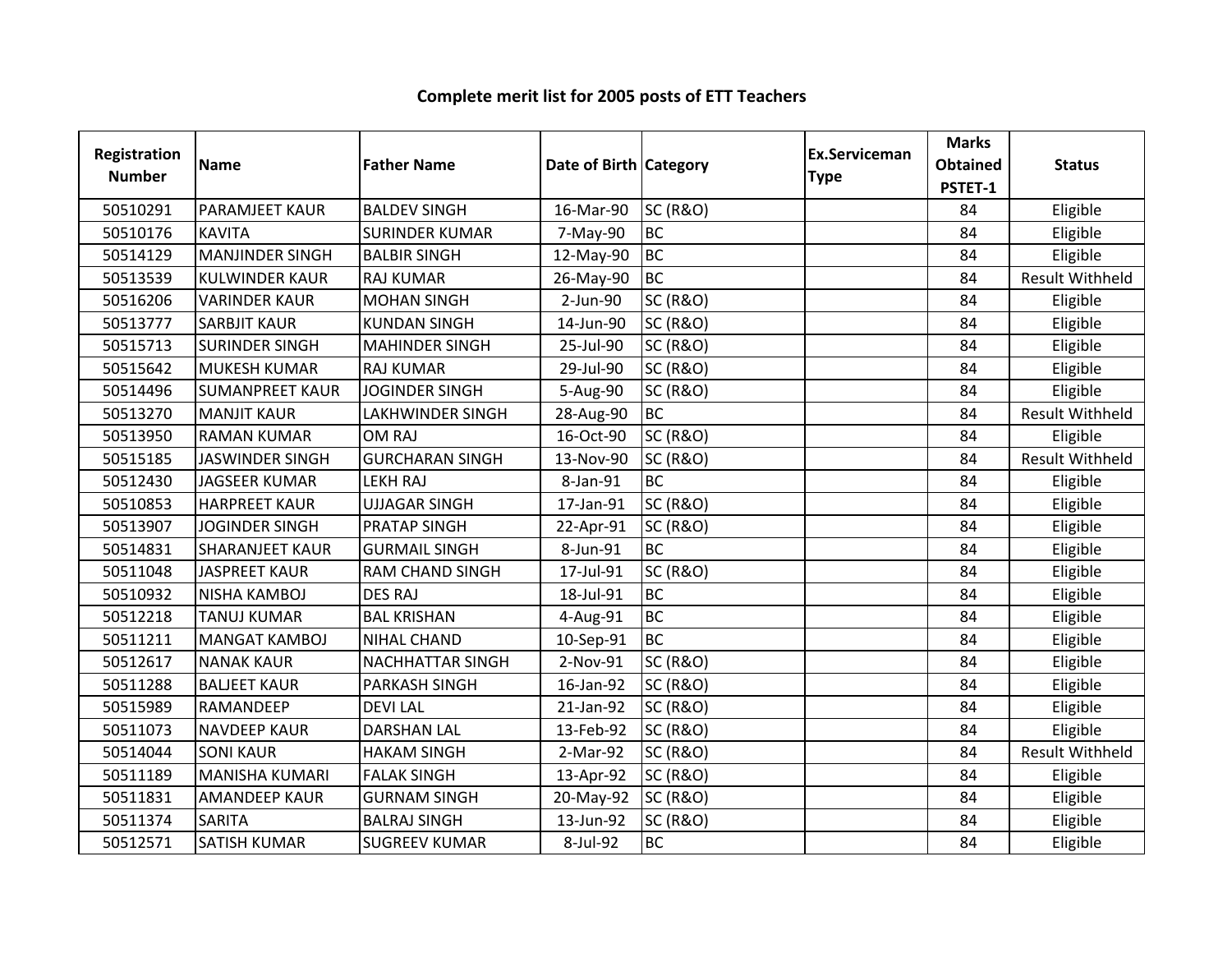| <b>Registration</b><br><b>Number</b> | <b>Name</b>            | <b>Father Name</b>      | Date of Birth Category |                     | <b>Ex.Serviceman</b><br><b>Type</b> | <b>Marks</b><br><b>Obtained</b><br>PSTET-1 | <b>Status</b> |
|--------------------------------------|------------------------|-------------------------|------------------------|---------------------|-------------------------------------|--------------------------------------------|---------------|
| 50513115                             | <b>SURINDER SINGH</b>  | <b>AMRIK SINGH</b>      | 20-Jul-92              | <b>SC (R&amp;O)</b> |                                     | 84                                         | Eligible      |
| 50516148                             | <b>SATVEER KAUR</b>    | <b>JAGTAR SINGH</b>     | 20-Jul-92              | <b>BC</b>           |                                     | 84                                         | Eligible      |
| 50513339                             | <b>SUKHVIR KAUR</b>    | <b>SURJEET SINGH</b>    | 25-Jul-92              | <b>BC</b>           |                                     | 84                                         | Eligible      |
| 50514668                             | <b>SURJIT KAUR</b>     | <b>MOHINDER SINGH</b>   | 9-Aug-92               | <b>SC (R&amp;O)</b> |                                     | 84                                         | Eligible      |
| 50513747                             | <b>AMRINDER SINGH</b>  | <b>AMARJEET SINGH</b>   | 25-Aug-92              | <b>SC (R&amp;O)</b> |                                     | 84                                         | Eligible      |
| 50511269                             | <b>AMANDEEP KAUR</b>   | <b>SHER SINGH</b>       | 27-Aug-92              | <b>SC (R&amp;O)</b> |                                     | 84                                         | Eligible      |
| 50512864                             | <b>BALJIT KAUR</b>     | <b>RAM KISHAN</b>       | 13-Nov-92              | <b>SC (R&amp;O)</b> |                                     | 84                                         | Eligible      |
| 50515862                             | <b>SUKHDEEP KAUR</b>   | <b>SWARN SINGH</b>      | 14-Dec-92              | <b>BC</b>           |                                     | 84                                         | Eligible      |
| 50510987                             | <b>GURWINDER KAUR</b>  | SAWINDER SINGH          | 6-Jan-93               | <b>SC (M&amp;B)</b> |                                     | 84                                         | Eligible      |
| 50511988                             | <b>RIPU BALA</b>       | <b>LEKH RAJ</b>         | 12-Feb-93              | <b>BC</b>           |                                     | 84                                         | Eligible      |
| 50515518                             | <b>BALVIR KAUR</b>     | <b>SURJEET SINGH</b>    | 22-Feb-93              | <b>SC (R&amp;O)</b> |                                     | 84                                         | Eligible      |
| 50510904                             | <b>GEETA</b>           | <b>BALDEV RAJ</b>       | 2-Mar-93               | <b>BC</b>           |                                     | 84                                         | Eligible      |
| 50512072                             | <b>SANDEEP KUMAR</b>   | <b>KASHMIR CHAND</b>    | 20-Apr-93              | <b>BC</b>           |                                     | 84                                         | Eligible      |
| 50511960                             | <b>RANJIT KAUR</b>     | <b>RAM SARUP</b>        | 5-May-93               | <b>SC (R&amp;O)</b> |                                     | 84                                         | Eligible      |
| 50511219                             | <b>ANMOLPREET KAUR</b> | <b>RAJINDER SINGH</b>   | 7-Aug-93               | <b>SC (R&amp;O)</b> |                                     | 84                                         | Eligible      |
| 50510781                             | <b>HARPREET KAUR</b>   | <b>DALBARA SINGH</b>    | 13-Oct-93              | <b>BC</b>           |                                     | 84                                         | Eligible      |
| 50510917                             | <b>NEERAJ RANI</b>     | <b>SUKHRAM KUMAR</b>    | 22-Oct-93              | <b>BC</b>           |                                     | 84                                         | Eligible      |
| 50511564                             | <b>JASPREET KAUR</b>   | <b>MAHINDER SINGH</b>   | 26-Oct-93              | <b>BC</b>           |                                     | 84                                         | Eligible      |
| 50511336                             | VANDNA                 | JATINDER KUMAR          | 27-Oct-93              | <b>BC</b>           |                                     | 84                                         | Eligible      |
| 50512208                             | <b>NARESH KUMAR</b>    | <b>OM PARKASH</b>       | 27-Dec-93              | <b>SC (R&amp;O)</b> |                                     | 84                                         | Eligible      |
| 50514605                             | <b>KOMALPREET KAUR</b> | <b>AVTAR SINGH</b>      | $1-Jan-94$             | <b>BC</b>           |                                     | 84                                         | Eligible      |
| 50511711                             | <b>AMANPREET KAUR</b>  | <b>SUKHWINDER SINGH</b> | 15-Jan-94              | <b>BC</b>           |                                     | 84                                         | Eligible      |
| 50516327                             | <b>HARJOT KAUR</b>     | <b>JAGDISH SINGH</b>    | 2-Mar-94               | <b>BC</b>           |                                     | 84                                         | Eligible      |
| 50510397                             | <b>SEETAL SURAJ</b>    | SATWINDER KUMAR         | 13-Mar-94              | <b>BC</b>           |                                     | 84                                         | Eligible      |
| 50510574                             | <b>VEERPAL KAUR</b>    | <b>NACHHATAR GIR</b>    | 24-Apr-94              | <b>BC</b>           |                                     | 84                                         | Eligible      |
| 50510271                             | <b>SHUBHAM</b>         | <b>BALVIR</b>           | $1-May-94$             | <b>SC (M&amp;B)</b> |                                     | 84                                         | Eligible      |
| 50511646                             | <b>RAJINDER KAUR</b>   | <b>DEV SINGH</b>        | 28-May-94              | <b>SC (M&amp;B)</b> |                                     | 84                                         | Eligible      |
| 50514633                             | <b>SUMAN RANI</b>      | <b>SHYAM SUNDER</b>     | 10-Jul-94              | <b>SC (R&amp;O)</b> |                                     | 84                                         | Eligible      |
| 50512030                             | <b>ROHIT KAMBOJ</b>    | <b>ASHOK KUMAR</b>      | 14-Sep-94              | <b>BC</b>           |                                     | 84                                         | Eligible      |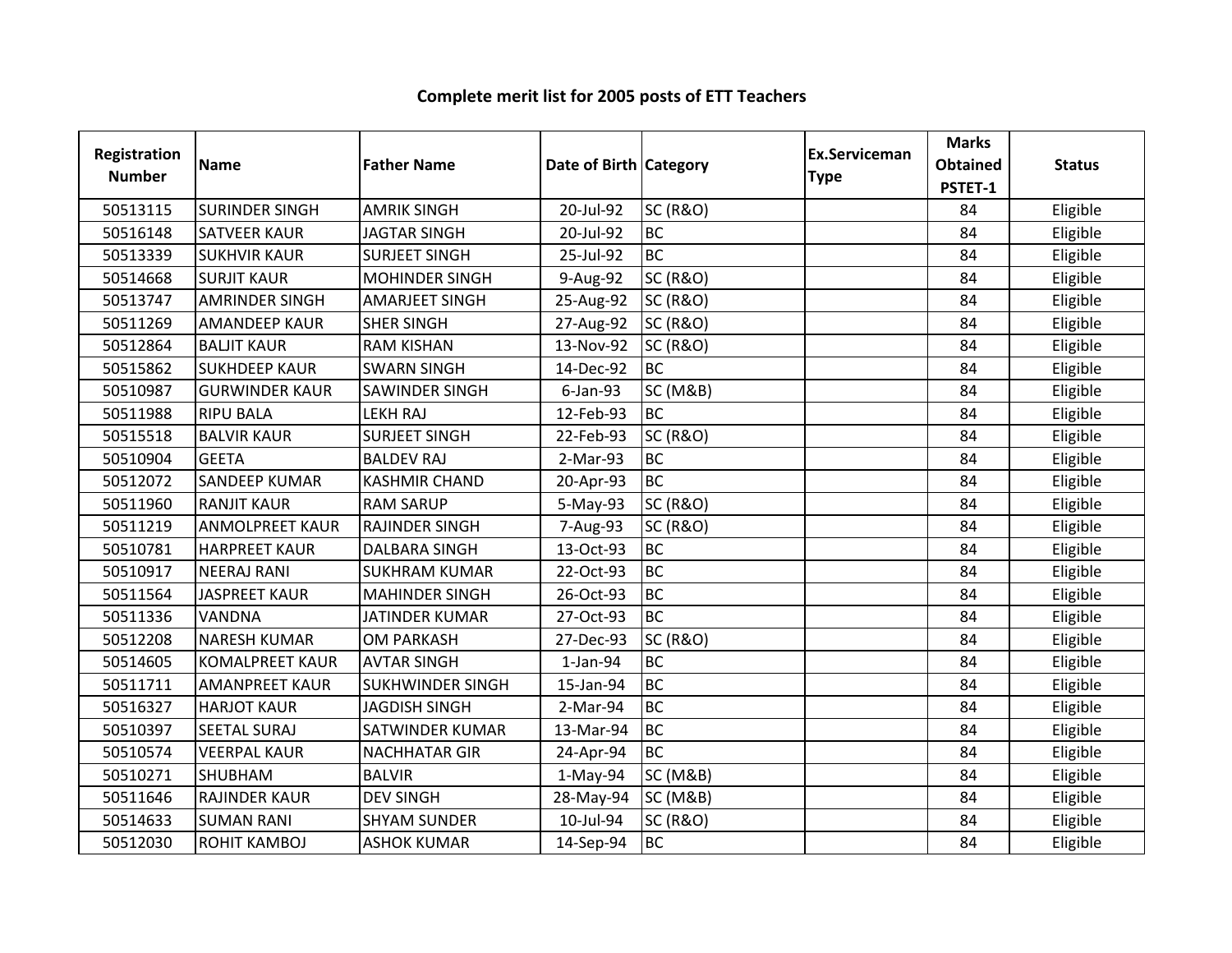| Registration<br><b>Number</b> | <b>Name</b>              | <b>Father Name</b>     | Date of Birth Category |                     | <b>Ex.Serviceman</b><br><b>Type</b> | <b>Marks</b><br><b>Obtained</b><br>PSTET-1 | <b>Status</b>          |
|-------------------------------|--------------------------|------------------------|------------------------|---------------------|-------------------------------------|--------------------------------------------|------------------------|
| 50513108                      | <b>BALJEET KAUR</b>      | <b>TARSEM SINGH</b>    | 22-Sep-94              | <b>SC (R&amp;O)</b> |                                     | 84                                         | Eligible               |
| 50514572                      | <b>AMANDEEP KAUR</b>     | <b>JASWINDER SINGH</b> | 1-Oct-94               | <b>SC (R&amp;O)</b> |                                     | 84                                         | Eligible               |
| 50513080                      | POOJA RANI               | <b>KEHAR SINGH</b>     | 7-Oct-94               | <b>BC</b>           |                                     | 84                                         | Eligible               |
| 50510640                      | <b>PRABHJOT KAUR</b>     | <b>RAJINDER SINGH</b>  | 24-Mar-95              | <b>SC (R&amp;O)</b> |                                     | 84                                         | Eligible               |
| 50513512                      | <b>SUMANDEEP KAUR</b>    | <b>MAJOR SINGH</b>     | 3-Aug-95               | <b>SC (R&amp;O)</b> |                                     | 84                                         | Eligible               |
| 50510544                      | POONAM                   | <b>BANWARI LAL</b>     | 1-Oct-95               | <b>BC</b>           |                                     | 84                                         | Eligible               |
| 50516134                      | SHEENU KAMBOJ            | <b>MAHINDER KUMAR</b>  | 20-May-96              | <b>BC</b>           |                                     | 84                                         | Eligible               |
| 50517115                      | <b>DEEPAK KUMAR</b>      | <b>SATISH KUMAR</b>    | 11-Oct-96              | <b>BC</b>           |                                     | 84                                         | Eligible               |
| 50512871                      | <b>HARINDERJIT SINGH</b> | <b>DALIP SINGH</b>     | 27-Jan-74              | <b>BC</b>           |                                     | 83                                         | Eligible               |
| 50513198                      | <b>GURMEET SINGH</b>     | <b>MUKAND SINGH</b>    | $1-May-74$             | <b>SC (R&amp;O)</b> |                                     | 83                                         | Eligible               |
| 50515200                      | <b>PARAMJIT SINGH</b>    | <b>BANWARI LAL</b>     | 2-Apr-75               | <b>BC</b>           |                                     | 83                                         | Eligible               |
| 50514476                      | <b>GURTEJ SINGH</b>      | <b>DALBARA SINGH</b>   | 16-Sep-75              | <b>BC</b>           |                                     | 83                                         | Eligible               |
| 50516372                      | <b>SUNITA</b>            | <b>MOHINDER PAL</b>    | 28-Sep-75              | <b>SC (R&amp;O)</b> |                                     | 83                                         | Result Withheld        |
| 50514916                      | <b>KAMALJIT</b>          | <b>BHAG MAL</b>        | $2-Apr-76$             | <b>SC (R&amp;O)</b> |                                     | 83                                         | Eligible               |
| 50516552                      | <b>SEEMA RANI</b>        | LATE BOOTA SINGH       | 24-Jun-76              | <b>BC</b>           |                                     | 83                                         | Eligible               |
| 50510129                      | <b>JAGDEV SINGH</b>      | <b>ROOP SINGH</b>      | 3-Aug-76               | <b>SC (R&amp;O)</b> |                                     | 83                                         | Eligible               |
| 50513804                      | <b>KANWALJIT KAUR</b>    | PREMJIT SINGH          | 23-Sep-76              | <b>BC</b>           |                                     | 83                                         | Eligible               |
| 50514488                      | MITHLESH KUMARI          | <b>BANWARI LAL</b>     | 10-Oct-76              | <b>BC</b>           |                                     | 83                                         | <b>Result Withheld</b> |
| 50510301                      | <b>SINDER KAUR</b>       | <b>KHETA SINGH</b>     | $2-May-77$             | <b>SC (R&amp;O)</b> |                                     | 83                                         | Eligible               |
| 50515839                      | <b>SURJIT SINGH</b>      | <b>SHAMSHER SINGH</b>  | 3-May-77               | <b>SC (R&amp;O)</b> |                                     | 83                                         | <b>Result Withheld</b> |
| 50514591                      | <b>SUKHPAL KAUR</b>      | <b>JARNAIL SINGH</b>   | 4-May-77               | <b>BC</b>           |                                     | 83                                         | Eligible               |
| 50515772                      | <b>SATNAM SINGH</b>      | <b>CHARAN SINGH</b>    | 1-Aug-77               | <b>SC (R&amp;O)</b> |                                     | 83                                         | Eligible               |
| 50516235                      | PARVEEN KUMARI           | <b>SHAM LAL</b>        | 18-Aug-77              | <b>BC</b>           |                                     | 83                                         | Eligible               |
| 50513825                      | <b>ANAMIKA</b>           | <b>RAJ KUMAR</b>       | 9-Nov-77               | <b>SC (M&amp;B)</b> |                                     | 83                                         | <b>Result Withheld</b> |
| 50513652                      | <b>SEEMA RANI</b>        | <b>DES RAJ</b>         | 10-Jan-78              | <b>BC</b>           |                                     | 83                                         | Eligible               |
| 50515788                      | <b>SUMAN BALA</b>        | <b>CHUNI LAL</b>       | 5-Apr-78               | <b>SC (R&amp;O)</b> |                                     | 83                                         | Eligible               |
| 50510285                      | <b>JAMEET RAJ</b>        | <b>KISHAN CHAND</b>    | 12-Apr-78              | <b>SC (R&amp;O)</b> |                                     | 83                                         | Eligible               |
| 50512549                      | <b>SUKHWINDER KAUR</b>   | <b>HANSA SINGH</b>     | $1-May-78$             | <b>SC (R&amp;O)</b> |                                     | 83                                         | Eligible               |
| 50516149                      | <b>ZORA SINGH</b>        | <b>BABU RAM</b>        | 12-Jun-78              | <b>SC (R&amp;O)</b> |                                     | 83                                         | Eligible               |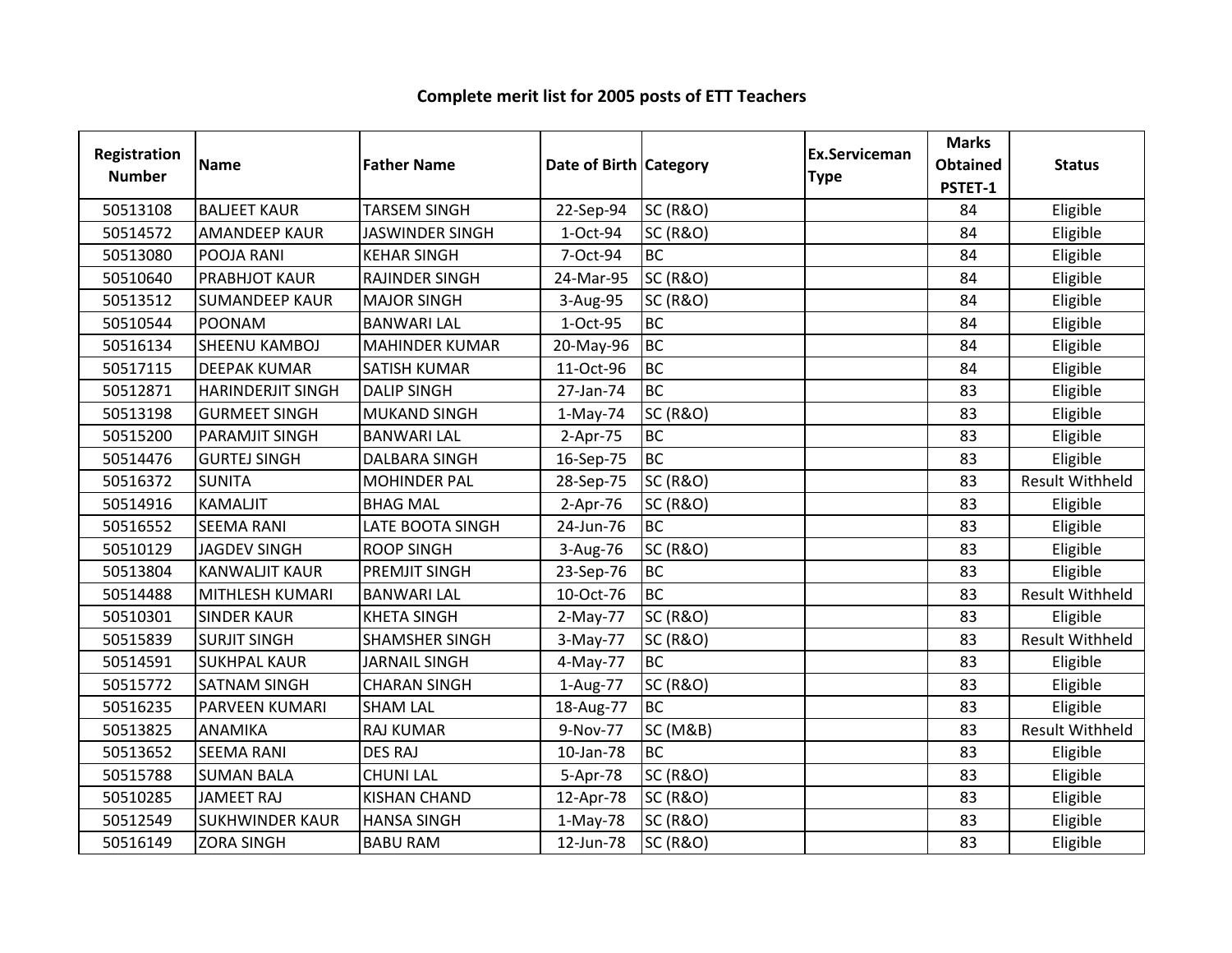| Registration<br><b>Number</b> | <b>Name</b>                                  | <b>Father Name</b>     | Date of Birth Category |                     | Ex.Serviceman<br><b>Type</b> | <b>Marks</b><br><b>Obtained</b><br>PSTET-1 | <b>Status</b>          |
|-------------------------------|----------------------------------------------|------------------------|------------------------|---------------------|------------------------------|--------------------------------------------|------------------------|
| 50512416                      | <b>PIPAL SINGH</b>                           | <b>SWAR SINGH</b>      | 15-Jun-78              | <b>SC (R&amp;O)</b> |                              | 83                                         | Eligible               |
| 50512041                      | <b>RAVITA</b>                                | <b>RAMESH KUMAR</b>    | 25-Dec-78              | <b>BC</b>           |                              | 83                                         | Eligible               |
| 50512481                      | <b>SARABJIT KAUR</b>                         | <b>JARNAIL SINGH</b>   | 2-Mar-79               | <b>BC</b>           |                              | 83                                         | Result Withheld        |
| 50514437                      | <b>RAJWANT KAUR</b>                          | <b>SUKHDEV SINGH</b>   | 7-Apr-79               | <b>BC</b>           |                              | 83                                         | Eligible               |
| 50512435                      | <b>BEANT KAUR</b>                            | <b>HARCHET SINGH</b>   | 28-Apr-79              | <b>SC (R&amp;O)</b> |                              | 83                                         | Eligible               |
| 50510387                      | <b>BHUPINDER KAUR</b>                        | <b>HANSA SINGH</b>     | 12-Jun-79              | <b>SC (R&amp;O)</b> |                              | 83                                         | Eligible               |
| 50510328                      | <b>PARMINDER KAUR</b>                        | <b>BASANT SINGH</b>    | 20-Jul-79              | <b>BC</b>           |                              | 83                                         | Eligible               |
| 50511000                      | <b>GURDEEP SINGH</b>                         | <b>JAGDEV SINGH</b>    | 21-Aug-79              | <b>BC</b>           |                              | 83                                         | Eligible               |
| 50513751                      | <b>JASBIR KAUR</b>                           | <b>KULWANT SINGH</b>   | 24-Sep-79              | <b>BC</b>           |                              | 83                                         | Eligible               |
| 50514254                      | <b>MOHINDER KUMAR</b>                        | <b>SOHAN LAL</b>       | 8-Dec-79               | <b>BC</b>           |                              | 83                                         | Eligible               |
| 50515894                      | <b>KAMALJEET KAUR</b>                        | <b>AJIT SINGH</b>      | 9-Dec-79               | <b>BC</b>           |                              | 83                                         | <b>Result Withheld</b> |
| 50514042                      | <b>AMARJEET KAUR</b>                         | <b>DHANSI RAM</b>      | 4-Apr-80               | <b>BC</b>           |                              | 83                                         | Eligible               |
| 50510773                      | <b>GURDEEP SINGH</b>                         | <b>MOHINDER SINGH</b>  | 15-Jul-80              | <b>BC</b>           |                              | 83                                         | Eligible               |
| 50514398                      | <b>GEETA RANI</b>                            | <b>MOHAN LAL</b>       | 8-Sep-80               | <b>SC (R&amp;O)</b> |                              | 83                                         | Eligible               |
| 50512201                      | <b>GURPINDER SINGH</b>                       | <b>BALKAR SINGH</b>    | 1-Oct-80               | <b>BC</b>           |                              | 83                                         | Eligible               |
| 50514248                      | <b>SARABJIT KAUR</b>                         | <b>BHAJAN RAM</b>      | 26-Oct-80              | <b>SC (R&amp;O)</b> |                              | 83                                         | Eligible               |
| 50511337                      | <b>SHIMLA RANI</b>                           | <b>SUKHDEV RAJ</b>     | 14-Nov-80              | <b>BC</b>           |                              | 83                                         | Eligible               |
| 50513334                      | <b>MAMTA RANI</b>                            | <b>JAI BHAGWAN</b>     | 1-Feb-81               | <b>BC</b>           |                              | 83                                         | <b>Result Withheld</b> |
| 50513352                      | <b>SUNITA RANI</b>                           | <b>BHAGWAN DASS</b>    | 4-Feb-81               | <b>SC (R&amp;O)</b> |                              | 83                                         | Result Withheld        |
| 50514435                      | <b>HARBANS LAL</b>                           | SAIN DASS              | 10-Feb-81              | <b>BC</b>           |                              | 83                                         | Eligible               |
| 50515024                      | <b>MANJIT KAUR</b>                           | <b>MAHINDER SINGH</b>  | 11-Feb-81              | <b>BC</b>           |                              | 83                                         | Eligible               |
| 50512513                      | <b>VEENA RANI</b>                            | <b>RAM CHAND</b>       | 15-Apr-81              | <b>BC</b>           |                              | 83                                         | Eligible               |
| 50510168                      | <b>BALJIT SINGH KHURMI SUKHDERSHAN SINGH</b> |                        | $4$ -May-81            | BC                  |                              | 83                                         | Eligible               |
| 50512989                      | <b>GANESH KUMAR</b>                          | PARKASH CHAND          | 15-May-81              | <b>BC</b>           |                              | 83                                         | Eligible               |
| 50515429                      | <b>DEEPAK KUMAR</b>                          | RAJINDER KUMAR         | 4-Jun-81               | <b>BC</b>           |                              | 83                                         | Eligible               |
| 50513926                      | <b>MANDEEP KAUR</b>                          | <b>JAGWINDER SINGH</b> | 22-Jun-81              | <b>SC (R&amp;O)</b> |                              | 83                                         | Eligible               |
| 50514426                      | <b>KULDEEP SINGH</b>                         | <b>PALA SINGH</b>      | 8-Jul-81               | <b>BC</b>           |                              | 83                                         | Eligible               |
| 50515069                      | <b>HARVINDER KAUR</b>                        | <b>JOGINDER SINGH</b>  | 1-Aug-81               | <b>BC</b>           |                              | 83                                         | Eligible               |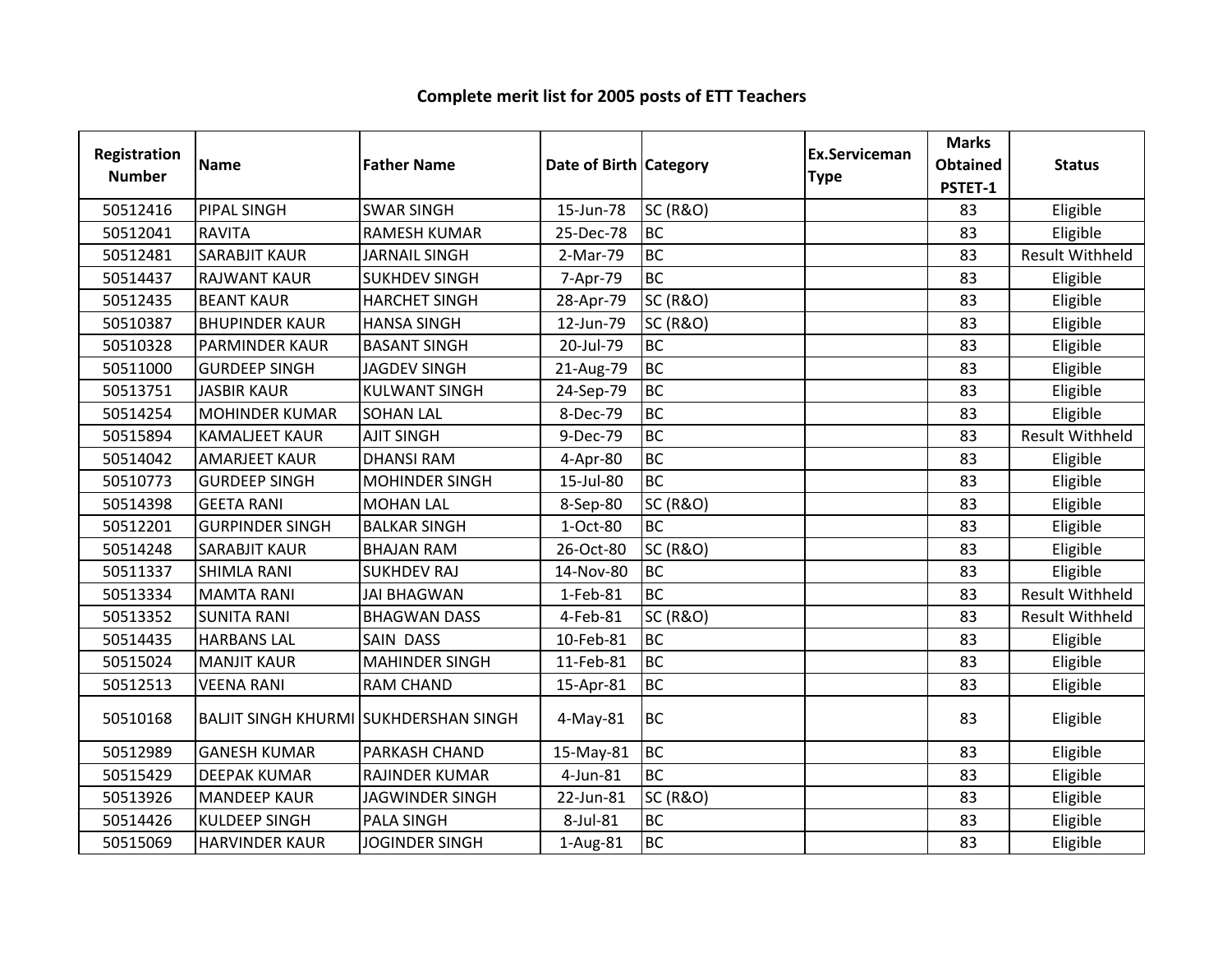| <b>Registration</b><br><b>Number</b> | <b>Name</b>                           | <b>Father Name</b>           | Date of Birth Category |                              | <b>Ex.Serviceman</b><br><b>Type</b> | <b>Marks</b><br><b>Obtained</b><br>PSTET-1 | <b>Status</b>          |
|--------------------------------------|---------------------------------------|------------------------------|------------------------|------------------------------|-------------------------------------|--------------------------------------------|------------------------|
| 50513328                             | <b>JASWANT SINGH</b>                  | <b>SAROOP SINGH</b>          | 15-Sep-81              | <b>SC (R&amp;O)</b>          |                                     | 83                                         | Eligible               |
| 50514898                             | YOGESH SARANGAL                       | <b>MULAKH RAJ</b>            | 22-Oct-81              | <b>SC (R&amp;O)</b>          |                                     | 83                                         | Eligible               |
| 50510018                             | <b>MEENU</b>                          | <b>TILAK RAJ</b>             | 5-Mar-82               | <b>BC</b>                    |                                     | 83                                         | Eligible               |
| 50514801                             | <b>RAM JAS</b>                        | <b>MANGAT RAM</b>            | 6-Mar-82               | <b>BC</b>                    |                                     | 83                                         | Eligible               |
| 50510780                             | <b>SANTOSH RANI</b>                   | <b>CHAMAN LAL</b>            | 10-Apr-82              | <b>SC (R&amp;O)</b>          |                                     | 83                                         | Eligible               |
| 50514802                             | PARDEEP SINGH                         | <b>JANGIR SINGH</b>          | $2-May-82$             | <b>SC (R&amp;O)</b>          |                                     | 83                                         | Eligible               |
| 50514891                             | <b>KIRPAL SINGH</b>                   | <b>JEET SINGH</b>            | 4-Jun-82               | <b>SC (R&amp;O)</b>          |                                     | 83                                         | <b>Result Withheld</b> |
| 50515329                             | <b>VEERPAL KAUR</b>                   | <b>DEV RAJ</b>               | 15-Sep-82              | <b>BC</b>                    |                                     | 83                                         | Eligible               |
| 50516056                             | <b>RAJ RANI</b>                       | <b>KASHMIR SINGH</b>         | 5-Oct-82               | <b>SC (R&amp;O)</b>          |                                     | 83                                         | Result Withheld        |
| 50511502                             | <b>SUNACHA RANI</b><br><b>CHOUHAN</b> | PHOOLA RAM<br><b>CHOUHAN</b> | 10-Oct-82              | <b>SC (R&amp;O)</b>          |                                     | 83                                         | Eligible               |
| 50514677                             | <b>GURMEET KAUR</b>                   | <b>BALBIR SINGH</b>          | 17-Oct-82              | <b>BC</b>                    |                                     | 83                                         | Eligible               |
| 50512121                             | <b>JASWINDER SINGH</b>                | <b>MELA SINGH</b>            | 3-Dec-82               | <b>BC</b>                    |                                     | 83                                         | Eligible               |
| 50512693                             | <b>ASHOK KUMAR</b>                    | <b>CHARAN DASS</b>           | 12-Dec-82              | <b>SC (R&amp;O)</b>          |                                     | 83                                         | Eligible               |
| 50513415                             | <b>NEERU JASSI</b>                    | <b>KRISHAN GOPAL</b>         | 28-Dec-82              | <b>BC</b>                    |                                     | 83                                         | Eligible               |
| 50514632                             | <b>GURMEET KAUR</b>                   | <b>BALDEV SINGH</b>          | 25-Jan-83              | <b>SC (R&amp;O)</b>          |                                     | 83                                         | Eligible               |
| 50513044                             | <b>VEERPAL KAUR</b>                   | <b>BHARBHUR SINGH</b>        | 5-Mar-83               | <b>SC (R&amp;O)</b>          |                                     | 83                                         | Eligible               |
| 50510442                             | <b>JASWINDER KAUR</b>                 | <b>RATTAN SINGH</b>          | 17-Mar-83              | <b>SC (R&amp;O)</b>          |                                     | 83                                         | Eligible               |
| 50513808                             | <b>GURDEV SINGH</b>                   | <b>GURBAX SINGH</b>          | 20-Mar-83              | <b>SC (R&amp;O)</b>          |                                     | 83                                         | Eligible               |
| 50514009                             | <b>RAMDAS SINGH</b>                   | <b>GURBAX SINGH</b>          | 12-Apr-83              | <b>SC (R&amp;O)</b>          |                                     | 83                                         | Eligible               |
| 50512995                             | <b>GURPAL KAUR</b>                    | <b>DARSHAN SINGH</b>         | 10-May-83              | <b>SC (R&amp;O)</b>          |                                     | 83                                         | Eligible               |
| 50515060                             | <b>JUGSEER KUMAR</b>                  | <b>DES RAJ</b>               | 14-Jul-83              | <b>BC</b>                    |                                     | 83                                         | Eligible               |
| 50512264                             | NARINDERPAL SINGH                     | <b>LUBHAYA RAM</b>           | 20-Jul-83              | <b>SC (R&amp;O)</b>          |                                     | 83                                         | Eligible               |
| 50514029                             | <b>SATNAM SINGH</b>                   | <b>GURDEV SINGH</b>          | 1-Aug-83               | <b>BC</b>                    |                                     | 83                                         | Eligible               |
| 50512107                             | <b>BALJIT RANI</b>                    | <b>OM PARKASH</b>            | 2-Sep-83               | <b>BC</b>                    |                                     | 83                                         | Eligible               |
| 50510978                             | <b>GURDEP SINGH</b>                   | <b>BANTA SINGH</b>           | 6-Sep-83               | <b>SC (R&amp;O)</b>          |                                     | 83                                         | Eligible               |
| 50511908                             | <b>LOKESH KUMAR</b>                   | <b>KRISHAN LAL</b>           | 9-Sep-83               | <b>HANDICAPED</b><br>(ORTHO) |                                     | 83                                         | Eligible               |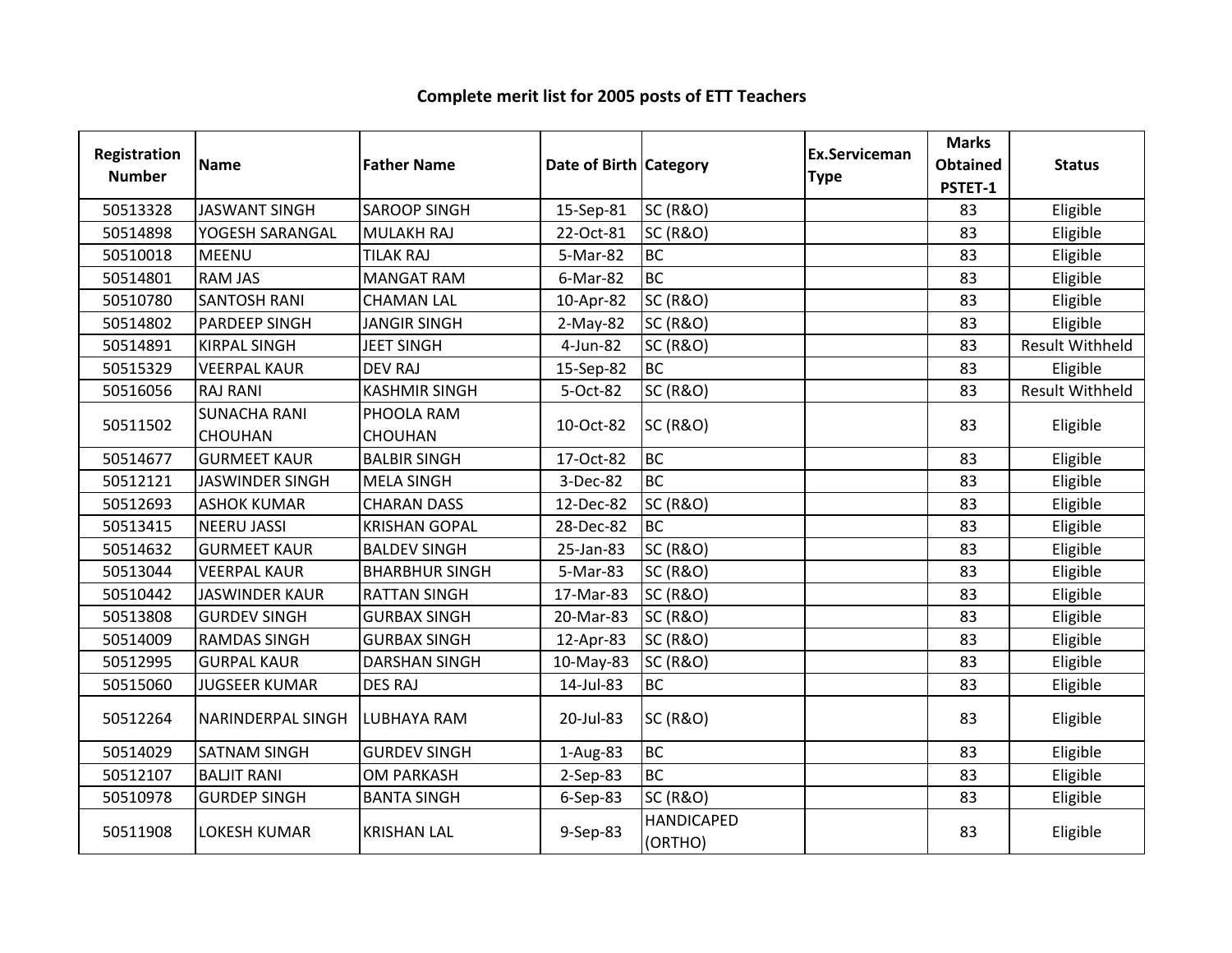#### Registration Numberion Name **Father Name Access Contract Category** Ex.Serviceman Category **Ex.Serviceman** Serviceman Marks<br>
e Obtained<br>
PSTET-1 ed Status<br>1 <sup>50510824</sup> MANINDER KUMAR DES RAJ 21-Sep-83 SC (R&O) <sup>83</sup> Eligible <sup>50515596</sup> SITA RAM SADHU RAM 2-Oct-83HANDICAPED (ORTHO)83 | Result Withheld 50510489 DALJIT KAUR SUKHBIR SINGH 8-Nov-83 BC<br>50510558 AMANDEEP KAUR GURJANT SINGH 26-Nov-83 SC (R&O) <sup>83</sup> Eligible 50510558 AMANDEEP KAUR GURJANT SINGH 26-Nov-83 SC (R&O) Research 1983 Participal and Eligible <sup>50511914</sup> MANDEEP KAUR KULWANT SINGH 23-Dec-83 BC83 Result Withheld<br>83 Eligible 50514172 SURESH KUMAR GURBACHAN SINGH 27-Dec-83 SC (R&O) Research 2008 SC (R&O) Bigible 50512368 RAMESH LAL PREM CHAND 3-Mar-84 BC<br>50515749 PARVEEN KUMARI SOHAN LAL 11-Mar-84 SC (R&O) <sup>83</sup> Eligible <sup>50515749</sup> PARVEEN KUMARI SOHAN LAL 11-Mar-84 SC (R&O) <sup>83</sup> Eligible <sup>50512938</sup> VIDYA NAND SANT LAL 2-Apr-84 GENERAL <sup>83</sup> Result WithheldC 1983 Result Withheld <sup>50513338</sup> JASVIR KAUR LAKHVINDAR SINGH 20-Apr-84 BC50512706 GURJANT SINGH MITHU SINGH 1-May-84 BC<br>50515151 AMANDEEP KAUR NAIB SINGH 3-May-84 SC (R&O) <sup>83</sup> Eligible <sup>50515151</sup> AMANDEEP KAUR NAIB SINGH 3-May-84 SC (R&O) <sup>83</sup> Eligible <sup>50515064</sup> MALKIAT KAUR JAGSIR SINGH 15-May-84 SC (R&O) <sup>83</sup> Eligible 50516276 RAJWINDER KAUR PALWINDER SINGH | 3-Jun-84 BC <sup>83</sup> Eligible <sup>50512855</sup> INDERJEET KAUR SURJIT SINGH 28-Jul-84 SC (R&O) <sup>83</sup> Eligible 50514554 BALJINDER SINGH AMARJIT SINGH 17-Aug-84 BC<br>50514320 SUMAN RANI JAIMAL RAM 3-Sep-84 SC (R&O) <sup>83</sup> Eligible <sup>50514320</sup> SUMAN RANI JAIMAL RAM 3-Sep-84 SC (R&O) <sup>83</sup> Eligible <sup>50514405</sup> ANURADHA RAM SAROOP 17-Oct-84 SC (R&O) <sup>83</sup> Eligible <sup>50511293</sup> JASBIR KAUR JOGINDER SINGH 12-Jan-85 BC <sup>83</sup> Eligible NAVDIP KAUR GURDEV SINGH 12-Jan-85 BC<br>MANJIT KAUR KASHI NATH 14-Feb-85 BC <sup>83</sup> Eligible 50513501 MANJIT KAUR KASHI NATH 14-Feb-85 BC<br>50515979 JAGMEET SINGH JARNAIL SINGH 1-Apr-85 SC (R&O) <sup>83</sup> Eligible <sup>50515979</sup> JAGMEET SINGH JARNAIL SINGH 1-Apr-85 SC (R&O) <sup>83</sup> Eligible <sup>50514027</sup> MAHIPAL RUP SINGH 4-Apr-85 SC (R&O) <sup>83</sup> Eligible 50516398 SARBJIT SINGH KASHMIR SINGH 13-Jul-85 SC (M&B) Research 1983 Religible 50511148 SATGUR SINGH GAMDOOR SINGH 15-Jul-85 SC (R&O) National Basic Magnetic Religible <sup>50510807</sup> KANDLA VIRDI SOHAN LAL VIRDI 15-Jul-85 SC (R&O) <sup>83</sup> Eligible 50513972 MEENAKSHI SALARIA SAIN DASS 13-Sep-85 BC 83 Result Withheld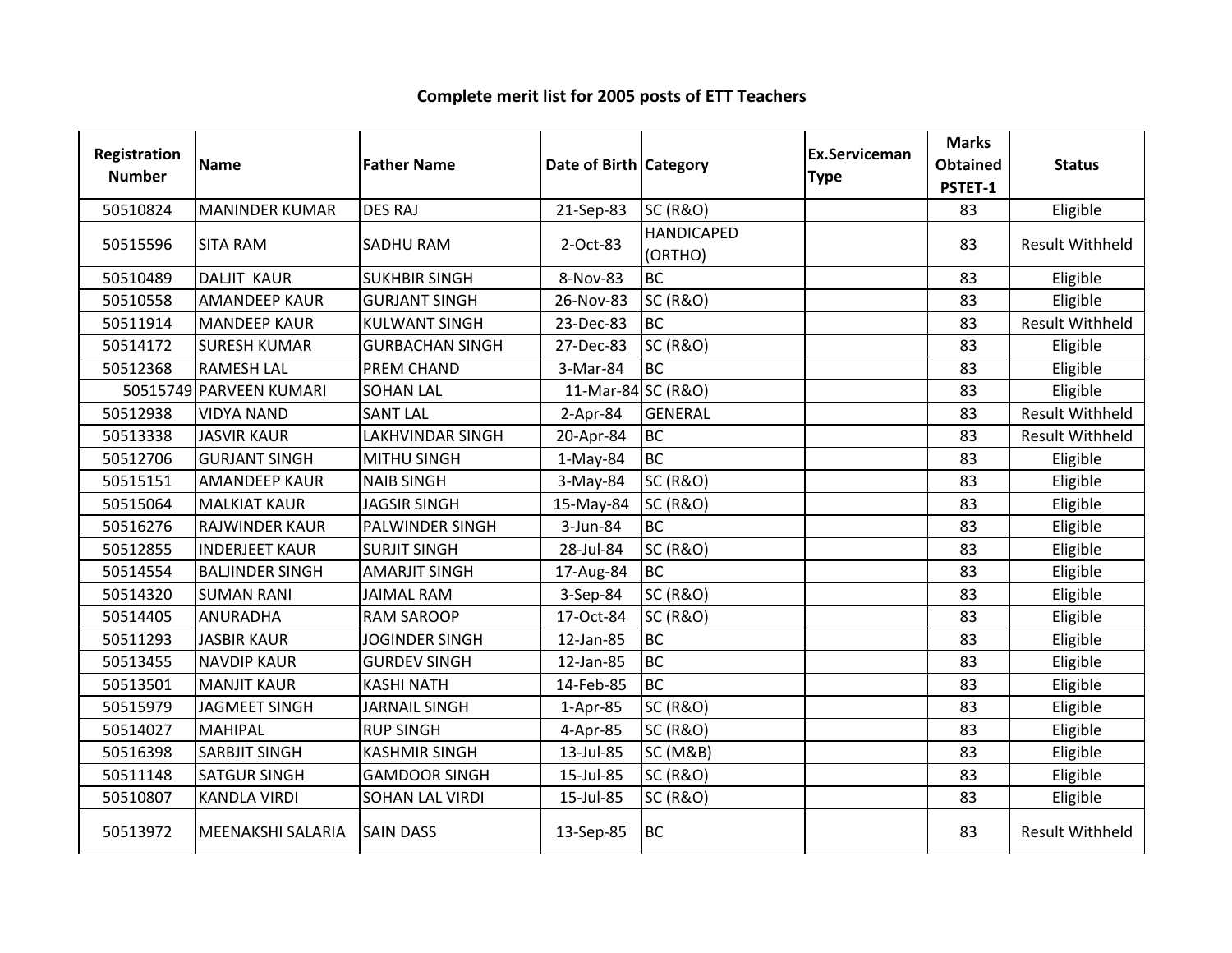| Registration<br><b>Number</b> | <b>Name</b>           | <b>Father Name</b>      | Date of Birth Category |                     | <b>Ex.Serviceman</b><br><b>Type</b> | <b>Marks</b><br><b>Obtained</b><br>PSTET-1 | <b>Status</b>          |
|-------------------------------|-----------------------|-------------------------|------------------------|---------------------|-------------------------------------|--------------------------------------------|------------------------|
| 50510294                      | <b>LAKHMIR SINGH</b>  | <b>GURDAS SINGH</b>     | 28-Sep-85              | <b>SC (R&amp;O)</b> |                                     | 83                                         | Eligible               |
| 50510662                      | <b>SANTOSH</b>        | <b>NAGAR MALL</b>       | 9-Nov-85               | <b>SC (R&amp;O)</b> |                                     | 83                                         | Eligible               |
| 50513437                      | <b>RAKESH KUMAR</b>   | <b>LACHHMAN DASS</b>    | 18-Nov-85              | <b>BC</b>           |                                     | 83                                         | Eligible               |
| 50512524                      | <b>KULDEEP KAUR</b>   | <b>CHAANAN SINGH</b>    | 4-Dec-85               | <b>BC</b>           |                                     | 83                                         | Eligible               |
| 50515463                      | <b>HARJINDER PAL</b>  | <b>DES RAJ</b>          | 5-Apr-86               | <b>BC</b>           |                                     | 83                                         | <b>Result Withheld</b> |
| 50511309                      | <b>VIJAY KUMAR</b>    | <b>SURENDER KUMAR</b>   | $6$ -May-86            | <b>SC (R&amp;O)</b> |                                     | 83                                         | Eligible               |
| 50513119                      | <b>OMKAR SINGH</b>    | <b>HARJINDER SINGH</b>  | 27-May-86              | <b>BC</b>           |                                     | 83                                         | Eligible               |
| 50511980                      | <b>JASWINDER KAUR</b> | <b>KULWANT SINGH</b>    | 29-May-86              | <b>SC (R&amp;O)</b> |                                     | 83                                         | Eligible               |
| 50513957                      | <b>KANCHAN KUMARI</b> | <b>SUKHDEV SINGH</b>    | 30-May-86              | <b>BC</b>           |                                     | 83                                         | Eligible               |
| 50512042                      | <b>MONIKA</b>         | PREM CHAND              | 13-Jun-86              | <b>BC</b>           |                                     | 83                                         | Eligible               |
| 50513815                      | <b>KARAMJEET KAUR</b> | <b>DARA SINGH</b>       | 15-Jul-86              | <b>BC</b>           |                                     | 83                                         | Eligible               |
| 50515430                      | <b>KULDEEP SINGH</b>  | <b>HARBANS SINGH</b>    | 25-Jul-86              | <b>SC (R&amp;O)</b> |                                     | 83                                         | Eligible               |
| 50515708                      | LAKHWINDER SINGH      | <b>GURMAIL SINGH</b>    | 29-Jul-86              | <b>SC (R&amp;O)</b> |                                     | 83                                         | Eligible               |
| 50510381                      | <b>SUSHIL KUMAR</b>   | <b>RAM KRISHAN</b>      | 7-Sep-86               | <b>BC</b>           |                                     | 83                                         | Eligible               |
| 50513633                      | <b>SANDEEP KAUR</b>   | SUKHMAHINDER SINGH      | 11-Sep-86              | <b>BC</b>           |                                     | 83                                         | <b>Result Withheld</b> |
| 50513280                      | <b>BALKAR SINGH</b>   | <b>SUKHMANDER SINGH</b> | 2-Oct-86               | <b>BC</b>           |                                     | 83                                         | Eligible               |
| 50512847                      | <b>MAHESH KUMAR</b>   | <b>DEV RAJ</b>          | 11-Oct-86              | <b>BC</b>           |                                     | 83                                         | Eligible               |
| 50514992                      | <b>KULBEER KAUR</b>   | <b>JAGTAR SINGH</b>     | 16-Oct-86              | <b>BC</b>           |                                     | 83                                         | Eligible               |
| 50511857                      | <b>TARSEM CHAND</b>   | <b>BANWARI RAM</b>      | 16-Oct-86              | <b>SC (R&amp;O)</b> |                                     | 83                                         | Eligible               |
| 50515679                      | SAJIDA                | SODAGAR ALI             | 7-Dec-86               | <b>BC</b>           |                                     | 83                                         | Eligible               |
| 50510059                      | PRITPAL SINGH         | <b>KAHAN SINGH</b>      | 15-Dec-86              | <b>SC (R&amp;O)</b> |                                     | 83                                         | Eligible               |
| 50513026                      | <b>JOBANJIT SINGH</b> | <b>AJIT SINGH</b>       | $2-Jan-87$             | <b>BC</b>           |                                     | 83                                         | Eligible               |
| 50511661                      | <b>BABITA DEVI</b>    | <b>PARAS RAM</b>        | 15-Jan-87              | <b>SC (R&amp;O)</b> |                                     | 83                                         | Eligible               |
| 50512928                      | RANJANA KUMARI        | <b>MASAT RAM</b>        | 22-Jan-87              | <b>BC</b>           |                                     | 83                                         | Eligible               |
| 50515226                      | <b>AVALPREET KAUR</b> | <b>BALVIR SINGH</b>     | 28-Jan-87              | <b>SC (R&amp;O)</b> |                                     | 83                                         | Eligible               |
| 50513205                      | <b>JASWANT SINGH</b>  | <b>SUKHDEV SINGH</b>    | 30-Jan-87              | <b>BC</b>           |                                     | 83                                         | Eligible               |
| 50514606                      | <b>MOHD NAVED</b>     | <b>MOHD ANWAR</b>       | 2-Feb-87               | <b>BC</b>           |                                     | 83                                         | Eligible               |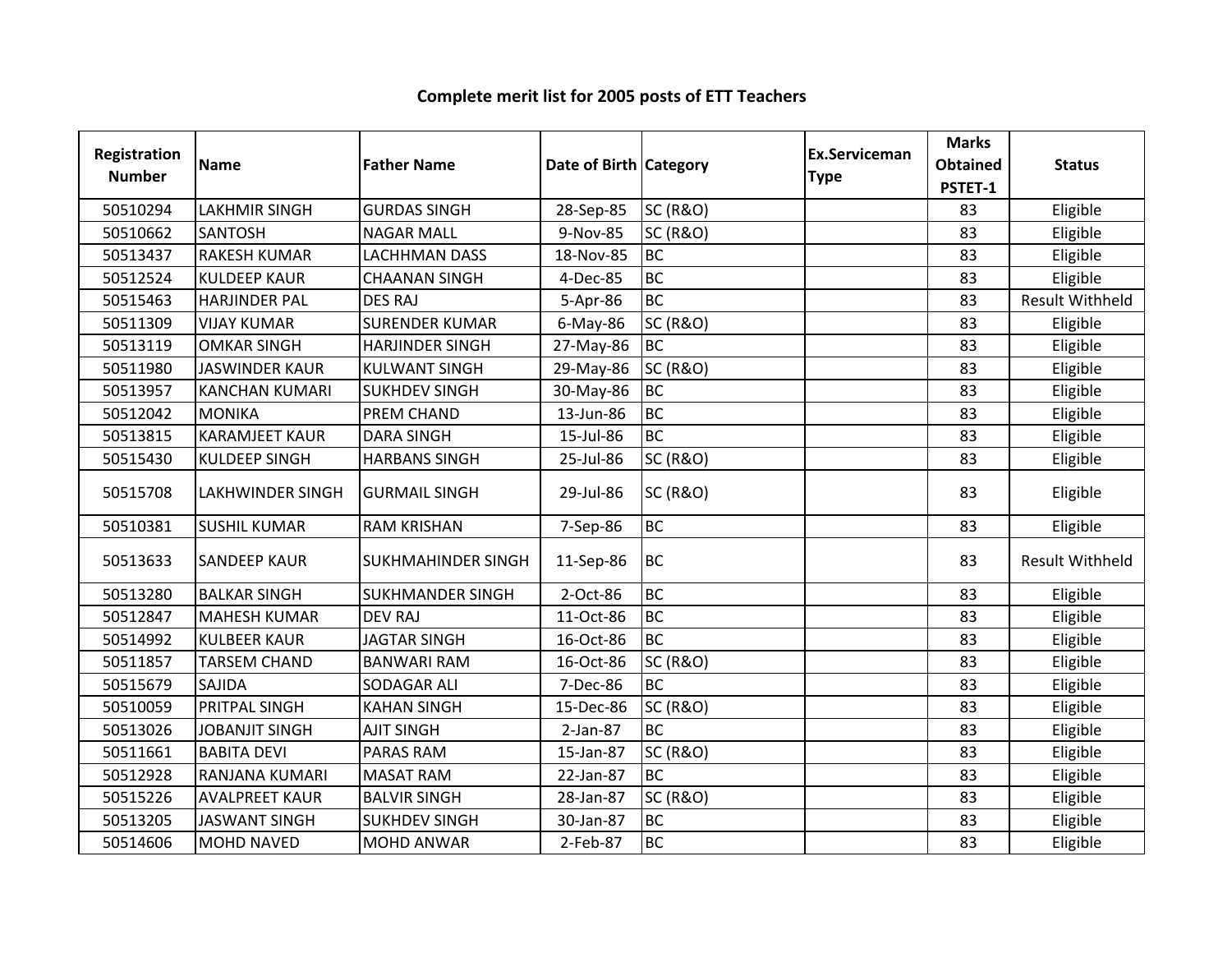| Registration<br><b>Number</b> | <b>Name</b>            | <b>Father Name</b>       | Date of Birth Category |                     | <b>Ex.Serviceman</b><br><b>Type</b> | <b>Marks</b><br><b>Obtained</b><br>PSTET-1 | <b>Status</b>          |
|-------------------------------|------------------------|--------------------------|------------------------|---------------------|-------------------------------------|--------------------------------------------|------------------------|
| 50510194                      | <b>NEELAM DEVI</b>     | <b>DHARAM PAL</b>        | 8-Feb-87               | <b>SC (R&amp;O)</b> |                                     | 83                                         | Eligible               |
| 50515419                      | <b>JAGDISH SINGH</b>   | <b>MANGAT SINGH</b>      | 8-Feb-87               | <b>SC (R&amp;O)</b> |                                     | 83                                         | Eligible               |
| 50515162                      | <b>HARDEEP KAUR</b>    | <b>LAL SINGH</b>         | 7-Apr-87               | <b>SC (R&amp;O)</b> |                                     | 83                                         | Eligible               |
| 50511401                      | <b>KIRAN BALA</b>      | <b>JAI CHAND</b>         | 20-Apr-87              | <b>BC</b>           |                                     | 83                                         | Eligible               |
| 50512487                      | <b>ANITA KUMARI</b>    | <b>SURJIT SINGH</b>      | 20-May-87              | <b>BC</b>           |                                     | 83                                         | Eligible               |
| 50511134                      | <b>PRABHJIT KAUR</b>   | <b>SWINDER PAL SINGH</b> | 21-May-87              | <b>BC</b>           |                                     | 83                                         | Eligible               |
| 50512004                      | <b>MANPREET KAUR</b>   | <b>GURJANT SINGH</b>     | 7-Jul-87               | <b>BC</b>           |                                     | 83                                         | Eligible               |
| 50514460                      | <b>RAMANDEEP KAUR</b>  | <b>SEWA SINGH</b>        | 4-Aug-87               | <b>BC</b>           |                                     | 83                                         | Eligible               |
| 50510643                      | <b>RANBIR KAUR</b>     | <b>AMAR NATH</b>         | 27-Aug-87              | <b>SC (R&amp;O)</b> |                                     | 83                                         | Eligible               |
| 50513929                      | <b>ASHOK KUMAR</b>     | <b>BOOTA RAM</b>         | 20-Sep-87              | <b>BC</b>           |                                     | 83                                         | Eligible               |
| 50511761                      | <b>BALWANT SINGH</b>   | <b>AJMER SINGH</b>       | 5-Nov-87               | <b>SC (R&amp;O)</b> |                                     | 83                                         | Eligible               |
| 50515170                      | <b>JATINDER SINGH</b>  | <b>TEJA RAM</b>          | 21-Nov-87              | <b>BC</b>           |                                     | 83                                         | Eligible               |
| 50510116                      | <b>KARAMJEET SINGH</b> | PARMATMA SINGH           | 4-Dec-87               | <b>SC (R&amp;O)</b> |                                     | 83                                         | Eligible               |
| 50510577                      | <b>SATVINDER KAUR</b>  | <b>BALJEET SINGH</b>     | 7-Dec-87               | <b>SC (R&amp;O)</b> |                                     | 83                                         | Eligible               |
| 50513921                      | <b>JAGDIP KAUR</b>     | <b>BALWINDER SINGH</b>   | 3-Jan-88               | <b>BC</b>           |                                     | 83                                         | <b>Result Withheld</b> |
| 50510516                      | <b>RANJIT KAUR</b>     | <b>HARMESH SINGH</b>     | 5-Jan-88               | <b>BC</b>           |                                     | 83                                         | Eligible               |
| 50511313                      | <b>NIRMAL KAUR</b>     | <b>AVTAR SINGH</b>       | 2-Feb-88               | <b>SC (R&amp;O)</b> |                                     | 83                                         | Eligible               |
| 50515106                      | <b>SURINDER PAL</b>    | <b>PURAN CHAND</b>       | 1-Mar-88               | <b>BC</b>           |                                     | 83                                         | <b>Result Withheld</b> |
| 50516271                      | <b>SUNIL KUMAR</b>     | <b>CHAMAN LAL</b>        | 19-Mar-88              | <b>SC (R&amp;O)</b> |                                     | 83                                         | Eligible               |
| 50514603                      | NARINDERPAL SINGH      | <b>GURMAIL SINGH</b>     | 20-Mar-88              | <b>SC (R&amp;O)</b> |                                     | 83                                         | Eligible               |
| 50510779                      | <b>MOHD ASHRAF</b>     | <b>ASLAM</b>             | 26-Mar-88              | <b>BC</b>           |                                     | 83                                         | Eligible               |
| 50510670                      | <b>AMARJIT KAUR</b>    | <b>HARBANS SINGH</b>     | 7-Apr-88               | <b>SC (R&amp;O)</b> |                                     | 83                                         | Eligible               |
| 50513335                      | <b>PREETI BALA</b>     | <b>MANSA RAM</b>         | 12-May-88              | <b>BC</b>           |                                     | 83                                         | Eligible               |
| 50514486                      | KAUSHLAYA DEVI         | <b>RAM SAROOP</b>        | 15-May-88              | <b>SC (R&amp;O)</b> |                                     | 83                                         | Eligible               |
| 50514555                      | <b>JASVINDER SINGH</b> | <b>BISHAMBER SINGH</b>   | 27-Jul-88              | <b>SC (R&amp;O)</b> |                                     | 83                                         | Eligible               |
| 50514813                      | <b>INDERJEET SINGH</b> | <b>ABJEET SINGH</b>      | 7-Aug-88               | <b>SC (R&amp;O)</b> |                                     | 83                                         | Eligible               |
| 50516745                      | <b>SUKHDEV SINGH</b>   | <b>HARMESH KUMAR</b>     | 10-Aug-88              | <b>SC (R&amp;O)</b> |                                     | 83                                         | Eligible               |
| 50510592                      | <b>BALJINDER SINGH</b> | <b>BALDEV SINGH</b>      | 11-Aug-88              | <b>BC</b>           |                                     | 83                                         | Eligible               |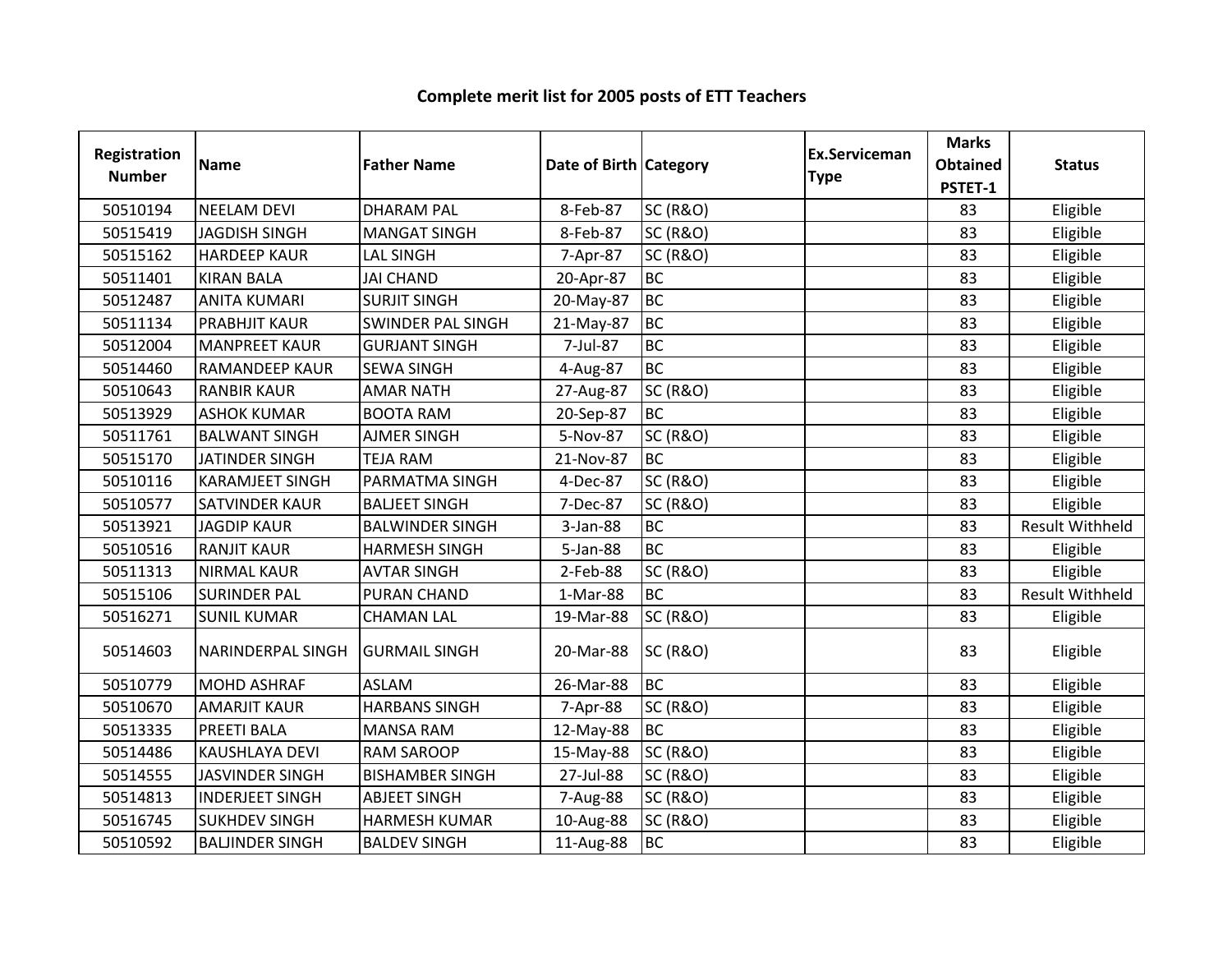| Registration<br><b>Number</b> | <b>Name</b>                    | <b>Father Name</b>     | Date of Birth Category |                     | Ex.Serviceman | <b>Marks</b><br><b>Obtained</b> | <b>Status</b>          |
|-------------------------------|--------------------------------|------------------------|------------------------|---------------------|---------------|---------------------------------|------------------------|
|                               |                                |                        |                        |                     | <b>Type</b>   | PSTET-1                         |                        |
| 50516569                      | <b>AMRITPAL KAUR</b>           | <b>KULWANT SINGH</b>   | 15-Aug-88              | <b>BC</b>           |               | 83                              | Eligible               |
| 50516168                      | <b>AMANDEEP SINGH</b>          | <b>KESAR SINGH</b>     | 15-Aug-88              | <b>SC (R&amp;O)</b> |               | 83                              | Eligible               |
| 50514212                      | RAMANDEEP SANDHU SANTOKH SINGH |                        | 1-Sep-88               | <b>SC (R&amp;O)</b> |               | 83                              | Eligible               |
| 50511637                      | <b>AMANDEEP SINGH</b>          | <b>MITTHU SINGH</b>    | 3-Sep-88               | <b>SC (R&amp;O)</b> |               | 83                              | Eligible               |
| 50512406                      | <b>NIMRAT KAUR</b>             | <b>HARJINDER SINGH</b> | 15-Sep-88              | <b>BC</b>           |               | 83                              | Eligible               |
| 50514482                      | <b>SATNAM SINGH</b>            | <b>AVTAR SINGH</b>     | 19-Sep-88              | <b>SC (R&amp;O)</b> |               | 83                              | Eligible               |
| 50513184                      | <b>ANITA RANI</b>              | <b>GURDEEP CHAND</b>   | 26-Sep-88              | <b>BC</b>           |               | 83                              | Eligible               |
| 50512174                      | <b>SANDHYA</b>                 | <b>RAM SAROOP</b>      | 18-Oct-88              | <b>SC (R&amp;O)</b> |               | 83                              | Eligible               |
| 50514815                      | <b>MANDEEP KAUR</b>            | <b>GURMIT SINGH</b>    | 26-Oct-88              | <b>SC (R&amp;O)</b> |               | 83                              | Eligible               |
| 50512857                      | <b>NIRANJAN</b>                | <b>MOHAN LAL</b>       | 9-Nov-88               | <b>BC</b>           |               | 83                              | Eligible               |
| 50512477                      | <b>DIMPLE KAUR</b>             | <b>SEWA SINGH</b>      | 12-Nov-88              | <b>BC</b>           |               | 83                              | Eligible               |
| 50512493                      | <b>PINDU RANI</b>              | <b>DHARAM PAL</b>      | 19-Nov-88              | <b>BC</b>           |               | 83                              | Eligible               |
| 50510717                      | <b>MADHU</b>                   | <b>KRISHAN SINGH</b>   | 2-Jan-89               | <b>SC (R&amp;O)</b> |               | 83                              | Eligible               |
| 50510976                      | <b>KARMJEET SINGH</b>          | <b>BALWANT SINGH</b>   | 18-Jan-89              | <b>BC</b>           |               | 83                              | Eligible               |
| 50511649                      | <b>JASWINDER KAUR</b>          | <b>DARSHAN SINGH</b>   | 26-Jan-89              | <b>BC</b>           |               | 83                              | Eligible               |
| 50514326                      | <b>JEET SINGH</b>              | <b>JUGINDER SINGH</b>  | 10-Feb-89              | <b>SC (R&amp;O)</b> |               | 83                              | <b>Result Withheld</b> |
| 50510446                      | <b>LAKHVINDER SINGH</b>        | <b>SEWA SINGH</b>      | 10-Mar-89              | <b>SC (R&amp;O)</b> |               | 83                              | Eligible               |
| 50514162                      | <b>JASWINDER SINGH</b>         | <b>GURMEJ SINGH</b>    | 30-Mar-89              | <b>SC (R&amp;O)</b> |               | 83                              | Eligible               |
| 50513372                      | <b>ASHOK KUMAR</b>             | <b>OM PARKASH</b>      | 1-Apr-89               | <b>BC</b>           |               | 83                              | Eligible               |
| 50511514                      | <b>ONKAR PREET SINGH</b>       | <b>BALWINDER SINGH</b> | 1-Apr-89               | <b>BC</b>           |               | 83                              | Eligible               |
| 50510718                      | <b>MANINDER KAUR</b>           | <b>DARSHAN LAL</b>     | 3-Apr-89               | <b>SC (R&amp;O)</b> |               | 83                              | Eligible               |
| 50510071                      | <b>RADHA RANI</b>              | <b>MANGAT LAL</b>      | 5-Apr-89               | <b>BC</b>           |               | 83                              | Eligible               |
| 50511698                      | <b>PINKI RANI</b>              | <b>TILAK RAJ</b>       | 12-Apr-89              | <b>BC</b>           |               | 83                              | Eligible               |
| 50511781                      | <b>VIKRAM KAUSHAL</b>          | <b>GOPAL DEV</b>       | 22-Apr-89              | <b>BC</b>           |               | 83                              | Eligible               |
| 50513367                      | <b>LUCKY</b>                   | PREM CHAND             | 12-May-89              | <b>SC (R&amp;O)</b> |               | 83                              | Eligible               |
| 50511528                      | <b>PUSHPA DEVI</b>             | <b>RAM PRATAP</b>      | 14-Jun-89              | <b>BC</b>           |               | 83                              | <b>Result Withheld</b> |
| 50512685                      | <b>NUSRAT ALI</b>              | <b>GAFOOR KHAN</b>     | 1-Aug-89               | <b>BC</b>           |               | 83                              | Eligible               |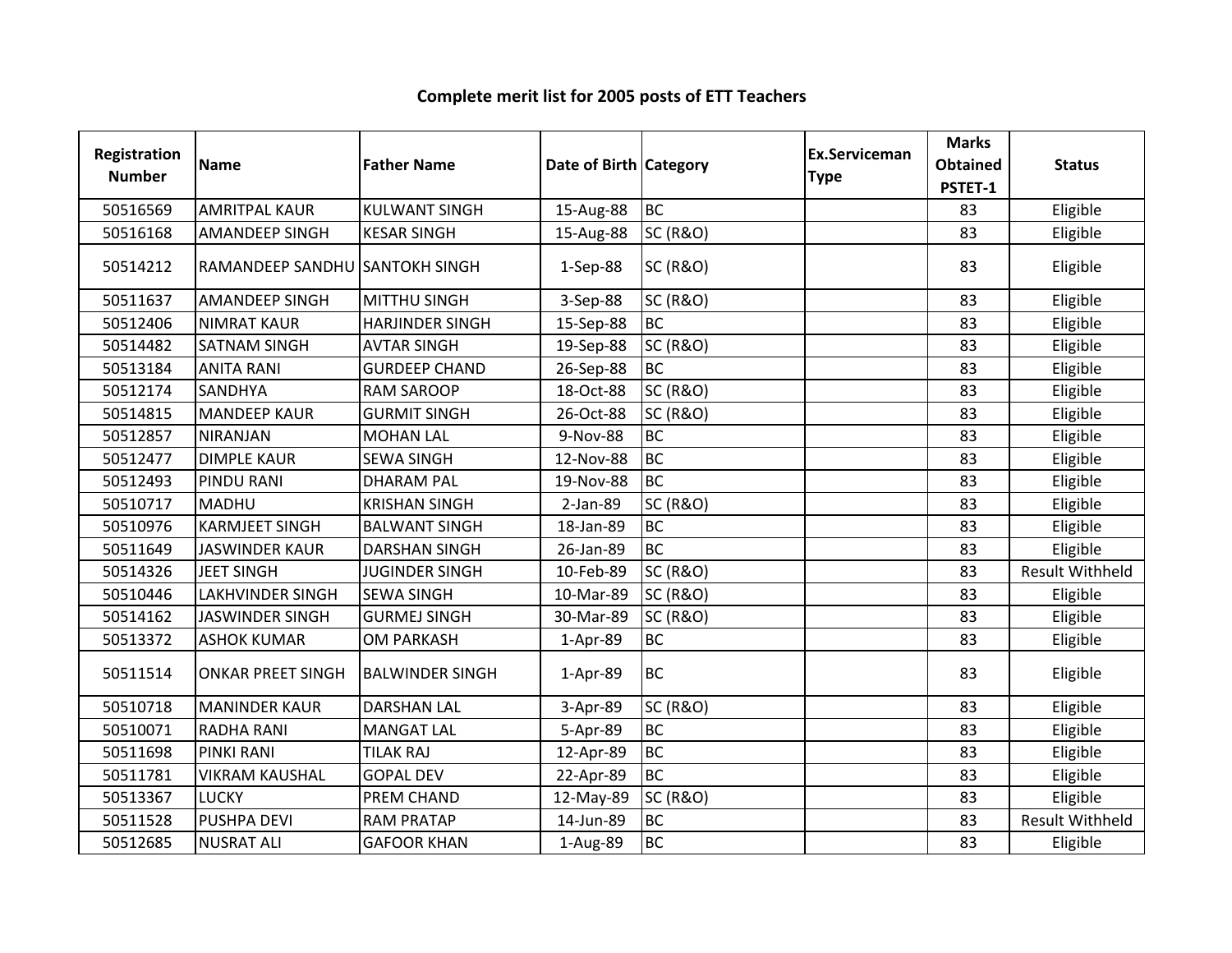| Registration  | <b>Name</b>             | <b>Father Name</b>     | Date of Birth Category |                      | Ex.Serviceman<br><b>Type</b> | <b>Marks</b><br><b>Obtained</b> | <b>Status</b> |
|---------------|-------------------------|------------------------|------------------------|----------------------|------------------------------|---------------------------------|---------------|
| <b>Number</b> |                         |                        |                        |                      |                              | PSTET-1                         |               |
| 50511005      | <b>RAJBEER SINGH</b>    | <b>JARNAIL SINGH</b>   | 5-Aug-89               | <b>SC (R&amp;O)</b>  |                              | 83                              | Eligible      |
| 50513193      | <b>KIRANPAL KAUR</b>    | <b>GURCHARAN SINGH</b> | 11-Oct-89              | <b>SC (R&amp;O)</b>  |                              | 83                              | Eligible      |
| 50510452      | <b>HARMANDEEP KAUR</b>  | <b>SARTAJ SINGH</b>    | 18-Oct-89              | <b>BC</b>            |                              | 83                              | Eligible      |
| 50514456      | PREETI                  | <b>SWARN RAM</b>       | 23-Oct-89              | <b>SC (R&amp;O)</b>  |                              | 83                              | Eligible      |
| 50510941      | <b>NARINDER SINGH</b>   | <b>JANGIR SINGH</b>    | 19-Nov-89              | <b>SC (R&amp;O)</b>  |                              | 83                              | Eligible      |
| 50511394      | <b>RUPINDER HANDA</b>   | <b>HARBANS LAL</b>     | 4-Jan-90               | <b>BC</b>            |                              | 83                              | Eligible      |
| 50513855      | <b>SANTOSH KUMARI</b>   | <b>JOGINDER SINGH</b>  | 8-Feb-90               | <b>SC (R&amp;O)</b>  |                              | 83                              | Eligible      |
| 50511962      | <b>SUSHMA KUMARI</b>    | <b>GOPAL DASS</b>      | 10-Feb-90              | <b>SC (R&amp;O)</b>  |                              | 83                              | Eligible      |
| 50514618      | <b>KIRANDEEP</b>        | <b>DHARAM PAL</b>      | 18-Feb-90              | <b>SC (R&amp;O)</b>  |                              | 83                              | Eligible      |
| 50514031      | <b>INDERJIT KAUR</b>    | <b>GURCHARAN SINGH</b> | 14-Mar-90              | <b>SC (R&amp;O)</b>  |                              | 83                              | Eligible      |
| 50514411      | <b>JASWINDER SINGH</b>  | <b>KARNAIL SINGH</b>   | 31-Mar-90              | <b>SC (R&amp;O)</b>  |                              | 83                              | Eligible      |
| 50513731      | <b>KIRANPAL KAUR</b>    | <b>GURJANT SINGH</b>   | 15-Apr-90              | <b>SC (R&amp;O)</b>  |                              | 83                              | Eligible      |
| 50513773      | <b>SANDEEP KAUR</b>     | <b>JAGDISH SINGH</b>   | $1-May-90$             | <b>BC</b>            |                              | 83                              | Eligible      |
| 50514956      | <b>MANDEEP SINGH</b>    | <b>JILA SINGH</b>      | $2-May-90$             | <b>SC (R&amp;O)</b>  |                              | 83                              | Eligible      |
|               | 50513419 JASWINDER KAUR | <b>AROOR SINGH</b>     | 14-May-90 SC (R&O)     |                      |                              | 83                              | Eligible      |
| 50512258      | <b>JASWANT SINGH</b>    | <b>JARNAIL SINGH</b>   | 4-Jun-90               | <b>SC (R&amp;O)</b>  |                              | 83                              | Eligible      |
| 50510431      | <b>MANDEEP KUMAR</b>    | <b>AMARJIT</b>         | 1-Aug-90               | <b>BC</b>            |                              | 83                              | Eligible      |
| 50512787      | <b>GURDEEP SINGH</b>    | <b>JUGRAJ SINGH</b>    | 5-Oct-90               | <b>BC</b>            |                              | 83                              | Eligible      |
| 50511841      | <b>RAMESH KUMAR</b>     | <b>KALU RAM</b>        | 10-Oct-90              | <b>BC</b>            |                              | 83                              | Eligible      |
| 50514332      | <b>RAJWANT KAUR</b>     | <b>SARBJIT SINGH</b>   | 16-Nov-90              | <b>BC</b>            |                              | 83                              | Eligible      |
| 50514388      | <b>MANDEEP KAUR</b>     | <b>DHARAM SINGH</b>    | 7-Feb-91               | <b>SC (R&amp;O)</b>  |                              | 83                              | Eligible      |
| 50514050      | <b>RINKI</b>            | <b>SURESH KUMAR</b>    | 18-Feb-91              | <b>SC (R&amp;O)</b>  |                              | 83                              | Eligible      |
| 50512262      | <b>JASVIR KAUR</b>      | <b>NIRMAL SINGH</b>    | 10-Mar-91              | <b>BC</b>            |                              | 83                              | Eligible      |
| 50510883      | <b>AMANDEEP KAUR</b>    | <b>JARNAIL SINGH</b>   | 14-Mar-91              | <b>SC (R&amp;O)</b>  |                              | 83                              | Eligible      |
| 50514620      | <b>GURPREET KAUR</b>    | RANJIT SINGH           | 24-Mar-91              | <b>SC (R&amp;O)-</b> | <b>DEPENDENT</b>             | 83                              | Eligible      |
|               |                         |                        |                        | <b>EX.SERVICEMAN</b> |                              |                                 |               |
| 50511642      | <b>ANJU BALA</b>        | <b>RAJ KUMAR</b>       | 23-May-91              | <b>SC (R&amp;O)</b>  |                              | 83                              | Eligible      |
| 50510652      | <b>AMANDEEP KAUR</b>    | <b>JASWINDER SINGH</b> | 26-May-91              | <b>BC</b>            |                              | 83                              | Eligible      |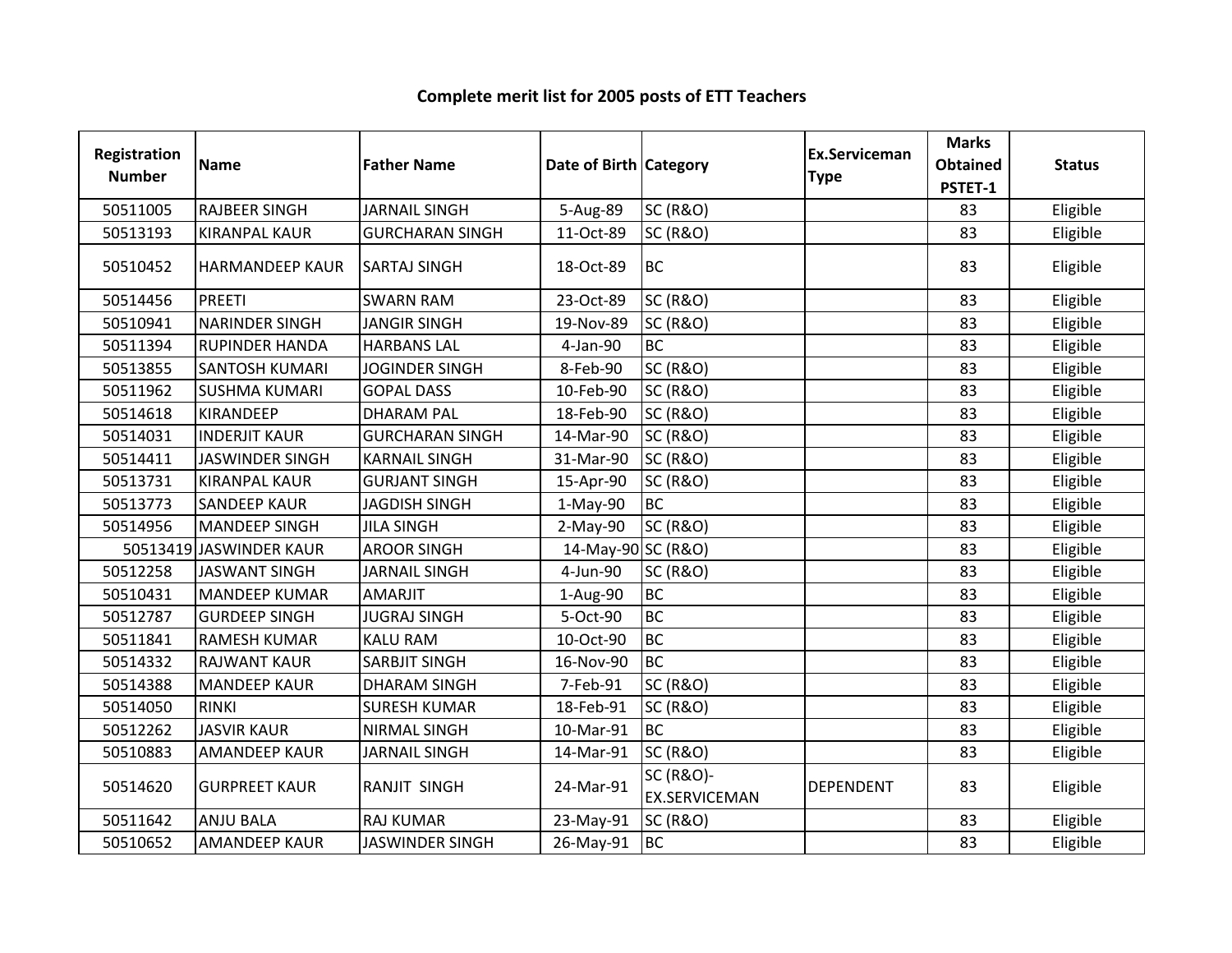| Registration<br><b>Number</b> | <b>Name</b>                           | <b>Father Name</b>      | Date of Birth Category |                     | Ex.Serviceman<br><b>Type</b> | <b>Marks</b><br><b>Obtained</b><br>PSTET-1 | <b>Status</b>          |
|-------------------------------|---------------------------------------|-------------------------|------------------------|---------------------|------------------------------|--------------------------------------------|------------------------|
| 50512758                      | <b>HARMESH KAUR</b>                   | <b>HUSHIAR SINGH</b>    | 16-Jun-91              | <b>SC (R&amp;O)</b> |                              | 83                                         | Eligible               |
| 50514351                      | POOJA DEVI                            | <b>TARSEM CHAND</b>     | 26-Jun-91              | <b>SC (R&amp;O)</b> |                              | 83                                         | Eligible               |
| 50512746                      | <b>AMANDEEP KAUR</b>                  | <b>AVTA R SINGH</b>     | 10-Jul-91              | <b>SC (R&amp;O)</b> |                              | 83                                         | <b>Result Withheld</b> |
| 50510566                      | RAJINDER KUMAR                        | <b>SAHIB RAM</b>        | 7-Sep-91               | <b>BC</b>           |                              | 83                                         | Eligible               |
| 50513413                      | <b>RAJINA RANI</b>                    | <b>NASIB ALI</b>        | 13-Oct-91              | <b>BC</b>           |                              | 83                                         | <b>Result Withheld</b> |
| 50513523                      | <b>MANJIT KAUR</b>                    | MUKHTIAR SINGH          | 20-Nov-91              | <b>SC (R&amp;O)</b> |                              | 83                                         | Eligible               |
| 50511023                      | <b>JASVINDER KAUR</b>                 | <b>NIRBHAI SINGH</b>    | 14-Dec-91              | <b>SC (R&amp;O)</b> |                              | 83                                         | Eligible               |
| 50514450                      | <b>SAPNA</b>                          | <b>OMPARKASH</b>        | 23-Dec-91              | <b>SC (R&amp;O)</b> |                              | 83                                         | Eligible               |
| 50513790                      | PARVEEN YADAV                         | <b>PREM BHAGAT</b>      | 24-Dec-91              | <b>BC</b>           |                              | 83                                         | Eligible               |
| 50514637                      | <b>MANISHA DEVI</b>                   | <b>KASHMIRI LAL</b>     | 10-Feb-92              | <b>SC (R&amp;O)</b> |                              | 83                                         | Eligible               |
| 50510590                      | <b>HARPREET KAUR</b>                  | <b>PUSHWINDER SINGH</b> | 15-Mar-92              | <b>BC</b>           |                              | 83                                         | Eligible               |
| 50512070                      | <b>HARDEEP KUMAR</b>                  | <b>HARBHAGWAN DASS</b>  | 21-Mar-92              | <b>BC</b>           |                              | 83                                         | Eligible               |
| 50516519                      | <b>SUNIL KUMAR</b>                    | PURAN CHAND             | 8-Apr-92               | <b>BC</b>           |                              | 83                                         | Eligible               |
| 50514477                      | <b>ANCHAL KUMARI</b>                  | <b>VIJAY KUMAR</b>      | 24-Apr-92              | <b>SC (R&amp;O)</b> |                              | 83                                         | Eligible               |
| 50512162                      | <b>PARKASH KAUR</b>                   | <b>SUKHDEV SINGH</b>    | 10-May-92              | <b>BC</b>           |                              | 83                                         | <b>Result Withheld</b> |
| 50513047                      | <b>MANDEEP KAUR</b>                   | <b>ANOKH SINGH</b>      | 10-Jul-92              | <b>BC</b>           |                              | 83                                         | Eligible               |
| 50516706                      | <b>SANDEEP KAUR</b>                   | <b>BALJINDER SINGH</b>  | 15-Jul-92              | <b>SC (R&amp;O)</b> |                              | 83                                         | <b>Result Withheld</b> |
| 50515371                      | <b>BUTTA SINGH</b>                    | <b>SANTOKH SINGH</b>    | 18-Jul-92              | <b>SC (R&amp;O)</b> |                              | 83                                         | Eligible               |
| 50511699                      | PARDEEP KUMAR                         | <b>KRISHAN KUMAR</b>    | 15-Aug-92              | <b>BC</b>           |                              | 83                                         | Eligible               |
| 50510406                      | <b>ASHEESH KUMAR</b>                  | <b>JAI KARAN</b>        | 19-Aug-92              | <b>SC (R&amp;O)</b> |                              | 83                                         | Eligible               |
| 50514278                      | POOJA MEHRA                           | PARKASH CHAND           | 3-Sep-92               | <b>BC</b>           |                              | 83                                         | Eligible               |
| 50511175                      | <b>LACHMI BAI</b>                     | PHUMAN SINGH            | 21-Sep-92              | <b>SC (R&amp;O)</b> |                              | 83                                         | Eligible               |
| 50516479                      | <b>KAWALJEET KAUR</b>                 | <b>RANJIT SINGH</b>     | 30-Sep-92              | <b>BC</b>           |                              | 83                                         | <b>Result Withheld</b> |
| 50510656                      | <b>AMANJOT SINGH</b>                  | <b>BALBIR SINGH</b>     | 5-Oct-92               | <b>BC</b>           |                              | 83                                         | Eligible               |
| 50513248                      | <b>GURPREET SINGH</b>                 | <b>MILKHA SINGH</b>     | 10-Oct-92              | <b>BC</b>           |                              | 83                                         | Eligible               |
| 50512488                      | <b>GURMEET KAUR</b>                   | <b>BAGICHA SINGH</b>    | 24-Oct-92              | <b>BC</b>           |                              | 83                                         | Eligible               |
| 50515134                      | <b>AMANDEEP KAUR</b>                  | <b>GURSHARAN SINGH</b>  | 21-Nov-92              | <b>SC (R&amp;O)</b> |                              | 83                                         | Eligible               |
| 50514393                      | <b>SUKHWANTPREET</b><br><b>BRAICH</b> | <b>GURMAIL SINGH</b>    | 28-Nov-92              | <b>SC (R&amp;O)</b> |                              | 83                                         | Eligible               |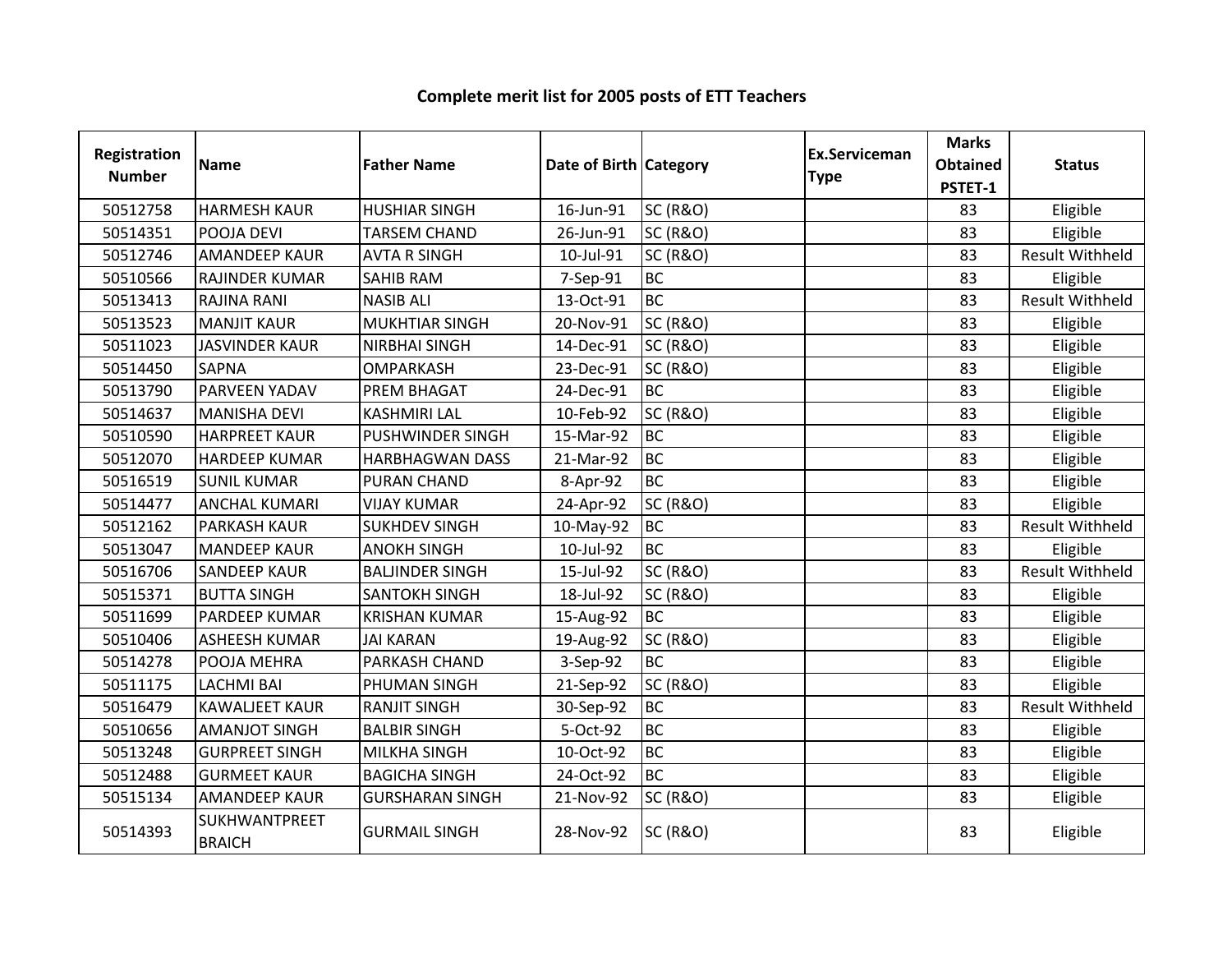| Registration<br><b>Number</b> | <b>Name</b>                         | <b>Father Name</b>       | Date of Birth Category |                     | <b>Ex.Serviceman</b><br><b>Type</b> | <b>Marks</b><br><b>Obtained</b><br>PSTET-1 | <b>Status</b>          |
|-------------------------------|-------------------------------------|--------------------------|------------------------|---------------------|-------------------------------------|--------------------------------------------|------------------------|
| 50513798                      | PREETI KUMARI                       | <b>BISHAN DAS</b>        | 8-Dec-92               | <b>SC (R&amp;O)</b> |                                     | 83                                         | Eligible               |
| 50513713                      | <b>MANPREET KAUR</b>                | <b>SURJEET SINGH</b>     | 3-Jan-93               | <b>BC</b>           |                                     | 83                                         | Eligible               |
| 50514030                      | <b>NAVKIRAN KAUR</b>                | <b>HARNEK SINGH</b>      | 8-Jan-93               | <b>SC (R&amp;O)</b> |                                     | 83                                         | Eligible               |
| 50513025                      | <b>HARPREET KAUR</b>                | <b>MADAN LAL</b>         | 13-Jan-93              | <b>BC</b>           |                                     | 83                                         | Eligible               |
| 50514873                      | <b>AMRIT KAUR</b>                   | PREM SINGH               | 16-Jan-93              | <b>SC (R&amp;O)</b> |                                     | 83                                         | Eligible               |
| 50514133                      | <b>PARMVEER SINGH</b>               | <b>TAPINDER SINGH</b>    | 30-Jan-93              | <b>BC</b>           |                                     | 83                                         | Eligible               |
| 50514568                      | <b>NAVNEET KAUR</b>                 | <b>LAKHBIR SINGH</b>     | 27-Feb-93              | <b>BC</b>           |                                     | 83                                         | Eligible               |
| 50513065                      | <b>SHAILKA RANI</b>                 | <b>HUKAM CHAND</b>       | 1-Mar-93               | <b>BC</b>           |                                     | 83                                         | Eligible               |
| 50516128                      | <b>NAVDEEP KAUR</b>                 | <b>BHUPINDER SINGH</b>   | 29-Mar-93              | <b>BC</b>           |                                     | 83                                         | Eligible               |
| 50512091                      | <b>VEERPAL KAUR</b>                 | <b>SWARN SINGH</b>       | 13-May-93              | <b>BC</b>           |                                     | 83                                         | Eligible               |
| 50511353                      | POONAM HANS                         | <b>BANARASI LAL</b>      | 22-May-93              | <b>SC (R&amp;O)</b> |                                     | 83                                         | Eligible               |
| 50510152                      | <b>PARMINDER SINGH</b>              | <b>HARDEV SINGH</b>      | 11-Jul-93              | <b>SC (M&amp;B)</b> |                                     | 83                                         | Eligible               |
| 50510248                      | <b>JASNEET KAUR</b>                 | <b>KULDEEP SINGH</b>     | 3-Aug-93               | <b>SC (R&amp;O)</b> |                                     | 83                                         | Eligible               |
| 50512400                      | TUSHPINDERPAL<br><b>KAUR</b>        | <b>RAGHBIR SINGH</b>     | 28-Aug-93              | <b>BC</b>           |                                     | 83                                         | Eligible               |
| 50511690                      | <b>JASHANPREET</b><br><b>KAMBOJ</b> | PARDEEP KUMAR            | 2-Oct-93               | <b>BC</b>           |                                     | 83                                         | Eligible               |
| 50510644                      | <b>SUKHPREET KAUR</b>               | <b>GURMEET SINGH</b>     | 27-Oct-93              | <b>SC (R&amp;O)</b> |                                     | 83                                         | Eligible               |
| 50512556                      | <b>MONIKA DEVI</b>                  | <b>OM PARKASH</b>        | 25-Nov-93              | <b>BC</b>           |                                     | 83                                         | Eligible               |
| 50511729                      | <b>VAJINDER PAL</b>                 | <b>KRISHAN LAL</b>       | 24-Dec-93              | <b>BC</b>           |                                     | 83                                         | Eligible               |
| 50515350                      | <b>AMANDEEP SINGH</b>               | <b>DARSHAN SINGH</b>     | 26-Jan-94              | <b>SC (R&amp;O)</b> |                                     | 83                                         | Eligible               |
| 50511317                      | <b>SUKHVIR KAUR</b>                 | <b>SUKHDEV SINGH</b>     | 23-Jul-94              | <b>BC</b>           |                                     | 83                                         | Eligible               |
| 50512010                      | <b>KIRANDEEP KAUR</b>               | <b>HARJINDER SINGH</b>   | 19-Sep-94              | <b>BC</b>           |                                     | 83                                         | Eligible               |
| 50511863                      | <b>VARINDER KAUR</b>                | <b>JAGTAR SINGH</b>      | 20-Sep-94              | <b>SC (R&amp;O)</b> |                                     | 83                                         | Eligible               |
| 50513941                      | <b>KOMAL RANI</b>                   | <b>RAJ KUMAR</b>         | 4-Dec-94               | <b>BC</b>           |                                     | 83                                         | <b>Result Withheld</b> |
| 50513913                      | <b>VEERPAL KAUR</b>                 | <b>KARNAIL SINGH</b>     | 23-Dec-94              | <b>BC</b>           |                                     | 83                                         | Result Withheld        |
| 50510947                      | <b>JASPREET</b>                     | <b>BISHAN DAS CHOPRA</b> | 23-Jan-95              | <b>SC (R&amp;O)</b> |                                     | 83                                         | Eligible               |
| 50510261                      | <b>MANPREET KAUR</b>                | <b>GURSEWAK SINGH</b>    | 1-Jul-95               | <b>BC</b>           |                                     | 83                                         | Eligible               |
| 50511159                      | <b>SUKHPREET KAUR</b>               | <b>RAMPAL SINGH</b>      | 14-Jul-95              | <b>SC (R&amp;O)</b> |                                     | 83                                         | Eligible               |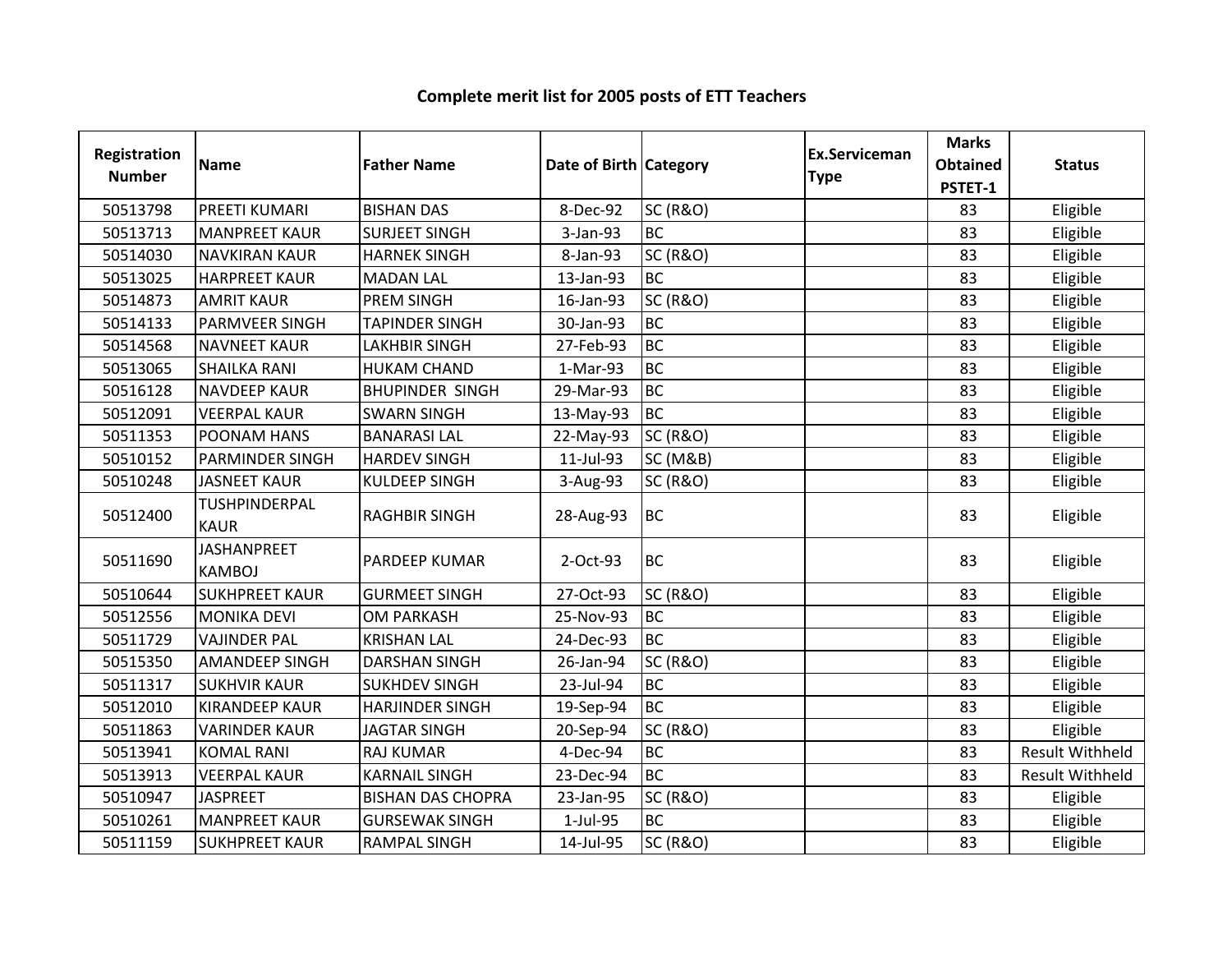| Registration<br><b>Number</b> | <b>Name</b>                         | <b>Father Name</b>       | Date of Birth Category |                     | <b>Ex.Serviceman</b><br><b>Type</b> | <b>Marks</b><br><b>Obtained</b><br>PSTET-1 | <b>Status</b>          |
|-------------------------------|-------------------------------------|--------------------------|------------------------|---------------------|-------------------------------------|--------------------------------------------|------------------------|
| 50510038                      | <b>PARMEET KAUR</b>                 | <b>SUKHBHAG SINGH</b>    | 27-Sep-95              | <b>SC (R&amp;O)</b> |                                     | 83                                         | Eligible               |
| 50515335                      | <b>VISHAL</b>                       | <b>BHUP RAM</b>          | 15-Oct-95              | <b>BC</b>           |                                     | 83                                         | <b>Result Withheld</b> |
| 50511858                      | <b>SUMANJEET KAUR</b>               | <b>AMARJEET SINGH</b>    | 26-Nov-95              | <b>SC (R&amp;O)</b> |                                     | 83                                         | Eligible               |
| 50514209                      | <b>NEHA BHAGAT</b>                  | DHARAMPAL                | 12-Mar-96              | <b>SC (R&amp;O)</b> |                                     | 83                                         | Eligible               |
| 50511752                      | <b>KUSHLIYA</b><br><b>CHOUDHARY</b> | <b>HANS RAJ</b>          | 15-Aug-96              | <b>BC</b>           |                                     | 83                                         | Eligible               |
| 50510649                      | <b>HARJEET SINGH</b>                | <b>RAM CHAND</b>         | 27-Feb-97              | <b>BC</b>           |                                     | 83                                         | Eligible               |
| 50516620                      | <b>KRISHNA RANI</b>                 | <b>RAJ KUMAR</b>         | 22-Dec-97              | <b>I</b> BC         |                                     | 83                                         | <b>Result Withheld</b> |
| 50512199                      | <b>PARDEEP SINGH</b>                | <b>TEK CHAND</b>         | 3-Aug-74               | <b>SC (R&amp;O)</b> |                                     | 82                                         | Eligible               |
| 50510587                      | <b>GURBAX SINGH</b>                 | <b>NIHAL SINGH</b>       | 19-Apr-75              | <b>SC (R&amp;O)</b> |                                     | 82                                         | Eligible               |
| 50510763                      | <b>KAMLESH KUMARI</b>               | <b>GURMEJ CHAND KLER</b> | 18-Jun-75              | <b>SC (R&amp;O)</b> |                                     | 82                                         | Eligible               |
| 50514053                      | <b>SATWINDER SINGH</b>              | <b>ANGAT SINGH</b>       | 15-Sep-75              | <b>SC (R&amp;O)</b> |                                     | 82                                         | <b>Result Withheld</b> |
| 50514936                      | <b>JAGSIR SINGH</b>                 | <b>JAILA SINGH</b>       | 29-Jan-76              | <b>SC (R&amp;O)</b> |                                     | 82                                         | Eligible               |
| 50512636                      | <b>NAIB SINGH</b>                   | <b>GURDEV SINGH</b>      | 12-Apr-76              | <b>BC</b>           |                                     | 82                                         | <b>Result Withheld</b> |
| 50517353                      | <b>ATMA SINGH</b>                   | <b>KEWAL SINGH</b>       | 27-Jul-76              | <b>BC</b>           |                                     | 82                                         | <b>Result Withheld</b> |
| 50515143                      | <b>KULWINDER KAUR</b>               | <b>HARI CHAND</b>        | 19-Nov-76              | <b>BC</b>           |                                     | 82                                         | Eligible               |
| 50510419                      | <b>ANITA DEVI</b>                   | <b>SATPAL</b>            | 20-Dec-76              | <b>SC (R&amp;O)</b> |                                     | 82                                         | Eligible               |
| 50510889                      | PARMESHWAR PAL                      | <b>NATHA RAM</b>         | 28-Jun-77              | <b>SC (R&amp;O)</b> |                                     | 82                                         | Eligible               |
| 50514653                      | <b>KIRANJIT KAUR</b>                | <b>KARAM SINGH</b>       | 1-Nov-77               | <b>BC</b>           |                                     | 82                                         | Eligible               |
| 50513883                      | <b>SUNITA DEVI</b>                  | <b>CHANCHAL RAM</b>      | 20-Nov-77              | <b>SC (R&amp;O)</b> |                                     | 82                                         | <b>Result Withheld</b> |
| 50515775                      | <b>RAVINA RANI</b>                  | <b>MADAN LAL</b>         | 27-Aug-78              | <b>BC</b>           |                                     | 82                                         | Eligible               |
| 50516045                      | <b>JASVIR SINGH</b>                 | <b>HARI CHAND</b>        | 2-Sep-78               | <b>BC</b>           |                                     | 82                                         | <b>Result Withheld</b> |
| 50513060                      | <b>KAWALJEET KAUR</b>               | <b>MOHINDER SINGH</b>    | 12-Oct-78              | <b>BC</b>           |                                     | 82                                         | Eligible               |
| 50515078                      | <b>SURJEET KAUR</b>                 | <b>SHAM LAL</b>          | 7-Dec-78               | <b>BC</b>           |                                     | 82                                         | Eligible               |
| 50513364                      | <b>SURINDER KUMAR</b>               | <b>CHANDER BHAN</b>      | 23-Jan-79              | <b>BC</b>           |                                     | 82                                         | Eligible               |
| 50516177                      | <b>NAVJEET KAUR</b>                 | <b>GURDARSHAN SINGH</b>  | 28-May-79              | <b>SC (R&amp;O)</b> |                                     | 82                                         | Eligible               |
| 50515280                      | <b>NAVJEET KAUR</b>                 | <b>BALWANT SINGH</b>     | 18-Jun-79              | <b>SC (R&amp;O)</b> |                                     | 82                                         | Eligible               |
| 50516251                      | <b>PARMJEET KAUR</b>                | <b>SURJIT SINGH</b>      | 20-Aug-79              | <b>BC</b>           |                                     | 82                                         | Eligible               |
| 50510373                      | <b>HARWINDER KAUR</b>               | <b>JASWANT SINGH</b>     | 21-Aug-79              | <b>SC (R&amp;O)</b> |                                     | 82                                         | Eligible               |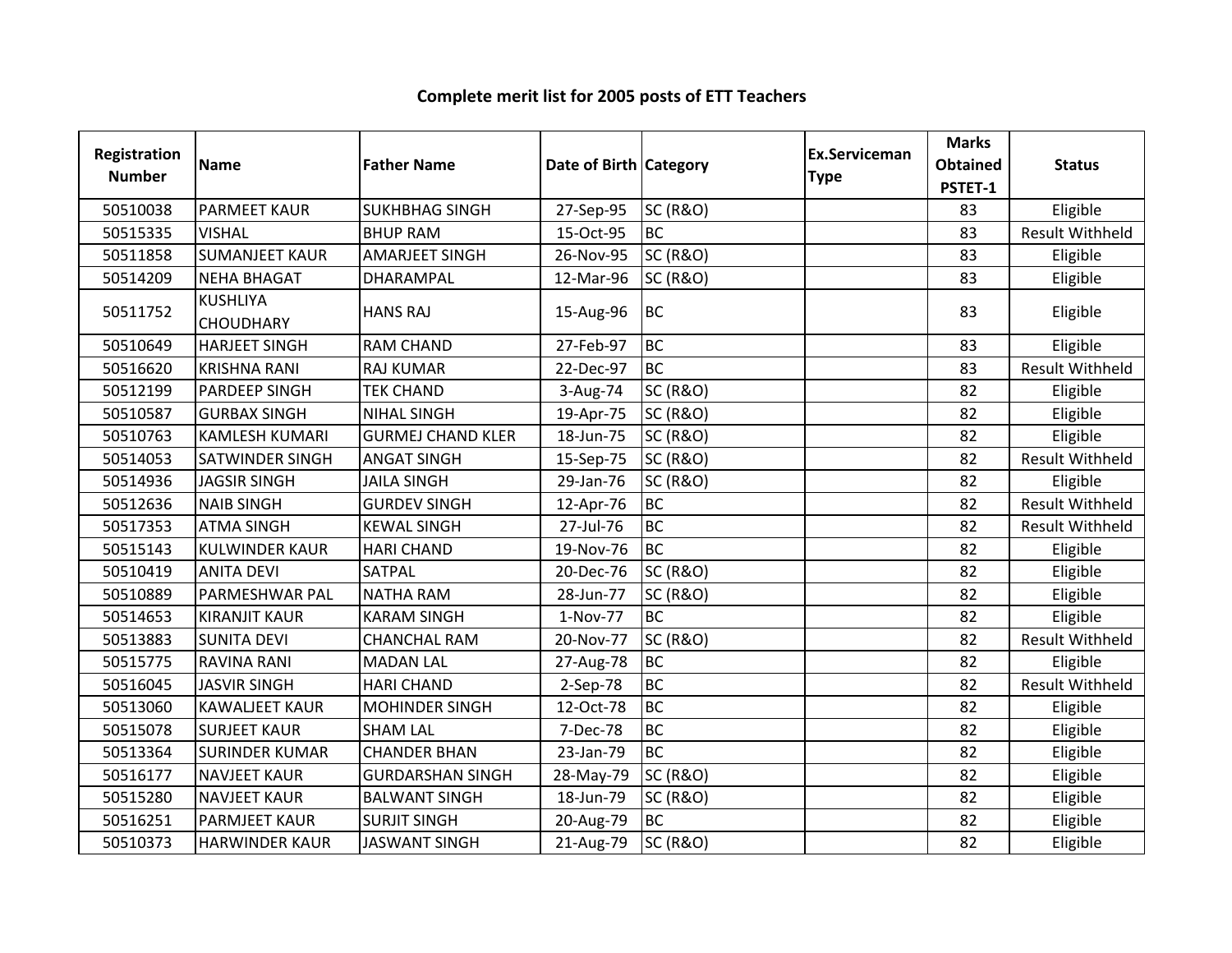| Registration<br><b>Number</b> | <b>Name</b>              | <b>Father Name</b>      | Date of Birth Category |                                              | Ex.Serviceman<br><b>Type</b> | <b>Marks</b><br><b>Obtained</b><br>PSTET-1 | <b>Status</b>          |
|-------------------------------|--------------------------|-------------------------|------------------------|----------------------------------------------|------------------------------|--------------------------------------------|------------------------|
| 50514219                      | <b>LAKHVIR SINGH</b>     | PRITAM SINGH            | 17-Nov-79              | <b>SC (R&amp;O)</b>                          |                              | 82                                         | Eligible               |
| 50510952                      | <b>NIRVAIR SINGH</b>     | <b>CHARANJIT SINGH</b>  | 22-Nov-79              | <b>BC</b>                                    |                              | 82                                         | <b>Result Withheld</b> |
| 50514702                      | <b>DIMPLE KUMAR</b>      | <b>RAMESH KUMAR</b>     | 2-Feb-80               | <b>SC (R&amp;O)</b>                          |                              | 82                                         | Eligible               |
| 50510326                      | <b>RUPINDER KAUR</b>     | <b>GURDEV SINGH</b>     | 6-Mar-80               | <b>SC (R&amp;O)</b>                          |                              | 82                                         | Eligible               |
| 50513172                      | <b>NEERAJ KUMAR</b>      | <b>SUBEDAR SINGH</b>    | 5-Apr-80               | <b>SC (R&amp;O)</b>                          |                              | 82                                         | Eligible               |
| 50512745                      | <b>ORMILA THIND</b>      | <b>LACHMAN DAS</b>      | 14-Apr-80              | <b>BC</b>                                    |                              | 82                                         | Eligible               |
| 50513634                      | <b>SUKHJIT KAUR</b>      | PARAMJIT SINGH          | $2-May-80$             | <b>BC</b>                                    |                              | 82                                         | Eligible               |
| 50512482                      | PARAMJIT KAUR            | <b>KULWANT SINGH</b>    | 20-Aug-80              | <b>BC</b>                                    |                              | 82                                         | Eligible               |
| 50513915                      | <b>SATBIR SINGH</b>      | <b>KUMBHA RAM</b>       | 11-Sep-80              | <b>SC (R&amp;O)</b>                          |                              | 82                                         | Eligible               |
| 50512596                      | <b>RAJNI</b>             | <b>RESHAM DASS</b>      | 20-Sep-80              | <b>SC (R&amp;O)</b>                          |                              | 82                                         | Eligible               |
| 50510825                      | <b>RAJ WANT KAUR</b>     | <b>LAKHWINDER SINGH</b> | 15-Oct-80              | <b>BC</b>                                    |                              | 82                                         | Eligible               |
| 50514636                      | <b>AMANDEEP KAUR</b>     | <b>GURSEWAK SINGH</b>   | $2-Jan-81$             | <b>BC</b>                                    |                              | 82                                         | Eligible               |
| 50512601                      | <b>RUKMA RANI</b>        | <b>GANGA RAM</b>        | 26-Jan-81              | <b>BC</b>                                    |                              | 82                                         | Eligible               |
| 50511670                      | <b>RAVINDER KAUR</b>     | <b>DARSHAN SINGH</b>    | 26-Feb-81              | <b>SC (R&amp;O)</b>                          |                              | 82                                         | Eligible               |
| 50515601                      | <b>SONA SINGH</b>        | <b>FAUJA SINGH</b>      | 2-Mar-81               | <b>SC (R&amp;O)</b>                          |                              | 82                                         | Eligible               |
| 50512008                      | SONU                     | <b>DARSHAN LAL</b>      | 9-Mar-81               | <b>BC</b>                                    |                              | 82                                         | Eligible               |
| 50512944                      | <b>PARKASH SINGH</b>     | <b>JOGINDER SINGH</b>   | 10-Mar-81              | <b>SC (R&amp;O)</b>                          |                              | 82                                         | Eligible               |
| 50511140                      | <b>GURDEEP SINGH</b>     | <b>GURMEET SINGH</b>    | 18-Mar-81              | <b>SC (R&amp;O)</b>                          |                              | 82                                         | Eligible               |
| 50513069                      | <b>HARMINDER SINGH</b>   | <b>LEKHRAJ</b>          | 13-Apr-81              | <b>SC (R&amp;O)</b>                          |                              | 82                                         | Eligible               |
| 50513409                      | <b>JAGSIR SINGH</b>      | <b>THANA SINGH</b>      | 15-Apr-81              | <b>BC</b>                                    |                              | 82                                         | Eligible               |
| 50513965                      | <b>LAKHVIR KAUR</b>      | <b>RAMINDER SINGH</b>   | 21-Apr-81              | <b>SC (R&amp;O)</b>                          |                              | 82                                         | Eligible               |
| 50517529                      | <b>SUKHWINDER KAUR</b>   | <b>SUCHA SINGH</b>      | 4-Jun-81               | <b>BC</b>                                    |                              | 82                                         | Eligible               |
| 50512320                      | <b>CHANDERPAL KAUR</b>   | <b>BALDEV SINGH</b>     | 16-Jun-81              | <b>SC (R&amp;O)-</b><br><b>EX.SERVICEMAN</b> | <b>DEPENDENT</b>             | 82                                         | Eligible               |
| 50512366                      | <b>PARAMJIT KAUR</b>     | <b>SUKHDEV SINGH</b>    | 31-Aug-81              | <b>SC (R&amp;O)</b>                          |                              | 82                                         | Eligible               |
| 50513961                      | <b>JASWINDER KAUR</b>    | <b>KARAMJEET SINGH</b>  | 11-Sep-81              | <b>BC</b>                                    |                              | 82                                         | Eligible               |
| 50513094                      | <b>HARINDERPAL SINGH</b> | <b>MAKHAN SINGH</b>     | 30-Oct-81              | <b>SC (R&amp;O)</b>                          |                              | 82                                         | Eligible               |
| 50514348                      | <b>GURDEEP KAUR</b>      | <b>BANT SINGH</b>       | 12-Nov-81              | BC                                           |                              | 82                                         | Eligible               |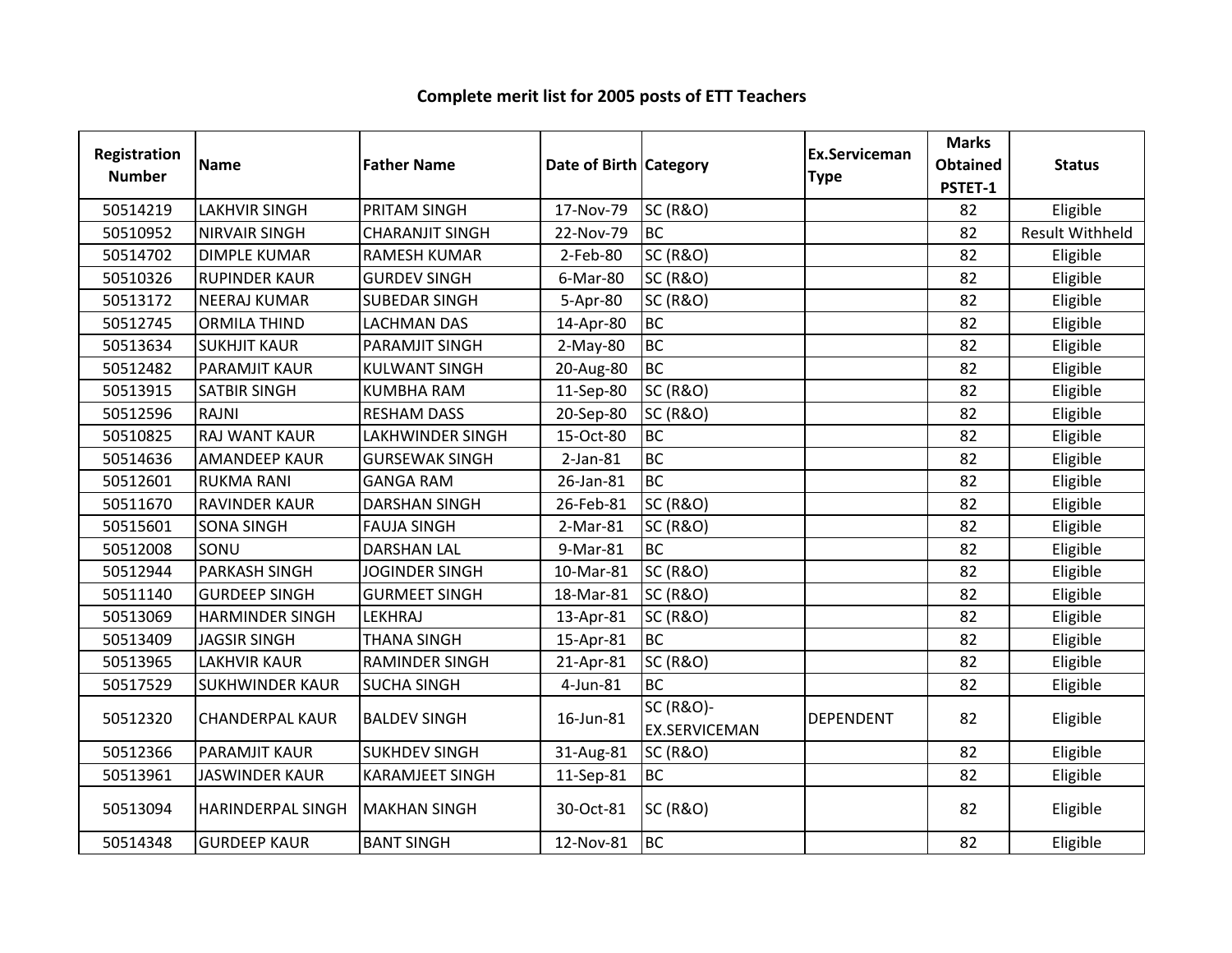| <b>Registration</b><br><b>Number</b> | <b>Name</b>                           | <b>Father Name</b>    | Date of Birth Category |                     | Ex.Serviceman<br><b>Type</b> | <b>Marks</b><br><b>Obtained</b><br>PSTET-1 | <b>Status</b>          |
|--------------------------------------|---------------------------------------|-----------------------|------------------------|---------------------|------------------------------|--------------------------------------------|------------------------|
| 50511744                             | <b>MANOJ KUMAR</b>                    | <b>RAMA NAND</b>      | 23-Nov-81              | <b>SC (R&amp;O)</b> |                              | 82                                         | Eligible               |
| 50514607                             | <b>USHA RANI</b>                      | <b>LABH SINGH</b>     | 1-Dec-81               | <b>SC (R&amp;O)</b> |                              | 82                                         | Eligible               |
| 50513866                             | <b>MALKIAT SINGH</b>                  | <b>KARTAR SINGH</b>   | 10-Dec-81              | <b>SC (R&amp;O)</b> |                              | 82                                         | Result Withheld        |
| 50514984                             | <b>SATWINDER KAUR</b>                 | <b>JAGGA SINGH</b>    | 20-Dec-81              | <b>SC (R&amp;O)</b> |                              | 82                                         | Eligible               |
| 50513396                             | <b>MANPREET KAUR</b>                  | <b>SATBIR SINGH</b>   | 1-Feb-82               | <b>BC</b>           |                              | 82                                         | Eligible               |
| 50510856                             | SHINGARA SINGH                        | <b>BALWANT SINGH</b>  | 10-Apr-82              | <b>BC</b>           |                              | 82                                         | Eligible               |
| 50511861                             | <b>LAKHVIR SINGH</b>                  | <b>MAHINDER SINGH</b> | 15-Apr-82              | <b>SC (R&amp;O)</b> |                              | 82                                         | Eligible               |
| 50512797                             | <b>SURINDER PAL</b>                   | <b>CHIMAN SINGH</b>   | 23-Apr-82              | <b>SC (R&amp;O)</b> |                              | 82                                         | Eligible               |
| 50510117                             | <b>SUMAN RANI</b>                     | <b>LAL CHAND</b>      | 4-Jul-82               | <b>BC</b>           |                              | 82                                         | Eligible               |
| 50512573                             | <b>KIRAN BALA</b>                     | <b>CHAMAN LAL</b>     | 10-Jul-82              | <b>SC (R&amp;O)</b> |                              | 82                                         | Eligible               |
| 50514043                             | <b>AMARJEET SINGH</b>                 | <b>HARBANS SINGH</b>  | 1-Aug-82               | <b>BC</b>           |                              | 82                                         | <b>Result Withheld</b> |
| 50510096                             | SONIA                                 | <b>GURMEET KUMAR</b>  | 23-Sep-82              | <b>BC</b>           |                              | 82                                         | Eligible               |
| 50513185                             | <b>SARABJIT KAUR</b>                  | <b>DALIP SINGH</b>    | 9-Oct-82               | <b>BC</b>           |                              | 82                                         | Eligible               |
| 50517273                             | <b>BALWINDER KAUR</b>                 | <b>NAZAR SINGH</b>    | 1-Feb-83               | <b>SC (R&amp;O)</b> |                              | 82                                         | Eligible               |
| 50512682                             | <b>SEEMA RANI</b>                     | <b>BAKSHI RAM</b>     | 20-May-83              | <b>BC</b>           |                              | 82                                         | Eligible               |
| 50513858                             | <b>TARSEM SINGH</b>                   | <b>MOHINDER SINGH</b> | 20-May-83              | <b>BC</b>           |                              | 82                                         | Result Withheld        |
| 50514227                             | <b>GURJIT SINGH</b>                   | NARINDERPAL SINGH     | 21-May-83              | <b>BC</b>           |                              | 82                                         | Eligible               |
| 50510108                             | <b>KULDEEP SINGH</b><br><b>DHIMAN</b> | <b>HARBANS SINGH</b>  | 1-Oct-83               | <b>BC</b>           |                              | 82                                         | Eligible               |
| 50512760                             | <b>MOHINDER PAL</b>                   | <b>BABU RAM</b>       | 14-Dec-83              | <b>SC (R&amp;O)</b> |                              | 82                                         | Eligible               |
| 50510244                             | <b>RANJIT KAUR</b>                    | <b>RAM DASS</b>       | $1$ -Jan-84            | <b>SC (R&amp;O)</b> |                              | 82                                         | Eligible               |
| 50510247                             | <b>MOHINDER KUMAR</b>                 | <b>BAG RAM</b>        | 26-Jan-84              | <b>BC</b>           |                              | 82                                         | Eligible               |
| 50514317                             | <b>JASVIR KAUR</b>                    | <b>JODHA SINGH</b>    | 6-Feb-84               | <b>SC (R&amp;O)</b> |                              | 82                                         | Eligible               |
| 50515031                             | <b>SHARANJEET KAUR</b>                | <b>RANJIT SINGH</b>   | 4-Mar-84               | <b>BC</b>           |                              | 82                                         | Eligible               |
| 50513607                             | <b>HARMESH SINGH</b>                  | <b>CHHANKU SINGH</b>  | 10-Mar-84              | <b>SC (R&amp;O)</b> |                              | 82                                         | Eligible               |
| 50510595                             | <b>SANDEEP KAUR</b>                   | <b>MOHINDER SINGH</b> | $1-Apr-84$             | <b>BC</b>           |                              | 82                                         | Eligible               |
| 50511808                             | <b>SEEMA RANI</b>                     | <b>MANGAL SINGH</b>   | 10-Apr-84              | <b>SC (R&amp;O)</b> |                              | 82                                         | Eligible               |
| 50514014                             | <b>KRISHAN SINGH</b>                  | <b>GOPAL SINGH</b>    | 12-Apr-84              | <b>SC (R&amp;O)</b> |                              | 82                                         | Eligible               |
| 50510705                             | KAMALDEEP                             | <b>AJIT LAL</b>       | $6$ -May-84            | <b>SC (R&amp;O)</b> |                              | 82                                         | Eligible               |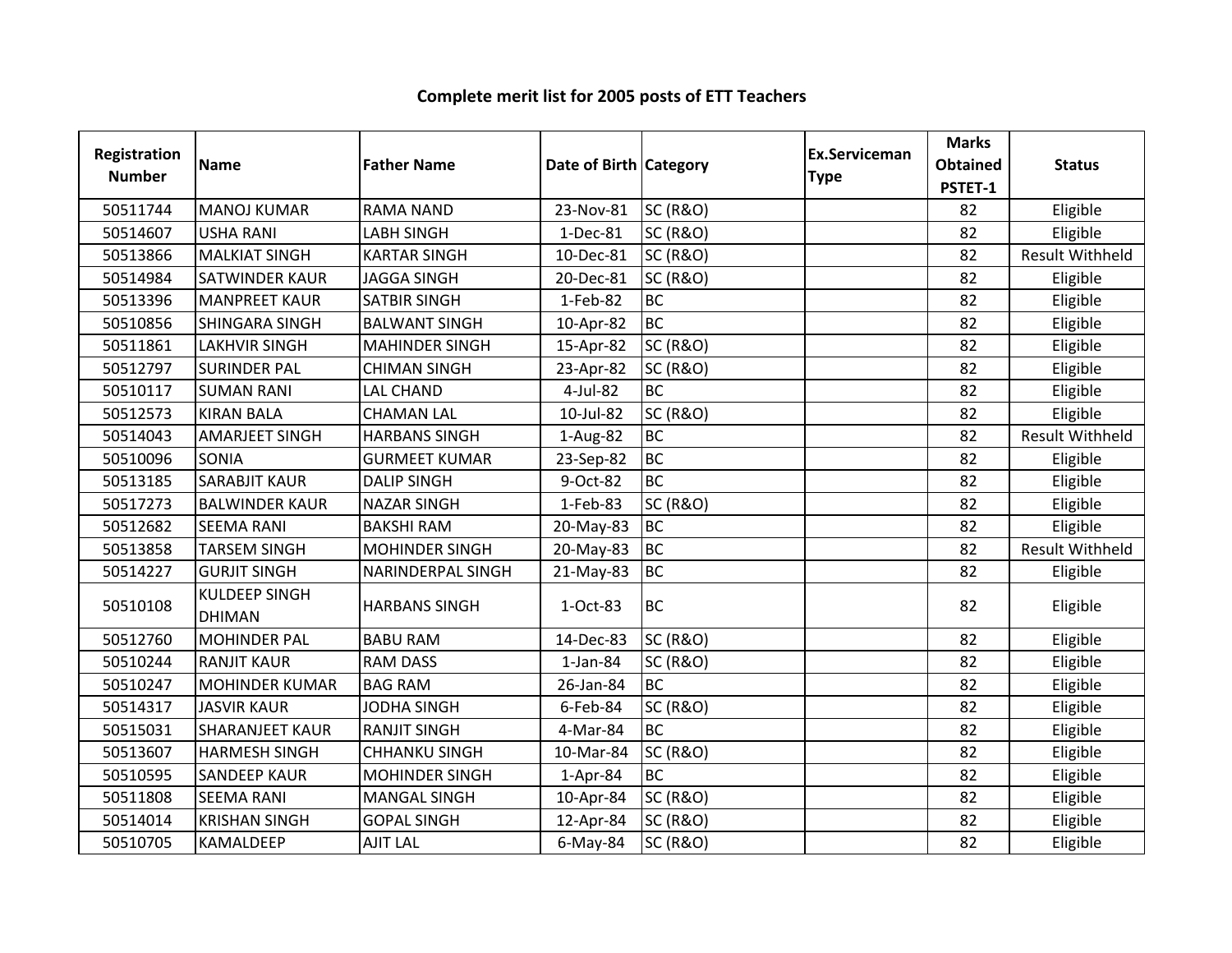| Registration<br><b>Number</b> | <b>Name</b>             | <b>Father Name</b>      | Date of Birth Category |                                       | <b>Ex.Serviceman</b><br><b>Type</b> | <b>Marks</b><br><b>Obtained</b><br>PSTET-1 | <b>Status</b>          |
|-------------------------------|-------------------------|-------------------------|------------------------|---------------------------------------|-------------------------------------|--------------------------------------------|------------------------|
| 50510327                      | <b>RAJWINDER KAUR</b>   | <b>MOHINDER SINGH</b>   | 7-Jun-84               | <b>BC</b>                             |                                     | 82                                         | Eligible               |
| 50512048                      | <b>GURJANT SINGH</b>    | <b>GURBACHAN SINGH</b>  | 2-Aug-84               | <b>SC (R&amp;O)</b>                   |                                     | 82                                         | <b>Result Withheld</b> |
| 50510511                      | <b>GURDEV SINGH</b>     | <b>GURTEJ SINGH</b>     | 29-Sep-84              | <b>BC</b>                             |                                     | 82                                         | Eligible               |
| 50510744                      | <b>RUPINDER KAUR</b>    | <b>JAGTAR SINGH</b>     | 11-Oct-84              | <b>SC (M&amp;B)</b>                   |                                     | 82                                         | Eligible               |
| 50512402                      | <b>AMANDEEP KAUR</b>    | <b>RAM DASS</b>         | 14-Oct-84              | <b>SC (R&amp;O)</b>                   |                                     | 82                                         | Eligible               |
| 50512350                      | <b>SANDEEP KUMAR</b>    | <b>RAMESH CHANDER</b>   | 25-Oct-84              | <b>BC</b>                             |                                     | 82                                         | Eligible               |
| 50512284                      | <b>MUKESH KUMAR</b>     | <b>RAM KUMAR</b>        | 30-Dec-84              | <b>BC</b>                             |                                     | 82                                         | Eligible               |
| 50513617                      | <b>TARSEM SINGH</b>     | <b>HARI GIAN</b>        | 22-Mar-85              | <b>BC</b>                             |                                     | 82                                         | Eligible               |
| 50513249                      | <b>SUNITA RANI</b>      | <b>BAGEECHA SINGH</b>   | 30-Mar-85              | <b>BC</b>                             |                                     | 82                                         | Result Withheld        |
| 50513908                      | <b>SANTOSH RANI</b>     | <b>SHAM CHAND</b>       | 5-May-85               | <b>HANDICAPED</b><br>(ORTHO)          |                                     | 82                                         | Eligible               |
| 50515547                      | <b>ASHOK</b>            | <b>LEKH RAJ</b>         | $1-Sep-85$             | <b>BC</b>                             |                                     | 82                                         | <b>Result Withheld</b> |
| 50511859                      | <b>RAMNIWAS</b>         | <b>DHARMPAL</b>         | 5-Oct-85               | <b>SC (R&amp;O)</b>                   |                                     | 82                                         | Eligible               |
| 50510399                      | <b>VIJAY KUMAR</b>      | <b>MOHAN LAL</b>        | 30-Nov-85              | <b>SC (R&amp;O)</b>                   |                                     | 82                                         | Eligible               |
| 50512901                      | <b>CHANDER WANTI</b>    | <b>GOMA RAM</b>         | 2-Dec-85               | <b>BC</b>                             |                                     | 82                                         | Eligible               |
| 50516145                      | <b>VEERPAL KAUR</b>     | <b>HOSHIAR SINGH</b>    | 7-Jan-86               | <b>SC (R&amp;O)</b>                   |                                     | 82                                         | Eligible               |
| 50512489                      | <b>SATVEER KAUR</b>     | <b>DARSHAN SINGH</b>    | 14-Apr-86              | <b>BC</b>                             |                                     | 82                                         | Eligible               |
| 50511359                      | <b>SARWAN KUMAR</b>     | PRITAM CHAND            | 10-May-86              | SC (R&O) VIMUKT<br><b>JATTI SANSI</b> |                                     | 82                                         | <b>Result Withheld</b> |
| 50513992                      | <b>SEEMA RANI</b>       | <b>RESHAM SINGH</b>     | 27-May-86              | <b>SC (R&amp;O)</b>                   |                                     | 82                                         | Eligible               |
| 50511255                      | <b>PARVEEN RANI</b>     | <b>SANT SINGH</b>       | 3-Jul-86               | <b>SC (R&amp;O)</b>                   |                                     | 82                                         | Eligible               |
| 50513462                      | <b>ANKU THAPA</b>       | <b>OM PARKASH</b>       | 28-Jul-86              | <b>SC (R&amp;O)</b>                   |                                     | 82                                         | Eligible               |
| 50514294                      | <b>PAWAN KUMAR</b>      | RAGHVIR CHAND           | 27-Sep-86              | <b>BC</b>                             |                                     | 82                                         | Eligible               |
| 50510633                      | <b>KIRANPREET KAUR</b>  | <b>CHARANJEET SINGH</b> | 28-Sep-86              | <b>SC (R&amp;O)</b>                   |                                     | 82                                         | Eligible               |
| 50516507                      | <b>AMARJIT SINGH</b>    | <b>JAGDISH SINGH</b>    | 8-Nov-86               | <b>BC</b>                             |                                     | 82                                         | <b>Result Withheld</b> |
| 50515374                      | <b>GURPREET KAUR</b>    | <b>GURMEJ SINGH</b>     | 21-Dec-86              | <b>SC (R&amp;O)</b>                   |                                     | 82                                         | Eligible               |
| 50510110                      | <b>JAGDEEP SINGH</b>    | <b>GURMEET SINGH</b>    | 31-Dec-86              | <b>BC</b>                             |                                     | 82                                         | Eligible               |
| 50513559                      | <b>LAKHWINDER SINGH</b> | <b>MANJIT SINGH</b>     | 13-Jan-87              | BC                                    |                                     | 82                                         | Eligible               |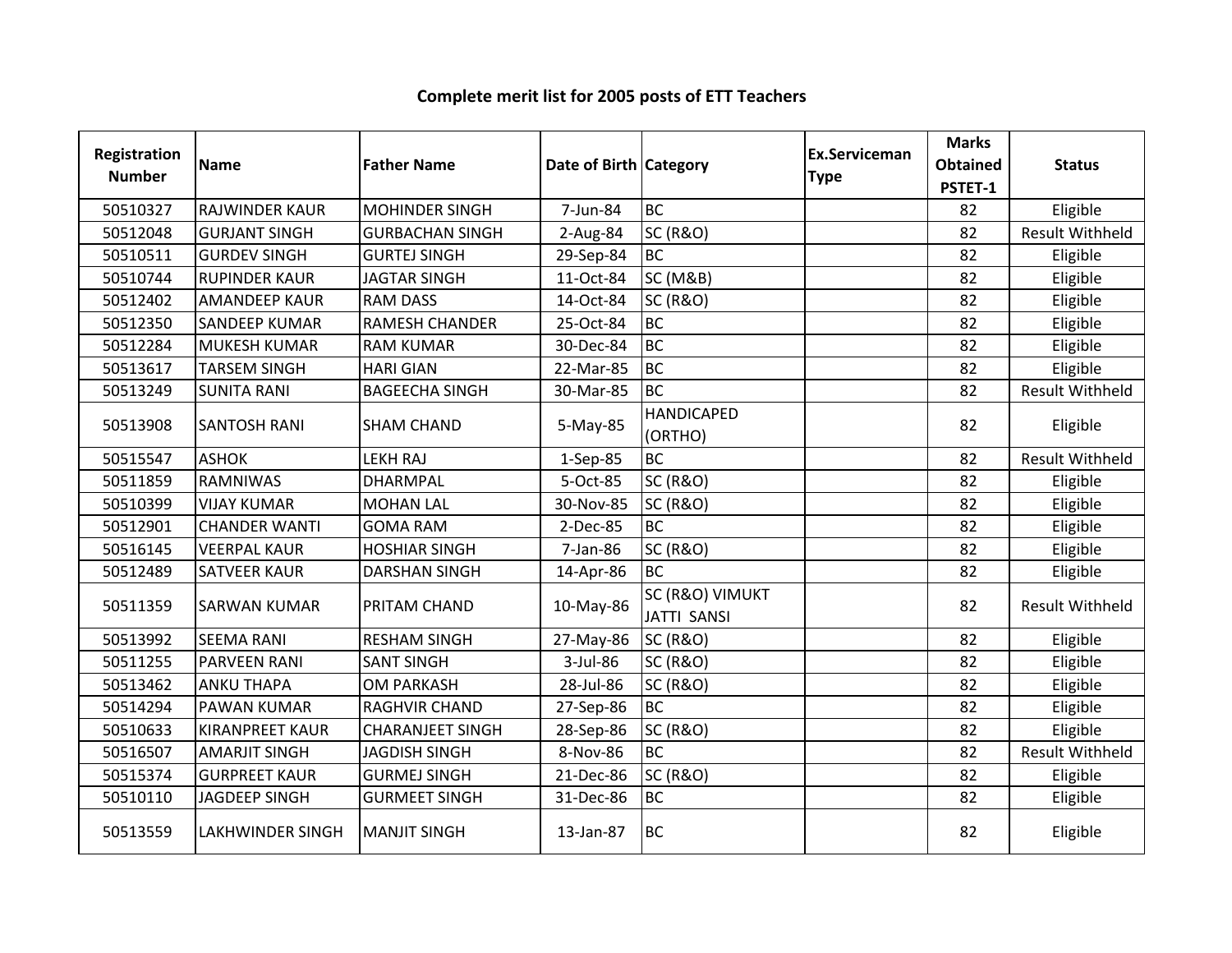| Registration<br><b>Number</b> | <b>Name</b>            | <b>Father Name</b>     | Date of Birth   Category |                                    | <b>Ex.Serviceman</b><br><b>Type</b> | <b>Marks</b><br><b>Obtained</b><br>PSTET-1 | <b>Status</b>          |
|-------------------------------|------------------------|------------------------|--------------------------|------------------------------------|-------------------------------------|--------------------------------------------|------------------------|
| 50511184                      | <b>SUMANDEEP</b>       | RAJINDER PAL SINGH     | 19-Jan-87                | <b>SC (R&amp;O)</b>                |                                     | 82                                         | Eligible               |
| 50515648                      | <b>BALWINDER SINGH</b> | <b>KASHMIR SINGH</b>   | 2-Feb-87                 | <b>BC</b>                          |                                     | 82                                         | Eligible               |
| 50517455                      | <b>GURJEET SINGH</b>   | <b>BALVEER SINGH</b>   | 3-Feb-87                 | <b>SC (R&amp;O)</b>                |                                     | 82                                         | Result Withheld        |
| 50516633                      | <b>PARAMJIT KAUR</b>   | <b>PARKASH SINGH</b>   | 22-Feb-87                | <b>SC (R&amp;O)</b>                |                                     | 82                                         | Eligible               |
| 50513749                      | <b>JAGPAL SINGH</b>    | <b>RAM AASRA</b>       | 1-Apr-87                 | <b>SC (R&amp;O)</b>                |                                     | 82                                         | Eligible               |
| 50516601                      | <b>HARMINDER SINGH</b> | <b>NARANG SINGH</b>    | 17-Apr-87                | SC (R&O)- SPORTS /<br>ONLY SC(r&o) |                                     | 82                                         | <b>Result Withheld</b> |
| 50511687                      | <b>INDER JIT</b>       | <b>HARPAL SINGH</b>    | 4-May-87                 | <b>SC (R&amp;O)</b>                |                                     | 82                                         | Eligible               |
| 50511725                      | <b>RAKESH KUMAR</b>    | <b>KUSHAL CHAND</b>    | 6-Jun-87                 | <b>BC</b>                          |                                     | 82                                         | Eligible               |
| 50511106                      | <b>ANJU BALA</b>       | <b>SHALO RAM</b>       | 6-Jun-87                 | <b>SC (R&amp;O)</b>                |                                     | 82                                         | Eligible               |
| 50516297                      | <b>AMANDEEP KAUR</b>   | <b>BUA SINGH</b>       | 5-Jul-87                 | <b>BC</b>                          |                                     | 82                                         | Eligible               |
| 50510732                      | <b>KIRNA DEVI</b>      | <b>SURJEET SINGH</b>   | 6-Jul-87                 | <b>SC (R&amp;O)</b>                |                                     | 82                                         | Eligible               |
| 50517350                      | <b>GURPREET SINGH</b>  | <b>HARVINDER SINGH</b> | 14-Jul-87                | <b>BC</b>                          |                                     | 82                                         | Eligible               |
| 50515007                      | <b>JATINDER SINGH</b>  | <b>GURMEET SINGH</b>   | 23-Jul-87                | <b>SC (R&amp;O)</b>                |                                     | 82                                         | Eligible               |
| 50512458                      | <b>GUNTEJ SINGH</b>    | <b>AJAIB SINGH</b>     | 1-Sep-87                 | <b>SC (R&amp;O)</b>                |                                     | 82                                         | Eligible               |
| 50510570                      | <b>DALJIT KAUR</b>     | DARBARA SINGH          | 29-Sep-87                | <b>SC (R&amp;O)</b>                |                                     | 82                                         | Eligible               |
| 50511183                      | JAGSEER SINGH          | <b>HARBANS SINGH</b>   | 2-Oct-87                 | <b>SC (R&amp;O)</b>                |                                     | 82                                         | Eligible               |
| 50514306                      | <b>RAJNI JASSI</b>     | <b>BISHAN DASS</b>     | 20-Oct-87                | <b>SC (R&amp;O)</b>                |                                     | 82                                         | <b>Result Withheld</b> |
| 50512370                      | <b>AMARJEET KAUR</b>   | <b>NARINDER SINGH</b>  | 25-Oct-87                | <b>BC</b>                          |                                     | 82                                         | Eligible               |
| 50514282                      | RAJI                   | <b>MALKIT SINGH</b>    | 11-Nov-87                | <b>SC (R&amp;O)</b>                |                                     | 82                                         | Eligible               |
| 50513125                      | <b>HANS RAJ</b>        | <b>BRIJ LAL</b>        | 25-Dec-87                | <b>BC</b>                          |                                     | 82                                         | Eligible               |
| 50510830                      | <b>SUKHDEV SINGH</b>   | <b>TARSEM RAJ</b>      | 15-Feb-88                | <b>SC (R&amp;O)</b>                |                                     | 82                                         | Result Withheld        |
| 50514459                      | <b>SUKHVEER KAUR</b>   | <b>SURINDER SINGH</b>  | 1-Mar-88                 | <b>BC</b>                          |                                     | 82                                         | Eligible               |
| 50515154                      | <b>JATINDER KUMAR</b>  | <b>AJIT RAM</b>        | 18-Mar-88                | <b>SC (R&amp;O)</b>                |                                     | 82                                         | Eligible               |
| 50510955                      | <b>SHAMMI KUMAR</b>    | PARSHOTAM LAL          | 14-Apr-88                | <b>SC (R&amp;O)</b>                |                                     | 82                                         | Eligible               |
| 50515683                      | <b>SANDEEP KAUR</b>    | <b>INDERJIT SINGH</b>  | 22-Apr-88                | <b>BC</b>                          |                                     | 82                                         | Eligible               |
| 50511686                      | <b>NARINDER KUMAR</b>  | <b>DHARAM PAL</b>      | 26-Jun-88                | <b>SC (R&amp;O)</b>                |                                     | 82                                         | Eligible               |
| 50514054                      | <b>MOHIT KUMAR</b>     | <b>VIJAY KUMAR</b>     | 14-Aug-88                | <b>BC</b>                          |                                     | 82                                         | Eligible               |
| 50516342                      | <b>SANDEEP KUMAR</b>   | <b>HAZARA RAM</b>      | 2-Sep-88                 | <b>BC</b>                          |                                     | 82                                         | Eligible               |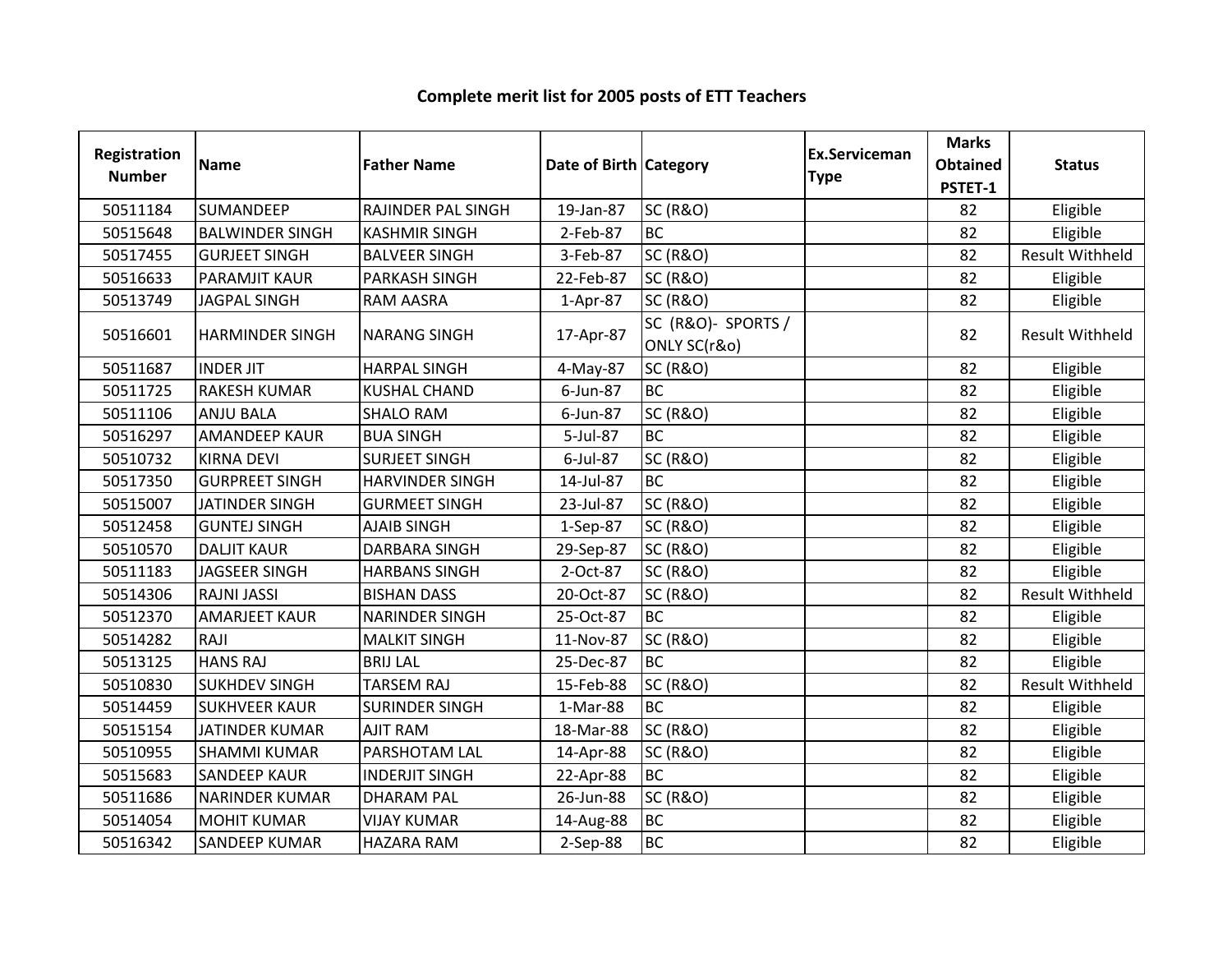| Registration<br><b>Number</b> | <b>Name</b>             | <b>Father Name</b>       | Date of Birth Category |                                    | <b>Ex.Serviceman</b><br><b>Type</b> | <b>Marks</b><br><b>Obtained</b><br>PSTET-1 | <b>Status</b>          |
|-------------------------------|-------------------------|--------------------------|------------------------|------------------------------------|-------------------------------------|--------------------------------------------|------------------------|
| 50510750                      | <b>VIPIN KUMAR</b>      | <b>DESH RAJ</b>          | 10-Sep-88              | <b>SC (R&amp;O)</b>                |                                     | 82                                         | Eligible               |
| 50510514                      | POONAM RANI             | <b>ASHOK KUMAR</b>       | 6-Oct-88               | <b>BC</b>                          |                                     | 82                                         | Eligible               |
| 50516848                      | <b>SIMRANJEET SINGH</b> | <b>PREM SINGH</b>        | 17-Nov-88              | <b>BC</b>                          |                                     | 82                                         | Eligible               |
| 50512610                      | <b>AMANPREET KAUR</b>   | <b>SANTOKH SINGH</b>     | 29-Nov-88              | <b>BC</b>                          |                                     | 82                                         | Eligible               |
| 50510131                      | <b>GURMEET SINGH</b>    | <b>NAIB SINGH</b>        | 22-Dec-88              | <b>SC (R&amp;O)</b>                |                                     | 82                                         | Eligible               |
| 50511491                      | <b>KAVITA RANI</b>      | <b>KRISHAN LAL</b>       | 19-Jan-89              | <b>BC</b>                          |                                     | 82                                         | Eligible               |
| 50514161                      | <b>GURPREET SINGH</b>   | <b>GURMEJ SINGH</b>      | 12-Feb-89              | <b>BC</b>                          |                                     | 82                                         | Eligible               |
| 50512945                      | <b>SHUBEG SINGH</b>     | <b>GAJJAN SINGH</b>      | 19-Mar-89              | SC (R&O)- SPORTS /<br>ONLY SC(r&o) |                                     | 82                                         | <b>Result Withheld</b> |
| 50517058                      | <b>SUMESH KUMAR</b>     | <b>NARAIN DASS</b>       | 7-May-89               | <b>BC</b>                          |                                     | 82                                         | <b>Result Withheld</b> |
| 50513241                      | <b>SHALINDER KUMAR</b>  | <b>OM PARKASH</b>        | 14-May-89              | <b>BC</b>                          |                                     | 82                                         | Eligible               |
| 50514440                      | <b>JYOTI</b>            | <b>SURESH KUMAR</b>      | 22-Jun-89              | <b>BC</b>                          |                                     | 82                                         | Eligible               |
| 50513453                      | <b>PINKY KHEPAR</b>     | <b>TARSEM LAL</b>        | 8-Jul-89               | <b>BC</b>                          |                                     | 82                                         | Eligible               |
| 50510854                      | <b>SUNIL KUMAR</b>      | <b>MADAN MOHAN</b>       | 10-Jul-89              | <b>SC (R&amp;O)</b>                |                                     | 82                                         | Eligible               |
| 50514049                      | <b>PALVI</b>            | <b>RAM CHAND</b>         | 11-Jul-89              | <b>SC (R&amp;O)</b>                |                                     | 82                                         | Eligible               |
| 50516140                      | <b>CHARAN KAMAL</b>     | <b>HARI DASS CHAUHAN</b> | 25-Jul-89              | <b>SC (R&amp;O)</b>                |                                     | 82                                         | Eligible               |
| 50512267                      | <b>LAKHWINDER SINGH</b> | <b>KASHMIR SINGH</b>     | 8-Aug-89               | <b>SC (R&amp;O)</b>                |                                     | 82                                         | Eligible               |
| 50510638                      | <b>SARABJIT KAUR</b>    | <b>AMRIK SINGH</b>       | 10-Aug-89              | <b>BC</b>                          |                                     | 82                                         | Eligible               |
| 50512132                      | <b>MAMTA</b>            | <b>RAM KUMAR</b>         | 17-Aug-89              | <b>BC</b>                          |                                     | 82                                         | Eligible               |
| 50512222                      | <b>SONIA RANI</b>       | <b>CHAMAN LAL</b>        | 7-Oct-89               | <b>SC (R&amp;O)</b>                |                                     | 82                                         | Eligible               |
| 50511360                      | <b>MEENA RANI</b>       | JOGINDER SINGH           | 29-Oct-89              | <b>BC</b>                          |                                     | 82                                         | Eligible               |
| 50511033                      | <b>MANPREET KAUR</b>    | <b>BALWINDER SINGH</b>   | 5-Nov-89               | <b>SC (R&amp;O)</b>                |                                     | 82                                         | Eligible               |
| 50510407                      | <b>GULWINDER KAUR</b>   | <b>BHIM SINGH</b>        | 5-Dec-89               | <b>SC (R&amp;O)</b>                |                                     | 82                                         | Eligible               |
| 50514660                      | <b>VEERPAL KAUR</b>     | <b>WILLIAMJEET SINGH</b> | 17-Dec-89              | <b>SC (R&amp;O)</b>                |                                     | 82                                         | Eligible               |
| 50515592                      | <b>SHAMINA</b>          | <b>LAKHA KHAN</b>        | 19-Dec-89              | <b>BC</b>                          |                                     | 82                                         | Eligible               |
| 50515070                      | <b>JYOTI</b>            | <b>SHAGAN LAL</b>        | 20-Dec-89              | <b>SC (R&amp;O)</b>                |                                     | 82                                         | Eligible               |
| 50516474                      | <b>HARDEEP SINGH</b>    | <b>BHUPINDER SINGH</b>   | 24-Dec-89              | <b>BC</b>                          |                                     | 82                                         | Eligible               |
| 50510980                      | <b>RAJNISH KAUR</b>     | <b>BAHADUR SINGH</b>     | 15-Jan-90              | <b>SC (R&amp;O)</b>                |                                     | 82                                         | Eligible               |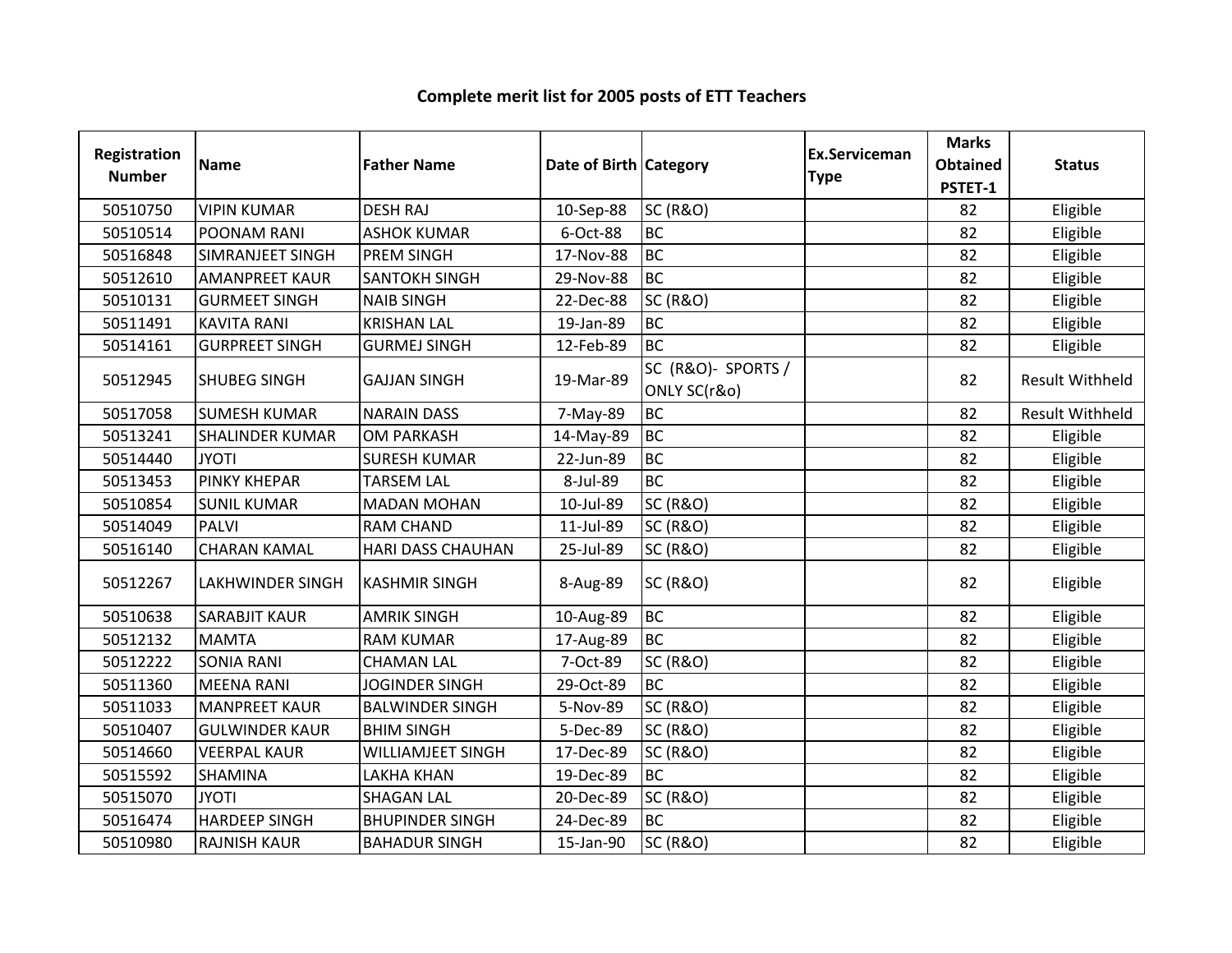| Registration<br><b>Number</b> | <b>Name</b>             | <b>Father Name</b>      | Date of Birth Category |                     | <b>Ex.Serviceman</b><br><b>Type</b> | <b>Marks</b><br><b>Obtained</b><br>PSTET-1 | <b>Status</b>          |
|-------------------------------|-------------------------|-------------------------|------------------------|---------------------|-------------------------------------|--------------------------------------------|------------------------|
| 50516173                      | <b>SATVIR SINGH</b>     | <b>SUKHWINDER SINGH</b> | 18-Jan-90              | <b>BC</b>           |                                     | 82                                         | <b>Result Withheld</b> |
| 50512265                      | <b>AARTI</b>            | <b>VIPAN KUMAR</b>      | 30-Jan-90              | <b>BC</b>           |                                     | 82                                         | Eligible               |
| 50516886                      | <b>JYOTI PUAR</b>       | <b>SHINDER PAL</b>      | 13-Feb-90              | <b>SC (R&amp;O)</b> |                                     | 82                                         | <b>Result Withheld</b> |
| 50514861                      | <b>KIRANJEET KAUR</b>   | <b>KULWANT SINGH</b>    | 15-Mar-90              | <b>SC (R&amp;O)</b> |                                     | 82                                         | Eligible               |
| 50511578                      | <b>KAMALJEET KAUR</b>   | <b>AMARNATH</b>         | 22-Mar-90              | <b>SC (R&amp;O)</b> |                                     | 82                                         | Eligible               |
| 50517110                      | <b>ANJU RANI</b>        | <b>JOGINDER SINGH</b>   | 20-Apr-90              | <b>SC (R&amp;O)</b> |                                     | 82                                         | Eligible               |
| 50516107                      | <b>RAJINDER SINGH</b>   | <b>KHUSHHAL SINGH</b>   | 10-Jun-90              | GENERAL(SPORTS)     |                                     | 82                                         | <b>Result Withheld</b> |
| 50516103                      | <b>RAJINDER SINGH</b>   | <b>KHUSHHAL SINGH</b>   | 10-Jun-90              | <b>BC</b>           |                                     | 82                                         | Eligible               |
| 50511379                      | <b>HARPREET SINGH</b>   | <b>BOOTA SINGH</b>      | 24-Jun-90              | <b>BC</b>           |                                     | 82                                         | Eligible               |
| 50512033                      | <b>BALJINDER KAUR</b>   | <b>JARNAIL SINGH</b>    | 8-Jul-90               | <b>SC (R&amp;O)</b> |                                     | 82                                         | Eligible               |
| 50512943                      | <b>MANJEET KAUR</b>     | <b>NACHHATAR SINGH</b>  | 19-Jul-90              | <b>BC</b>           |                                     | 82                                         | Eligible               |
| 50514169                      | <b>JONY</b>             | <b>GANGA DASS</b>       | 31-Aug-90              | <b>SC (M&amp;B)</b> |                                     | 82                                         | Eligible               |
| 50510855                      | <b>SANGEETA</b>         | PARBADYAL SINGH         | 20-Sep-90              | <b>SC (R&amp;O)</b> |                                     | 82                                         | Eligible               |
| 50510607                      | <b>BIKRAMJEET SINGH</b> | <b>DARSHAN SINGH</b>    | 15-Oct-90              | <b>BC</b>           |                                     | 82                                         | Eligible               |
| 50511042                      | <b>AMIT KUMAR</b>       | <b>VAISHNO DASS</b>     | 1-Dec-90               | <b>SC (R&amp;O)</b> |                                     | 82                                         | Eligible               |
| 50513426                      | <b>SARBJEET KAUR</b>    | LABH SINGH              | $1$ -Jan- $91$         | SC (R&O)- SPORTS    |                                     | 82                                         | Eligible               |
| 50515118                      | <b>SUNITA RANI</b>      | <b>SATNAM CHAND</b>     | 5-Jan-91               | <b>BC</b>           |                                     | 82                                         | Eligible               |
| 50514116                      | <b>SUMIT SINGH</b>      | <b>SUKHBHAG SINGH</b>   | 25-Jan-91              | <b>SC (R&amp;O)</b> |                                     | 82                                         | Eligible               |
| 50510646                      | <b>J.P. SINGH BAINS</b> | PARKASH CHAND BAINS     | 12-Feb-91              | <b>SC (R&amp;O)</b> |                                     | 82                                         | Eligible               |
| 50512873                      | <b>SEEMA RANI</b>       | <b>DES RAJ</b>          | 12-Mar-91              | <b>BC</b>           |                                     | 82                                         | Eligible               |
| 50512740                      | <b>VEENA RANI</b>       | <b>BALKAR DAS</b>       | 5-Apr-91               | <b>BC</b>           |                                     | 82                                         | Eligible               |
| 50516913                      | <b>VED PARKASH</b>      | <b>LEELU RAM</b>        | 12-Apr-91              | <b>BC</b>           |                                     | 82                                         | Eligible               |
| 50511516                      | <b>ARASHPREET KAUR</b>  | <b>SHITAL SINGH</b>     | 26-Jun-91              | <b>BC</b>           |                                     | 82                                         | Eligible               |
| 50510160                      | <b>GURVINDER SINGH</b>  | <b>SUBHASH SINGH</b>    | 20-Jul-91              | <b>SC (R&amp;O)</b> |                                     | 82                                         | Eligible               |
| 50511349                      | <b>NAVJEET KAUR</b>     | <b>DES SINGH</b>        | 21-Jul-91              | <b>SC (R&amp;O)</b> |                                     | 82                                         | Eligible               |
| 50512859                      | <b>MANPREET KAUR</b>    | <b>KARAMJEET SINGH</b>  | 1-Aug-91               | <b>BC</b>           |                                     | 82                                         | Eligible               |
| 50512771                      | PRABHJOT KAUR           | <b>RAM CHAND</b>        | 29-Aug-91              | <b>SC (R&amp;O)</b> |                                     | 82                                         | Eligible               |
| 50514171                      | <b>NEHA MALRA</b>       | <b>MOHAN LAL</b>        | 3-Sep-91               | <b>BC</b>           |                                     | 82                                         | Eligible               |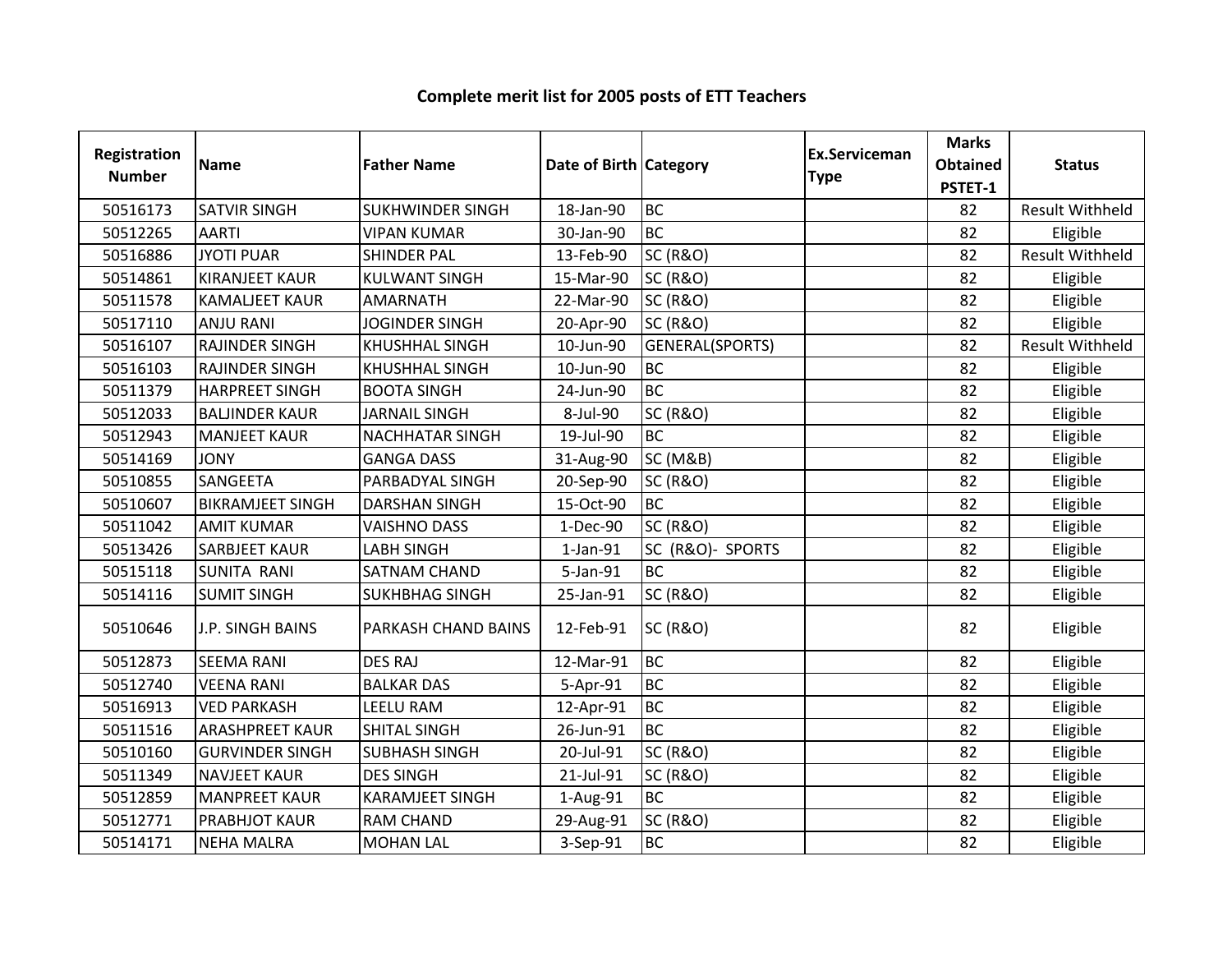| Registration<br><b>Number</b> | <b>Name</b>                          | <b>Father Name</b>     | Date of Birth Category |                              | <b>Ex.Serviceman</b><br><b>Type</b> | <b>Marks</b><br><b>Obtained</b><br>PSTET-1 | <b>Status</b>          |
|-------------------------------|--------------------------------------|------------------------|------------------------|------------------------------|-------------------------------------|--------------------------------------------|------------------------|
| 50512436                      | <b>MANDEEP SINGH</b>                 | <b>BALWINDER SINGH</b> | 13-Sep-91              | <b>SC (R&amp;O)</b>          |                                     | 82                                         | Eligible               |
| 50514024                      | <b>JASPREET KAUR</b>                 | <b>GURMAIL SINGH</b>   | 14-Sep-91              | <b>SC (R&amp;O)</b>          |                                     | 82                                         | Eligible               |
| 50513171                      | <b>GIRISH CHAND</b>                  | <b>GOVIND BALLABH</b>  | 21-Sep-91              | <b>HANDICAPED</b><br>(ORTHO) |                                     | 82                                         | <b>Result Withheld</b> |
| 50514354                      | <b>JITENDER</b>                      | <b>HANS RAJ</b>        | 22-Sep-91              | <b>BC</b>                    |                                     | 82                                         | Eligible               |
| 50510661                      | <b>NAVDEEP KAUR</b>                  | <b>JASMAIL SINGH</b>   | 25-Sep-91              | <b>SC (R&amp;O)</b>          |                                     | 82                                         | Eligible               |
| 50510055                      | <b>JAGRITI</b>                       | PRAHLAD RAI            | 29-Sep-91              | <b>SC (R&amp;O)</b>          |                                     | 82                                         | Eligible               |
| 50513882                      | <b>KULDEEP SINGH</b>                 | <b>HARBANS SINGH</b>   | 10-Nov-91              | <b>SC (R&amp;O)</b>          |                                     | 82                                         | Eligible               |
| 50514857                      | <b>KIRAN BALA</b>                    | <b>KULDEEP SINGH</b>   | $2-Jan-92$             | <b>SC (R&amp;O)</b>          |                                     | 82                                         | Eligible               |
| 50514181                      | <b>PARVEEN RANI</b>                  | <b>BALDEV RAJ</b>      | 2-Feb-92               | <b>BC</b>                    |                                     | 82                                         | Eligible               |
| 50512956                      | <b>RAJANPREET KAUR</b>               | <b>RAM SINGH</b>       | 17-Feb-92              | <b>SC (R&amp;O)</b>          |                                     | 82                                         | Eligible               |
| 50514656                      | <b>RAMANDEEP KAUR</b>                | <b>MALKIT SINGH</b>    | 12-Apr-92              | <b>SC (R&amp;O)</b>          |                                     | 82                                         | Eligible               |
| 50514448                      | PROMILA DEVI                         | <b>TULSI RAM</b>       | 14-Apr-92              | <b>SC (R&amp;O)</b>          |                                     | 82                                         | <b>Result Withheld</b> |
| 50512122                      | PARDEEP KUMARI                       | <b>TIRATH RAM</b>      | $2-May-92$             | <b>SC (R&amp;O)</b>          |                                     | 82                                         | Eligible               |
| 50511125                      | <b>NIRMAL KAUR</b>                   | <b>JASWANT SINGH</b>   | 10-May-92              | <b>SC (R&amp;O)</b>          |                                     | 82                                         | Eligible               |
| 50512565                      | <b>VIKRAMPAL SINGH</b>               | <b>RATTAN SINGH</b>    | 30-May-92              | <b>BC</b>                    |                                     | 82                                         | Eligible               |
| 50513209                      | <b>JASPREET KAUR</b>                 | <b>GUMDUR SINGH</b>    | 2-Jul-92               | <b>BC</b>                    |                                     | 82                                         | Eligible               |
| 50515212                      | <b>RAJNI BALA</b>                    | <b>MUKHTIAR SINGH</b>  | 17-Jul-92              | <b>SC (R&amp;O)</b>          |                                     | 82                                         | Eligible               |
| 50513949                      | <b>SANGEETA RANI</b>                 | <b>MAHINDER SINGH</b>  | 9-Aug-92               | <b>SC (R&amp;O)</b>          |                                     | 82                                         | Eligible               |
| 50510898                      | <b>RAKESH KUMAR</b>                  | <b>KRISHAN LAL</b>     | 7-Sep-92               | <b>SC (R&amp;O)</b>          |                                     | 82                                         | Eligible               |
| 50510136                      | <b>PAWANPREET KAUR</b>               | <b>PARMINDER SINGH</b> | 4-Oct-92               | <b>SC (R&amp;O)</b>          |                                     | 82                                         | <b>Result Withheld</b> |
| 50512726                      | <b>NAVJOT</b>                        | <b>SARDARI LAL</b>     | 24-Feb-93              | <b>SC (R&amp;O)</b>          |                                     | 82                                         | Eligible               |
| 50510869                      | <b>AMANPREET KAUR</b>                | <b>MANGAT RAM</b>      | 25-Mar-93              | <b>SC (M&amp;B)</b>          |                                     | 82                                         | Eligible               |
| 50515027                      | <b>SAROJ RANI</b>                    | <b>GURMEET SINGH</b>   | 5-Apr-93               | <b>SC (R&amp;O)</b>          |                                     | 82                                         | Eligible               |
| 50512930                      | <b>DAWINDER PREET</b><br><b>KAUR</b> | <b>RATH SINGH</b>      | 8-May-93               | <b>BC</b>                    |                                     | 82                                         | Eligible               |
| 50512963                      | <b>RAJINDER KUMAR</b>                | <b>MILKH RAJ</b>       | 12-Jun-93              | <b>BC</b>                    |                                     | 82                                         | Eligible               |
| 50515012                      | PRIYA RANI                           | <b>DES RAJ</b>         | 20-Jul-93              | <b>BC</b>                    |                                     | 82                                         | Eligible               |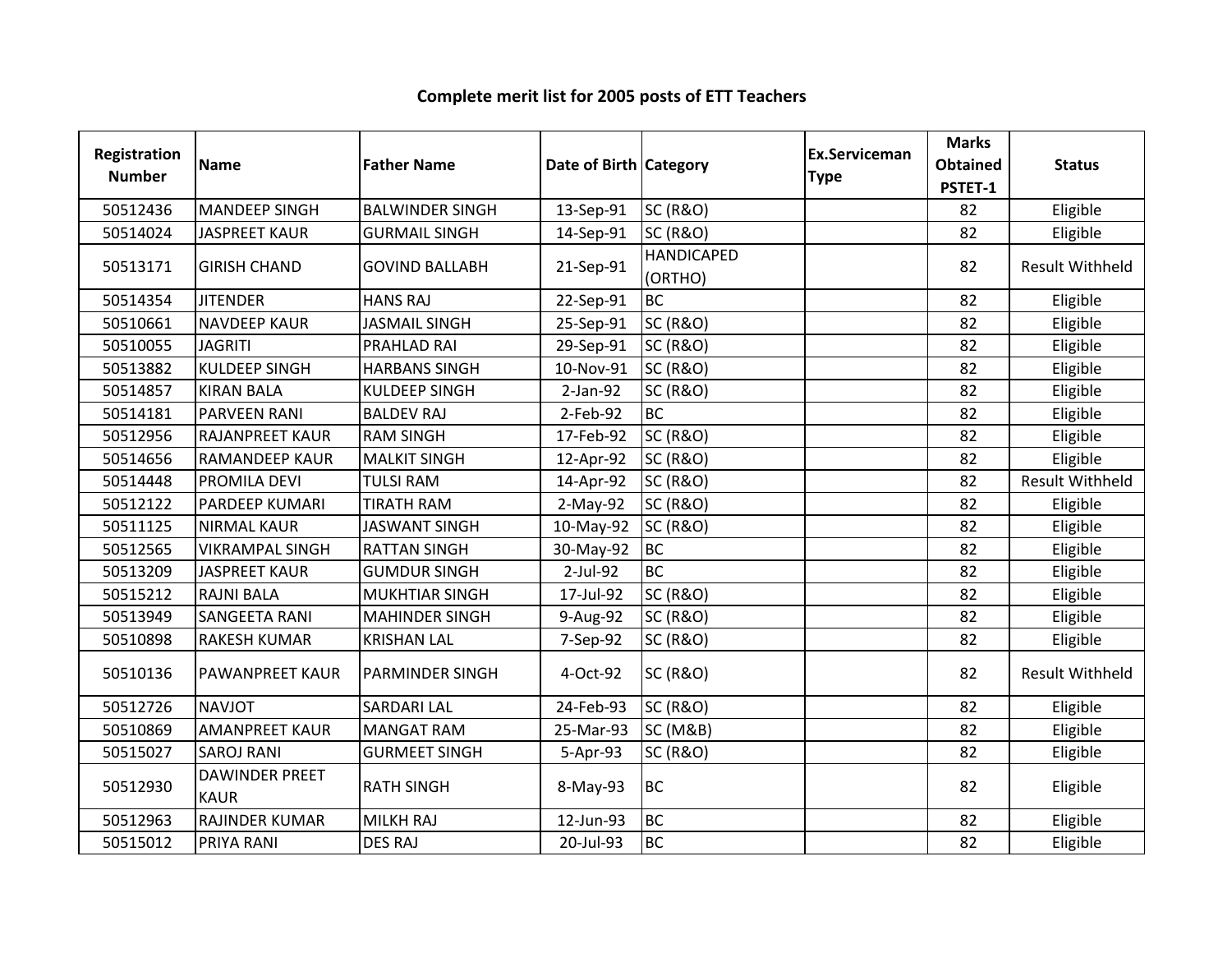| Registration<br><b>Number</b> | <b>Name</b>           | <b>Father Name</b>        | Date of Birth Category |                                   | Ex.Serviceman<br><b>Type</b> | <b>Marks</b><br><b>Obtained</b><br>PSTET-1 | <b>Status</b>          |
|-------------------------------|-----------------------|---------------------------|------------------------|-----------------------------------|------------------------------|--------------------------------------------|------------------------|
| 50510989                      | <b>ROHIT BHAGAT</b>   | <b>MANOHAR LAL</b>        | 1-Oct-93               | <b>SC (R&amp;O)</b>               |                              | 82                                         | Eligible               |
| 50510081                      | <b>NAVPREET KAUR</b>  | <b>DAVINDER SINGH</b>     | 28-Oct-93              | <b>BC</b>                         |                              | 82                                         | Eligible               |
| 50512633                      | <b>HARJINDER KAUR</b> | <b>BHOLA SINGH</b>        | 15-Nov-93              | <b>BC</b>                         |                              | 82                                         | Eligible               |
| 50510145                      | <b>SIMARJEET KAUR</b> | <b>GURCHARN SINGH</b>     | 26-Nov-93              | BC                                |                              | 82                                         | Eligible               |
| 50510979                      | <b>KIRANDEEP KAUR</b> | <b>HAKAM CHAND</b>        | 28-Dec-93              | <b>BC</b>                         |                              | 82                                         | Eligible               |
| 50514764                      | <b>MANINDER SINGH</b> | <b>RAJINDER SINGH</b>     | 19-Mar-94              | <b>BC</b>                         |                              | 82                                         | Eligible               |
| 50512053                      | <b>KOMAL</b>          | <b>CHARANJEET LAL</b>     | 9-Jun-94               | <b>BC</b>                         |                              | 82                                         | Eligible               |
| 50513905                      | <b>NEERU</b>          | <b>BHAJAN LAL</b>         | 9-Jul-94               | BC                                |                              | 82                                         | Eligible               |
| 50511241                      | <b>JYOTI BALA</b>     | <b>TEG RAM</b>            | 10-Jul-94              | <b>BC</b>                         |                              | 82                                         | Eligible               |
| 50512280                      | <b>NAVPREET KAUR</b>  | <b>SUKHDEV SINGH</b>      | 17-Sep-94              | <b>SC (R&amp;O)</b>               |                              | 82                                         | Eligible               |
| 50513441                      | <b>JASPREET KAUR</b>  | <b>SHAM SINGH</b>         | 5-Oct-94               | <b>BC</b>                         |                              | 82                                         | Eligible               |
| 50511504                      | <b>SATNAM SINGH</b>   | <b>KULDEEP SINGH</b>      | 25-Oct-94              | BC                                |                              | 82                                         | <b>Result Withheld</b> |
| 50510182                      | <b>GEETA RANI</b>     | <b>SWARAN SINGH</b>       | 15-Dec-94              | <b>SC (R&amp;O)</b>               | Bazigar                      | 82                                         | Eligible               |
| 50511357                      | <b>MANPREET KAUR</b>  | <b>MITHU SINGH</b>        | 8-Jan-95               | <b>BC</b>                         |                              | 82                                         | Eligible               |
| 50516337                      | <b>PAYAL</b>          | <b>DEEP KUMAR</b>         | 27-Apr-95              | <b>BC</b>                         |                              | 82                                         | Eligible               |
| 50511319                      | <b>SAPNA RANI</b>     | <b>BALVIR SINGH</b>       | 13-May-95              | <b>SC (R&amp;O)</b>               |                              | 82                                         | Eligible               |
| 50512448                      | <b>PAYAL</b>          | <b>SAT PAUL</b>           | 24-Aug-95              | <b>SC (R&amp;O)</b>               |                              | 82                                         | Eligible               |
| 50512159                      | <b>KIRANDEEP KAUR</b> | <b>BALWINDER SINGH</b>    | 3-Sep-95               | <b>BC</b>                         |                              | 82                                         | Eligible               |
| 50514075                      | <b>GAGANDEEP KAUR</b> | <b>HARPAL SINGH</b>       | 3-Dec-95               | <b>BC</b>                         |                              | 82                                         | <b>Result Withheld</b> |
| 50512473                      | <b>NAVPREET KAUR</b>  | <b>GURMEET SINGH</b>      | 4-Jan-96               | <b>BC</b>                         |                              | 82                                         | Eligible               |
| 50516093                      | <b>KALPANA RANI</b>   | <b>HANUMAN DASS</b>       | 8-Apr-96               | <b>BC</b>                         |                              | 82                                         | <b>Result Withheld</b> |
| 50511626                      | <b>PINKY RANI</b>     | <b>MITHU RAM</b>          | 10-May-96              | <b>BC</b>                         |                              | 82                                         | Eligible               |
| 50511018                      | <b>REETA RANI</b>     | <b>RAM KRISHAN</b>        | 4-Nov-96               | <b>BC</b>                         |                              | 82                                         | <b>Result Withheld</b> |
| 50510193                      | <b>GEETIKA DHAWAN</b> | <b>VIJAY KUMAR DHAWAN</b> | 7-Jun-82               | <b>GENERAL</b>                    |                              | 80                                         | <b>Result Withheld</b> |
| 50516339                      | <b>JASWANT SINGH</b>  | <b>SARDOOL SINGH</b>      | 5-Jun-66               | <b>EX.SERVICEMAN</b><br>(GENERAL) | <b>SELF</b>                  | $\mathbf 0$                                | <b>Result Withheld</b> |
| 50517148                      | <b>DILBAG SINGH</b>   | <b>BALDEV SINGH</b>       | 16-Feb-81 GENERAL      |                                   |                              | $\Omega$                                   | <b>Result Withheld</b> |